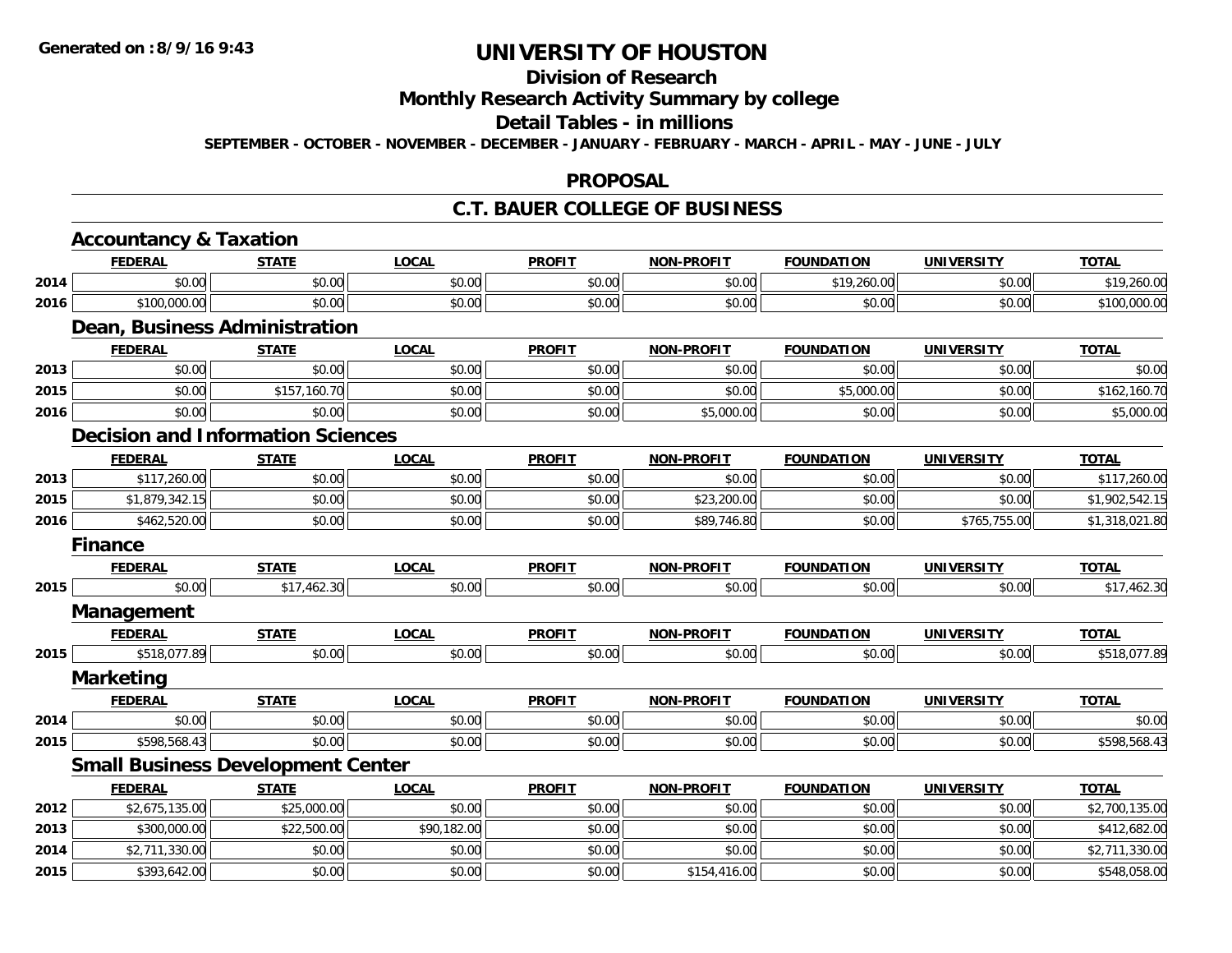## **Division of Research**

**Monthly Research Activity Summary by college**

**Detail Tables - in millions**

**SEPTEMBER - OCTOBER - NOVEMBER - DECEMBER - JANUARY - FEBRUARY - MARCH - APRIL - MAY - JUNE - JULY**

#### **PROPOSAL**

### **C.T. BAUER COLLEGE OF BUSINESS**

### **Small Business Development Center**

|              | <b>FEDERAL</b>                    | <b>STATE</b>   | LOCAL         | <b>PROFIT</b>  | <b>J-PROFIT</b><br>NON | <b>FOUNDATION</b> | UNIVERSITY       | <b>TOTAL</b>  |
|--------------|-----------------------------------|----------------|---------------|----------------|------------------------|-------------------|------------------|---------------|
| 2016         | 000.00<br>$\land$ $\land$ $\land$ | \$0.00         | 0.00<br>JU.UU | ልስ ሀህ<br>PO.OO | \$0.00                 | \$0.00            | \$0.00           | 00000         |
| <b>Total</b> | \$10.055.875.47                   | .123.00<br>nnn | \$90.182.00   | \$0.00         | /2.362.80              | 260.00 ،<br>くつん   | .755.00<br>\$765 | ににの つつ<br>חכו |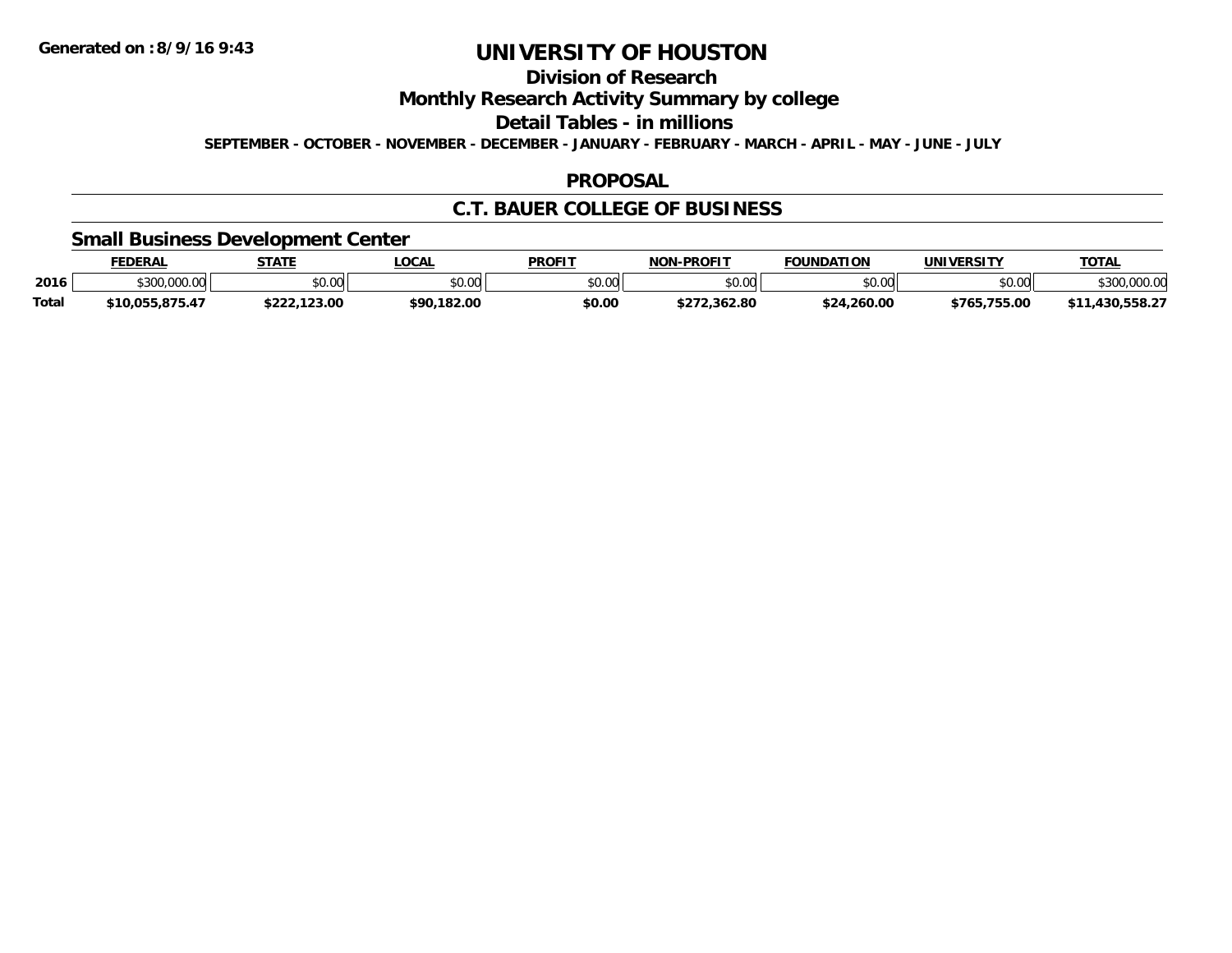### **Division of Research**

**Monthly Research Activity Summary by college**

### **Detail Tables - in millions**

**SEPTEMBER - OCTOBER - NOVEMBER - DECEMBER - JANUARY - FEBRUARY - MARCH - APRIL - MAY - JUNE - JULY**

#### **PROPOSAL**

### **COLLEGE OF ARCHITECTURE**

|      | Architecture      |              |              |               |                   |                   |                   |                |
|------|-------------------|--------------|--------------|---------------|-------------------|-------------------|-------------------|----------------|
|      | <b>FEDERAL</b>    | <b>STATE</b> | <b>LOCAL</b> | <b>PROFIT</b> | <b>NON-PROFIT</b> | <b>FOUNDATION</b> | <b>UNIVERSITY</b> | <u>TOTAL</u>   |
| 2012 | \$140,758.05      | \$0.00       | \$0.00       | \$0.00        | \$0.00            | \$8,200.00        | \$2,500.00        | \$151,458.05   |
| 2013 | \$89,843.25       | \$0.00       | \$0.00       | \$0.00        | \$24,714.50       | \$0.00            | \$0.00            | \$114,557.75   |
| 2014 | \$1,796,142.60    | \$0.00       | \$0.00       | \$0.00        | \$24,925.20       | \$0.00            | \$0.00            | \$1,821,067.80 |
| 2015 | \$370,150.00      | \$0.00       | \$0.00       | \$0.00        | \$0.00            | \$0.00            | \$0.00            | \$370,150.00   |
| 2016 | \$50,000.00       | \$0.00       | \$0.00       | \$7,987.00    | \$31,315.00       | \$0.00            | \$0.00            | \$89,302.00    |
|      | Doon Architocturo |              |              |               |                   |                   |                   |                |

**TOTAL** 

#### **Dean, Architecture FEDERAL STATE LOCAL PROFIT NON-PROFIT FOUNDATION UNIVERSITY TOTAL2012**2 | \$0.00| \$0.00| \$0.00| \$0.00| \$0.00| \$0.00| \$0.00| \$5,000.00| \$5,000.00| \$0.00| \$0.00| \$5,000.00 **2014**4 \$52,022.00|| \$0.00|| \$0.00|| \$0.00|| \$0.00|| \$0.00|| \$1,101,748.00|| \$1,153,770.00 **Total\$2,498,915.90 \$0.00 \$0.00 \$7,987.00 \$85,954.70 \$8,200.00 \$1,104,248.00 \$3,705,305.60**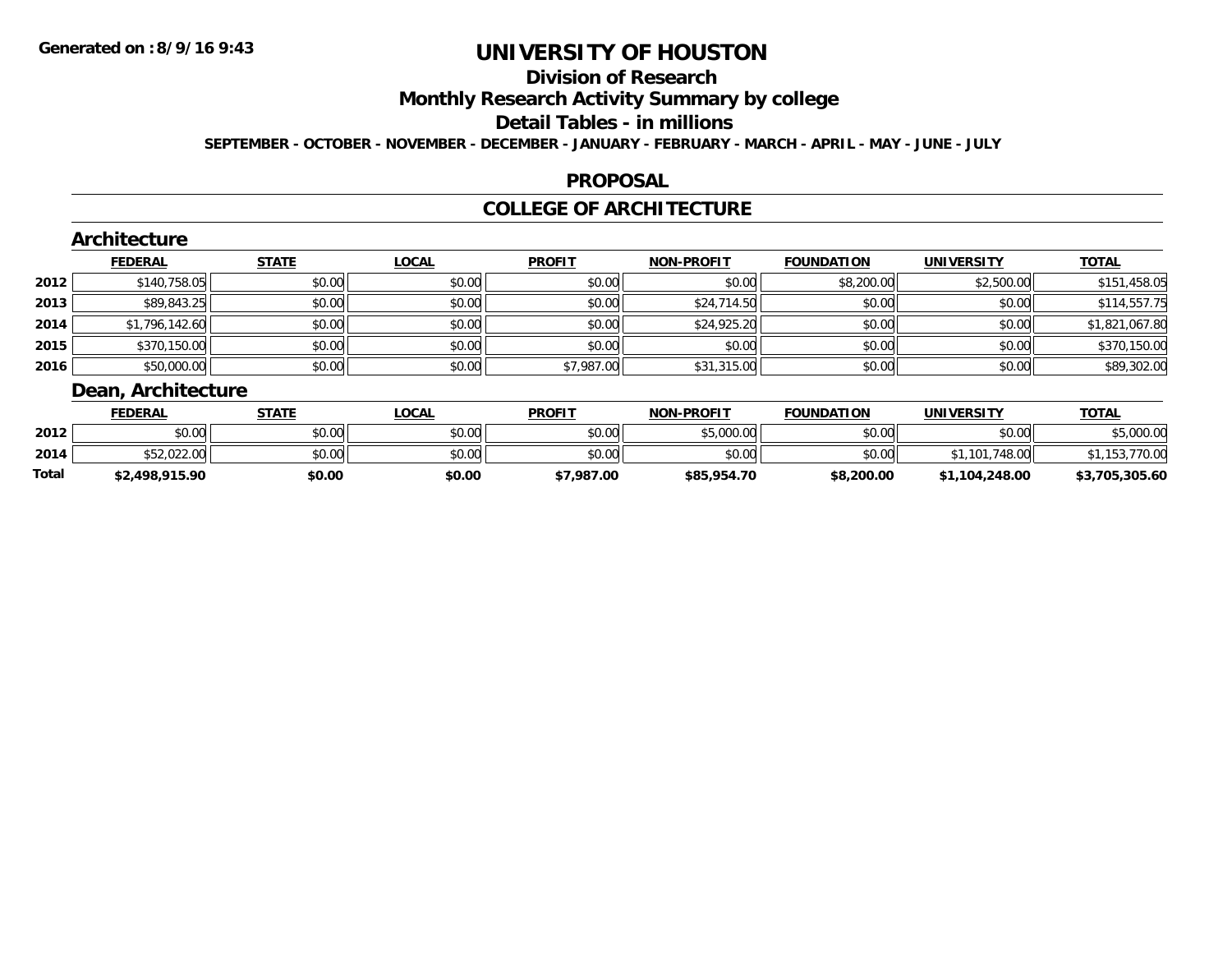## **Division of Research**

### **Monthly Research Activity Summary by college**

### **Detail Tables - in millions**

**SEPTEMBER - OCTOBER - NOVEMBER - DECEMBER - JANUARY - FEBRUARY - MARCH - APRIL - MAY - JUNE - JULY**

### **PROPOSAL**

### **COLLEGE OF EDUCATION**

### **Consistency Mgmt and Coop Disc**

|      | <b>FEDERAL</b> | <b>STATE</b> | <u>LOCAL</u> | <b>PROFIT</b> | <b>NON-PROFIT</b> | <b>FOUNDATION</b> | <b>UNIVERSITY</b> | <b>TOTAL</b>   |
|------|----------------|--------------|--------------|---------------|-------------------|-------------------|-------------------|----------------|
| 2012 | \$4,176,056.65 | \$0.00       | \$30,000.00  | \$0.00        | \$957,408.00      | \$0.00            | \$0.00            | \$5,163,464.65 |
| 2013 | \$2,480,018.64 | \$0.00       | \$0.00       | \$0.00        | \$3,500.00        | \$0.00            | \$0.00            | \$2,483,518.64 |
| 2014 | \$2,632,766.14 | \$0.00       | \$383,966.00 | \$0.00        | \$0.00            | \$0.00            | \$0.00            | \$3,016,732.14 |
| 2015 | \$0.00         | \$0.00       | \$249,910.00 | \$0.00        | \$0.00            | \$0.00            | \$0.00            | \$249,910.00   |
| 2016 | \$0.00         | \$0.00       | \$309,013.00 | \$0.00        | \$0.00            | \$0.00            | \$0.00            | \$309,013.00   |

### **Curriculum and Instruction**

|      | <b>FEDERAL</b> | <b>STATE</b>   | <u>LOCAL</u> | <b>PROFIT</b> | <b>NON-PROFIT</b> | <b>FOUNDATION</b> | <b>UNIVERSITY</b> | <b>TOTAL</b>   |
|------|----------------|----------------|--------------|---------------|-------------------|-------------------|-------------------|----------------|
| 2012 | \$2,161,385.90 | \$714,991.00   | \$180,000.00 | \$0.00        | \$57,153.00       | \$0.00            | \$526,014.00      | \$3,639,543.90 |
| 2013 | \$2,457,888.50 | \$351,775.00   | \$0.00       | \$0.00        | \$100,770.98      | \$0.00            | \$258,964.50      | \$3,169,398.98 |
| 2014 | \$4,301,990.19 | \$1,834,645.80 | \$21,958.00  | \$0.00        | \$237,200.00      | \$50,000.00       | \$262,874.00      | \$6,708,667.99 |
| 2015 | \$6,704,927.82 | \$619,898.20   | \$0.00       | \$0.00        | \$282,350.00      | \$89,931.00       | \$50,000.00       | \$7,747,107.02 |
| 2016 | \$2,846,466.00 | \$961,896.62   | \$0.00       | \$69,500.00   | \$10,000.00       | \$0.00            | \$0.00            | \$3,887,862.62 |

### **Dean, Education**

|      | <u>FEDERAL</u> | <b>STATE</b> | <u>LOCAL</u> | <b>PROFIT</b> | <b>NON-PROFIT</b> | <b>FOUNDATION</b> | UNIVERSITY | <b>TOTAL</b>   |
|------|----------------|--------------|--------------|---------------|-------------------|-------------------|------------|----------------|
| 2013 | \$1,720,000.00 | \$0.00       | \$0.00       | \$0.00        | \$0.00            | \$0.00            | \$0.00     | \$1,720,000.00 |
| 2014 | \$2,149,993.50 | \$258,000.00 | \$146.553.25 | \$0.00        | \$5,700.00        | \$0.00            | \$0.00     | \$2,560,246.75 |
| 2015 | \$412,054.80   | \$0.00       | \$0.00       | \$0.00        | \$0.00            | \$0.00            | \$0.00     | \$412,054.80   |
| 2016 | \$5,534,579.75 | \$0.00       | \$0.00       | \$0.00        | \$0.00            | \$25,000.00       | \$0.00     | \$5,559,579.75 |

### **Educational Leadership & Policy Studies**

|      | <b>FEDERAL</b> | <b>STATE</b> | <b>LOCAL</b> | <b>PROFIT</b> | <b>NON-PROFIT</b> | <b>FOUNDATION</b> | <b>UNIVERSITY</b> | <u>TOTAL</u>   |
|------|----------------|--------------|--------------|---------------|-------------------|-------------------|-------------------|----------------|
| 2012 | \$1,079,092.00 | \$366,462.00 | \$0.00       | \$0.00        | \$32,160.00       | \$43,833.50       | \$1,816,362.70    | \$3,337,910.20 |
| 2013 | \$1,928,076.00 | \$0.00       | \$0.00       | \$0.00        | \$15,825.00       | \$87,009.00       | \$0.00            | \$2,030,910.00 |
| 2014 | \$3,597,859.40 | \$617,304.00 | \$774,572.75 | \$0.00        | \$406,350.00      | \$0.00            | \$184,325.00      | \$5,580,411.15 |
| 2015 | \$6,650,935.29 | \$0.00       | \$0.00       | \$0.00        | \$0.00            | \$0.00            | \$143,400.00      | \$6,794,335.29 |
| 2016 | \$4,513,408.85 | \$0.00       | \$375,000.00 | \$35,000.00   | \$0.00            | \$48,660.00       | \$54,093.00       | \$5,026,161.85 |

### **Institute for Urban Education**

|      | <b>FEDERAI</b> | CTATI<br>.                   | $\bigcap_{n=1}^{\infty}$<br>.UUA | <b>PROFIT</b> | <b>DDAFIT</b><br><b>AIAB</b> | <b>COUNIDATION</b><br>I OP<br>. 1 I V 1 | UNIVERSITY | <b>TOTAL</b> |
|------|----------------|------------------------------|----------------------------------|---------------|------------------------------|-----------------------------------------|------------|--------------|
| 2013 | \$0.00         | 0000<br>JU.UU                | 0000<br>vv.vv                    | 0000<br>PO.OO | $\sim$ $\sim$<br>vv.vv       | $n \cap \Omega$<br>JU.UU                | \$0.00     | \$0.00       |
| 2014 | \$0.00         | $\sim$<br><b>↑∩</b><br>JU.UU | 0000<br>vu.vu                    | \$0.00        | vu.vu                        | \$0.00                                  | \$0.00     | \$0.00       |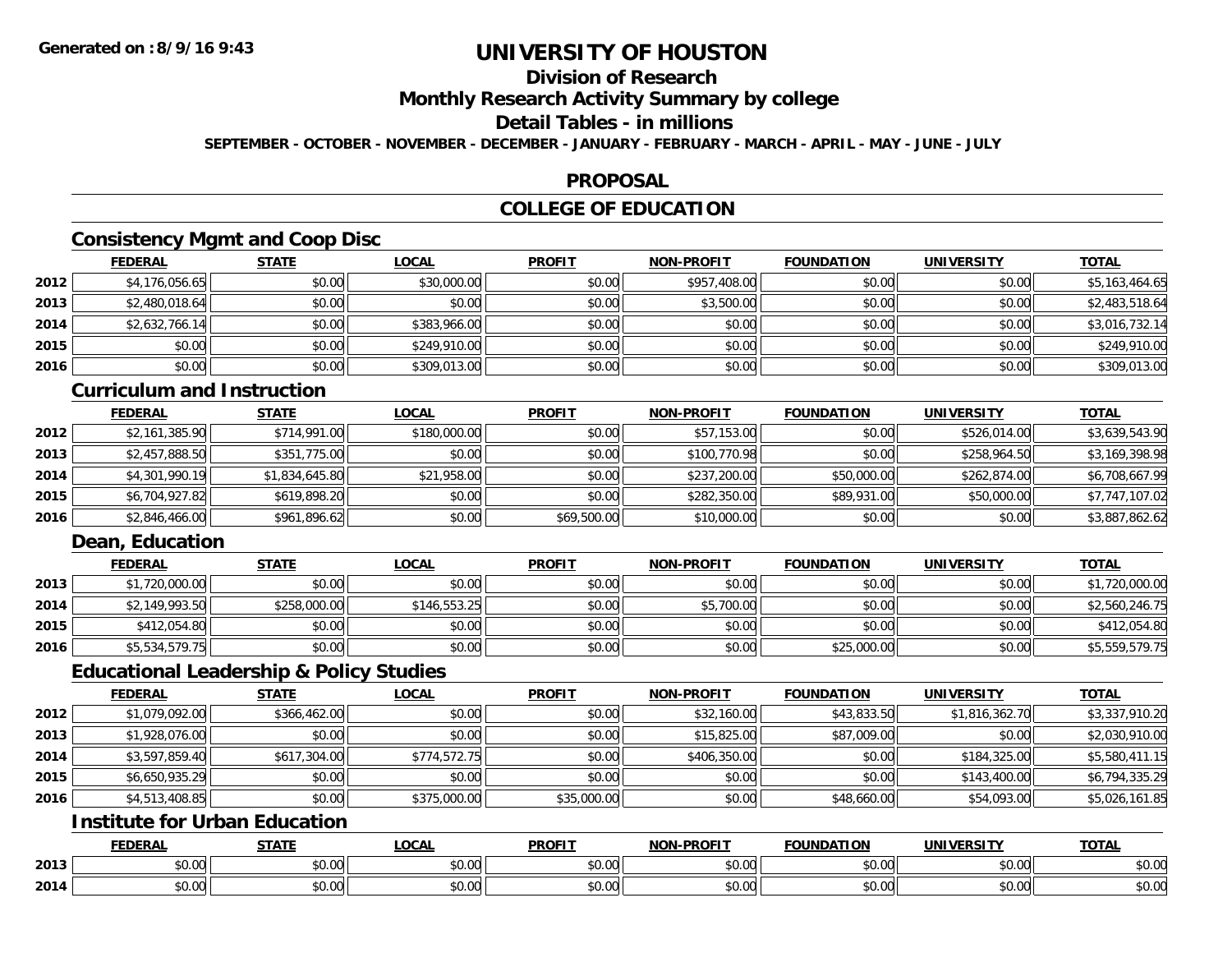# **Division of Research**

**Monthly Research Activity Summary by college**

#### **Detail Tables - in millions**

**SEPTEMBER - OCTOBER - NOVEMBER - DECEMBER - JANUARY - FEBRUARY - MARCH - APRIL - MAY - JUNE - JULY**

#### **PROPOSAL**

### **COLLEGE OF EDUCATION**

### **Psychological, Health, and Learning Sciences**

|      | <b>FEDERAL</b>  | <b>STATE</b>   | <b>LOCAL</b> | <b>PROFIT</b> | <b>NON-PROFIT</b> | <b>FOUNDATION</b> | <b>UNIVERSITY</b> | <b>TOTAL</b>    |
|------|-----------------|----------------|--------------|---------------|-------------------|-------------------|-------------------|-----------------|
| 2012 | \$3,837,719.26  | \$1,330,464.00 | \$0.00       | \$0.00        | \$25,500.00       | \$43,833.50       | \$333,109.04      | \$5,570,625.80  |
| 2013 | \$3,800,408.00  | \$209,257.00   | \$0.00       | \$0.00        | \$19,530.53       | \$300,318.00      | \$865,678.00      | \$5,195,191.53  |
| 2014 | \$8,223,758.00  | \$982,481.00   | \$0.00       | \$0.00        | \$23,431.00       | \$0.00            | \$802,300.60      | \$10,031,970.60 |
| 2015 | \$18,064,666.56 | \$137,767.00   | \$0.00       | \$0.00        | \$1,004,247.00    | \$99,196.00       | \$2,000,512.00    | \$21,306,388.56 |
| 2016 | \$5,475,717.08  | \$758,664.70   | \$0.00       | \$57,012.00   | \$922,529.79      | \$92,569.00       | \$1,853,602.50    | \$9,160,095.07  |

#### **UH Charter School**

|       | <b>FEDERAL</b>  | <u>STATE</u>   | <u>LOCAL</u>   | <b>PROFIT</b> | <b>NON-PROFIT</b> | <b>FOUNDATION</b> | UNIVERSITY     | <b>TOTAL</b>     |
|-------|-----------------|----------------|----------------|---------------|-------------------|-------------------|----------------|------------------|
| 2012  | \$0.00          | \$7,150.00     | \$0.00         | \$0.00        | \$0.00            | \$0.00            | \$0.00         | \$7,150.00       |
| 2013  | \$0.00          | \$1,489.55     | \$0.00         | \$0.00        | \$0.00            | \$0.00            | \$0.00         | \$1,489.55       |
| 2014  | \$187,811.00    | \$0.00         | \$0.00         | \$0.00        | \$0.00            | \$0.00            | \$0.00         | \$187,811.00     |
| Total | \$94,937,579.33 | \$9.152.245.87 | \$2,470,973.00 | \$161,512.00  | \$4,103,655.30    | \$880,350.00      | \$9,151,235.34 | \$120,857,550.84 |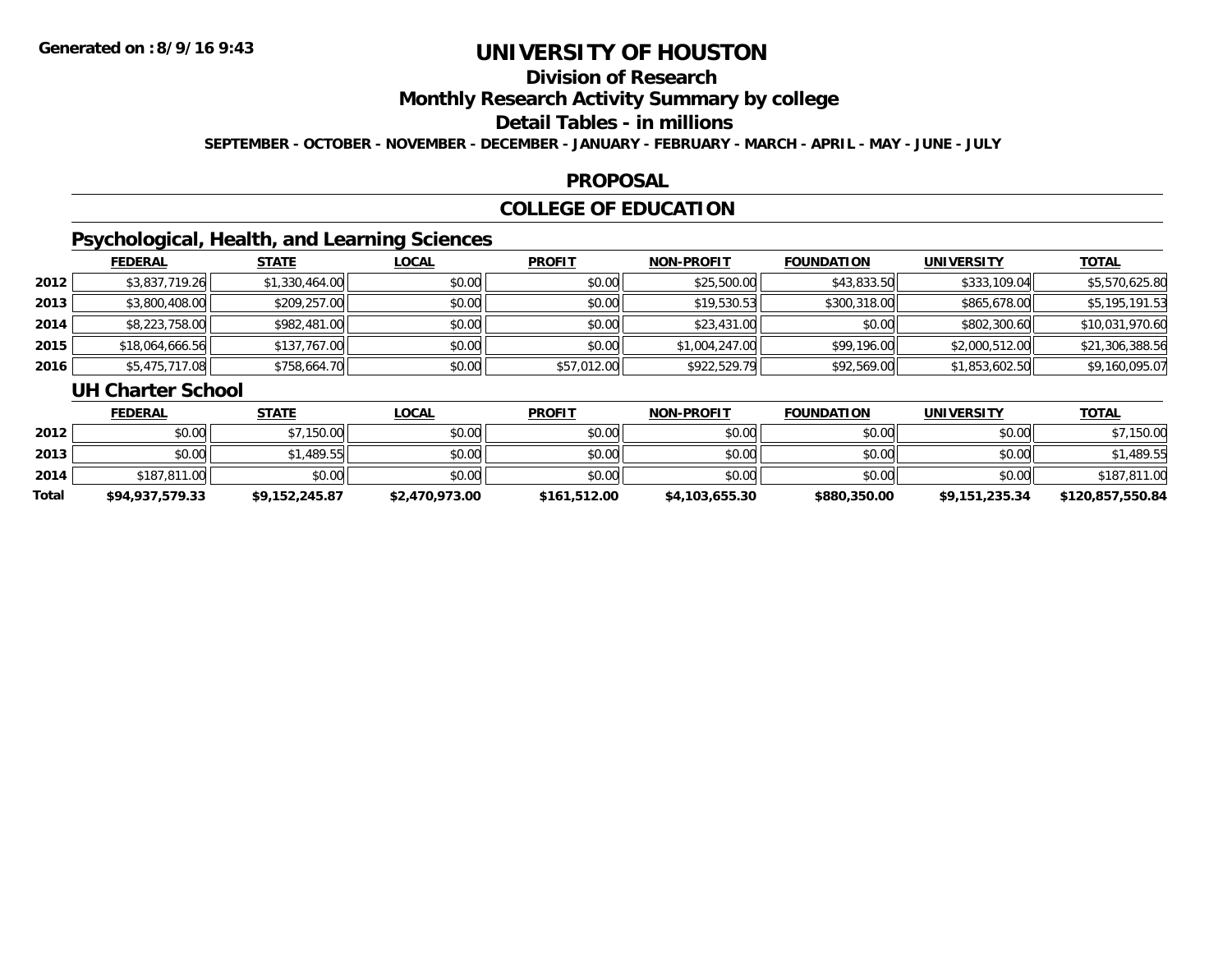**2014**

**2015**

# **UNIVERSITY OF HOUSTON**

## **Division of Research**

### **Monthly Research Activity Summary by college**

#### **Detail Tables - in millions**

**SEPTEMBER - OCTOBER - NOVEMBER - DECEMBER - JANUARY - FEBRUARY - MARCH - APRIL - MAY - JUNE - JULY**

#### **PROPOSAL**

#### **COLLEGE OF LIBERAL ARTS AND SOCIAL SCIENCES**

|      | <b>FEDERAL</b>            | <b>STATE</b> | <b>LOCAL</b> | <b>PROFIT</b> | <b>NON-PROFIT</b> | <b>FOUNDATION</b> | <b>UNIVERSITY</b> | <b>TOTAL</b>   |
|------|---------------------------|--------------|--------------|---------------|-------------------|-------------------|-------------------|----------------|
| 2013 | \$0.00                    | \$0.00       | \$0.00       | \$0.00        | \$9,537.00        | \$0.00            | \$0.00            | \$9,537.00     |
| 2014 | \$0.00                    | \$0.00       | \$0.00       | \$0.00        | \$9,500.00        | \$0.00            | \$0.00            | \$9,500.00     |
| 2016 | \$0.00                    | \$0.00       | \$0.00       | \$0.00        | \$1,250.00        | \$0.00            | \$0.00            | \$1,250.00     |
|      | Art                       |              |              |               |                   |                   |                   |                |
|      | <b>FEDERAL</b>            | <b>STATE</b> | <b>LOCAL</b> | <b>PROFIT</b> | <b>NON-PROFIT</b> | <b>FOUNDATION</b> | <b>UNIVERSITY</b> | <b>TOTAL</b>   |
| 2012 | \$294,676.59              | \$0.00       | \$0.00       | \$0.00        | \$35,000.00       | \$0.00            | \$0.00            | \$329,676.59   |
| 2013 | \$34,681.58               | \$0.00       | \$0.00       | \$0.00        | \$1,400.00        | \$0.00            | \$0.00            | \$36,081.58    |
| 2014 | \$36,991.49               | \$0.00       | \$0.00       | \$0.00        | \$0.00            | \$0.00            | \$0.00            | \$36,991.49    |
| 2015 | \$37,000.00               | \$0.00       | \$0.00       | \$0.00        | \$34,614.00       | \$0.00            | \$0.00            | \$71,614.00    |
| 2016 | \$32,784.00               | \$0.00       | \$0.00       | \$0.00        | \$190,000.00      | \$0.00            | \$0.00            | \$222,784.00   |
|      | <b>Arte Publico Press</b> |              |              |               |                   |                   |                   |                |
|      | <b>FEDERAL</b>            | <b>STATE</b> | <b>LOCAL</b> | <b>PROFIT</b> | <b>NON-PROFIT</b> | <b>FOUNDATION</b> | <b>UNIVERSITY</b> | <b>TOTAL</b>   |
| 2012 | \$373,497.00              | \$20,000.00  | \$0.00       | \$0.00        | \$98,393.00       | \$400,000.00      | \$0.00            | \$891,890.00   |
| 2013 | \$272,599.00              | \$55,000.00  | \$0.00       | \$0.00        | \$50,000.00       | \$200,000.00      | \$0.00            | \$577,599.00   |
| 2014 | \$2,423,550.50            | \$6,000.00   | \$0.00       | \$0.00        | \$170,074.00      | \$200,000.00      | \$0.00            | \$2,799,624.50 |
| 2015 | \$677,368.40              | \$36,000.00  | \$0.00       | \$0.00        | \$100,000.00      | \$0.00            | \$0.00            | \$813,368.40   |
| 2016 | \$240,000.00              | \$24,500.00  | \$0.00       | \$0.00        | \$75,000.00       | \$0.00            | \$0.00            | \$339,500.00   |
|      | <b>Blaffer Gallery</b>    |              |              |               |                   |                   |                   |                |
|      | <b>FEDERAL</b>            | <b>STATE</b> | <b>LOCAL</b> | <b>PROFIT</b> | <b>NON-PROFIT</b> | <b>FOUNDATION</b> | <b>UNIVERSITY</b> | <b>TOTAL</b>   |
| 2012 | \$0.00                    | \$5,132.00   | \$0.00       | \$0.00        | \$85,759.00       | \$0.00            | \$0.00            | \$90,891.00    |
| 2013 | \$50,000.00               | \$10,000.00  | \$0.00       | \$0.00        | \$81,500.00       | \$0.00            | \$0.00            | \$141,500.00   |
| 2014 | \$0.00                    | \$14,000.00  | \$0.00       | \$0.00        | \$80,000.00       | \$0.00            | \$0.00            | \$94,000.00    |
| 2015 | \$0.00                    | \$4,000.00   | \$0.00       | \$0.00        | \$40,000.00       | \$60,000.00       | \$0.00            | \$104,000.00   |
| 2016 | \$185,175.05              | \$5,000.00   | \$0.00       | \$0.00        | \$48,000.00       | \$111,500.00      | \$0.00            | \$349,675.05   |
|      | Communication             |              |              |               |                   |                   |                   |                |
|      | <b>FEDERAL</b>            | <b>STATE</b> | <b>LOCAL</b> | <b>PROFIT</b> | <b>NON-PROFIT</b> | <b>FOUNDATION</b> | <b>UNIVERSITY</b> | <b>TOTAL</b>   |
| 2012 | \$336,545.00              | \$0.00       | \$0.00       | \$0.00        | \$0.00            | \$0.00            | \$0.00            | \$336,545.00   |
| 2013 | \$0.00                    | \$0.00       | \$0.00       | \$0.00        | \$9,800.00        | \$0.00            | \$76,763.00       | \$86,563.00    |

4 \$1,264,722.42|| \$0.00|| \$0.00|| \$0.00|| \$1,500.00|| \$44,993.00|| \$9,591.00|| \$1,320,806.42

\$2,916,503.12 \$0.00 \$0.00 \$0.00 \$211,745.00 \$0.00 \$14,884.00 \$3,143,132.12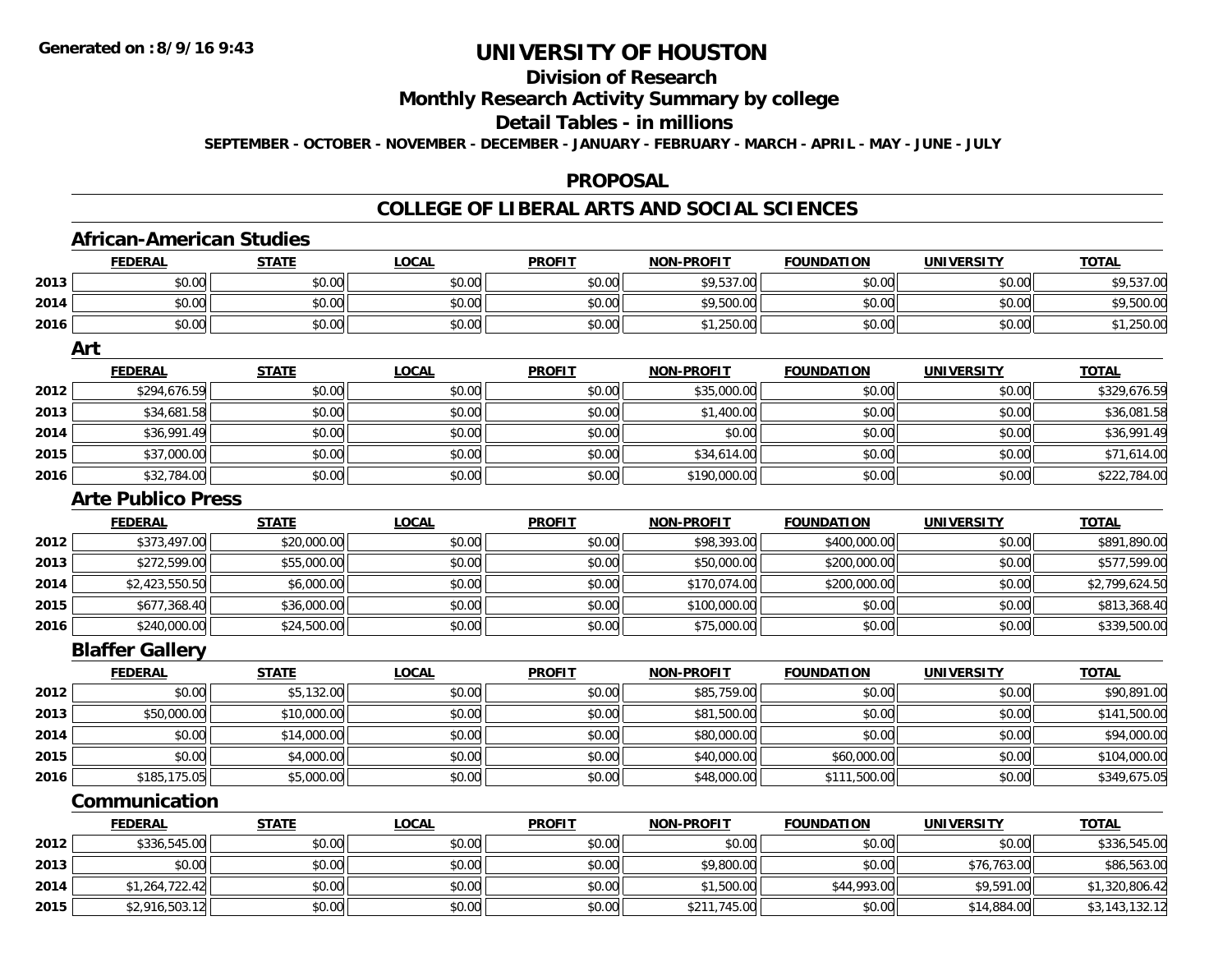## **Division of Research**

### **Monthly Research Activity Summary by college**

#### **Detail Tables - in millions**

**SEPTEMBER - OCTOBER - NOVEMBER - DECEMBER - JANUARY - FEBRUARY - MARCH - APRIL - MAY - JUNE - JULY**

#### **PROPOSAL**

#### **COLLEGE OF LIBERAL ARTS AND SOCIAL SCIENCES**

|      | Communication                                     |              |              |               |                   |                   |                   |                |
|------|---------------------------------------------------|--------------|--------------|---------------|-------------------|-------------------|-------------------|----------------|
|      | <b>FEDERAL</b>                                    | <b>STATE</b> | <b>LOCAL</b> | <b>PROFIT</b> | <b>NON-PROFIT</b> | <b>FOUNDATION</b> | <b>UNIVERSITY</b> | <b>TOTAL</b>   |
| 2016 | \$382,969.45                                      | \$0.00       | \$0.00       | \$5,000.00    | \$232,846.20      | \$0.00            | \$0.00            | \$620,815.65   |
|      | <b>Communication Sciences and Disorders</b>       |              |              |               |                   |                   |                   |                |
|      | <b>FEDERAL</b>                                    | <b>STATE</b> | <b>LOCAL</b> | <b>PROFIT</b> | <b>NON-PROFIT</b> | <b>FOUNDATION</b> | <b>UNIVERSITY</b> | <b>TOTAL</b>   |
| 2012 | \$447,207.00                                      | \$11,723.40  | \$0.00       | \$0.00        | \$58,248.00       | \$22,770.00       | \$263,177.00      | \$803,125.40   |
| 2013 | \$640,475.00                                      | \$77,569.00  | \$0.00       | \$0.00        | \$54,922.00       | \$24,500.00       | \$396,469.00      | \$1,193,935.00 |
| 2014 | \$295,718.47                                      | \$0.00       | \$0.00       | \$0.00        | \$0.00            | \$17,556.00       | \$311,666.00      | \$624,940.47   |
| 2015 | \$451,500.00                                      | \$0.00       | \$0.00       | \$0.00        | \$191,644.00      | \$29,932.00       | \$59,594.00       | \$732,670.00   |
| 2016 | \$852,544.00                                      | \$29,842.00  | \$0.00       | \$108,829.00  | \$0.00            | \$24,992.00       | \$71,793.52       | \$1,088,000.52 |
|      | <b>Comparative Cultural Studies</b>               |              |              |               |                   |                   |                   |                |
|      | <b>FEDERAL</b>                                    | <b>STATE</b> | <b>LOCAL</b> | <b>PROFIT</b> | <b>NON-PROFIT</b> | <b>FOUNDATION</b> | <b>UNIVERSITY</b> | <b>TOTAL</b>   |
| 2015 | \$99,999.00                                       | \$0.00       | \$0.00       | \$0.00        | \$0.00            | \$0.00            | \$0.00            | \$99,999.00    |
| 2016 | \$163,481.50                                      | \$0.00       | \$0.00       | \$0.00        | \$155,230.80      | \$0.00            | \$0.00            | \$318,712.30   |
|      | <b>Cynthia Woods Mitchell Center for the Arts</b> |              |              |               |                   |                   |                   |                |
|      | <b>FEDERAL</b>                                    | <b>STATE</b> | LOCAL        | <b>PROFIT</b> | <b>NON-PROFIT</b> | <b>FOUNDATION</b> | <b>UNIVERSITY</b> | <b>TOTAL</b>   |
| 2013 | \$0.00                                            | \$150,000.00 | \$0.00       | \$200,000.00  | \$35,000.00       | \$15,000.00       | \$0.00            | \$400,000.00   |
| 2014 | \$0.00                                            | \$8,000.00   | \$0.00       | \$240,000.00  | \$500.00          | \$1,400.00        | \$0.00            | \$249,900.00   |
| 2015 | \$100,000.00                                      | \$0.00       | \$0.00       | \$0.00        | \$10,000.00       | \$10,000.00       | \$0.00            | \$120,000.00   |
| 2016 | \$100,000.00                                      | \$273,800.00 | \$0.00       | \$0.00        | \$0.00            | \$0.00            | \$0.00            | \$373,800.00   |
|      | Dean, Liberal Arts and Social Sciences            |              |              |               |                   |                   |                   |                |
|      | <b>FEDERAL</b>                                    | <b>STATE</b> | <b>LOCAL</b> | <b>PROFIT</b> | <b>NON-PROFIT</b> | <b>FOUNDATION</b> | <b>UNIVERSITY</b> | <b>TOTAL</b>   |
| 2013 | \$0.00                                            | \$0.00       | \$0.00       | \$0.00        | \$0.00            | \$0.00            | \$0.00            | \$0.00         |
| 2014 | \$0.00                                            | \$0.00       | \$0.00       | \$0.00        | \$55,000.00       | \$0.00            | \$0.00            | \$55,000.00    |
| 2015 | \$598,568.43                                      | \$0.00       | \$0.00       | \$0.00        | \$0.00            | \$0.00            | \$0.00            | \$598,568.43   |
|      | <b>Economics</b>                                  |              |              |               |                   |                   |                   |                |
|      | <b>FEDERAL</b>                                    | <b>STATE</b> | <b>LOCAL</b> | <b>PROFIT</b> | <b>NON-PROFIT</b> | <b>FOUNDATION</b> | <b>UNIVERSITY</b> | <b>TOTAL</b>   |
| 2012 | \$882,933.40                                      | \$0.00       | \$0.00       | \$0.00        | \$843,624.00      | \$248,086.00      | \$0.00            | \$1,974,643.40 |
| 2013 | \$243,160.00                                      | \$0.00       | \$0.00       | \$0.00        | \$0.00            | \$34,967.00       | \$0.00            | \$278,127.00   |
| 2014 | \$0.00                                            | \$0.00       | \$0.00       | \$0.00        | \$0.00            | \$28,449.00       | \$90,353.00       | \$118,802.00   |
| 2015 | \$7,931,827.24                                    | \$0.00       | \$0.00       | \$0.00        | \$15,000.00       | \$137,106.00      | \$215,736.00      | \$8,299,669.24 |
| 2016 | \$2,098,832.00                                    | \$0.00       | \$0.00       | \$0.00        | \$92,673.00       | \$44,948.00       | \$0.00            | \$2,236,453.00 |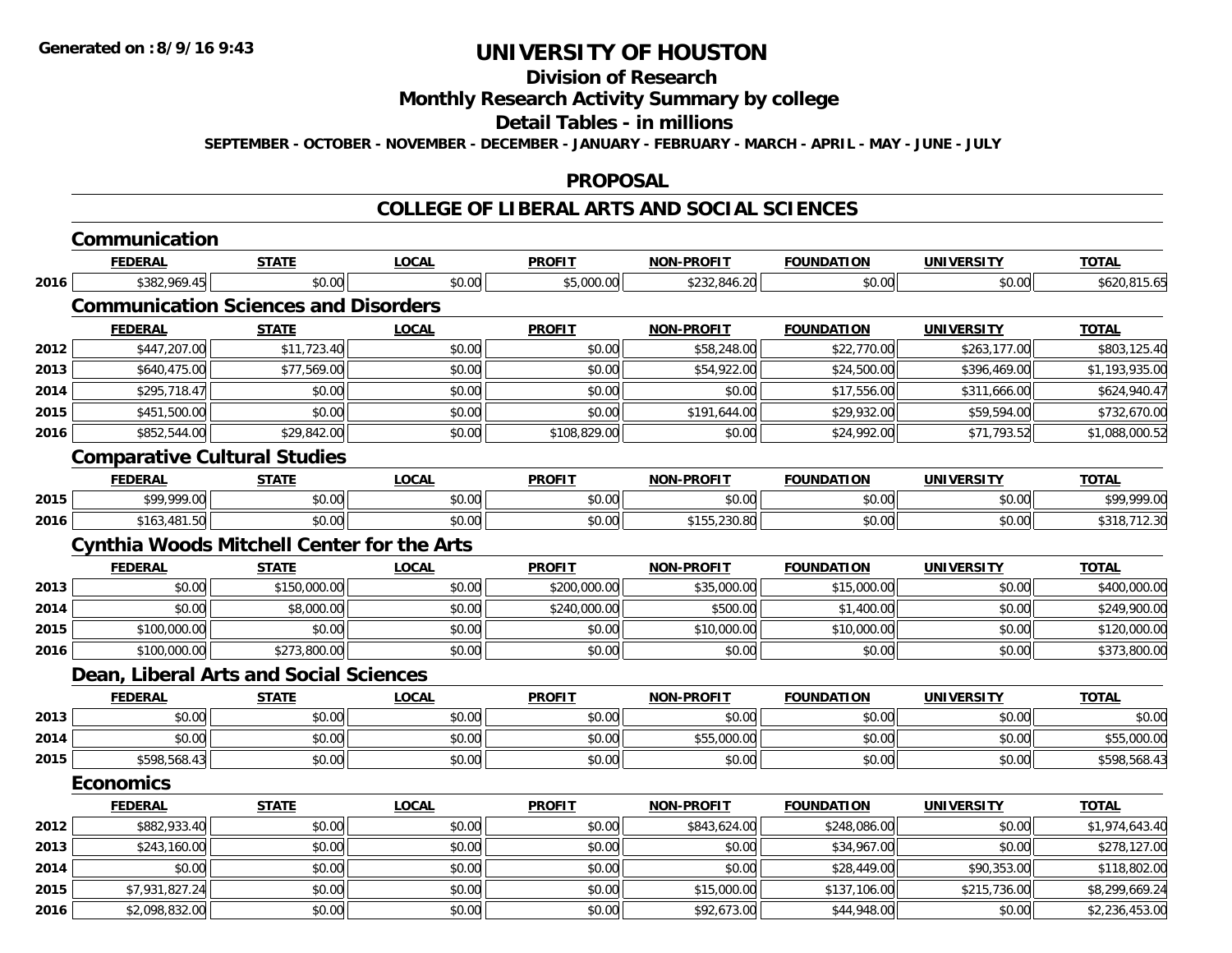## **Division of Research**

**Monthly Research Activity Summary by college**

#### **Detail Tables - in millions**

**SEPTEMBER - OCTOBER - NOVEMBER - DECEMBER - JANUARY - FEBRUARY - MARCH - APRIL - MAY - JUNE - JULY**

### **PROPOSAL**

### **COLLEGE OF LIBERAL ARTS AND SOCIAL SCIENCES**

|      | English                               |                |              |                |                   |                   |                   |                 |
|------|---------------------------------------|----------------|--------------|----------------|-------------------|-------------------|-------------------|-----------------|
|      | <b>FEDERAL</b>                        | <b>STATE</b>   | <b>LOCAL</b> | <b>PROFIT</b>  | <b>NON-PROFIT</b> | <b>FOUNDATION</b> | <b>UNIVERSITY</b> | <b>TOTAL</b>    |
| 2012 | \$932,888.40                          | \$0.00         | \$0.00       | \$0.00         | \$0.00            | \$0.00            | \$0.00            | \$932,888.40    |
| 2014 | \$363,341.50                          | \$7,109.00     | \$0.00       | \$0.00         | \$0.00            | \$0.00            | \$0.00            | \$370,450.50    |
| 2015 | \$0.00                                | \$0.00         | \$0.00       | \$0.00         | \$1,500.00        | \$0.00            | \$0.00            | \$1,500.00      |
| 2016 | \$25,000.00                           | \$0.00         | \$0.00       | \$0.00         | \$1,250.00        | \$0.00            | \$100,275.60      | \$126,525.60    |
|      | <b>Health and Human Performance</b>   |                |              |                |                   |                   |                   |                 |
|      | <b>FEDERAL</b>                        | <b>STATE</b>   | <b>LOCAL</b> | <b>PROFIT</b>  | <b>NON-PROFIT</b> | <b>FOUNDATION</b> | <b>UNIVERSITY</b> | <b>TOTAL</b>    |
| 2012 | \$8,217,754.31                        | \$502,818.00   | \$0.00       | \$1,222,608.00 | \$141,879.20      | \$39,428.00       | \$1,179,339.00    | \$11,303,826.51 |
| 2013 | \$7,090,773.52                        | \$1,750,000.00 | \$0.00       | \$121,843.60   | \$1,038,001.00    | \$104,400.00      | \$608,106.00      | \$10,713,124.12 |
| 2014 | \$18,340,631.00                       | \$0.00         | \$0.00       | \$0.00         | \$137,046.60      | \$168,482.40      | \$904,457.80      | \$19,550,617.80 |
| 2015 | \$10,983,525.77                       | \$657,097.00   | \$0.00       | \$1,446,494.00 | \$2,056,193.92    | \$262,959.00      | \$370,580.40      | \$15,776,850.09 |
| 2016 | \$7,067,147.80                        | \$2,794,260.30 | \$134,849.00 | \$1,390,389.00 | \$872,205.80      | \$150,000.00      | \$483,535.70      | \$12,892,387.60 |
|      | <b>Hispanic Studies</b>               |                |              |                |                   |                   |                   |                 |
|      | <b>FEDERAL</b>                        | <b>STATE</b>   | <b>LOCAL</b> | <b>PROFIT</b>  | <b>NON-PROFIT</b> | <b>FOUNDATION</b> | <b>UNIVERSITY</b> | <b>TOTAL</b>    |
| 2012 | \$38,419.59                           | \$0.00         | \$0.00       | \$0.00         | \$0.00            | \$0.00            | \$0.00            | \$38,419.59     |
| 2013 | \$100,000.00                          | \$0.00         | \$0.00       | \$0.00         | \$0.00            | \$0.00            | \$11,992.50       | \$111,992.50    |
| 2014 | \$1,048,315.27                        | \$0.00         | \$0.00       | \$0.00         | \$0.00            | \$0.00            | \$0.00            | \$1,048,315.27  |
| 2015 | \$1,655,345.60                        | \$0.00         | \$0.00       | \$0.00         | \$0.00            | \$0.00            | \$0.00            | \$1,655,345.60  |
| 2016 | \$246,999.50                          | \$0.00         | \$0.00       | \$0.00         | \$0.00            | \$0.00            | \$0.00            | \$246,999.50    |
|      | <b>History</b>                        |                |              |                |                   |                   |                   |                 |
|      | <b>FEDERAL</b>                        | <b>STATE</b>   | <b>LOCAL</b> | <b>PROFIT</b>  | <b>NON-PROFIT</b> | <b>FOUNDATION</b> | <b>UNIVERSITY</b> | <b>TOTAL</b>    |
| 2012 | \$136,664.82                          | \$0.00         | \$0.00       | \$0.00         | \$0.00            | \$0.00            | \$0.00            | \$136,664.82    |
| 2013 | \$100,000.00                          | \$0.00         | \$0.00       | \$0.00         | \$0.00            | \$0.00            | \$0.00            | \$100,000.00    |
| 2016 | \$289,381.80                          | \$0.00         | \$0.00       | \$0.00         | \$124,000.00      | \$0.00            | \$0.00            | \$413,381.80    |
|      | <b>Hobby Center for Public Policy</b> |                |              |                |                   |                   |                   |                 |
|      | <b>FEDERAL</b>                        | <b>STATE</b>   | <b>LOCAL</b> | <b>PROFIT</b>  | <b>NON-PROFIT</b> | <b>FOUNDATION</b> | <b>UNIVERSITY</b> | <b>TOTAL</b>    |
| 2013 | \$164,250.00                          | \$0.00         | \$0.00       | \$0.00         | \$0.00            | \$0.00            | \$0.00            | \$164,250.00    |
| 2014 | \$1,800.00                            | \$0.00         | \$0.00       | \$0.00         | \$0.00            | \$28,780.00       | \$0.00            | \$30,580.00     |
| 2015 | \$518,077.89                          | \$0.00         | \$0.00       | \$0.00         | \$0.00            | \$15,000.00       | \$0.00            | \$533,077.89    |
| 2016 | \$18,060.00                           | \$0.00         | \$0.00       | \$0.00         | \$0.00            | \$0.00            | \$51,397.50       | \$69,457.50     |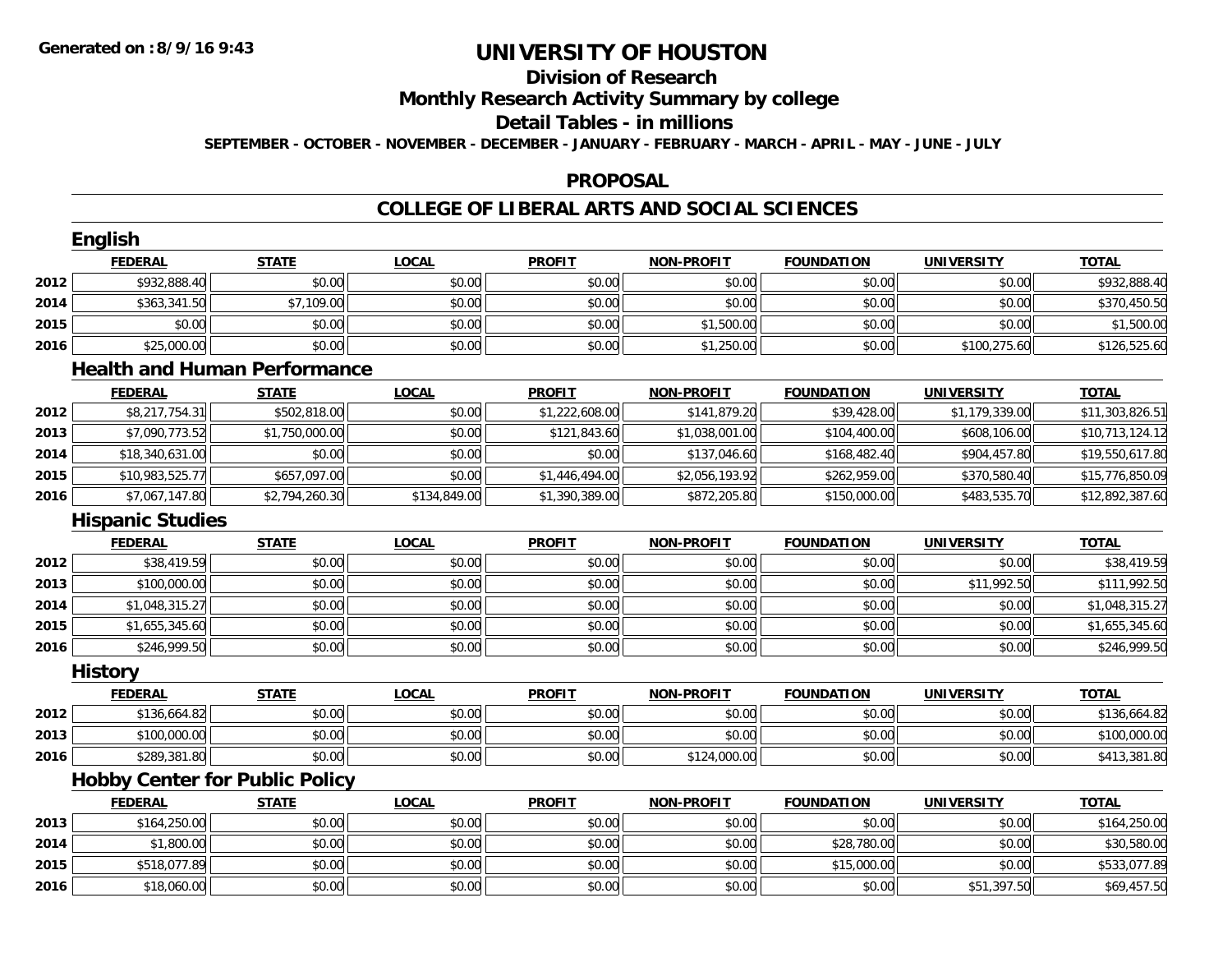**2014**

# **UNIVERSITY OF HOUSTON**

## **Division of Research**

**Monthly Research Activity Summary by college**

### **Detail Tables - in millions**

**SEPTEMBER - OCTOBER - NOVEMBER - DECEMBER - JANUARY - FEBRUARY - MARCH - APRIL - MAY - JUNE - JULY**

#### **PROPOSAL**

## **COLLEGE OF LIBERAL ARTS AND SOCIAL SCIENCES**

# **Modern/Classical Languages**

|      | <b>FEDERAL</b>           | <b>STATE</b>   | <b>LOCAL</b> | <b>PROFIT</b>  | <b>NON-PROFIT</b> | <b>FOUNDATION</b> | <b>UNIVERSITY</b> | <b>TOTAL</b>    |
|------|--------------------------|----------------|--------------|----------------|-------------------|-------------------|-------------------|-----------------|
| 2012 | \$396,977.00             | \$0.00         | \$0.00       | \$0.00         | \$0.00            | \$0.00            | \$0.00            | \$396,977.00    |
| 2013 | \$99,251.00              | \$0.00         | \$0.00       | \$0.00         | \$0.00            | \$0.00            | \$0.00            | \$99,251.00     |
| 2015 | \$89,835.00              | \$0.00         | \$0.00       | \$0.00         | \$0.00            | \$29,771.00       | \$0.00            | \$119,606.00    |
| 2016 | \$0.00                   | \$0.00         | \$0.00       | \$0.00         | \$0.00            | \$28,460.00       | \$0.00            | \$28,460.00     |
|      | Philosophy               |                |              |                |                   |                   |                   |                 |
|      | <b>FEDERAL</b>           | <b>STATE</b>   | <b>LOCAL</b> | <b>PROFIT</b>  | <b>NON-PROFIT</b> | <b>FOUNDATION</b> | <b>UNIVERSITY</b> | <b>TOTAL</b>    |
| 2012 | \$23,229.00              | \$0.00         | \$0.00       | \$0.00         | \$0.00            | \$0.00            | \$0.00            | \$23,229.00     |
| 2013 | \$83,949.42              | \$0.00         | \$0.00       | \$0.00         | \$0.00            | \$0.00            | \$0.00            | \$83,949.42     |
| 2014 | \$62,985.51              | \$0.00         | \$0.00       | \$0.00         | \$0.00            | \$0.00            | \$0.00            | \$62,985.51     |
| 2015 | \$63,000.00              | \$0.00         | \$0.00       | \$0.00         | \$0.00            | \$0.00            | \$19,170.00       | \$82,170.00     |
| 2016 | \$49,684.85              | \$0.00         | \$0.00       | \$0.00         | \$0.00            | \$0.00            | \$0.00            | \$49,684.85     |
|      | <b>Political Science</b> |                |              |                |                   |                   |                   |                 |
|      | <b>FEDERAL</b>           | <b>STATE</b>   | <b>LOCAL</b> | <b>PROFIT</b>  | <b>NON-PROFIT</b> | <b>FOUNDATION</b> | <b>UNIVERSITY</b> | <b>TOTAL</b>    |
| 2012 | \$962,484.00             | \$77,296.00    | \$0.00       | \$0.00         | \$0.00            | \$2,000.00        | \$0.00            | \$1,041,780.00  |
| 2013 | \$877,697.00             | \$0.00         | \$0.00       | \$0.00         | \$0.00            | \$0.00            | \$0.00            | \$877,697.00    |
| 2014 | \$77,661.00              | \$0.00         | \$0.00       | \$0.00         | \$3,300.00        | \$73,222.00       | \$0.00            | \$154,183.00    |
| 2015 | \$277,127.00             | \$0.00         | \$0.00       | \$45,000.00    | \$3,000.00        | \$59,923.00       | \$58,951.00       | \$444,001.00    |
| 2016 | \$22,575.00              | \$0.00         | \$0.00       | \$0.00         | \$0.00            | \$0.00            | \$0.00            | \$22,575.00     |
|      | <b>Psychology</b>        |                |              |                |                   |                   |                   |                 |
|      | <b>FEDERAL</b>           | <b>STATE</b>   | <b>LOCAL</b> | <b>PROFIT</b>  | <b>NON-PROFIT</b> | <b>FOUNDATION</b> | <b>UNIVERSITY</b> | <b>TOTAL</b>    |
| 2012 | \$12,635,875.47          | \$2,304,698.15 | \$0.00       | \$423,255.00   | \$64,800.00       | \$70,367.00       | \$1,892,402.00    | \$17,391,397.62 |
| 2013 | \$19,667,839.80          | \$1,077,218.00 | \$0.00       | \$146,786.00   | \$144,345.00      | \$264,142.00      | \$2,702,557.00    | \$24,002,887.80 |
| 2014 | \$15,433,519.71          | \$2,688,880.00 | \$0.00       | \$24,000.00    | \$419,192.89      | \$0.00            | \$7,382,578.90    | \$25,948,171.50 |
| 2015 | \$14,550,737.55          | \$3,336,605.00 | \$0.00       | \$23,100.00    | \$995,081.80      | \$227,396.00      | \$5,083,562.20    | \$24,216,482.55 |
| 2016 | \$22,972,239.38          | \$1,073,593.00 | \$0.00       | \$1,468,794.00 | \$5,423,313.27    | \$407,617.00      | \$7,135,087.50    | \$38,480,644.14 |
|      | <b>School of Music</b>   |                |              |                |                   |                   |                   |                 |
|      | <b>FEDERAL</b>           | <b>STATE</b>   | <b>LOCAL</b> | <b>PROFIT</b>  | <b>NON-PROFIT</b> | <b>FOUNDATION</b> | <b>UNIVERSITY</b> | <b>TOTAL</b>    |
| 2012 | \$0.00                   | \$3,347.00     | \$0.00       | \$0.00         | \$0.00            | \$0.00            | \$0.00            | \$3,347.00      |
| 2013 | \$0.00                   | \$5,000.00     | \$0.00       | \$0.00         | \$10,000.00       | \$24,500.00       | \$0.00            | \$39,500.00     |

4 \$0.00 \$0.00 \$0.00 \$9,000.00 \$0.00 \$0.00 \$0.00 \$0.00 \$0.00 \$0.00 \$3,919.00 \$3,919.00 \$0.00 \$12,919.00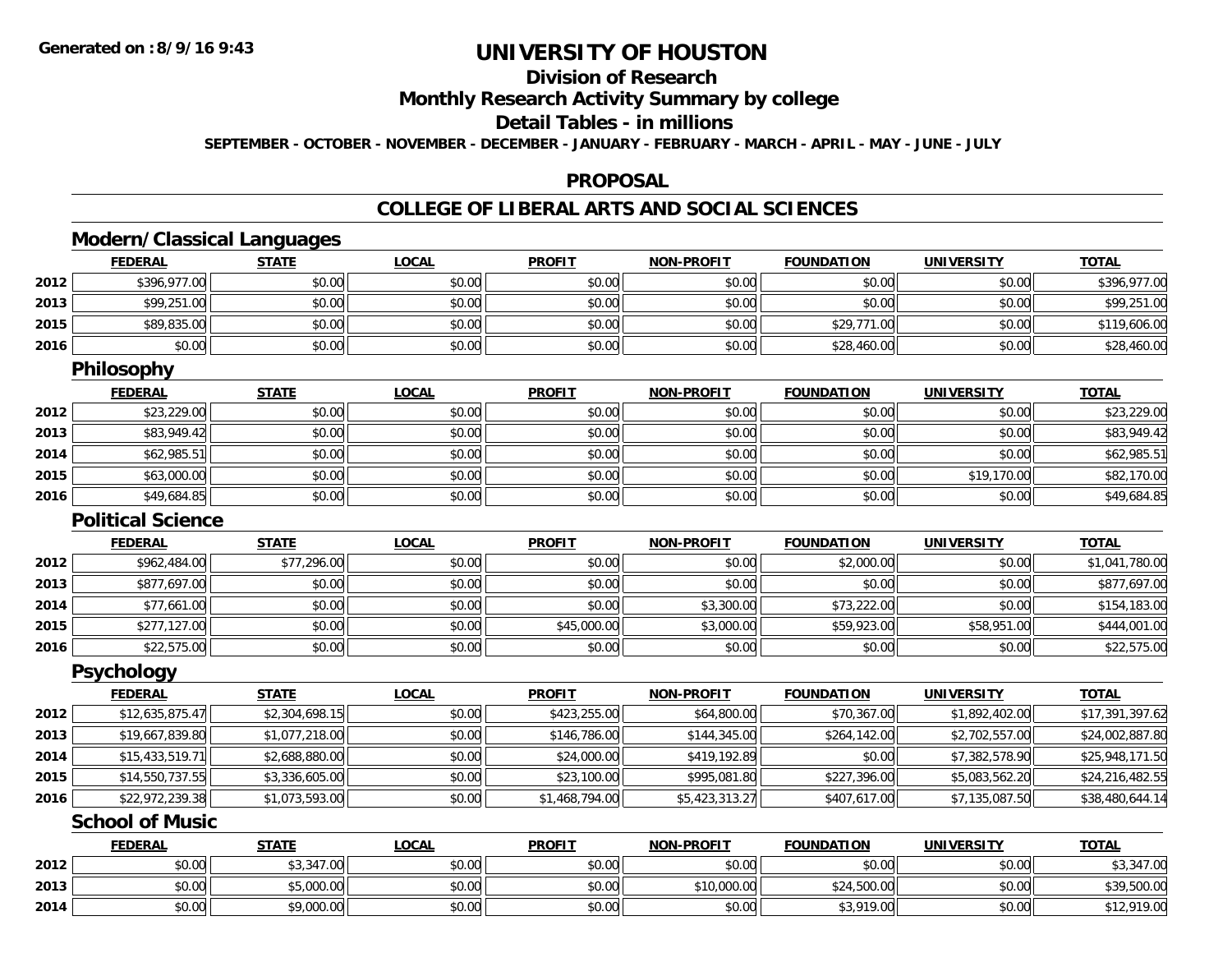#### **Division of Research**

# **Monthly Research Activity Summary by college**

#### **Detail Tables - in millions**

**SEPTEMBER - OCTOBER - NOVEMBER - DECEMBER - JANUARY - FEBRUARY - MARCH - APRIL - MAY - JUNE - JULY**

#### **PROPOSAL**

### **COLLEGE OF LIBERAL ARTS AND SOCIAL SCIENCES**

|       | <b>School of Music</b> |                 |              |                |                   |                   |                   |                  |
|-------|------------------------|-----------------|--------------|----------------|-------------------|-------------------|-------------------|------------------|
|       | <b>FEDERAL</b>         | <b>STATE</b>    | <b>LOCAL</b> | <b>PROFIT</b>  | <b>NON-PROFIT</b> | <b>FOUNDATION</b> | <b>UNIVERSITY</b> | <b>TOTAL</b>     |
| 2015  | \$0.00                 | \$9,000.00      | \$0.00       | \$0.00         | \$10,000.00       | \$18,000.00       | \$0.00            | \$37,000.00      |
|       | <b>Sociology</b>       |                 |              |                |                   |                   |                   |                  |
|       | <b>FEDERAL</b>         | <b>STATE</b>    | <b>LOCAL</b> | <b>PROFIT</b>  | <b>NON-PROFIT</b> | <b>FOUNDATION</b> | <b>UNIVERSITY</b> | <b>TOTAL</b>     |
| 2012  | \$0.00                 | \$0.00          | \$0.00       | \$0.00         | \$0.00            | \$16,808.00       | \$523,195.30      | \$540,003.30     |
| 2013  | \$160,063.00           | \$0.00          | \$18,000.00  | \$0.00         | \$0.00            | \$0.00            | \$0.00            | \$178,063.00     |
| 2014  | \$0.00                 | \$0.00          | \$31,200.00  | \$0.00         | \$0.00            | \$0.00            | \$0.00            | \$31,200.00      |
|       | <b>Theatre</b>         |                 |              |                |                   |                   |                   |                  |
|       | <b>FEDERAL</b>         | <b>STATE</b>    | <b>LOCAL</b> | <b>PROFIT</b>  | <b>NON-PROFIT</b> | <b>FOUNDATION</b> | <b>UNIVERSITY</b> | <b>TOTAL</b>     |
| 2013  | \$0.00                 | \$0.00          | \$0.00       | \$0.00         | \$220,027.00      | \$0.00            | \$0.00            | \$220,027.00     |
| 2014  | \$187,811.00           | \$0.00          | \$0.00       | \$0.00         | \$0.00            | \$0.00            | \$0.00            | \$187,811.00     |
| 2015  | \$0.00                 | \$0.00          | \$0.00       | \$0.00         | \$120,000.00      | \$0.00            | \$0.00            | \$120,000.00     |
| Total | \$170,498,228.08       | \$17,026,487.85 | \$184,049.00 | \$6,866,098.60 | \$14,862,896.48   | \$3,651,373.40    | \$30,017,214.92   | \$243,106,348.33 |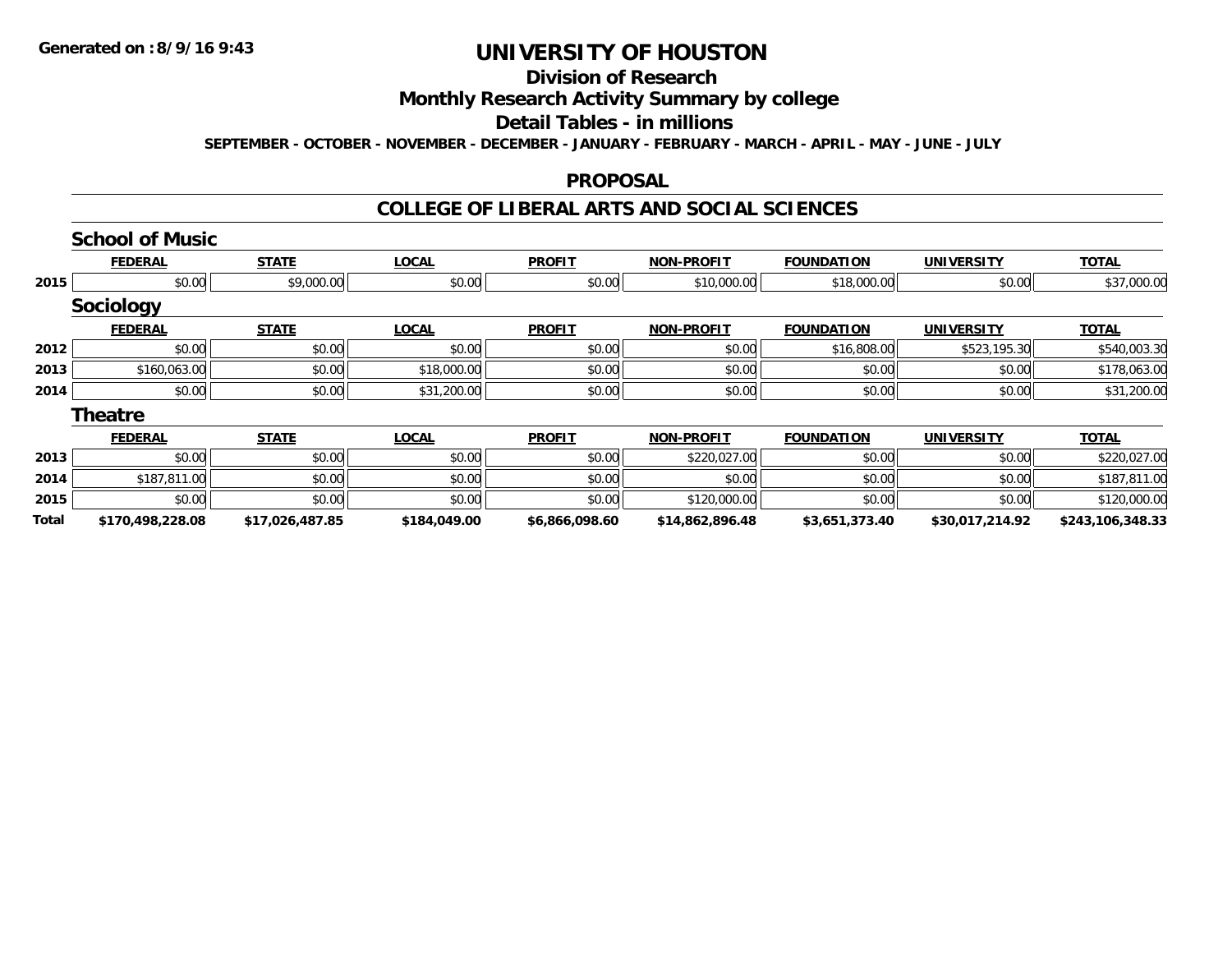## **Division of Research**

### **Monthly Research Activity Summary by college**

### **Detail Tables - in millions**

**SEPTEMBER - OCTOBER - NOVEMBER - DECEMBER - JANUARY - FEBRUARY - MARCH - APRIL - MAY - JUNE - JULY**

#### **PROPOSAL**

## **COLLEGE OF NATURAL SCIENCES AND MATHEMATICS**

## **Biology/Biochemistry**

|      | <b>FEDERAL</b>  | <u>STATE</u>    | <u>LOCAL</u> | <b>PROFIT</b>  | <b>NON-PROFIT</b> | <b>FOUNDATION</b> | <b>UNIVERSITY</b> | <b>TOTAL</b>    |
|------|-----------------|-----------------|--------------|----------------|-------------------|-------------------|-------------------|-----------------|
| 2012 | \$39,514,707.61 | \$7,534,296.46  | \$0.00       | \$552,412.00   | \$3,447,527.80    | \$1,932,312.00    | \$2,595,858.58    | \$55,577,114.45 |
| 2013 | \$31,011,759.95 | \$1,754,893.03  | \$0.00       | \$143,351.00   | \$367,307.00      | \$1,901,970.00    | \$1,626,206.00    | \$36,805,486.98 |
| 2014 | \$33,066,666.77 | \$10,915,087.25 | \$0.00       | \$154,786.00   | \$945,759.26      | \$1,874,390.00    | \$1,262,664.00    | \$48,219,353.28 |
| 2015 | \$21,159,820.90 | \$9,170,821.70  | \$0.00       | \$1,322,153.00 | \$1,624,045.89    | \$1,030,000.00    | \$1,224,842.00    | \$35,531,683.49 |
| 2016 | \$47,515,824.06 | \$4,235,390.60  | \$0.00       | \$153,960.00   | \$5,298,148.20    | \$1,740,625.10    | \$675,114.00      | \$59,619,061.96 |

### **Center for Nuclear Receptors and Cell Signaling**

|      | <b>FEDERAL</b>  | <b>STATE</b>    | <b>LOCAL</b> | <b>PROFIT</b> | <b>NON-PROFIT</b> | <b>FOUNDATION</b> | <b>UNIVERSITY</b> | <b>TOTAL</b>    |
|------|-----------------|-----------------|--------------|---------------|-------------------|-------------------|-------------------|-----------------|
| 2012 | \$7,078,384.00  | \$1,380,708.50  | \$0.00       | \$0.00        | \$403,096.00      | \$775,000.00      | \$37,500.00       | \$9,674,688.50  |
| 2013 | \$22,323,457.20 | \$211,499.00    | \$0.00       | \$337,414.00  | \$1,361,994.00    | \$1,864,346.00    | \$0.00            | \$26,098,710.20 |
| 2014 | \$25,339,884.10 | \$11,274,192.00 | \$0.00       | \$0.00        | \$1,864,612.00    | \$1,272,623.90    | \$36,000.00       | \$39,787,312.00 |
| 2015 | \$19,775,254.20 | \$12,948,082.50 | \$0.00       | \$99,000.00   | \$5,130,137.20    | \$613,384.00      | \$0.00            | \$38,565,857.90 |
| 2016 | \$9,723,235.90  | \$4,583,740.70  | \$0.00       | \$0.00        | \$1,998,218.00    | \$437,958.00      | \$0.00            | \$16,743,152.60 |

### **Chemistry**

|      | <b>FEDERAL</b>  | <b>STATE</b>   | <b>LOCAL</b> | <b>PROFIT</b> | <b>NON-PROFIT</b> | <b>FOUNDATION</b> | <b>UNIVERSITY</b> | <u>TOTAL</u>    |
|------|-----------------|----------------|--------------|---------------|-------------------|-------------------|-------------------|-----------------|
| 2012 | \$19,211,281.99 | \$4,487,398.04 | \$0.00       | \$594,148.00  | \$1,114,109.00    | \$2,080,000.00    | \$450,581.60      | \$27,937,518.63 |
| 2013 | \$13,838,683.75 | \$2,688,596.00 | \$0.00       | \$0.00        | \$160,000.00      | \$2,420,000.00    | \$649,128.00      | \$19,756,407.75 |
| 2014 | \$12,862,347.85 | \$675,868.08   | \$0.00       | \$204,995.00  | \$1,607,000.00    | \$4,875,000.00    | \$511,702.00      | \$20,736,912.93 |
| 2015 | \$14,634,983.79 | \$3,053,111.00 | \$0.00       | \$124,348.00  | \$1,342,500.00    | \$2,470,000.00    | \$1,070,491.00    | \$22,695,433.79 |
| 2016 | \$7,774,523.57  | \$2,337,820.70 | \$4,500.00   | \$0.00        | \$404,518.00      | \$2,350,000.00    | \$317,502.00      | \$13,188,864.27 |

### **Computer Science**

|      | <b>FEDERAL</b>  | <b>STATE</b>   | <b>LOCAL</b> | <b>PROFIT</b> | <b>NON-PROFIT</b> | <b>FOUNDATION</b> | <b>UNIVERSITY</b> | <b>TOTAL</b>    |
|------|-----------------|----------------|--------------|---------------|-------------------|-------------------|-------------------|-----------------|
| 2012 | \$25,092,929.89 | \$1,486,949.00 | \$0.00       | \$430,379.00  | \$18,000.00       | \$195,918.20      | \$129,955.00      | \$27,354,131.09 |
| 2013 | \$28,895,468.49 | \$1,024,953.00 | \$0.00       | \$925,368.57  | \$460,000.00      | \$0.00            | \$0.00            | \$31,305,790.06 |
| 2014 | \$50,851,264.45 | \$2,922,905.50 | \$0.00       | \$220,803.41  | \$1,763,722.00    | \$78,646.25       | \$754,666.00      | \$56,592,007.61 |
| 2015 | \$58,767,400.96 | \$1,592,955.50 | \$0.00       | \$589,680.00  | \$640,990.60      | \$134,316.00      | \$801,336.60      | \$62,526,679.66 |
| 2016 | \$16,797,344.90 | \$60,680.00    | \$0.00       | \$645,690.40  | \$859,599.00      | \$1,690,001.00    | \$473,353.30      | \$20,526,668.60 |

### **Dean, Natural Sciences and Mathematics**

|      | <b>FEDERAL</b>           | <b>STATE</b>            | .OCAL                  | <b>PROFIT</b>              | <b>M-PROF!</b><br><b>NICK</b>              | <b>FOUNDATION</b> | UNIVE<br>EDCITY    | <b>TOTAL</b>               |
|------|--------------------------|-------------------------|------------------------|----------------------------|--------------------------------------------|-------------------|--------------------|----------------------------|
| 2012 | * 400 022 50L<br>122.30  | 151<br><b>NAT</b><br>−… | ሐሴ ሰሰ<br>JU.UU         | $\sim$ $\sim$<br>טט.טע     | $\mathsf{A} \cap \mathsf{A} \cap$<br>vv.vv | \$0.00            | $\sim$ 00<br>JU.UU | $\sim$ $\sim$<br>.<br>ں. ن |
| 2013 | $n \cap \Omega$<br>DU.UG | 101<br>- 11             | ሐ ሴ<br>$\sim$<br>vu.uu | $*$ $\cap$ $\cap$<br>טט.טע | $\sim$ 00<br>JU.UU                         | \$0.00            | \$0.00             | $\sim$<br>7.UU<br>,,,,     |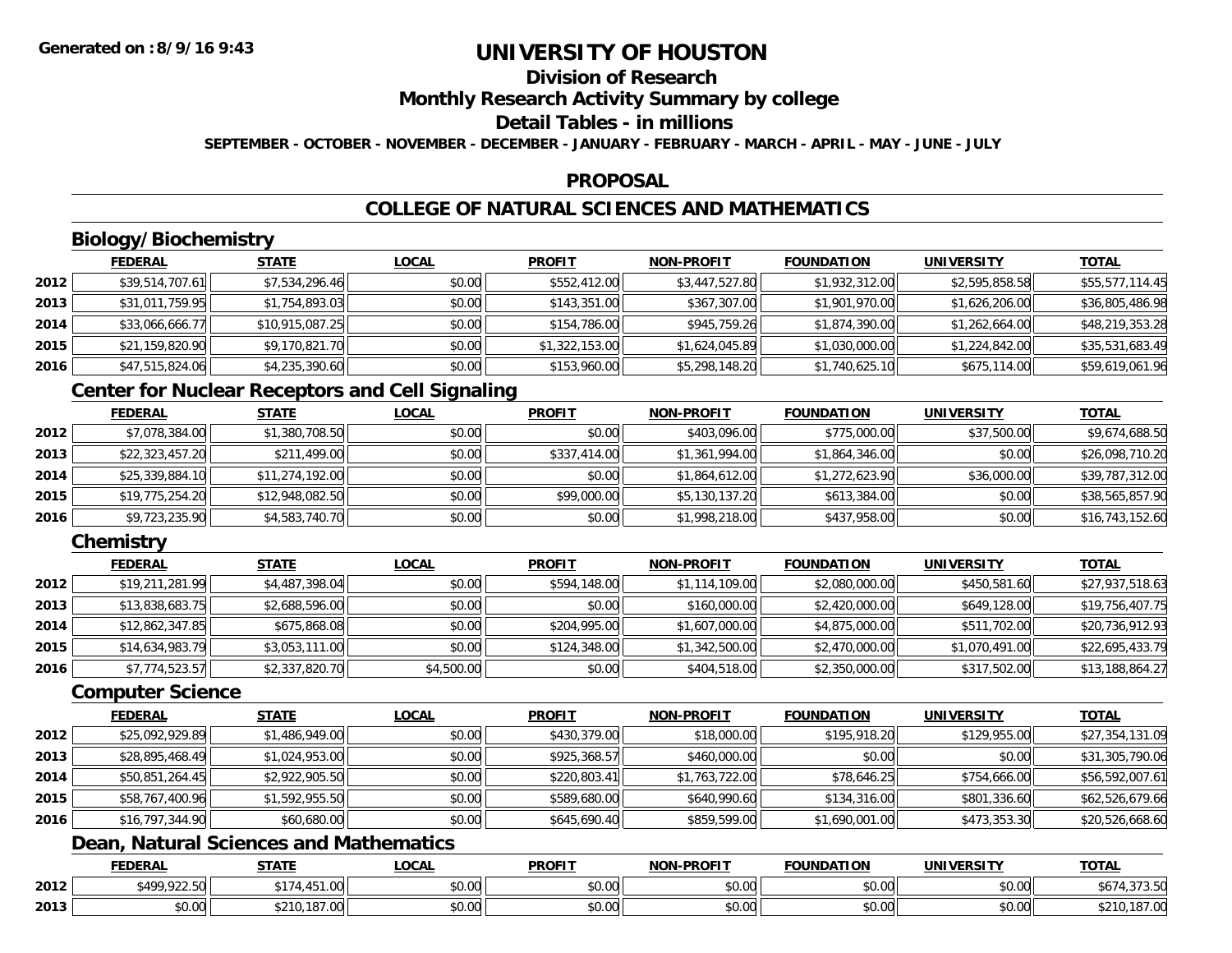## **Division of Research**

### **Monthly Research Activity Summary by college**

### **Detail Tables - in millions**

**SEPTEMBER - OCTOBER - NOVEMBER - DECEMBER - JANUARY - FEBRUARY - MARCH - APRIL - MAY - JUNE - JULY**

### **PROPOSAL**

## **COLLEGE OF NATURAL SCIENCES AND MATHEMATICS**

### **Dean, Natural Sciences and Mathematics**

|      | <b>FEDERAL</b> | <u>STATE</u>   | <u>LOCAL</u> | <b>PROFIT</b> | <b>NON-PROFIT</b> | <b>FOUNDATION</b> | UNIVERSITY | <b>TOTAL</b>   |
|------|----------------|----------------|--------------|---------------|-------------------|-------------------|------------|----------------|
| 2014 | \$0.00         | \$401,835.00   | \$0.00       | \$76,907.50   | \$375,000.00      | \$0.00            | \$0.00     | \$853,742.50   |
| 2015 | \$735,150.50   | \$0.00         | \$0.00       | \$0.00        | \$0.00            | \$0.00            | \$0.00     | \$735,150.50   |
| 2016 | \$486,214.60   | \$2,000,000.00 | \$0.00       | \$0.00        | \$0.00            | \$0.00            | \$0.00     | \$2,486,214.60 |

### **Earth & Atmospheric Sciences**

|      | <b>FEDERAL</b>  | <b>STATE</b>   | <b>LOCAL</b> | <b>PROFIT</b>  | <b>NON-PROFIT</b> | <b>FOUNDATION</b> | <b>UNIVERSITY</b> | <b>TOTAL</b>    |
|------|-----------------|----------------|--------------|----------------|-------------------|-------------------|-------------------|-----------------|
| 2012 | \$6,754,495.10  | \$789,987.20   | \$0.00       | \$1,077,113.00 | \$151,387.00      | \$150,000.00      | \$505,768.00      | \$9,428,750.30  |
| 2013 | \$8,511,461.00  | \$653,818.00   | \$0.00       | \$1,075,090.07 | \$1,000,951.00    | \$180,000.00      | \$754,110.68      | \$12,175,430.75 |
| 2014 | \$23,355,716.68 | \$1,025,266.24 | \$0.00       | \$307,673.02   | \$355,000.00      | \$0.00            | \$2,957,597.84    | \$28,001,253.78 |
| 2015 | \$7,557,095.51  | \$1,478,166.00 | \$0.00       | \$426,855.00   | \$2,551,536.25    | \$195,000.00      | \$1,031,742.00    | \$13,240,394.76 |
| 2016 | \$22,767,483.94 | \$3,661,512.00 | \$110,000.00 | \$93,067.00    | \$396,876.00      | \$1,668,899.00    | \$493,442.00      | \$29,191,279.94 |

### **Institute for Climate and Atmospheric Science**

|      | <b>FEDERAL</b> | <b>STATE</b> | LOCAL  | <b>PROFIT</b> | <b>NON-PROFIT</b> | <b>FOUNDATION</b> | UNIVERSITY | <b>TOTAL</b> |
|------|----------------|--------------|--------|---------------|-------------------|-------------------|------------|--------------|
| 2012 | \$0.00         | \$0.00       | \$0.00 | \$0.00        | \$0.00            | \$0.00            | \$0.00     | \$0.00       |
| 2013 | \$0.00         | \$0.00       | \$0.00 | \$0.00        | \$0.00            | \$0.00            | \$0.00     | \$0.00       |
| 2014 | \$0.00         | \$0.00       | \$0.00 | \$0.00        | \$0.00            | \$0.00            | \$0.00     | \$0.00       |

#### **Institute for Nanoenergy**

|      | <b>FEDEDA</b>                     | <b>CTATE</b>       | 00N<br>.      | <b>DDOEI</b> | <b>PROFIT</b><br>NON | TON<br>$F$ $N$ $F$ $F$ | HNI.<br>$T^*$         | <b>TOTAL</b>           |
|------|-----------------------------------|--------------------|---------------|--------------|----------------------|------------------------|-----------------------|------------------------|
| 2012 | $\mathsf{v}\mathsf{v}.\mathsf{v}$ | ሐሴ ሰሰ<br>JU.UU     | 0000<br>vv.vv | vv.v         | $\cdots$<br>vv.vv    | $\cdots$<br>$-0.00$    | 0000<br>JU.UU         | $\sim$ $\sim$<br>JU.UU |
| 2015 | ₽∪.∪⊌                             | $\sim$ 00<br>vv.vv | 0000<br>JU.UU | 40.00        | 0000<br>vv.vv        | $\sim$ $\sim$<br>JU.UU | ልስ ሰሰ<br><b>DU.UG</b> | \$0.00                 |

#### **Mathematics**

|      | <b>FEDERAL</b> | <b>STATE</b>   | <u>LOCAL</u> | <b>PROFIT</b> | <b>NON-PROFIT</b> | <b>FOUNDATION</b> | <b>UNIVERSITY</b> | <u>TOTAL</u>    |
|------|----------------|----------------|--------------|---------------|-------------------|-------------------|-------------------|-----------------|
| 2012 | \$5,100,776.26 | \$264,163.50   | \$0.00       | \$210,000.00  | \$167,808.00      | \$222,725.00      | \$710,825.00      | \$6,676,297.76  |
| 2013 | \$6,368,284.05 | \$0.00         | \$0.00       | \$169,348.17  | \$0.00            | \$106,456.00      | \$0.00            | \$6,644,088.22  |
| 2014 | \$9,663,043.87 | \$0.00         | \$0.00       | \$90,000.00   | \$375,000.00      | \$192,924.00      | \$85,112.00       | \$10,406,079.87 |
| 2015 | \$6,976,824.70 | \$514,410.00   | \$0.00       | \$188,000.00  | \$53,579.00       | \$899,294.00      | \$337,303.00      | \$8,969,410.70  |
| 2016 | \$6,950,816.67 | \$1,477,897.00 | \$0.00       | \$119,656.11  | \$47,605.00       | \$2,288,283.00    | \$1,180,692.00    | \$12,064,949.78 |

#### **Physics**

|      | <b>FEDERAL</b>  | <b>STATE</b>               | <u>LOCAL</u> | <b>PROFIT</b>  | <b>NON-PROFIT</b> | <b>FOUNDATION</b>    | UNIVERSITY     | <b>TOTAL</b>                                  |
|------|-----------------|----------------------------|--------------|----------------|-------------------|----------------------|----------------|-----------------------------------------------|
| 2012 | $*15.045.250.4$ | \$594,016.00               | \$0.00       | \$4,056,187,00 | \$758,660.00      | .331.591.30<br>ن ن ر | .149.515.00    | <b>\$22.035.210.77</b><br>922, 733.21<br>,,,, |
| 2013 | \$18,534,420.83 | 044.50<br>$+277$ .<br>JZ 1 | \$0.00       | \$876,339.00   | .104.058.60       | 1.035.000.00         | \$2,616,131.00 | \$24,442,993.93                               |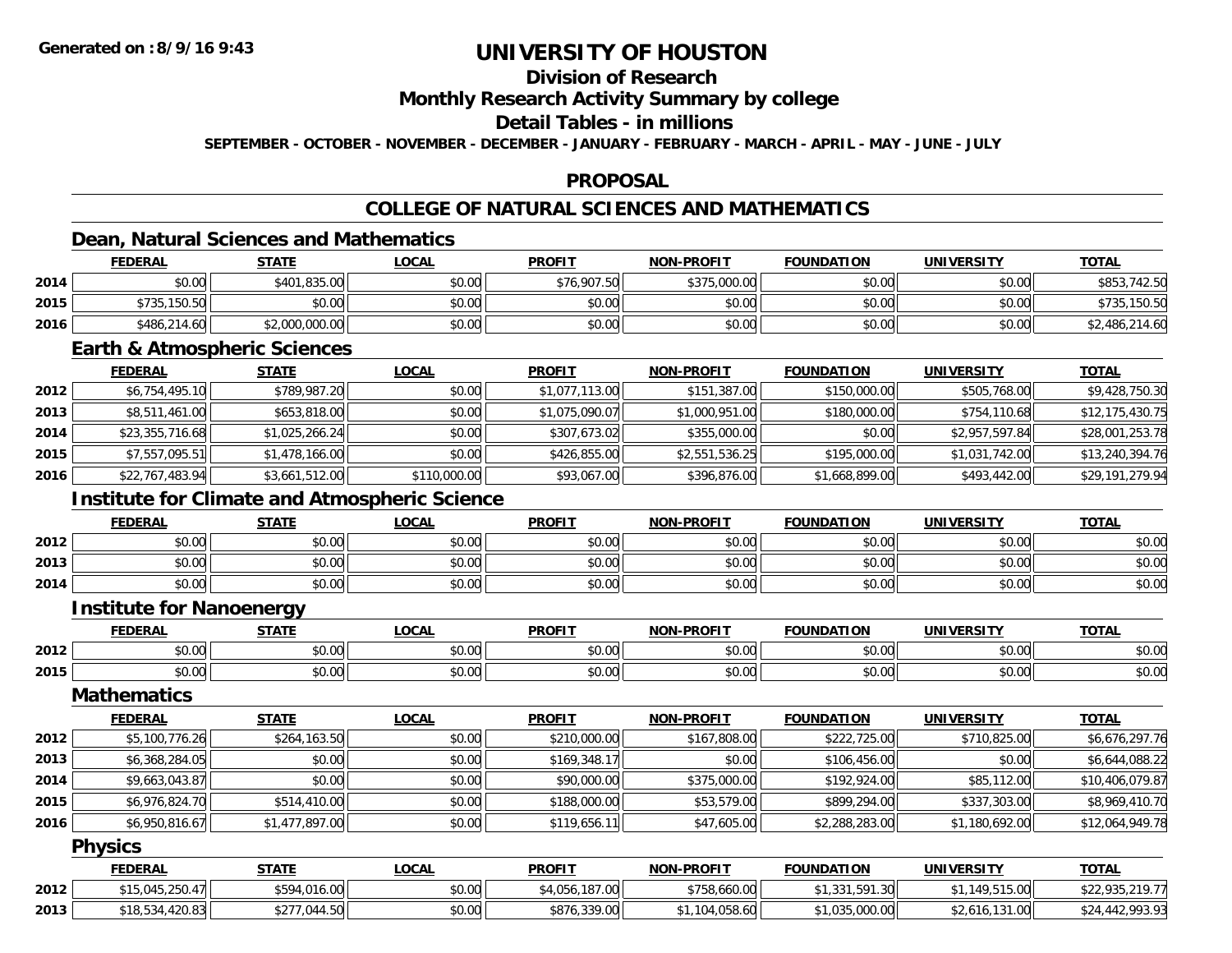#### **Division of Research**

**Monthly Research Activity Summary by college**

**Detail Tables - in millions**

**SEPTEMBER - OCTOBER - NOVEMBER - DECEMBER - JANUARY - FEBRUARY - MARCH - APRIL - MAY - JUNE - JULY**

#### **PROPOSAL**

#### **COLLEGE OF NATURAL SCIENCES AND MATHEMATICS**

|       | <b>Physics</b>   |                  |              |                 |                   |                   |                   |                  |  |  |  |  |  |
|-------|------------------|------------------|--------------|-----------------|-------------------|-------------------|-------------------|------------------|--|--|--|--|--|
|       | <b>FEDERAL</b>   | <b>STATE</b>     | <b>LOCAL</b> | <b>PROFIT</b>   | <b>NON-PROFIT</b> | <b>FOUNDATION</b> | <b>UNIVERSITY</b> | <b>TOTAL</b>     |  |  |  |  |  |
| 2014  | \$36,688,082.17  | \$3,699,308.86   | \$0.00       | \$436,486.50    | \$1,045,500.00    | \$1,023,646.25    | \$4,991,292.00    | \$47,884,315.78  |  |  |  |  |  |
| 2015  | \$36,860,605.56  | \$179,998.80     | \$0.00       | \$118,846.00    | \$1,690,162.00    | \$1,358,000.00    | \$242,516.00      | \$40,450,128.36  |  |  |  |  |  |
| 2016  | \$19,343,896.60  | \$2,019,134.88   | \$4,500.00   | \$658,519.22    | \$729,361.00      | \$1,612,500.00    | \$1,473,814.70    | \$25,841,726.40  |  |  |  |  |  |
| Total | \$737,434,765.33 | \$103,761,144.54 | \$119,000.00 | \$16,478,575.97 | \$41,613,767.80   | \$42,000,809.00   | \$31,146,761.30   | \$972,554,823.94 |  |  |  |  |  |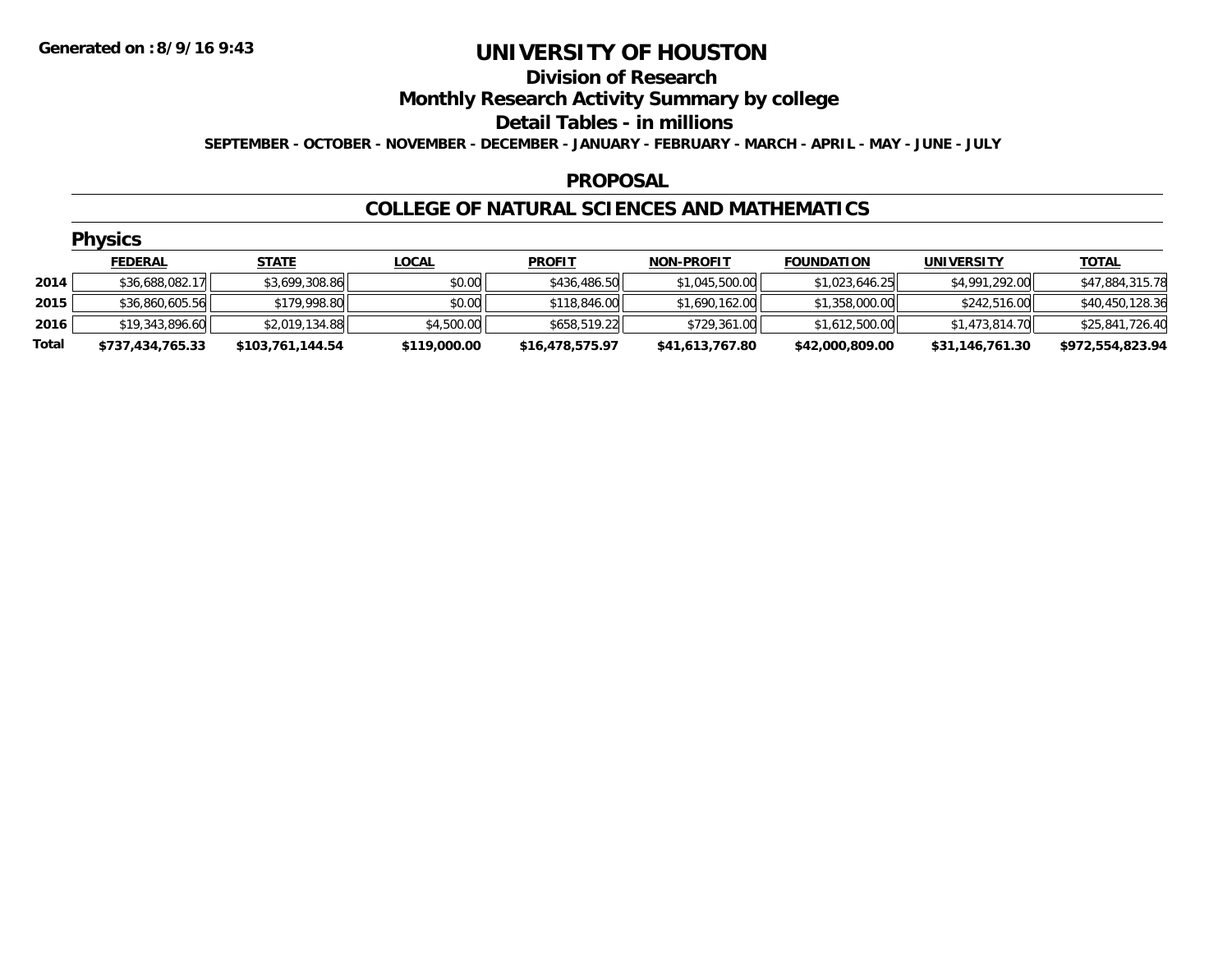## **Division of Research**

**Monthly Research Activity Summary by college**

**Detail Tables - in millions**

**SEPTEMBER - OCTOBER - NOVEMBER - DECEMBER - JANUARY - FEBRUARY - MARCH - APRIL - MAY - JUNE - JULY**

#### **PROPOSAL**

### **COLLEGE OF OPTOMETRY**

### **Optometry Vision Sciences**

|       | <b>FEDERAL</b>  | <b>STATE</b> | <b>LOCAL</b> | <b>PROFIT</b>  | <b>NON-PROFIT</b> | <b>FOUNDATION</b> | <b>UNIVERSITY</b> | <u>TOTAL</u>    |
|-------|-----------------|--------------|--------------|----------------|-------------------|-------------------|-------------------|-----------------|
| 2012  | \$15,138,936.00 | \$140,433.12 | \$0.00       | \$492,167.50   | \$388,952.00      | \$0.00            | \$1,257,311.00    | \$17,417,799.62 |
| 2013  | \$14.334.999.00 | \$65,683.12  | \$0.00       | \$1,114,447.50 | \$0.00            | \$25,000.00       | \$752,931.00      | \$16,293,060.62 |
| 2014  | \$9,545,689.05  | \$10,989.00  | \$0.00       | \$917,073.32   | \$49,900.00       | \$0.00            | \$349,349.00      | \$10,873,000.37 |
| 2015  | \$5,679,490.00  | \$57,804.40  | \$0.00       | \$220,829.00   | \$32,997.00       | \$75,000.00       | \$1,107,305.00    | \$7,173,425.40  |
| 2016  | \$12,715,229.02 | \$67,601.20  | \$0.00       | \$339,080.00   | \$0.00            | \$305,000.00      | \$1,355,646.48    | \$14,782,556.70 |
| Total | \$57,414,343.07 | \$342,510.84 | \$0.00       | \$3,083,597.32 | \$471,849.00      | \$405,000.00      | \$4,822,542.48    | \$66,539,842.71 |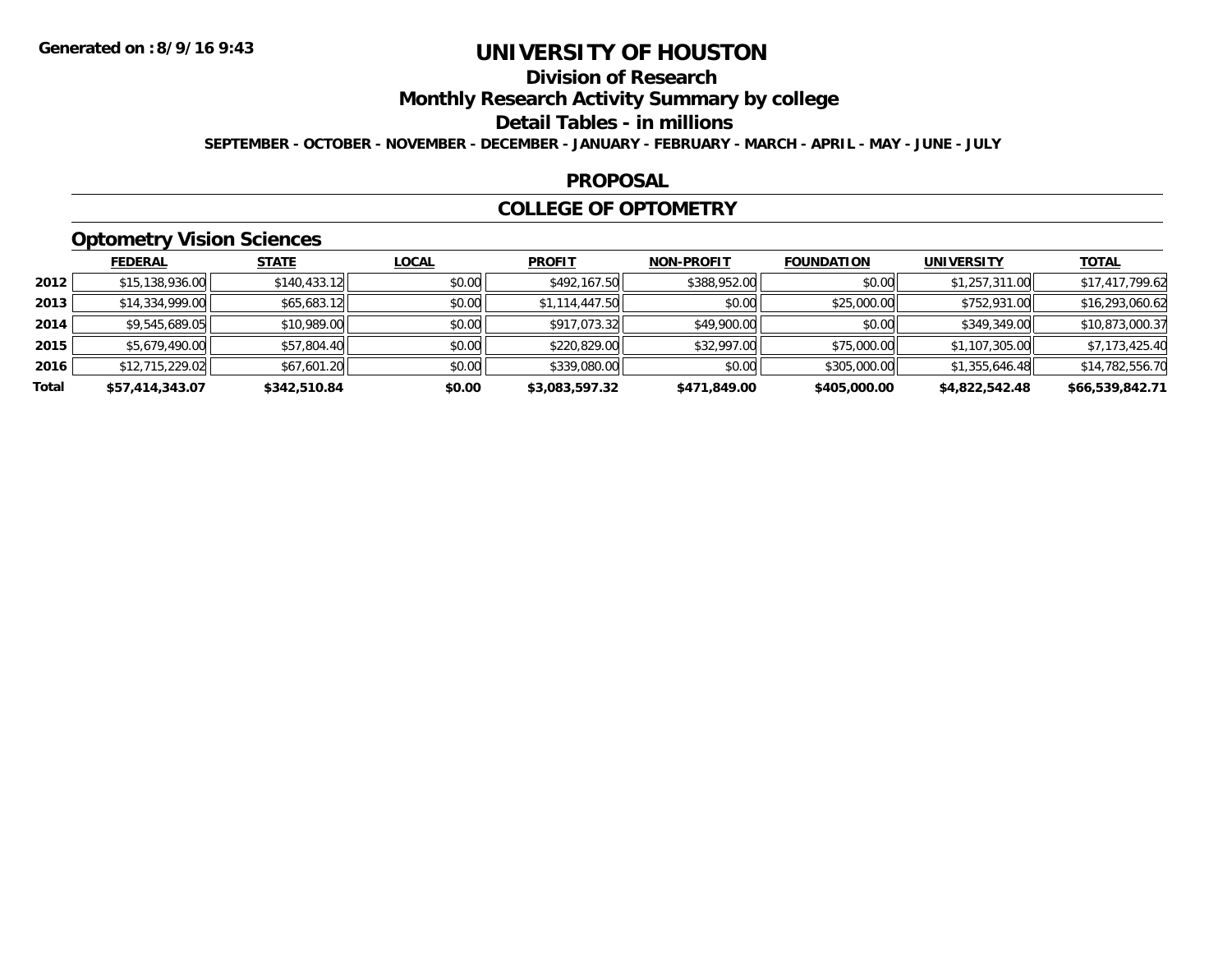## **Division of Research**

**Monthly Research Activity Summary by college**

### **Detail Tables - in millions**

**SEPTEMBER - OCTOBER - NOVEMBER - DECEMBER - JANUARY - FEBRUARY - MARCH - APRIL - MAY - JUNE - JULY**

### **PROPOSAL**

### **COLLEGE OF PHARMACY**

### **Center for Experimental Therapeutics and Pharmacoi**

|      | Center for Experimental Therapeutics and Pharmacol |              |              |               |                   |                   |                   |              |  |
|------|----------------------------------------------------|--------------|--------------|---------------|-------------------|-------------------|-------------------|--------------|--|
|      | <b>FEDERAL</b>                                     | <b>STATE</b> | <u>LOCAL</u> | <b>PROFIT</b> | <b>NON-PROFIT</b> | <b>FOUNDATION</b> | <b>UNIVERSITY</b> | <b>TOTAL</b> |  |
| 2012 | \$0.00                                             | \$0.00       | \$0.00       | \$0.00        | \$0.00            | \$0.00            | \$0.00            | \$0.00       |  |
| 2013 | \$0.00                                             | \$0.00       | \$0.00       | \$0.00        | \$0.00            | \$0.00            | \$0.00            | \$0.00       |  |
| 2014 | \$0.00                                             | \$0.00       | \$0.00       | \$0.00        | \$0.00            | \$0.00            | \$0.00            | \$0.00       |  |
| 2015 | \$0.00                                             | \$0.00       | \$0.00       | \$0.00        | \$0.00            | \$0.00            | \$0.00            | \$0.00       |  |

### **Clinical Pharmacy & Administration**

|      | <b>FEDERAL</b> | <b>STATE</b>   | <u>LOCAL</u>   | <b>PROFIT</b> | <b>NON-PROFIT</b> | <b>FOUNDATION</b> | <b>UNIVERSITY</b> | <b>TOTAL</b>   |
|------|----------------|----------------|----------------|---------------|-------------------|-------------------|-------------------|----------------|
| 2012 | \$3,292,793.34 | \$35,547.00    | \$247,391.00   | \$759,780.00  | \$11,000.00       | \$192,630.00      | \$919,265.12      | \$5,458,406.46 |
| 2013 | \$6,172,784.79 | \$95,286.00    | \$144,311,00   | \$739,411.00  | \$170,000.00      | \$0.00            | \$528,418.00      | \$7,850,210.79 |
| 2014 | \$6,074,004.07 | \$1,382,621.90 | \$0.00         | \$553,152.25  | \$34,710.00       | \$0.00            | \$0.00            | \$8,044,488.22 |
| 2015 | \$266,760.65   | \$3,344,511.30 | \$1,611,710.00 | \$328,282,00  | \$263,375.00      | \$0.00            | \$142,946,00      | \$5,957,584.95 |
| 2016 | \$2,523,651.64 | \$564,375.00   | \$0.00         | \$618,161.60  | \$130,000.00      | \$443,897.00      | \$137,658.00      | \$4,417,743.24 |

### **Dean, Pharmacy**

|      | <b>FEDERAL</b> | <b>STATE</b> | <u>LOCAL</u> | <b>PROFIT</b> | <b>NON-PROFIT</b> | <b>FOUNDATION</b> | <b>UNIVERSITY</b> | <b>TOTAL</b> |
|------|----------------|--------------|--------------|---------------|-------------------|-------------------|-------------------|--------------|
| 2012 | \$0.00         | \$0.00       | \$0.00       | \$0.00        | \$0.00            | \$0.00            | \$0.00            | \$0.00       |
| 2013 | \$0.00         | \$0.00       | \$0.00       | \$0.00        | \$0.00            | \$0.00            | \$0.00            | \$0.00       |
| 2014 | \$0.00         | \$0.00       | \$0.00       | \$0.00        | \$0.00            | \$0.00            | \$0.00            | \$0.00       |
| 2015 | \$0.00         | \$0.00       | \$0.00       | \$0.00        | \$0.00            | \$0.00            | \$0.00            | \$0.00       |

#### **Pharm Health Outcomes & Policy**

|      | <b>FEDERAL</b> | <b>STATE</b> | <u>LOCAL</u> | <b>PROFIT</b> | <b>NON-PROFIT</b> | <b>FOUNDATION</b> | <b>UNIVERSITY</b> | <b>TOTAL</b>   |
|------|----------------|--------------|--------------|---------------|-------------------|-------------------|-------------------|----------------|
| 2012 | \$2,164,549.50 | \$0.00       | \$0.00       | \$10,000.00   | \$120,000.00      | \$2,500.00        | \$0.00            | \$2,297,049.50 |
| 2013 | \$7,031,706.50 | \$0.00       | \$0.00       | \$116,571.00  | \$40,000.00       | \$0.00            | \$154,590.00      | \$7,342,867.50 |
| 2014 | \$3,213,908.90 | \$42,025.10  | \$0.00       | \$15,659.00   | \$240,948,00      | \$0.00            | \$0.00            | \$3,512,541.00 |
| 2015 | \$3,780,687.60 | \$298,111.20 | \$0.00       | \$176,851.00  | \$67,398.00       | \$0.00            | \$0.00            | \$4,323,047.80 |
| 2016 | \$2,773,947.30 | \$371,615.00 | \$0.00       | \$442,556.57  | \$185,000.00      | \$170,939.00      | \$0.00            | \$3,944,057.87 |

### **Pharmacological and Pharmaceutical Sciences**

|      | <b>FEDERAL</b>  | <u>STATE</u>   | <u>LOCAL</u> | <b>PROFIT</b> | <b>NON-PROFIT</b> | <b>FOUNDATION</b> | UNIVERSITY     | <b>TOTAL</b>    |
|------|-----------------|----------------|--------------|---------------|-------------------|-------------------|----------------|-----------------|
| 2012 | \$39,133,664.12 | \$509,889.00   | \$0.00       | \$282,500.00  | \$3,573,982.20    | \$278,976.00      | \$3,718,110.00 | \$47,497,121.32 |
| 2013 | \$32,090,622.50 | \$720,362.00   | \$0.00       | \$375,268,00  | \$1,654,608.00    | \$944,000.00      | \$3,262,893.00 | \$39,047,753.50 |
| 2014 | \$21,174,417.26 | \$130,035.00   | \$0.00       | \$862,706.75  | \$804,890.00      | \$173,919.90      | \$2,558,077.00 | \$25,704,045.91 |
| 2015 | \$20,605,474.35 | \$2,780,572.27 | \$0.00       | \$125,079.00  | \$2,412,838.20    | \$891,156.00      | \$2,261,854.00 | \$29,076,973.82 |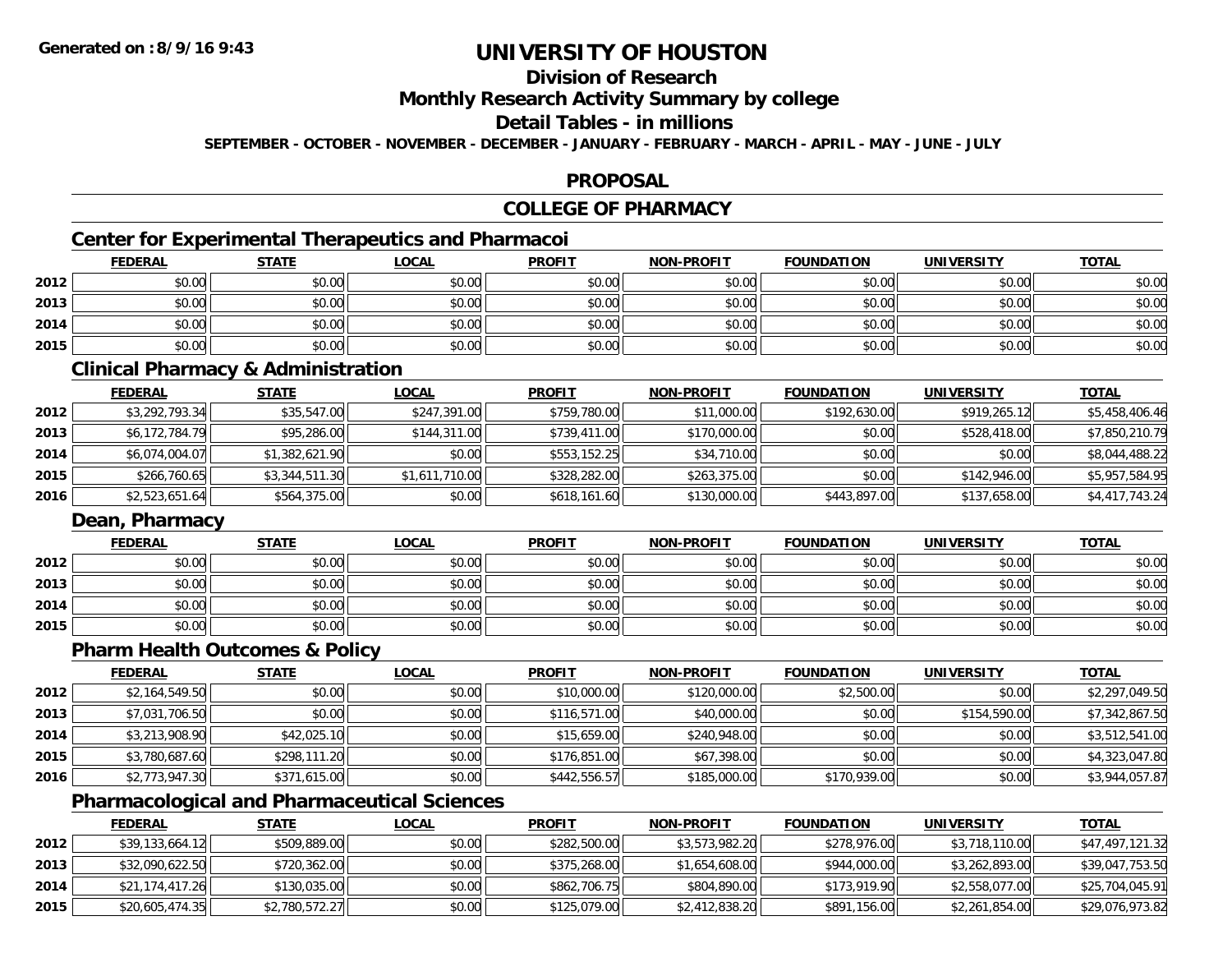**Division of Research**

**Monthly Research Activity Summary by college**

**Detail Tables - in millions**

**SEPTEMBER - OCTOBER - NOVEMBER - DECEMBER - JANUARY - FEBRUARY - MARCH - APRIL - MAY - JUNE - JULY**

#### **PROPOSAL**

#### **COLLEGE OF PHARMACY**

## **Pharmacological and Pharmaceutical Sciences**

|       | <b>FEDERAL</b>     | <b>STATE</b>    | _OCAL          | <b>PROFIT</b>  | <b>NON-PROFIT</b> | <b>FOUNDATION</b> | UNIVERSITY      | <b>TOTAL</b>     |
|-------|--------------------|-----------------|----------------|----------------|-------------------|-------------------|-----------------|------------------|
| 2016  | 394.55<br>\$18,741 | 110.115.00      | en uu<br>vv.vv | \$250,447.00   | \$4,092,978,30    | \$728,800.00      | \$2,256,894.00  | \$27,180,628.85  |
| Total | \$169.040.367.07   | \$11,385,065,77 | \$2,003,412.00 | \$5,656,425.17 | \$13,801,727.70   | \$3,826,817.90    | \$15.940.705.12 | \$221,654,520.73 |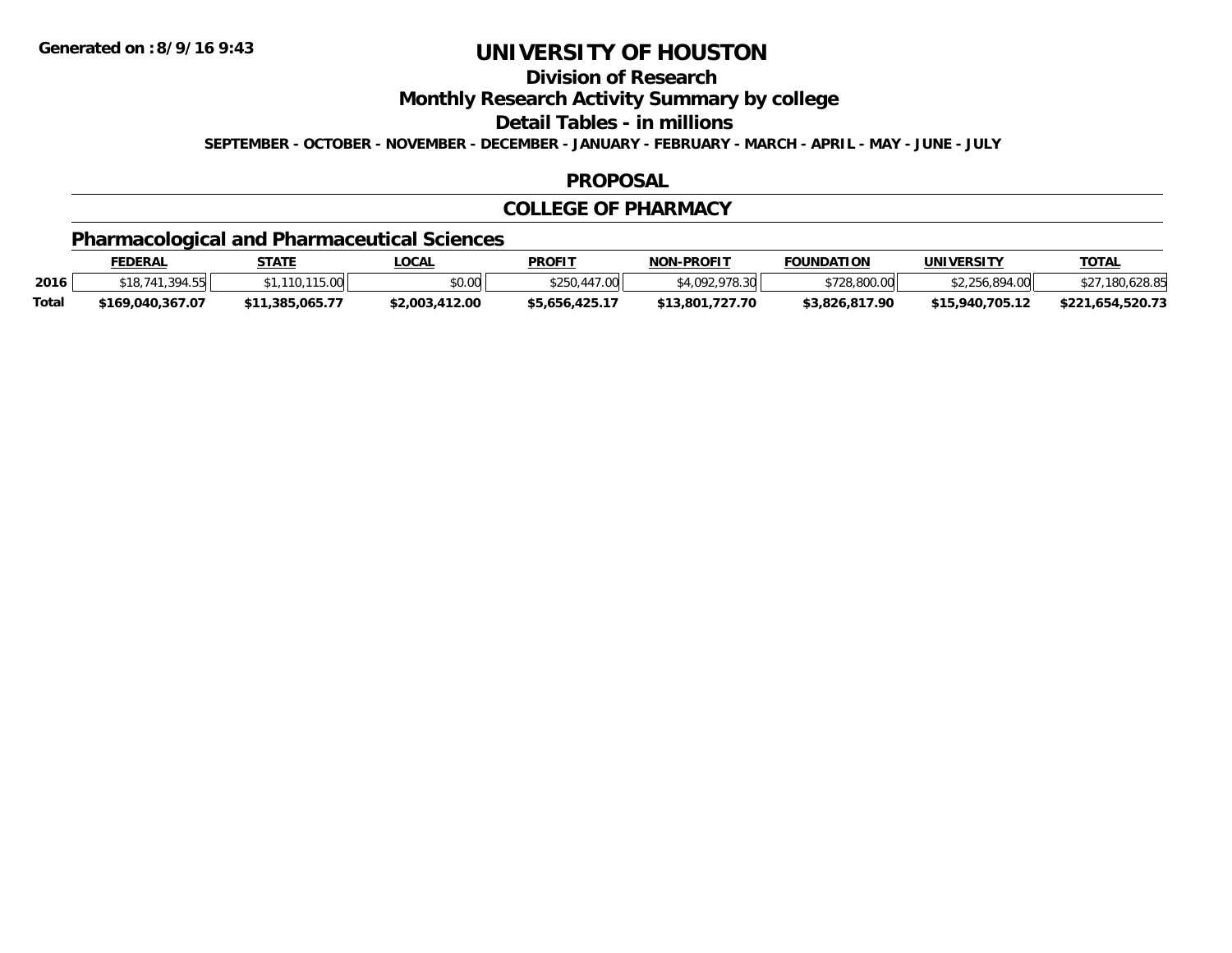# **Division of Research**

**Monthly Research Activity Summary by college**

**Detail Tables - in millions**

**SEPTEMBER - OCTOBER - NOVEMBER - DECEMBER - JANUARY - FEBRUARY - MARCH - APRIL - MAY - JUNE - JULY**

#### **PROPOSAL**

# **COLLEGE OF TECHNOLOGY**

# **Center for Information Security, Research and Edu**

|      | <b>FEDERAL</b>                                | <b>STATE</b>   | <b>LOCAL</b> | <b>PROFIT</b> | <b>NON-PROFIT</b> | <b>FOUNDATION</b> | <b>UNIVERSITY</b> | <b>TOTAL</b>    |
|------|-----------------------------------------------|----------------|--------------|---------------|-------------------|-------------------|-------------------|-----------------|
| 2016 | \$30,251.00                                   | \$0.00         | \$0.00       | \$0.00        | \$0.00            | \$0.00            | \$0.00            | \$30,251.00     |
|      | <b>Center for Technology Literacy</b>         |                |              |               |                   |                   |                   |                 |
|      | <b>FEDERAL</b>                                | <b>STATE</b>   | <b>LOCAL</b> | <b>PROFIT</b> | <b>NON-PROFIT</b> | <b>FOUNDATION</b> | <b>UNIVERSITY</b> | <b>TOTAL</b>    |
| 2012 | \$0.00                                        | \$111,690.00   | \$0.00       | \$0.00        | \$0.00            | \$0.00            | \$0.00            | \$111,690.00    |
| 2013 | \$0.00                                        | \$994,528.00   | \$477,809.00 | \$0.00        | \$0.00            | \$0.00            | \$0.00            | \$1,472,337.00  |
| 2014 | \$1,157,759.32                                | \$931,847.00   | \$0.00       | \$0.00        | \$0.00            | \$62,917.00       | \$0.00            | \$2,152,523.32  |
| 2015 | \$129,893.70                                  | \$861,965.00   | \$0.00       | \$0.00        | \$0.00            | \$0.00            | \$0.00            | \$991,858.70    |
|      | <b>Construction Management</b>                |                |              |               |                   |                   |                   |                 |
|      | <b>FEDERAL</b>                                | <b>STATE</b>   | <b>LOCAL</b> | <b>PROFIT</b> | <b>NON-PROFIT</b> | <b>FOUNDATION</b> | <b>UNIVERSITY</b> | <b>TOTAL</b>    |
| 2012 | \$0.00                                        | \$515,515.80   | \$0.00       | \$0.00        | \$0.00            | \$44,810.00       | \$0.00            | \$560,325.80    |
| 2013 | \$0.00                                        | \$231,436.00   | \$0.00       | \$0.00        | \$0.00            | \$0.00            | \$50,633.00       | \$282,069.00    |
| 2014 | \$813,607.40                                  | \$29,975.00    | \$0.00       | \$0.00        | \$0.00            | \$0.00            | \$0.00            | \$843,582.40    |
| 2015 | \$322,518.60                                  | \$637,528.05   | \$0.00       | \$0.00        | \$0.00            | \$747,384.95      | \$0.00            | \$1,707,431.60  |
| 2016 | \$3,524,849.20                                | \$657,688.75   | \$0.00       | \$0.00        | \$82,342.80       | \$305,466.00      | \$0.00            | \$4,570,346.75  |
|      | Dean, Technology                              |                |              |               |                   |                   |                   |                 |
|      | <b>FEDERAL</b>                                | <b>STATE</b>   | <b>LOCAL</b> | <b>PROFIT</b> | NON-PROFIT        | <b>FOUNDATION</b> | <b>UNIVERSITY</b> | <b>TOTAL</b>    |
| 2012 | \$514,128.64                                  | \$342,089.00   | \$0.00       | \$0.00        | \$0.00            | \$0.00            | \$0.00            | \$856,217.64    |
| 2014 | \$346,294.20                                  | \$29,975.00    | \$0.00       | \$0.00        | \$0.00            | \$0.00            | \$0.00            | \$376,269.20    |
| 2015 | \$44,468.20                                   | \$18,579.75    | \$0.00       | \$0.00        | \$0.00            | \$111,015.00      | \$0.00            | \$174,062.95    |
| 2016 | \$975,000.00                                  | \$0.00         | \$0.00       | \$0.00        | \$0.00            | \$1,000,000.00    | \$0.00            | \$1,975,000.00  |
|      | <b>Engineering Technology</b>                 |                |              |               |                   |                   |                   |                 |
|      | <b>FEDERAL</b>                                | <b>STATE</b>   | <b>LOCAL</b> | <b>PROFIT</b> | <b>NON-PROFIT</b> | <b>FOUNDATION</b> | <b>UNIVERSITY</b> | <b>TOTAL</b>    |
| 2012 | \$7,022,789.75                                | \$123,310.20   | \$0.00       | \$120,000.00  | \$369,852.00      | \$150,000.00      | \$624,509.00      | \$8,410,460.95  |
| 2013 | \$5,779,247.70                                | \$0.00         | \$0.00       | \$704,132.00  | \$252,690.00      | \$179,046.00      | \$3,746,730.00    | \$10,661,845.70 |
| 2014 | \$22,486,383.01                               | \$968,337.28   | \$0.00       | \$57,800.00   | \$762,573.75      | \$454,375.50      | \$287,927.80      | \$25,017,397.34 |
| 2015 | \$10,848,615.45                               | \$1,966,697.80 | \$0.00       | \$262,432.00  | \$589,674.00      | \$375,000.00      | \$281,362.40      | \$14,323,781.65 |
| 2016 | \$9,034,736.30                                | \$1,413,317.00 | \$0.00       | \$637,739.00  | \$347,160.00      | \$501,305.00      | \$196,784.00      | \$12,131,041.30 |
|      | <b>Human Development and Consumer Science</b> |                |              |               |                   |                   |                   |                 |
|      | <b>FEDERAL</b>                                | <b>STATE</b>   | <b>LOCAL</b> | <b>PROFIT</b> | <b>NON-PROFIT</b> | <b>FOUNDATION</b> | <b>UNIVERSITY</b> | <b>TOTAL</b>    |
| 2012 | \$898,718.00                                  | \$46,549.08    | \$0.00       | \$0.00        | \$0.00            | \$0.00            | \$0.00            | \$945,267.08    |

**2012**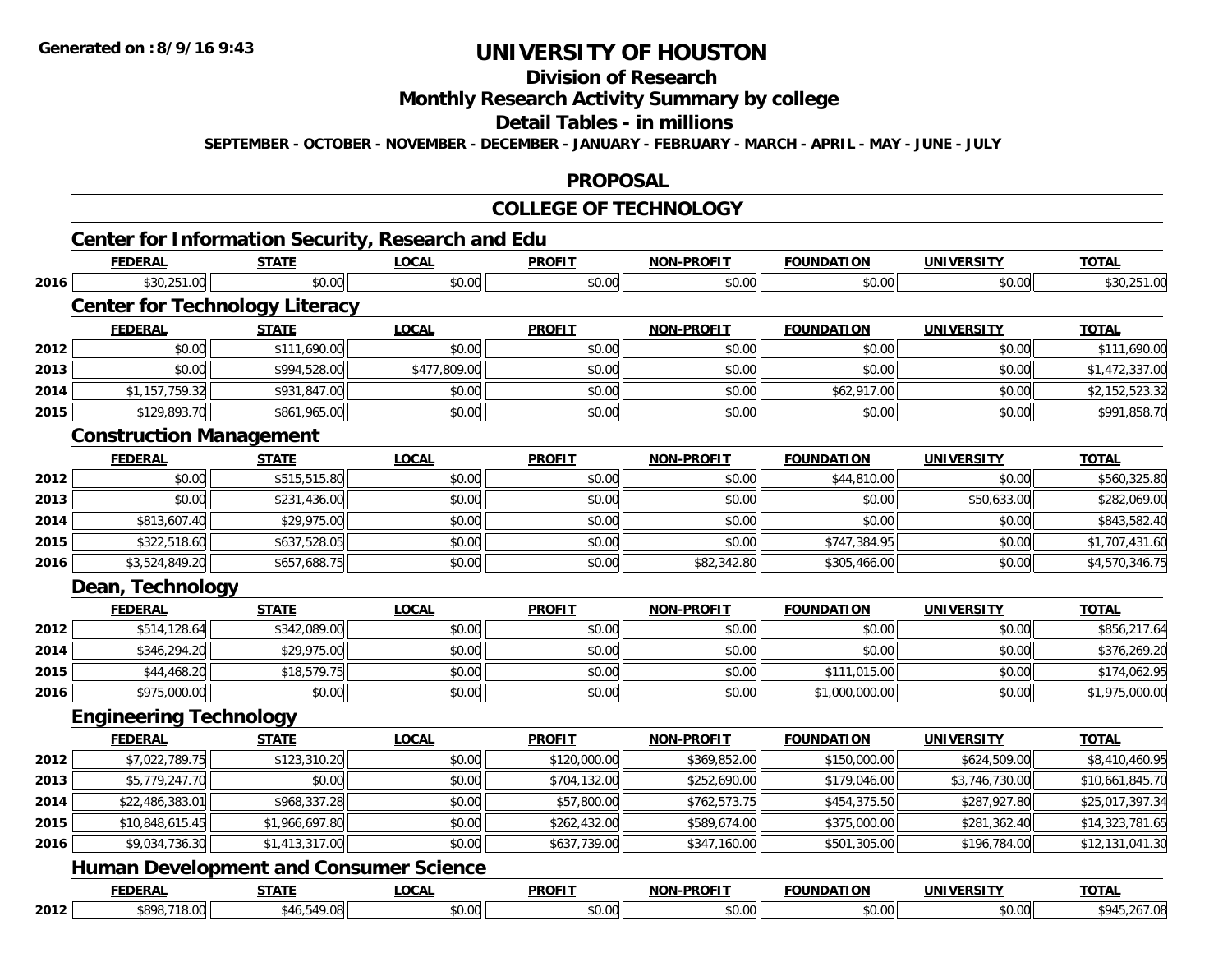## **Division of Research**

### **Monthly Research Activity Summary by college**

### **Detail Tables - in millions**

**SEPTEMBER - OCTOBER - NOVEMBER - DECEMBER - JANUARY - FEBRUARY - MARCH - APRIL - MAY - JUNE - JULY**

#### **PROPOSAL**

### **COLLEGE OF TECHNOLOGY**

# **Human Development and Consumer Science**

|      | <b>FEDERAL</b> | <u>STATE</u> | <u>LOCAL</u> | <b>PROFIT</b> | <b>NON-PROFIT</b> | <b>FOUNDATION</b> | <b>UNIVERSITY</b> | <b>TOTAL</b>   |
|------|----------------|--------------|--------------|---------------|-------------------|-------------------|-------------------|----------------|
| 2013 | \$119,995.20   | \$0.00       | \$0.00       | \$0.00        | \$0.00            | \$0.00            | \$0.00            | \$119,995.20   |
| 2014 | \$865,098.80   | \$0.00       | \$0.00       | \$0.00        | \$0.00            | \$336,990.00      | \$0.00            | \$1,202,088.80 |
| 2015 | \$24,279.48    | \$40,333.00  | \$0.00       | \$0.00        | \$0.00            | \$17,567.00       | \$0.00            | \$82,179.48    |
| 2016 | \$0.00         | \$0.00       | \$0.00       | \$0.00        | \$201,813.00      | \$0.00            | \$37,603.35       | \$239,416.35   |

### **Information & Logistics Technology**

|      | <b>FEDERAL</b> | <u>STATE</u> | <b>LOCAL</b> | <b>PROFIT</b>  | <b>NON-PROFIT</b> | <b>FOUNDATION</b> | <b>UNIVERSITY</b> | <b>TOTAL</b>   |
|------|----------------|--------------|--------------|----------------|-------------------|-------------------|-------------------|----------------|
| 2012 | \$15,784.60    | \$81,029.88  | \$0.00       | \$141,250.00   | \$50,000.00       | \$0.00            | \$111,934.00      | \$399,998.48   |
| 2013 | \$348,075.00   | \$0.00       | \$0.00       | \$0.00         | \$50,000.00       | \$0.00            | \$0.00            | \$398,075.00   |
| 2014 | \$7,972,451.34 | \$0.00       | \$0.00       | \$0.00         | \$87,500.00       | \$0.00            | \$0.00            | \$8,059,951.34 |
| 2015 | \$1,568,280.95 | \$40,333.00  | \$0.00       | \$1,065,988.00 | \$500,000.00      | \$0.00            | \$0.00            | \$3,174,601.95 |
| 2016 | \$3,814,764.15 | \$172,122.50 | \$74,088.00  | \$263,397.00   | \$395,131.20      | \$0.00            | \$37,603.35       | \$4,757,106.20 |

### **Texas Manufacturing Assistance Center**

|       | <b>FEDERAL</b>  | <b>STATE</b>    | <b>LOCAL</b> | <b>PROFIT</b>  | <b>NON-PROFIT</b> | <b>FOUNDATION</b> | <b>UNIVERSITY</b> | <b>TOTAL</b>     |
|-------|-----------------|-----------------|--------------|----------------|-------------------|-------------------|-------------------|------------------|
| 2012  | \$0.00          | \$0.00          | \$0.00       | \$0.00         | \$0.00            | \$0.00            | \$0.00            | \$0.00           |
| 2013  | \$0.00          | \$0.00          | \$0.00       | \$0.00         | \$0.00            | \$0.00            | \$0.00            | \$0.00           |
| 2014  | \$0.00          | \$0.00          | \$0.00       | \$0.00         | \$0.00            | \$0.00            | \$0.00            | \$0.00           |
| 2015  | \$0.00          | \$0.00          | \$0.00       | \$0.00         | \$0.00            | \$0.00            | \$0.00            | \$0.00           |
| Total | \$78,657,989.98 | \$10,214,847.09 | \$551,897.00 | \$3,252,738.00 | \$3,688,736.75    | \$4,285,876.45    | \$5,375,086.90    | \$106,027,172.17 |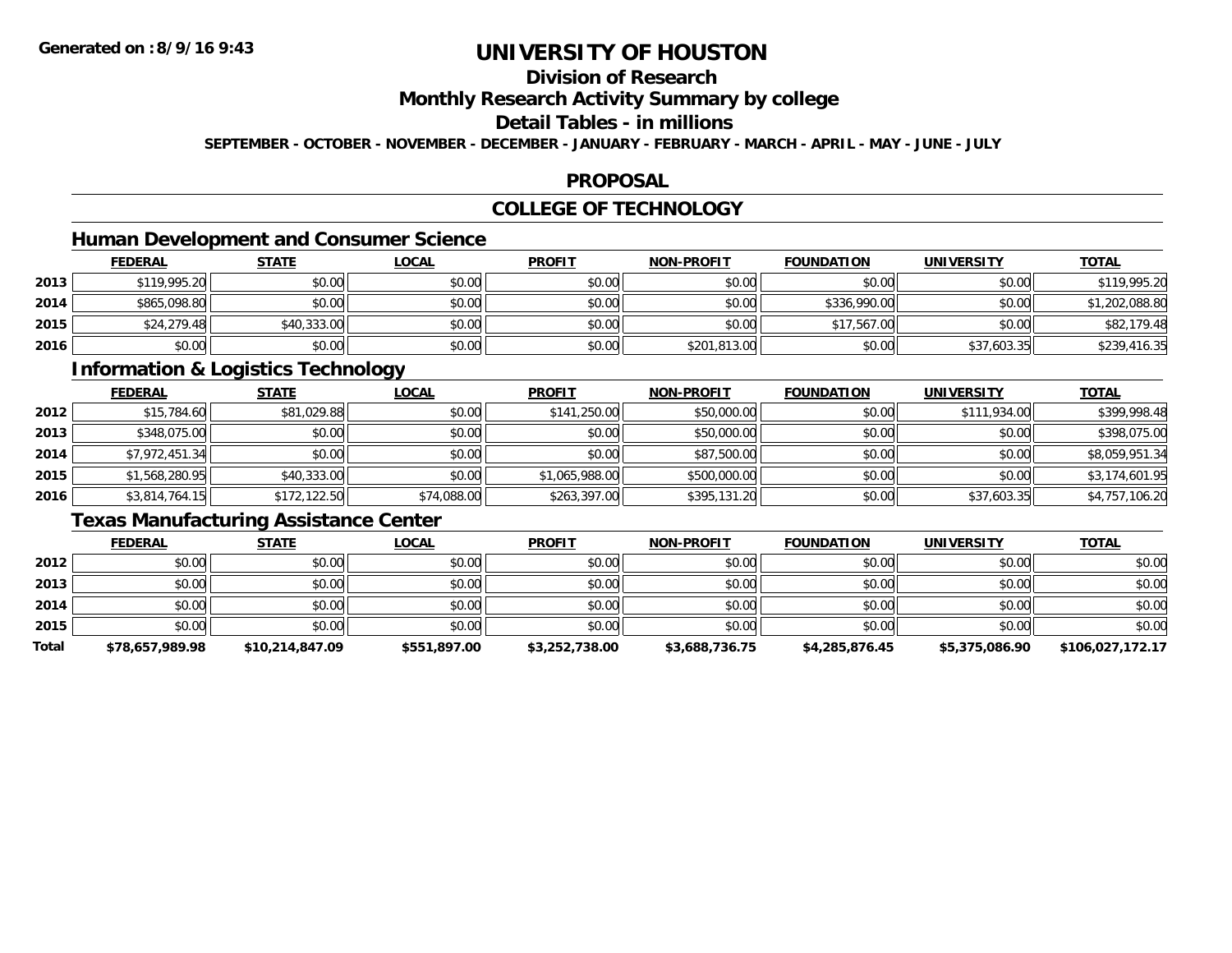**2015**

# **UNIVERSITY OF HOUSTON**

# **Division of Research**

# **Monthly Research Activity Summary by college**

#### **Detail Tables - in millions**

**SEPTEMBER - OCTOBER - NOVEMBER - DECEMBER - JANUARY - FEBRUARY - MARCH - APRIL - MAY - JUNE - JULY**

#### **PROPOSAL**

## **CULLEN COLLEGE OF ENGINEERING**

|      | <b>Biomedical Engineering</b> |                                                          |              |                |                   |                   |                   |                 |
|------|-------------------------------|----------------------------------------------------------|--------------|----------------|-------------------|-------------------|-------------------|-----------------|
|      | <b>FEDERAL</b>                | <b>STATE</b>                                             | <b>LOCAL</b> | <b>PROFIT</b>  | <b>NON-PROFIT</b> | <b>FOUNDATION</b> | <b>UNIVERSITY</b> | <b>TOTAL</b>    |
| 2012 | \$15,008,613.10               | \$872,750.00                                             | \$0.00       | \$185,731.00   | \$0.00            | \$0.00            | \$1,403,125.00    | \$17,470,219.10 |
| 2013 | \$13,442,656.58               | \$202,500.00                                             | \$0.00       | \$66,477.00    | \$2,000.00        | \$250,003.00      | \$921,081.00      | \$14,884,717.58 |
| 2014 | \$63,148,639.18               | \$1,017,982.00                                           | \$0.00       | \$615,176.00   | \$1,171,364.00    | \$829,250.00      | \$2,798,258.00    | \$69,580,669.18 |
| 2015 | \$34,445,421.40               | \$88,136.25                                              | \$0.00       | \$111,131.00   | \$3,200,390.00    | \$2,087,396.00    | \$3,346,067.00    | \$43,278,541.65 |
| 2016 | \$46,108,775.17               | \$1,196,795.00                                           | \$0.00       | \$293,871.00   | \$2,408,473.50    | \$3,227,424.90    | \$1,601,551.00    | \$54,836,890.57 |
|      |                               | <b>Center for Innovative Grouting Materials and Tech</b> |              |                |                   |                   |                   |                 |
|      | <b>FEDERAL</b>                | <b>STATE</b>                                             | <b>LOCAL</b> | <b>PROFIT</b>  | <b>NON-PROFIT</b> | <b>FOUNDATION</b> | <b>UNIVERSITY</b> | <b>TOTAL</b>    |
| 2012 | \$0.00                        | \$0.00                                                   | \$0.00       | \$0.00         | \$0.00            | \$0.00            | \$0.00            | \$0.00          |
|      | <b>Chemical Engineering</b>   |                                                          |              |                |                   |                   |                   |                 |
|      | <b>FEDERAL</b>                | <b>STATE</b>                                             | <b>LOCAL</b> | <b>PROFIT</b>  | <b>NON-PROFIT</b> | <b>FOUNDATION</b> | <b>UNIVERSITY</b> | <b>TOTAL</b>    |
| 2012 | \$16,173,527.58               | \$4,355,373.60                                           | \$0.00       | \$2,588,733.00 | \$1,493,238.75    | \$3,282,448.00    | \$1,168,316.86    | \$29,061,637.79 |
| 2013 | \$18,846,800.36               | \$2,216,578.10                                           | \$0.00       | \$2,494,861.00 | \$1,523,550.00    | \$1,898,663.00    | \$4,510,493.00    | \$31,490,945.46 |
| 2014 | \$19,492,539.16               | \$3,239,107.30                                           | \$0.00       | \$4,525,704.00 | \$0.00            | \$3,835,578.20    | \$732,472.00      | \$31,825,400.66 |
| 2015 | \$17,051,399.12               | \$2,310,456.00                                           | \$0.00       | \$1,698,951.00 | \$3,354,344.00    | \$2,873,000.00    | \$5,550,146.00    | \$32,838,296.12 |
| 2016 | \$21,419,559.36               | \$11,224,864.00                                          | \$4,500.00   | \$495,980.00   | \$649,662.40      | \$2,397,111.42    | \$1,555,262.00    | \$37,746,939.18 |
|      | <b>Civil Engineering</b>      |                                                          |              |                |                   |                   |                   |                 |
|      | <b>FEDERAL</b>                | <b>STATE</b>                                             | <b>LOCAL</b> | <b>PROFIT</b>  | <b>NON-PROFIT</b> | <b>FOUNDATION</b> | <b>UNIVERSITY</b> | <b>TOTAL</b>    |
| 2012 | \$9,346,431.45                | \$2,489,252.60                                           | \$0.00       | \$2,263,602.90 | \$2,981,854.65    | \$701,202.70      | \$2,083,106.50    | \$19,865,450.80 |
| 2013 | \$12,313,078.28               | \$2,267,398.00                                           | \$0.00       | \$633,602.40   | \$1,318,473.40    | \$2,985,570.00    | \$1,179,857.85    | \$20,697,979.93 |
| 2014 | \$31,060,230.81               | \$1,919,344.84                                           | \$0.00       | \$408,850.00   | \$110,000.00      | \$3,700,738.54    | \$312,041.80      | \$37,511,205.99 |
| 2015 | \$29,917,325.18               | \$1,700,870.50                                           | \$99,998.00  | \$122,314.50   | \$3,159,947.00    | \$1,540,897.05    | \$1,241,923.00    | \$37,783,275.23 |
| 2016 | \$10,605,867.10               | \$4,440,095.39                                           | \$0.00       | \$252,878.38   | \$444,000.00      | \$175,000.00      | \$468,729.73      | \$16,386,570.60 |
|      | Dean, Engineering             |                                                          |              |                |                   |                   |                   |                 |
|      | <b>FEDERAL</b>                | <b>STATE</b>                                             | <b>LOCAL</b> | <b>PROFIT</b>  | NON-PROFIT        | <b>FOUNDATION</b> | <b>UNIVERSITY</b> | <b>TOTAL</b>    |
| 2012 | \$882,933.40                  | \$0.00                                                   | \$0.00       | \$0.00         | \$0.00            | \$0.00            | \$0.00            | \$882,933.40    |
| 2013 | \$0.00                        | \$0.00                                                   | \$0.00       | \$0.00         | \$0.00            | \$0.00            | \$0.00            | \$0.00          |
| 2014 | \$0.00                        | \$0.00                                                   | \$0.00       | \$0.00         | \$0.00            | \$0.00            | \$0.00            | \$0.00          |

\$150,000.00 \$2,000,000.00 \$0.00 \$0.00 \$0.00 \$150,000.00 \$0.00 \$2,300,000.00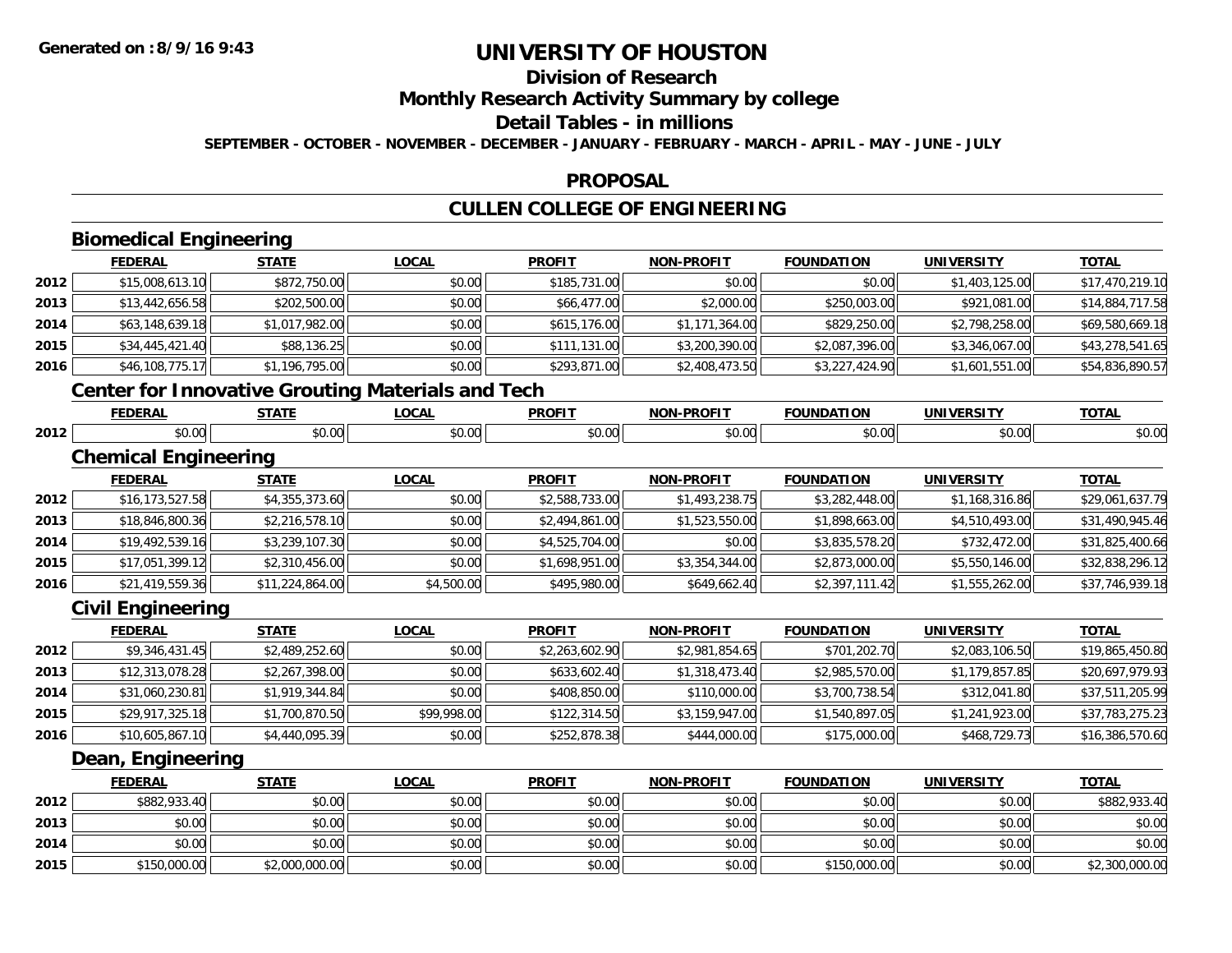## **Division of Research**

### **Monthly Research Activity Summary by college**

### **Detail Tables - in millions**

**SEPTEMBER - OCTOBER - NOVEMBER - DECEMBER - JANUARY - FEBRUARY - MARCH - APRIL - MAY - JUNE - JULY**

#### **PROPOSAL**

## **CULLEN COLLEGE OF ENGINEERING**

### **Electrical & Computer Engineering**

|      | <b>FEDERAL</b>  | <b>STATE</b>   | <u>LOCAL</u> | <b>PROFIT</b>  | <b>NON-PROFIT</b> | <b>FOUNDATION</b> | <b>UNIVERSITY</b> | <b>TOTAL</b>    |
|------|-----------------|----------------|--------------|----------------|-------------------|-------------------|-------------------|-----------------|
| 2012 | \$27,636,324.77 | \$1,784,905.03 | \$0.00       | \$1,749,402.00 | \$1,073,562.25    | \$1,425,800.00    | \$3,405,425.00    | \$37,075,419.05 |
| 2013 | \$23,865,715.17 | \$1,209,528.40 | \$0.00       | \$1,220,814.00 | \$1,753,872.00    | \$1,014,395.00    | \$4,322,978.00    | \$33,387,302.57 |
| 2014 | \$33,431,642.73 | \$2,438,940.00 | \$0.00       | \$860,597.00   | \$1,481,511.25    | \$976,945.00      | \$5,320,168.80    | \$44,509,804.78 |
| 2015 | \$20,042,643.41 | \$3,180,327.15 | \$0.00       | \$836,522.00   | \$2,566,691.00    | \$512,000.00      | \$761,626.40      | \$27,899,809.96 |
| 2016 | \$18,519,622.72 | \$2,359,234.80 | \$4,500.00   | \$721,653.11   | \$80,000.00       | \$1,206,114.58    | \$2,774.00        | \$22,893,899.21 |

### **Industrial Engineering**

|      | <b>FEDERAL</b>  | <u>STATE</u>   | <u>LOCAL</u> | <b>PROFIT</b> | <b>NON-PROFIT</b> | <b>FOUNDATION</b> | <b>UNIVERSITY</b> | <b>TOTAL</b>    |
|------|-----------------|----------------|--------------|---------------|-------------------|-------------------|-------------------|-----------------|
| 2012 | \$4,621,172.80  | \$460,544.60   | \$32,326.00  | \$102,143.50  | \$0.00            | \$0.00            | \$0.00            | \$5,216,186.90  |
| 2013 | \$560,968.25    | \$147,482.00   | \$0.00       | \$0.00        | \$24,714.50       | \$413,072,00      | \$0.00            | \$1,146,236.75  |
| 2014 | \$21,152,109.77 | \$750,786.00   | \$0.00       | \$0.00        | \$29,887.80       | \$779,564,00      | \$2,211,000.00    | \$24,923,347.57 |
| 2015 | \$1,414,578.50  | \$149,241.00   | \$0.00       | \$22,184.00   | \$0.00            | \$619,162.00      | \$0.00            | \$2,205,165.50  |
| 2016 | \$924,660.00    | \$1,055,533.44 | \$0.00       | \$0.00        | \$306,501.00      | \$0.00            | \$0.00            | \$2,286,694.44  |

### **Mechanical Engineering**

|      | <b>FEDERAL</b>  | <b>STATE</b>   | <b>LOCAL</b> | <b>PROFIT</b>  | <b>NON-PROFIT</b> | <b>FOUNDATION</b> | <b>UNIVERSITY</b> | <b>TOTAL</b>    |
|------|-----------------|----------------|--------------|----------------|-------------------|-------------------|-------------------|-----------------|
| 2012 | \$32,476,427.52 | \$530,790.14   | \$0.00       | \$2,094,666.10 | \$1,743,748.76    | \$975,274.60      | \$1,750,244.00    | \$39,571,151.12 |
| 2013 | \$5,578,577.59  | \$720,580.00   | \$0.00       | \$3,597,594.60 | \$174,372.00      | \$814,713.16      | \$567,007.00      | \$11,452,844.35 |
| 2014 | \$16,268,634.74 | \$521,050.00   | \$0.00       | \$1,642,079.00 | \$735,000.00      | \$482,228.76      | \$224,963.00      | \$19,873,955.50 |
| 2015 | \$13,602,953.40 | \$100,300.00   | \$0.00       | \$2,174,669.50 | \$225,000.00      | \$1,154,612.00    | \$1,135,135.00    | \$18,392,669.90 |
| 2016 | \$82,317,784.06 | \$3,583,503.00 | \$0.00       | \$2,690,601.40 | \$220,000.00      | \$1,487,154.00    | \$228,999.67      | \$90,528,042.13 |

### **National Center for Airborne Laser Mapping**

|      | <b>FEDERAL</b> | <b>STATE</b> | <u>LOCAL</u> | <b>PROFIT</b> | <b>NON-PROFIT</b> | <b>FOUNDATION</b> | <b>UNIVERSITY</b> | <b>TOTAL</b>   |
|------|----------------|--------------|--------------|---------------|-------------------|-------------------|-------------------|----------------|
| 2012 | \$444,083.30   | \$0.00       | \$0.00       | \$0.00        | \$425,504.85      | \$0.00            | \$469,029.50      | \$1,338,617.65 |
| 2013 | \$2,541,034.80 | \$0.00       | \$0.00       | \$0.00        | \$0.00            | \$0.00            | \$1,106,631.15    | \$3,647,665.95 |
| 2014 | \$1,758,538.05 | \$48,896.00  | \$0.00       | \$0.00        | \$0.00            | \$0.00            | \$431,856.20      | \$2,239,290.25 |
| 2015 | \$457,657.15   | \$62,506.50  | \$0.00       | \$0.00        | \$0.00            | \$0.00            | \$485,503.00      | \$1,005,666.65 |
| 2016 | \$0.00         | \$0.00       | \$0.00       | \$0.00        | \$0.00            | \$0.00            | \$40,395.60       | \$40,395.60    |

### **Petroleum Engineering**

|      | <b>FEDERAL</b>                      | <b>STATE</b> | <b>_OCAL</b>                     | <b>PROFIT</b>              | -PROFIT<br><b>MONE</b> | <b>FOUNDATION</b> | UNIVERSITY                               | <b>TOTAL</b>               |
|------|-------------------------------------|--------------|----------------------------------|----------------------------|------------------------|-------------------|------------------------------------------|----------------------------|
| 2012 | 0.10000<br>$\sim$<br>D I UU,UUU.UUI | \$0.00       | <b>ሰጣ</b><br>$\sim$<br>₽∪.∪∪     | \$0.00                     | ტი იი<br>JU.UU         | ልስ ለሰ<br>JU.UU    | 000.74<br>\$169<br>717                   | $\cdots$<br>,909.7<br>לס∠  |
| 2013 | 0.1170000<br>14 ב<br>,uuu.uu        | \$0.00       | $\sim$<br>$\sim$ $\sim$<br>טט.טע | $1 - 0$<br>$\sim$<br>1.100 | ሶስ ስስ<br>JU.UU         | ልስ ሰሰ<br>JU.UU    | \$102,000,00<br>- , JUU.UU<br>$\epsilon$ | $1 - 0.00$<br>. 152.450.00 |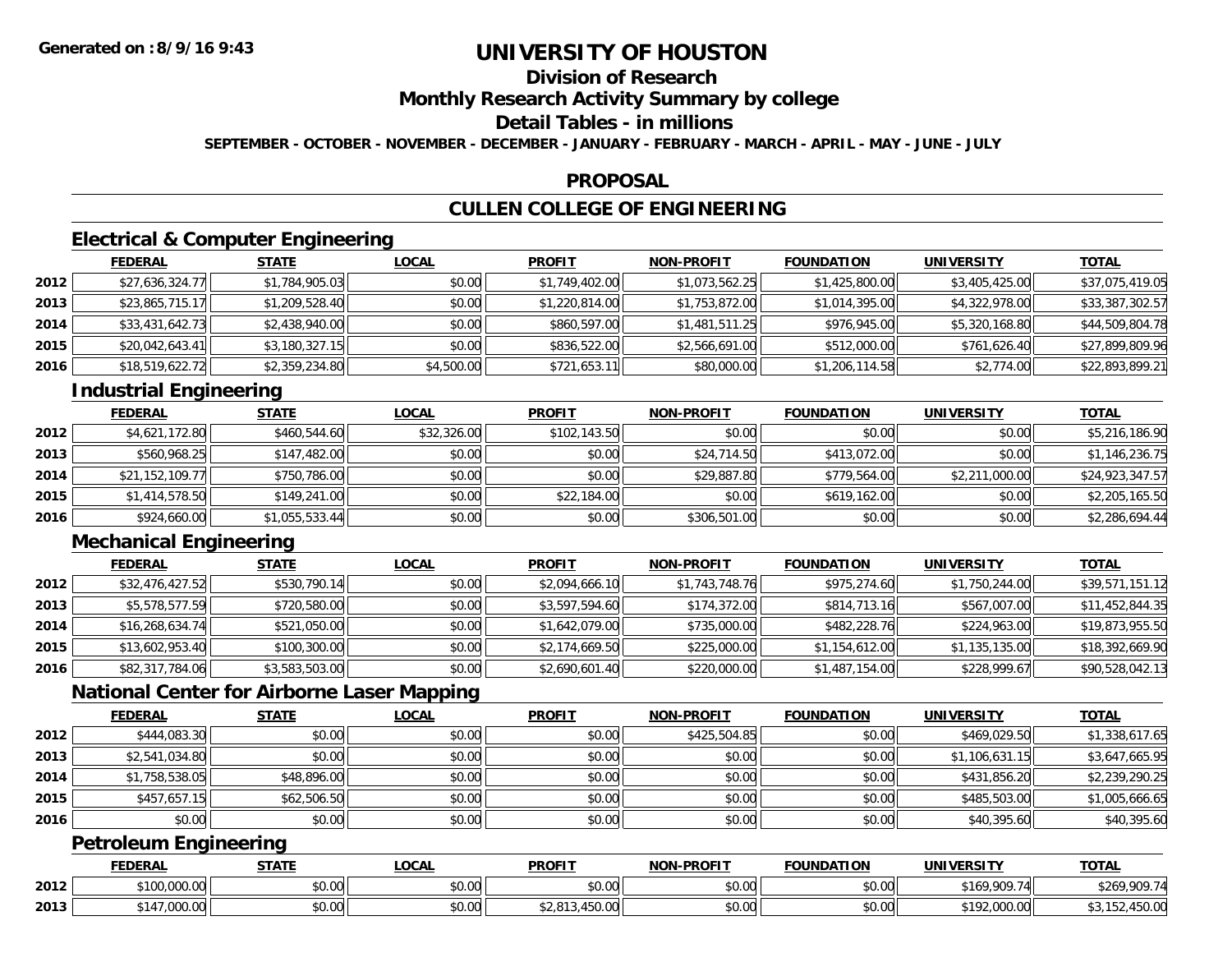# **Division of Research**

### **Monthly Research Activity Summary by college**

#### **Detail Tables - in millions**

**SEPTEMBER - OCTOBER - NOVEMBER - DECEMBER - JANUARY - FEBRUARY - MARCH - APRIL - MAY - JUNE - JULY**

#### **PROPOSAL**

## **CULLEN COLLEGE OF ENGINEERING**

### **Petroleum Engineering**

|      | <b>FEDERAL</b>                   | <b>STATE</b><br>,,,,,, | LOCAL  | <b>PROFIT</b>             | <b>NON-PROFIT</b>    | <b>FOUNDATION</b> | UNIVERSITY | <b>TOTA.</b> |
|------|----------------------------------|------------------------|--------|---------------------------|----------------------|-------------------|------------|--------------|
| 2014 | $\sim$ $\sim$<br>9.UU            | \$0.00                 | \$0.00 | 0.895.00<br>A             | 0000<br><b>JU.UU</b> | \$0.00            | \$0.00     | $\cdots$     |
| 2016 | 0.150, 0.02, 0.0<br>, 198,880.00 | \$0.00                 | \$0.00 | $\sim$<br>07۱.<br>74.J.UV | 0000<br>PO.OO        | \$0.00            | \$0.00     | .829.029.00  |

### **Wind Energy Center**

|       | <b>FEDERAL</b>   | STATE           | <u>LOCAL</u> | <b>PROFIT</b>   | <b>NON-PROFIT</b> | <b>FOUNDATION</b> | <b>UNIVERSITY</b> | <u>TOTAL</u>     |
|-------|------------------|-----------------|--------------|-----------------|-------------------|-------------------|-------------------|------------------|
| 2013  | \$0.00           | \$0.00          | \$0.00       | \$0.00          | \$0.00            | \$0.00            | \$0.00            | \$0.00           |
| 2014  | \$0.00           | \$0.00          | \$0.00       | \$0.00          | \$0.00            | \$0.00            | \$0.00            | \$0.00           |
| Total | \$670,148,485.95 | \$60.645.651.64 | \$141,324.00 | \$39,375,277.39 | \$32.657.663.11   | \$41.795.317.91   | \$51,698,076.80   | \$896,461,796.80 |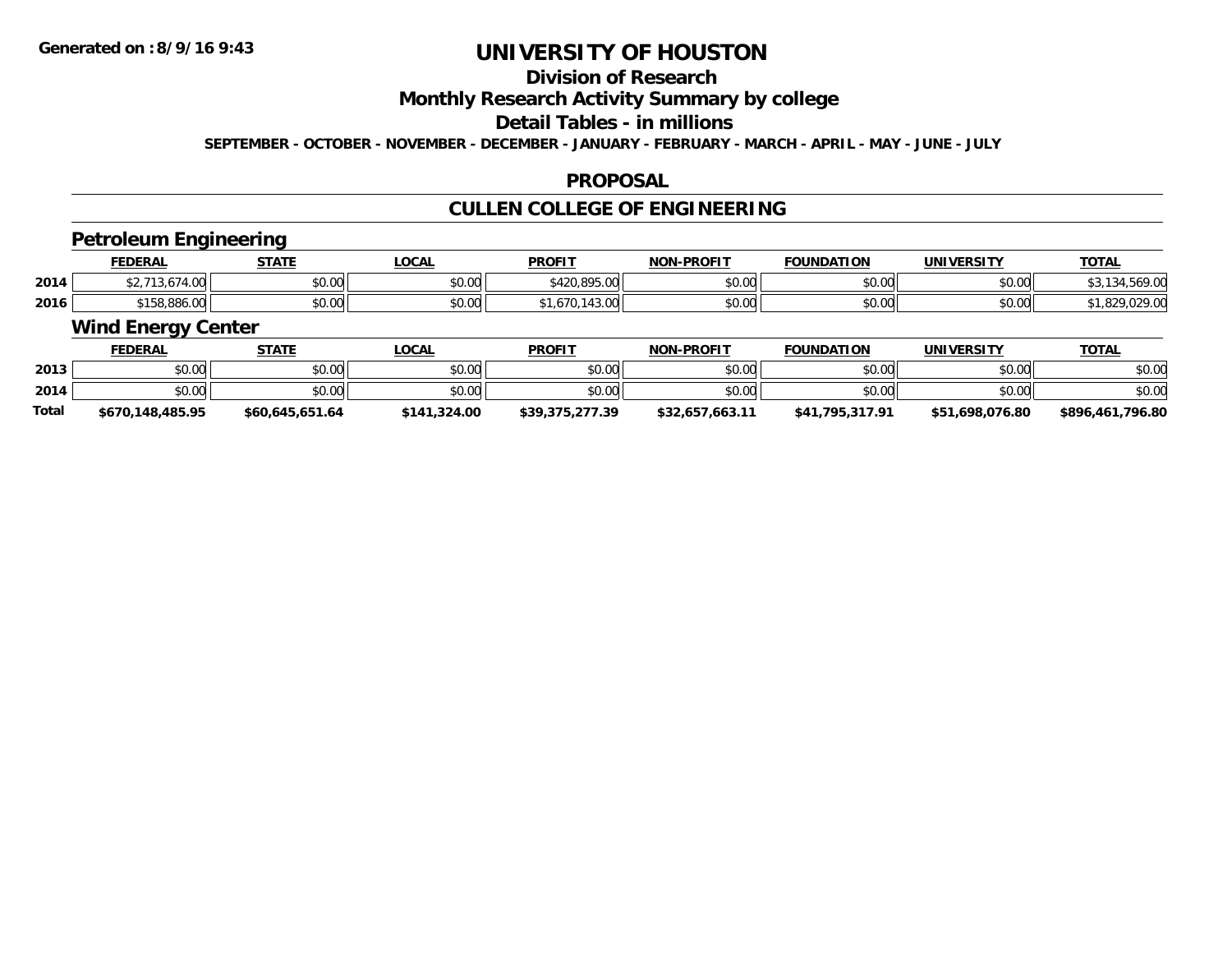## **Division of Research**

**Monthly Research Activity Summary by college**

**Detail Tables - in millions**

**SEPTEMBER - OCTOBER - NOVEMBER - DECEMBER - JANUARY - FEBRUARY - MARCH - APRIL - MAY - JUNE - JULY**

#### **PROPOSAL**

### **DIVISION OF RESEARCH**

## **Center for Advanced Computing and Data Systems**

|      | <b>FEDERAL</b> | <b>STATE</b>                         | <b>LOCAL</b> | <b>PROFIT</b> | <b>NON-PROFIT</b> | <b>FOUNDATION</b> | <b>UNIVERSITY</b> | <b>TOTAL</b>   |
|------|----------------|--------------------------------------|--------------|---------------|-------------------|-------------------|-------------------|----------------|
| 2012 | \$578,097.11   | \$0.00                               | \$0.00       | \$120,000.00  | \$1,397,357.00    | \$0.00            | \$1,064,253.70    | \$3,159,707.81 |
| 2013 | \$199,698.00   | \$0.00                               | \$0.00       | \$80,000.00   | \$1,381,700.00    | \$0.00            | \$14,474.00       | \$1,675,872.00 |
| 2014 | \$374,005.00   | \$0.00                               | \$0.00       | \$19,061.00   | \$0.00            | \$0.00            | \$0.00            | \$393,066.00   |
| 2015 | \$0.00         | \$0.00                               | \$0.00       | \$0.00        | \$0.00            | \$0.00            | \$69,683.00       | \$69,683.00    |
| 2016 | \$854,521.95   | \$0.00                               | \$0.00       | \$0.00        | \$0.00            | \$0.00            | \$78,000.00       | \$932,521.95   |
|      |                | <b>Center for Advanced Materials</b> |              |               |                   |                   |                   |                |
|      | <b>FEDERAL</b> | <b>STATE</b>                         | <b>LOCAL</b> | <b>PROFIT</b> | <b>NON-PROFIT</b> | <b>FOUNDATION</b> | <b>UNIVERSITY</b> | <b>TOTAL</b>   |
| 2012 | \$1,494,569.02 | \$0.00                               | \$0.00       | \$0.00        | \$0.00            | \$291,259.20      | \$0.00            | \$1,785,828.22 |
| 2013 | \$151,114.00   | \$0.00                               | \$0.00       | \$0.00        | \$1,293,106.00    | \$0.00            | \$0.00            | \$1,444,220.00 |

### **Center for Biomedical & Environmental Genomics**

|      | <b>FEDERAI</b>         | <b>CTATE</b>     | <b>_OCAI</b>       | <b>PROFIT</b> | <b>PROFIT</b><br>NON- | ΓΙΟΝ<br><b>FAUNIDAT</b> | UNIVERSITY | $T^{\sim}$<br><b>OIA</b> |
|------|------------------------|------------------|--------------------|---------------|-----------------------|-------------------------|------------|--------------------------|
| 2012 | 0000<br>DU.UU          | <b>↑∩</b><br>しいい | $\sim$ 00<br>vv.vv | 0.00<br>JU.UU | 0000<br>PO.OO         | \$0.00                  | \$0.00     | $\sim$ $\sim$<br>งบ.บเ   |
| 2013 | $\sim$ $\sim$<br>DU.UU | ô۸<br>JU.UU      | 0000<br>JU.UU      | 0.00<br>JU.UU | 0000<br>PO.OO         | $n \cap \neg$<br>JU.UU  | \$0.00     | $\sim$ $\sim$<br>YO.UG   |

### **Center for Industrial Partnerships**

|      | <b>FEDERAL</b> | <b>STATE</b>   | <u>LOCAL</u> | <b>PROFIT</b> | <b>NON-PROFIT</b> | <b>FOUNDATION</b> | <b>UNIVERSITY</b> | <b>TOTAL</b>   |
|------|----------------|----------------|--------------|---------------|-------------------|-------------------|-------------------|----------------|
| 2012 | \$696,294.00   | \$0.00         | \$0.00       | \$100,500.00  | \$0.00            | \$0.00            | \$0.00            | \$796,794.00   |
| 2013 | \$574,253.00   | \$0.00         | \$0.00       | \$0.00        | \$0.00            | \$0.00            | \$0.00            | \$574,253.00   |
| 2014 | \$299,853.00   | \$0.00         | \$0.00       | \$0.00        | \$0.00            | \$0.00            | \$0.00            | \$299,853.00   |
| 2015 | \$241,592.00   | \$1,000,000.00 | \$0.00       | \$0.00        | \$0.00            | \$0.00            | \$0.00            | \$1,241,592.00 |
| 2016 | \$163,009.50   | \$0.00         | \$0.00       | \$0.00        | \$0.00            | \$0.00            | \$0.00            | \$163,009.50   |

### **Division of Research**

|      | <b>FEDERAL</b> | <b>STATE</b>   | <b>LOCAL</b> | <b>PROFIT</b> | <b>NON-PROFIT</b> | <b>FOUNDATION</b>  | <b>UNIVERSITY</b> | <b>TOTAL</b>   |
|------|----------------|----------------|--------------|---------------|-------------------|--------------------|-------------------|----------------|
| 2012 | \$0.00         | \$0.00         | \$0.00       | \$0.00        | \$0.00            | \$0.00             | \$0.00            | \$0.00         |
| 2013 | \$0.00         | \$7,877,932.00 | \$0.00       | \$0.00        | \$0.00            | \$0.00             | \$0.00            | \$7,877,932.00 |
| 2015 | \$10,000.00    | \$491,311.00   | \$0.00       | \$0.00        | \$0.00            | \$0.00             | \$500.00          | \$501,811.00   |
| 2016 | \$0.00         | \$0.00         | \$0.00       | \$0.00        | \$0.00            | \$0.00             | \$5,765,276.00    | \$5,765,276.00 |
|      | <b>TcSUH</b>   |                |              |               |                   |                    |                   |                |
|      | <b>FEBEBAL</b> | C T A T T      | 10011        | <b>DDOFIT</b> | NAN BRAFIT        | <b>FAURIDATIAN</b> | 1111111100171     | <b>TOTAL</b>   |

|      | <b>FEDERAL</b>                             | - ТАТ               | _OCAL         | <b>PROFI</b>                            | 1101 L<br><b>M-PROFI</b>                    | <b>FOUNDATION</b> | UNIVERSITY                                | <b>TOTAL</b>    |
|------|--------------------------------------------|---------------------|---------------|-----------------------------------------|---------------------------------------------|-------------------|-------------------------------------------|-----------------|
| 2012 | .                                          | nn na<br>DU.UU      | 0.00<br>DU.UU | 0.70,000,00<br>,,,,,,,,,,,,             | $\sim$<br>$\overline{\phantom{a}}$<br>740.V | \$0.00            | $\sim$ $\sim$<br>0.277.00<br>.uu<br>. U I | .<br>'40.1.     |
| 2013 | $\overline{\phantom{a}}$<br>აი4ი.<br>73.70 | 00000<br>JUJJUJJJUJ | \$0.00        | $\sim$ $\sim$ $\sim$<br>$A -$<br>$\sim$ | $\sim$ 00<br>vv.vv                          | \$0.00            | \$0.00                                    | \$874<br>.40017 |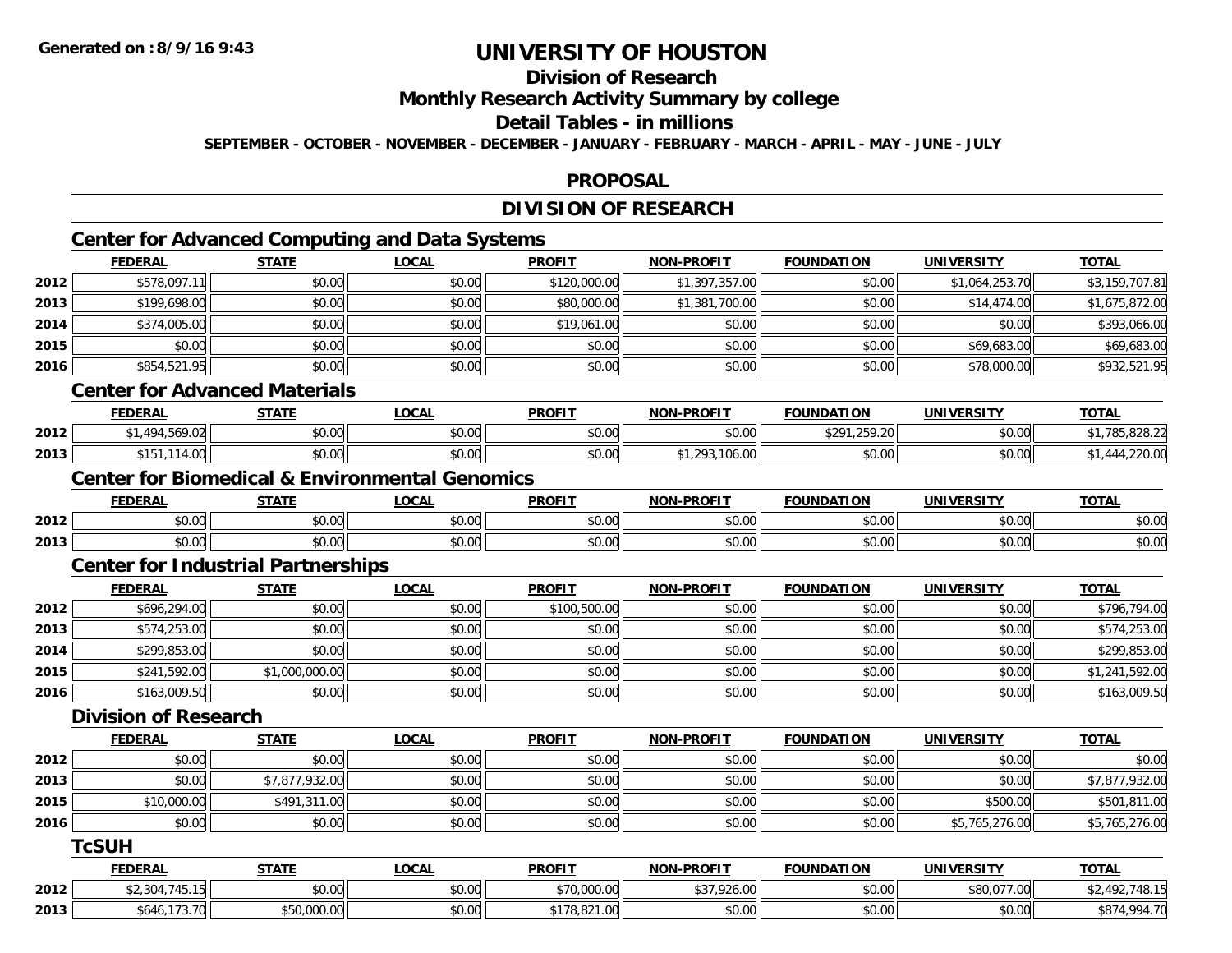# **Division of Research**

**Monthly Research Activity Summary by college**

#### **Detail Tables - in millions**

**SEPTEMBER - OCTOBER - NOVEMBER - DECEMBER - JANUARY - FEBRUARY - MARCH - APRIL - MAY - JUNE - JULY**

#### **PROPOSAL**

## **DIVISION OF RESEARCH**

|       | <b>TcSUH</b>                         |                 |              |                |                   |                   |                   |                 |
|-------|--------------------------------------|-----------------|--------------|----------------|-------------------|-------------------|-------------------|-----------------|
|       | <b>FEDERAL</b>                       | <b>STATE</b>    | <b>LOCAL</b> | <b>PROFIT</b>  | <b>NON-PROFIT</b> | <b>FOUNDATION</b> | <b>UNIVERSITY</b> | <b>TOTAL</b>    |
| 2014  | \$5,122,003.56                       | \$0.00          | \$4,500.00   | \$183,200.00   | \$0.00            | \$0.00            | \$848,356.00      | \$6,158,059.56  |
| 2015  | \$1,349,912.45                       | \$0.00          | \$0.00       | \$16,000.00    | \$0.00            | \$0.00            | \$0.00            | \$1,365,912.45  |
| 2016  | \$621,818.84                         | \$0.00          | \$4,500.00   | \$252,432.00   | \$0.00            | \$0.00            | \$0.00            | \$878,750.84    |
|       | <b>Texas Obesity Research Center</b> |                 |              |                |                   |                   |                   |                 |
|       | <b>FEDERAL</b>                       | <b>STATE</b>    | <b>LOCAL</b> | <b>PROFIT</b>  | <b>NON-PROFIT</b> | <b>FOUNDATION</b> | <b>UNIVERSITY</b> | <b>TOTAL</b>    |
| 2012  | \$0.00                               | \$0.00          | \$0.00       | \$0.00         | \$0.00            | \$0.00            | \$0.00            | \$0.00          |
| 2013  | \$0.00                               | \$0.00          | \$0.00       | \$0.00         | \$0.00            | \$0.00            | \$0.00            | \$0.00          |
| 2016  | \$0.00                               | \$0.00          | \$0.00       | \$0.00         | \$255,524.00      | \$0.00            | \$0.00            | \$255,524.00    |
|       | <b>TIMES</b>                         |                 |              |                |                   |                   |                   |                 |
|       | <b>FEDERAL</b>                       | <b>STATE</b>    | <b>LOCAL</b> | <b>PROFIT</b>  | <b>NON-PROFIT</b> | <b>FOUNDATION</b> | <b>UNIVERSITY</b> | <b>TOTAL</b>    |
| 2012  | \$1,194,418.00                       | \$72,831.00     | \$0.00       | \$869,316.00   | \$119,028.00      | \$0.00            | \$929,450.00      | \$3,185,043.00  |
| 2013  | \$5,701,575.80                       | \$29,908.00     | \$0.00       | \$0.00         | \$0.00            | \$0.00            | \$723,267.00      | \$6,454,750.80  |
| 2014  | \$11,958,965.05                      | \$98,197.00     | \$0.00       | \$1,006,321.00 | \$8,724.89        | \$0.00            | \$2,682,029.50    | \$15,754,237.44 |
| 2015  | \$398,713.00                         | \$360,178.00    | \$0.00       | \$0.00         | \$76,188.00       | \$0.00            | \$0.00            | \$835,079.00    |
| 2016  | \$3,746,946.60                       | \$433,154.00    | \$0.00       | \$0.00         | \$3,000.00        | \$13,838.00       | \$2,235,033.00    | \$6,431,971.60  |
| Total | \$38,682,278.73                      | \$10,413,511.00 | \$9,000.00   | \$2,895,651.00 | \$4,572,553.89    | \$305,097.20      | \$14,490,399.20   | \$71,368,491.02 |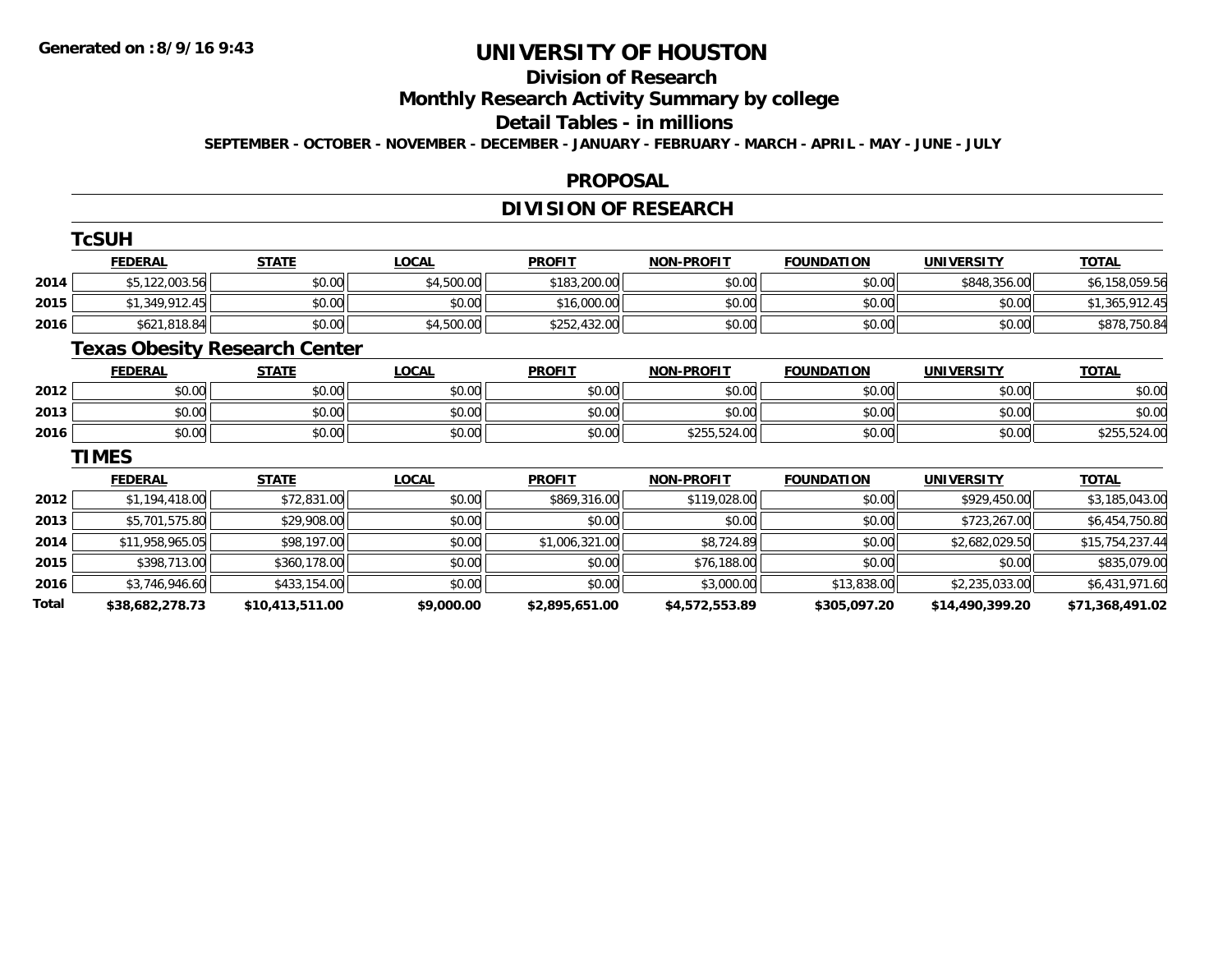## **Division of Research**

### **Monthly Research Activity Summary by college**

#### **Detail Tables - in millions**

**SEPTEMBER - OCTOBER - NOVEMBER - DECEMBER - JANUARY - FEBRUARY - MARCH - APRIL - MAY - JUNE - JULY**

#### **PROPOSAL**

## **GRADUATE COLLEGE OF SOCIAL WORK**

## **Center for Drug and Social Policy Research**

|      | <b>FEDERAL</b> | <b>STATE</b> | <u>LOCAL</u> | <b>PROFIT</b> | <b>NON-PROFIT</b> | <b>FOUNDATION</b> | <b>UNIVERSITY</b> | <b>TOTAL</b>   |
|------|----------------|--------------|--------------|---------------|-------------------|-------------------|-------------------|----------------|
| 2012 | \$127,438.94   | \$0.00       | \$0.00       | \$192,378.00  | \$0.00            | \$0.00            | \$0.00            | \$319,816.94   |
| 2013 | \$3,943,207.96 | \$0.00       | \$0.00       | \$0.00        | \$45,910.00       | \$0.00            | \$0.00            | \$3,989,117.96 |
| 2014 | \$0.00         | \$0.00       | \$0.00       | \$45,050.00   | \$0.00            | \$0.00            | \$356,205.00      | \$401,255.00   |
| 2015 | \$956,700.00   | \$0.00       | \$0.00       | \$0.00        | \$0.00            | \$0.00            | \$0.00            | \$956,700.00   |
| 2016 | \$75,876.50    | \$0.00       | \$0.00       | \$0.00        | \$0.00            | \$0.00            | \$0.00            | \$75,876.50    |

## **Center for Health Equities & Evaluation Research**

|      | <u>FEDERAL</u> | <u>STATE</u> | <u>LOCAL</u> | <b>PROFIT</b> | <b>NON-PROFIT</b> | <b>FOUNDATION</b> | UNIVERSITY   | <b>TOTAL</b>   |
|------|----------------|--------------|--------------|---------------|-------------------|-------------------|--------------|----------------|
| 2012 | \$592,827.00   | \$0.00       | \$0.00       | \$0.00        | \$0.00            | \$0.00            | \$464,380.00 | \$1,057,207.00 |
| 2013 | \$0.00         | \$0.00       | \$0.00       | \$39,755.90   | \$0.00            | \$0.00            | \$0.00       | \$39,755.90    |
| 2015 | \$430,954,00   | \$0.00       | \$0.00       | \$0.00        | \$0.00            | \$0.00            | \$0.00       | \$430,954.00   |
| 2016 | \$0.00         | \$0.00       | \$0.00       | \$0.00        | \$0.00            | \$0.00            | \$0.00       | \$0.00         |

### **Child & Family for Innovative Research**

|      | <b>FEDERAL</b> | <u>STATE</u>   | <b>LOCAL</b> | <b>PROFIT</b> | <b>NON-PROFIT</b> | <b>FOUNDATION</b> | <b>UNIVERSITY</b> | <u>TOTAL</u>   |
|------|----------------|----------------|--------------|---------------|-------------------|-------------------|-------------------|----------------|
| 2012 | \$5,224,984.18 | \$1,118,698.00 | \$56,704.00  | \$138,181.00  | \$56,469.80       | \$28,560.00       | \$299,421.00      | \$6,923,017.98 |
| 2013 | \$2,290,072.84 | \$3,038,533.00 | \$0.00       | \$182,765.40  | \$394,933.20      | \$79,250.00       | \$0.00            | \$5,985,554.44 |
| 2014 | \$1,864,783.26 | \$1,104,718.00 | \$0.00       | \$0.00        | \$24,977.00       | \$127,586.70      | \$91,666.36       | \$3,213,731.32 |
| 2015 | \$757,797.70   | \$1,101,997.00 | \$0.00       | \$0.00        | \$353,298.00      | \$99,730.00       | \$107,213.00      | \$2,420,035.70 |
| 2016 | \$979,618.30   | \$1,208,899.41 | \$0.00       | \$0.00        | \$104,556.00      | \$514,999.00      | \$61,382.00       | \$2,869,454.71 |

#### **Dean, Social Work**

|              | <b>FEDERAL</b>  | <b>STATE</b>   | <b>LOCAL</b> | <b>PROFIT</b> | <b>NON-PROFIT</b> | <b>FOUNDATION</b> | <b>UNIVERSITY</b> | <b>TOTAL</b>    |
|--------------|-----------------|----------------|--------------|---------------|-------------------|-------------------|-------------------|-----------------|
| 2012         | \$0.00          | \$0.00         | \$0.00       | \$0.00        | \$0.00            | \$0.00            | \$0.00            | \$0.00          |
| 2013         | \$0.00          | \$0.00         | \$0.00       | \$0.00        | \$4,912.00        | \$0.00            | \$0.00            | \$4,912.00      |
| 2014         | \$31,299.00     | \$0.00         | \$0.00       | \$0.00        | \$0.00            | \$0.00            | \$0.00            | \$31,299.00     |
| 2015         | \$0.00          | \$0.00         | \$0.00       | \$81,750.00   | \$34,500.00       | \$114,180.00      | \$25,000.00       | \$255,430.00    |
| 2016         | \$4,100,000.00  | \$626,318.00   | \$0.00       | \$0.00        | \$2,477,172.00    | \$50,000.00       | \$29,995.00       | \$7,283,485.00  |
| <b>Total</b> | \$21,375,559.68 | \$8,199,163.41 | \$56,704.00  | \$679,880.30  | \$3,496,728.00    | \$1,014,305.70    | \$1,435,262.36    | \$36,257,603.45 |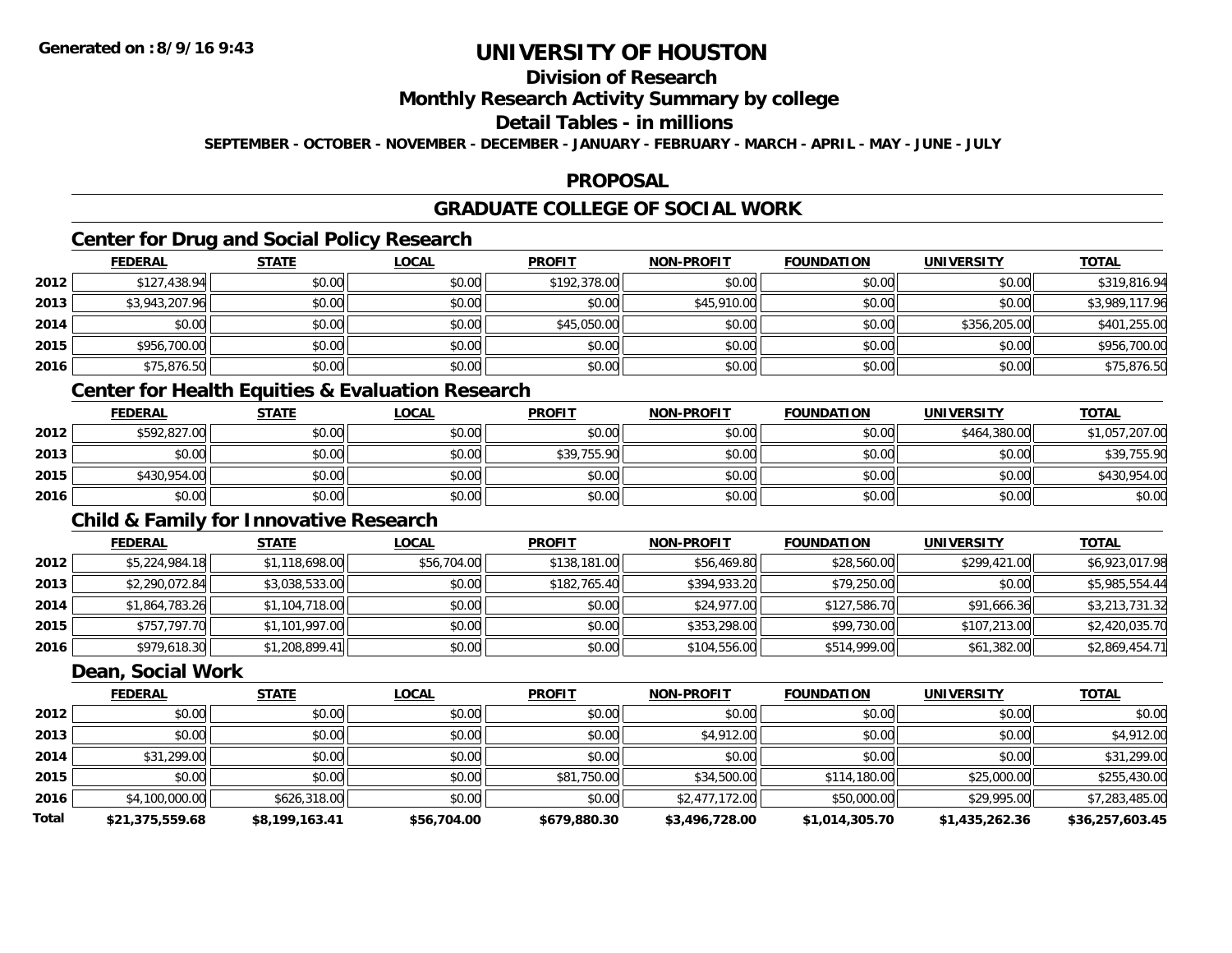## **Division of Research**

### **Monthly Research Activity Summary by college**

#### **Detail Tables - in millions**

**SEPTEMBER - OCTOBER - NOVEMBER - DECEMBER - JANUARY - FEBRUARY - MARCH - APRIL - MAY - JUNE - JULY**

#### **PROPOSAL**

### **HILTON COLLEGE OF HOTEL AND RESTAURANT MANAGEMENT**

### **Hotel and Restaurant Management**

|       | <b>FEDERAL</b> | <b>STATE</b>   | <b>LOCAL</b> | <b>PROFIT</b> | <b>NON-PROFIT</b> | <b>FOUNDATION</b> | <b>UNIVERSITY</b> | <b>TOTAL</b>   |
|-------|----------------|----------------|--------------|---------------|-------------------|-------------------|-------------------|----------------|
| 2012  | \$85,444.00    | \$174,830.00   | \$49,847.00  | \$0.00        | \$118,422.00      | \$0.00            | \$37,354.00       | \$465,897.00   |
| 2013  | \$553,755.00   | \$73,774.00    | \$16,154.00  | \$0.00        | \$10,987.00       | \$111,711.00      | \$143,232.00      | \$909,613.00   |
| 2014  | \$853,667.40   | \$0.00         | \$0.00       | \$0.00        | \$5,000.00        | \$0.00            | \$0.00            | \$858,667.40   |
| 2015  | \$604,073.70   | \$0.00         | \$0.00       | \$0.00        | \$0.00            | \$0.00            | \$0.00            | \$604,073.70   |
| 2016  | \$0.00         | \$1,148,390.00 | \$167,331.00 | \$12,000.00   | \$14,207.00       | \$49,538.00       | \$35,000.00       | \$1,426,466.00 |
| Total | \$2,096,940.10 | \$1,396,994.00 | \$233,332.00 | \$12,000.00   | \$148,616.00      | \$161,249.00      | \$215,586.00      | \$4,264,717.10 |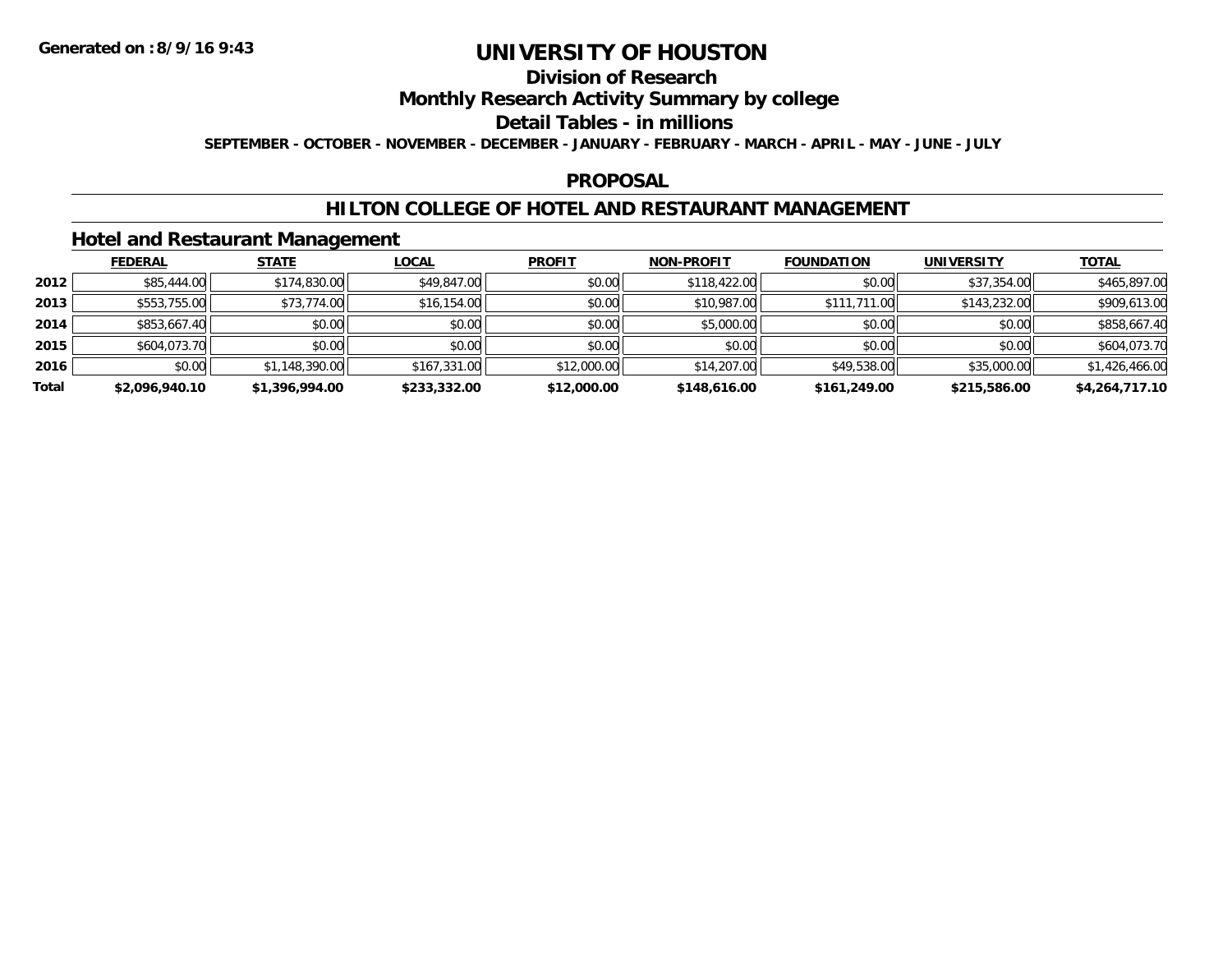## **Division of Research**

**Monthly Research Activity Summary by college**

**Detail Tables - in millions**

**SEPTEMBER - OCTOBER - NOVEMBER - DECEMBER - JANUARY - FEBRUARY - MARCH - APRIL - MAY - JUNE - JULY**

#### **PROPOSAL**

#### **HONORS COLLEGE**

### **Dean, Honors College**

|       | <b>FEDERAL</b> | <b>STATE</b> | <u>LOCAL</u> | <b>PROFIT</b> | <b>NON-PROFIT</b> | <b>FOUNDATION</b> | <b>UNIVERSITY</b> | <b>TOTAL</b>   |
|-------|----------------|--------------|--------------|---------------|-------------------|-------------------|-------------------|----------------|
| 2013  | \$0.00         | \$0.00       | \$0.00       | \$341,900.74  | \$0.00            | \$100,000.00      | \$9,150.32        | \$451,051.06   |
| 2014  | \$448,806.00   | \$457,985.75 | \$0.00       | \$19,061.00   | \$1,495.00        | \$0.00            | \$129,028.40      | \$1,056,376.15 |
| 2015  | \$0.00         | \$0.00       | \$0.00       | \$0.00        | \$367,989.75      | \$0.00            | \$0.00            | \$367,989.75   |
| 2016  | \$57,404.50    | \$0.00       | \$0.00       | \$0.00        | \$0.00            | \$0.00            | \$0.00            | \$57,404.50    |
| Total | \$506,210.50   | \$457,985.75 | \$0.00       | \$360,961.74  | \$369,484.75      | \$100,000.00      | \$138,178.72      | \$1,932,821.46 |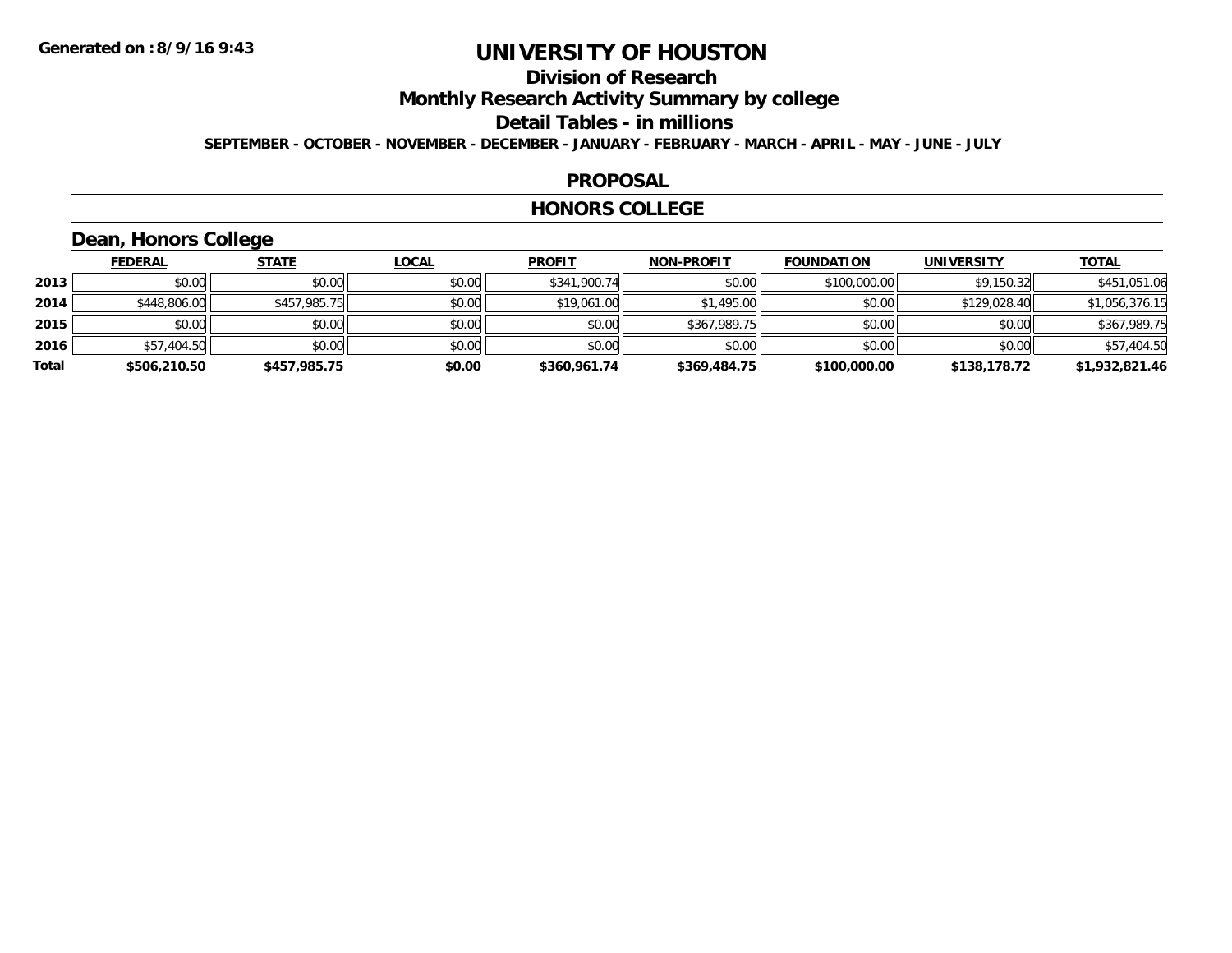### **Division of Research**

**Monthly Research Activity Summary by college**

**Detail Tables - in millions**

**SEPTEMBER - OCTOBER - NOVEMBER - DECEMBER - JANUARY - FEBRUARY - MARCH - APRIL - MAY - JUNE - JULY**

#### **PROPOSAL**

#### **LIBRARY**

### **Administration, Library**

|       | <b>FEDERAL</b> | <b>STATE</b>       | <b>OCAL</b> | <b>PROFIT</b> | -PROFIT<br>NON | <b>FOUNDATION</b> | UNIVERSITY     | TOTA.       |
|-------|----------------|--------------------|-------------|---------------|----------------|-------------------|----------------|-------------|
| 2016  |                | $\sim$<br>.JUQ.UUL | JU.UU       | \$0.00        | 0000<br>JU.UU  | \$0.00            | nn no<br>DU.UU | \$96,508.00 |
| Total | \$35.000.00    | .508.00            | \$0.00      | \$0.00        | \$0.OC         | \$0.00            | \$0.00         | \$96,508.00 |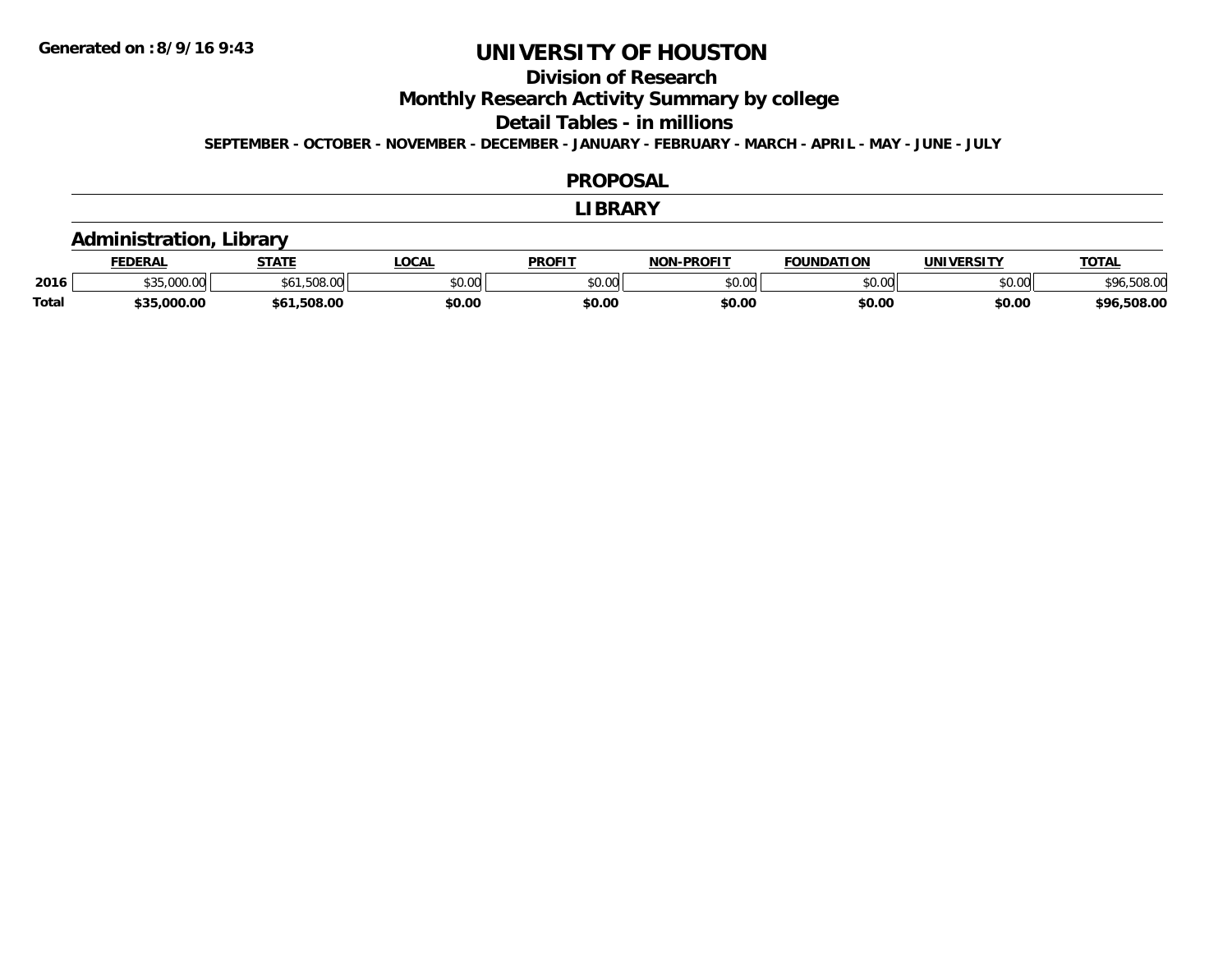### **Division of Research**

**Monthly Research Activity Summary by college**

**Detail Tables - in millions**

**SEPTEMBER - OCTOBER - NOVEMBER - DECEMBER - JANUARY - FEBRUARY - MARCH - APRIL - MAY - JUNE - JULY**

#### **PROPOSAL**

#### **PRESIDENT**

#### **Office of the President**

|              | FFDFDA<br>-nn | <b>STATE</b> | <b>LOCAL</b>            | <b>PROFIT</b> | <b>LPROFIT</b><br>חחו | <b>FALIB</b><br><b>NDATION</b> | UNIVERSITY    | TOTA.  |
|--------------|---------------|--------------|-------------------------|---------------|-----------------------|--------------------------------|---------------|--------|
| 2014         | JU.UU         | \$0.00       | 0 <sup>n</sup><br>JU.UU | 0000<br>טט.טע | 0000<br>ט.טע          | 0000                           | 0000<br>⊸∪.∪⊌ | \$0.00 |
| <b>Total</b> | \$0.00        | \$0.00       | \$0.00                  | \$0.00        | \$0.00                | \$0.00                         | \$0.00        | \$0.00 |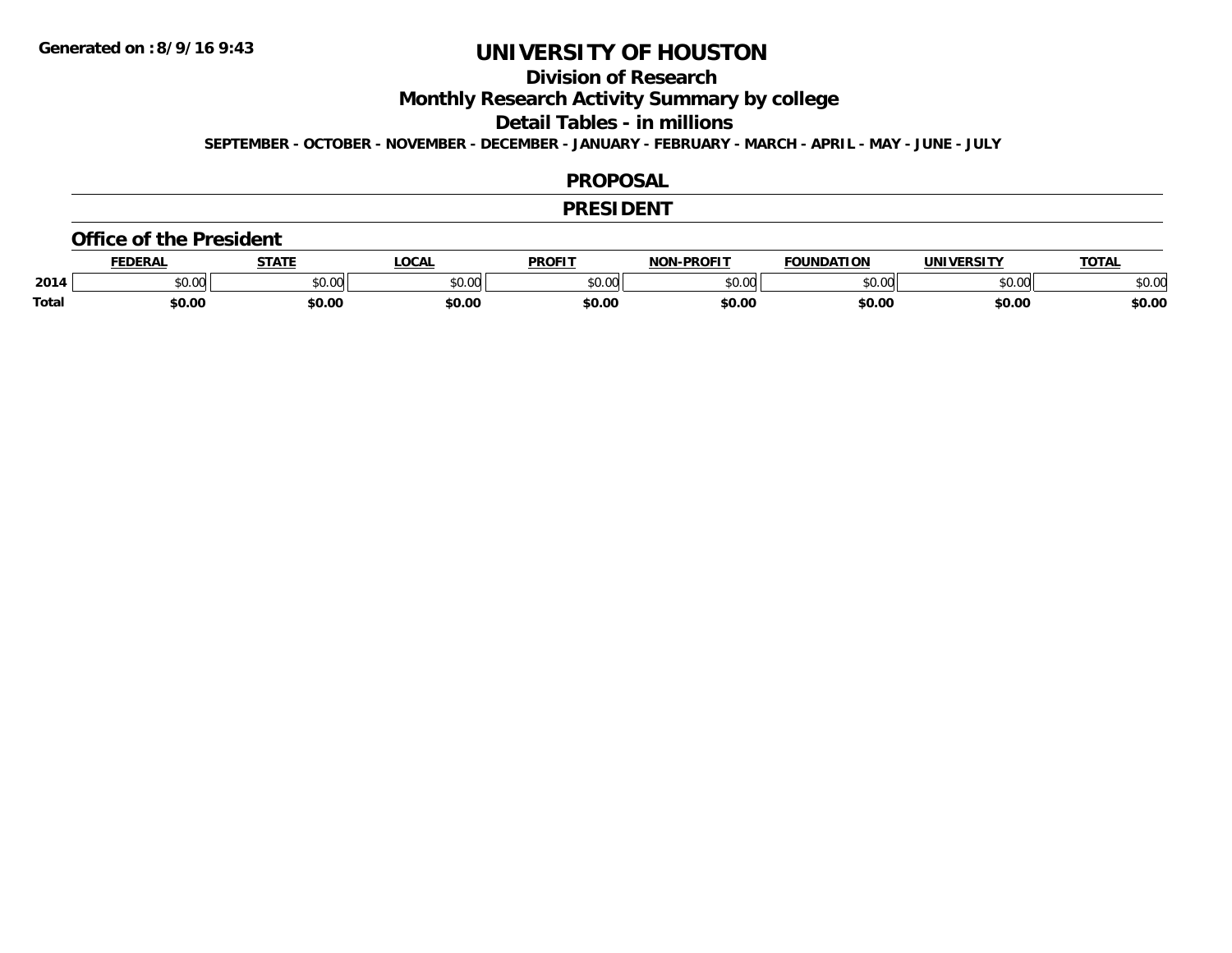## **Division of Research**

**Monthly Research Activity Summary by college**

**Detail Tables - in millions**

**SEPTEMBER - OCTOBER - NOVEMBER - DECEMBER - JANUARY - FEBRUARY - MARCH - APRIL - MAY - JUNE - JULY**

#### **PROPOSAL**

### **SCHOOL OF NURSING**

### **Dean, School of Nursing**

|              | <b>FEDERAL</b>   | <b>STATE</b> | <b>OCAL</b>                               | <b>PROFIT</b> | <b>NON-PROFIT</b> | <b>FOUNDATION</b>                   | UNIVERSITY | <b>TOTAL</b>      |
|--------------|------------------|--------------|-------------------------------------------|---------------|-------------------|-------------------------------------|------------|-------------------|
| 2016         | 200.00<br>700.00 | 00.000.00    | $\uparrow$ $\uparrow$ $\uparrow$<br>JU.UU | \$0.00        | \$500.00          | $\overline{11000}$<br>$\sim$ $\sim$ | \$0.00     | '70 25            |
| <b>Total</b> | \$52,200.00      | 70,000.00    | \$0.00                                    | \$0.00        | \$500.00          | \$344.029.35                        | \$0.00     | .729.35<br>\$566. |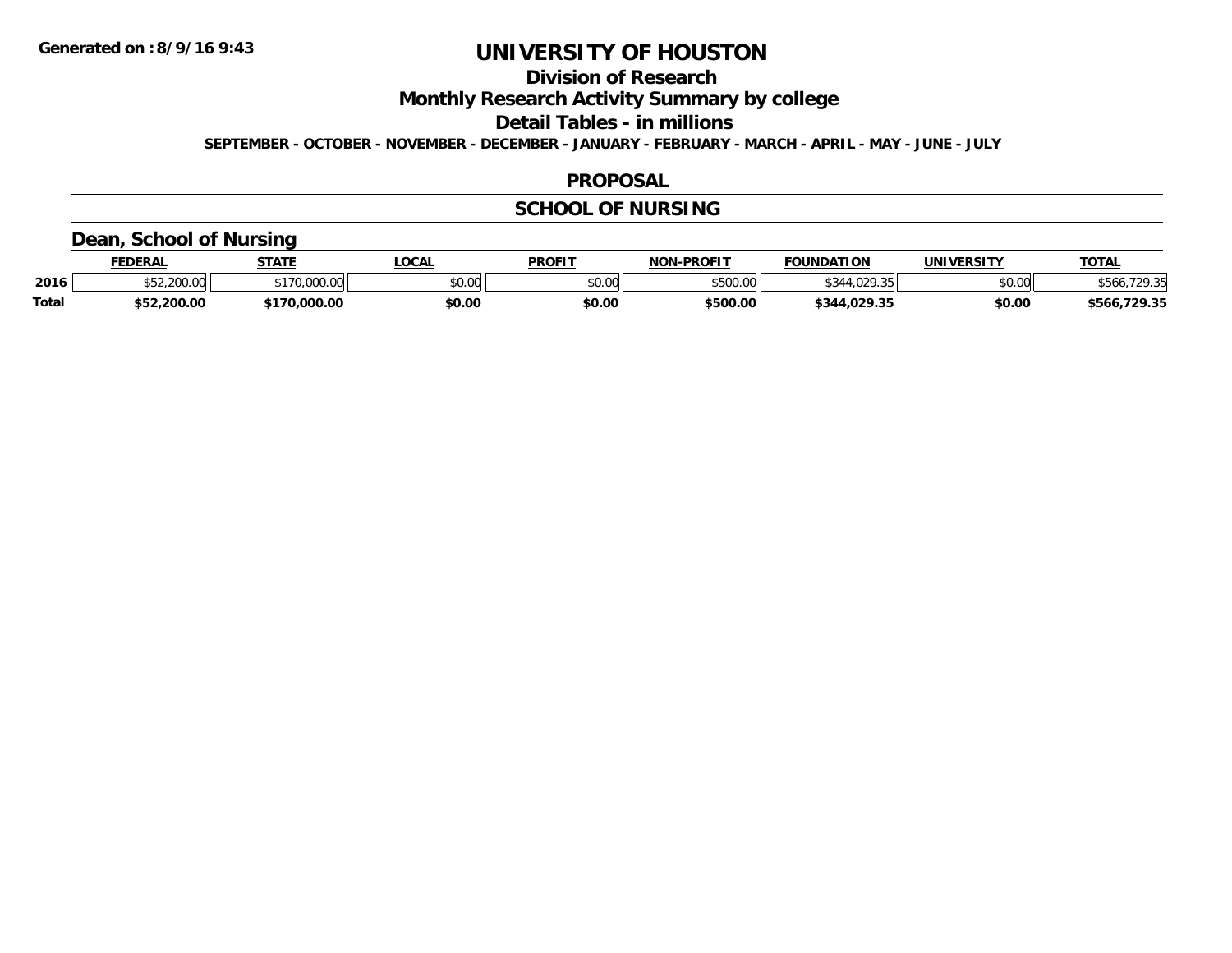## **Division of Research**

### **Monthly Research Activity Summary by college**

#### **Detail Tables - in millions**

**SEPTEMBER - OCTOBER - NOVEMBER - DECEMBER - JANUARY - FEBRUARY - MARCH - APRIL - MAY - JUNE - JULY**

#### **PROPOSAL**

#### **SENIOR V.P. FOR ACADEMIC AFFAIRS AND PROVOST**

|              | <b>Pre-Health Advising</b>                   |              |              |               |                   |                   |                   |                |
|--------------|----------------------------------------------|--------------|--------------|---------------|-------------------|-------------------|-------------------|----------------|
|              | <b>FEDERAL</b>                               | <b>STATE</b> | <b>LOCAL</b> | <b>PROFIT</b> | NON-PROFIT        | <b>FOUNDATION</b> | <b>UNIVERSITY</b> | <b>TOTAL</b>   |
| 2015         | \$0.00                                       | \$0.00       | \$0.00       | \$0.00        | \$0.00            | \$0.00            | \$0.00            | \$0.00         |
|              | Senior V.P. for Academic Affairs and Provost |              |              |               |                   |                   |                   |                |
|              | <b>FEDERAL</b>                               | <b>STATE</b> | <b>LOCAL</b> | <b>PROFIT</b> | <b>NON-PROFIT</b> | <b>FOUNDATION</b> | <b>UNIVERSITY</b> | <b>TOTAL</b>   |
| 2012         | \$0.00                                       | \$75,000.00  | \$0.00       | \$0.00        | \$0.00            | \$0.00            | \$0.00            | \$75,000.00    |
| 2013         | \$0.00                                       | \$0.00       | \$0.00       | \$0.00        | \$149,488.00      | \$0.00            | \$0.00            | \$149,488.00   |
| 2014         | \$2,997,422.25                               | \$0.00       | \$0.00       | \$0.00        | \$0.00            | \$0.00            | \$0.00            | \$2,997,422.25 |
| 2015         | \$2,248,559.25                               | \$0.00       | \$0.00       | \$0.00        | \$0.00            | \$0.00            | \$0.00            | \$2,248,559.25 |
|              | <b>Student Support Services</b>              |              |              |               |                   |                   |                   |                |
|              | <b>FEDERAL</b>                               | <b>STATE</b> | <b>LOCAL</b> | <b>PROFIT</b> | <b>NON-PROFIT</b> | <b>FOUNDATION</b> | <b>UNIVERSITY</b> | <b>TOTAL</b>   |
| 2012         | \$198,944.00                                 | \$0.00       | \$0.00       | \$0.00        | \$0.00            | \$0.00            | \$0.00            | \$198,944.00   |
|              | <b>UH Energy</b>                             |              |              |               |                   |                   |                   |                |
|              | <b>FEDERAL</b>                               | <b>STATE</b> | <b>LOCAL</b> | <b>PROFIT</b> | <b>NON-PROFIT</b> | <b>FOUNDATION</b> | <b>UNIVERSITY</b> | <b>TOTAL</b>   |
| 2015         | \$0.00                                       | \$0.00       | \$0.00       | \$0.00        | \$0.00            | \$0.00            | \$0.00            | \$0.00         |
|              | <b>Undergraduate Scholars</b>                |              |              |               |                   |                   |                   |                |
|              | <b>FEDERAL</b>                               | <b>STATE</b> | <b>LOCAL</b> | <b>PROFIT</b> | <b>NON-PROFIT</b> | <b>FOUNDATION</b> | <b>UNIVERSITY</b> | <b>TOTAL</b>   |
| 2012         | \$0.00                                       | \$38,101.00  | \$0.00       | \$0.00        | \$0.00            | \$0.00            | \$0.00            | \$38,101.00    |
| 2014         | \$0.00                                       | \$20,330.00  | \$0.00       | \$0.00        | \$0.00            | \$0.00            | \$0.00            | \$20,330.00    |
|              | <b>Undergraduate Student Success</b>         |              |              |               |                   |                   |                   |                |
|              | <b>FEDERAL</b>                               | <b>STATE</b> | <b>LOCAL</b> | <b>PROFIT</b> | <b>NON-PROFIT</b> | <b>FOUNDATION</b> | <b>UNIVERSITY</b> | <b>TOTAL</b>   |
| 2013         | \$0.00                                       | \$30,000.00  | \$0.00       | \$0.00        | \$0.00            | \$0.00            | \$0.00            | \$30,000.00    |
| 2014         | \$999,140.75                                 | \$268,000.00 | \$0.00       | \$0.00        | \$0.00            | \$0.00            | \$0.00            | \$1,267,140.75 |
| 2015         | \$1,047,098.75                               | \$9,759.30   | \$0.00       | \$0.00        | \$0.00            | \$0.00            | \$0.00            | \$1,056,858.05 |
|              | <b>Undergraduate Student Success Center</b>  |              |              |               |                   |                   |                   |                |
|              | <b>FEDERAL</b>                               | <b>STATE</b> | <b>LOCAL</b> | <b>PROFIT</b> | <b>NON-PROFIT</b> | <b>FOUNDATION</b> | <b>UNIVERSITY</b> | <b>TOTAL</b>   |
| 2012         | \$0.00                                       | \$0.00       | \$0.00       | \$0.00        | \$0.00            | \$0.00            | \$0.00            | \$0.00         |
| 2013         | \$0.00                                       | \$0.00       | \$0.00       | \$0.00        | \$0.00            | \$0.00            | \$0.00            | \$0.00         |
| 2014         | \$0.00                                       | \$0.00       | \$0.00       | \$0.00        | \$0.00            | \$0.00            | \$0.00            | \$0.00         |
| 2015         | \$0.00                                       | \$0.00       | \$0.00       | \$0.00        | \$39,250.00       | \$0.00            | \$0.00            | \$39,250.00    |
| <b>Total</b> | \$7.491.165.00                               | \$441.190.30 | \$0.00       | \$0.00        | \$188.738.00      | \$0.00            | \$0.00            | \$8.121.093.30 |

**\$7,491,165.00 \$441,190.30 \$0.00 \$0.00 \$188,738.00 \$0.00 \$0.00 \$8,121,093.30**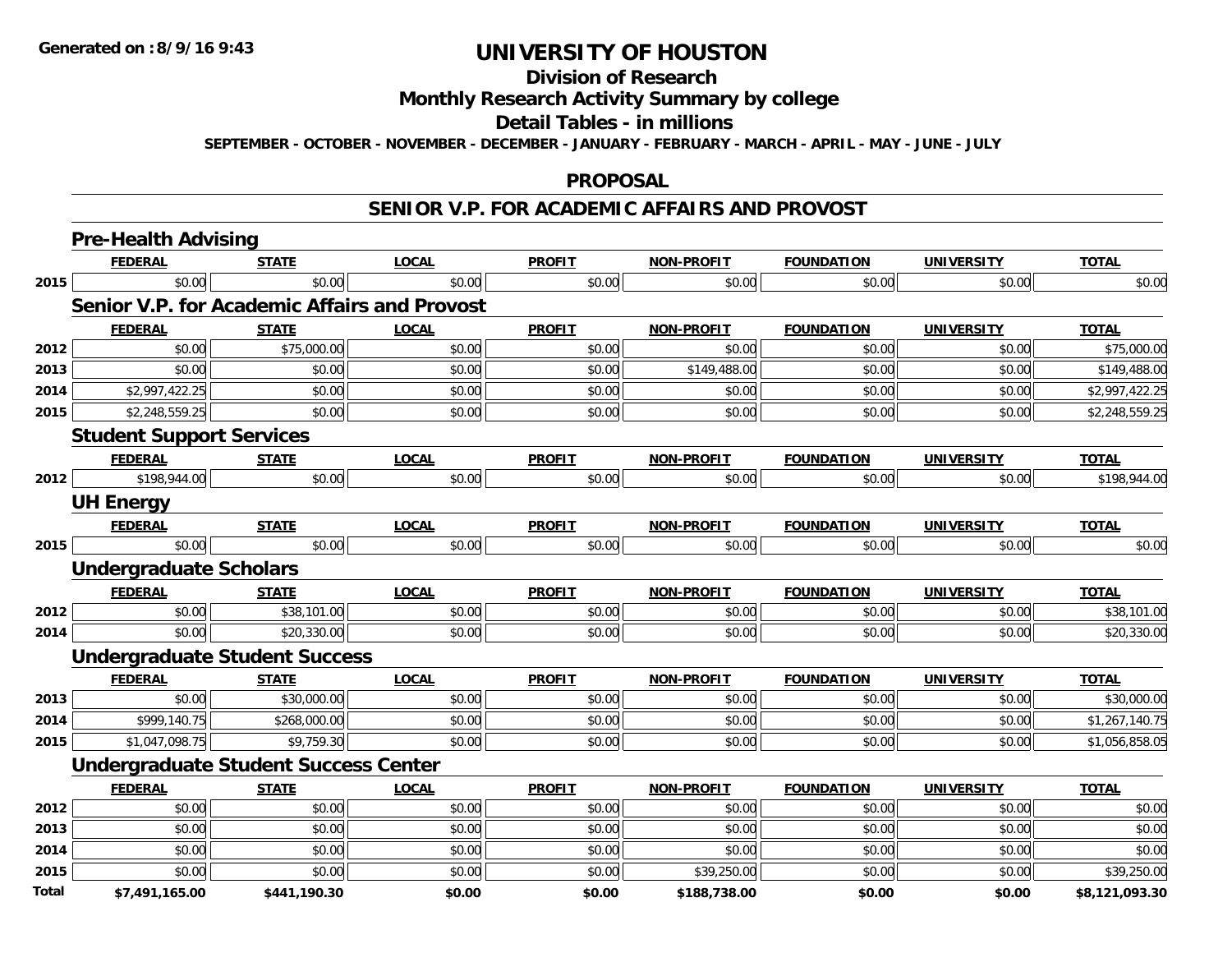## **Division of Research**

**Monthly Research Activity Summary by college**

#### **Detail Tables - in millions**

**SEPTEMBER - OCTOBER - NOVEMBER - DECEMBER - JANUARY - FEBRUARY - MARCH - APRIL - MAY - JUNE - JULY**

#### **PROPOSAL**

#### **UH LAW CENTER**

|      | Dean, Law      |              |              |               |                   |                   |                   |                |
|------|----------------|--------------|--------------|---------------|-------------------|-------------------|-------------------|----------------|
|      | <b>FEDERAL</b> | <b>STATE</b> | <b>LOCAL</b> | <b>PROFIT</b> | <b>NON-PROFIT</b> | <b>FOUNDATION</b> | <b>UNIVERSITY</b> | <b>TOTAL</b>   |
| 2012 | \$0.00         | \$0.00       | \$0.00       | \$0.00        | \$0.00            | \$0.00            | \$0.00            | \$0.00         |
| 2013 | \$0.00         | \$0.00       | \$0.00       | \$71,560.62   | \$0.00            | \$0.00            | \$0.00            | \$71,560.62    |
| 2015 | \$601,568.43   | \$228,000.00 | \$0.00       | \$0.00        | \$0.00            | \$0.00            | \$0.00            | \$829,568.43   |
| 2016 | \$0.00         | \$219,786.00 | \$0.00       | \$0.00        | \$82,500.00       | \$0.00            | \$0.00            | \$302,286.00   |
|      | Law-UH         |              |              |               |                   |                   |                   |                |
|      |                |              |              |               |                   |                   |                   |                |
|      | <b>FEDERAL</b> | <b>STATE</b> | <b>LOCAL</b> | <b>PROFIT</b> | <b>NON-PROFIT</b> | <b>FOUNDATION</b> | <b>UNIVERSITY</b> | <b>TOTAL</b>   |
| 2012 | \$0.00         | \$246,386.00 | \$0.00       | \$0.00        | \$0.00            | \$0.00            | \$0.00            | \$246,386.00   |
| 2013 | \$1,000,000.00 | \$114,000.00 | \$0.00       | \$0.00        | \$76,904.80       | \$0.00            | \$0.00            | \$1,190,904.80 |
| 2014 | \$0.00         | \$200,000.00 | \$0.00       | \$0.00        | \$158,038.00      | \$0.00            | \$54,689.00       | \$412,727.00   |
| 2015 | \$0.00         | \$114,000.00 | \$0.00       | \$0.00        | \$100,000.00      | \$322,841.00      | \$474,892.00      | \$1,011,733.00 |
| 2016 | \$0.00         | \$200,000.00 | \$0.00       | \$0.00        | \$67,500.00       | \$222,906.00      | \$179,047.00      | \$669,453.00   |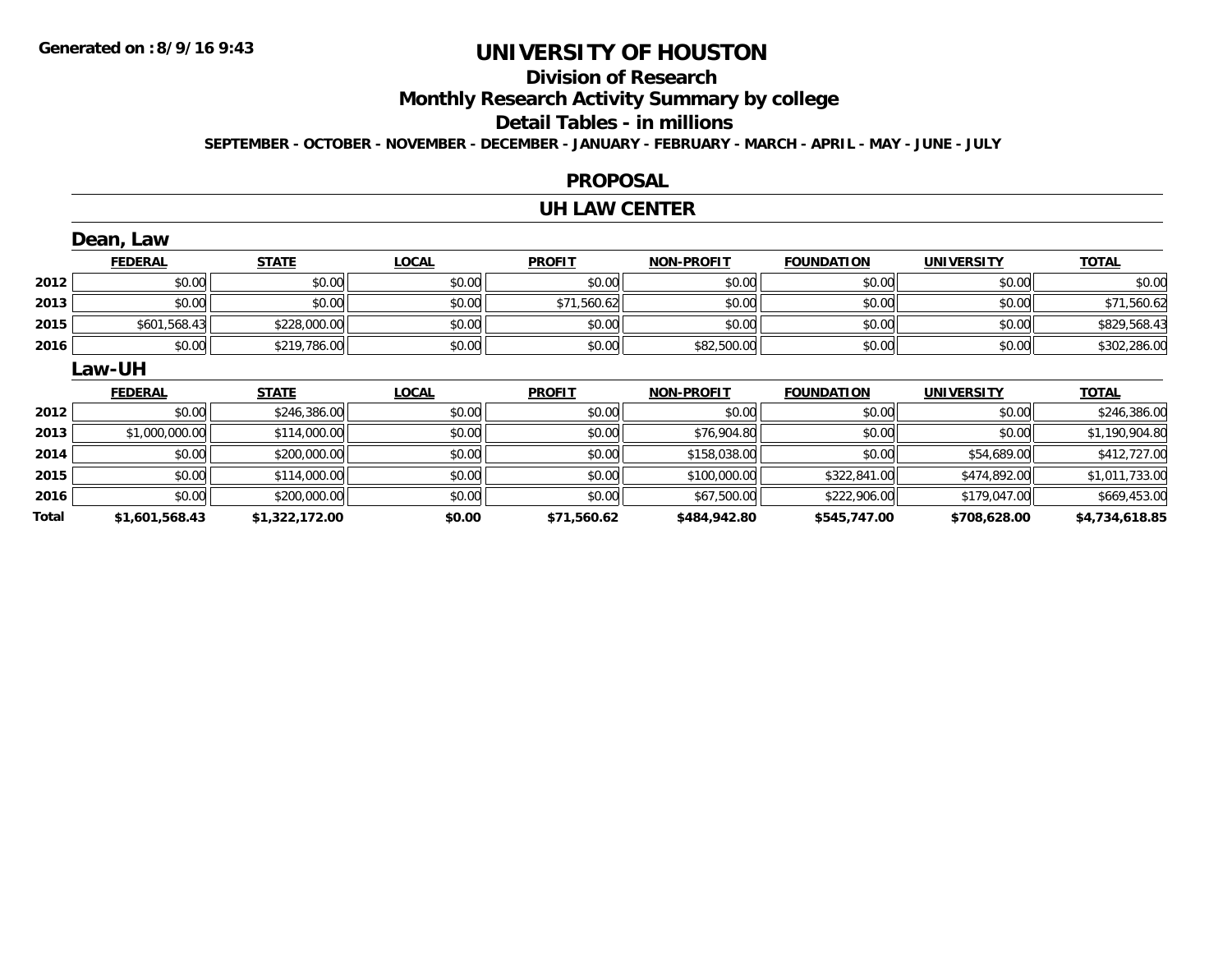### **Division of Research**

**Monthly Research Activity Summary by college**

### **Detail Tables - in millions**

**SEPTEMBER - OCTOBER - NOVEMBER - DECEMBER - JANUARY - FEBRUARY - MARCH - APRIL - MAY - JUNE - JULY**

#### **PROPOSAL**

#### **UKNOWN COLLEGE**

#### **Unknown Department FEDERAL STATE LOCAL PROFIT NON-PROFIT FOUNDATION UNIVERSITY TOTALTOTAL 2014**4 \$0.00 \$0.00 \$0.00 \$0.00 \$0.00 \$0.00 \$0.00 \$0.00 \$0.00 \$0.00 \$0.00 \$0.00 \$0.00 \$0.00 \$0.00 \$0.00 \$0.00 \$0.00 **2016**6 \$0.00 \$0.00 \$0.00 \$0.00 \$0.00 \$0.00 \$0.00 \$0.00 \$0.00 \$0.00 \$0.00 \$0.00 \$0.00 \$0.00 \$0.00 \$0.00 \$0.00 \$0.00 **Wrong Department - Please Dont Select It FEDERAL STATE LOCAL PROFIT NON-PROFIT FOUNDATION UNIVERSITY TOTAL**

|              | LVLNAL | 3 I A I I     | ∟∪∪ค∟         | FINVI I       | .<br>FN VIII | <b>UUIVUATIUN</b> | <u>UNIVERJIII</u> | ושו           |
|--------------|--------|---------------|---------------|---------------|--------------|-------------------|-------------------|---------------|
| 2013         | 10.001 | 0.00<br>JU.UU | 0000<br>DU.UU | 0000<br>JU.UU | \$0.00       | \$0.00            | \$0.00            | n or<br>DU.UU |
| <b>Total</b> | 60.00  | \$0.00        | \$0.00        | \$0.OC        | \$0.00       | \$0.00            | \$0.00            | \$0.00        |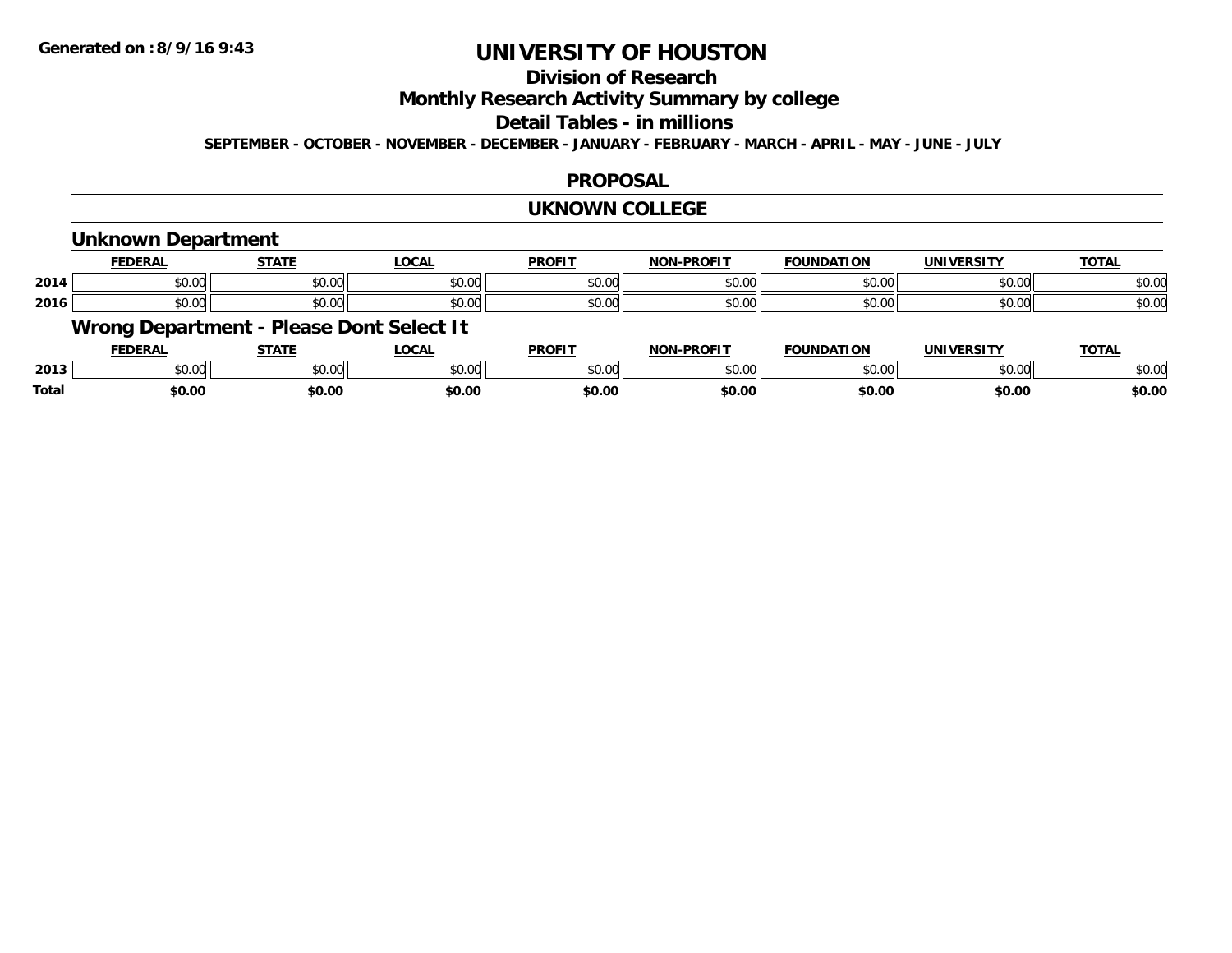#### **Division of Research**

**Monthly Research Activity Summary by college**

**Detail Tables - in millions**

**SEPTEMBER - OCTOBER - NOVEMBER - DECEMBER - JANUARY - FEBRUARY - MARCH - APRIL - MAY - JUNE - JULY**

#### **PROPOSAL**

## **VICE PRESIDENT FOR ADMINISTRATION**

|       | <b>KUHF - Radio</b>         |              |              |               |                   |                   |                   |                 |
|-------|-----------------------------|--------------|--------------|---------------|-------------------|-------------------|-------------------|-----------------|
|       | <b>FEDERAL</b>              | <b>STATE</b> | <b>LOCAL</b> | <b>PROFIT</b> | <b>NON-PROFIT</b> | <b>FOUNDATION</b> | <b>UNIVERSITY</b> | <b>TOTAL</b>    |
| 2012  | \$24,500.00                 | \$0.00       | \$0.00       | \$0.00        | \$2,261,596.00    | \$0.00            | \$0.00            | \$2,286,096.00  |
| 2013  | \$0.00                      | \$0.00       | \$0.00       | \$0.00        | \$2,193,199.00    | \$0.00            | \$0.00            | \$2,193,199.00  |
| 2014  | \$0.00                      | \$0.00       | \$0.00       | \$0.00        | \$2,147,877.00    | \$0.00            | \$0.00            | \$2,147,877.00  |
| 2015  | \$0.00                      | \$0.00       | \$0.00       | \$0.00        | \$2,363,344.00    | \$0.00            | \$0.00            | \$2,363,344.00  |
| 2016  | \$0.00                      | \$0.00       | \$0.00       | \$0.00        | \$2,338,322.00    | \$0.00            | \$0.00            | \$2,338,322.00  |
|       | <b>KUHT-TV</b>              |              |              |               |                   |                   |                   |                 |
|       | <b>FEDERAL</b>              | <b>STATE</b> | <b>LOCAL</b> | <b>PROFIT</b> | <b>NON-PROFIT</b> | <b>FOUNDATION</b> | <b>UNIVERSITY</b> | <b>TOTAL</b>    |
| 2012  | \$0.00                      | \$0.00       | \$0.00       | \$0.00        | \$14,132.00       | \$0.00            | \$0.00            | \$14,132.00     |
|       | <b>Physical Plant</b>       |              |              |               |                   |                   |                   |                 |
|       | <b>FEDERAL</b>              | <b>STATE</b> | <b>LOCAL</b> | <b>PROFIT</b> | <b>NON-PROFIT</b> | <b>FOUNDATION</b> | <b>UNIVERSITY</b> | <b>TOTAL</b>    |
| 2012  | \$0.00                      | \$0.00       | \$0.00       | \$0.00        | \$0.00            | \$0.00            | \$0.00            | \$0.00          |
|       | <b>UH Police Department</b> |              |              |               |                   |                   |                   |                 |
|       | <b>FEDERAL</b>              | <b>STATE</b> | <b>LOCAL</b> | <b>PROFIT</b> | <b>NON-PROFIT</b> | <b>FOUNDATION</b> | <b>UNIVERSITY</b> | <b>TOTAL</b>    |
| 2014  | \$0.00                      | \$3,000.00   | \$0.00       | \$0.00        | \$0.00            | \$0.00            | \$0.00            | \$3,000.00      |
| 2015  | \$335,584.00                | \$49,642.00  | \$0.00       | \$0.00        | \$0.00            | \$0.00            | \$0.00            | \$385,226.00    |
| 2016  | \$389,400.00                | \$3,000.00   | \$0.00       | \$0.00        | \$0.00            | \$0.00            | \$0.00            | \$392,400.00    |
| Total | \$749,484.00                | \$55,642.00  | \$0.00       | \$0.00        | \$11,318,470.00   | \$0.00            | \$0.00            | \$12,123,596.00 |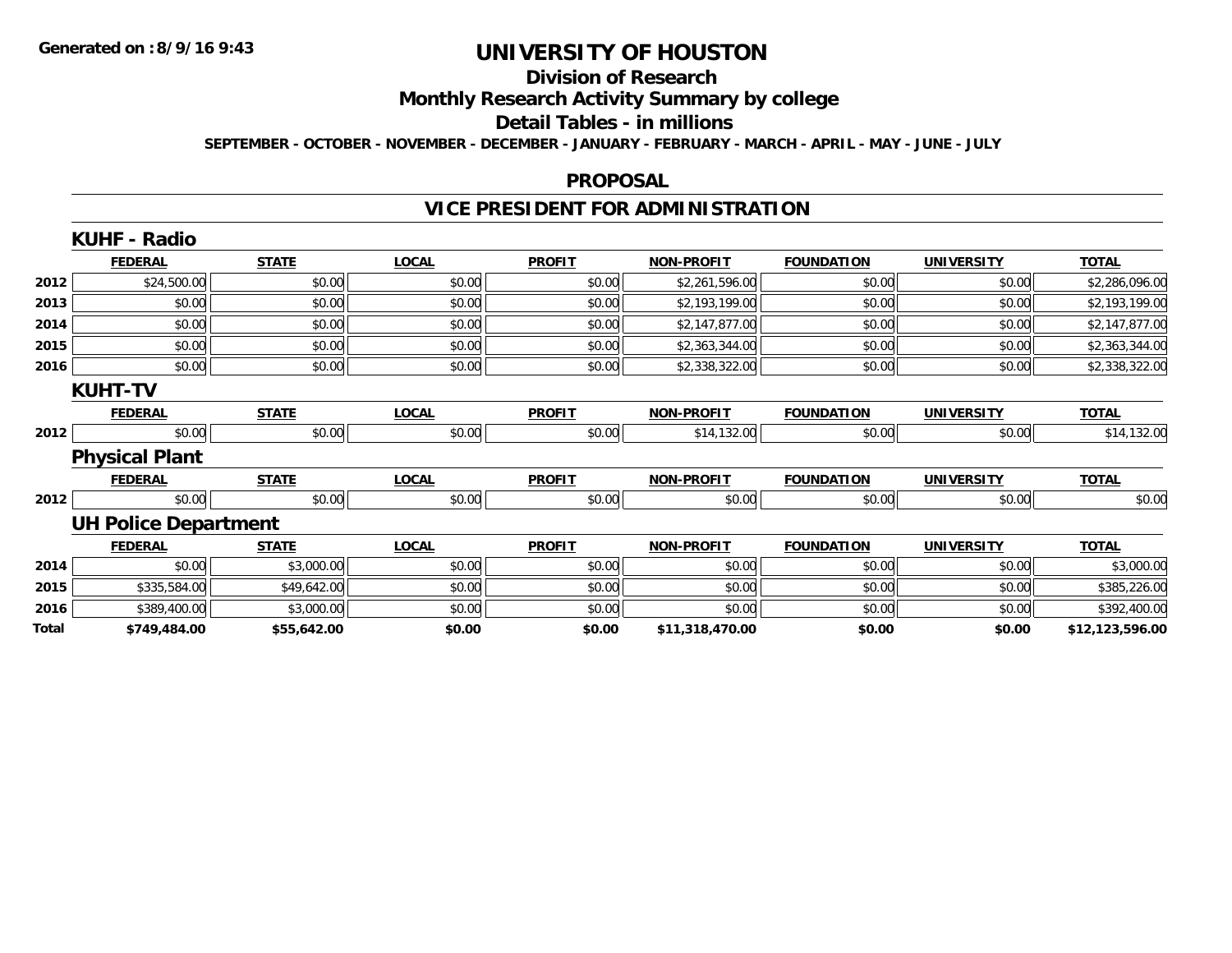## **Division of Research**

### **Monthly Research Activity Summary by college**

### **Detail Tables - in millions**

**SEPTEMBER - OCTOBER - NOVEMBER - DECEMBER - JANUARY - FEBRUARY - MARCH - APRIL - MAY - JUNE - JULY**

### **PROPOSAL**

### **VICE PRESIDENT FOR STUDENT AFFAIRS**

#### **Childrens Learning Centers**

|      | <b>FEDERAL</b>        | <b>STATE</b> | <b>LOCAL</b> | <b>PROFIT</b> | NON-PROFIT | <b>FOUNDATION</b> | <b>UNIVERSITY</b> | <b>TOTAL</b> |
|------|-----------------------|--------------|--------------|---------------|------------|-------------------|-------------------|--------------|
| 2012 | \$0.00                | \$75,000.00  | \$0.00       | \$0.00        | \$0.00     | \$0.00            | \$0.00            | \$75,000.00  |
| 2013 | 10.02<br>– ∍∪+0.∪∪ –  | \$0.00       | \$0.00       | \$0.00        | \$0.00     | \$0.00            | \$0.00            | 0.10,00      |
|      | Doon Cturdont Affoire |              |              |               |            |                   |                   |              |

#### **Dean, Student Affairs**

|      | <b>FEDERAL</b>                      | <b>СТЛТЕ</b><br>.                | LOCAL  | <b>PROFIT</b>   | -PROFIT<br>NON- | <b>FOUNDATION</b> | UNIVERSITY | TOTA.                              |
|------|-------------------------------------|----------------------------------|--------|-----------------|-----------------|-------------------|------------|------------------------------------|
| 2012 | . JZU. JU .                         | $\circ$ $\circ$ $\circ$<br>DU.UU | \$0.00 | \$0.01<br>JU.UL | 0000<br>PO.OO   | \$0.00            | \$0.00     | $\sim$ $\sim$ $\sim$<br>ა⊃ŏ.ŏ∠ŏ.ɔ∪ |
|      | --<br>$I$ )rocidont<br>$\mathbf{u}$ | $C+11AOM+MffOl$                  |        |                 |                 |                   |            |                                    |

#### **Vice President, Student Affairs**

|              | <b>EDERAI</b> | <b>STATE</b>                       | <b>LOCAL</b>  | <b>DDAEIT</b> | <b>-PROFIT</b><br>NON | FOUNDATION | <b>'INIVEDSITY</b> | <b>TOTAL</b> |
|--------------|---------------|------------------------------------|---------------|---------------|-----------------------|------------|--------------------|--------------|
| 2012         | 0000<br>ט.טע  | $\sim$ $\sim$ $\sim$<br>. <i>.</i> | 0000<br>JU.UL | 0.00          | 0000                  | $\sim$ 00  | 0000<br>PU.UU      |              |
| <b>Total</b> | ^^<br>טכ.סי   |                                    | \$0.00        | \$0.00        | \$0.00                | \$0.00     | \$0.00             | <b>3.50</b>  |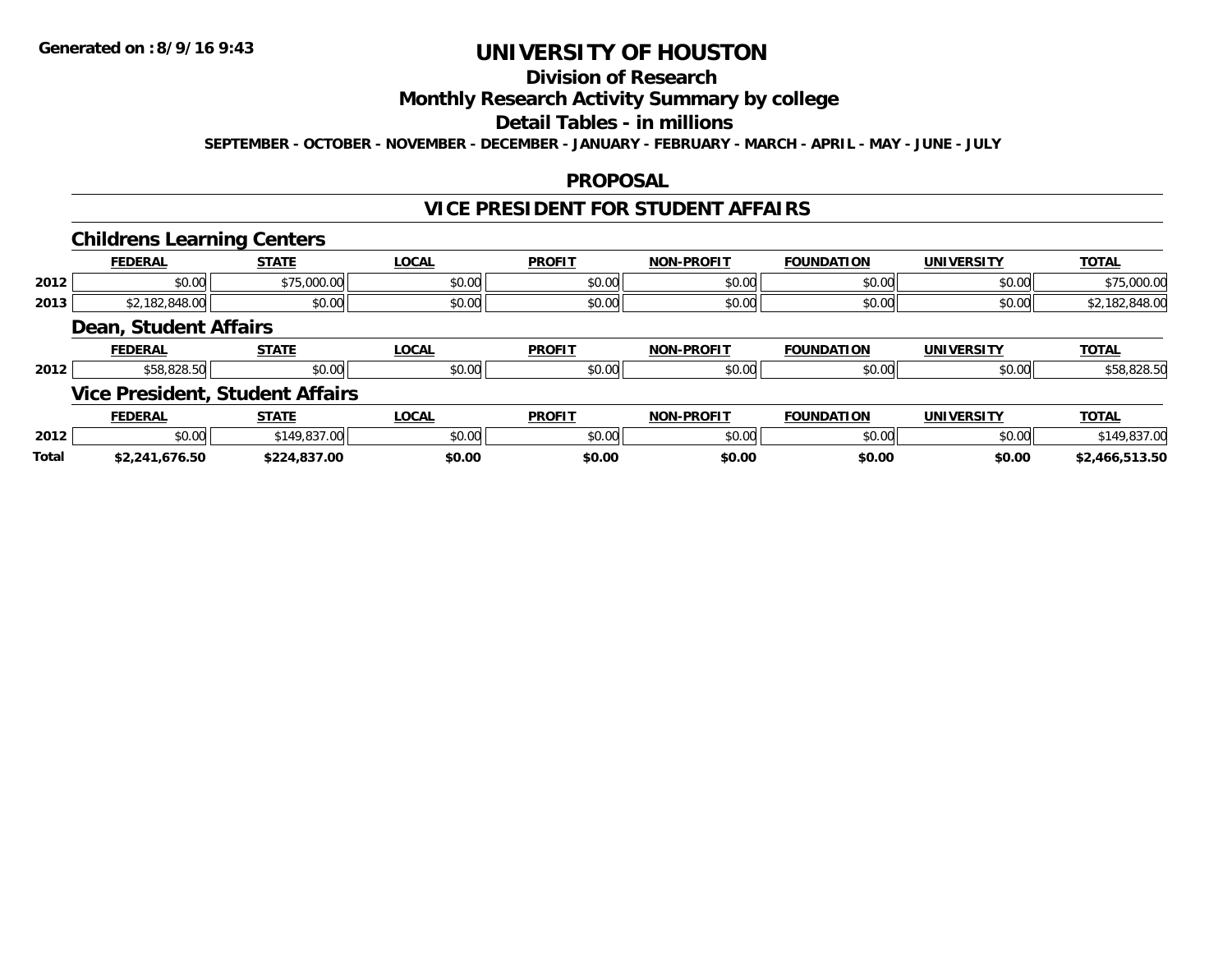# **Division of Research**

## **Monthly Research Activity Summary by college**

#### **Detail Tables - in millions**

**SEPTEMBER - OCTOBER - NOVEMBER - DECEMBER - JANUARY - FEBRUARY - MARCH - APRIL - MAY - JUNE - JULY**

### **AWARD**

#### **C.T. BAUER COLLEGE OF BUSINESS**

|              | <b>Accountancy &amp; Taxation</b>        |                |              |               |                   |                   |                   |                 |
|--------------|------------------------------------------|----------------|--------------|---------------|-------------------|-------------------|-------------------|-----------------|
|              | <b>FEDERAL</b>                           | <b>STATE</b>   | <b>LOCAL</b> | <b>PROFIT</b> | <b>NON-PROFIT</b> | <b>FOUNDATION</b> | <b>UNIVERSITY</b> | <b>TOTAL</b>    |
| 2013         | \$0.00                                   | \$0.00         | \$0.00       | \$0.00        | \$0.00            | \$0.00            | \$0.00            | \$0.00          |
| 2014         | \$0.00                                   | \$0.00         | \$0.00       | \$0.00        | \$0.00            | \$19,260.00       | \$0.00            | \$19,260.00     |
|              | Dean, Business Administration            |                |              |               |                   |                   |                   |                 |
|              | <b>FEDERAL</b>                           | <b>STATE</b>   | <b>LOCAL</b> | <b>PROFIT</b> | <b>NON-PROFIT</b> | <b>FOUNDATION</b> | <b>UNIVERSITY</b> | <b>TOTAL</b>    |
| 2013         | \$0.00                                   | \$1,500,000.00 | \$0.00       | \$0.00        | \$0.00            | \$0.00            | \$0.00            | \$1,500,000.00  |
| 2014         | \$0.00                                   | \$121,250.00   | \$0.00       | \$0.00        | \$0.00            | \$0.00            | \$0.00            | \$121,250.00    |
| 2015         | \$0.00                                   | \$900,000.00   | \$0.00       | \$0.00        | \$0.00            | \$5,000.00        | \$0.00            | \$905,000.00    |
|              | <b>Decision and Information Sciences</b> |                |              |               |                   |                   |                   |                 |
|              | <b>FEDERAL</b>                           | <b>STATE</b>   | <b>LOCAL</b> | <b>PROFIT</b> | <b>NON-PROFIT</b> | <b>FOUNDATION</b> | <b>UNIVERSITY</b> | <b>TOTAL</b>    |
| 2013         | \$0.00                                   | \$0.00         | \$0.00       | \$0.00        | \$0.00            | \$0.00            | \$0.00            | \$0.00          |
|              | <b>Finance</b>                           |                |              |               |                   |                   |                   |                 |
|              | <b>FEDERAL</b>                           | <b>STATE</b>   | <b>LOCAL</b> | <b>PROFIT</b> | <b>NON-PROFIT</b> | <b>FOUNDATION</b> | <b>UNIVERSITY</b> | <b>TOTAL</b>    |
| 2013         | \$0.00                                   | \$0.00         | \$0.00       | \$0.00        | \$0.00            | \$0.00            | \$0.00            | \$0.00          |
|              | <b>Management</b>                        |                |              |               |                   |                   |                   |                 |
|              | <b>FEDERAL</b>                           | <b>STATE</b>   | <b>LOCAL</b> | <b>PROFIT</b> | <b>NON-PROFIT</b> | <b>FOUNDATION</b> | <b>UNIVERSITY</b> | <b>TOTAL</b>    |
| 2013         | \$0.00                                   | \$0.00         | \$0.00       | \$0.00        | \$0.00            | \$0.00            | \$0.00            | \$0.00          |
|              | <b>Marketing</b>                         |                |              |               |                   |                   |                   |                 |
|              | <b>FEDERAL</b>                           | <b>STATE</b>   | <b>LOCAL</b> | <b>PROFIT</b> | <b>NON-PROFIT</b> | <b>FOUNDATION</b> | <b>UNIVERSITY</b> | <b>TOTAL</b>    |
| 2012         | \$0.00                                   | \$0.00         | \$0.00       | \$0.00        | \$0.00            | \$0.00            | \$0.00            | \$0.00          |
| 2013         | \$0.00                                   | \$0.00         | \$0.00       | \$0.00        | \$0.00            | \$0.00            | \$0.00            | \$0.00          |
| 2016         | \$0.00                                   | \$0.00         | \$0.00       | \$0.00        | \$0.00            | \$0.00            | \$0.00            | \$0.00          |
|              | <b>Small Business Development Center</b> |                |              |               |                   |                   |                   |                 |
|              | <b>FEDERAL</b>                           | <b>STATE</b>   | <b>LOCAL</b> | <b>PROFIT</b> | <b>NON-PROFIT</b> | <b>FOUNDATION</b> | <b>UNIVERSITY</b> | <b>TOTAL</b>    |
| 2012         | \$3,847,748.95                           | \$0.00         | \$0.00       | \$0.00        | \$0.00            | \$117,242.00      | \$0.00            | \$3,964,990.95  |
| 2013         | \$2,191,968.00                           | \$0.00         | \$0.00       | \$0.00        | \$0.00            | \$0.00            | \$0.00            | \$2,191,968.00  |
| 2014         | \$2,411,330.00                           | \$0.00         | \$0.00       | \$0.00        | \$0.00            | \$89,145.00       | \$0.00            | \$2,500,475.00  |
| 2015         | \$2,692,889.00                           | \$0.00         | \$0.00       | \$0.00        | \$0.00            | \$0.00            | \$0.00            | \$2,692,889.00  |
| 2016         | \$2,484,020.00                           | \$0.00         | \$0.00       | \$0.00        | \$0.00            | \$0.00            | \$0.00            | \$2,484,020.00  |
| <b>Total</b> | \$13,627,955.95                          | \$2,521,250.00 | \$0.00       | \$0.00        | \$0.00            | \$230,647.00      | \$0.00            | \$16,379,852.95 |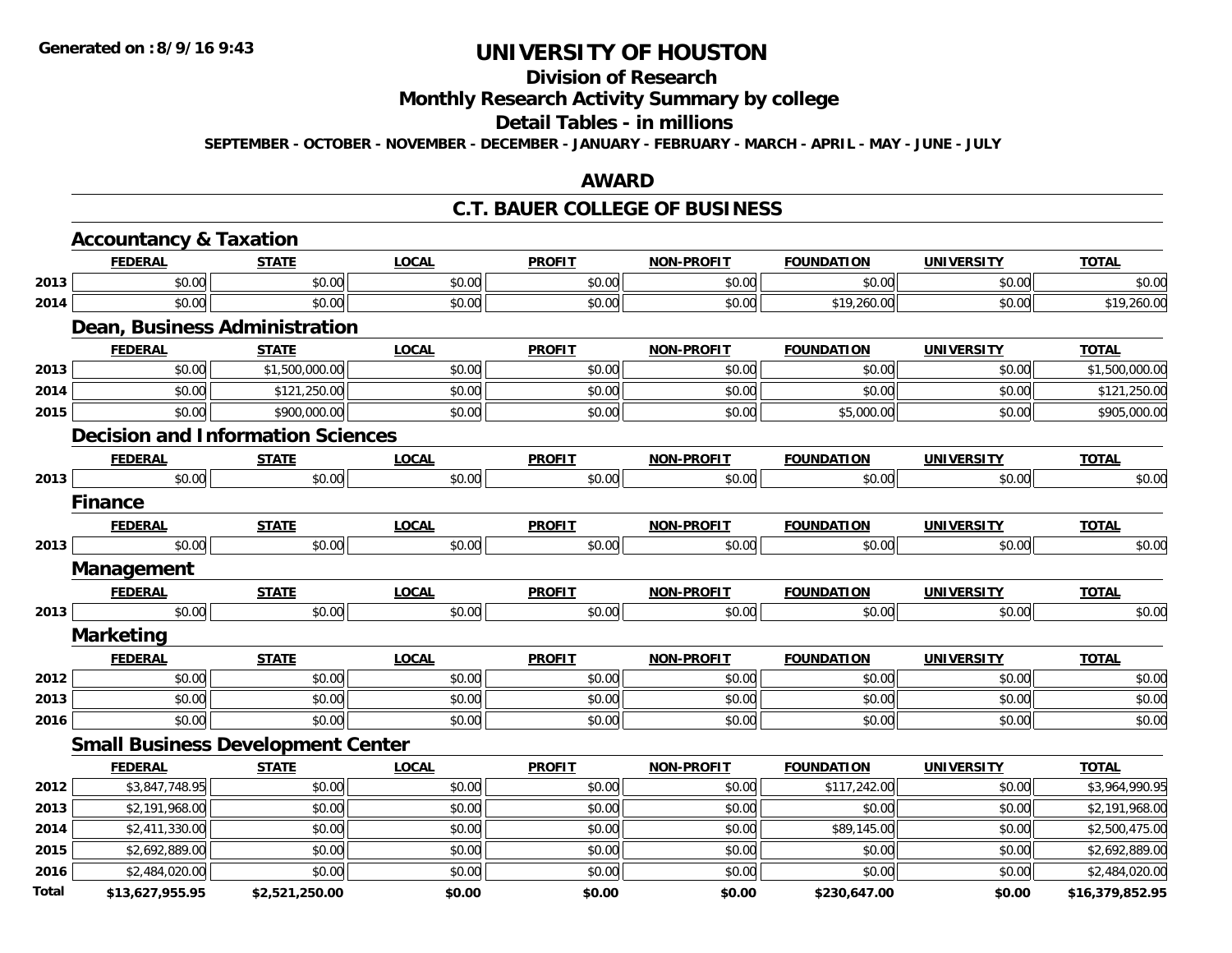#### **Division of Research**

**Monthly Research Activity Summary by college**

#### **Detail Tables - in millions**

**SEPTEMBER - OCTOBER - NOVEMBER - DECEMBER - JANUARY - FEBRUARY - MARCH - APRIL - MAY - JUNE - JULY**

#### **AWARD**

### **COLLEGE OF ARCHITECTURE**

|      | Architecture       |              |              |               |                   |                    |                    |              |
|------|--------------------|--------------|--------------|---------------|-------------------|--------------------|--------------------|--------------|
|      | <b>FEDERAL</b>     | <b>STATE</b> | <b>LOCAL</b> | <b>PROFIT</b> | <b>NON-PROFIT</b> | <b>FOUNDATION</b>  | <b>UNIVERSITY</b>  | <b>TOTAL</b> |
| 2012 | \$0.00             | \$0.00       | \$0.00       | \$0.00        | \$0.00            | \$0.00             | \$2,500.00         | \$2,500.00   |
| 2013 | \$0.00             | \$0.00       | \$0.00       | \$0.00        | \$0.00            | \$0.00             | \$0.00             | \$0.00       |
| 2014 | \$0.00             | \$0.00       | \$0.00       | \$0.00        | \$0.00            | \$0.00             | \$0.00             | \$0.00       |
| 2016 | \$50,000.00        | \$0.00       | \$0.00       | \$0.00        | \$0.00            | \$0.00             | \$0.00             | \$50,000.00  |
|      | Dean, Architecture |              |              |               |                   |                    |                    |              |
|      | <b>FFDFDAI</b>     | <b>STATE</b> | I OCAL       | <b>DDOFIT</b> | MON_PPOELT        | <b>EQUINDATION</b> | <b>IINIVEDSITY</b> | <b>TOTAL</b> |

|              | FEDERAL                          | STATE       | LOCAI  | <b>PROFI1</b> | <b>NON-PROFIT</b>           | <b>FOUNDATION</b> | UNIVERSITY | <b>TOTAL</b>     |
|--------------|----------------------------------|-------------|--------|---------------|-----------------------------|-------------------|------------|------------------|
| 2012         | \$0.00                           | \$0.00      | \$0.00 | \$0.00        | <b>CE OOO OO</b><br>.uuu.uu | \$0.00            | \$0.00     | nnn nr           |
| 2013         | <b>COR OOO OOL</b><br>DU.UUU.CSG | \$50,000.00 | \$0.00 | \$0.00        | mn n¢<br>JU.UU              | \$0.00            | \$0.00     | 75.000.00        |
| <b>Total</b> | \$75,000.00                      | \$50,000.00 | \$0.00 | \$0.00        | \$5,000.00                  | \$0.00            | \$2,500.00 | .500.00<br>1 J Z |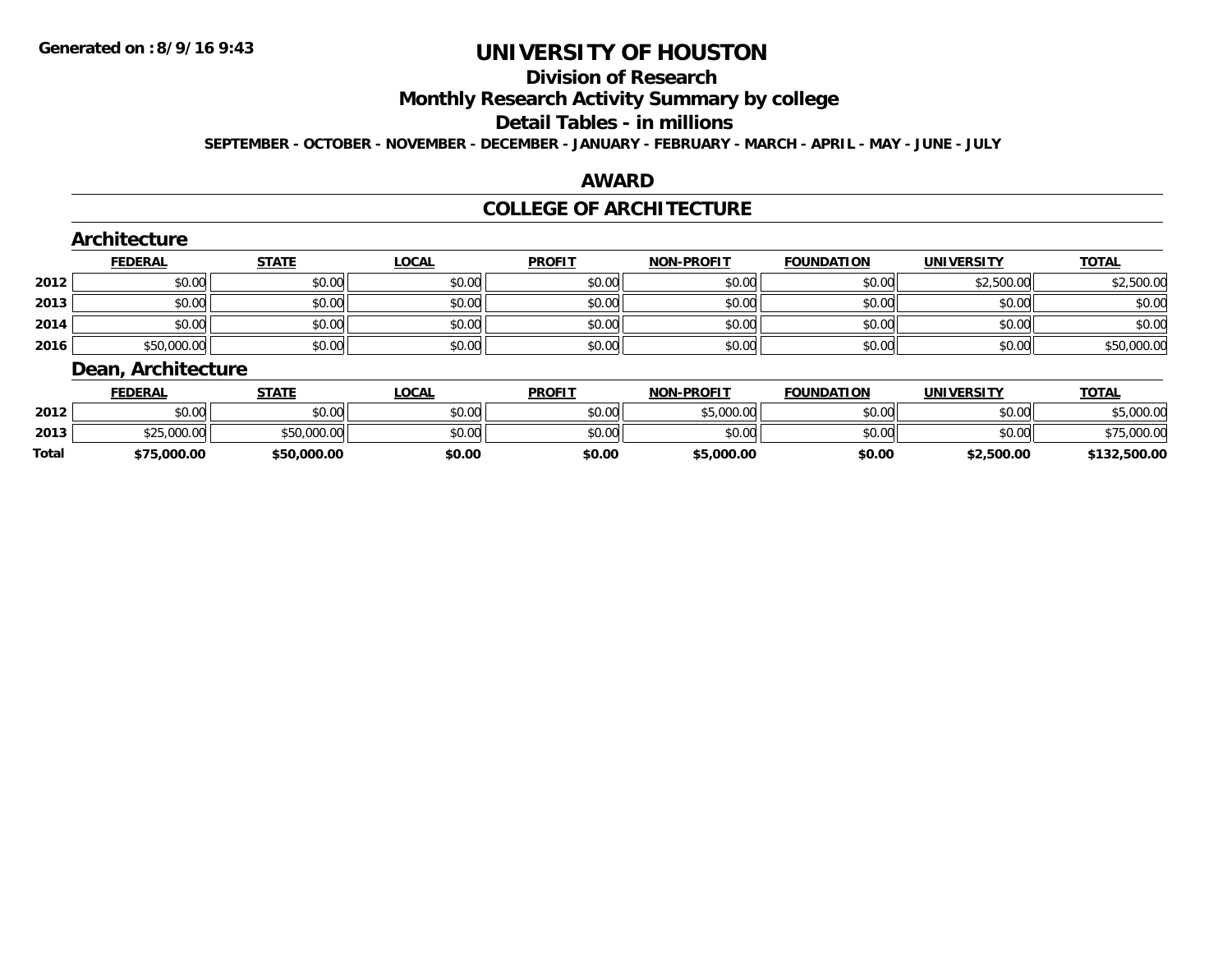## **Division of Research**

**Monthly Research Activity Summary by college**

## **Detail Tables - in millions**

**SEPTEMBER - OCTOBER - NOVEMBER - DECEMBER - JANUARY - FEBRUARY - MARCH - APRIL - MAY - JUNE - JULY**

### **AWARD**

## **COLLEGE OF EDUCATION**

## **Consistency Mgmt and Coop Disc**

|      | <b>FEDERAL</b> | <b>STATE</b> | <u>LOCAL</u> | <b>PROFIT</b> | <b>NON-PROFIT</b> | <b>FOUNDATION</b> | <b>UNIVERSITY</b> | <b>TOTAL</b> |
|------|----------------|--------------|--------------|---------------|-------------------|-------------------|-------------------|--------------|
| 2012 | \$30,000.00    | \$0.00       | \$0.00       | \$0.00        | \$84,725.00       | \$0.00            | \$0.00            | \$114,725.00 |
| 2013 | \$17,324.58    | \$0.00       | \$0.00       | \$4.26        | \$3,500.00        | \$0.00            | \$0.00            | \$20,828.84  |
| 2014 | \$615,728.33   | \$0.00       | \$235,590.00 | \$0.00        | \$0.00            | \$0.00            | \$0.00            | \$851,318.33 |
| 2015 | \$599,271.24   | \$0.00       | \$4,550.00   | \$0.00        | \$0.00            | \$0.00            | \$0.00            | \$603,821.24 |
| 2016 | \$636,751.43   | \$0.00       | \$0.00       | \$0.00        | \$0.00            | \$0.00            | \$0.00            | \$636,751.43 |

#### **Curriculum and Instruction**

|      | <b>FEDERAL</b> | <b>STATE</b> | <u>LOCAL</u> | <b>PROFIT</b> | <b>NON-PROFIT</b> | <b>FOUNDATION</b> | <b>UNIVERSITY</b> | <b>TOTAL</b> |
|------|----------------|--------------|--------------|---------------|-------------------|-------------------|-------------------|--------------|
| 2012 | \$189,929.30   | \$0.00       | \$0.00       | \$0.00        | \$0.00            | \$18,400.00       | \$0.00            | \$208,329.30 |
| 2013 | \$934,504.60   | \$15,999.00  | \$0.00       | \$0.00        | \$0.00            | \$3,997.75        | \$0.00            | \$954,501.35 |
| 2014 | \$583,965.90   | \$0.00       | \$0.00       | \$0.00        | \$5,000.00        | \$0.00            | \$0.00            | \$588,965.90 |
| 2015 | \$483,414.70   | \$0.00       | \$0.00       | \$0.00        | \$112,645.00      | \$0.00            | \$0.00            | \$596,059.70 |
| 2016 | \$361,750.00   | \$0.00       | \$0.00       | \$0.00        | \$20,979.49       | \$0.00            | \$0.00            | \$382,729.49 |

## **Dean, Education**

|      | <b>FEDERAL</b> | <b>STATE</b> | <u>LOCAL</u> | <b>PROFIT</b> | <b>NON-PROFIT</b> | <b>FOUNDATION</b> | <b>UNIVERSITY</b> | <b>TOTAL</b> |
|------|----------------|--------------|--------------|---------------|-------------------|-------------------|-------------------|--------------|
| 2012 | \$0.00         | \$0.00       | \$0.00       | \$0.00        | \$0.00            | \$0.00            | \$0.00            | \$0.00       |
| 2013 | \$0.00         | \$0.00       | \$0.00       | \$0.00        | \$0.00            | \$0.00            | \$0.00            | \$0.00       |
| 2014 | \$0.00         | \$421,500.00 | \$0.00       | \$0.00        | \$0.00            | \$0.00            | \$0.00            | \$421,500.00 |
| 2015 | \$0.00         | \$0.00       | \$0.00       | \$0.00        | \$0.00            | \$0.00            | \$0.00            | \$0.00       |
| 2016 | \$0.00         | \$0.00       | \$0.00       | \$0.00        | \$3,780.00        | \$0.00            | \$0.00            | \$3,780.00   |

### **Educational Leadership & Policy Studies**

|      | <b>FEDERAL</b> | <b>STATE</b> | <u>LOCAL</u> | <b>PROFIT</b> | <b>NON-PROFIT</b> | <b>FOUNDATION</b> | <b>UNIVERSITY</b> | <b>TOTAL</b> |
|------|----------------|--------------|--------------|---------------|-------------------|-------------------|-------------------|--------------|
| 2012 | \$2,942.90     | \$0.00       | \$0.00       | \$0.00        | \$0.00            | \$0.00            | \$0.00            | \$2,942.90   |
| 2013 | \$311,917.60   | \$0.00       | \$0.00       | \$0.00        | \$15,825.00       | \$0.00            | \$0.00            | \$327,742.60 |
| 2014 | \$301,806.90   | \$0.00       | \$27,400.00  | \$0.00        | \$0.00            | \$0.00            | \$0.00            | \$329,206.90 |
| 2015 | \$12,394.70    | \$0.00       | \$0.00       | \$0.00        | \$45,000.00       | \$122,726.00      | \$0.00            | \$180,120.70 |
| 2016 | \$147,761.79   | \$5,000.00   | \$0.00       | \$0.00        | \$82,599.00       | \$28,770.00       | \$0.00            | \$264,130.79 |

# **Institute for Urban Education**

|      | <b>FEDERAL</b>                      | 27.77<br>1711                           | <b>_OCAL</b>              | <b>PROFIT</b>          | <b>J-PROFIT</b><br><b>AION'</b> | <b>FOUNDATION</b> | <b>UNIVERSITY</b>    | <b>TOTAL</b> |
|------|-------------------------------------|-----------------------------------------|---------------------------|------------------------|---------------------------------|-------------------|----------------------|--------------|
| 2012 | <b>৫</b> 1 በ<br>$\sim$<br>, JJU. UU | \$0.00                                  | $\sim$<br>$\sim$<br>JU.UU | ሐሴ ሰሰ<br>JU.UU         | 0000<br>PU.UU                   | \$0.00            | 0000<br>vu.vu        | 19,558.00    |
| 2013 | 0 <sub>0</sub><br>PU.UU             | $\sim$ $\sim$<br>$\cap$ $\cap$<br>,u.uu | $\sim$ 00<br>vv.vv        | ሖ ∩<br>$\sim$<br>JU.UU | 0000<br>PO.OO                   | \$0.00            | 0000<br><b>JU.UU</b> | \$0.00       |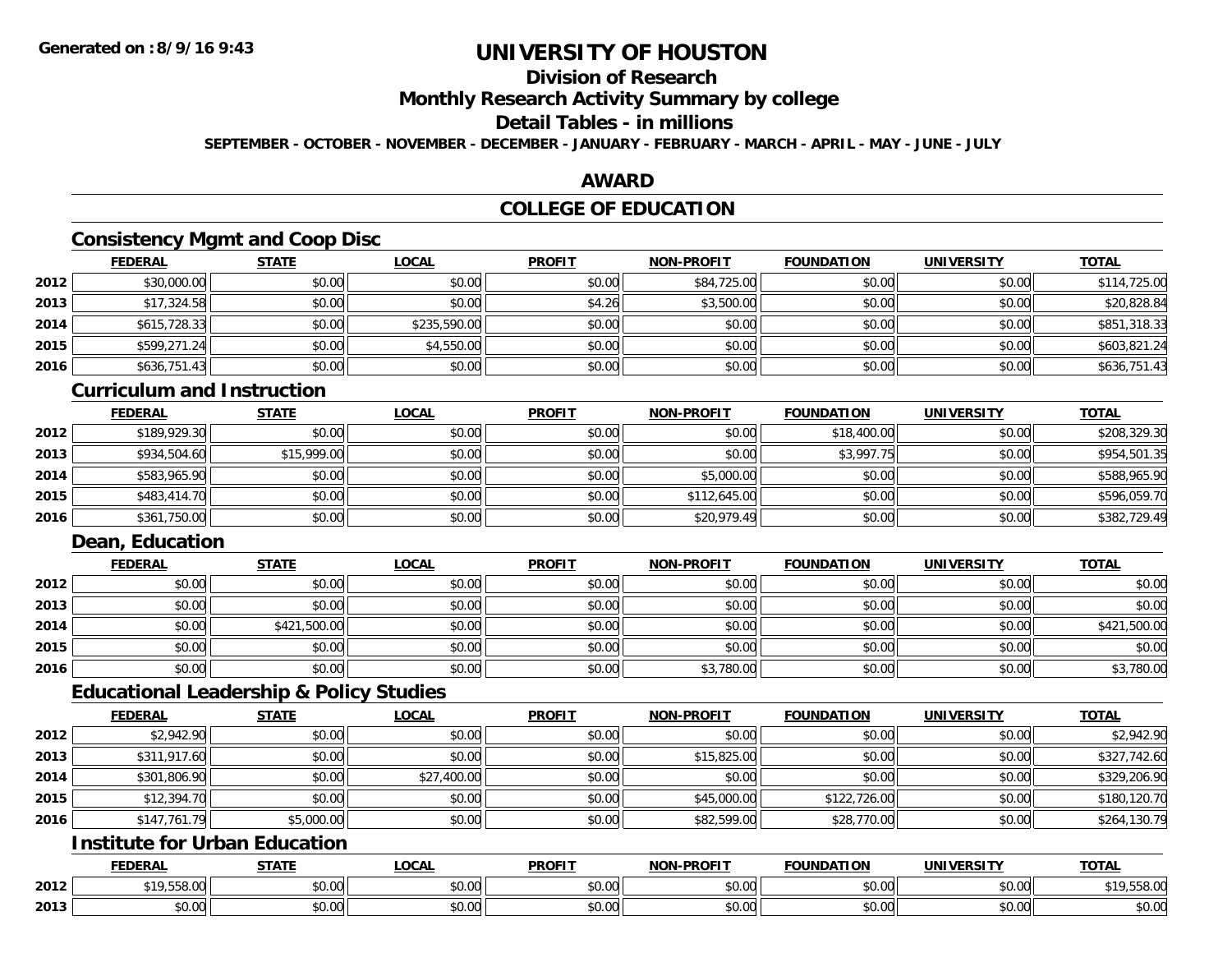# **Division of Research**

**Monthly Research Activity Summary by college**

#### **Detail Tables - in millions**

**SEPTEMBER - OCTOBER - NOVEMBER - DECEMBER - JANUARY - FEBRUARY - MARCH - APRIL - MAY - JUNE - JULY**

### **AWARD**

## **COLLEGE OF EDUCATION**

|       | <b>Institute for Urban Education</b>         |                |              |               |                   |                   |                   |                 |
|-------|----------------------------------------------|----------------|--------------|---------------|-------------------|-------------------|-------------------|-----------------|
|       | <b>FEDERAL</b>                               | <b>STATE</b>   | <b>LOCAL</b> | <b>PROFIT</b> | <b>NON-PROFIT</b> | <b>FOUNDATION</b> | <b>UNIVERSITY</b> | <b>TOTAL</b>    |
| 2014  | \$0.00                                       | \$0.00         | \$0.00       | \$0.00        | \$0.00            | \$0.00            | \$0.00            | \$0.00          |
|       | Psychological, Health, and Learning Sciences |                |              |               |                   |                   |                   |                 |
|       | <b>FEDERAL</b>                               | <b>STATE</b>   | <b>LOCAL</b> | <b>PROFIT</b> | <b>NON-PROFIT</b> | <b>FOUNDATION</b> | <b>UNIVERSITY</b> | <b>TOTAL</b>    |
| 2012  | \$314,655.90                                 | \$17,595.00    | \$0.00       | \$0.00        | \$22,262.04       | \$0.00            | \$930.00          | \$355,442.94    |
| 2013  | \$498,782.50                                 | \$134,767.00   | \$0.00       | \$0.00        | \$34,960.00       | \$0.00            | \$23,378.00       | \$691,887.50    |
| 2014  | \$1,126,967.95                               | \$190,300.00   | \$0.00       | \$0.00        | \$44,723.53       | \$0.00            | \$0.00            | \$1,361,991.48  |
| 2015  | \$1,563,344.13                               | \$139,767.00   | \$0.00       | \$0.00        | \$64,443.00       | \$0.00            | \$0.00            | \$1,767,554.13  |
| 2016  | \$1,099,989.54                               | \$216,276.00   | \$0.00       | \$0.00        | \$173,759.00      | \$0.00            | \$0.00            | \$1,490,024.54  |
|       | <b>UH Charter School</b>                     |                |              |               |                   |                   |                   |                 |
|       | <b>FEDERAL</b>                               | <b>STATE</b>   | <b>LOCAL</b> | <b>PROFIT</b> | <b>NON-PROFIT</b> | <b>FOUNDATION</b> | <b>UNIVERSITY</b> | <b>TOTAL</b>    |
| 2012  | \$22,932.00                                  | \$1,001,765.01 | \$0.00       | \$0.00        | \$0.00            | \$0.00            | \$0.00            | \$1,024,697.01  |
| 2013  | \$3,084.60                                   | \$986,335.61   | \$0.00       | \$0.00        | \$0.00            | \$0.00            | \$0.00            | \$989,420.21    |
| 2014  | \$34,062.00                                  | \$1,029,233.00 | \$0.00       | \$0.00        | \$0.00            | \$0.00            | \$0.00            | \$1,063,295.00  |
| 2015  | \$30,827.00                                  | \$1,058,129.92 | \$0.00       | \$0.00        | \$0.00            | \$0.00            | \$0.00            | \$1,088,956.92  |
| 2016  | \$21,017.00                                  | \$1,110,231.00 | \$0.00       | \$0.00        | \$0.00            | \$0.00            | \$0.00            | \$1,131,248.00  |
| Total | \$9,964,684.59                               | \$6,326,898.54 | \$267,540.00 | \$4.26        | \$714,201.06      | \$173,893.75      | \$24,308.00       | \$17,471,530.20 |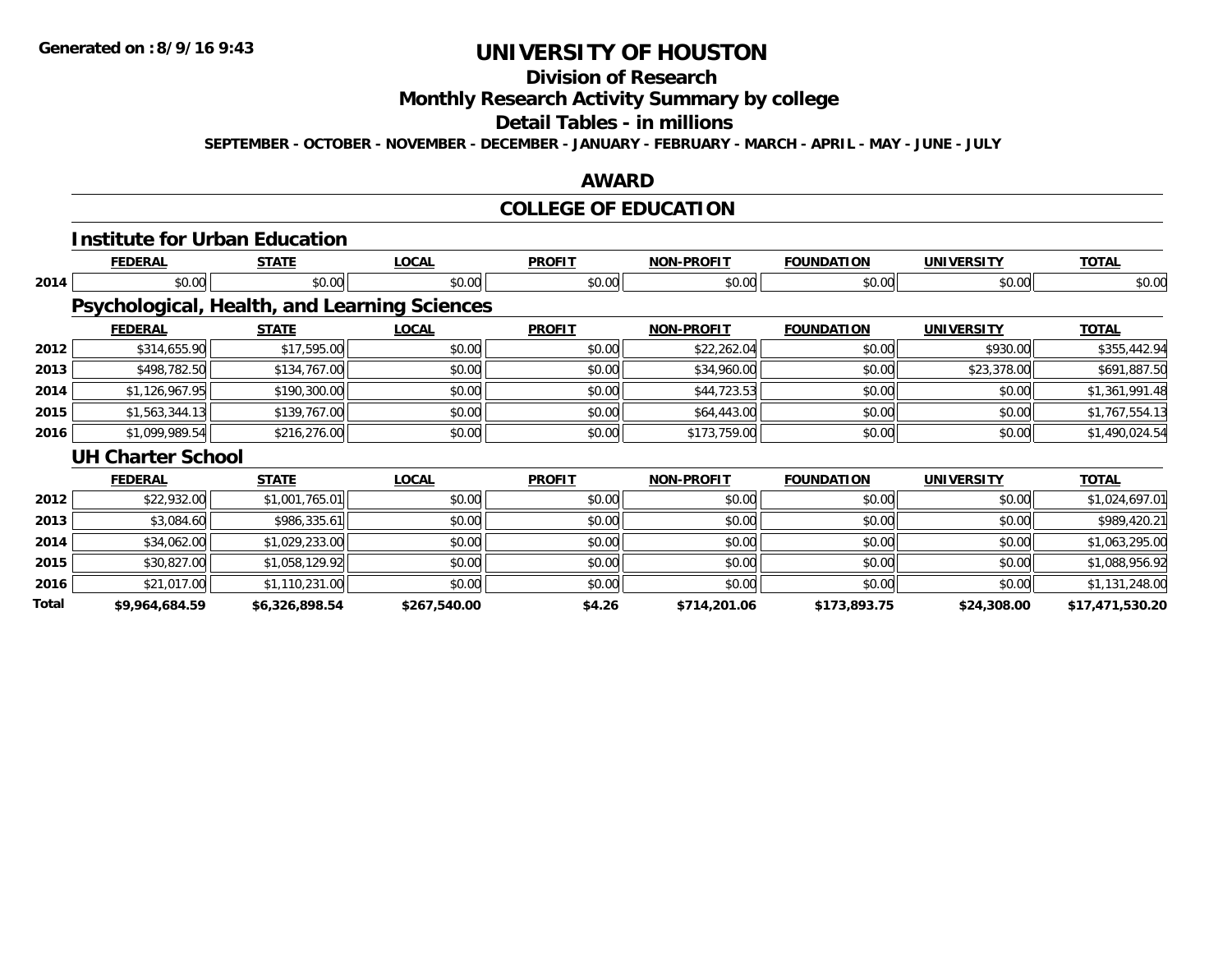## **Division of Research**

### **Monthly Research Activity Summary by college**

#### **Detail Tables - in millions**

**SEPTEMBER - OCTOBER - NOVEMBER - DECEMBER - JANUARY - FEBRUARY - MARCH - APRIL - MAY - JUNE - JULY**

## **AWARD**

#### **COLLEGE OF LIBERAL ARTS AND SOCIAL SCIENCES**

|      | <b>African-American Studies</b>  |              |              |               |                   |                   |                   |              |
|------|----------------------------------|--------------|--------------|---------------|-------------------|-------------------|-------------------|--------------|
|      | <b>FEDERAL</b>                   | <b>STATE</b> | <b>LOCAL</b> | <b>PROFIT</b> | <b>NON-PROFIT</b> | <b>FOUNDATION</b> | <b>UNIVERSITY</b> | <b>TOTAL</b> |
| 2014 | \$1,500.00                       | \$0.00       | \$0.00       | \$0.00        | \$4,000.00        | \$0.00            | \$0.00            | \$5,500.00   |
|      | Art                              |              |              |               |                   |                   |                   |              |
|      | <b>FEDERAL</b>                   | <b>STATE</b> | <b>LOCAL</b> | <b>PROFIT</b> | <b>NON-PROFIT</b> | <b>FOUNDATION</b> | <b>UNIVERSITY</b> | <b>TOTAL</b> |
| 2012 | \$14,979.30                      | \$0.00       | \$0.00       | \$0.00        | \$0.00            | \$0.00            | \$0.00            | \$14,979.30  |
| 2014 | \$1,400.00                       | \$0.00       | \$0.00       | \$0.00        | \$0.00            | \$0.00            | \$0.00            | \$1,400.00   |
|      | <b>Arte Publico Press</b>        |              |              |               |                   |                   |                   |              |
|      | <b>FEDERAL</b>                   | <b>STATE</b> | <b>LOCAL</b> | <b>PROFIT</b> | <b>NON-PROFIT</b> | <b>FOUNDATION</b> | <b>UNIVERSITY</b> | <b>TOTAL</b> |
| 2012 | \$6,000.00                       | \$3,000.00   | \$0.00       | \$0.00        | \$39,100.00       | \$0.00            | \$0.00            | \$48,100.00  |
| 2013 | \$25,000.00                      | \$2,535.00   | \$0.00       | \$0.00        | \$33,200.00       | \$150,000.00      | \$0.00            | \$210,735.00 |
| 2014 | \$0.00                           | \$10,000.00  | \$0.00       | \$0.00        | \$80,074.00       | \$75,000.00       | \$0.00            | \$165,074.00 |
| 2015 | \$40,000.00                      | \$8,500.00   | \$0.00       | \$0.00        | \$0.00            | \$0.00            | \$0.00            | \$48,500.00  |
| 2016 | \$35,000.00                      | \$11,500.00  | \$0.00       | \$0.00        | \$67,867.00       | \$0.00            | \$0.00            | \$114,367.00 |
|      | <b>Blaffer Gallery</b>           |              |              |               |                   |                   |                   |              |
|      | <b>FEDERAL</b>                   | <b>STATE</b> | <b>LOCAL</b> | <b>PROFIT</b> | <b>NON-PROFIT</b> | <b>FOUNDATION</b> | <b>UNIVERSITY</b> | <b>TOTAL</b> |
| 2012 | \$20,000.00                      | \$5,132.00   | \$0.00       | \$0.00        | \$50,800.00       | \$0.00            | \$0.00            | \$75,932.00  |
| 2013 | \$1,500.00                       | \$5,132.00   | \$0.00       | \$0.00        | \$0.00            | \$0.00            | \$0.00            | \$6,632.00   |
| 2014 | \$0.00                           | \$14,000.00  | \$0.00       | \$0.00        | \$38,287.00       | \$0.00            | \$0.00            | \$52,287.00  |
| 2015 | \$25,000.00                      | \$18,000.00  | \$0.00       | \$0.00        | \$0.00            | \$0.00            | \$0.00            | \$43,000.00  |
| 2016 | \$0.00                           | \$0.00       | \$0.00       | \$0.00        | \$47,997.00       | \$0.00            | \$0.00            | \$47,997.00  |
|      | <b>Center for Public History</b> |              |              |               |                   |                   |                   |              |
|      | <b>FEDERAL</b>                   | <b>STATE</b> | <b>LOCAL</b> | <b>PROFIT</b> | <b>NON-PROFIT</b> | <b>FOUNDATION</b> | <b>UNIVERSITY</b> | <b>TOTAL</b> |
| 2012 | \$100,000.00                     | \$0.00       | \$0.00       | \$0.00        | \$0.00            | \$0.00            | \$0.00            | \$100,000.00 |
|      | Communication                    |              |              |               |                   |                   |                   |              |
|      | <b>FEDERAL</b>                   | <b>STATE</b> | <b>LOCAL</b> | <b>PROFIT</b> | <b>NON-PROFIT</b> | <b>FOUNDATION</b> | <b>UNIVERSITY</b> | <b>TOTAL</b> |
| 2012 | \$0.00                           | \$0.00       | \$0.00       | \$0.00        | \$0.00            | \$0.00            | \$0.00            | \$0.00       |
| 2013 | \$0.00                           | \$0.00       | \$0.00       | \$0.00        | \$9,800.00        | \$0.00            | \$0.00            | \$9,800.00   |
| 2014 | \$0.00                           | \$115,000.00 | \$0.00       | \$0.00        | \$1,500.00        | \$0.00            | \$6,000.00        | \$122,500.00 |
| 2015 | \$0.00                           | \$0.00       | \$0.00       | \$0.00        | \$0.00            | \$10,000.00       | \$1,200.40        | \$11,200.40  |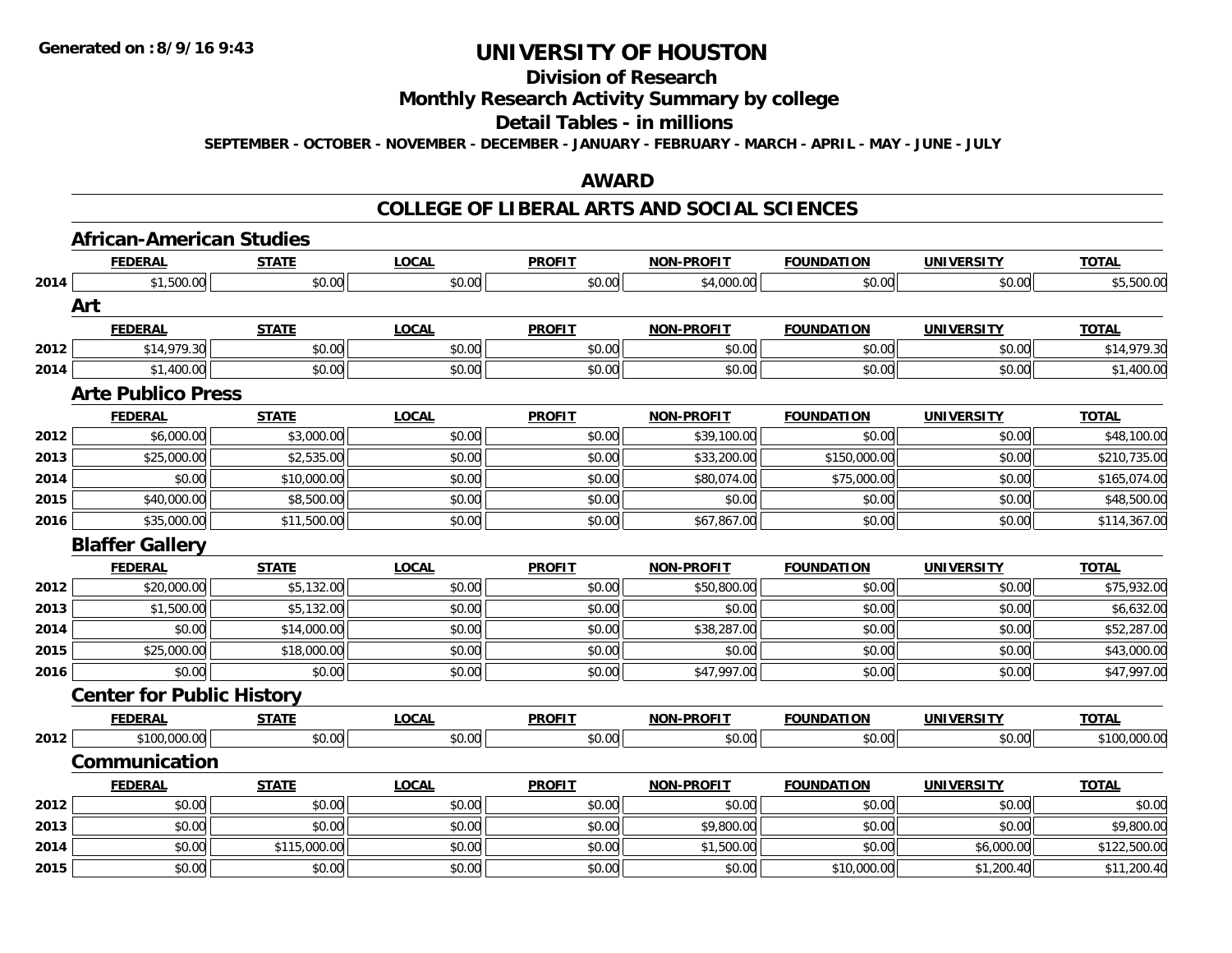## **Division of Research**

### **Monthly Research Activity Summary by college**

#### **Detail Tables - in millions**

**SEPTEMBER - OCTOBER - NOVEMBER - DECEMBER - JANUARY - FEBRUARY - MARCH - APRIL - MAY - JUNE - JULY**

### **AWARD**

## **COLLEGE OF LIBERAL ARTS AND SOCIAL SCIENCES**

## **Communication Sciences and Disorders**

|      | <b>FEDERAL</b> | <b>STATE</b> | <b>LOCAL</b> | <b>PROFIT</b> | <b>NON-PROFIT</b> | <b>FOUNDATION</b> | <b>UNIVERSITY</b> | <b>TOTAL</b> |
|------|----------------|--------------|--------------|---------------|-------------------|-------------------|-------------------|--------------|
| 2012 | \$2,942.90     | \$0.00       | \$0.00       | \$0.00        | \$233,712.00      | \$0.00            | \$0.00            | \$236,654.90 |
| 2013 | \$146,809.32   | \$0.00       | \$0.00       | \$0.00        | \$54,922.00       | \$10,000.00       | \$0.00            | \$211,731.32 |
| 2014 | \$145,749.75   | \$0.00       | \$0.00       | \$0.00        | \$224,419.98      | \$1,880.00        | \$0.00            | \$372,049.73 |
| 2015 | \$145,791.75   | \$0.00       | \$0.00       | \$0.00        | \$47,911.00       | \$0.00            | \$0.00            | \$193,702.75 |
| 2016 | \$0.00         | \$0.00       | \$0.00       | \$0.00        | \$8,620.00        | \$0.00            | \$0.00            | \$8,620.00   |

## **Cynthia Woods Mitchell Center for the Arts**

|      | <u>FEDERAL</u> | <u>STATE</u> | <u>LOCAL</u> | <b>PROFIT</b> | <b>NON-PROFIT</b> | <b>FOUNDATION</b> | UNIVERSITY | <b>TOTAL</b> |
|------|----------------|--------------|--------------|---------------|-------------------|-------------------|------------|--------------|
| 2013 | \$0.00         | \$6,000.00   | \$0.00       | \$0.00        | \$0.00            | \$0.00            | \$0.00     | \$6,000.00   |
| 2014 | \$0.00         | \$12,500.00  | \$0.00       | \$245,000.00  | \$6,504.19        | \$16,400.00       | \$0.00     | \$280,404.19 |
| 2015 | \$0.00         | \$8,000.00   | \$0.00       | \$0.00        | \$0.00            | \$10,000.00       | \$0.00     | \$18,000.00  |
| 2016 | \$35,000.00    | \$0.00       | \$0.00       | \$22,000.00   | \$0.00            | \$0.00            | \$0.00     | \$57,000.00  |

## **Dean, Liberal Arts and Social Sciences**

|      | <u>FEDERAL</u> | <b>STATE</b> | <u>LOCAL</u> | <b>PROFIT</b> | <b>NON-PROFIT</b> | <b>FOUNDATION</b> | <b>UNIVERSITY</b> | <b>TOTAL</b>   |
|------|----------------|--------------|--------------|---------------|-------------------|-------------------|-------------------|----------------|
| 2012 | \$0.00         | \$0.00       | \$0.00       | \$0.00        | \$0.00            | \$0.00            | \$0.00            | \$0.00         |
| 2013 | \$0.00         | \$0.00       | \$0.00       | \$0.00        | \$0.00            | \$0.00            | \$0.00            | \$0.00         |
| 2014 | \$0.00         | ,180,001.00  | \$0.00       | \$0.00        | \$0.00            | \$0.00            | \$0.00            | \$1,180,001.00 |
| 2015 | \$0.00         | \$0.00       | \$0.00       | \$0.00        | \$0.00            | \$0.00            | \$0.00            | \$0.00         |

#### **Economics**

|      | <b>FEDERAL</b> | <b>STATE</b> | <u>LOCAL</u> | <b>PROFIT</b> | <b>NON-PROFIT</b> | <b>FOUNDATION</b> | <b>UNIVERSITY</b> | <b>TOTAL</b> |
|------|----------------|--------------|--------------|---------------|-------------------|-------------------|-------------------|--------------|
| 2012 | \$0.00         | \$0.00       | \$0.00       | \$0.00        | \$0.00            | \$38,500.00       | \$0.00            | \$38,500.00  |
| 2013 | \$144,046.00   | \$0.00       | \$0.00       | \$0.00        | \$141,899.60      | \$30,000.00       | \$0.00            | \$315,945.60 |
| 2014 | \$24,995.00    | \$0.00       | \$0.00       | \$0.00        | \$0.00            | \$18,354.00       | \$0.00            | \$43,349.00  |
| 2015 | \$0.00         | \$0.00       | \$0.00       | \$0.00        | \$15,000.00       | \$18,009.00       | \$0.00            | \$33,009.00  |
| 2016 | \$0.00         | \$0.00       | \$0.00       | \$0.00        | \$0.00            | \$5,000.00        | \$0.00            | \$5,000.00   |

#### **English**

|      | <b>FEDERAL</b> | <b>STATE</b> | <u>LOCAL</u> | <b>PROFIT</b> | <b>NON-PROFIT</b> | <b>FOUNDATION</b> | <b>UNIVERSITY</b> | <b>TOTAL</b> |
|------|----------------|--------------|--------------|---------------|-------------------|-------------------|-------------------|--------------|
| 2012 | \$49,955.00    | \$0.00       | \$0.00       | \$0.00        | \$0.00            | \$0.00            | \$0.00            | \$49,955.00  |
| 2013 | \$0.00         | \$0.00       | \$0.00       | \$0.00        | \$0.00            | \$0.00            | \$0.00            | \$0.00       |
| 2014 | \$0.00         | \$0.00       | \$0.00       | \$0.00        | \$0.00            | \$0.00            | \$0.00            | \$0.00       |
| 2015 | \$1,000.00     | \$0.00       | \$0.00       | \$0.00        | \$0.00            | \$0.00            | \$0.00            | \$1,000.00   |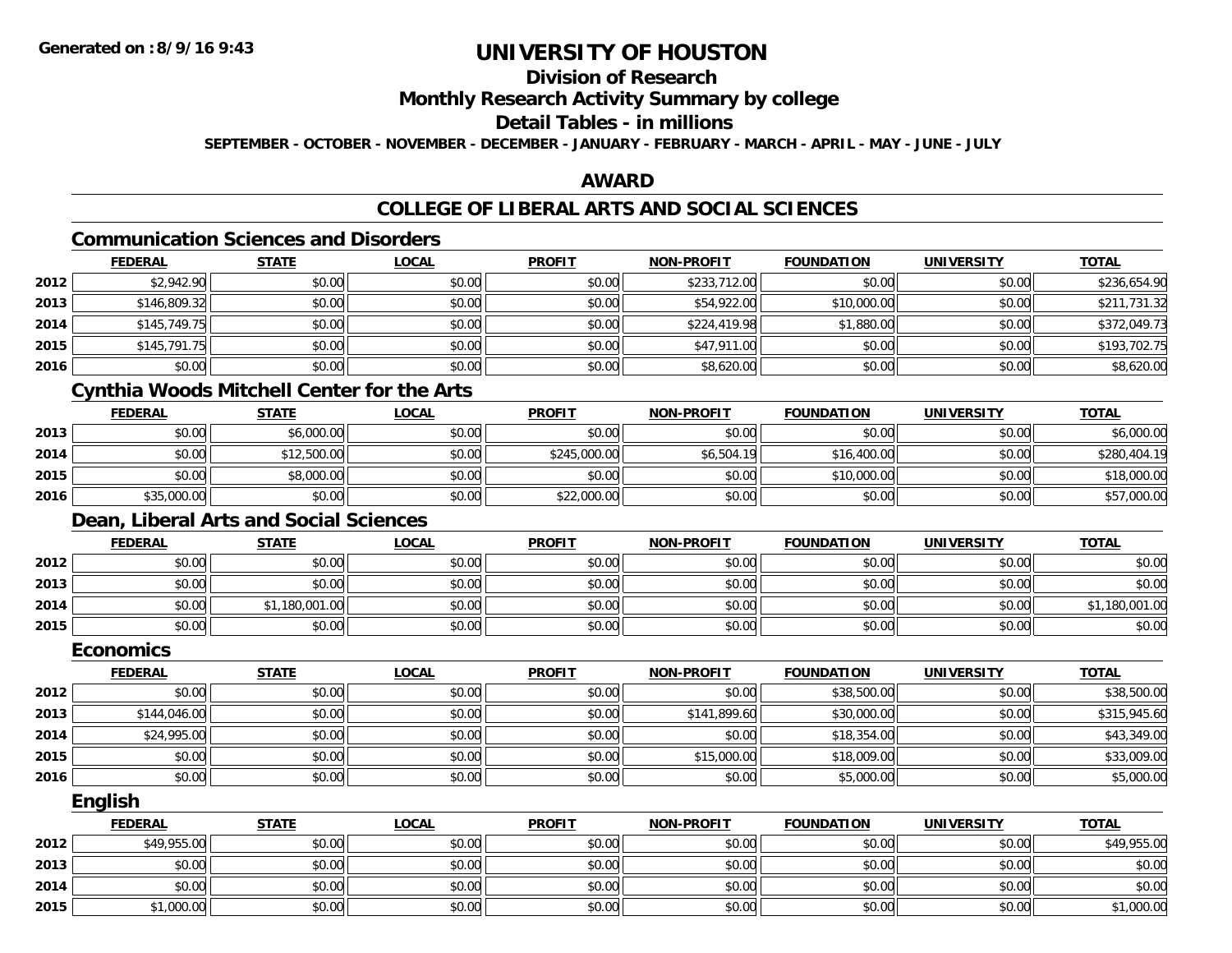## **Division of Research**

**Monthly Research Activity Summary by college**

### **Detail Tables - in millions**

**SEPTEMBER - OCTOBER - NOVEMBER - DECEMBER - JANUARY - FEBRUARY - MARCH - APRIL - MAY - JUNE - JULY**

#### **AWARD**

# **COLLEGE OF LIBERAL ARTS AND SOCIAL SCIENCES**

## **Health and Human Performance**

|      | <b>FEDERAL</b>                        | <b>STATE</b> | <b>LOCAL</b> | <b>PROFIT</b> | <b>NON-PROFIT</b> | <b>FOUNDATION</b> | <b>UNIVERSITY</b> | <b>TOTAL</b>   |
|------|---------------------------------------|--------------|--------------|---------------|-------------------|-------------------|-------------------|----------------|
| 2012 | \$1,965,388.26                        | \$0.00       | \$0.00       | \$543,469.00  | \$0.00            | \$0.00            | \$0.00            | \$2,508,857.26 |
| 2013 | \$3,028,941.23                        | \$0.00       | \$0.00       | \$6,759.60    | \$0.00            | \$38,628.00       | \$0.00            | \$3,074,328.83 |
| 2014 | \$2,308,898.50                        | \$0.00       | \$0.00       | \$0.00        | \$0.00            | \$50,000.00       | \$0.00            | \$2,358,898.50 |
| 2015 | \$2,672,791.27                        | \$0.00       | \$0.00       | \$465,000.00  | \$59,984.64       | \$24,000.00       | \$5,000.00        | \$3,226,775.91 |
| 2016 | \$1,472,343.49                        | \$0.00       | \$0.00       | \$21,500.00   | \$38,088.05       | \$135,908.00      | \$0.00            | \$1,667,839.54 |
|      | <b>Hispanic Studies</b>               |              |              |               |                   |                   |                   |                |
|      | <b>FEDERAL</b>                        | <b>STATE</b> | <b>LOCAL</b> | <b>PROFIT</b> | <b>NON-PROFIT</b> | <b>FOUNDATION</b> | <b>UNIVERSITY</b> | <b>TOTAL</b>   |
| 2012 | \$0.00                                | \$0.00       | \$0.00       | \$0.00        | \$0.00            | \$55,200.00       | \$0.00            | \$55,200.00    |
| 2013 | \$0.00                                | \$0.00       | \$0.00       | \$0.00        | \$0.00            | \$11,993.25       | \$0.00            | \$11,993.25    |
| 2014 | \$0.00                                | \$0.00       | \$0.00       | \$0.00        | \$0.00            | \$0.00            | \$0.00            | \$0.00         |
| 2015 | \$0.00                                | \$0.00       | \$0.00       | \$0.00        | \$0.00            | \$0.00            | \$0.00            | \$0.00         |
|      | <b>History</b>                        |              |              |               |                   |                   |                   |                |
|      | <b>FEDERAL</b>                        | <b>STATE</b> | <b>LOCAL</b> | <b>PROFIT</b> | <b>NON-PROFIT</b> | <b>FOUNDATION</b> | <b>UNIVERSITY</b> | <b>TOTAL</b>   |
| 2012 | \$0.00                                | \$0.00       | \$0.00       | \$16,965.60   | \$0.00            | \$0.00            | \$0.00            | \$16,965.60    |
| 2013 | \$0.00                                | \$0.00       | \$0.00       | \$73,662.21   | \$0.00            | \$0.00            | \$0.00            | \$73,662.21    |
| 2014 | \$100,000.00                          | \$0.00       | \$0.00       | \$78,388.66   | \$0.00            | \$0.00            | \$0.00            | \$178,388.66   |
| 2015 | \$0.00                                | \$0.00       | \$0.00       | \$65,586.00   | \$0.00            | \$0.00            | \$0.00            | \$65,586.00    |
| 2016 | \$0.00                                | \$0.00       | \$0.00       | \$104,256.66  | \$0.00            | \$0.00            | \$0.00            | \$104,256.66   |
|      | <b>Hobby Center for Public Policy</b> |              |              |               |                   |                   |                   |                |
|      | <b>FEDERAL</b>                        | <b>STATE</b> | <b>LOCAL</b> | <b>PROFIT</b> | <b>NON-PROFIT</b> | <b>FOUNDATION</b> | <b>UNIVERSITY</b> | <b>TOTAL</b>   |
| 2014 | \$0.00                                | \$19,298.00  | \$0.00       | \$0.00        | \$0.00            | \$6,000.00        | \$0.00            | \$25,298.00    |
| 2015 | \$164,250.00                          | \$0.00       | \$0.00       | \$0.00        | \$0.00            | \$0.00            | \$0.00            | \$164,250.00   |
|      | <b>Modern/Classical Languages</b>     |              |              |               |                   |                   |                   |                |
|      | <b>FEDERAL</b>                        | <b>STATE</b> | <b>LOCAL</b> | <b>PROFIT</b> | <b>NON-PROFIT</b> | <b>FOUNDATION</b> | <b>UNIVERSITY</b> | <b>TOTAL</b>   |
| 2012 | \$120,862.20                          | \$0.00       | \$0.00       | \$0.00        | \$0.00            | \$0.00            | \$0.00            | \$120,862.20   |
| 2013 | \$368,165.80                          | \$0.00       | \$0.00       | \$0.00        | \$0.00            | \$0.00            | \$0.00            | \$368,165.80   |
| 2015 | \$89,835.00                           | \$0.00       | \$0.00       | \$0.00        | \$0.00            | \$0.00            | \$0.00            | \$89,835.00    |
|      | Philosophy                            |              |              |               |                   |                   |                   |                |
|      | <b>FEDERAL</b>                        | <b>STATE</b> | <b>LOCAL</b> | <b>PROFIT</b> | <b>NON-PROFIT</b> | <b>FOUNDATION</b> | <b>UNIVERSITY</b> | <b>TOTAL</b>   |

**2012**2 \$29,932.50 \$0.00 \$0.00 \$0.00 \$0.00 \$0.00 \$0.00 \$0.00 \$0.00 \$0.00 \$0.00 \$1.00 \$0.00 \$1.00 \$29,932.50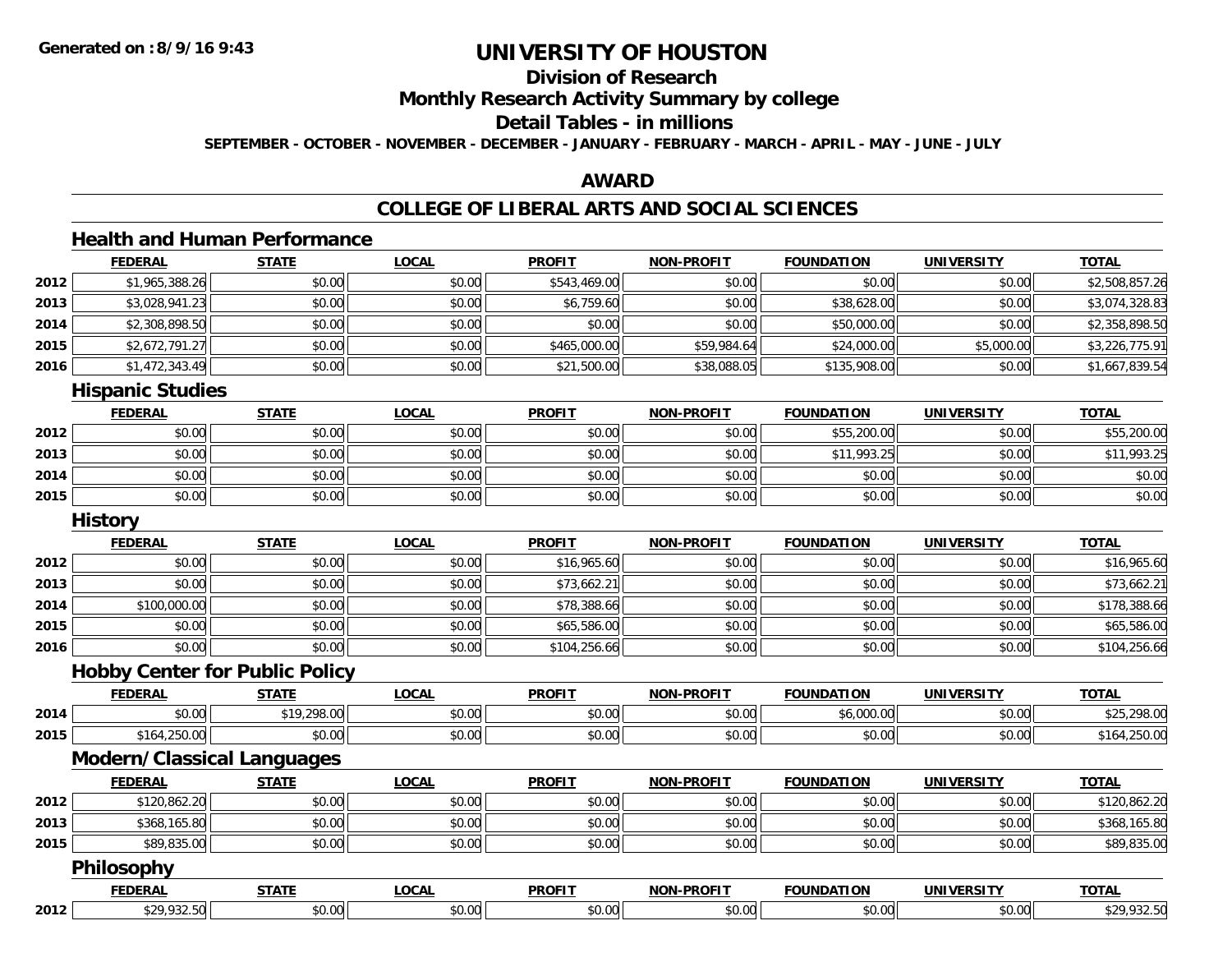## **Division of Research**

**Monthly Research Activity Summary by college**

### **Detail Tables - in millions**

**SEPTEMBER - OCTOBER - NOVEMBER - DECEMBER - JANUARY - FEBRUARY - MARCH - APRIL - MAY - JUNE - JULY**

#### **AWARD**

#### **COLLEGE OF LIBERAL ARTS AND SOCIAL SCIENCES**

|              | <b>Political Science</b> |                |              |                |                   |                   |                   |                 |
|--------------|--------------------------|----------------|--------------|----------------|-------------------|-------------------|-------------------|-----------------|
|              | <b>FEDERAL</b>           | <b>STATE</b>   | <b>LOCAL</b> | <b>PROFIT</b>  | <b>NON-PROFIT</b> | <b>FOUNDATION</b> | <b>UNIVERSITY</b> | <b>TOTAL</b>    |
| 2012         | \$0.00                   | \$0.00         | \$0.00       | \$0.00         | \$0.00            | \$2,000.00        | \$0.00            | \$2,000.00      |
| 2013         | \$0.00                   | \$75,000.00    | \$0.00       | \$0.00         | \$0.00            | \$0.00            | \$0.00            | \$75,000.00     |
| 2014         | \$0.00                   | \$0.00         | \$0.00       | \$0.00         | \$0.00            | \$0.00            | \$0.00            | \$0.00          |
| 2016         | \$0.00                   | \$0.00         | \$0.00       | \$0.00         | \$30,046.00       | \$0.00            | \$0.00            | \$30,046.00     |
|              | <b>Psychology</b>        |                |              |                |                   |                   |                   |                 |
|              | <b>FEDERAL</b>           | <b>STATE</b>   | <b>LOCAL</b> | <b>PROFIT</b>  | <b>NON-PROFIT</b> | <b>FOUNDATION</b> | <b>UNIVERSITY</b> | <b>TOTAL</b>    |
| 2012         | \$5,083,412.84           | \$61,089.16    | \$0.00       | \$38,168.00    | \$304,641.00      | \$114,465.00      | \$36,531.00       | \$5,638,307.00  |
| 2013         | \$3,549,724.51           | \$18,758.00    | \$0.00       | \$75,255.00    | \$224,135.48      | \$61,218.00       | \$0.00            | \$3,929,090.99  |
| 2014         | \$4,506,015.67           | \$102,892.25   | \$0.00       | \$86,123.92    | \$419,518.72      | \$0.00            | \$23,691.00       | \$5,138,241.56  |
| 2015         | \$4,498,548.38           | \$305,483.75   | \$0.00       | \$40,927.96    | \$101,898.92      | \$0.00            | \$23,898.00       | \$4,970,757.01  |
| 2016         | \$4,547,286.98           | \$79,465.00    | \$0.00       | \$1,021,812.04 | \$100,301.36      | \$1,500.00        | \$36,609.00       | \$5,786,974.37  |
|              | <b>School of Music</b>   |                |              |                |                   |                   |                   |                 |
|              | <b>FEDERAL</b>           | <b>STATE</b>   | <b>LOCAL</b> | <b>PROFIT</b>  | <b>NON-PROFIT</b> | <b>FOUNDATION</b> | <b>UNIVERSITY</b> | <b>TOTAL</b>    |
| 2012         | \$0.00                   | \$3,347.00     | \$0.00       | \$0.00         | \$0.00            | \$0.00            | \$0.00            | \$3,347.00      |
| 2013         | \$0.00                   | \$3,347.00     | \$0.00       | \$0.00         | \$0.00            | \$0.00            | \$0.00            | \$3,347.00      |
| 2014         | \$0.00                   | \$9,000.00     | \$0.00       | \$0.00         | \$4,955.19        | \$0.00            | \$0.00            | \$13,955.19     |
| 2015         | \$0.00                   | \$9,000.00     | \$0.00       | \$0.00         | \$0.00            | \$18,000.00       | \$0.00            | \$27,000.00     |
| 2016         | \$0.00                   | \$0.00         | \$0.00       | \$0.00         | \$10,000.00       | \$0.00            | \$0.00            | \$10,000.00     |
|              | Sociology                |                |              |                |                   |                   |                   |                 |
|              | <b>FEDERAL</b>           | <b>STATE</b>   | <b>LOCAL</b> | <b>PROFIT</b>  | <b>NON-PROFIT</b> | <b>FOUNDATION</b> | <b>UNIVERSITY</b> | <b>TOTAL</b>    |
| 2012         | \$54,502.40              | \$0.00         | \$0.00       | \$0.00         | \$0.00            | \$0.00            | \$0.00            | \$54,502.40     |
| 2013         | \$14,728.00              | \$0.00         | \$18,000.00  | \$0.00         | \$0.00            | \$0.00            | \$0.00            | \$32,728.00     |
| 2014         | \$77,008.00              | \$0.00         | \$31,200.00  | \$0.00         | \$0.00            | \$0.00            | \$0.00            | \$108,208.00    |
| 2016         | \$9,429.00               | \$0.00         | \$0.00       | \$0.00         | \$0.00            | \$0.00            | \$0.00            | \$9,429.00      |
|              | <b>Theatre</b>           |                |              |                |                   |                   |                   |                 |
|              | <b>FEDERAL</b>           | <b>STATE</b>   | <b>LOCAL</b> | <b>PROFIT</b>  | <b>NON-PROFIT</b> | <b>FOUNDATION</b> | <b>UNIVERSITY</b> | <b>TOTAL</b>    |
| 2014         | \$0.00                   | \$0.00         | \$0.00       | \$0.00         | \$90,000.00       | \$0.00            | \$0.00            | \$90,000.00     |
| <b>Total</b> | \$35,628,733.04          | \$2,085,980.16 | \$49,200.00  | \$2,904,874.65 | \$2,489,183.13    | \$902,055.25      | \$132,929.40      | \$44,192,955.62 |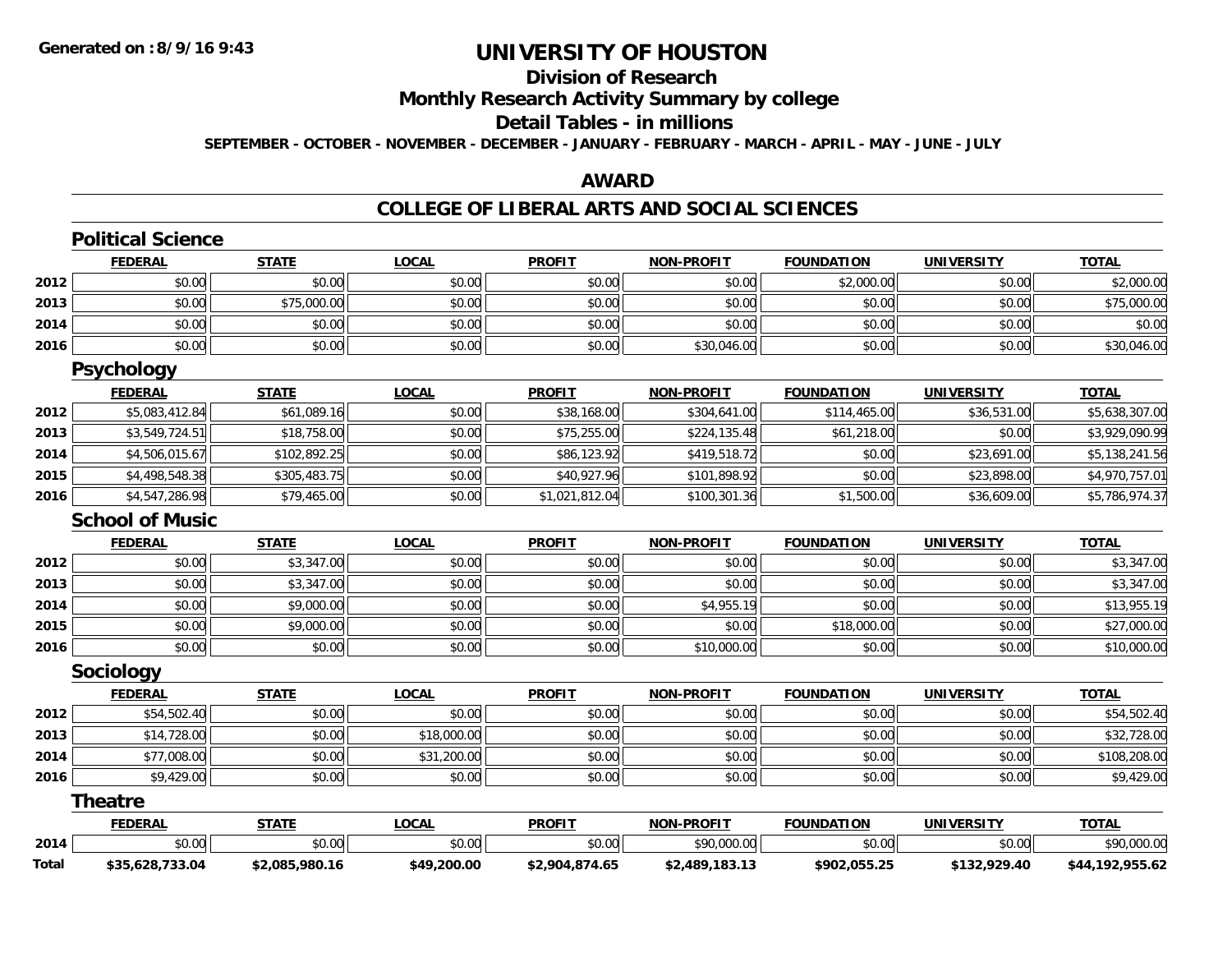## **Division of Research**

**Monthly Research Activity Summary by college**

#### **Detail Tables - in millions**

**SEPTEMBER - OCTOBER - NOVEMBER - DECEMBER - JANUARY - FEBRUARY - MARCH - APRIL - MAY - JUNE - JULY**

### **AWARD**

## **COLLEGE OF NATURAL SCIENCES AND MATHEMATICS**

## **Biology/Biochemistry**

|      | <b>FEDERAL</b> | <b>STATE</b>   | <b>LOCAL</b> | <b>PROFIT</b> | <b>NON-PROFIT</b> | <b>FOUNDATION</b> | <b>UNIVERSITY</b> | <b>TOTAL</b>   |
|------|----------------|----------------|--------------|---------------|-------------------|-------------------|-------------------|----------------|
| 2012 | \$2,625,189.76 | \$343,840.00   | \$0.00       | \$30,000.00   | \$336,830.75      | \$250,800.00      | \$0.00            | \$3,586,660.51 |
| 2013 | \$1,951,936.69 | \$329,914.00   | \$0.00       | \$543,413.00  | \$841,150.00      | \$120,000.00      | \$0.00            | \$3,786,413.69 |
| 2014 | \$2,431,528.70 | \$155,334.13   | \$0.00       | \$100,000.00  | \$444,510.00      | \$135,000.00      | \$0.00            | \$3,266,372.83 |
| 2015 | \$3,301,345.07 | \$1,008,864.50 | \$0.00       | \$50,000.00   | \$339,061.90      | \$388,416.48      | \$68,572.00       | \$5,156,259.95 |
| 2016 | \$3,192,862.06 | \$1,289,625.70 | \$0.00       | \$0.00        | \$598,628.16      | \$265,112.00      | \$0.00            | \$5,346,227.92 |

## **Center for Applied Geoscience Excellence**

|      | <b>FEDERAL</b> | <u>STATE</u> | <b>LOCAL</b> | <b>PROFIT</b> | <b>NON-PROFIT</b> | <b>FOUNDATION</b> | <b>UNIVERSITY</b> | <u>TOTAL</u> |
|------|----------------|--------------|--------------|---------------|-------------------|-------------------|-------------------|--------------|
| 2013 | \$0.00         | \$0.00       | \$0.00       | \$0.00        | \$0.00            | \$0.00            | \$0.00            | \$0.00       |
| 2014 | \$0.00         | \$0.00       | \$0.00       | \$0.00        | \$0.00            | \$0.00            | \$0.00            | \$0.00       |
| 2015 | \$0.00         | \$0.00       | \$0.00       | \$0.00        | \$0.00            | \$0.00            | \$0.00            | \$0.00       |
| 2016 | \$0.00         | \$0.00       | \$0.00       | \$0.00        | \$0.00            | \$0.00            | \$0.00            | \$0.00       |

## **Center for Nuclear Receptors and Cell Signaling**

|      | <b>FEDERAL</b> | <u>STATE</u>   | <b>LOCAL</b> | <b>PROFIT</b> | <b>NON-PROFIT</b> | <b>FOUNDATION</b> | <b>UNIVERSITY</b> | <b>TOTAL</b>   |
|------|----------------|----------------|--------------|---------------|-------------------|-------------------|-------------------|----------------|
| 2012 | \$855,394.00   | \$1,035,286.00 | \$0.00       | \$0.00        | \$20,000.00       | \$50,000.00       | \$0.00            | \$1,960,680.00 |
| 2013 | \$522,467.00   | \$0.00         | \$0.00       | \$140,000.00  | \$14,000.00       | \$100,000.00      | \$0.00            | \$776,467.00   |
| 2014 | \$244,596.00   | \$0.00         | \$0.00       | \$0.00        | \$15,000.00       | \$100,000.00      | \$0.00            | \$359,596.00   |
| 2015 | \$1,615,111.00 | \$193,109.50   | \$0.00       | \$0.00        | \$25,000.00       | \$100,000.00      | \$0.00            | \$1,933,220.50 |
| 2016 | \$1,269,173.48 | \$0.49         | \$0.00       | \$0.00        | \$258,000.00      | \$200,000.00      | \$0.00            | \$1,727,173.97 |

#### **Chemistry**

|      | <b>FEDERAL</b> | <b>STATE</b> | <b>LOCAL</b> | <b>PROFIT</b> | <b>NON-PROFIT</b> | <b>FOUNDATION</b> | <b>UNIVERSITY</b> | <b>TOTAL</b>   |
|------|----------------|--------------|--------------|---------------|-------------------|-------------------|-------------------|----------------|
| 2012 | \$2,799,917.84 | \$0.00       | \$0.00       | \$0.00        | \$30,000.00       | \$1,908,096.46    | \$0.00            | \$4,738,014.30 |
| 2013 | \$1,693,164.79 | \$0.00       | \$0.00       | \$0.00        | \$30,000.00       | \$1,366,039.62    | \$29,030.00       | \$3,118,234.41 |
| 2014 | \$2,841,997.50 | \$0.00       | \$0.00       | \$0.00        | \$55,000.00       | \$2,597,500.00    | \$0.00            | \$5,494,497.50 |
| 2015 | \$2,849,508.18 | \$117,500.00 | \$0.00       | \$32,606.00   | \$140,000.00      | \$1,877,500.00    | \$0.00            | \$5,017,114.18 |
| 2016 | \$1,966,048.38 | \$199,394.00 | \$0.00       | \$0.00        | \$100,000.00      | \$1,070,000.00    | \$0.00            | \$3,335,442.38 |

#### **Computer Science**

|      | <b>FEDERAL</b> | <u>STATE</u> | <u>LOCAL</u> | <b>PROFIT</b> | <b>NON-PROFIT</b> | <b>FOUNDATION</b> | UNIVERSITY  | <b>TOTAL</b>   |
|------|----------------|--------------|--------------|---------------|-------------------|-------------------|-------------|----------------|
| 2012 | \$2,614,259.88 | \$61,050.00  | \$0.00       | \$173,843.00  | \$9,000.00        | \$65,940.00       | \$25,000.00 | \$2,949,092.88 |
| 2013 | \$3,386,089.33 | \$0.00       | \$0.00       | \$262,775.00  | \$9,000.00        | \$0.00            | \$25,000.00 | \$3,682,864.33 |
| 2014 | \$1,735,942.36 | \$0.00       | \$0.00       | \$591,627.25  | \$120,000.00      | \$0.00            | \$25,000.00 | \$2,472,569.61 |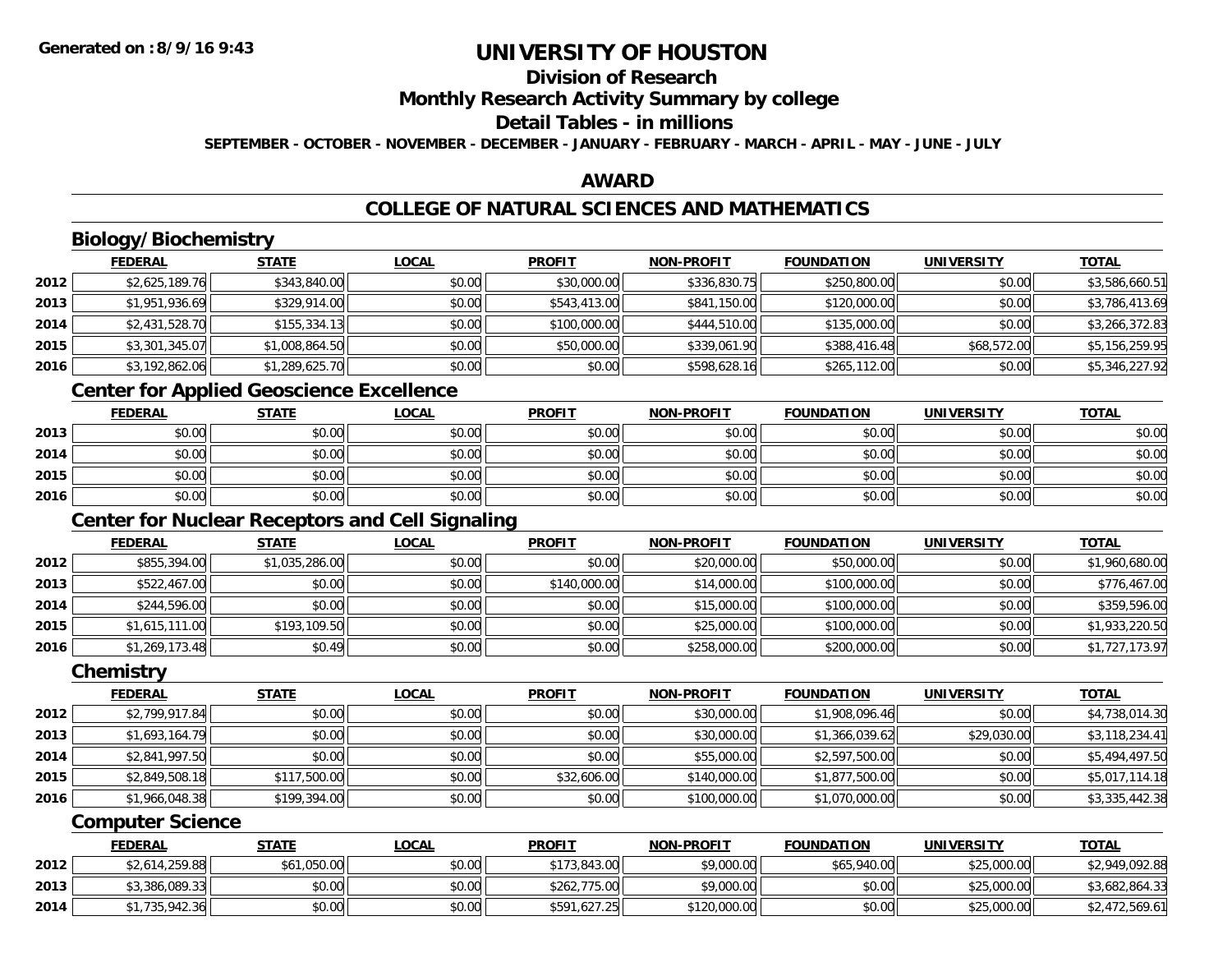## **Division of Research**

**Monthly Research Activity Summary by college**

#### **Detail Tables - in millions**

**SEPTEMBER - OCTOBER - NOVEMBER - DECEMBER - JANUARY - FEBRUARY - MARCH - APRIL - MAY - JUNE - JULY**

## **AWARD**

## **COLLEGE OF NATURAL SCIENCES AND MATHEMATICS**

## **Computer Science**

|      | <b>FEDERAL</b>              | <b>STATE</b>                    | LOCAI           | <b>PROFIT</b>                          | <b>NON-PROFIT</b>               | <b>FOUNDATION</b>                   | UNIVERSITY | <u>TOTAL</u>                   |
|------|-----------------------------|---------------------------------|-----------------|----------------------------------------|---------------------------------|-------------------------------------|------------|--------------------------------|
| 2015 | \$2,298,902.75              | 0.4500<br>$+26$<br>JU,U I J,UUI | 0.00<br>DU.UU   | .198.00<br>\$340                       | \$400,000,00                    | $0.15$ $0.00$<br>12.VV<br>, , , , , | \$0.00     | 0.077<br>$\sim$ $\sim$<br>もしいし |
| 2016 | <b>RQ</b><br>$\sim$<br>+.O/ | $\sim$ $\sim$<br>JU.UU          | nn na<br>\$U.UU | $0.205$ $707$<br>.uu<br>. <i>.</i> U . | 0.0000<br>$A \cap C$<br>,UUU.UU | \$0.00                              | \$0.00     | 101                            |

## **Dean, Natural Sciences and Mathematics**

|      | <b>FEDERAL</b> | <b>STATE</b> | <u>LOCAL</u> | <b>PROFIT</b> | <b>NON-PROFIT</b> | <b>FOUNDATION</b> | <b>UNIVERSITY</b> | <b>TOTAL</b>   |
|------|----------------|--------------|--------------|---------------|-------------------|-------------------|-------------------|----------------|
| 2012 | \$177,104.00   | \$0.00       | \$0.00       | \$0.00        | \$0.00            | \$0.00            | \$0.00            | \$177,104.00   |
| 2013 | \$113,412.00   | \$0.00       | \$0.00       | \$0.00        | \$0.00            | \$0.00            | \$0.00            | \$113,412.00   |
| 2014 | \$700,000.00   | \$887,187.50 | \$0.00       | \$0.00        | \$0.00            | \$0.00            | \$0.00            | \$1,587,187.50 |
| 2015 | \$79,439.00    | \$403,854.25 | \$0.00       | \$0.00        | \$45,000.00       | \$0.00            | \$0.00            | \$528,293.25   |
| 2016 | \$214,439.00   | \$5,000.00   | \$0.00       | \$14,240.00   | \$45,000.00       | \$0.00            | \$0.00            | \$278,679.00   |

#### **Earth & Atmospheric Sciences**

|      | <b>FEDERAL</b> | <b>STATE</b> | <b>LOCAL</b> | <b>PROFIT</b>  | <b>NON-PROFIT</b> | <b>FOUNDATION</b> | <b>UNIVERSITY</b> | <b>TOTAL</b>   |
|------|----------------|--------------|--------------|----------------|-------------------|-------------------|-------------------|----------------|
| 2012 | \$945,715.00   | \$288,450.00 | \$0.00       | \$4,171,450.53 | \$262,752.00      | \$0.00            | \$0.00            | \$5,668,367.53 |
| 2013 | \$1,738,692.53 | \$569,854.00 | \$0.00       | \$2,758,857.65 | \$100,000.00      | \$145,695.36      | \$0.00            | \$5,313,099.54 |
| 2014 | \$591,460.81   | \$274,145.75 | \$0.00       | \$1,088,949.00 | \$325,275.00      | \$67,388.16       | \$0.00            | \$2,347,218.72 |
| 2015 | \$655,794.25   | \$221,717.00 | \$0.00       | \$1,884,617.00 | \$41,119.00       | \$0.00            | \$45,300.00       | \$2,848,547.25 |
| 2016 | \$1,122,452.00 | \$924,305.00 | \$0.00       | \$1,057,098.26 | \$304,757.00      | \$0.00            | \$67,800.00       | \$3,476,412.26 |

### **Institute for Climate and Atmospheric Science**

|      | <b>FEDERAL</b> | <u>STATE</u> | <b>LOCAL</b> | <b>PROFIT</b> | <b>NON-PROFIT</b> | <b>FOUNDATION</b> | <b>UNIVERSITY</b> | <b>TOTAL</b> |
|------|----------------|--------------|--------------|---------------|-------------------|-------------------|-------------------|--------------|
| 2012 | \$0.00         | \$0.00       | \$0.00       | \$0.00        | \$0.00            | \$0.00            | \$0.00            | \$0.00       |
| 2013 | \$0.00         | \$0.00       | \$0.00       | \$0.00        | \$0.00            | \$0.00            | \$0.00            | \$0.00       |
| 2014 | \$0.00         | \$0.00       | \$0.00       | \$0.00        | \$0.00            | \$0.00            | \$0.00            | \$0.00       |
| 2015 | \$0.00         | \$0.00       | \$0.00       | \$0.00        | \$0.00            | \$0.00            | \$0.00            | \$0.00       |

#### **Institute for Nanoenergy**

|      | <b>FEDERAL</b> | <b>STATE</b> | <u>LOCAL</u> | <b>PROFIT</b> | <b>NON-PROFIT</b> | <b>FOUNDATION</b> | <b>UNIVERSITY</b> | <b>TOTAL</b> |
|------|----------------|--------------|--------------|---------------|-------------------|-------------------|-------------------|--------------|
| 2012 | \$0.00         | \$0.00       | \$0.00       | \$0.00        | \$0.00            | \$0.00            | \$0.00            | \$0.00       |
| 2013 | \$0.00         | \$0.00       | \$0.00       | \$0.00        | \$0.00            | \$0.00            | \$0.00            | \$0.00       |
| 2014 | \$0.00         | \$0.00       | \$0.00       | \$0.00        | \$0.00            | \$0.00            | \$0.00            | \$0.00       |
|      | .<br>. .       |              |              |               |                   |                   |                   |              |

#### **Mathematics**

|      | FEDERAL           | 27.77                  | <b>LOCAL</b> | <b>PROFIT</b>  | <b>NON-PROFIT</b> | <b>FOUNDATION</b><br>11 O N | <b>UNIVERSIT</b> | <b>TOTAL</b>                       |
|------|-------------------|------------------------|--------------|----------------|-------------------|-----------------------------|------------------|------------------------------------|
| 2012 | $\sqrt{2}$<br>771 | $\overline{14}$<br>.UU | \$0.00       | 0.00000<br>៱៱៹ |                   | \$80,000.00                 | 000.00           | $\sim$<br>$\overline{\phantom{a}}$ |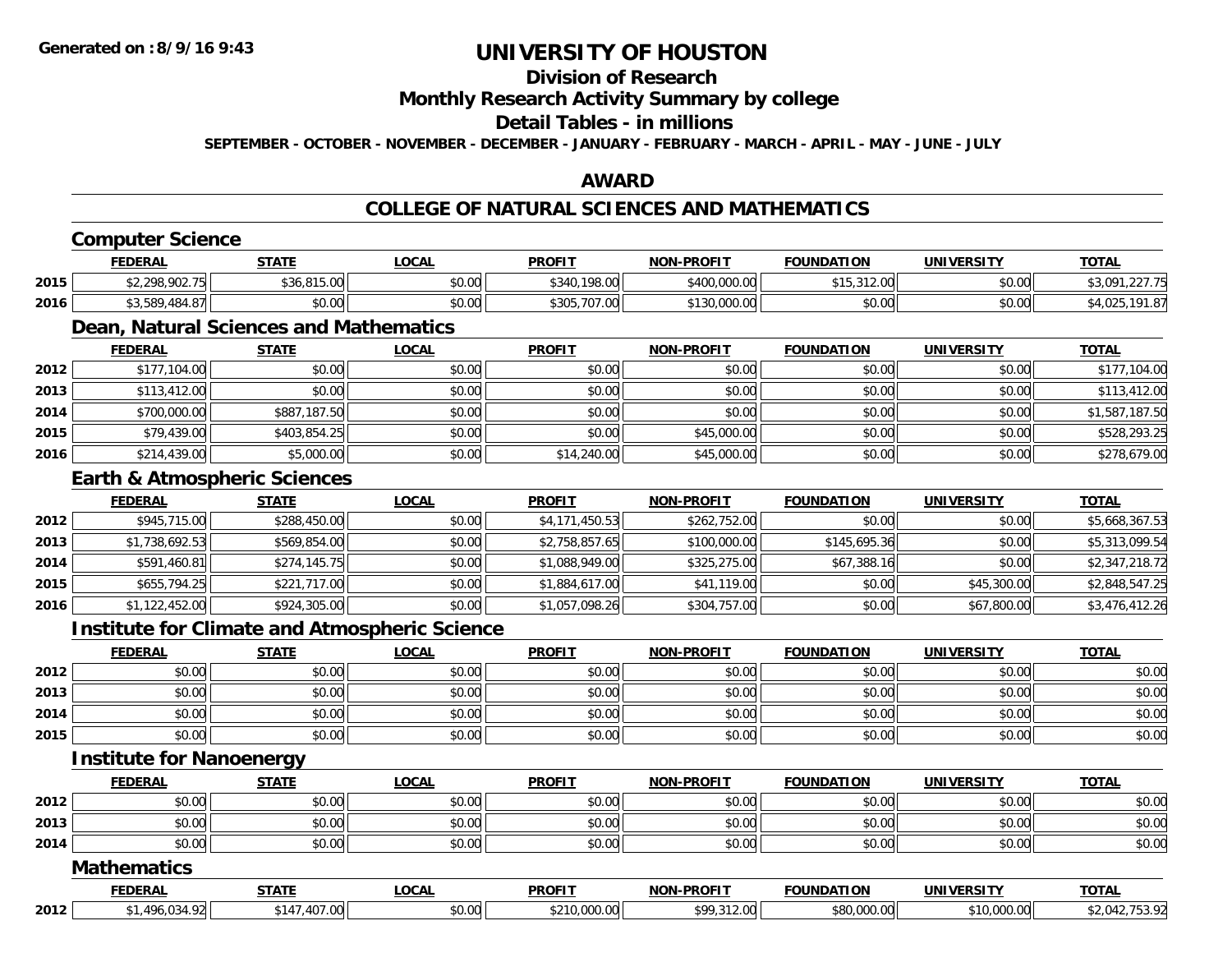# **Division of Research**

**Monthly Research Activity Summary by college**

#### **Detail Tables - in millions**

**SEPTEMBER - OCTOBER - NOVEMBER - DECEMBER - JANUARY - FEBRUARY - MARCH - APRIL - MAY - JUNE - JULY**

### **AWARD**

#### **COLLEGE OF NATURAL SCIENCES AND MATHEMATICS**

|      | <b>Mathematics</b> |              |              |                |                   |                   |                   |                |
|------|--------------------|--------------|--------------|----------------|-------------------|-------------------|-------------------|----------------|
|      | <b>FEDERAL</b>     | <b>STATE</b> | <b>LOCAL</b> | <b>PROFIT</b>  | NON-PROFIT        | <b>FOUNDATION</b> | <b>UNIVERSITY</b> | <b>TOTAL</b>   |
| 2013 | \$1,346,375.32     | \$0.00       | \$0.00       | \$90,000.00    | \$0.00            | \$101,000.00      | \$0.00            | \$1,537,375.32 |
| 2014 | \$1,387,638.14     | \$0.00       | \$0.00       | \$120,000.00   | \$0.00            | \$87,024.29       | \$0.00            | \$1,594,662.43 |
| 2015 | \$1,360,918.00     | \$0.00       | \$0.00       | \$90,000.00    | \$50,500.00       | \$94,000.00       | \$0.00            | \$1,595,418.00 |
| 2016 | \$1,893,539.77     | \$0.00       | \$0.00       | \$62,000.00    | \$67,298.00       | \$71,000.00       | \$18,656.11       | \$2,112,493.88 |
|      | <b>Physics</b>     |              |              |                |                   |                   |                   |                |
|      | <b>FEDERAL</b>     | <b>STATE</b> | <b>LOCAL</b> | <b>PROFIT</b>  | <b>NON-PROFIT</b> | <b>FOUNDATION</b> | <b>UNIVERSITY</b> | <b>TOTAL</b>   |
| 2012 | \$2,930,194.94     | \$0.00       | \$0.00       | \$4,660,107.00 | \$49,225.00       | \$210,000.00      | \$0.00            | \$7,849,526.94 |
| 2013 | \$4,348,295.88     | \$0.00       | \$0.00       | \$1,020,573.00 | \$107,264.56      | \$235,000.00      | \$0.00            | \$5,711,133.44 |
| 2014 | \$4,851,931.16     | \$69,755.66  | \$0.00       | \$711,400.00   | \$115,000.00      | \$235,000.00      | \$0.00            | \$5,983,086.82 |
| 2015 | \$3,523,512.00     | \$37,120.00  | \$0.00       | \$546,700.00   | \$62,516.00       | \$245,000.00      | \$0.00            | \$4,414,848.00 |
| 2016 | \$4,149,229.64     | \$37,120.00  | \$0.00       | \$402,259.00   | \$37,720.00       | \$245,000.00      | \$0.00            | \$4,871,328.64 |
|      |                    |              |              |                |                   |                   |                   |                |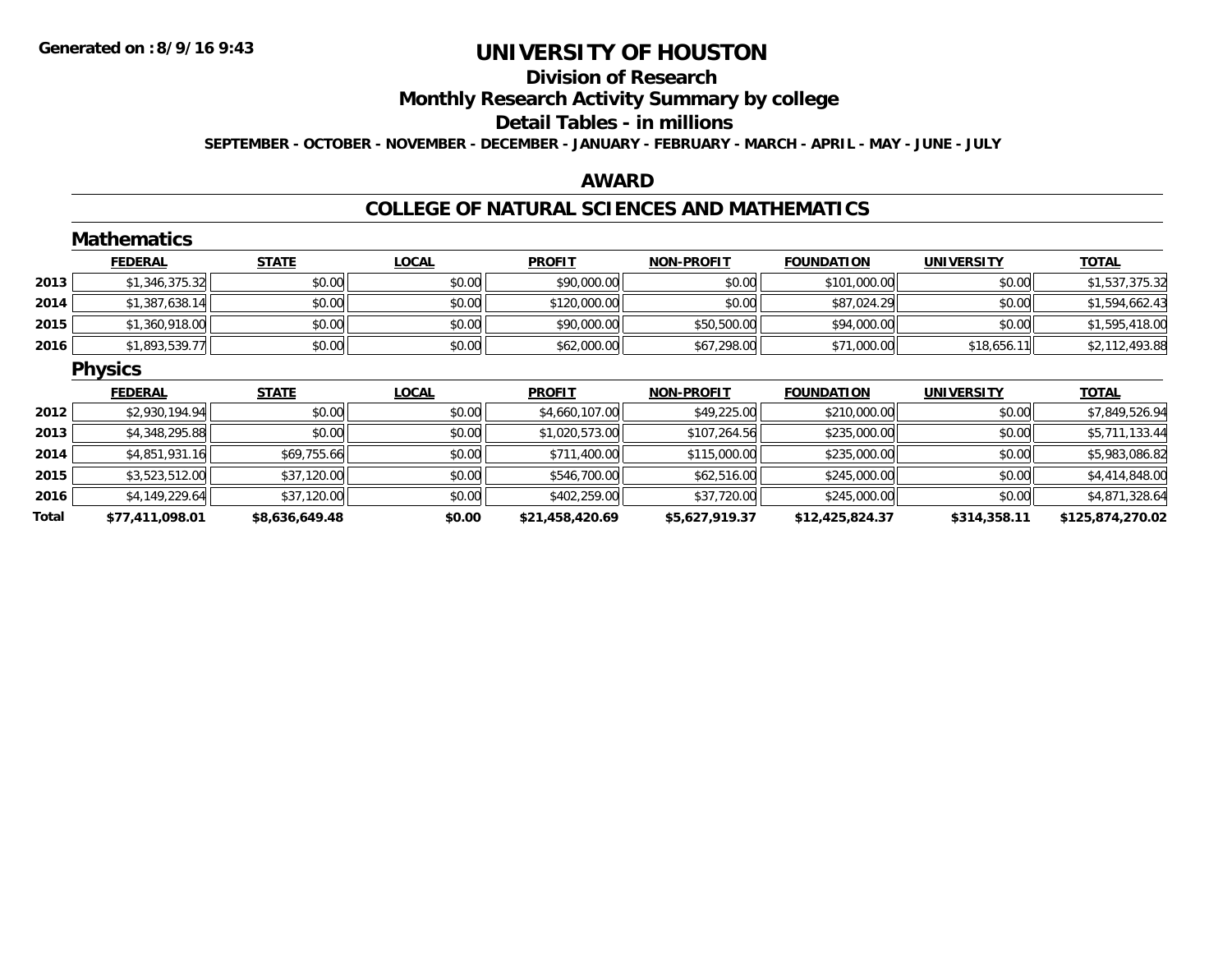# **Division of Research**

**Monthly Research Activity Summary by college**

#### **Detail Tables - in millions**

**SEPTEMBER - OCTOBER - NOVEMBER - DECEMBER - JANUARY - FEBRUARY - MARCH - APRIL - MAY - JUNE - JULY**

### **AWARD**

#### **COLLEGE OF OPTOMETRY**

## **Optometry Vision Sciences**

|       | <b>FEDERAL</b>  | <b>STATE</b>   | <b>LOCAL</b> | <b>PROFIT</b>  | <b>NON-PROFIT</b> | <b>FOUNDATION</b> | <b>UNIVERSITY</b> | <u>TOTAL</u>    |
|-------|-----------------|----------------|--------------|----------------|-------------------|-------------------|-------------------|-----------------|
| 2012  | \$3,795,967.94  | \$0.00         | \$0.00       | \$631,892.54   | \$0.00            | \$40,000.00       | \$402,970.00      | \$4,870,830.48  |
| 2013  | \$2,961,241.60  | \$0.00         | \$0.00       | \$1,911,840.90 | \$0.00            | \$0.00            | \$310,650.00      | \$5,183,732.50  |
| 2014  | \$5,528,918.90  | \$25,000.00    | \$0.00       | \$750,804.59   | \$0.00            | \$0.00            | \$558,020.00      | \$6,862,743.49  |
| 2015  | \$4,354,906.25  | \$0.00         | \$0.00       | \$121,505.00   | \$0.00            | \$0.00            | \$416,423.85      | \$4,892,835.10  |
| 2016  | \$3,950,132.48  | \$2,015,060.00 | \$0.00       | \$54,429.69    | \$0.00            | \$0.00            | \$70,366.00       | \$6,089,988.17  |
| Total | \$20,591,167.17 | \$2,040,060.00 | \$0.00       | \$3,470,472.72 | \$0.00            | \$40,000.00       | \$1,758,429.85    | \$27,900,129.74 |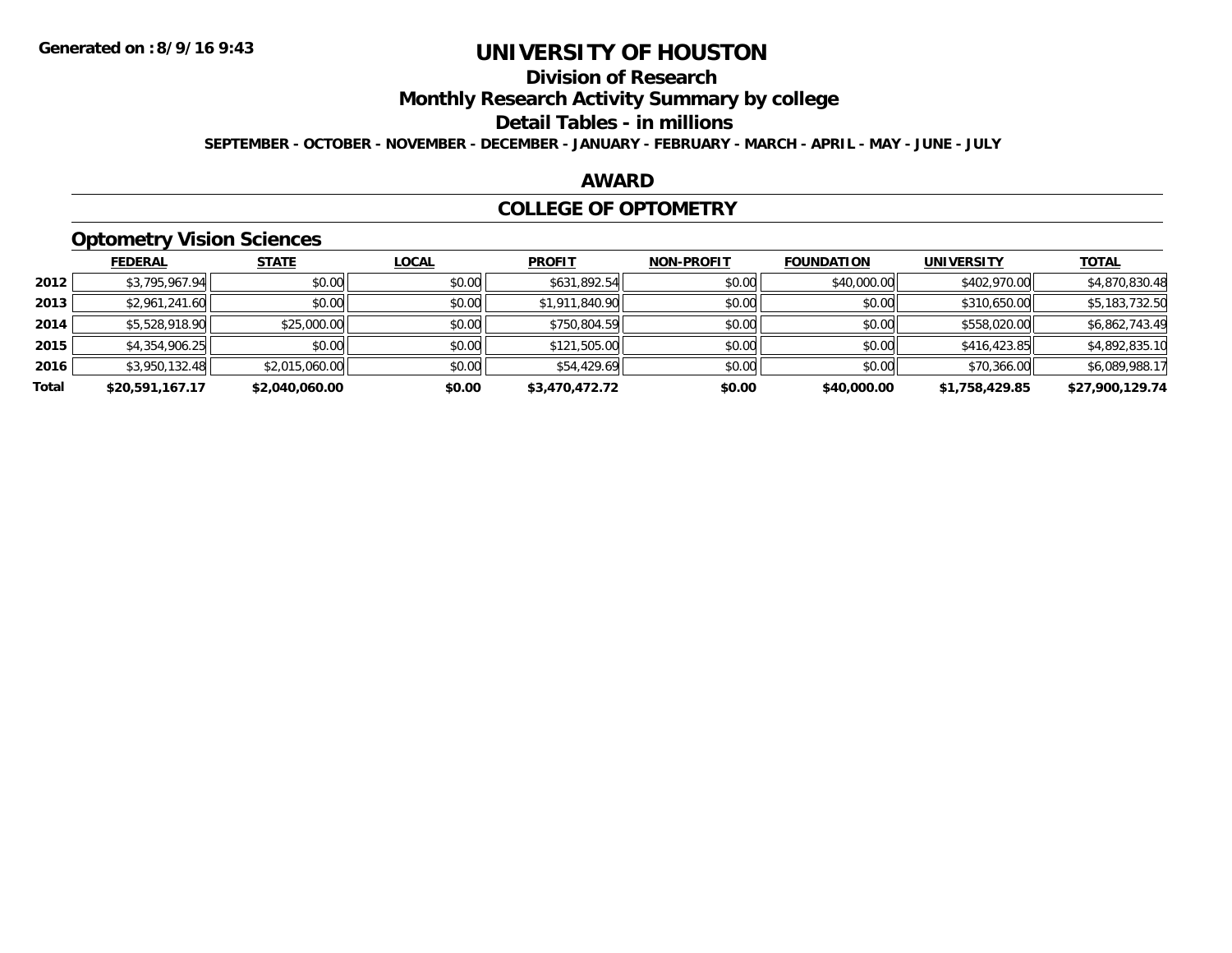# **Division of Research**

**Monthly Research Activity Summary by college**

## **Detail Tables - in millions**

**SEPTEMBER - OCTOBER - NOVEMBER - DECEMBER - JANUARY - FEBRUARY - MARCH - APRIL - MAY - JUNE - JULY**

### **AWARD**

## **COLLEGE OF PHARMACY**

## **Center for Experimental Therapeutics and Pharmacoi**

|      | <b>FEDERAL</b> | <b>STATE</b> | <b>LOCAL</b> | <b>PROFIT</b> | <b>NON-PROFIT</b> | <b>FOUNDATION</b> | <b>UNIVERSITY</b> | <b>TOTAL</b> |
|------|----------------|--------------|--------------|---------------|-------------------|-------------------|-------------------|--------------|
| 2012 | \$0.00         | \$0.00       | \$0.00       | \$0.00        | \$0.00            | \$0.00            | \$0.00            | \$0.00       |
| 2013 | \$0.00         | \$0.00       | \$0.00       | \$0.00        | \$0.00            | \$0.00            | \$0.00            | \$0.00       |
| 2014 | \$0.00         | \$0.00       | \$0.00       | \$0.00        | \$0.00            | \$0.00            | \$0.00            | \$0.00       |
| 2015 | \$0.00         | \$0.00       | \$0.00       | \$0.00        | \$0.00            | \$0.00            | \$0.00            | \$0.00       |
| 2016 | \$0.00         | \$0.00       | \$0.00       | \$0.00        | \$0.00            | \$0.00            | \$0.00            | \$0.00       |

## **Clinical Pharmacy & Administration**

|      | <b>FEDERAL</b> | <b>STATE</b> | <u>LOCAL</u> | <b>PROFIT</b> | <b>NON-PROFIT</b> | <b>FOUNDATION</b> | <b>UNIVERSITY</b> | <b>TOTAL</b>   |
|------|----------------|--------------|--------------|---------------|-------------------|-------------------|-------------------|----------------|
| 2012 | \$299,290.30   | \$9,618.62   | \$0.00       | \$218,750.00  | \$17,081.95       | \$0.00            | \$0.00            | \$544,740.87   |
| 2013 | \$0.00         | \$0.00       | \$0.00       | \$599,897.46  | \$30,000.00       | \$0.00            | \$0.00            | \$629,897.46   |
| 2014 | \$0.00         | \$0.00       | \$0.00       | \$349,076.00  | \$545,894.00      | \$0.00            | \$0.00            | \$894,970.00   |
| 2015 | \$224,400.00   | \$347,343.80 | \$0.00       | \$210,465.00  | \$34,710.00       | \$0.00            | \$0.00            | \$816,918.80   |
| 2016 | \$577,473.00   | \$225,000.00 | \$0.00       | \$206,416.58  | \$10,000.00       | \$0.00            | \$0.00            | \$1,018,889.58 |

## **Dean, Pharmacy**

|      | <b>FEDERAL</b> | <b>STATE</b> | <u>LOCAL</u> | <b>PROFIT</b> | <b>NON-PROFIT</b> | <b>FOUNDATION</b> | <b>UNIVERSITY</b> | <b>TOTAL</b> |
|------|----------------|--------------|--------------|---------------|-------------------|-------------------|-------------------|--------------|
| 2012 | \$0.00         | \$0.00       | \$0.00       | \$0.00        | \$0.00            | \$0.00            | \$0.00            | \$0.00       |
| 2013 | \$0.00         | \$0.00       | \$0.00       | \$0.00        | \$0.00            | \$0.00            | \$0.00            | \$0.00       |
| 2014 | \$0.00         | \$0.00       | \$0.00       | \$0.00        | \$0.00            | \$0.00            | \$0.00            | \$0.00       |
| 2015 | \$0.00         | \$0.00       | \$0.00       | \$0.00        | \$0.00            | \$0.00            | \$0.00            | \$0.00       |
| 2016 | \$0.00         | \$0.00       | \$0.00       | \$0.00        | \$0.00            | \$0.00            | \$0.00            | \$0.00       |

#### **Pharm Health Outcomes & Policy**

|      | <b>FEDERAL</b> | <b>STATE</b> | <u>LOCAL</u> | <b>PROFIT</b> | <b>NON-PROFIT</b> | <b>FOUNDATION</b> | <b>UNIVERSITY</b> | <b>TOTAL</b> |
|------|----------------|--------------|--------------|---------------|-------------------|-------------------|-------------------|--------------|
| 2012 | \$0.00         | \$8,000.00   | \$0.00       | \$0.00        | \$0.00            | \$0.00            | \$0.00            | \$8,000.00   |
| 2013 | \$225,015.00   | \$0.00       | \$0.00       | \$0.00        | \$0.00            | \$2,500.00        | \$0.00            | \$227,515.00 |
| 2014 | \$0.00         | \$0.00       | \$0.00       | \$8,000.00    | \$0.00            | \$0.00            | \$0.00            | \$8,000.00   |
| 2015 | \$0.00         | \$15,927.20  | \$0.00       | \$193,667.00  | \$60,000.00       | \$0.00            | \$0.00            | \$269,594.20 |
| 2016 | \$0.00         | \$0.00       | \$0.00       | \$9,831.47    | \$5,000.00        | \$0.00            | \$0.00            | \$14,831.47  |

### **Pharmacological and Pharmaceutical Sciences**

|      | <b>FEDERAI</b>                                 | <b>STATE</b>  | <b>LOCAL</b> | <b>PROFIT</b>             | NON-PROFIT                 | <b>FOUNDATION</b> | UNIVERSITY                | <b>TOTAL</b>  |
|------|------------------------------------------------|---------------|--------------|---------------------------|----------------------------|-------------------|---------------------------|---------------|
| 2012 | $\overline{\phantom{a}}$<br>. 768. 70          | 0.00<br>,u.uu | \$0.00       | non or<br>₼ ⊿<br>, UUU.U. | 00000<br>- 14              | \$88,961,00       | no ooll<br>งง.บบ          | 729.70<br>600 |
| 2013 | $\sim$ 10 <sup>-</sup><br>$\lambda$<br>40<br>. | 0000<br>DU.UU | \$0.00       | $+$<br>* 14.684.uu        | $\sim$<br><b>UU.UUU.UU</b> | \$0.00            | $\sim$ 00<br><b>PU.UU</b> | 49<br>w       |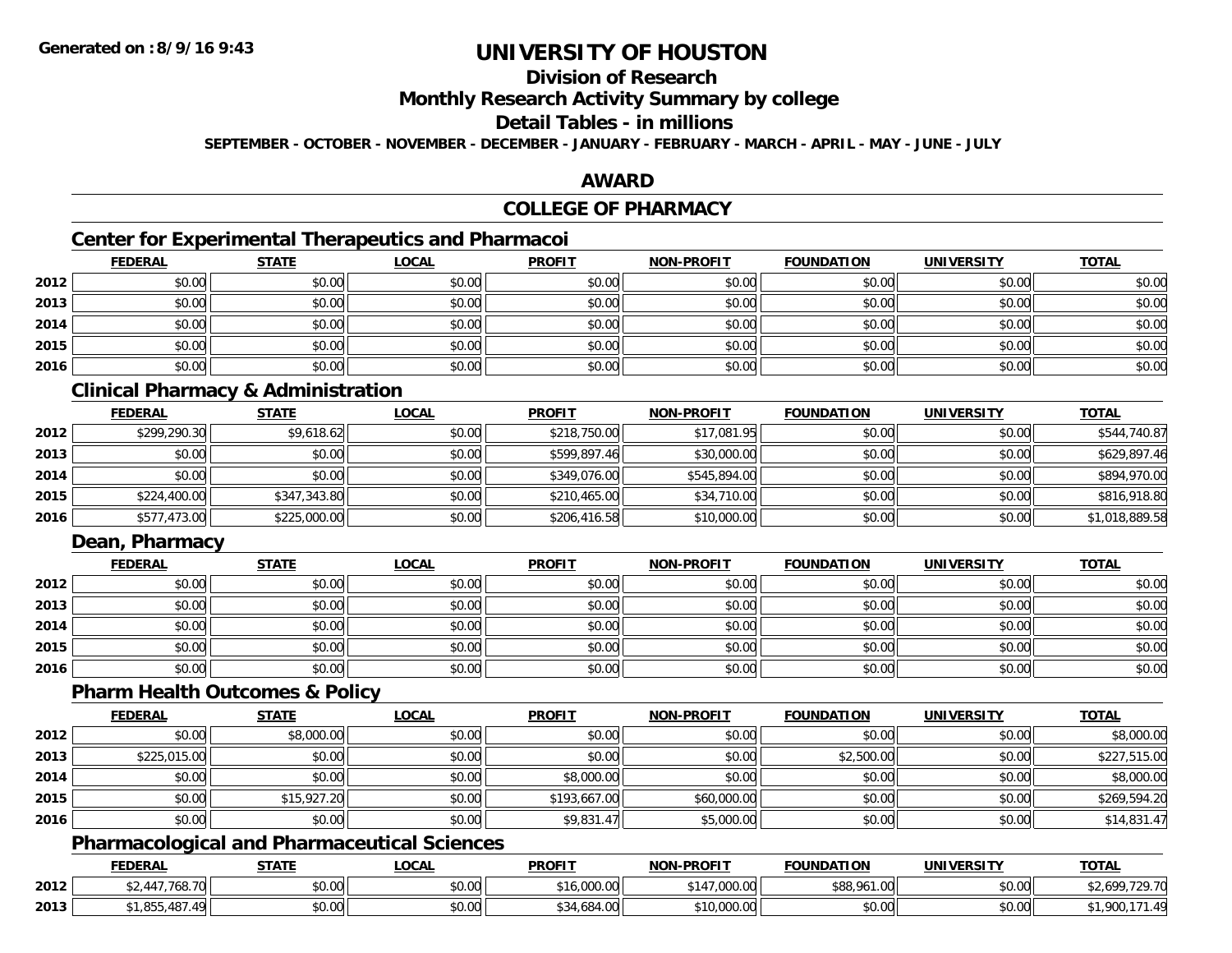## **Division of Research**

**Monthly Research Activity Summary by college**

**Detail Tables - in millions**

**SEPTEMBER - OCTOBER - NOVEMBER - DECEMBER - JANUARY - FEBRUARY - MARCH - APRIL - MAY - JUNE - JULY**

#### **AWARD**

#### **COLLEGE OF PHARMACY**

# **Pharmacological and Pharmaceutical Sciences**

|       | <b>FEDERAL</b>  | <u>STATE</u>   | <u>LOCAL</u> | <b>PROFIT</b>  | <b>NON-PROFIT</b> | <b>FOUNDATION</b> | <b>UNIVERSITY</b> | <b>TOTAL</b>    |
|-------|-----------------|----------------|--------------|----------------|-------------------|-------------------|-------------------|-----------------|
| 2014  | \$1,343,823.00  | \$0.00         | \$0.00       | \$70,174.00    | \$0.00            | \$88,961.00       | \$0.00            | \$1,502,958.00  |
| 2015  | \$4,019,128,28  | \$735.629.13   | \$0.00       | \$8,700.00     | \$140,000.00      | \$0.00            | \$0.00            | \$4,903,457.41  |
| 2016  | \$2,758,663.00  | \$45,072.00    | \$0.00       | \$0.00         | \$70,000.00       | \$150,000.00      | \$0.00            | \$3,023,735.00  |
| Total | \$13,751,048.77 | \$1,386,590.75 | \$0.00       | \$1,925,661.51 | \$1,069,685.95    | \$330,422.00      | \$0.00            | \$18,463,408.98 |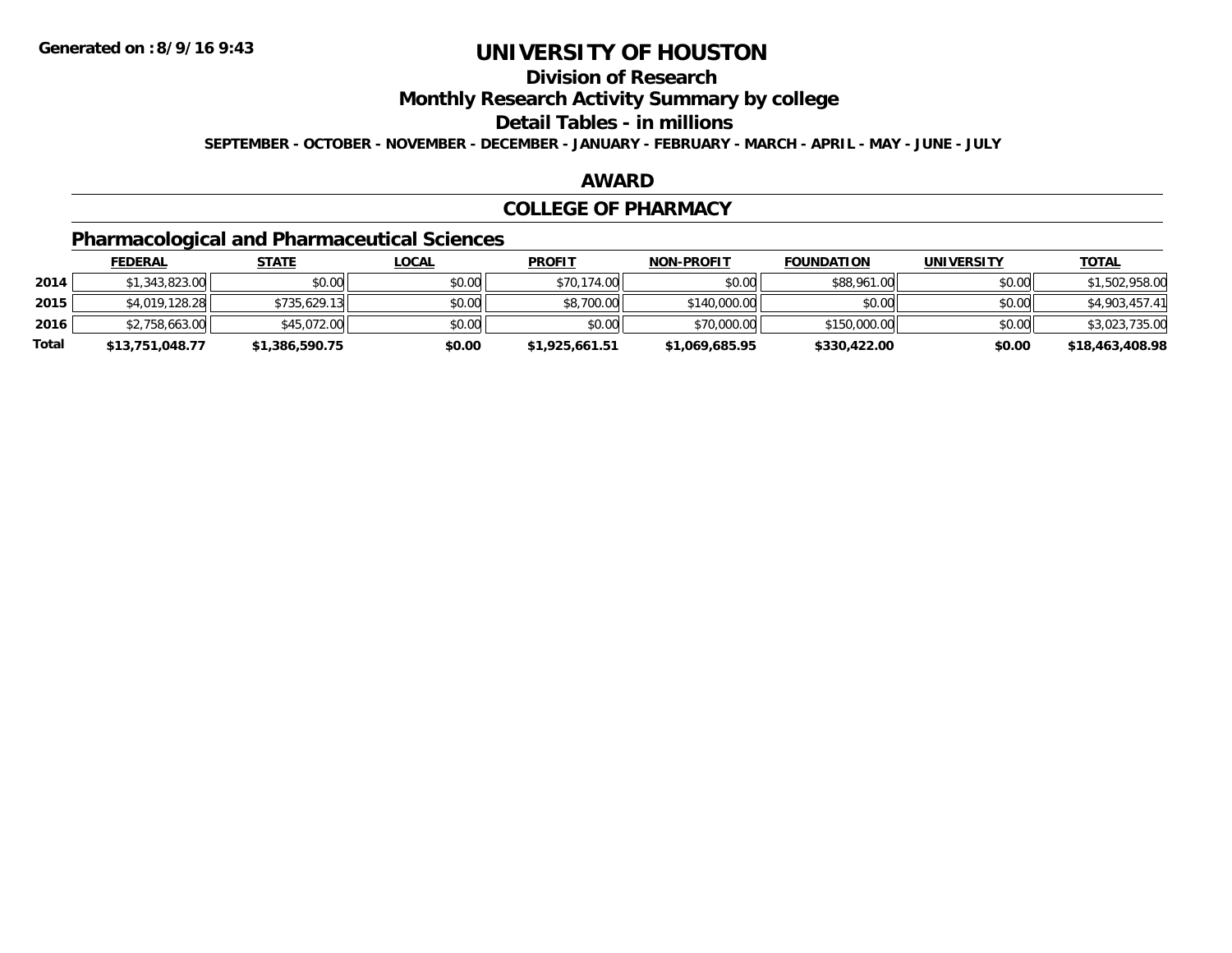#### **Division of Research**

**Monthly Research Activity Summary by college**

#### **Detail Tables - in millions**

**SEPTEMBER - OCTOBER - NOVEMBER - DECEMBER - JANUARY - FEBRUARY - MARCH - APRIL - MAY - JUNE - JULY**

### **AWARD**

#### **COLLEGE OF TECHNOLOGY**

|      |                                       |              | <b>Center for Information Security, Research and Edu</b> |               |                   |                   |                   |                |
|------|---------------------------------------|--------------|----------------------------------------------------------|---------------|-------------------|-------------------|-------------------|----------------|
|      | <b>FEDERAL</b>                        | <b>STATE</b> | <b>LOCAL</b>                                             | <b>PROFIT</b> | <b>NON-PROFIT</b> | <b>FOUNDATION</b> | <b>UNIVERSITY</b> | <b>TOTAL</b>   |
| 2014 | \$0.00                                | \$0.00       | \$0.00                                                   | \$0.00        | \$0.00            | \$0.00            | \$0.00            | \$0.00         |
|      | <b>Center for Technology Literacy</b> |              |                                                          |               |                   |                   |                   |                |
|      | <b>FEDERAL</b>                        | <b>STATE</b> | <b>LOCAL</b>                                             | <b>PROFIT</b> | <b>NON-PROFIT</b> | <b>FOUNDATION</b> | <b>UNIVERSITY</b> | <b>TOTAL</b>   |
| 2012 | \$111,690.00                          | \$0.00       | \$0.00                                                   | \$0.00        | \$0.00            | \$0.00            | \$0.00            | \$111,690.00   |
| 2013 | \$203,427.00                          | \$0.00       | \$0.00                                                   | \$0.00        | \$0.00            | \$0.00            | \$0.00            | \$203,427.00   |
| 2014 | \$337,598.00                          | \$0.00       | \$0.00                                                   | \$0.00        | \$0.00            | \$0.00            | \$0.00            | \$337,598.00   |
| 2015 | \$321,784.80                          | \$0.00       | \$0.00                                                   | \$113,757.17  | \$0.00            | \$0.00            | \$0.00            | \$435,541.97   |
| 2016 | \$110,391.60                          | \$0.00       | \$0.00                                                   | \$0.00        | \$0.00            | \$0.00            | \$0.00            | \$110,391.60   |
|      | <b>Construction Management</b>        |              |                                                          |               |                   |                   |                   |                |
|      | <b>FEDERAL</b>                        | <b>STATE</b> | <b>LOCAL</b>                                             | <b>PROFIT</b> | <b>NON-PROFIT</b> | <b>FOUNDATION</b> | <b>UNIVERSITY</b> | <b>TOTAL</b>   |
| 2012 | \$0.00                                | \$21,144.00  | \$0.00                                                   | \$0.00        | \$0.00            | \$44,810.00       | \$0.00            | \$65,954.00    |
| 2013 | \$0.00                                | \$74,568.00  | \$0.00                                                   | \$0.00        | \$0.00            | \$0.00            | \$0.00            | \$74,568.00    |
| 2014 | \$0.00                                | \$74,922.00  | \$0.00                                                   | \$0.00        | \$0.00            | \$0.00            | \$0.00            | \$74,922.00    |
| 2016 | \$0.00                                | \$148,282.00 | \$0.00                                                   | \$0.00        | \$0.00            | \$0.00            | \$0.00            | \$148,282.00   |
|      | Dean, Technology                      |              |                                                          |               |                   |                   |                   |                |
|      | <b>FEDERAL</b>                        | <b>STATE</b> | <b>LOCAL</b>                                             | <b>PROFIT</b> | <b>NON-PROFIT</b> | <b>FOUNDATION</b> | <b>UNIVERSITY</b> | <b>TOTAL</b>   |
| 2012 | \$342,089.00                          | \$0.00       | \$0.00                                                   | \$0.00        | \$0.00            | \$0.00            | \$0.00            | \$342,089.00   |
| 2013 | \$0.00                                | \$0.00       | \$0.00                                                   | \$0.00        | \$0.00            | \$0.00            | \$0.00            | \$0.00         |
| 2014 | \$0.00                                | \$0.00       | \$0.00                                                   | \$0.00        | \$0.00            | \$0.00            | \$0.00            | \$0.00         |
|      | <b>Engineering Technology</b>         |              |                                                          |               |                   |                   |                   |                |
|      | <b>FEDERAL</b>                        | <b>STATE</b> | <b>LOCAL</b>                                             | <b>PROFIT</b> | <b>NON-PROFIT</b> | <b>FOUNDATION</b> | <b>UNIVERSITY</b> | <b>TOTAL</b>   |
| 2012 | \$173,699.31                          | \$0.00       | \$0.00                                                   | \$0.00        | \$48,974.00       | \$18,400.00       | \$0.00            | \$241,073.31   |
| 2013 | \$324,391.44                          | \$0.00       | \$0.00                                                   | \$128,797.00  | \$0.00            | \$0.00            | \$0.00            | \$453,188.44   |
| 2014 | \$1,095,719.23                        | \$67,500.00  | \$0.00                                                   | \$125,000.00  | \$20,000.00       | \$0.00            | \$0.00            | \$1,308,219.23 |
| 2015 | \$1,517,046.00                        | \$0.00       | \$0.00                                                   | \$0.00        | \$0.00            | \$0.00            | \$0.00            | \$1,517,046.00 |
| 2016 | \$655,530.78                          | \$0.00       | \$0.00                                                   | \$0.00        | \$15,581.48       | \$0.00            | \$0.00            | \$671,112.26   |
|      |                                       |              | <b>Human Development and Consumer Science</b>            |               |                   |                   |                   |                |
|      | <b>FEDERAL</b>                        | <b>STATE</b> | <b>LOCAL</b>                                             | <b>PROFIT</b> | <b>NON-PROFIT</b> | <b>FOUNDATION</b> | <b>UNIVERSITY</b> | <b>TOTAL</b>   |
| 2013 | \$5,000.00                            | \$0.00       | \$0.00                                                   | \$0.00        | \$0.00            | \$0.00            | \$0.00            | \$5,000.00     |
| 2014 | \$5,000.00                            | \$0.00       | \$0.00                                                   | \$0.00        | \$0.00            | \$153,000.00      | \$0.00            | \$158,000.00   |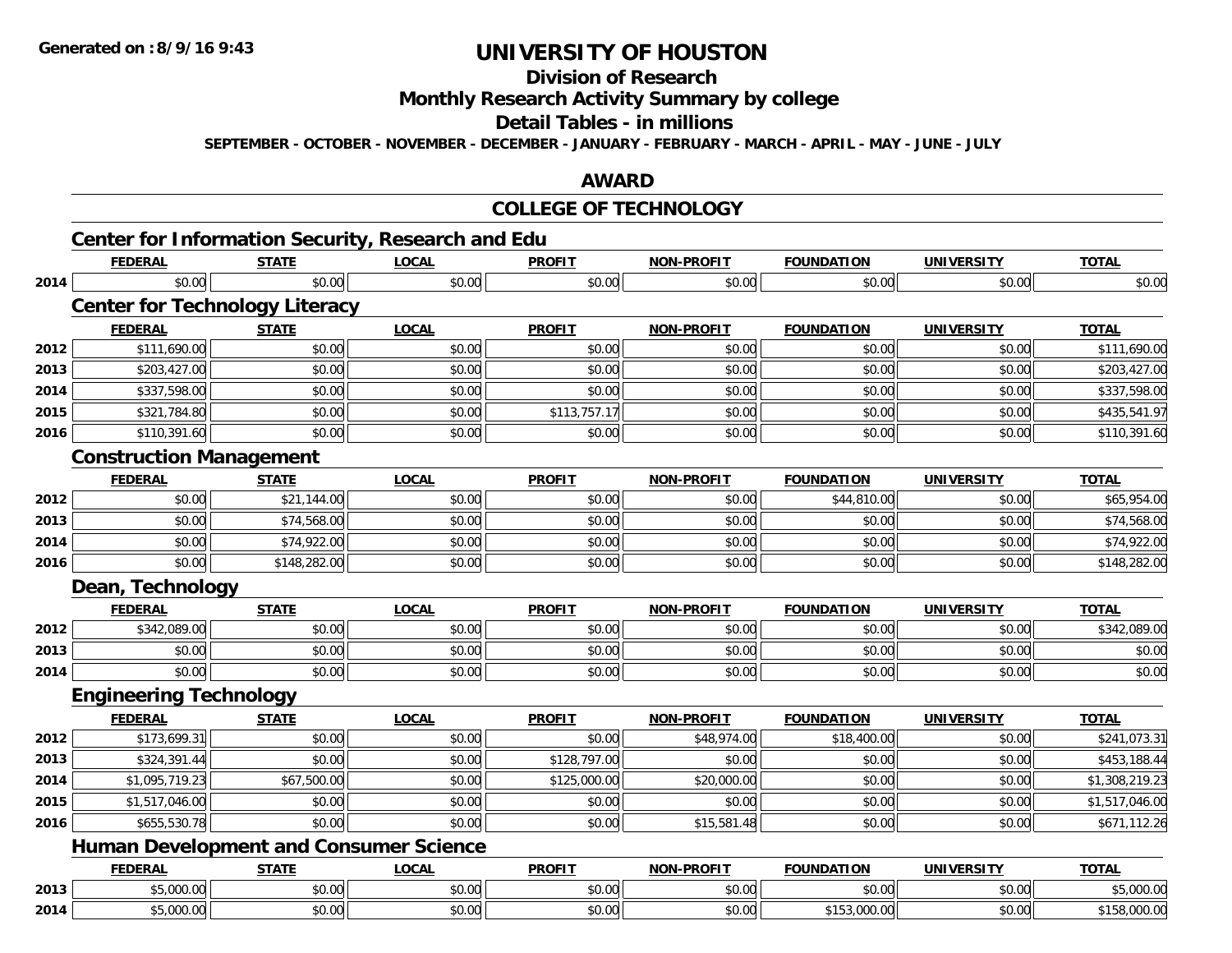## **Division of Research**

**Monthly Research Activity Summary by college**

## **Detail Tables - in millions**

**SEPTEMBER - OCTOBER - NOVEMBER - DECEMBER - JANUARY - FEBRUARY - MARCH - APRIL - MAY - JUNE - JULY**

### **AWARD**

## **COLLEGE OF TECHNOLOGY**

## **Human Development and Consumer Science**

|      | <b>FEDERAL</b>                         | <b>STATE</b><br>,,,,,, | .OCAL                               | <b>PROFIT</b>          | <b>NON-PROFIT</b> | <b>FOUNDATION</b> | <b>UNIVERSITY</b> | <b>TOTAL</b> |
|------|----------------------------------------|------------------------|-------------------------------------|------------------------|-------------------|-------------------|-------------------|--------------|
| 2015 | $\sim$ $\sim$<br>$\uparrow$ $\uparrow$ | ደስ ሰሰ<br>vu.vu         | $\theta$ $\theta$ $\theta$<br>pu.uu | $\sim$ $\sim$<br>vu.vu | 0000<br>PO.OO     | $\sim$<br>J.OC    | \$0.00            | 0.007        |
| 2016 | -40.00                                 | ደስ ሰስ<br>JU.UU         | $\theta$ $\theta$ $\theta$<br>DU.UU | $\sim$ $\sim$<br>JU.UU | 0000<br>\$U.UU    | \$0.00            | \$0.00            | \$27,040.00  |

<u> 1989 - Johann Stein, fransk politik (d. 1989)</u>

## **Information & Logistics Technology**

|      | <b>FEDERAL</b> | <b>STATE</b> | <b>LOCAL</b> | <b>PROFIT</b> | <b>NON-PROFIT</b> | <b>FOUNDATION</b> | <b>UNIVERSITY</b> | <b>TOTAL</b> |
|------|----------------|--------------|--------------|---------------|-------------------|-------------------|-------------------|--------------|
| 2012 | \$5,000.00     | \$0.00       | \$0.00       | \$0.00        | \$0.00            | \$0.00            | \$0.00            | \$5,000.00   |
| 2013 | \$0.00         | \$62,500.00  | \$0.00       | \$0.00        | \$0.00            | \$0.00            | \$0.00            | \$62,500.00  |
| 2014 | \$87,500.00    | \$0.00       | \$0.00       | \$0.00        | \$0.00            | \$0.00            | \$0.00            | \$87,500.00  |
| 2015 | \$286,819.00   | \$0.00       | \$0.00       | \$0.00        | \$0.00            | \$0.00            | \$0.00            | \$286,819.00 |
| 2016 | \$452,275.22   | \$0.00       | \$0.00       | \$15,089.00   | \$0.00            | \$0.00            | \$0.00            | \$467,364.22 |

## **Texas Manufacturing Assistance Center**

|       | <b>FEDERAL</b> | <u>STATE</u> | <b>LOCAL</b> | <b>PROFIT</b> | <b>NON-PROFIT</b> | <b>FOUNDATION</b> | <b>UNIVERSITY</b> | <b>TOTAL</b>   |
|-------|----------------|--------------|--------------|---------------|-------------------|-------------------|-------------------|----------------|
| 2012  | \$0.00         | \$0.00       | \$0.00       | \$0.00        | \$0.00            | \$0.00            | \$0.00            | \$0.00         |
| 2013  | \$0.00         | \$0.00       | \$0.00       | \$0.00        | \$0.00            | \$0.00            | \$0.00            | \$0.00         |
| 2014  | \$0.00         | \$0.00       | \$0.00       | \$0.00        | \$0.00            | \$0.00            | \$0.00            | \$0.00         |
| 2015  | \$0.00         | \$0.00       | \$0.00       | \$0.00        | \$0.00            | \$0.00            | \$0.00            | \$0.00         |
| Total | \$6,086,280.86 | \$448,916.00 | \$0.00       | \$382,643.17  | \$84,555.48       | \$222,690.00      | \$0.00            | \$7,225,085.51 |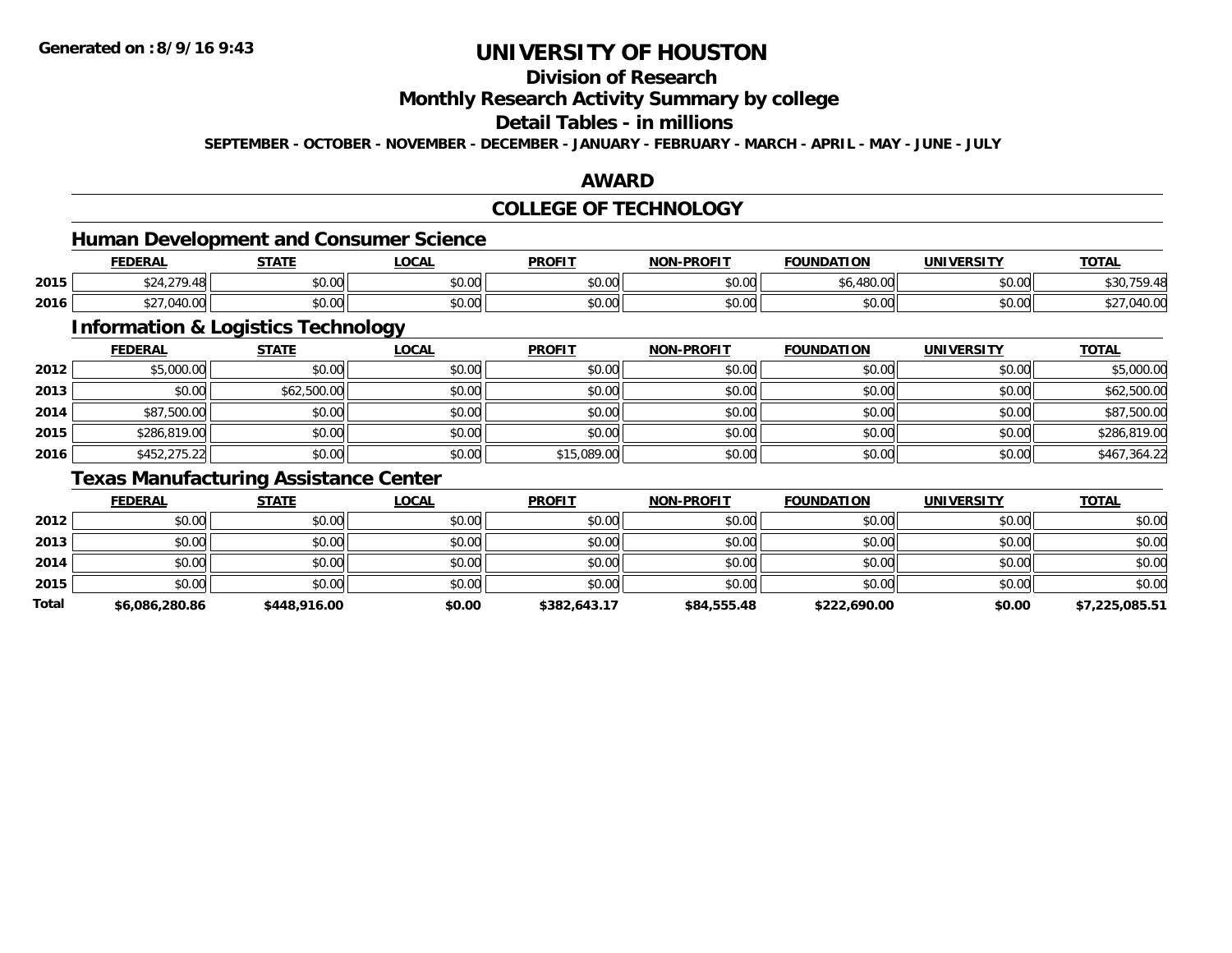#### **Division of Research**

**Monthly Research Activity Summary by college**

#### **Detail Tables - in millions**

**SEPTEMBER - OCTOBER - NOVEMBER - DECEMBER - JANUARY - FEBRUARY - MARCH - APRIL - MAY - JUNE - JULY**

### **AWARD**

# **CULLEN COLLEGE OF ENGINEERING**

|      | <b>Biomedical Engineering</b>                            |                |                |                |                   |                   |                   |                |
|------|----------------------------------------------------------|----------------|----------------|----------------|-------------------|-------------------|-------------------|----------------|
|      | <b>FEDERAL</b>                                           | <b>STATE</b>   | <b>LOCAL</b>   | <b>PROFIT</b>  | <b>NON-PROFIT</b> | <b>FOUNDATION</b> | <b>UNIVERSITY</b> | <b>TOTAL</b>   |
| 2012 | \$2,405,394.86                                           | \$0.00         | \$0.00         | \$0.00         | \$0.00            | \$0.00            | \$0.00            | \$2,405,394.86 |
| 2013 | \$1,393,746.00                                           | \$0.00         | \$0.00         | \$0.00         | \$2,000.00        | \$0.00            | \$0.00            | \$1,395,746.00 |
| 2014 | \$3,267,390.13                                           | \$0.00         | \$0.00         | \$0.00         | \$250,000.00      | \$45,833.34       | \$0.00            | \$3,563,223.47 |
| 2015 | \$892,585.00                                             | \$0.00         | \$0.00         | \$0.00         | \$50,000.00       | \$20,000.00       | \$0.00            | \$962,585.00   |
| 2016 | \$2,912,105.45                                           | \$0.00         | \$0.00         | \$137,000.00   | \$126,000.00      | \$56,462.00       | \$100,400.00      | \$3,331,967.45 |
|      | <b>Center for Innovative Grouting Materials and Tech</b> |                |                |                |                   |                   |                   |                |
|      | <b>FEDERAL</b>                                           | <b>STATE</b>   | <b>LOCAL</b>   | <b>PROFIT</b>  | <b>NON-PROFIT</b> | <b>FOUNDATION</b> | <b>UNIVERSITY</b> | <b>TOTAL</b>   |
| 2012 | \$0.00                                                   | \$0.00         | \$0.00         | \$0.00         | \$0.00            | \$0.00            | \$0.00            | \$0.00         |
| 2013 | \$0.00                                                   | \$0.00         | \$0.00         | \$0.00         | \$0.00            | \$0.00            | \$0.00            | \$0.00         |
| 2014 | \$0.00                                                   | \$0.00         | \$0.00         | \$0.00         | \$0.00            | \$0.00            | \$0.00            | \$0.00         |
|      | <b>Chemical Engineering</b>                              |                |                |                |                   |                   |                   |                |
|      | <b>FEDERAL</b>                                           | <b>STATE</b>   | <b>LOCAL</b>   | <b>PROFIT</b>  | <b>NON-PROFIT</b> | <b>FOUNDATION</b> | <b>UNIVERSITY</b> | <b>TOTAL</b>   |
| 2012 | \$2,975,028.56                                           | \$160,000.00   | \$0.00         | \$1,351,246.57 | \$100,000.00      | \$220,900.00      | \$12,628.00       | \$4,819,803.13 |
| 2013 | \$3,276,059.20                                           | \$215,813.00   | \$0.00         | \$1,310,062.00 | \$425,000.00      | \$170,000.00      | \$39,444.00       | \$5,436,378.20 |
| 2014 | \$2,651,664.38                                           | \$755,245.30   | \$8,871.11     | \$2,321,500.00 | \$0.00            | \$1,099,750.00    | \$30,183.00       | \$6,867,213.79 |
| 2015 | \$3,208,009.47                                           | \$557,511.50   | \$0.00         | \$1,091,554.00 | \$0.00            | \$862,929.20      | \$0.00            | \$5,720,004.17 |
| 2016 | \$3,676,504.52                                           | \$327,498.00   | \$0.00         | \$1,224,569.00 | \$580,206.00      | \$279,025.45      | \$0.00            | \$6,087,802.97 |
|      | <b>Civil Engineering</b>                                 |                |                |                |                   |                   |                   |                |
|      | <b>FEDERAL</b>                                           | <b>STATE</b>   | <b>LOCAL</b>   | <b>PROFIT</b>  | <b>NON-PROFIT</b> | <b>FOUNDATION</b> | <b>UNIVERSITY</b> | <b>TOTAL</b>   |
| 2012 | \$3,187,941.11                                           | \$612,633.00   | \$0.00         | \$393,753.10   | \$186,885.00      | \$133,334.00      | \$16,002.00       | \$4,530,548.21 |
| 2013 | \$3,053,718.33                                           | \$367,006.00   | \$0.00         | \$260,215.00   | \$114,953.70      | \$144,118.00      | \$0.00            | \$3,940,011.03 |
| 2014 | \$2,691,675.61                                           | \$555,648.00   | \$0.00         | \$447,425.50   | \$111,679.95      | \$172,438.68      | \$0.00            | \$3,978,867.74 |
| 2015 | \$2,180,798.58                                           | \$375,576.00   | \$0.00         | \$85,059.50    | \$35,972.55       | \$0.00            | \$1,600.00        | \$2,679,006.63 |
| 2016 | \$2,808,529.20                                           | \$842,401.00   | \$100,000.00   | \$29,034.90    | \$90,000.00       | \$92,936.42       | \$1,600.00        | \$3,964,501.52 |
|      | Dean, Engineering                                        |                |                |                |                   |                   |                   |                |
|      | <b>FEDERAL</b>                                           | <b>STATE</b>   | <b>LOCAL</b>   | <b>PROFIT</b>  | <b>NON-PROFIT</b> | <b>FOUNDATION</b> | <b>UNIVERSITY</b> | <b>TOTAL</b>   |
|      | $\overline{a}$                                           | $\overline{a}$ | $\overline{a}$ | $\overline{a}$ | $\overline{a}$    | المممم            | $\sim$ $\sim$     |                |

|      | <u>ILDLNAL</u> | <u><math>3171L</math></u> | <u>LUUNL</u> | <b>FNVIII</b> | <b>IVOIV-FROLII</b> | ייטויוטעוניט | <b>UNIVLRJIII</b> | 1017L       |
|------|----------------|---------------------------|--------------|---------------|---------------------|--------------|-------------------|-------------|
| 2012 | \$0.00         | \$0.00                    | \$0.00       | \$0.00        | \$0.00              | \$0.00       | \$0.00            | \$0.00      |
| 2013 | \$39,999.10    | \$0.00                    | \$0.00       | \$0.00        | \$0.00              | \$0.00       | \$0.00            | \$39,999.10 |
| 2014 | \$0.00         | \$0.00                    | \$0.00       | \$0.00        | \$0.00              | \$0.00       | \$0.00            | \$0.00      |
| 2015 | \$0.00         | \$0.00                    | \$0.00       | \$0.00        | \$0.00              | \$0.00       | \$0.00            | \$0.00      |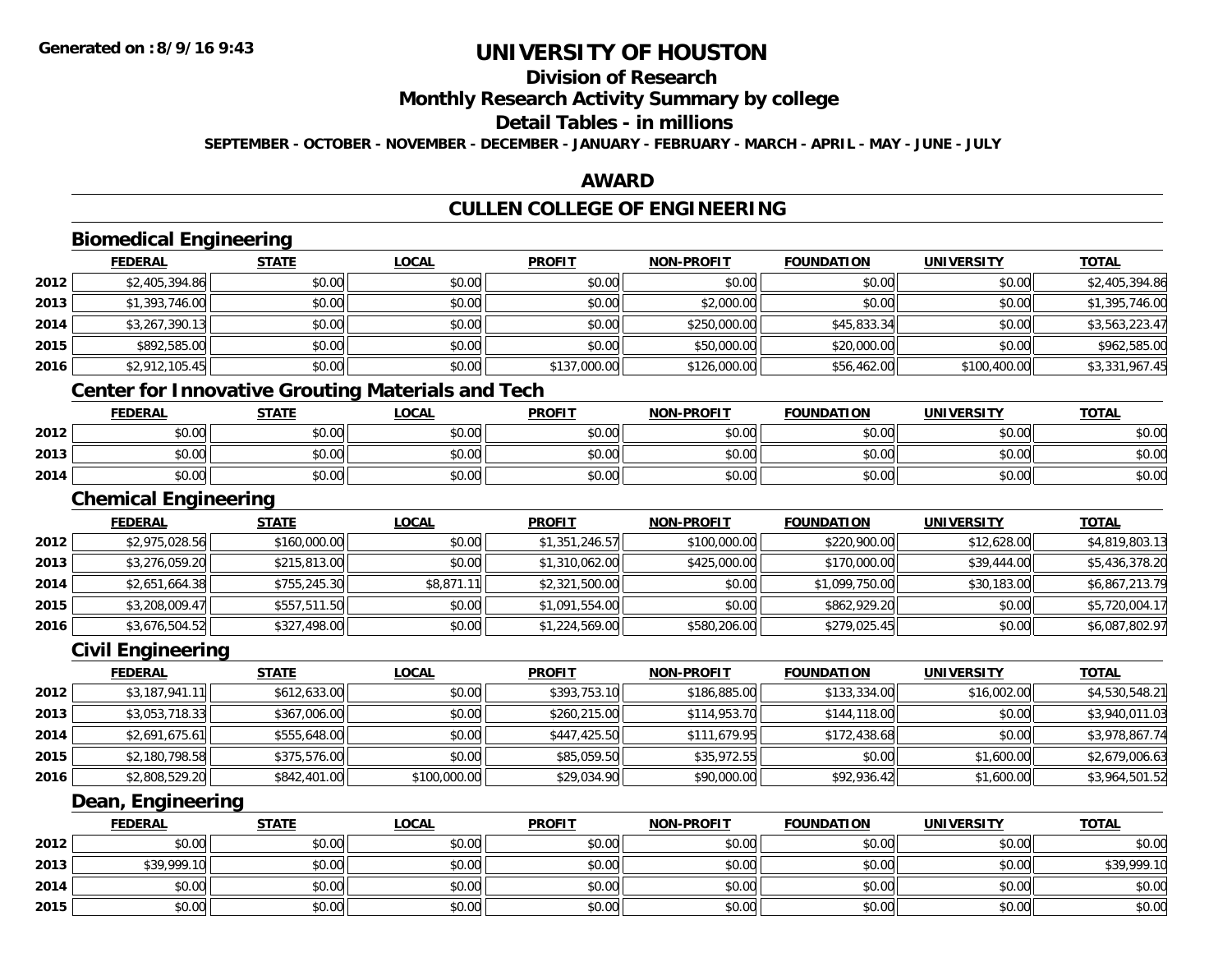**2016**

# **UNIVERSITY OF HOUSTON**

# **Division of Research**

# **Monthly Research Activity Summary by college**

#### **Detail Tables - in millions**

**SEPTEMBER - OCTOBER - NOVEMBER - DECEMBER - JANUARY - FEBRUARY - MARCH - APRIL - MAY - JUNE - JULY**

### **AWARD**

# **CULLEN COLLEGE OF ENGINEERING**

|      | <b>FEDERAL</b>                                    | <b>STATE</b>   | <b>LOCAL</b> | <b>PROFIT</b>  | <b>NON-PROFIT</b> | <b>FOUNDATION</b> | <b>UNIVERSITY</b> | <b>TOTAL</b>   |
|------|---------------------------------------------------|----------------|--------------|----------------|-------------------|-------------------|-------------------|----------------|
| 2016 | \$46,000.00                                       | \$0.00         | \$0.00       | \$0.00         | \$0.00            | \$0.00            | \$0.00            | \$46,000.00    |
|      | <b>Electrical &amp; Computer Engineering</b>      |                |              |                |                   |                   |                   |                |
|      | <b>FEDERAL</b>                                    | <b>STATE</b>   | <b>LOCAL</b> | <b>PROFIT</b>  | <b>NON-PROFIT</b> | <b>FOUNDATION</b> | <b>UNIVERSITY</b> | <b>TOTAL</b>   |
| 2012 | \$5,966,470.59                                    | \$44,704.20    | \$0.00       | \$520,157.50   | \$27,500.00       | \$50,000.00       | \$0.00            | \$6,608,832.29 |
| 2013 | \$2,190,671.96                                    | \$35,263.20    | \$0.00       | \$690,698.00   | \$228,367.30      | \$123,591.00      | \$5,000.00        | \$3,273,591.46 |
| 2014 | \$2,865,342.18                                    | \$58,776.70    | \$0.00       | \$798,154.00   | \$203,416.05      | \$162,500.00      | \$0.00            | \$4,088,188.93 |
| 2015 | \$3,746,023.29                                    | \$1,131,051.50 | \$0.00       | \$419,838.66   | \$203,844.45      | \$113,391.00      | \$0.00            | \$5,614,148.90 |
| 2016 | \$3,639,857.68                                    | \$356,282.00   | \$0.00       | \$336,000.00   | \$80,862.00       | \$160,000.00      | \$0.00            | \$4,573,001.68 |
|      | <b>Industrial Engineering</b>                     |                |              |                |                   |                   |                   |                |
|      | <b>FEDERAL</b>                                    | <b>STATE</b>   | <b>LOCAL</b> | <b>PROFIT</b>  | <b>NON-PROFIT</b> | <b>FOUNDATION</b> | <b>UNIVERSITY</b> | <b>TOTAL</b>   |
| 2012 | \$0.00                                            | \$0.00         | \$0.00       | \$0.00         | \$0.00            | \$0.00            | \$0.00            | \$0.00         |
| 2013 | \$0.00                                            | \$39,855.00    | \$0.00       | \$0.00         | \$0.00            | \$40,218.65       | \$0.00            | \$80,073.65    |
| 2014 | \$186,655.00                                      | \$22,537.00    | \$0.00       | \$0.00         | \$0.00            | \$0.00            | \$0.00            | \$209,192.00   |
| 2015 | \$40,179.84                                       | \$77,825.60    | \$0.00       | \$22,184.00    | \$0.00            | \$12,000.00       | \$0.00            | \$152,189.44   |
| 2016 | \$220,000.00                                      | \$175,413.83   | \$0.00       | \$25,648.00    | \$48,542.93       | \$0.00            | \$0.00            | \$469,604.76   |
|      | <b>Mechanical Engineering</b>                     |                |              |                |                   |                   |                   |                |
|      | <b>FEDERAL</b>                                    | <b>STATE</b>   | <b>LOCAL</b> | <b>PROFIT</b>  | <b>NON-PROFIT</b> | <b>FOUNDATION</b> | <b>UNIVERSITY</b> | <b>TOTAL</b>   |
| 2012 | \$4,317,172.40                                    | \$0.00         | \$0.00       | \$125,339.43   | \$0.00            | \$258,945.64      | \$0.00            | \$4,701,457.47 |
| 2013 | \$3,888,320.53                                    | \$122,500.00   | \$0.00       | \$833,261.00   | \$22,000.00       | \$266,789.08      | \$0.00            | \$5,132,870.61 |
| 2014 | \$1,442,508.61                                    | \$0.00         | \$0.00       | \$551,279.00   | \$11,600.00       | \$242,299.40      | \$0.00            | \$2,247,687.01 |
| 2015 | \$2,211,417.00                                    | \$37,500.00    | \$0.00       | \$1,148,426.46 | \$75,000.00       | \$506,450.70      | \$0.00            | \$3,978,794.16 |
| 2016 | \$1,755,745.00                                    | \$10,000.00    | \$0.00       | \$526,026.10   | \$75,000.00       | \$319,972.65      | \$0.00            | \$2,686,743.75 |
|      | <b>National Center for Airborne Laser Mapping</b> |                |              |                |                   |                   |                   |                |
|      | <b>FEDERAL</b>                                    | <b>STATE</b>   | LOCAL        | <b>PROFIT</b>  | <b>NON-PROFIT</b> | <b>FOUNDATION</b> | <b>UNIVERSITY</b> | <b>TOTAL</b>   |
| 2012 | \$618,915.20                                      | \$0.00         | \$0.00       | \$0.00         | \$0.00            | \$0.00            | \$0.00            | \$618,915.20   |
| 2013 | \$299,327.30                                      | \$0.00         | \$0.00       | \$0.00         | \$0.00            | \$216,177.00      | \$0.00            | \$515,504.30   |
| 2014 | \$1,674,284.10                                    | \$0.00         | \$0.00       | \$0.00         | \$0.00            | \$0.00            | \$0.00            | \$1,674,284.10 |
| 2015 | \$378,509.40                                      | \$0.00         | \$0.00       | \$0.00         | \$0.00            | \$0.00            | \$240,691.00      | \$619,200.40   |

\$482,621.40 \$0.00 \$0.00 \$0.00 \$0.00 \$0.00 \$0.00 \$482,621.40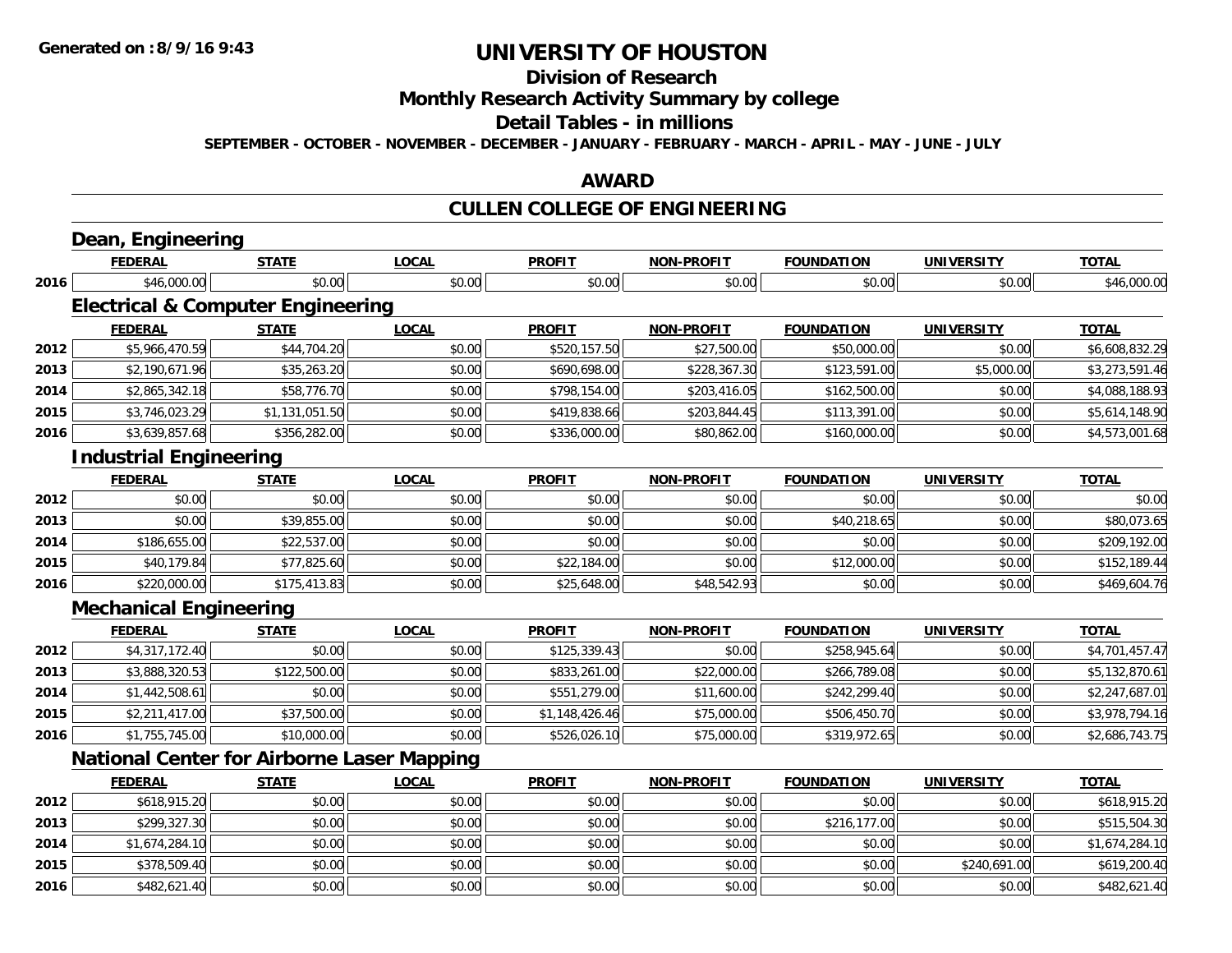# **Division of Research**

### **Monthly Research Activity Summary by college**

#### **Detail Tables - in millions**

**SEPTEMBER - OCTOBER - NOVEMBER - DECEMBER - JANUARY - FEBRUARY - MARCH - APRIL - MAY - JUNE - JULY**

### **AWARD**

# **CULLEN COLLEGE OF ENGINEERING**

## **Petroleum Engineering**

|      | <b>FEDERAL</b> | <b>STATE</b> | <b>LOCAL</b> | <b>PROFIT</b> | <b>NON-PROFIT</b> | <b>FOUNDATION</b> | <b>UNIVERSITY</b> | <b>TOTAL</b>   |
|------|----------------|--------------|--------------|---------------|-------------------|-------------------|-------------------|----------------|
| 2012 | \$0.00         | \$0.00       | \$0.00       | \$0.00        | \$0.00            | \$0.00            | \$113,652.00      | \$113,652.00   |
| 2013 | \$72,180.00    | \$0.00       | \$0.00       | \$766,460.00  | \$0.00            | \$0.00            | \$195,940.00      | \$1,034,580.00 |
| 2014 | \$27,820.00    | \$375,000.00 | \$0.00       | \$518,963.00  | \$0.00            | \$0.00            | \$0.00            | \$921,783.00   |
| 2015 | \$0.00         | \$0.00       | \$0.00       | \$447,980.00  | \$0.00            | \$0.00            | \$0.00            | \$447,980.00   |
| 2016 | \$0.00         | \$0.00       | \$0.00       | \$308,030.00  | \$0.00            | \$0.00            | \$0.00            | \$308,030.00   |

## **Wind Energy Center**

|       | <b>FEDERAL</b>    | <b>STATE</b> | <b>_OCAL</b> | <b>PROFIT</b>   | <b>NON-PROFIT</b> | <b>FOUNDATION</b> | UNIVERSITY   | <b>TOTAL</b>         |
|-------|-------------------|--------------|--------------|-----------------|-------------------|-------------------|--------------|----------------------|
| 2013  | $\cdots$<br>JU.UU | \$0.00       | \$0.00       | \$0.00          | ልስ ሰሰ<br>pv.uu    | \$0.00            | \$0.00       | \$0.00               |
| Total | \$76.691.170.96   | 7.256.040.83 | \$108.871.11 | \$16,689,864.72 | \$3.048.829.93    | \$5.770.062.21    | \$757,140.00 | .979.76<br>\$110.321 |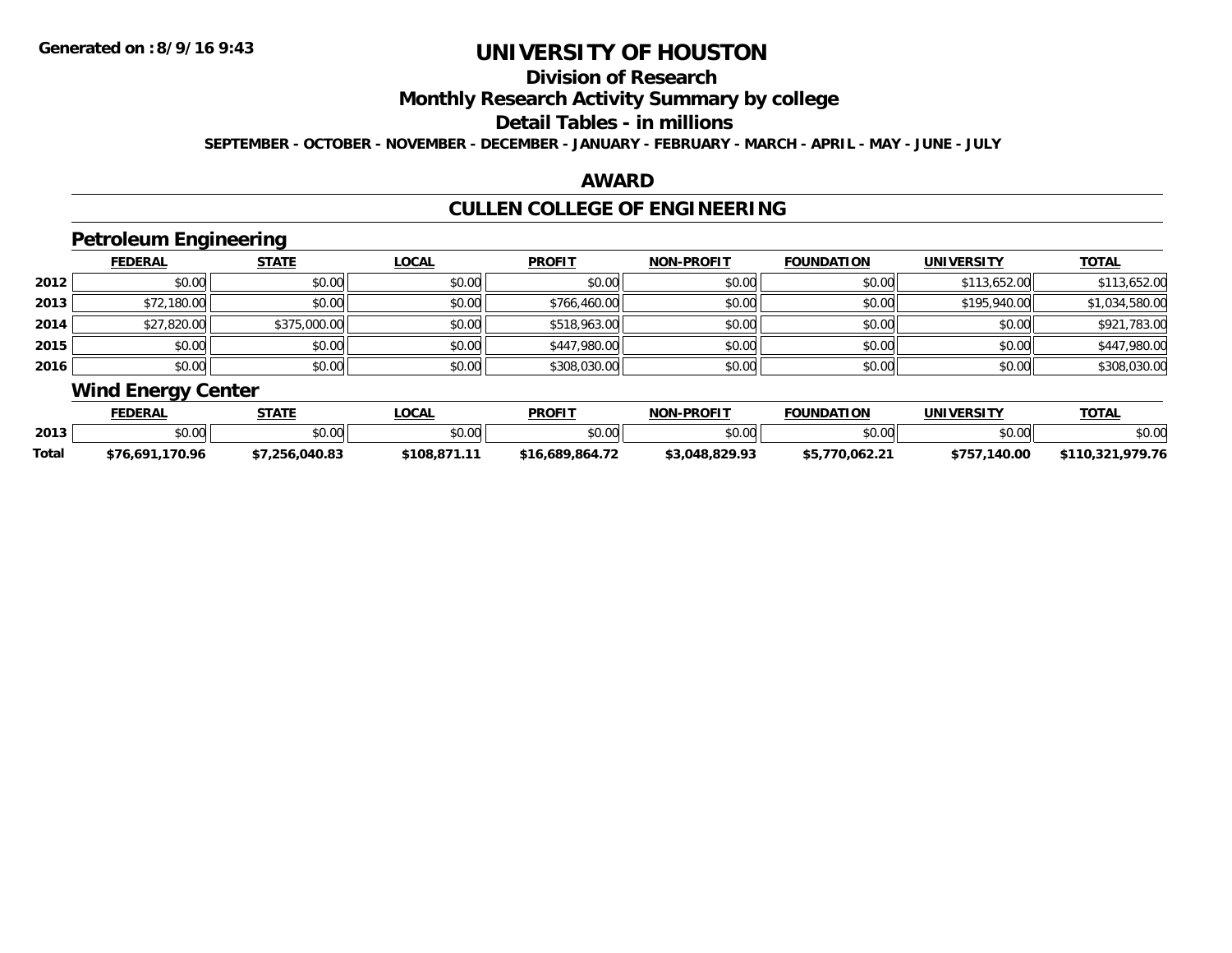## **Division of Research**

**Monthly Research Activity Summary by college**

## **Detail Tables - in millions**

**SEPTEMBER - OCTOBER - NOVEMBER - DECEMBER - JANUARY - FEBRUARY - MARCH - APRIL - MAY - JUNE - JULY**

### **AWARD**

## **DIVISION OF RESEARCH**

## **Center for Advanced Computing and Data Systems**

|      | Center for Advanced Computing and Data Systems |              |              |               |                   |                   |                   |              |  |  |  |  |
|------|------------------------------------------------|--------------|--------------|---------------|-------------------|-------------------|-------------------|--------------|--|--|--|--|
|      | <b>FEDERAL</b>                                 | <b>STATE</b> | <u>LOCAL</u> | <b>PROFIT</b> | <b>NON-PROFIT</b> | <b>FOUNDATION</b> | <b>UNIVERSITY</b> | <b>TOTAL</b> |  |  |  |  |
| 2012 | \$270,000.00                                   | \$0.00       | \$0.00       | \$120,000.00  | \$1,000.00        | \$0.00            | \$0.00            | \$391,000.00 |  |  |  |  |
| 2013 | \$105,000.00                                   | \$0.00       | \$0.00       | \$45,000.00   | \$1,000.00        | \$0.00            | \$0.00            | \$151,000.00 |  |  |  |  |
| 2014 | \$14,474.00                                    | \$0.00       | \$0.00       | \$0.00        | \$0.00            | \$0.00            | \$0.00            | \$14,474.00  |  |  |  |  |
| 2015 | \$0.00                                         | \$0.00       | \$0.00       | \$0.00        | \$0.00            | \$0.00            | \$0.00            | \$0.00       |  |  |  |  |
| 2016 | \$0.00                                         | \$0.00       | \$0.00       | \$0.00        | \$0.00            | \$0.00            | \$0.00            | \$0.00       |  |  |  |  |

### **Center for Advanced Materials**

|      | <b>FEDERAL</b> | <b>STATE</b> | <u>LOCAL</u> | <b>PROFIT</b> | <b>NON-PROFIT</b> | <b>FOUNDATION</b> | <b>UNIVERSITY</b> | <b>TOTAL</b> |
|------|----------------|--------------|--------------|---------------|-------------------|-------------------|-------------------|--------------|
| 2012 | \$0.00         | \$0.00       | \$0.00       | \$0.00        | \$0.00            | \$0.00            | \$0.00            | \$0.00       |
| 2013 | \$0.00         | \$0.00       | \$0.00       | \$0.00        | \$0.00            | \$0.00            | \$0.00            | \$0.00       |
| 2014 | \$0.00         | \$0.00       | \$0.00       | \$0.00        | \$0.00            | \$0.00            | \$0.00            | \$0.00       |
| 2015 | \$0.00         | \$0.00       | \$0.00       | \$0.00        | \$0.00            | \$0.00            | \$0.00            | \$0.00       |
| 2016 | \$0.00         | \$0.00       | \$0.00       | \$0.00        | \$0.00            | \$0.00            | \$0.00            | \$0.00       |

#### **Center for Biomedical & Environmental Genomics**

|      | <b>FEDERAL</b> | <b>CTATE</b>        | .OCAI              | <b>PROFIT</b>                   | <b>PROFIT</b><br><b>NION</b> | דמחוחוה<br>ΓΙΟΝ | UNIVERSITY           | <b>TOTAL</b>  |
|------|----------------|---------------------|--------------------|---------------------------------|------------------------------|-----------------|----------------------|---------------|
| 2012 | 0000<br>טט.טע  | $\uparrow$<br>טט.טע | ሶስ ሰሰ<br>vu.vu     | $\sim$ $\sim$<br>$\cap$<br>ט.טע | 0000<br>งบ.บเ                | 0000<br>,u.uu   | 0000<br>JU.UU        | \$0.00        |
| 2013 | 0000<br>DU.UU  | $\sim$<br>JU.UU     | $\sim$ 00<br>JU.UU | \$0.00                          | \$0.00                       | \$0.00          | 0000<br><b>DU.UU</b> | 0000<br>ນບ.ບປ |

#### **Center for Industrial Partnerships**

|      | <b>FEDERAL</b> | <b>STATE</b> | <u>LOCAL</u> | <b>PROFIT</b> | <b>NON-PROFIT</b> | <b>FOUNDATION</b> | <b>UNIVERSITY</b> | <b>TOTAL</b> |
|------|----------------|--------------|--------------|---------------|-------------------|-------------------|-------------------|--------------|
| 2012 | \$10,571.52    | \$0.00       | \$0.00       | \$100,500.00  | \$0.00            | \$0.00            | \$0.00            | \$111,071.52 |
| 2013 | \$9,370.49     | \$0.00       | \$0.00       | \$0.00        | \$0.00            | \$0.00            | \$0.00            | \$9,370.49   |
| 2014 | \$8,950.00     | \$0.00       | \$0.00       | \$0.00        | \$0.00            | \$0.00            | \$0.00            | \$8,950.00   |
| 2015 | \$5,528.58     | \$0.00       | \$0.00       | \$0.00        | \$0.00            | \$0.00            | \$0.00            | \$5,528.58   |
| 2016 | \$102,354.00   | \$0.00       | \$0.00       | \$0.00        | \$0.00            | \$0.00            | \$0.00            | \$102,354.00 |

### **Division of Research**

|      | <b>FEDERAL</b> | <b>STATE</b>    | <u>LOCAL</u> | <b>PROFIT</b> | <b>NON-PROFIT</b> | <b>FOUNDATION</b> | <b>UNIVERSITY</b> | <b>TOTAL</b>    |
|------|----------------|-----------------|--------------|---------------|-------------------|-------------------|-------------------|-----------------|
| 2012 | \$0.00         | \$0.00          | \$0.00       | \$0.00        | \$0.00            | \$0.00            | \$0.00            | \$0.00          |
| 2013 | \$0.00         | \$0.00          | \$0.00       | \$0.00        | \$0.00            | \$0.00            | \$0.00            | \$0.00          |
| 2014 | \$0.00         | \$0.00          | \$0.00       | \$0.00        | \$0.00            | \$0.00            | \$0.00            | \$0.00          |
| 2015 | \$500.00       | \$14,394,302.73 | \$0.00       | \$0.00        | \$0.00            | \$0.00            | \$0.00            | \$14,394,802.73 |
| 2016 | \$0.00         | \$9,027,000.00  | \$0.00       | \$0.00        | \$0.00            | \$0.00            | \$0.00            | \$9,027,000.00  |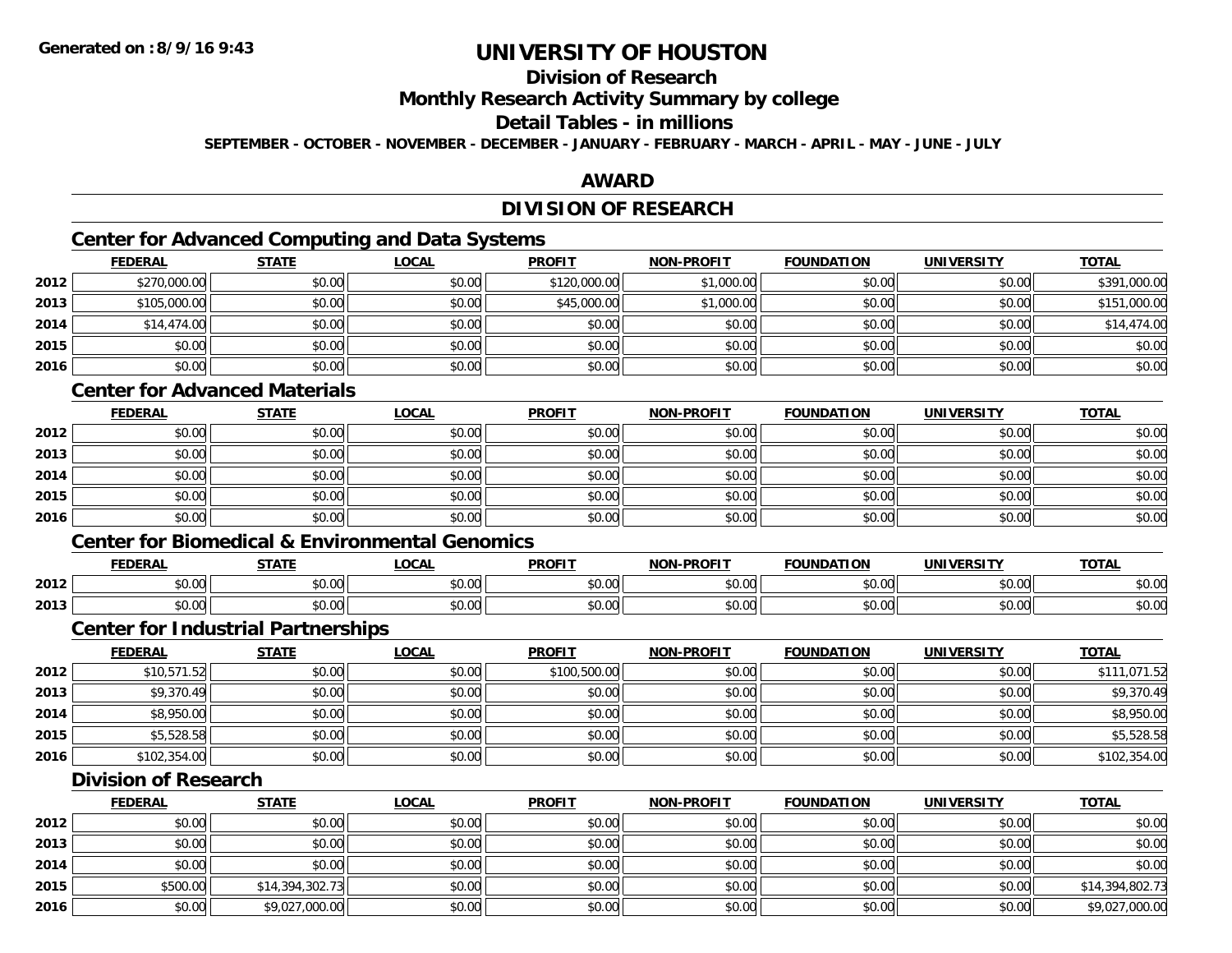## **Division of Research**

**Monthly Research Activity Summary by college**

## **Detail Tables - in millions**

**SEPTEMBER - OCTOBER - NOVEMBER - DECEMBER - JANUARY - FEBRUARY - MARCH - APRIL - MAY - JUNE - JULY**

### **AWARD**

## **DIVISION OF RESEARCH**

## **Office of Contracts and Grants**

|      | <b>FEDERAL</b> | <b>STATL</b>       | $\sim$<br>.UUAI                         | <b>PROFIT</b>          | <b>-PROFIT</b><br>NON- | <b>FOUNDATION</b>        | UNIVERSITY    | $T^{\prime}$<br>uuln. |
|------|----------------|--------------------|-----------------------------------------|------------------------|------------------------|--------------------------|---------------|-----------------------|
| 2012 | 0000<br>,u.uu  | 0000<br>vu.vu      | $\uparrow$ $\wedge$ $\uparrow$<br>vu.vu | $\sim$ $\sim$<br>vv.vv | 0000<br>vv.vv          | . .                      | 0000<br>DU.UU |                       |
| 2013 | 0000<br>JU.UU  | <b>↑∩</b><br>JU.UU | nn nn<br>JU.UU                          | $\sim$ $\sim$<br>JU.UU | 0000<br>JU.UU          | .10<br>ັ⊤∠∪<br><b>∪∪</b> | \$0.00        | 130.                  |

**TcSUH**

|      | <u>FEDERAL</u> | <u>STATE</u> | <u>LOCAL</u> | <b>PROFIT</b> | <b>NON-PROFIT</b> | <b>FOUNDATION</b> | <b>UNIVERSITY</b> | <b>TOTAL</b> |
|------|----------------|--------------|--------------|---------------|-------------------|-------------------|-------------------|--------------|
| 2012 | \$70,000.00    | \$37,894.80  | \$0.00       | \$100,554.00  | \$0.00            | \$0.00            | \$0.00            | \$208,448.80 |
| 2013 | \$195,000.00   | \$37,894.80  | \$0.00       | \$99,321.00   | \$0.00            | \$0.00            | \$0.00            | \$332,215.80 |
| 2014 | \$165,268.15   | \$0.00       | \$0.00       | \$49,995.00   | \$0.00            | \$0.00            | \$0.00            | \$215,263.15 |
| 2015 | \$90,000.00    | \$0.00       | \$0.00       | \$16,000.00   | \$0.00            | \$0.00            | \$0.00            | \$106,000.00 |
| 2016 | \$245,000.00   | \$0.00       | \$0.00       | \$62,248.00   | \$0.00            | \$0.00            | \$0.00            | \$307,248.00 |

### **Texas Obesity Research Center**

|      | <b>FEDERAL</b> | <b>STATE</b> | <b>LOCAL</b> | <b>PROFIT</b> | <b>NON-PROFIT</b> | <b>FOUNDATION</b> | <b>UNIVERSITY</b> | <b>TOTAL</b> |
|------|----------------|--------------|--------------|---------------|-------------------|-------------------|-------------------|--------------|
| 2012 | \$0.00         | \$0.00       | \$0.00       | \$0.00        | \$0.00            | \$0.00            | \$0.00            | \$0.00       |
| 2013 | \$0.00         | \$0.00       | \$0.00       | \$0.00        | \$0.00            | \$0.00            | \$0.00            | \$0.00       |
| 2014 | \$0.00         | \$0.00       | \$0.00       | \$0.00        | \$0.00            | \$0.00            | \$0.00            | \$0.00       |
| 2015 | \$0.00         | \$0.00       | \$0.00       | \$0.00        | \$0.00            | \$0.00            | \$0.00            | \$0.00       |
| 2016 | \$0.00         | \$0.00       | \$0.00       | \$0.00        | \$377,762.00      | \$0.00            | \$0.00            | \$377,762.00 |

**TIMES**

|              | <b>FEDERAL</b> | <b>STATE</b>    | <b>LOCAL</b> | <b>PROFIT</b> | <b>NON-PROFIT</b> | <b>FOUNDATION</b> | UNIVERSITY | <b>TOTAL</b>    |
|--------------|----------------|-----------------|--------------|---------------|-------------------|-------------------|------------|-----------------|
| 2012         | \$2,344,051.51 | \$28,831.00     | \$0.00       | \$0.00        | \$0.00            | \$0.00            | \$0.00     | \$2,372,882.51  |
| 2013         | \$1,838,448.70 | \$29,908.05     | \$0.00       | \$0.00        | \$0.00            | \$0.00            | \$0.00     | \$1,868,356.75  |
| 2014         | \$2,281,202.80 | \$98,197.00     | \$0.00       | \$0.00        | \$8,724.89        | \$0.00            | \$0.00     | \$2,388,124.69  |
| 2015         | \$1,358,130.95 | \$99,999.00     | \$0.00       | \$0.00        | \$0.00            | \$0.00            | \$0.00     | \$1,458,129.95  |
| 2016         | \$328,290.60   | \$94,938.00     | \$0.00       | \$0.00        | \$3,000.00        | \$0.00            | \$0.00     | \$426,228.60    |
| <b>Total</b> | \$9,442,141.29 | \$23,848,965.38 | \$0.00       | \$593,618.00  | \$391,486.89      | \$432,078.75      | \$0.00     | \$34,708,290.31 |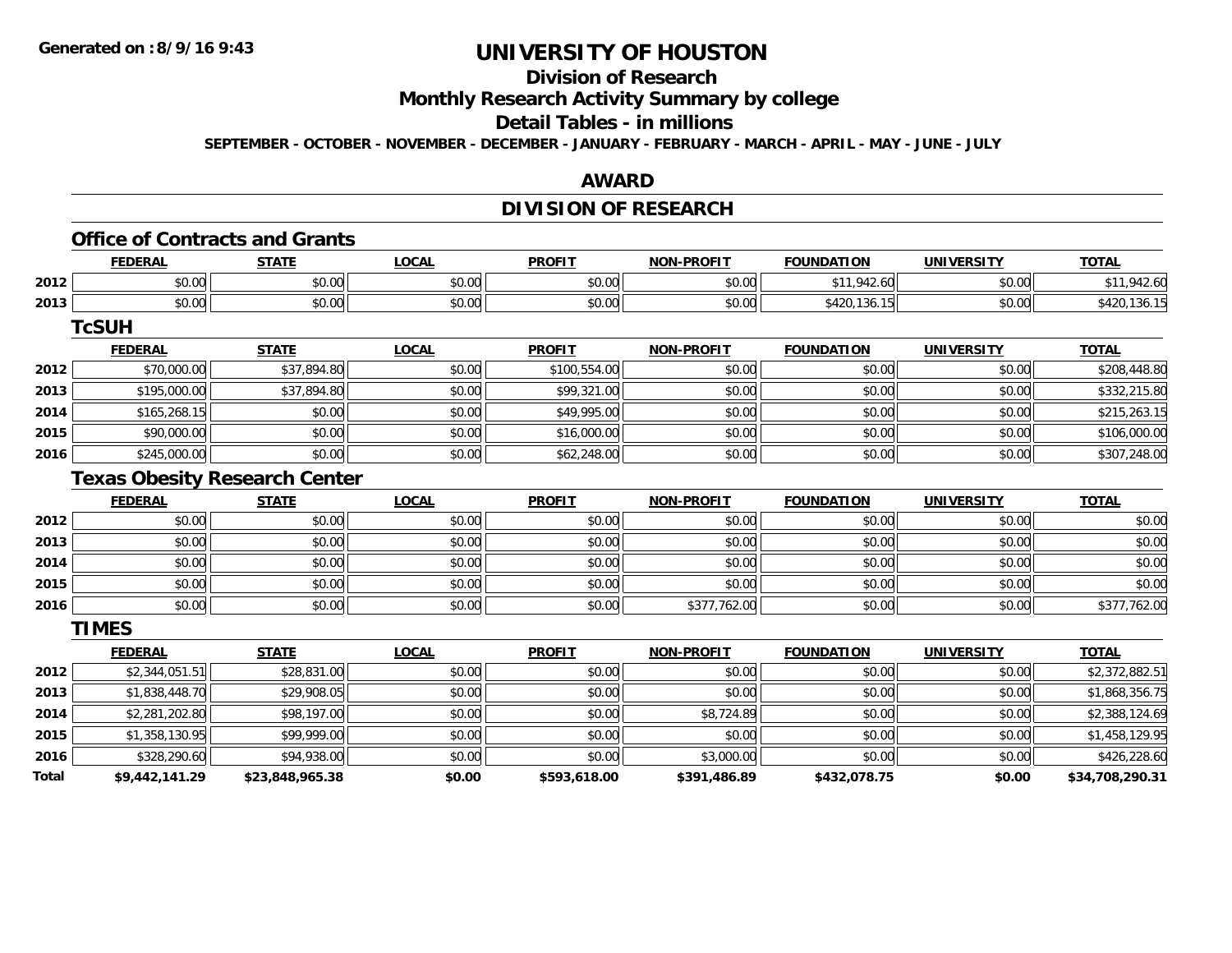## **Division of Research**

### **Monthly Research Activity Summary by college**

#### **Detail Tables - in millions**

**SEPTEMBER - OCTOBER - NOVEMBER - DECEMBER - JANUARY - FEBRUARY - MARCH - APRIL - MAY - JUNE - JULY**

## **AWARD**

#### **GRADUATE COLLEGE OF SOCIAL WORK**

## **Center for Drug and Social Policy Research**

|      | <b>FEDERAL</b> | <b>STATE</b> | <u>LOCAL</u> | <b>PROFIT</b> | <b>NON-PROFIT</b> | <b>FOUNDATION</b> | <b>UNIVERSITY</b> | <b>TOTAL</b> |
|------|----------------|--------------|--------------|---------------|-------------------|-------------------|-------------------|--------------|
| 2012 | \$64,167.00    | \$0.00       | \$0.00       | \$0.00        | \$0.00            | \$0.00            | \$0.00            | \$64,167.00  |
| 2013 | \$6,097.29     | \$0.00       | \$0.00       | \$0.00        | \$0.00            | \$0.00            | \$0.00            | \$6,097.29   |
| 2014 | \$440,911.00   | \$0.00       | \$0.00       | \$0.00        | \$0.00            | \$0.00            | \$0.00            | \$440,911.00 |
| 2015 | \$979,443.52   | \$0.00       | \$0.00       | \$0.00        | \$0.00            | \$0.00            | \$0.00            | \$979,443.52 |
| 2016 | \$294,409.52   | \$0.00       | \$0.00       | \$0.00        | \$0.00            | \$0.00            | \$0.00            | \$294,409.52 |

### **Center for Health Equities & Evaluation Research**

|      | <b>FEDERAL</b> | <b>STATE</b> | <b>LOCAL</b> | <b>PROFIT</b> | <b>NON-PROFIT</b> | <b>FOUNDATION</b> | <b>UNIVERSITY</b> | <b>TOTAL</b> |
|------|----------------|--------------|--------------|---------------|-------------------|-------------------|-------------------|--------------|
| 2012 | \$354,222.55   | \$0.00       | \$0.00       | \$0.00        | \$0.00            | \$0.00            | \$42,000.00       | \$396,222.55 |
| 2013 | \$249,359.00   | \$0.00       | \$0.00       | \$0.00        | \$0.00            | \$0.00            | \$0.00            | \$249,359.00 |
| 2014 | \$206,260.00   | \$0.00       | \$0.00       | \$0.00        | \$0.00            | \$0.00            | \$0.00            | \$206,260.00 |
| 2015 | \$149,652.00   | \$0.00       | \$0.00       | \$0.00        | \$0.00            | \$0.00            | \$0.00            | \$149,652.00 |
| 2016 | \$240,512.00   | \$0.00       | \$0.00       | \$0.00        | \$0.00            | \$0.00            | \$0.00            | \$240,512.00 |

## **Child & Family for Innovative Research**

|      | <b>FEDERAL</b> | <b>STATE</b> | <u>LOCAL</u> | <b>PROFIT</b> | <b>NON-PROFIT</b> | <b>FOUNDATION</b> | UNIVERSITY | <b>TOTAL</b>   |
|------|----------------|--------------|--------------|---------------|-------------------|-------------------|------------|----------------|
| 2012 | \$72,240.79    | \$0.00       | \$56,704.00  | \$176,507.00  | \$0.00            | \$0.00            | \$0.00     | \$305,451.79   |
| 2013 | \$521,422.59   | \$120,342.00 | \$0.00       | \$100,000.00  | \$0.00            | \$0.00            | \$0.00     | \$741,764.59   |
| 2014 | \$836,449.59   | \$88,274.00  | \$0.00       | \$0.00        | \$80,000.00       | \$19,250.00       | \$0.00     | \$1,023,973.59 |
| 2015 | \$574,286.10   | \$0.00       | \$0.00       | \$0.00        | \$0.00            | \$0.00            | \$0.00     | \$574,286.10   |
| 2016 | \$555,247.00   | \$100,000.00 | \$0.00       | \$0.00        | \$0.00            | \$24,744.91       | \$1,500.00 | \$681,491.91   |

### **Community Projects - Social Work**

|      | LINA | 27.77             | $\sim$<br>. UUA. | <b>PROFIT</b> | $\cdots$ DDOF:<br>. | ר4חוחו         | INIVE<br>ne r | <b>TOTAL</b> |
|------|------|-------------------|------------------|---------------|---------------------|----------------|---------------|--------------|
| 2012 | 012  | $\sim$ 00<br>ט.טע | 0.00             | 0.00<br>wu.uu | vv.vv               | 40.00<br>JU.UL | ッし・           |              |

#### **Dean, Social Work**

|              | <b>FEDERAL</b> | <b>STATE</b> | <u>LOCAL</u> | <b>PROFIT</b> | <b>NON-PROFIT</b> | <b>FOUNDATION</b> | <b>UNIVERSITY</b> | <b>TOTAL</b>   |
|--------------|----------------|--------------|--------------|---------------|-------------------|-------------------|-------------------|----------------|
| 2012         | \$16,568.50    | \$0.00       | \$0.00       | \$0.00        | \$0.00            | \$0.00            | \$0.00            | \$16,568.50    |
| 2013         | \$0.00         | \$0.00       | \$0.00       | \$0.00        | \$0.00            | \$0.00            | \$0.00            | \$0.00         |
| 2014         | \$0.00         | \$0.00       | \$0.00       | \$0.00        | \$0.00            | \$0.00            | \$0.00            | \$0.00         |
| 2015         | \$0.00         | \$0.00       | \$0.00       | \$0.00        | \$0.00            | \$0.00            | \$0.00            | \$0.00         |
| 2016         | \$25,000.00    | \$0.00       | \$0.00       | \$75,000.00   | \$0.00            | \$108,963.00      | \$0.00            | \$208,963.00   |
| <b>Total</b> | \$5,589,191.35 | \$308,616.00 | \$56,704.00  | \$351,507.00  | \$80,000.00       | \$152,957.91      | \$43,500.00       | \$6.582.476.26 |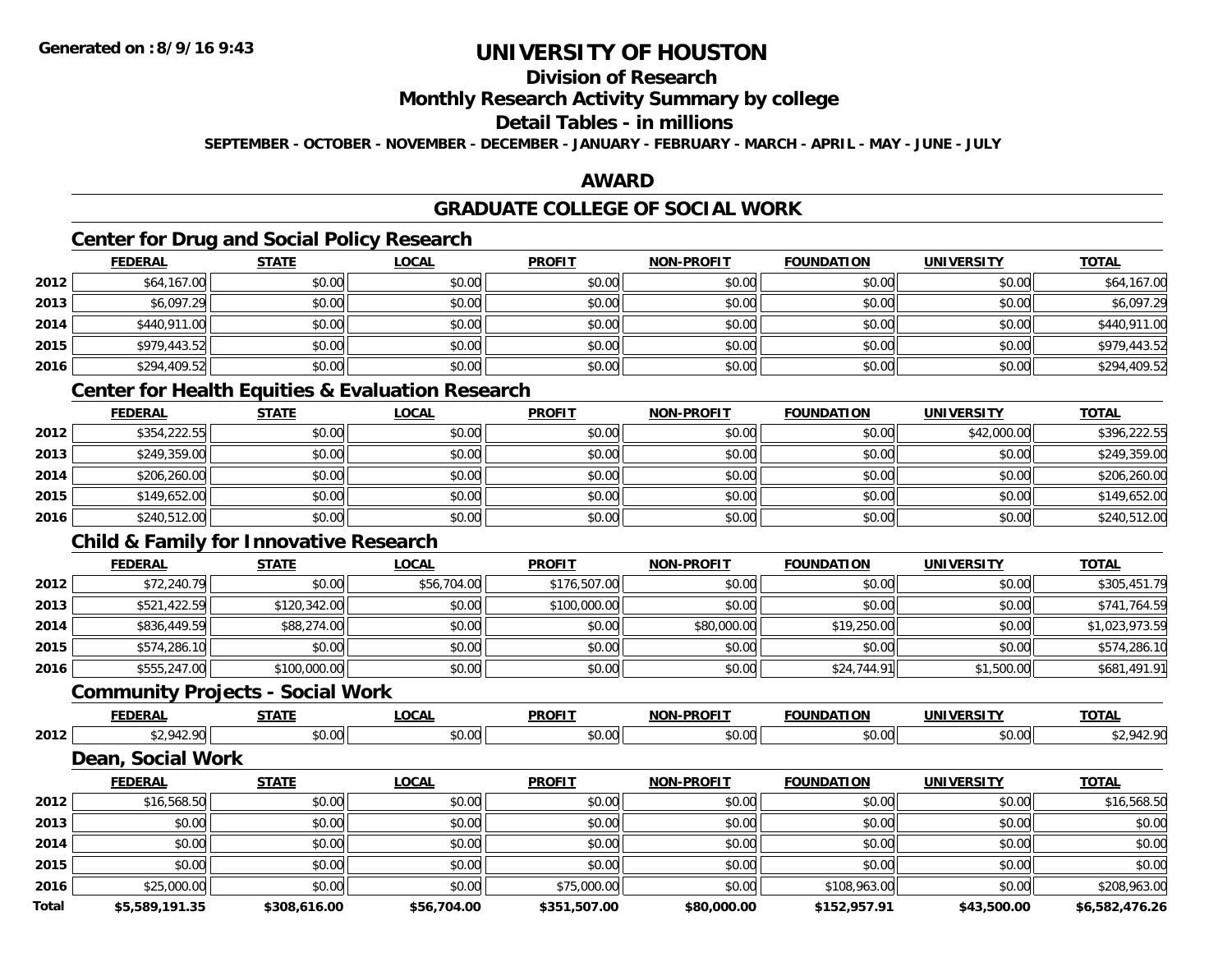## **Division of Research**

### **Monthly Research Activity Summary by college**

#### **Detail Tables - in millions**

**SEPTEMBER - OCTOBER - NOVEMBER - DECEMBER - JANUARY - FEBRUARY - MARCH - APRIL - MAY - JUNE - JULY**

### **AWARD**

### **HILTON COLLEGE OF HOTEL AND RESTAURANT MANAGEMENT**

#### **Hotel and Restaurant Management**

|       | <b>FEDERAL</b> | <b>STATE</b> | <u>LOCAL</u> | <b>PROFIT</b> | <b>NON-PROFIT</b> | <b>FOUNDATION</b> | <b>UNIVERSITY</b> | <u>TOTAL</u>   |
|-------|----------------|--------------|--------------|---------------|-------------------|-------------------|-------------------|----------------|
| 2012  | \$58,837.68    | \$103,763.44 | \$0.00       | \$1,500.00    | \$10,887.00       | \$0.00            | \$0.00            | \$174,988.12   |
| 2013  | \$106,747.00   | \$0.00       | \$0.00       | \$0.00        | \$0.00            | \$0.00            | \$0.00            | \$106,747.00   |
| 2014  | \$689,012.00   | \$0.00       | \$0.00       | \$0.00        | \$0.00            | \$58,902.00       | \$0.00            | \$747,914.00   |
| 2016  | \$223,304.40   | \$0.00       | \$0.00       | \$0.00        | \$14,207.00       | \$0.00            | \$0.00            | \$237,511.40   |
| Total | \$1,077,901.08 | \$103,763.44 | \$0.00       | \$1,500.00    | \$25,094.00       | \$58,902.00       | \$0.00            | \$1,267,160.52 |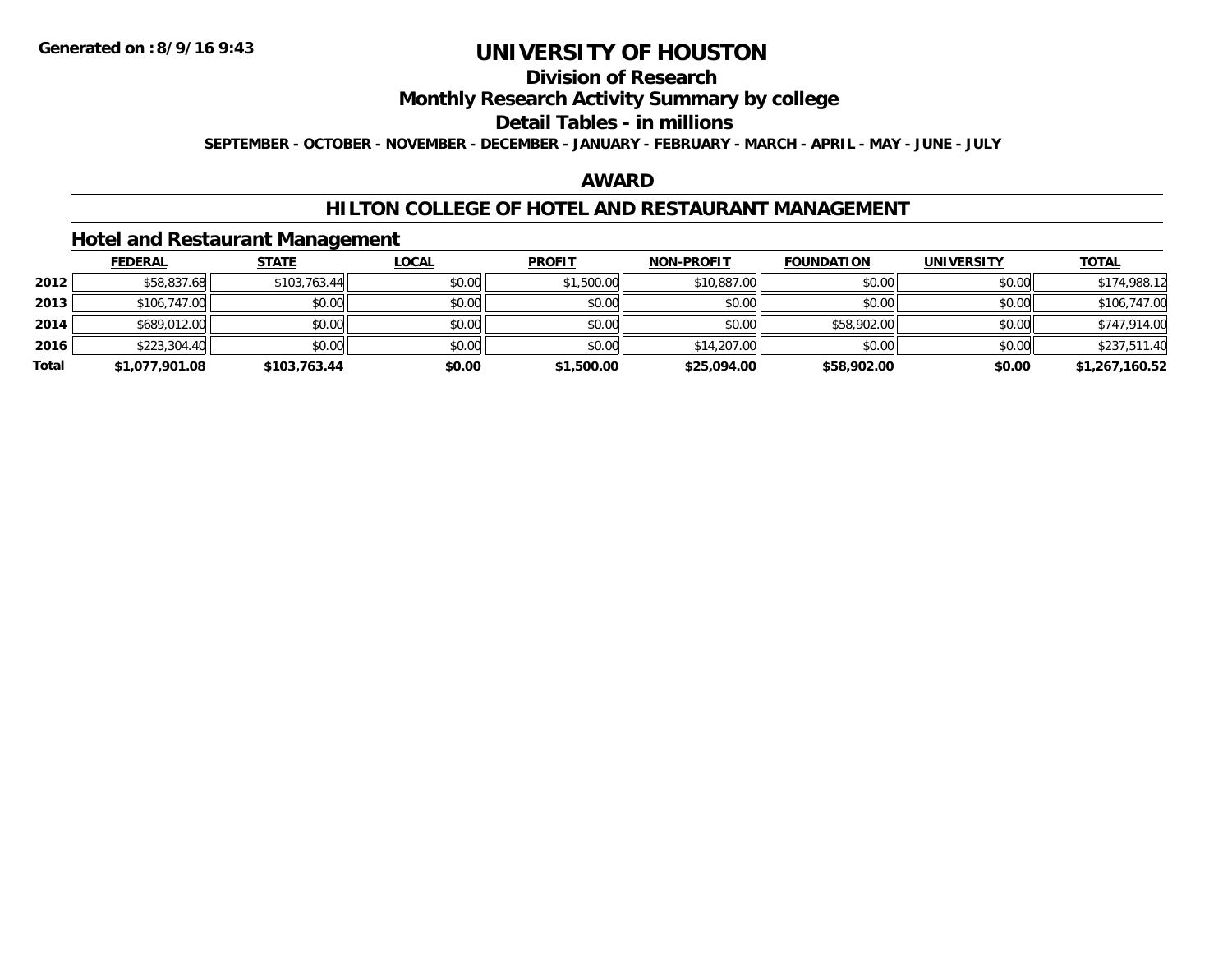## **Division of Research**

**Monthly Research Activity Summary by college**

**Detail Tables - in millions**

**SEPTEMBER - OCTOBER - NOVEMBER - DECEMBER - JANUARY - FEBRUARY - MARCH - APRIL - MAY - JUNE - JULY**

#### **AWARD**

#### **HONORS COLLEGE**

### **Dean, Honors College**

|              | <b>FEDERAL</b> | <b>STATE</b> | <u>LOCAL</u> | <b>PROFIT</b> | <b>NON-PROFIT</b> | <b>FOUNDATION</b> | <b>UNIVERSITY</b> | <b>TOTAL</b> |
|--------------|----------------|--------------|--------------|---------------|-------------------|-------------------|-------------------|--------------|
| 2012         | \$34,951.70    | \$0.00       | \$0.00       | \$0.00        | \$0.00            | \$0.00            | \$0.00            | \$34,951.70  |
| 2013         | \$0.00         | \$0.00       | \$0.00       | \$0.00        | \$0.00            | \$6,070.64        | \$0.00            | \$6,070.64   |
| 2014         | \$0.00         | \$0.00       | \$0.00       | \$0.00        | \$0.00            | \$2,807.84        | \$0.00            | \$2,807.84   |
| <b>Total</b> | \$34,951.70    | \$0.00       | \$0.00       | \$0.00        | \$0.00            | \$8,878.48        | \$0.00            | \$43,830.18  |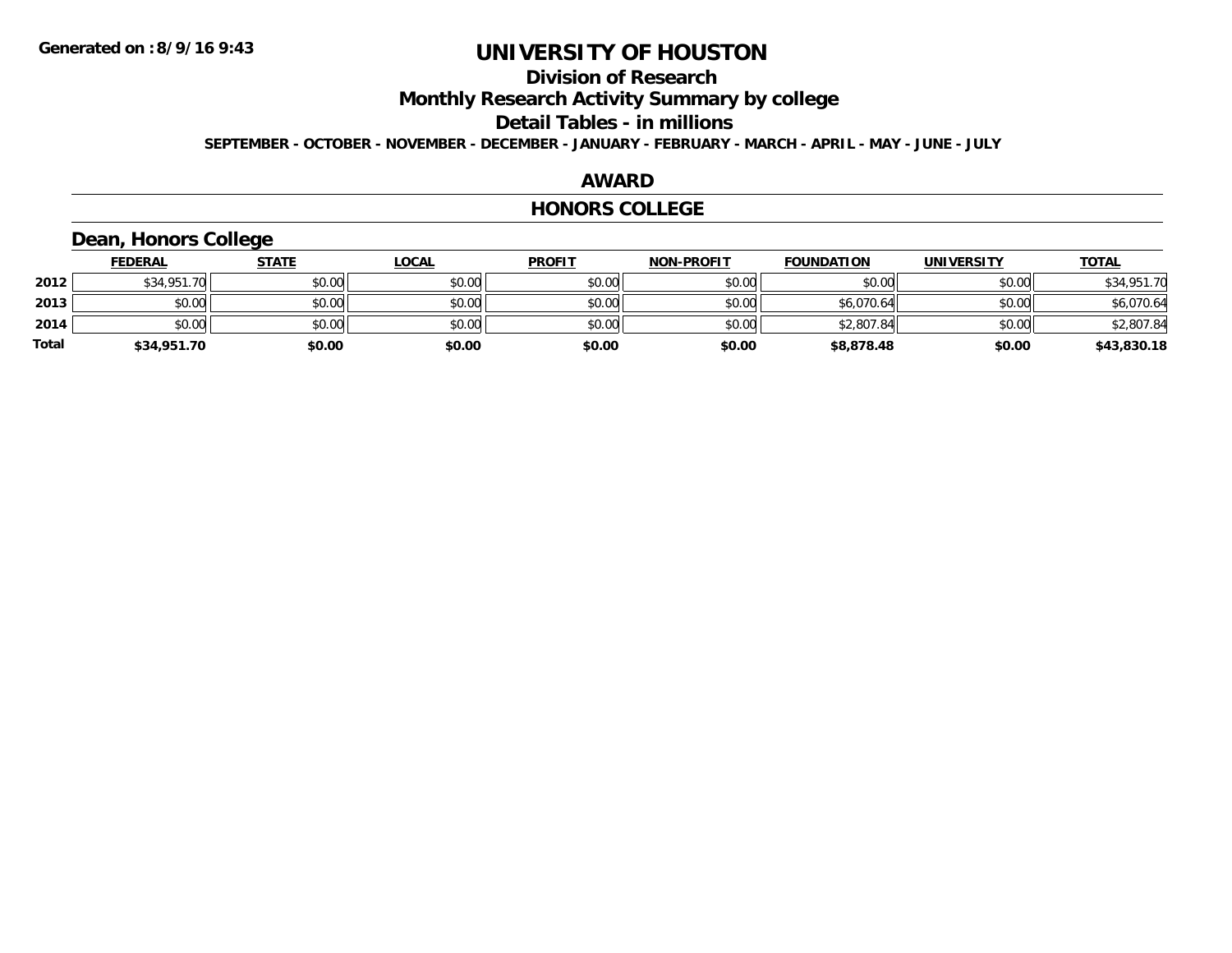## **Division of Research**

**Monthly Research Activity Summary by college**

**Detail Tables - in millions**

**SEPTEMBER - OCTOBER - NOVEMBER - DECEMBER - JANUARY - FEBRUARY - MARCH - APRIL - MAY - JUNE - JULY**

|              |                                |              |              | <b>AWARD</b>   |                   |                   |            |              |  |
|--------------|--------------------------------|--------------|--------------|----------------|-------------------|-------------------|------------|--------------|--|
|              |                                |              |              | <b>LIBRARY</b> |                   |                   |            |              |  |
|              | <b>Administration, Library</b> |              |              |                |                   |                   |            |              |  |
|              | <b>FEDERAL</b>                 | <b>STATE</b> | <b>LOCAL</b> | <b>PROFIT</b>  | <b>NON-PROFIT</b> | <b>FOUNDATION</b> | UNIVERSITY | <b>TOTAL</b> |  |
| 2013         | \$0.00                         | \$0.00       | \$0.00       | \$0.00         | \$0.00            | \$0.00            | \$0.00     | \$0.00       |  |
| <b>Total</b> | \$0.00                         | \$0.00       | \$0.00       | \$0.00         | \$0.00            | \$0.00            | \$0.00     | \$0.00       |  |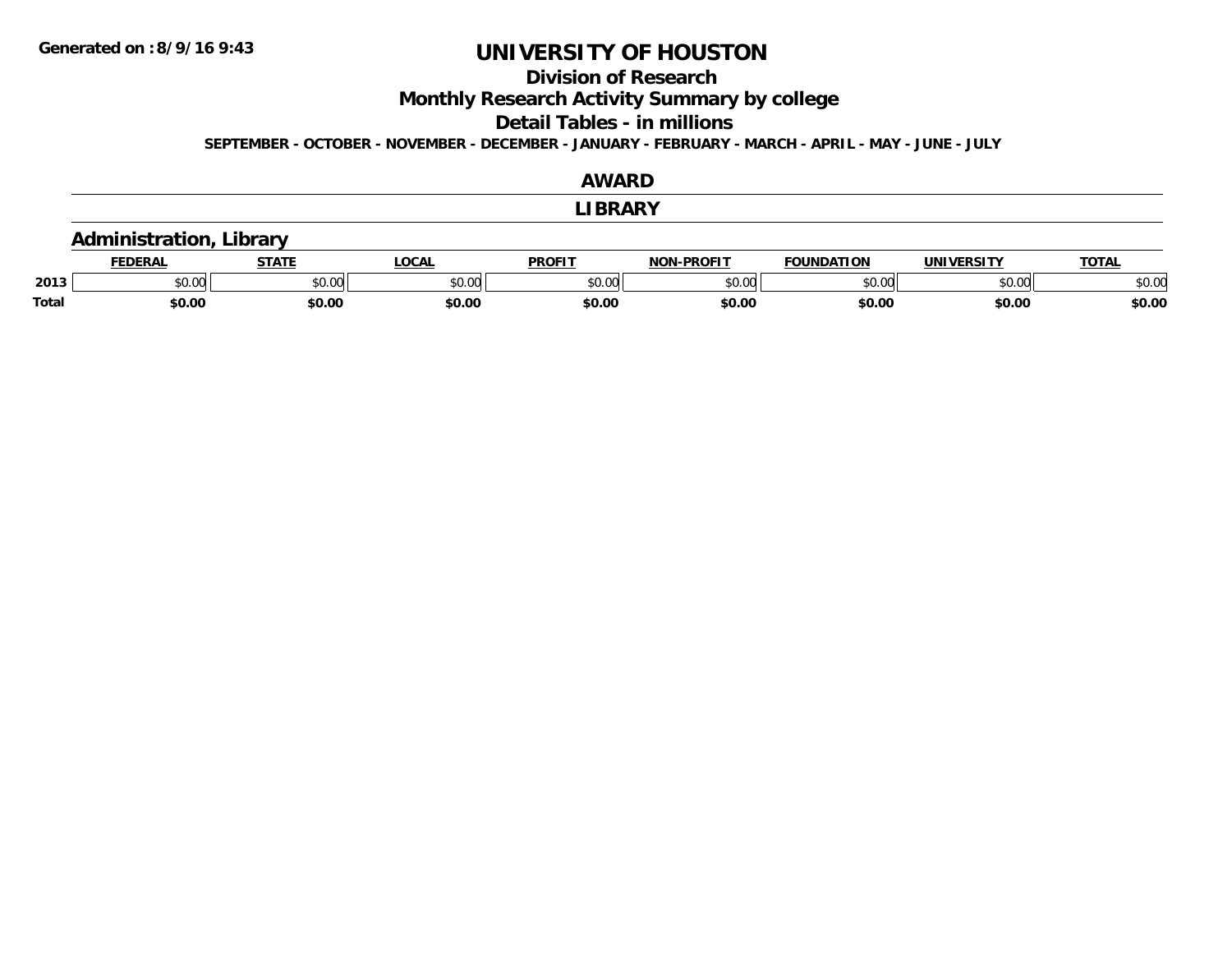#### **Division of Research**

### **Monthly Research Activity Summary by college**

#### **Detail Tables - in millions**

**SEPTEMBER - OCTOBER - NOVEMBER - DECEMBER - JANUARY - FEBRUARY - MARCH - APRIL - MAY - JUNE - JULY**

### **AWARD**

### **OTHER OUTSIDE ORGANIZATIONS USED FOR CPHS LOGINS**

| <b>Health Center</b> |  |  |
|----------------------|--|--|
|----------------------|--|--|

|       | <b>FEDERAL</b>     | <b>STATI</b>       | .OCA               | <b>PROFIT</b>      | NAN BBAFIT         | <b>FOUNDATION</b>  | UNIVERSITY                       | TOTA.  |
|-------|--------------------|--------------------|--------------------|--------------------|--------------------|--------------------|----------------------------------|--------|
| 2014  | $\sim$ 00<br>pu.uu | $\sim$ 00<br>JU.UU | $\sim$ 00<br>pu.uu | $\sim$ 00<br>טע.טע | $\sim$ 00<br>ง∪.∪บ | $\sim$ 00<br>DU.UU | $\circ$ $\circ$ $\circ$<br>ັ∿∪∪∪ | \$0.00 |
| Total | \$0.00             | \$0.00             | \$0.00             | \$0.00             | \$0.00             | \$0.00             | \$0.00                           | \$0.00 |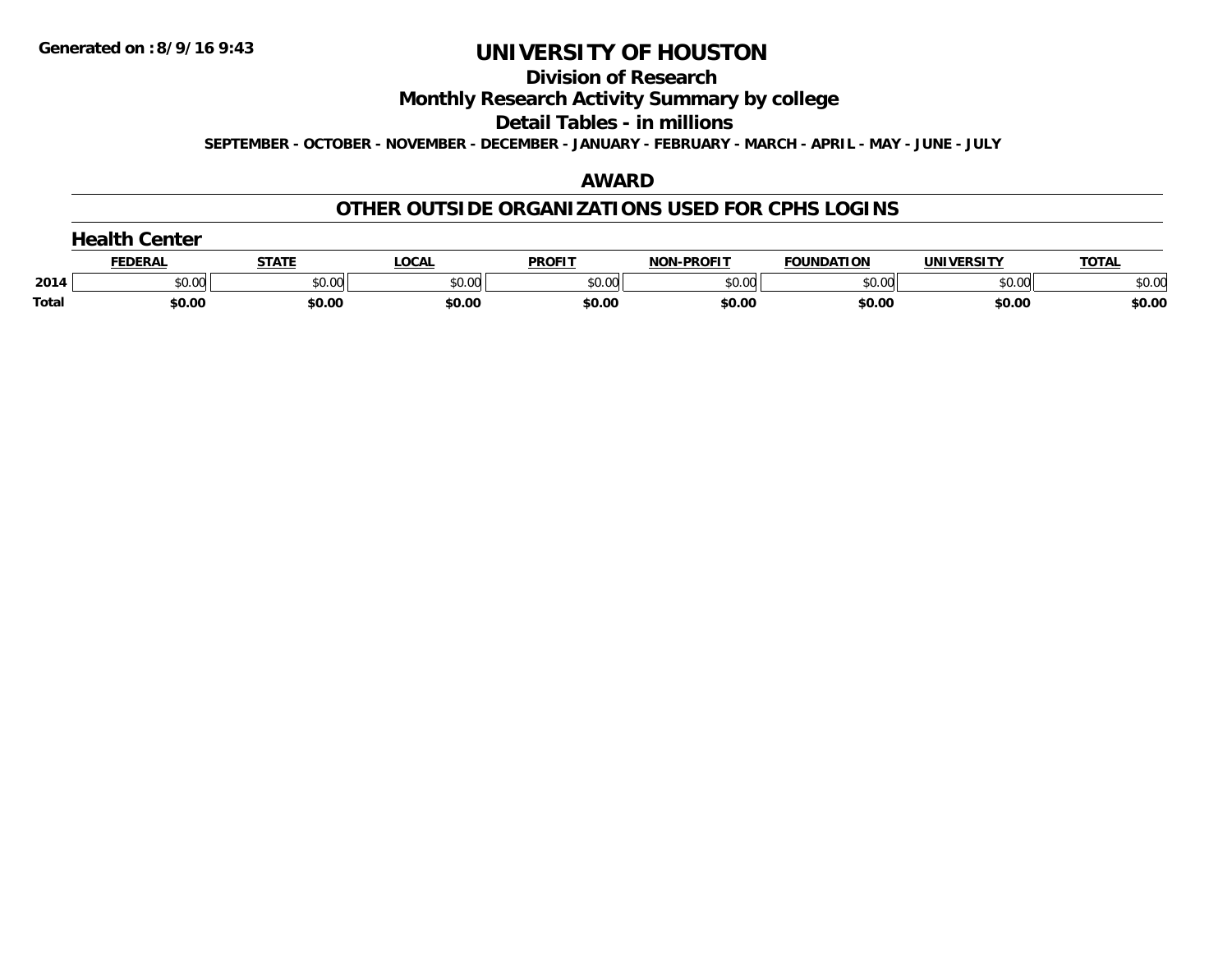## **Division of Research**

**Monthly Research Activity Summary by college**

**Detail Tables - in millions**

**SEPTEMBER - OCTOBER - NOVEMBER - DECEMBER - JANUARY - FEBRUARY - MARCH - APRIL - MAY - JUNE - JULY**

### **AWARD**

#### **PRESIDENT**

#### **Office of the President**

|              | <u>FEDERAL</u> | <u>STATE</u> | <u>LOCAL</u> | <b>PROFIT</b> | <b>NON-PROFIT</b> | <b>FOUNDATION</b> | <b>UNIVERSITY</b> | <b>TOTAL</b> |
|--------------|----------------|--------------|--------------|---------------|-------------------|-------------------|-------------------|--------------|
| 2014         | \$0.00         | \$0.00       | \$0.00       | \$0.00        | \$0.00            | \$0.00            | \$0.00            | \$0.00       |
| 2015         | \$0.00         | \$0.00       | \$0.00       | \$0.00        | \$0.00            | \$0.00            | \$0.00            | \$0.00       |
| 2016         | \$0.00         | \$0.00       | \$0.00       | \$0.00        | \$0.00            | \$0.00            | \$0.00            | \$0.00       |
| <b>Total</b> | \$0.00         | \$0.00       | \$0.00       | \$0.00        | \$0.00            | \$0.00            | \$0.00            | \$0.00       |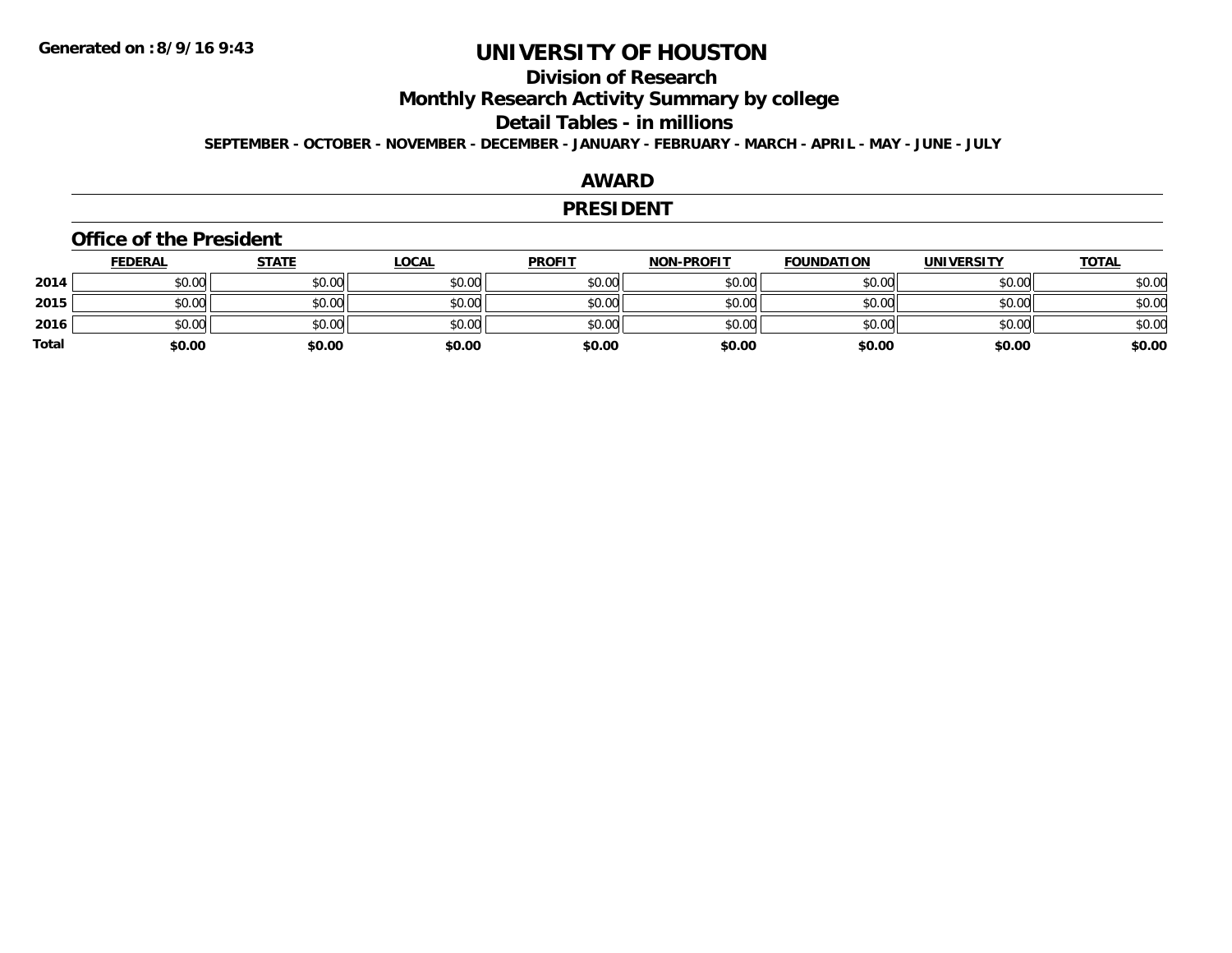**Division of Research**

**Monthly Research Activity Summary by college**

**Detail Tables - in millions**

**SEPTEMBER - OCTOBER - NOVEMBER - DECEMBER - JANUARY - FEBRUARY - MARCH - APRIL - MAY - JUNE - JULY**

### **AWARD**

## **SCHOOL OF NURSING**

### **Dean, School of Nursing**

|              | EDERAI                              | <b>STATE</b> | OCAL   | <b>PROFIT</b> | -PROFIT<br>ש∩ו | FOUNDATION        | <b>UNIVERSITY</b> | <b>TOTAL</b>      |
|--------------|-------------------------------------|--------------|--------|---------------|----------------|-------------------|-------------------|-------------------|
| 2016         | $\theta$ $\theta$ $\theta$<br>JU.UU | \$0.00       | JU.UU  | \$0.00        | \$0.00         |                   | \$0.00            | 100 3日<br>.       |
| <b>Total</b> | \$0.00                              | \$0.00       | \$0.00 | \$0.00        | \$0.00         | .699.35<br>\$341. | \$0.00            | .699.35<br>\$341. |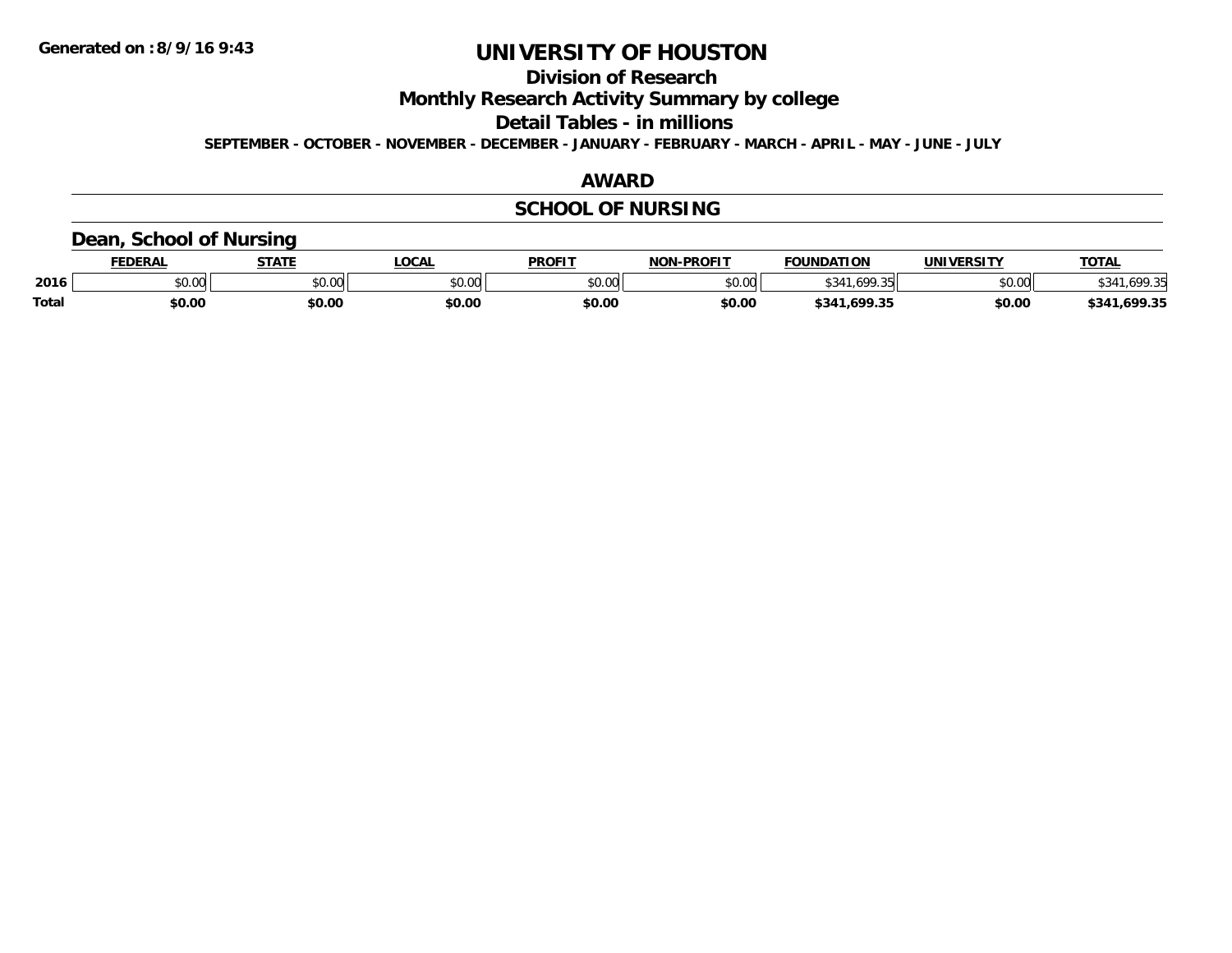# **Division of Research**

**Monthly Research Activity Summary by college**

#### **Detail Tables - in millions**

**SEPTEMBER - OCTOBER - NOVEMBER - DECEMBER - JANUARY - FEBRUARY - MARCH - APRIL - MAY - JUNE - JULY**

### **AWARD**

#### **SENIOR V.P. FOR ACADEMIC AFFAIRS AND PROVOST**

|      | <b>Challenger Program</b>                           |              |              |               |                   |                   |                   |              |
|------|-----------------------------------------------------|--------------|--------------|---------------|-------------------|-------------------|-------------------|--------------|
|      | <b>FEDERAL</b>                                      | <b>STATE</b> | <b>LOCAL</b> | <b>PROFIT</b> | <b>NON-PROFIT</b> | <b>FOUNDATION</b> | <b>UNIVERSITY</b> | <b>TOTAL</b> |
| 2012 | \$0.00                                              | \$0.00       | \$0.00       | \$0.00        | \$0.00            | \$0.00            | \$0.00            | \$0.00       |
| 2013 | \$0.00                                              | \$0.00       | \$0.00       | \$0.00        | \$0.00            | \$0.00            | \$0.00            | \$0.00       |
| 2014 | \$0.00                                              | \$0.00       | \$0.00       | \$0.00        | \$0.00            | \$0.00            | \$0.00            | \$0.00       |
| 2015 | \$0.00                                              | \$0.00       | \$0.00       | \$0.00        | \$0.00            | \$0.00            | \$0.00            | \$0.00       |
|      | <b>Learning Support Services</b>                    |              |              |               |                   |                   |                   |              |
|      | <b>FEDERAL</b>                                      | <b>STATE</b> | <b>LOCAL</b> | <b>PROFIT</b> | <b>NON-PROFIT</b> | <b>FOUNDATION</b> | <b>UNIVERSITY</b> | <b>TOTAL</b> |
| 2012 | \$0.00                                              | \$0.00       | \$0.00       | \$0.00        | \$0.00            | \$0.00            | \$0.00            | \$0.00       |
|      | <b>Pre-Health Advising</b>                          |              |              |               |                   |                   |                   |              |
|      | <b>FEDERAL</b>                                      | <b>STATE</b> | <b>LOCAL</b> | <b>PROFIT</b> | <b>NON-PROFIT</b> | <b>FOUNDATION</b> | <b>UNIVERSITY</b> | <b>TOTAL</b> |
| 2015 | \$0.00                                              | \$0.00       | \$0.00       | \$0.00        | \$0.00            | \$0.00            | \$0.00            | \$0.00       |
|      | <b>Senior V.P. for Academic Affairs and Provost</b> |              |              |               |                   |                   |                   |              |
|      | <b>FEDERAL</b>                                      | <b>STATE</b> | <b>LOCAL</b> | <b>PROFIT</b> | <b>NON-PROFIT</b> | <b>FOUNDATION</b> | <b>UNIVERSITY</b> | <b>TOTAL</b> |
| 2012 | \$0.00                                              | \$0.00       | \$0.00       | \$75,000.00   | \$0.00            | \$0.00            | \$0.00            | \$75,000.00  |
| 2013 | \$0.00                                              | \$0.00       | \$0.00       | \$0.00        | \$0.00            | \$0.00            | \$0.00            | \$0.00       |
| 2014 | \$0.00                                              | \$0.00       | \$0.00       | \$0.00        | \$0.00            | \$0.00            | \$0.00            | \$0.00       |
|      | <b>Student Support Services</b>                     |              |              |               |                   |                   |                   |              |
|      | <b>FEDERAL</b>                                      | <b>STATE</b> | <b>LOCAL</b> | <b>PROFIT</b> | <b>NON-PROFIT</b> | <b>FOUNDATION</b> | <b>UNIVERSITY</b> | <b>TOTAL</b> |
| 2014 | \$0.00                                              | \$0.00       | \$0.00       | \$0.00        | \$0.00            | \$0.00            | \$0.00            | \$0.00       |
|      | <b>UH Energy</b>                                    |              |              |               |                   |                   |                   |              |
|      | <b>FEDERAL</b>                                      | <b>STATE</b> | <b>LOCAL</b> | <b>PROFIT</b> | <b>NON-PROFIT</b> | <b>FOUNDATION</b> | <b>UNIVERSITY</b> | <b>TOTAL</b> |
| 2015 | \$0.00                                              | \$0.00       | \$0.00       | \$0.00        | \$0.00            | \$0.00            | \$0.00            | \$0.00       |
| 2016 | \$0.00                                              | \$0.00       | \$0.00       | \$0.00        | \$0.00            | \$0.00            | \$0.00            | \$0.00       |
|      | <b>Undergraduate Scholars</b>                       |              |              |               |                   |                   |                   |              |
|      | <b>FEDERAL</b>                                      | <b>STATE</b> | <b>LOCAL</b> | <b>PROFIT</b> | <b>NON-PROFIT</b> | <b>FOUNDATION</b> | <b>UNIVERSITY</b> | <b>TOTAL</b> |
| 2012 | \$0.00                                              | \$19,051.00  | \$0.00       | \$0.00        | \$0.00            | \$0.00            | \$0.00            | \$19,051.00  |
| 2013 | \$0.00                                              | \$19,050.00  | \$0.00       | \$0.00        | \$0.00            | \$0.00            | \$0.00            | \$19,050.00  |
| 2014 | \$0.00                                              | \$20,330.00  | \$0.00       | \$0.00        | \$0.00            | \$0.00            | \$0.00            | \$20,330.00  |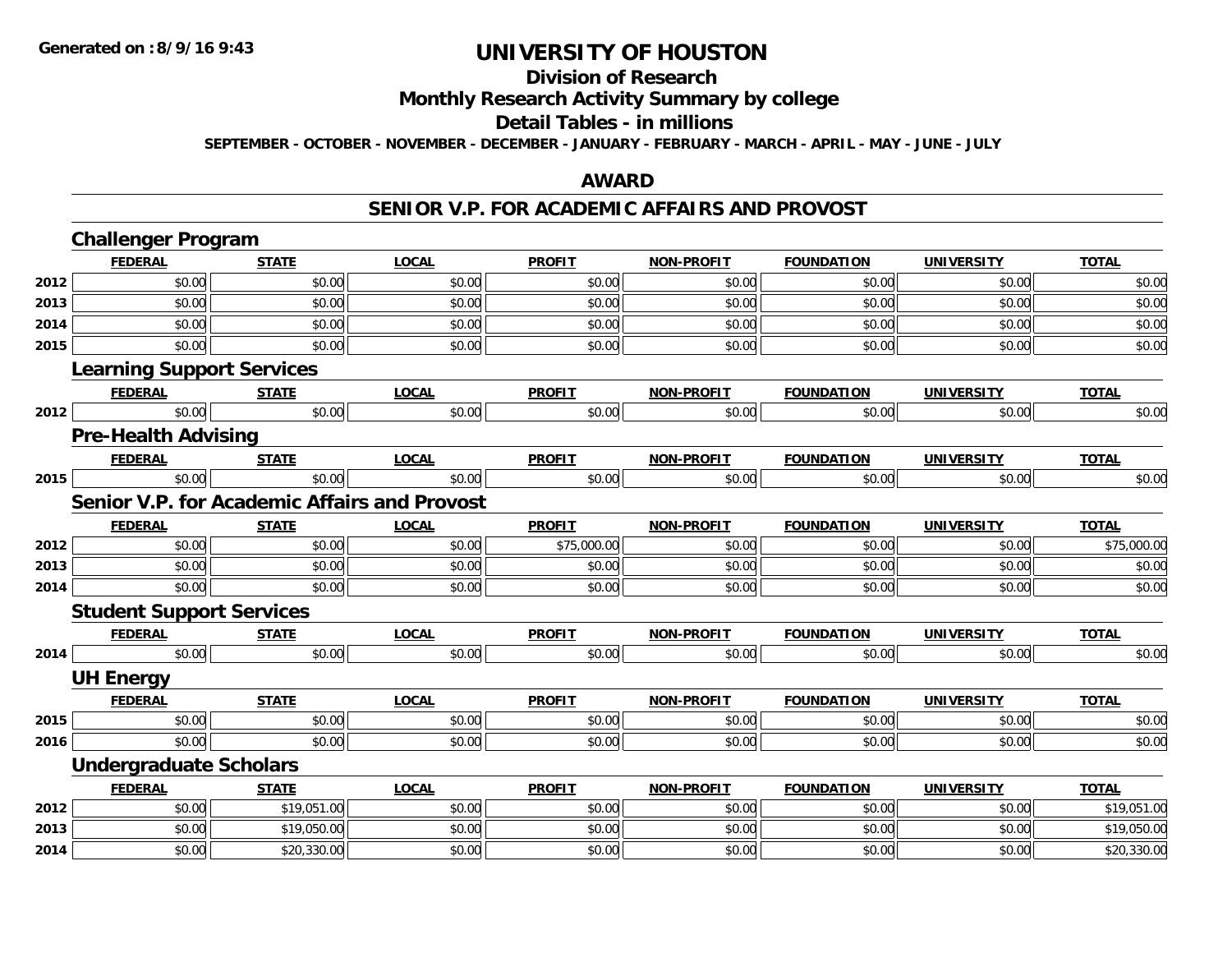## **Division of Research**

### **Monthly Research Activity Summary by college**

#### **Detail Tables - in millions**

**SEPTEMBER - OCTOBER - NOVEMBER - DECEMBER - JANUARY - FEBRUARY - MARCH - APRIL - MAY - JUNE - JULY**

### **AWARD**

### **SENIOR V.P. FOR ACADEMIC AFFAIRS AND PROVOST**

#### **Undergraduate Student Success**

|      | <b>FEDERAL</b> | <b>STATE</b> | <u>LOCAL</u> | <b>PROFIT</b> | <b>NON-PROFIT</b> | <b>FOUNDATION</b> | <b>UNIVERSITY</b> | <b>TOTAL</b> |
|------|----------------|--------------|--------------|---------------|-------------------|-------------------|-------------------|--------------|
| 2013 | \$0.00         | \$130,000.00 | \$0.00       | \$0.00        | \$0.00            | \$0.00            | \$0.00            | \$130,000.00 |
| 2014 | \$0.00         | \$23,000.00  | \$0.00       | \$0.00        | \$0.00            | \$0.00            | \$0.00            | \$23,000.00  |
| 2015 | \$0.00         | \$0.00       | \$0.00       | \$0.00        | \$0.00            | \$0.00            | \$0.00            | \$0.00       |
| 2016 | \$0.00         | \$9,759.30   | \$0.00       | \$0.00        | \$0.00            | \$0.00            | \$0.00            | \$9,759.30   |

### **Undergraduate Student Success Center**

|              | <u>FEDERAL</u> | <b>STATE</b> | <b>LOCAL</b> | <b>PROFIT</b> | <b>NON-PROFIT</b> | <b>FOUNDATION</b> | <b>UNIVERSITY</b> | <b>TOTAL</b>   |
|--------------|----------------|--------------|--------------|---------------|-------------------|-------------------|-------------------|----------------|
| 2012         | \$301,376.00   | \$134,767.00 | \$0.00       | \$0.00        | \$77,158.00       | \$0.00            | \$0.00            | \$513,301.00   |
| 2013         | \$339,955.00   | \$0.00       | \$0.00       | \$0.00        | \$0.00            | \$0.00            | \$0.00            | \$339,955.00   |
| 2014         | \$324,864.00   | \$0.00       | \$0.00       | \$0.00        | \$0.00            | \$0.00            | \$0.00            | \$324,864.00   |
| 2015         | \$301,376.00   | \$0.00       | \$0.00       | \$0.00        | \$39,250.00       | \$0.00            | \$0.00            | \$340,626.00   |
| <b>Total</b> | \$1,267,571.00 | \$355,957.30 | \$0.00       | \$75,000.00   | \$116,408.00      | \$0.00            | \$0.00            | \$1,814,936.30 |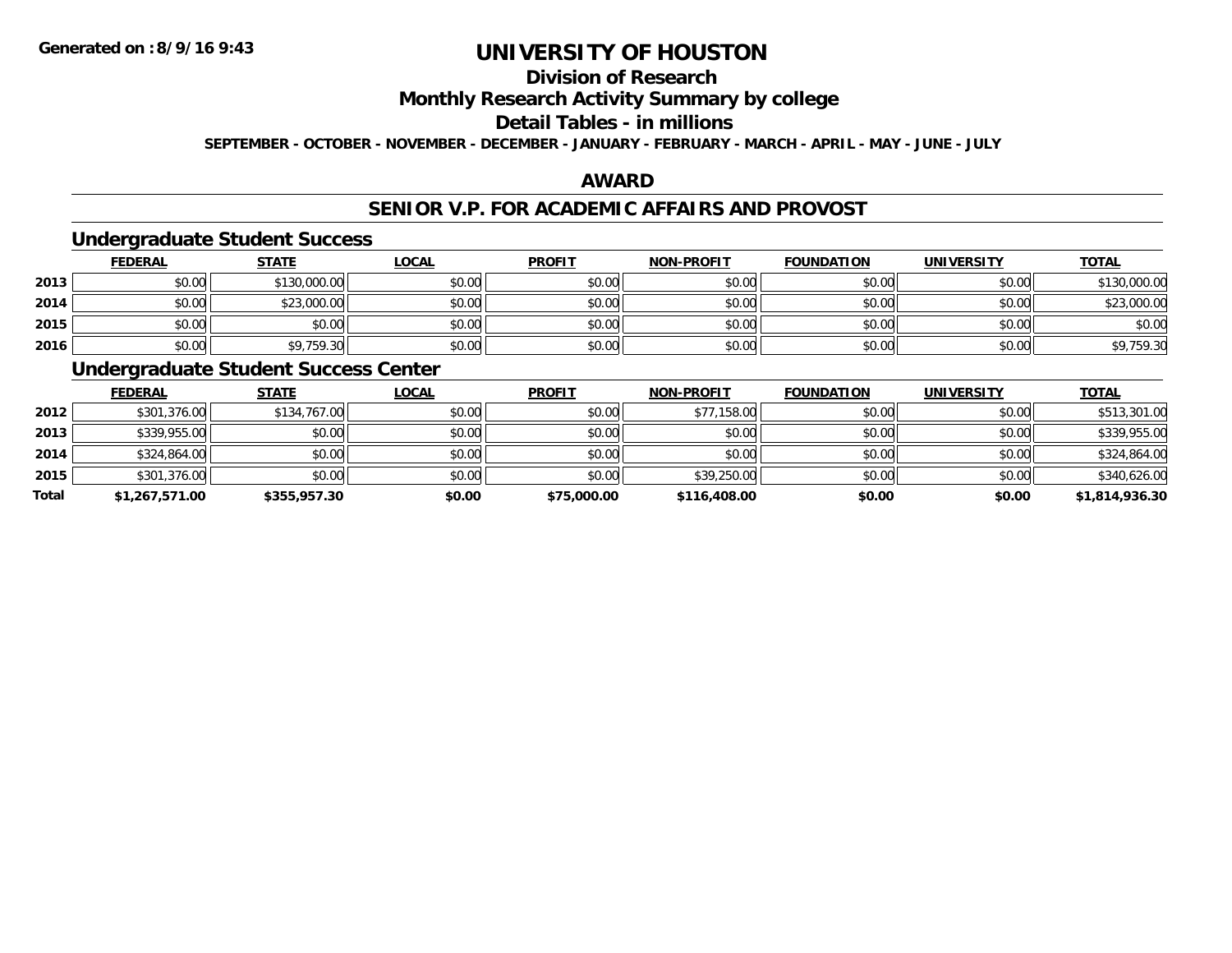**Total**

# **UNIVERSITY OF HOUSTON**

# **Division of Research**

**Monthly Research Activity Summary by college**

#### **Detail Tables - in millions**

**SEPTEMBER - OCTOBER - NOVEMBER - DECEMBER - JANUARY - FEBRUARY - MARCH - APRIL - MAY - JUNE - JULY**

# **AWARDUH LAW CENTER**

|      | Dean, Law      |              |              |               |                   |                   |                   |              |
|------|----------------|--------------|--------------|---------------|-------------------|-------------------|-------------------|--------------|
|      | <b>FEDERAL</b> | <b>STATE</b> | <b>LOCAL</b> | <b>PROFIT</b> | <b>NON-PROFIT</b> | <b>FOUNDATION</b> | <b>UNIVERSITY</b> | <b>TOTAL</b> |
| 2013 | \$0.00         | \$0.00       | \$0.00       | \$0.00        | \$0.00            | \$0.00            | \$0.00            | \$0.00       |
| 2016 | \$0.00         | \$321,343.00 | \$0.00       | \$0.00        | \$0.00            | \$0.00            | \$0.00            | \$321,343.00 |
|      | Law-UH         |              |              |               |                   |                   |                   |              |
|      | <b>FEDERAL</b> | <b>STATE</b> | <b>LOCAL</b> | <b>PROFIT</b> | <b>NON-PROFIT</b> | <b>FOUNDATION</b> | <b>UNIVERSITY</b> | <b>TOTAL</b> |
| 2012 | \$19,507.90    | \$160,000.00 | \$0.00       | \$0.00        | \$0.00            | \$0.00            | \$0.00            | \$179,507.90 |
| 2013 | \$126,266.60   | \$114,000.00 | \$0.00       | \$0.00        | \$0.00            | \$0.00            | \$0.00            | \$240,266.60 |
| 2014 | \$28,145.65    | \$314,000.00 | \$0.00       | \$0.00        | \$0.00            | \$0.00            | \$0.00            | \$342,145.65 |
| 2015 | \$158,976.70   | \$114,000.00 | \$0.00       | \$0.00        | \$0.00            | \$322,841.00      | \$0.00            | \$595,817.70 |
| 2016 | \$13,379.00    | \$100,000.00 | \$0.00       | \$0.00        | \$2,297.00        | \$0.00            | \$0.00            | \$115,676.00 |

**\$346,275.85 \$1,123,343.00 \$0.00 \$0.00 \$2,297.00 \$322,841.00 \$0.00 \$1,794,756.85**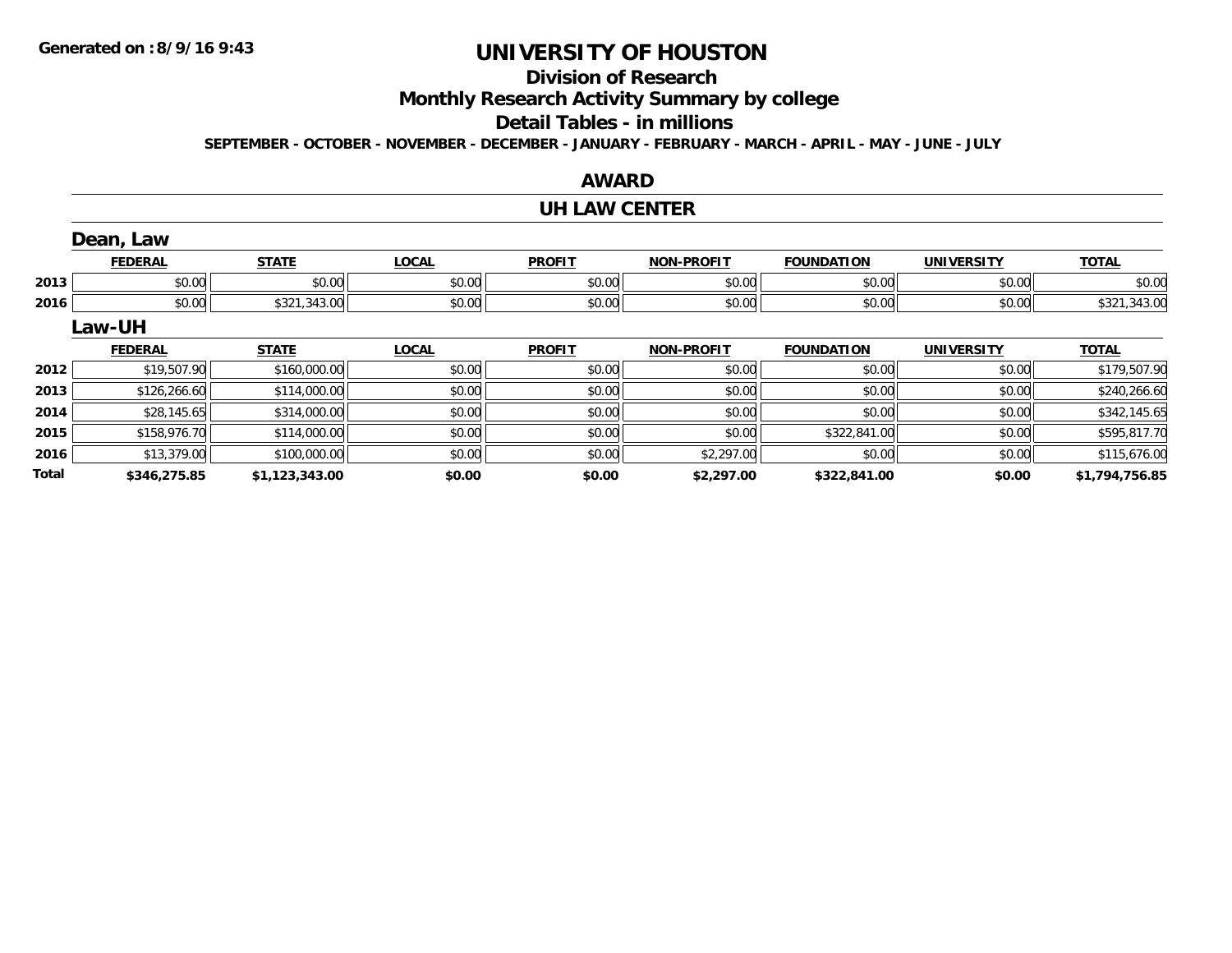# **Division of Research**

**Monthly Research Activity Summary by college**

#### **Detail Tables - in millions**

**SEPTEMBER - OCTOBER - NOVEMBER - DECEMBER - JANUARY - FEBRUARY - MARCH - APRIL - MAY - JUNE - JULY**

#### **AWARD**

#### **UKNOWN COLLEGE**

### **Unknown Department**

|              | <b>FEDERAL</b> | <b>STATE</b>                             | <b>LOCAL</b> | <b>PROFIT</b> | <b>NON-PROFIT</b> | <b>FOUNDATION</b> | <b>UNIVERSITY</b> | <b>TOTAL</b> |
|--------------|----------------|------------------------------------------|--------------|---------------|-------------------|-------------------|-------------------|--------------|
| 2016         | \$0.00         | \$0.00                                   | \$0.00       | \$0.00        | \$0.00            | \$0.00            | \$0.00            | \$0.00       |
|              |                | Wrong Department - Please Dont Select It |              |               |                   |                   |                   |              |
|              | <b>FEDERAL</b> | <b>STATE</b>                             | <b>LOCAL</b> | <b>PROFIT</b> | <b>NON-PROFIT</b> | <b>FOUNDATION</b> | <b>UNIVERSITY</b> | <b>TOTAL</b> |
| 2013         | \$15,730.00    | \$0.00                                   | \$0.00       | \$0.00        | \$0.00            | \$0.00            | \$0.00            | \$15,730.00  |
| 2014         | \$0.00         | \$0.00                                   | \$0.00       | \$0.00        | \$0.00            | \$0.00            | \$0.00            | \$0.00       |
| 2015         | \$0.00         | \$0.00                                   | \$0.00       | \$0.00        | \$0.00            | \$0.00            | \$0.00            | \$0.00       |
| <b>Total</b> | \$15,730.00    | \$0.00                                   | \$0.00       | \$0.00        | \$0.00            | \$0.00            | \$0.00            | \$15,730.00  |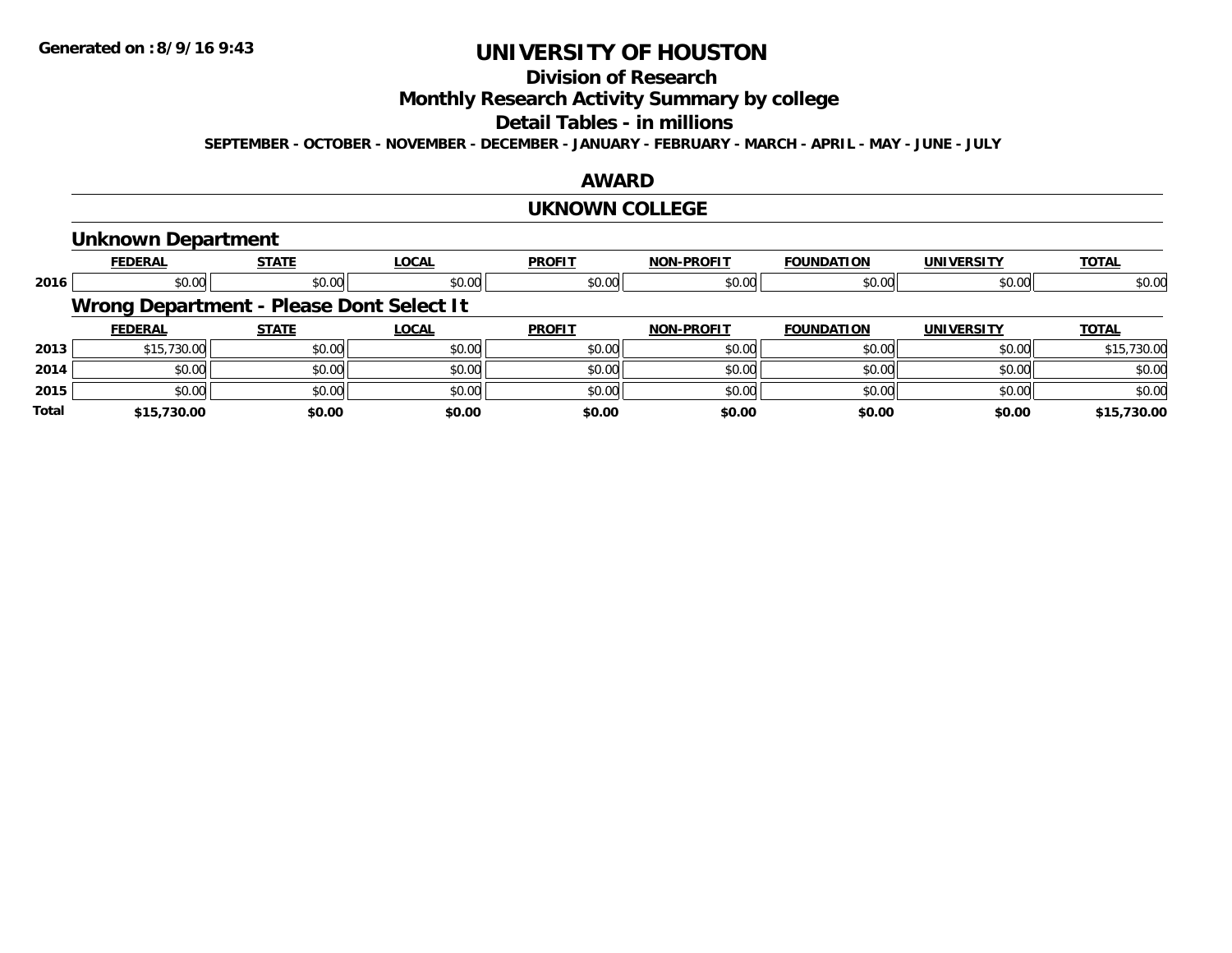#### **Division of Research**

**Monthly Research Activity Summary by college**

#### **Detail Tables - in millions**

**SEPTEMBER - OCTOBER - NOVEMBER - DECEMBER - JANUARY - FEBRUARY - MARCH - APRIL - MAY - JUNE - JULY**

#### **AWARD**

# **VICE PRESIDENT FOR ADMINISTRATION**

|       | <b>KUHF - Radio</b>         |              |              |               |                   |                   |                   |                |
|-------|-----------------------------|--------------|--------------|---------------|-------------------|-------------------|-------------------|----------------|
|       | <b>FEDERAL</b>              | <b>STATE</b> | <b>LOCAL</b> | <b>PROFIT</b> | <b>NON-PROFIT</b> | <b>FOUNDATION</b> | <b>UNIVERSITY</b> | <b>TOTAL</b>   |
| 2012  | \$0.00                      | \$0.00       | \$0.00       | \$0.00        | \$2,266,596.00    | \$0.00            | \$0.00            | \$2,266,596.00 |
| 2013  | \$0.00                      | \$0.00       | \$0.00       | \$0.00        | \$2,123,324.00    | \$0.00            | \$0.00            | \$2,123,324.00 |
| 2014  | \$148,489.00                | \$0.00       | \$0.00       | \$0.00        | \$2,269,553.00    | \$0.00            | \$0.00            | \$2,418,042.00 |
| 2016  | \$0.00                      | \$0.00       | \$0.00       | \$0.00        | \$2,338,322.00    | \$0.00            | \$0.00            | \$2,338,322.00 |
|       | <b>KUHT-TV</b>              |              |              |               |                   |                   |                   |                |
|       | <b>FEDERAL</b>              | <b>STATE</b> | <b>LOCAL</b> | <b>PROFIT</b> | <b>NON-PROFIT</b> | <b>FOUNDATION</b> | <b>UNIVERSITY</b> | <b>TOTAL</b>   |
| 2012  | \$0.00                      | \$0.00       | \$0.00       | \$0.00        | \$14,132.00       | \$0.00            | \$0.00            | \$14,132.00    |
|       | <b>Physical Plant</b>       |              |              |               |                   |                   |                   |                |
|       | <b>FEDERAL</b>              | <b>STATE</b> | <b>LOCAL</b> | <b>PROFIT</b> | <b>NON-PROFIT</b> | <b>FOUNDATION</b> | <b>UNIVERSITY</b> | <b>TOTAL</b>   |
| 2013  | \$0.00                      | \$0.00       | \$0.00       | \$0.00        | \$0.00            | \$0.00            | \$0.00            | \$0.00         |
|       | <b>UH Police Department</b> |              |              |               |                   |                   |                   |                |
|       | <b>FEDERAL</b>              | <b>STATE</b> | <b>LOCAL</b> | <b>PROFIT</b> | <b>NON-PROFIT</b> | <b>FOUNDATION</b> | <b>UNIVERSITY</b> | <b>TOTAL</b>   |
| 2014  | \$3,000.00                  | \$0.00       | \$0.00       | \$0.00        | \$0.00            | \$0.00            | \$0.00            | \$3,000.00     |
| 2016  | \$3,000.00                  | \$0.00       | \$0.00       | \$0.00        | \$0.00            | \$0.00            | \$0.00            | \$3,000.00     |
| Total | \$154,489.00                | \$0.00       | \$0.00       | \$0.00        | \$9,011,927.00    | \$0.00            | \$0.00            | \$9,166,416.00 |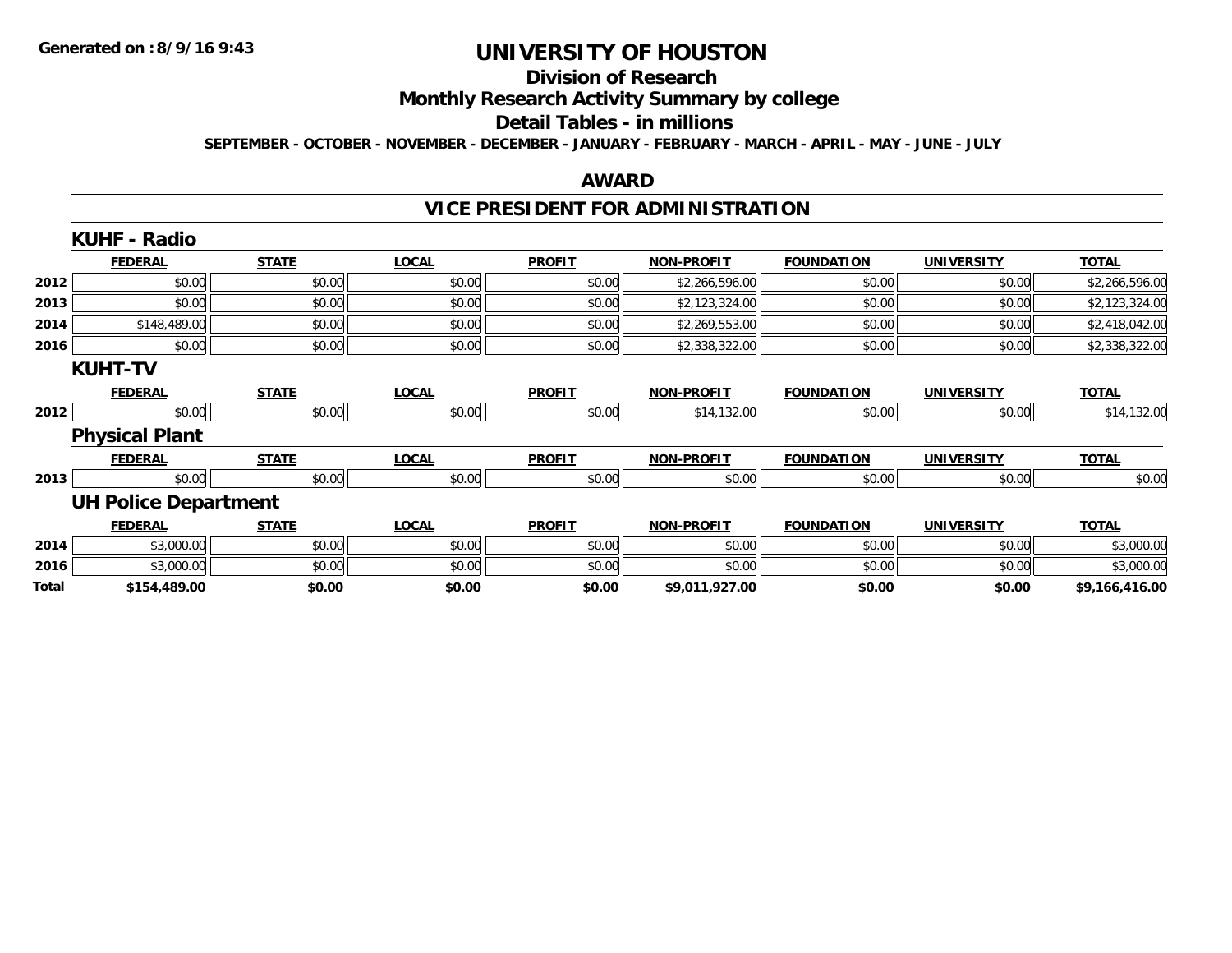## **Division of Research**

### **Monthly Research Activity Summary by college**

#### **Detail Tables - in millions**

**SEPTEMBER - OCTOBER - NOVEMBER - DECEMBER - JANUARY - FEBRUARY - MARCH - APRIL - MAY - JUNE - JULY**

### **AWARD**

### **VICE PRESIDENT FOR STUDENT AFFAIRS**

### **Childrens Learning Centers**

|      | <b>FEDERAL</b> | <b>STATE</b> | <u>LOCAL</u> | <b>PROFIT</b> | <b>NON-PROFIT</b> | <b>FOUNDATION</b> | <b>UNIVERSITY</b> | <b>TOTAL</b> |
|------|----------------|--------------|--------------|---------------|-------------------|-------------------|-------------------|--------------|
| 2013 | \$15,000.00    | \$0.00       | \$0.00       | \$0.00        | \$0.00            | \$0.00            | \$0.00            | \$15,000.00  |
| 2014 | \$235,891.00   | \$0.00       | \$0.00       | \$0.00        | \$0.00            | \$0.00            | \$0.00            | \$235,891.00 |
| 2015 | \$375,000.00   | \$0.00       | \$0.00       | \$0.00        | \$0.00            | \$0.00            | \$0.00            | \$375,000.00 |
| 2016 | \$375,000.00   | \$0.00       | \$0.00       | \$0.00        | \$0.00            | \$0.00            | \$0.00            | \$375,000.00 |

### **Vice President, Student Affairs**

|       | <b>FEDERAL</b> | <u>STATE</u> | <b>LOCAL</b> | <b>PROFIT</b> | <b>NON-PROFIT</b> | <b>FOUNDATION</b> | <b>UNIVERSITY</b> | <b>TOTAL</b>   |
|-------|----------------|--------------|--------------|---------------|-------------------|-------------------|-------------------|----------------|
| 2012  | \$236,559.00   | \$0.00       | \$0.00       | \$0.00        | \$0.00            | \$0.00            | \$0.00            | \$236,559.00   |
| 2013  | \$235,891,00   | \$0.00       | \$0.00       | \$0.00        | \$0.00            | \$0.00            | \$0.00            | \$235,891.00   |
| 2014  | \$0.00         | \$0.00       | \$0.00       | \$0.00        | \$0.00            | \$10,000.00       | \$0.00            | \$10,000.00    |
| Total | \$1,473,341.00 | \$0.00       | \$0.00       | \$0.00        | \$0.00            | \$10,000.00       | \$0.00            | \$1,483,341.00 |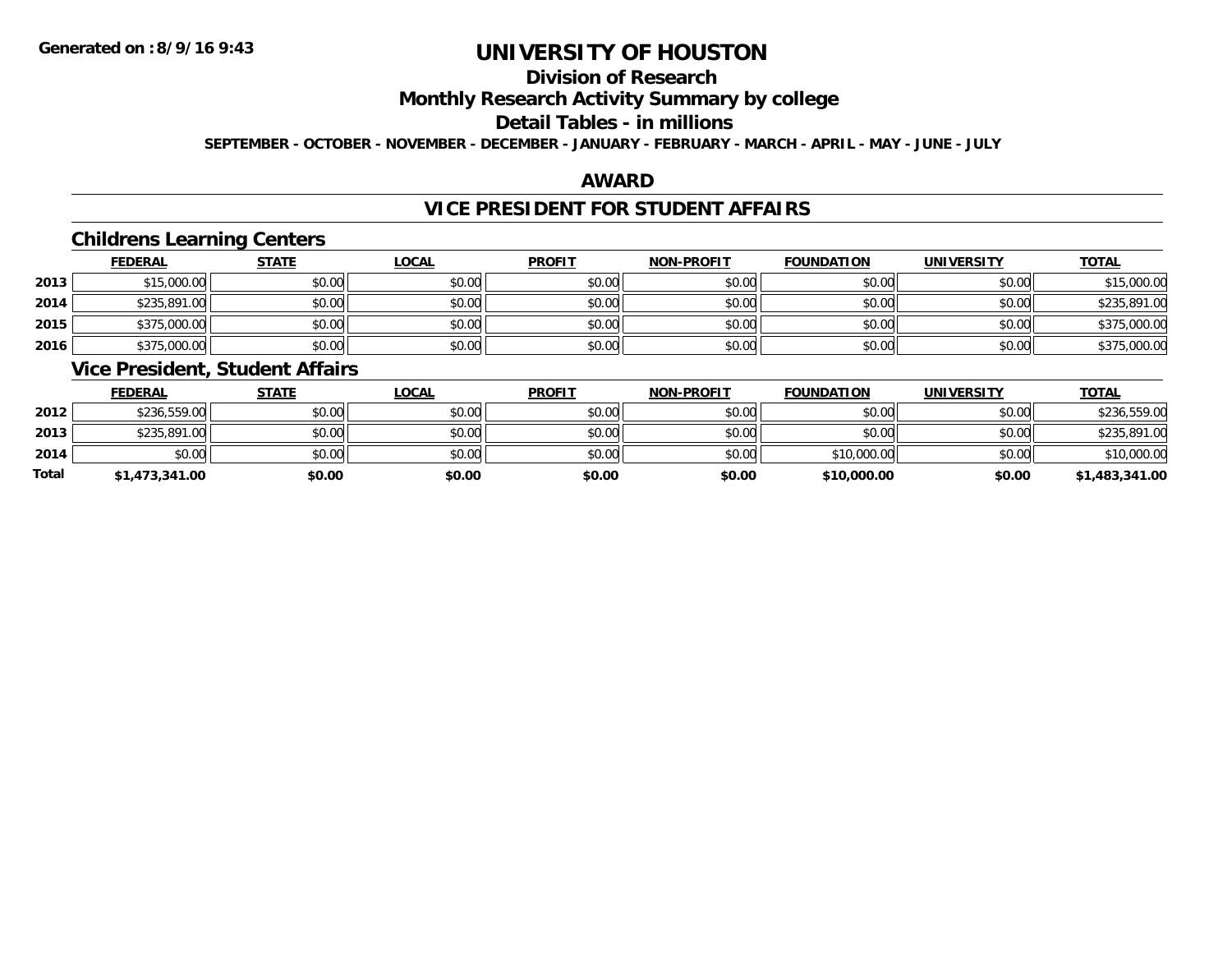## **Division of Research**

**Monthly Research Activity Summary by college**

**Detail Tables - in millions**

**SEPTEMBER - OCTOBER - NOVEMBER - DECEMBER - JANUARY - FEBRUARY - MARCH - APRIL - MAY - JUNE - JULY**

## **TOTAL EXPENDITURE**

## **C.T. BAUER COLLEGE OF BUSINESS**

## **Accountancy & Taxation**

|      | <b>FEDERAL</b> | <u>STATE</u> | <b>LOCAL</b> | <b>PROFIT</b> | <b>NON-PROFIT</b> | <b>FOUNDATION</b> | <b>UNIVERSITY</b> | <b>TOTAL</b> |
|------|----------------|--------------|--------------|---------------|-------------------|-------------------|-------------------|--------------|
| 2014 | \$0.00         | \$0.00       | \$0.00       | \$0.00        | \$0.00            | \$16,678.84       | \$0.00            | 16,678.84    |
| 2015 | \$0.00         | \$0.00       | \$0.00       | \$0.00        | \$0.00            |                   | \$0.00            |              |
| 2016 | \$0.00         | \$0.00       | \$0.00       | \$0.00        | \$0.00            | \$0.00            | \$0.00            | \$0.00       |

#### **Dean, Business Administration**

|      | <b>FEDERAL</b> | <b>STATE</b>   | <u>LOCAL</u> | <b>PROFIT</b> | <b>NON-PROFIT</b> | <b>FOUNDATION</b> | <b>UNIVERSITY</b> | <b>TOTAL</b>   |
|------|----------------|----------------|--------------|---------------|-------------------|-------------------|-------------------|----------------|
| 2012 | \$0.00         | \$0.00         | \$0.00       | \$0.00        | \$0.00            | \$0.00            | \$0.00            | \$0.00         |
| 2013 | \$0.00         | \$0.00         | \$0.00       | \$0.00        | \$0.00            | \$0.00            | \$0.00            | \$0.00         |
| 2014 | \$0.00         | \$906,212.77   | \$0.00       | \$0.00        | \$0.00            | \$0.00            | \$0.00            | \$906,212.77   |
| 2015 | \$0.00         | \$1,053,063.19 | \$0.00       | \$0.00        | \$0.00            | \$0.00            | \$0.00            | \$1,053,063.19 |
| 2016 | \$0.00         | \$619,974.78   | \$0.00       | \$0.00        | \$0.00            | \$0.00            | \$0.00            | \$619,974.78   |

### **Decision and Information Sciences**

|      | <b>FEDERAL</b>     | <b>STATE</b> | <b>LOCAL</b>          | <b>PROFIT</b> | <b>NON-PROFIT</b> | <b>FOUNDATION</b> | UNIVERSITY | <u>TOTAL</u> |
|------|--------------------|--------------|-----------------------|---------------|-------------------|-------------------|------------|--------------|
| 2014 | $\sim$ 00<br>JU.UU | \$0.00       | \$0.00                | \$0.00        | \$0.00            | \$0.00            | \$0.00     | \$0.00       |
| 2015 | 0000<br>DU.UU      | \$0.00       | 40.00<br><b>DU.UG</b> | \$0.00        | \$0.00            | \$0.00            | \$0.00     | \$0.00       |
| 2016 | 0000<br>DU.UG      | \$0.00       | \$0.00                | \$0.00        | \$0.00            | \$0.00            | \$0.00     | \$0.00       |

#### **Finance**

|      | <b>FEDERAL</b> | <b>STATE</b> | <b>LOCAL</b> | <b>PROFIT</b> | <b>NON-PROFIT</b> | <b>FOUNDATION</b> | <b>UNIVERSITY</b> | <b>TOTAL</b> |
|------|----------------|--------------|--------------|---------------|-------------------|-------------------|-------------------|--------------|
| 2012 | \$43,326.68    | \$0.00       | \$0.00       | \$0.00        | \$0.00            | \$0.00            | \$0.00            | \$43,326.68  |
| 2013 | \$0.00         | \$0.00       | \$0.00       | \$0.00        | \$0.00            | \$0.00            | \$0.00            | \$0.00       |
| 2014 | \$0.00         | \$0.00       | \$0.00       | \$0.00        | \$0.00            | \$0.00            | \$0.00            | \$0.00       |
| 2015 | \$0.00         | \$0.00       | \$0.00       | \$0.00        | \$0.00            | \$0.00            | \$0.00            | \$0.00       |
| 2016 | \$0.00         | \$0.00       | \$0.00       | \$0.00        | \$0.00            | \$0.00            | \$0.00            | \$0.00       |

**Management**

|      | <b>FEDERAL</b> | <b>STATE</b> | <b>LOCAL</b> | <b>PROFIT</b> | <b>NON-PROFIT</b> | <b>FOUNDATION</b> | <b>UNIVERSITY</b> | <b>TOTAL</b> |
|------|----------------|--------------|--------------|---------------|-------------------|-------------------|-------------------|--------------|
| 2012 | \$813.73       | \$0.00       | \$0.00       | \$0.00        | \$0.00            | \$81,250.00       | \$0.00            | \$82,063.73  |
| 2013 | \$10,867.40    | \$0.00       | \$0.00       | \$0.00        | \$0.00            | \$0.00            | \$0.00            | \$10,867.40  |
| 2014 | \$29,450.00    | \$0.00       | \$0.00       | \$0.00        | \$0.00            | \$0.00            | \$0.00            | \$29,450.00  |
| 2015 | \$20,918.57    | \$0.00       | \$0.00       | \$0.00        | \$0.00            | \$0.00            | \$0.00            | \$20,918.57  |
| 2016 | \$0.00         | \$0.00       | \$0.00       | \$0.00        | \$0.00            | \$0.00            | \$0.00            | \$0.00       |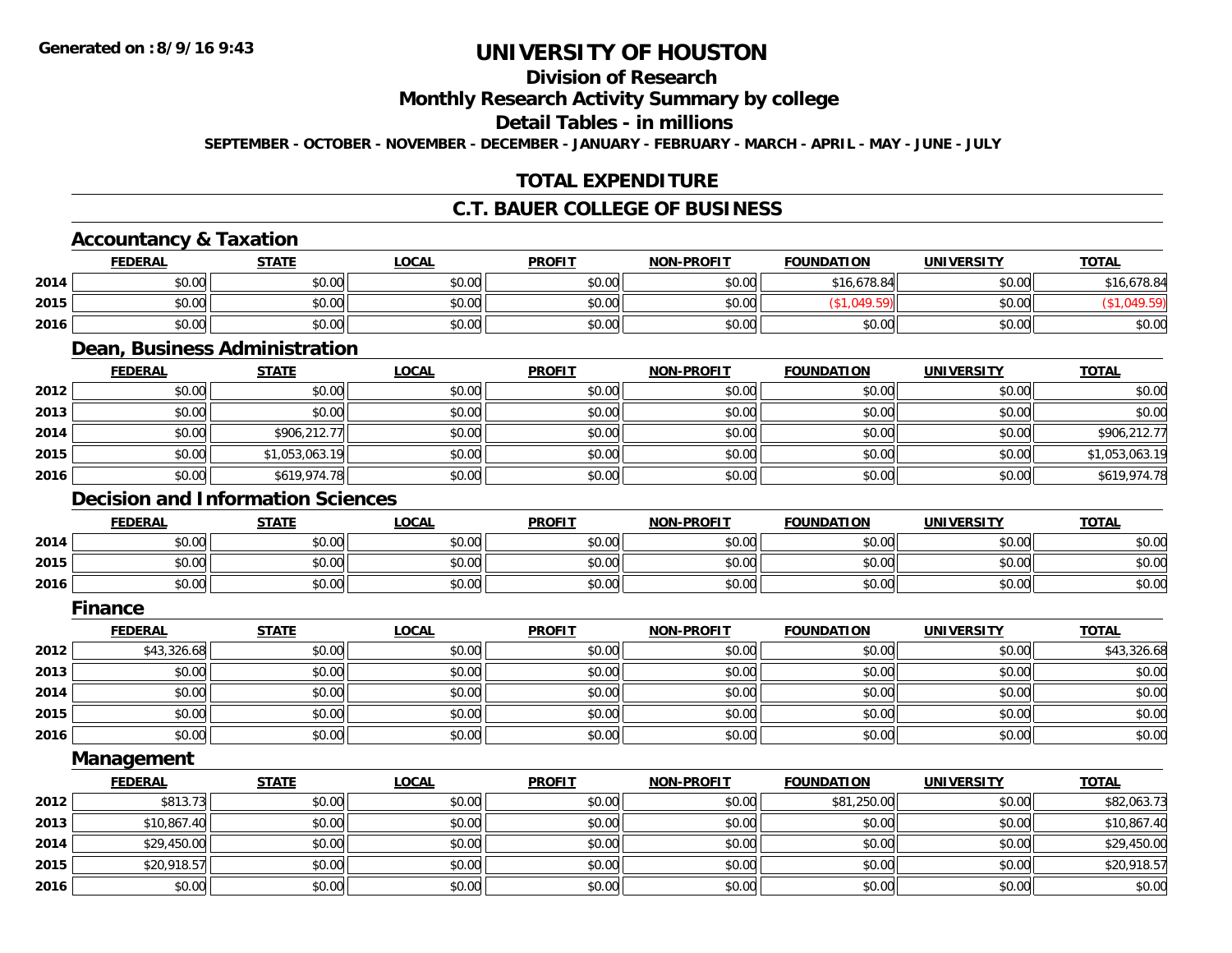# **Division of Research**

**Monthly Research Activity Summary by college**

**Detail Tables - in millions**

**SEPTEMBER - OCTOBER - NOVEMBER - DECEMBER - JANUARY - FEBRUARY - MARCH - APRIL - MAY - JUNE - JULY**

## **TOTAL EXPENDITURE**

#### **C.T. BAUER COLLEGE OF BUSINESS**

|      | <b>Marketing</b>                         |              |              |               |                   |                   |                   |              |
|------|------------------------------------------|--------------|--------------|---------------|-------------------|-------------------|-------------------|--------------|
|      | <b>FEDERAL</b>                           | <b>STATE</b> | <b>LOCAL</b> | <b>PROFIT</b> | <b>NON-PROFIT</b> | <b>FOUNDATION</b> | <b>UNIVERSITY</b> | <b>TOTAL</b> |
| 2012 | \$0.00                                   | \$0.00       | \$0.00       | \$0.00        | \$0.00            | \$0.00            | \$0.00            | \$0.00       |
| 2013 | \$0.00                                   | \$0.00       | \$0.00       | \$0.00        | \$0.00            | \$0.00            | \$0.00            | \$0.00       |
| 2014 | \$0.00                                   | \$0.00       | \$0.00       | \$0.00        | \$0.00            | \$0.00            | \$0.00            | \$0.00       |
| 2015 | \$0.00                                   | \$0.00       | \$0.00       | \$0.00        | \$0.00            | \$0.00            | \$0.00            | \$0.00       |
| 2016 | \$0.00                                   | \$0.00       | \$0.00       | \$0.00        | \$0.00            | \$0.00            | \$0.00            | \$0.00       |
|      | <b>Small Pusingss Dovelopment Contor</b> |              |              |               |                   |                   |                   |              |

#### **Small Business Development Center**

|       | <b>FEDERAL</b>  | <b>STATE</b>   | <b>LOCAL</b> | <b>PROFIT</b> | <b>NON-PROFIT</b> | <b>FOUNDATION</b> | <b>UNIVERSITY</b> | <u>TOTAL</u>    |
|-------|-----------------|----------------|--------------|---------------|-------------------|-------------------|-------------------|-----------------|
| 2012  | \$4,422,857.57  | \$788.82       | \$0.00       | \$0.00        | \$0.00            | \$2,604.95        | \$0.00            | \$4,426,251.34  |
| 2013  | \$3,860,507.13  | \$0.00         | \$0.00       | \$0.00        | \$0.00            | \$53,626.96       | \$0.00            | \$3,914,134.09  |
| 2014  | \$2,751,708.32  | \$0.00         | \$0.00       | \$0.00        | \$0.00            | \$91,413.23       | \$0.00            | \$2,843,121.55  |
| 2015  | \$2,695,918.70  | \$0.00         | \$0.00       | \$0.00        | \$0.00            | (\$11.24)         | \$0.00            | \$2,695,907.46  |
| 2016  | \$2,542,422.95  | \$0.00         | \$0.00       | \$0.00        | \$0.00            | \$0.00            | \$0.00            | \$2,542,422.95  |
| Total | \$16,378,791.04 | \$2,580,039.56 | \$0.00       | \$0.00        | \$0.00            | \$244,513.15      | \$0.00            | \$19,203,343.75 |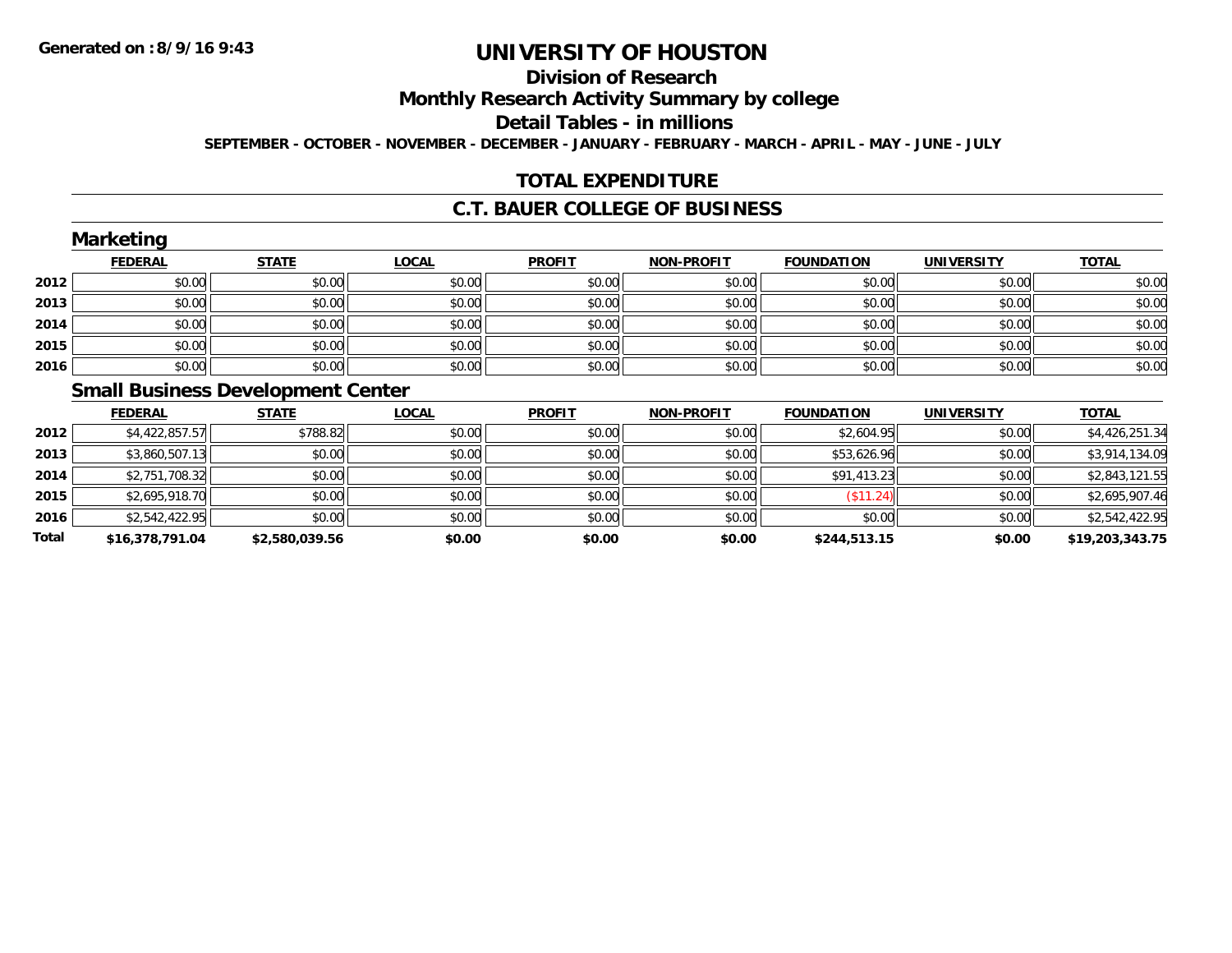# **Division of Research**

**Monthly Research Activity Summary by college**

**Detail Tables - in millions**

**SEPTEMBER - OCTOBER - NOVEMBER - DECEMBER - JANUARY - FEBRUARY - MARCH - APRIL - MAY - JUNE - JULY**

## **TOTAL EXPENDITURE**

#### **COLLEGE OF ARCHITECTURE**

## **Architecture**

|      | <b>FEDERAL</b> | <b>STATE</b> | <u>LOCAL</u> | <b>PROFIT</b> | <b>NON-PROFIT</b> | <b>FOUNDATION</b> | <b>UNIVERSITY</b> | <b>TOTAL</b> |
|------|----------------|--------------|--------------|---------------|-------------------|-------------------|-------------------|--------------|
| 2012 | \$0.00         | \$0.00       | \$0.00       | \$0.00        | \$0.00            | \$0.00            | \$0.00            | \$0.00       |
| 2013 | \$0.00         | \$0.00       | \$0.00       | \$0.00        | \$0.00            | \$0.00            | \$2,498.75        | \$2,498.75   |
| 2014 | \$0.00         | \$0.00       | \$0.00       | \$0.00        | \$0.00            | \$0.00            | \$0.00            | \$0.00       |
| 2015 | \$0.00         | \$0.00       | \$0.00       | \$0.00        | \$0.00            | \$0.00            | \$0.00            | \$0.00       |
| 2016 | \$34,319.43    | \$0.00       | \$0.00       | \$0.00        | \$0.00            | \$0.00            | \$0.00            | \$34,319.43  |

## **Dean, Architecture**

|       | <b>FEDERAL</b> | <u>STATE</u> | <b>LOCAL</b> | <b>PROFIT</b> | <b>NON-PROFIT</b> | <b>FOUNDATION</b> | <b>UNIVERSITY</b> | <b>TOTAL</b> |
|-------|----------------|--------------|--------------|---------------|-------------------|-------------------|-------------------|--------------|
| 2012  | \$15,988.79    | \$0.00       | \$0.00       | \$0.00        | \$5,000.00        | \$8,018.70        | \$0.00            | \$29,007.49  |
| 2013  | \$0.00         | \$0.00       | \$0.00       | \$0.00        | \$0.00            | \$9,136.34        | \$0.00            | \$9,136.34   |
| 2014  | \$25,000.00    | \$0.00       | \$0.00       | \$0.00        | \$0.00            | \$27,603.92       | \$0.00            | \$52,603.92  |
| 2015  | \$0.00         | \$0.00       | \$0.00       | \$0.00        | \$0.00            | \$19,515.96       | \$0.00            | \$19,515.96  |
| 2016  | \$117.35       | \$0.00       | \$0.00       | \$0.00        | \$0.00            | \$0.00            | \$0.00            | \$117.35     |
| Total | \$75,425.57    | \$0.00       | \$0.00       | \$0.00        | \$5,000.00        | \$64,274.92       | \$2,498.75        | \$147.199.24 |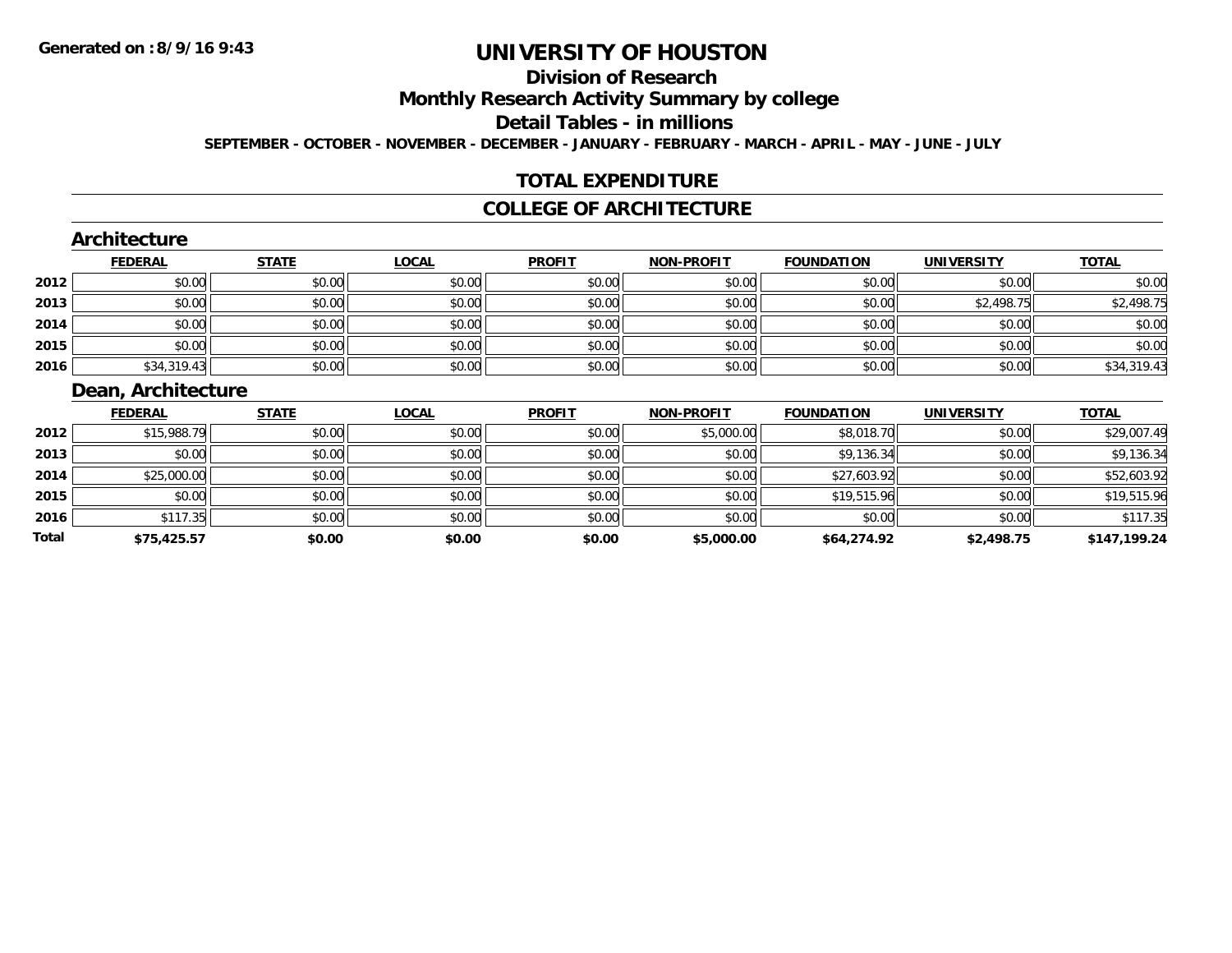## **Division of Research**

**Monthly Research Activity Summary by college**

## **Detail Tables - in millions**

**SEPTEMBER - OCTOBER - NOVEMBER - DECEMBER - JANUARY - FEBRUARY - MARCH - APRIL - MAY - JUNE - JULY**

### **TOTAL EXPENDITURE**

### **COLLEGE OF EDUCATION**

## **Consistency Mgmt and Coop Disc**

|      | <b>FEDERAL</b> | <b>STATE</b> | <b>LOCAL</b> | <b>PROFIT</b> | <b>NON-PROFIT</b> | <b>FOUNDATION</b> | <b>UNIVERSITY</b> | <b>TOTAL</b> |
|------|----------------|--------------|--------------|---------------|-------------------|-------------------|-------------------|--------------|
| 2012 | \$2,573.46     | \$0.00       | \$0.00       | \$0.00        | \$78,809.94       | \$0.00            | \$0.00            | \$81,383.40  |
| 2013 | \$2,230.29     | \$0.00       | \$0.00       | \$0.00        | \$46,418.78       | \$0.00            | \$0.00            | \$48,649.07  |
| 2014 | \$20,037.81    | \$0.00       | \$190,526.01 | \$0.00        | \$3,323.08        | \$0.00            | \$0.00            | \$213,886.90 |
| 2015 | \$262,321.52   | \$0.00       | \$114,378.89 | \$0.00        | \$2,177.90)       | \$0.00            | \$0.00            | \$374,522.51 |
| 2016 | \$397,051.76   | \$0.00       | \$161,114.79 | \$0.00        | \$0.00            | \$0.00            | \$0.00            | \$558,166.55 |

#### **Curriculum and Instruction**

|      | <b>FEDERAL</b> | <b>STATE</b> | <u>LOCAL</u> | <b>PROFIT</b> | <b>NON-PROFIT</b> | <b>FOUNDATION</b> | <b>UNIVERSITY</b> | <b>TOTAL</b>   |
|------|----------------|--------------|--------------|---------------|-------------------|-------------------|-------------------|----------------|
| 2012 | \$1,166,972.71 | \$200,415.17 | \$0.00       | \$0.00        | \$93,429.73       | \$89,273.55       | \$0.00            | \$1,550,091.17 |
| 2013 | \$937,667.42   | \$52,200.22  | \$0.00       | \$0.00        | \$84,148.12       | \$83,974.11       | \$0.00            | \$1,157,989.87 |
| 2014 | \$955,154.78   | \$0.00       | \$0.00       | \$0.00        | \$126,431.96      | \$271,723.05      | \$0.00            | \$1,353,309.79 |
| 2015 | \$791,492.86   | \$0.00       | \$0.00       | \$0.00        | \$130,642.32      | \$152,881.75      | \$0.00            | \$1,075,016.93 |
| 2016 | \$730,736.37   | \$0.00       | \$0.00       | \$0.00        | \$130,919.47      | \$69,446.62       | \$0.00            | \$931,102.46   |

## **Dean, Education**

|      | <b>FEDERAL</b> | <b>STATE</b> | <u>LOCAL</u> | <b>PROFIT</b> | <b>NON-PROFIT</b> | <b>FOUNDATION</b> | <b>UNIVERSITY</b> | <b>TOTAL</b> |
|------|----------------|--------------|--------------|---------------|-------------------|-------------------|-------------------|--------------|
| 2012 | \$0.00         | \$0.00       | \$0.00       | \$0.00        | \$0.00            | \$0.00            | \$0.00            | \$0.00       |
| 2013 | \$0.00         | \$0.00       | \$0.00       | \$0.00        | \$0.00            | \$0.00            | \$0.00            | \$0.00       |
| 2014 | \$0.00         | \$0.00       | \$0.00       | \$0.00        | \$0.00            | \$0.00            | \$0.00            | \$0.00       |
| 2015 | \$0.00         | \$113,949.63 | \$0.00       | \$0.00        | \$953.51          | \$0.00            | \$0.00            | \$114,903.14 |
| 2016 | \$0.00         | \$214,274.48 | \$0.00       | \$0.00        | \$1.38            | \$0.00            | \$0.00            | \$214,275.86 |

### **Educational Leadership & Policy Studies**

|      | <b>FEDERAL</b> | <b>STATE</b> | <u>LOCAL</u> | <b>PROFIT</b> | <b>NON-PROFIT</b> | <b>FOUNDATION</b> | <b>UNIVERSITY</b> | <b>TOTAL</b> |
|------|----------------|--------------|--------------|---------------|-------------------|-------------------|-------------------|--------------|
| 2012 | \$128,480.41   | \$0.00       | \$0.00       | \$0.00        | \$0.00            | \$320,592.88      | \$0.00            | \$449,073.29 |
| 2013 | \$191,646.42   | \$0.00       | \$0.00       | \$0.00        | \$12,147.91       | \$307,207.12      | \$0.00            | \$511,001.45 |
| 2014 | \$188,745.99   | \$0.00       | \$4,738.13   | \$0.00        | \$2,268.82        | \$78,541.33       | \$0.00            | \$274,294.28 |
| 2015 | \$225,718.00   | \$4,987.06   | \$15,182.29  | \$0.00        | \$26,421.31       | \$74,313.07       | \$0.00            | \$346,621.73 |
| 2016 | \$182,534.65   | (\$30.62)    | \$2,500.00   | \$0.00        | \$69,500.44       | \$57,219.01       | \$0.00            | \$311,723.48 |

## **Institute for Urban Education**

|      | <b>FEDERAI</b>                                          | $- - - - -$  | .OCAI                                         | <b>PROFIT</b>          | $\cdots$ DDAL:<br><b>MARI</b> | UNDATION | UNIVERSITY           | <b>TOTA</b>   |
|------|---------------------------------------------------------|--------------|-----------------------------------------------|------------------------|-------------------------------|----------|----------------------|---------------|
| 2012 | $\sim$ $\sim$ $\sim$<br>$AA -$<br>, , , , , , , , , , , | 0.00<br>ט.טי | 0000<br>vv.v                                  | $\sim$ $\sim$<br>טט.טע | $\sim$ 00<br>vu.vu            | \$0.00   | 0000<br><b>JU.UU</b> |               |
| 2013 | uJ.J.V                                                  | 0000<br>,uu  | $\uparrow$ $\uparrow$<br>$\sim$ $\sim$<br>טט. | ሐሴ ሰሰ<br>טט.טע         | $\sim$ 00<br>vv.vv            | \$0.00   | 0000<br><b>JU.UU</b> | <u>UJ.J.U</u> |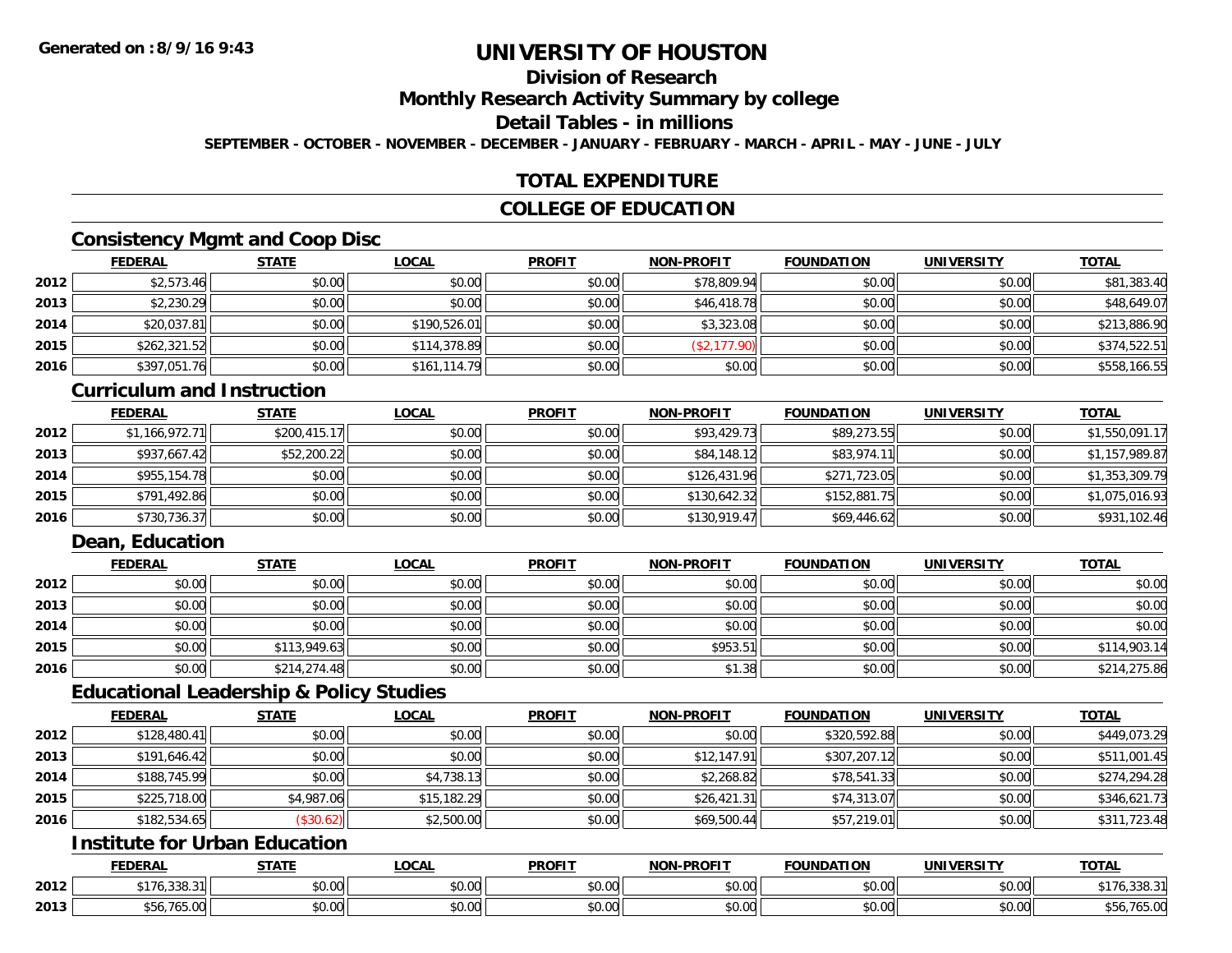## **Division of Research**

**Monthly Research Activity Summary by college**

## **Detail Tables - in millions**

**SEPTEMBER - OCTOBER - NOVEMBER - DECEMBER - JANUARY - FEBRUARY - MARCH - APRIL - MAY - JUNE - JULY**

## **TOTAL EXPENDITURE**

## **COLLEGE OF EDUCATION**

#### **Institute for Urban Education**

|      | <b>FEDERAL</b>                              | <b>STATE</b> | <u>LOCAL</u>         | <b>PROFIT</b> | <b>NON-PROFIT</b> | <b>FOUNDATION</b> | <b>UNIVERSITY</b> | <b>TOTAL</b>       |
|------|---------------------------------------------|--------------|----------------------|---------------|-------------------|-------------------|-------------------|--------------------|
| 2014 | \$15,929.55                                 | \$0.00       | $\sim$ 00<br>JU.UU   | \$0.00        | \$0.00            | \$0.00            | \$0.00            | \$15,000,55<br>ن ا |
| 2015 | $\mathfrak{c}\cap\mathfrak{a}\cap$<br>,u.uu | \$0.00       | $\sim$ 00<br>JU.UU   | \$0.00        | \$0.00            | \$0.00            | \$0.00            | \$0.00             |
| 2016 | \$0.00                                      | \$0.00       | 0000<br><b>DU.UU</b> | \$0.00        | \$0.00            | \$0.00            | \$0.00            | \$0.00             |

## **Psychological, Health, and Learning Sciences**

|      | <b>FEDERAL</b> | <b>STATE</b> | <b>LOCAL</b> | <b>PROFIT</b> | <b>NON-PROFIT</b> | <b>FOUNDATION</b> | <b>UNIVERSITY</b> | <b>TOTAL</b>   |
|------|----------------|--------------|--------------|---------------|-------------------|-------------------|-------------------|----------------|
| 2012 | \$259,954.48   | \$103,089.12 | \$0.00       | \$0.00        | \$12,867.67       | \$1,656.63        | \$0.00            | \$377,567.90   |
| 2013 | \$322,668.32   | \$123,171.00 | \$0.00       | \$0.00        | \$35,042.86       | (\$214.71)        | \$10,904.64       | \$491,572.11   |
| 2014 | \$665,550.32   | \$134,597.97 | \$0.00       | \$0.00        | \$32,233.39       | (\$3,294.60)      | \$0.00            | \$829,087.08   |
| 2015 | \$964,727.45   | \$159,050.94 | \$0.00       | \$0.00        | \$60,779.85       | \$0.00            | \$0.00            | \$1,184,558.24 |
| 2016 | \$1,791,486.36 | \$194,494.63 | \$0.00       | \$0.00        | \$102,968.53      | \$17,081.02       | \$0.00            | \$2,106,030.54 |

#### **UH Charter School**

|       | <b>FEDERAL</b>  | <b>STATE</b>   | <b>LOCAL</b> | <b>PROFIT</b> | <b>NON-PROFIT</b> | <b>FOUNDATION</b> | <b>UNIVERSITY</b> | <b>TOTAL</b>    |
|-------|-----------------|----------------|--------------|---------------|-------------------|-------------------|-------------------|-----------------|
| 2012  | \$42,024.90     | \$835,283.90   | \$0.00       | \$0.00        | \$0.00            | \$0.00            | \$0.00            | \$877,308.80    |
| 2013  | \$25,033.81     | \$875,066.51   | \$0.00       | \$0.00        | \$0.00            | \$0.00            | \$0.00            | \$900,100.32    |
| 2014  | \$18,121.22     | \$972,726.91   | \$0.00       | \$0.00        | \$0.00            | \$0.00            | \$0.00            | \$990,848.13    |
| 2015  | \$17,000.29     | \$1,005,543.96 | \$0.00       | \$0.00        | \$0.00            | \$0.00            | \$0.00            | \$1,022,544.25  |
| 2016  | \$26,881.72     | \$960,162.67   | \$0.00       | \$0.00        | \$0.00            | \$0.00            | \$0.00            | \$987,044.39    |
| Total | \$10,565,846.18 | \$5,948,983.55 | \$488,440.11 | \$0.00        | \$1,047,131.16    | \$1,520,400.84    | \$10,904.64       | \$19,581,706.49 |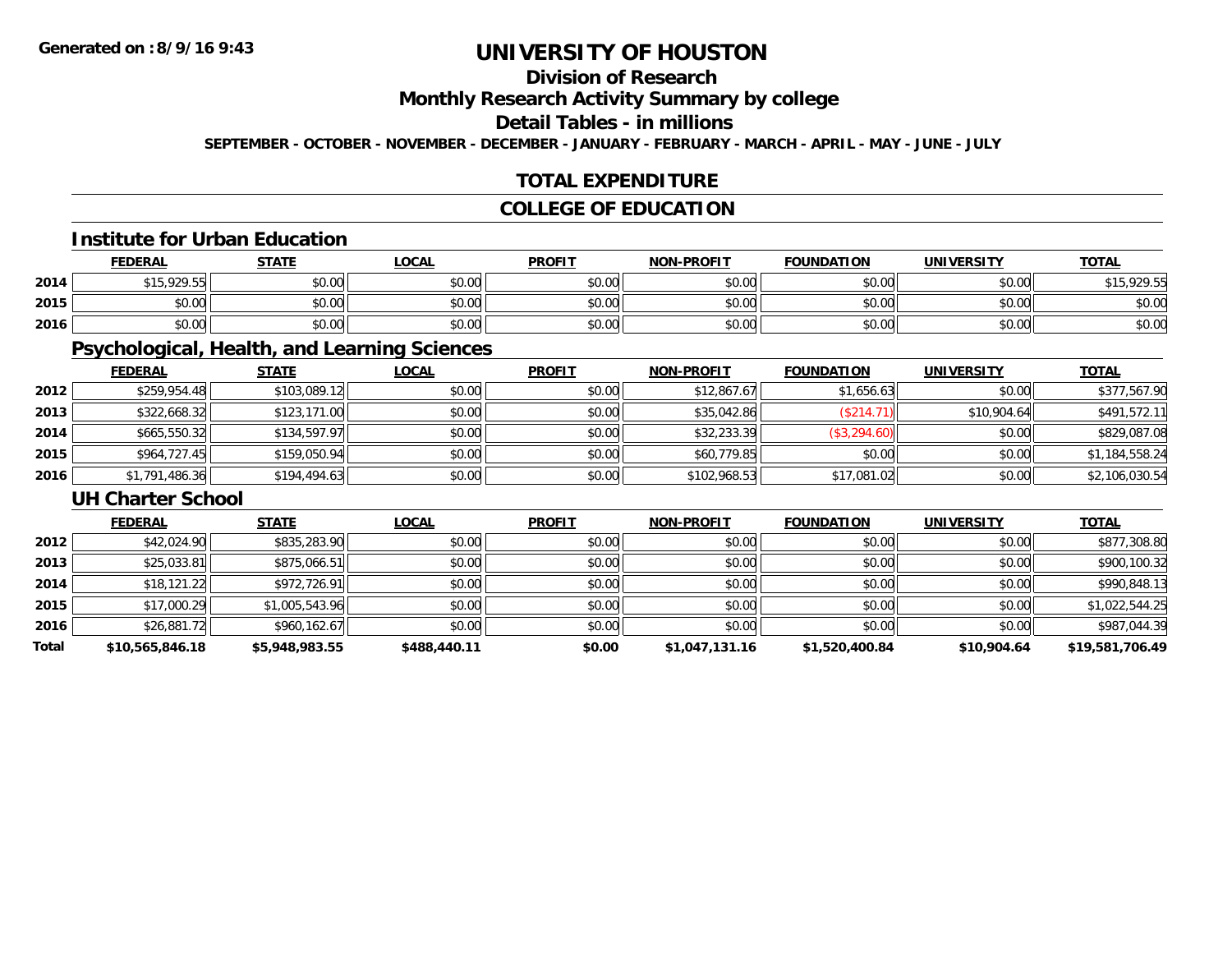## **Division of Research**

**Monthly Research Activity Summary by college**

**Detail Tables - in millions**

**SEPTEMBER - OCTOBER - NOVEMBER - DECEMBER - JANUARY - FEBRUARY - MARCH - APRIL - MAY - JUNE - JULY**

## **TOTAL EXPENDITURE**

### **COLLEGE OF LIBERAL ARTS AND SOCIAL SCIENCES**

### **African-American Studies**

|      | <b>FEDERAL</b>                   | <b>STATE</b> | <b>LOCAL</b> | <b>PROFIT</b> | <b>NON-PROFIT</b> | <b>FOUNDATION</b> | <b>UNIVERSITY</b> | <b>TOTAL</b> |
|------|----------------------------------|--------------|--------------|---------------|-------------------|-------------------|-------------------|--------------|
| 2014 | \$1,500.00                       | \$0.00       | \$0.00       | \$0.00        | \$4,783.60        | \$0.00            | \$0.00            | \$6,283.60   |
| 2015 | \$1,250.00                       | \$0.00       | \$0.00       | \$0.00        | \$0.00            | \$0.00            | \$0.00            | \$1,250.00   |
| 2016 | \$1,092.25                       | \$0.00       | \$0.00       | \$0.00        | \$0.00            | \$0.00            | \$0.00            | \$1,092.25   |
|      | Art                              |              |              |               |                   |                   |                   |              |
|      | <b>FEDERAL</b>                   | <b>STATE</b> | <b>LOCAL</b> | <b>PROFIT</b> | <b>NON-PROFIT</b> | <b>FOUNDATION</b> | <b>UNIVERSITY</b> | <b>TOTAL</b> |
| 2012 | \$2,871.14                       | \$0.00       | \$0.00       | \$0.00        | \$0.00            | \$0.00            | \$0.00            | \$2,871.14   |
| 2013 | \$7,414.08                       | \$0.00       | \$0.00       | \$0.00        | \$0.00            | \$0.00            | \$0.00            | \$7,414.08   |
| 2014 | \$2,054.89                       | \$0.00       | \$0.00       | \$0.00        | \$0.00            | \$0.00            | \$0.00            | \$2,054.89   |
| 2015 | \$0.00                           | \$13,279.57  | \$0.00       | \$0.00        | \$0.00            | \$0.00            | \$0.00            | \$13,279.57  |
| 2016 | \$0.00                           | \$7,675.03   | \$0.00       | \$0.00        | \$0.00            | \$0.00            | \$0.00            | \$7,675.03   |
|      | <b>Arte Publico Press</b>        |              |              |               |                   |                   |                   |              |
|      | <b>FEDERAL</b>                   | <b>STATE</b> | <b>LOCAL</b> | <b>PROFIT</b> | <b>NON-PROFIT</b> | <b>FOUNDATION</b> | <b>UNIVERSITY</b> | <b>TOTAL</b> |
| 2012 | \$44,538.19                      | \$3,000.00   | \$0.00       | \$0.00        | \$39,100.00       | \$17,752.00       | \$0.00            | \$104,390.19 |
| 2013 | \$35,380.05                      | \$2,535.00   | \$0.00       | \$0.00        | \$33,200.00       | \$295,519.61      | \$0.00            | \$366,634.66 |
| 2014 | \$0.00                           | \$10,000.00  | \$0.00       | \$0.00        | \$80,074.00       | \$254,391.61      | \$0.00            | \$344,465.61 |
| 2015 | \$26,214.22                      | \$8,500.00   | \$0.00       | \$0.00        | \$67,867.00       | \$91,373.25       | \$0.00            | \$193,954.47 |
| 2016 | \$24,236.22                      | \$11,500.00  | \$0.00       | \$0.00        | \$67,867.00       | \$62,074.02       | \$0.00            | \$165,677.24 |
|      | <b>Blaffer Gallery</b>           |              |              |               |                   |                   |                   |              |
|      | <b>FEDERAL</b>                   | <b>STATE</b> | <b>LOCAL</b> | <b>PROFIT</b> | <b>NON-PROFIT</b> | <b>FOUNDATION</b> | <b>UNIVERSITY</b> | <b>TOTAL</b> |
| 2012 | \$3,818.28                       | \$4,689.91   | \$0.00       | \$0.00        | \$50,800.00       | \$0.00            | \$0.00            | \$59,308.19  |
| 2013 | \$6,647.16                       | \$3,605.30   | \$0.00       | \$0.00        | \$0.00            | \$0.00            | \$0.00            | \$10,252.46  |
| 2014 | \$50,000.58                      | \$10,387.81  | \$0.00       | \$0.00        | \$45,430.75       | \$0.00            | \$0.00            | \$105,819.14 |
| 2015 | \$0.00                           | \$8,701.00   | \$0.00       | \$0.00        | \$22,797.71       | \$10,000.00       | \$0.00            | \$41,498.71  |
| 2016 | \$25,000.00                      | \$4,598.00   | \$0.00       | \$0.00        | \$59,255.79       | \$41,209.17       | \$0.00            | \$130,062.96 |
|      | <b>Center for Public History</b> |              |              |               |                   |                   |                   |              |
|      | <b>FEDERAL</b>                   | <b>STATE</b> | <b>LOCAL</b> | <b>PROFIT</b> | <b>NON-PROFIT</b> | <b>FOUNDATION</b> | <b>UNIVERSITY</b> | <b>TOTAL</b> |

|      | <u>FEDERAL</u> | <u>SIAIL</u> | <u>LOCAL</u> | <b>PROFI</b> | <b>NON-PROFIT</b> | <b>FOUNDATION</b> | UNIVERSITY | <u>IOIAL</u> |
|------|----------------|--------------|--------------|--------------|-------------------|-------------------|------------|--------------|
| 2012 | \$46,615.73    | \$0.00       | \$0.00       | \$0.00       | \$0.00            | \$0.00            | \$0.00     | \$46,615.73  |
| 2013 | \$48,542.50    | \$0.00       | \$0.00       | \$0.00       | \$0.00            | \$0.00            | \$0.00     | \$48,542.50  |
| 2014 | \$1,117.26     | \$0.00       | \$0.00       | \$0.00       | \$0.00            | \$0.00            | \$0.00     | \$1,117.26   |
| 2015 | \$681.72       | \$0.00       | \$0.00       | \$0.00       | \$0.00            | \$0.00            | \$0.00     | \$681.72     |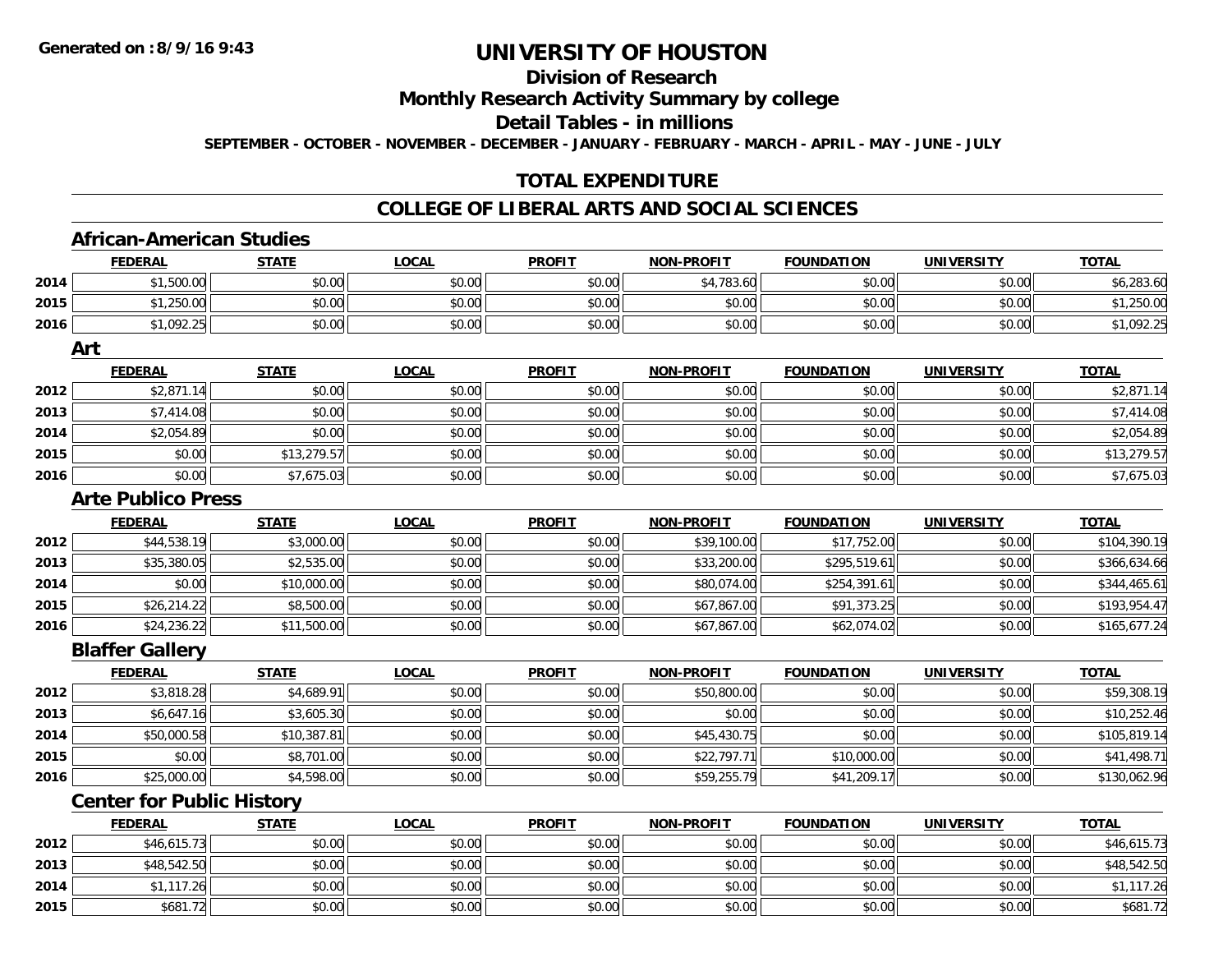## **Division of Research**

### **Monthly Research Activity Summary by college**

#### **Detail Tables - in millions**

**SEPTEMBER - OCTOBER - NOVEMBER - DECEMBER - JANUARY - FEBRUARY - MARCH - APRIL - MAY - JUNE - JULY**

## **TOTAL EXPENDITURE**

## **COLLEGE OF LIBERAL ARTS AND SOCIAL SCIENCES**

### **Communication**

|      | <b>FEDERAL</b> | <b>STATE</b> | <u>LOCAL</u> | <b>PROFIT</b> | <b>NON-PROFIT</b> | <b>FOUNDATION</b> | <b>UNIVERSITY</b> | <b>TOTAL</b> |
|------|----------------|--------------|--------------|---------------|-------------------|-------------------|-------------------|--------------|
| 2012 | \$0.00         | \$0.00       | \$0.00       | \$0.00        | \$0.00            | \$0.00            | \$0.00            | \$0.00       |
| 2013 | \$0.00         | \$0.00       | \$0.00       | \$0.00        | \$4,471.57        | \$0.00            | \$0.00            | \$4,471.57   |
| 2014 | \$0.00         | \$65,008.16  | \$0.00       | \$0.00        | \$2,892.25        | \$0.00            | \$6,027.63        | \$73,928.04  |
| 2015 | \$0.00         | \$9,786.48   | \$0.00       | \$0.00        | (\$232.09)        | \$4,231.37        | \$1,200.00        | \$14,985.76  |
| 2016 | \$0.00         | (\$238.60)   | \$0.00       | \$0.00        | \$0.00            | \$3,433.89        | \$0.00            | \$3,195.29   |

## **Communication Sciences and Disorders**

|      | <u>FEDERAL</u> | <u>STATE</u> | <u>LOCAL</u> | <b>PROFIT</b> | <b>NON-PROFIT</b> | <b>FOUNDATION</b> | <b>UNIVERSITY</b> | <b>TOTAL</b> |
|------|----------------|--------------|--------------|---------------|-------------------|-------------------|-------------------|--------------|
| 2012 | \$8,131.58     | \$0.00       | \$0.00       | \$0.00        | \$210,931.99      | \$0.00            | \$0.00            | \$219,063.57 |
| 2013 | \$2,270.03     | \$0.00       | \$0.00       | \$0.00        | \$144,200.98      | \$3,100.00        | \$0.00            | \$149,571.01 |
| 2014 | \$103,466.53   | \$0.00       | \$0.00       | \$0.00        | \$355,477.68      | \$166.70          | \$0.00            | \$459,110.91 |
| 2015 | \$98,791.66    | \$0.00       | \$0.00       | \$0.00        | \$112,736.52      | \$2,042.05        | \$0.00            | \$213,570.23 |
| 2016 | \$128,457.07   | \$0.00       | \$0.00       | \$0.00        | \$34,541.51       | \$0.00            | \$0.00            | \$162,998.59 |

### **Comparative Cultural Studies**

|      | <b>FEDERAL</b> | <b>STATL</b>       | <b>OCAI</b>       | <b>PROFIT</b> | <b>-PROFIT</b><br>NON | <b>FOUNDATION</b> | UNIVERSITY              | <b>TOTAL</b> |
|------|----------------|--------------------|-------------------|---------------|-----------------------|-------------------|-------------------------|--------------|
| 2012 | 0000<br>וט.טי  | 100.3              | 0.00<br>JU.UU     | 0.00<br>JU.UU | 0000<br>JU.UU         | 0000<br>,u.uu     | $n \cap \neg$<br>⊸J.UUI | \$166.3      |
| 2015 | 0000<br>ט.טע   | ሐጣ ጠብላ<br>.G.<br>. | $\cdots$<br>JU.UU | 0.00<br>JU.UU | 0000<br>JU.UU         | 0000<br>w.w       | m up<br>DU.UU           |              |

## **Cynthia Woods Mitchell Center for the Arts**

|      | <b>FEDERAL</b> | <u>STATE</u> | <u>LOCAL</u> | <b>PROFIT</b> | <b>NON-PROFIT</b> | <b>FOUNDATION</b> | <b>UNIVERSITY</b> | <b>TOTAL</b> |
|------|----------------|--------------|--------------|---------------|-------------------|-------------------|-------------------|--------------|
| 2013 | \$0.00         | \$6,000.00   | \$0.00       | \$0.00        | \$10,000.00       | \$0.00            | \$0.00            | \$16,000.00  |
| 2014 | \$0.00         | \$4,500.00   | \$0.00       | \$5,000.00    | \$6,063.33        | \$16,400.00       | \$0.00            | \$31,963.33  |
| 2015 | \$0.00         | \$16,000.00  | \$0.00       | \$27,806.57   | \$0.00            | \$10,000.00       | \$0.00            | \$53,806.57  |
| 2016 | \$34,999.80    | \$0.00       | \$0.00       | \$129,865.23  | \$440.86          | \$0.00            | \$0.00            | \$165,305.89 |

## **Dean, Liberal Arts and Social Sciences**

|      | <b>FEDERAL</b> | <b>STATE</b>   | <u>LOCAL</u> | <b>PROFIT</b> | <b>NON-PROFIT</b> | <b>FOUNDATION</b> | <b>UNIVERSITY</b> | <b>TOTAL</b>   |
|------|----------------|----------------|--------------|---------------|-------------------|-------------------|-------------------|----------------|
| 2012 | \$2,794.57     | \$0.00         | \$0.00       | \$0.00        | \$0.00            | \$0.00            | \$0.00            | \$2,794.57     |
| 2013 | \$17.40        | \$0.00         | \$0.00       | \$0.00        | \$0.00            | \$0.00            | \$0.00            | \$17.40        |
| 2014 | \$0.00         | \$0.00         | \$0.00       | \$0.00        | \$0.00            | \$0.00            | \$0.00            | \$0.00         |
| 2015 | \$0.00         | \$1,025,818.59 | \$0.00       | \$0.00        | \$0.00            | \$0.00            | \$0.00            | \$1,025,818.59 |
| 2016 | \$0.00         | \$0.00         | \$0.00       | \$0.00        | \$0.00            | \$0.00            | \$0.00            | \$0.00         |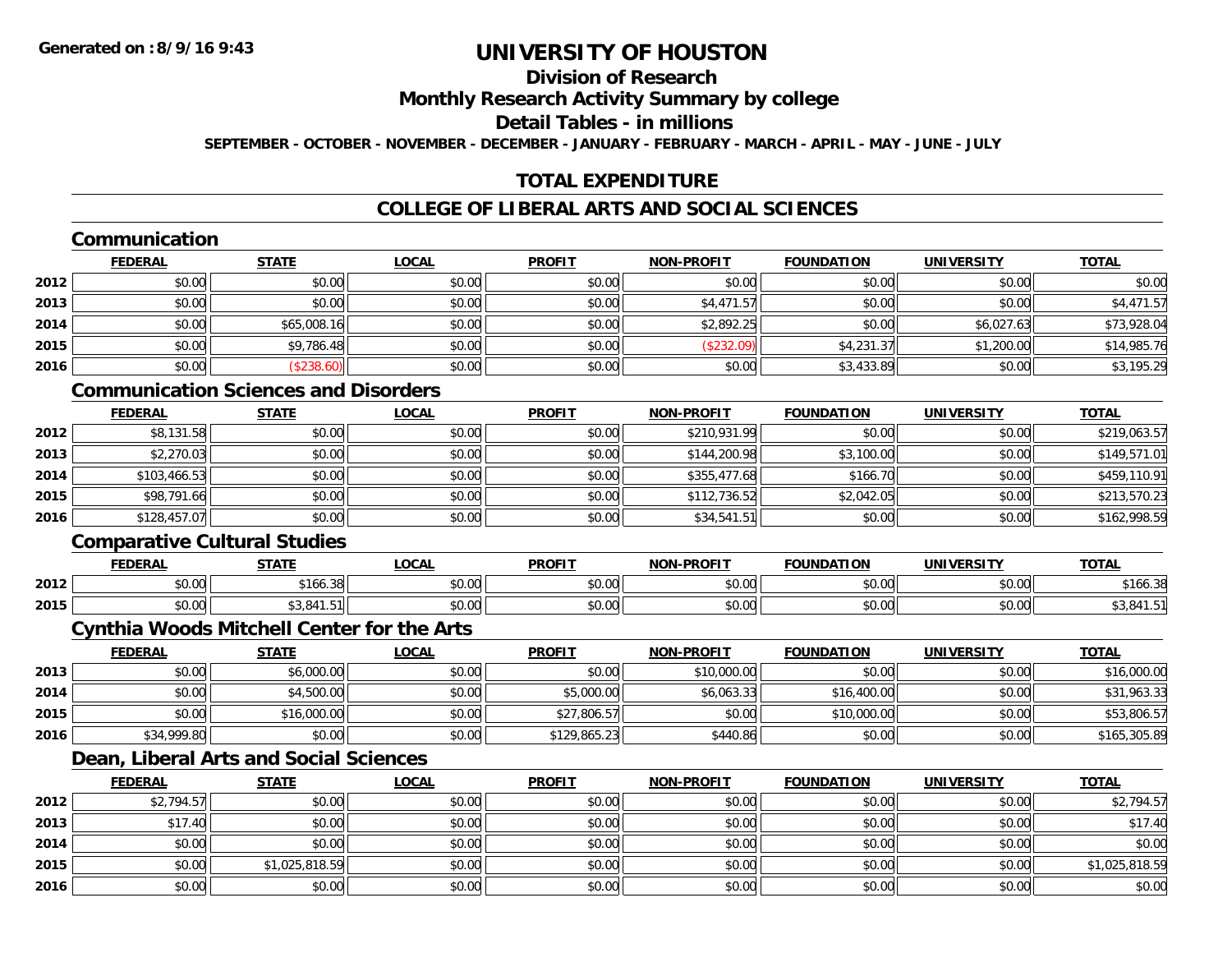## **Division of Research**

**Monthly Research Activity Summary by college**

**Detail Tables - in millions**

**SEPTEMBER - OCTOBER - NOVEMBER - DECEMBER - JANUARY - FEBRUARY - MARCH - APRIL - MAY - JUNE - JULY**

## **TOTAL EXPENDITURE**

#### **COLLEGE OF LIBERAL ARTS AND SOCIAL SCIENCES**

|      | <b>Economics</b>        |                                     |              |               |                         |                   |                   |                |
|------|-------------------------|-------------------------------------|--------------|---------------|-------------------------|-------------------|-------------------|----------------|
|      | <b>FEDERAL</b>          | <b>STATE</b>                        | <b>LOCAL</b> | <b>PROFIT</b> | <b>NON-PROFIT</b>       | <b>FOUNDATION</b> | <b>UNIVERSITY</b> | <b>TOTAL</b>   |
| 2012 | \$0.00                  | \$0.00                              | \$0.00       | \$21,270.81   | \$4,369.51              | \$35,864.38       | \$0.00            | \$61,504.70    |
| 2013 | \$101,789.83            | \$0.00                              | \$0.00       | \$0.00        | \$245,033.46            | \$26,863.14       | \$0.00            | \$373,686.43   |
| 2014 | \$18,526.03             | \$2,000.00                          | \$0.00       | \$0.00        | \$39,722.80             | \$19,853.99       | \$0.00            | \$80,102.82    |
| 2015 | \$6,254.68              | \$2,000.00                          | \$0.00       | \$0.00        | \$38,377.60             | \$17,609.00       | \$0.00            | \$64,241.28    |
| 2016 | \$0.00                  | \$0.00                              | \$0.00       | \$0.00        | \$0.00                  | \$500.00          | \$0.00            | \$500.00       |
|      | <b>English</b>          |                                     |              |               |                         |                   |                   |                |
|      | <b>FEDERAL</b>          | <b>STATE</b>                        | <b>LOCAL</b> | <b>PROFIT</b> | <b>NON-PROFIT</b>       | <b>FOUNDATION</b> | <b>UNIVERSITY</b> | <b>TOTAL</b>   |
| 2012 | \$1,000.00              | \$0.00                              | \$0.00       | \$0.00        | \$0.00                  | \$0.00            | \$0.00            | \$1,000.00     |
| 2013 | \$23,172.51             | \$0.00                              | \$0.00       | \$0.00        | \$0.00                  | \$0.00            | \$0.00            | \$23,172.51    |
| 2014 | \$12,474.99             | \$0.00                              | \$0.00       | \$0.00        | \$0.00                  | \$0.00            | \$0.00            | \$12,474.99    |
| 2015 | \$41,469.84             | \$4,000.00                          | \$0.00       | \$0.00        | \$0.00                  | \$0.00            | \$7,023.82        | \$52,493.66    |
| 2016 | \$49,137.95             | \$0.00                              | \$0.00       | \$0.00        | \$0.00                  | \$0.00            | \$0.00            | \$49,137.95    |
|      |                         | <b>Health and Human Performance</b> |              |               |                         |                   |                   |                |
|      | <b>FEDERAL</b>          | <b>STATE</b>                        | <b>LOCAL</b> | <b>PROFIT</b> | <b>NON-PROFIT</b>       | <b>FOUNDATION</b> | <b>UNIVERSITY</b> | <b>TOTAL</b>   |
| 2012 | \$989,589.35            | \$0.00                              | \$0.00       | \$305,700.99  | \$0.00                  | \$16,089.96       | \$0.00            | \$1,311,380.30 |
| 2013 | \$2,652,755.00          | \$0.00                              | \$0.00       | \$72,768.83   | \$0.00                  | \$5,819.60        | \$0.00            | \$2,731,343.43 |
| 2014 | \$2,070,491.53          | \$0.00                              | \$0.00       | \$99,734.13   | \$0.00                  | \$44,404.35       | \$0.00            | \$2,214,630.01 |
| 2015 | \$2,061,526.16          | \$0.00                              | \$0.00       | \$156,507.32  | $\overline{$44,926.60}$ | \$36,656.48       | \$0.00            | \$2,299,616.56 |
| 2016 | \$1,827,590.99          | \$0.00                              | \$0.00       | \$189,703.00  | \$48,934.59             | \$60,078.54       | \$4,958.85        | \$2,131,265.97 |
|      | <b>Hispanic Studies</b> |                                     |              |               |                         |                   |                   |                |
|      | <b>FEDERAL</b>          | <b>STATE</b>                        | <b>LOCAL</b> | <b>PROFIT</b> | <b>NON-PROFIT</b>       | <b>FOUNDATION</b> | <b>UNIVERSITY</b> | <b>TOTAL</b>   |
| 2012 | \$0.00                  | \$0.00                              | \$0.00       | \$0.00        | \$0.00                  | \$81,116.04       | \$0.00            | \$81,116.04    |
| 2013 | \$0.00                  | \$0.00                              | \$0.00       | \$0.00        | \$0.00                  | \$21,516.99       | \$0.00            | \$21,516.99    |
| 2014 | \$0.00                  | \$0.00                              | \$0.00       | \$0.00        | \$0.00                  | \$4,437.02        | \$0.00            | \$4,437.02     |
| 2015 | \$0.00                  | \$0.00                              | \$0.00       | \$0.00        | \$0.00                  | \$0.00            | \$0.00            | \$0.00         |
| 2016 | \$0.00                  | \$0.00                              | \$0.00       | \$0.00        | \$0.00                  | \$0.00            | \$0.00            | \$0.00         |
|      | <b>History</b>          |                                     |              |               |                         |                   |                   |                |
|      | <b>FEDERAL</b>          | <b>STATE</b>                        | <b>LOCAL</b> | <b>PROFIT</b> | <b>NON-PROFIT</b>       | <b>FOUNDATION</b> | <b>UNIVERSITY</b> | <b>TOTAL</b>   |
| 2012 | \$2,879.25              | \$0.00                              | \$0.00       | \$16,396.53   | (\$332.43)              | \$0.00            | \$0.00            | \$18,943.35    |
| 2013 | ( \$6,738.83)           | \$0.00                              | \$0.00       | \$59,486.04   | (\$13,435.64)           | \$0.00            | \$0.00            | \$39,311.57    |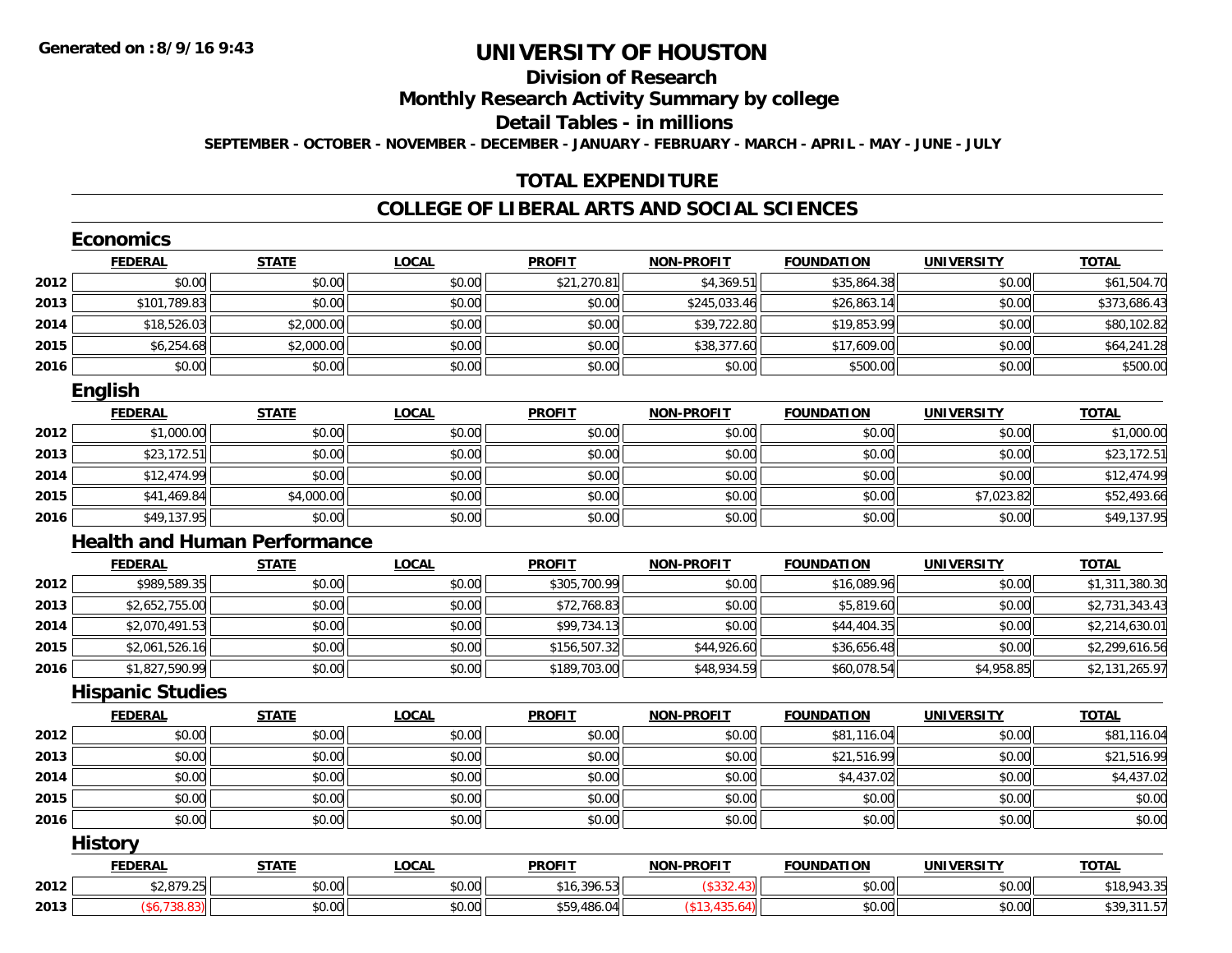## **Division of Research**

**Monthly Research Activity Summary by college**

**Detail Tables - in millions**

**SEPTEMBER - OCTOBER - NOVEMBER - DECEMBER - JANUARY - FEBRUARY - MARCH - APRIL - MAY - JUNE - JULY**

## **TOTAL EXPENDITURE**

### **COLLEGE OF LIBERAL ARTS AND SOCIAL SCIENCES**

|      | <b>History</b>                        |              |              |               |                   |                   |                   |              |
|------|---------------------------------------|--------------|--------------|---------------|-------------------|-------------------|-------------------|--------------|
|      | <b>FEDERAL</b>                        | <b>STATE</b> | <b>LOCAL</b> | <b>PROFIT</b> | <b>NON-PROFIT</b> | <b>FOUNDATION</b> | <b>UNIVERSITY</b> | <b>TOTAL</b> |
| 2014 | \$31,004.12                           | \$0.00       | \$0.00       | \$62,398.63   | \$0.00            | \$0.00            | \$0.00            | \$93,402.75  |
| 2015 | \$19,977.53                           | \$0.00       | \$0.00       | \$35,516.01   | \$0.00            | \$0.00            | \$0.00            | \$55,493.54  |
| 2016 | \$10,807.40                           | \$0.00       | \$0.00       | \$68,363.52   | \$0.00            | \$0.00            | \$0.00            | \$79,170.92  |
|      | <b>Hobby Center for Public Policy</b> |              |              |               |                   |                   |                   |              |
|      | <b>FEDERAL</b>                        | <b>STATE</b> | <b>LOCAL</b> | <b>PROFIT</b> | <b>NON-PROFIT</b> | <b>FOUNDATION</b> | <b>UNIVERSITY</b> | <b>TOTAL</b> |
| 2012 | \$47,797.83                           | \$0.00       | \$0.00       | \$0.00        | \$0.00            | \$0.00            | \$0.00            | \$47,797.83  |
| 2013 | \$82,629.38                           | \$0.00       | \$0.00       | \$0.00        | \$0.00            | \$0.00            | \$0.00            | \$82,629.38  |
| 2014 | \$0.00                                | \$19,635.70  | \$0.00       | \$0.00        | \$0.00            | \$0.00            | \$0.00            | \$19,635.70  |
| 2015 | \$17,539.23                           | (\$338.78)   | \$0.00       | \$0.00        | \$0.00            | \$20,366.33       | \$0.00            | \$37,566.78  |
| 2016 | \$67,948.55                           | \$0.00       | \$0.00       | \$0.00        | \$0.00            | \$13,942.28       | \$0.00            | \$81,890.83  |
|      | <b>Modern/Classical Languages</b>     |              |              |               |                   |                   |                   |              |
|      | <b>FEDERAL</b>                        | <b>STATE</b> | <b>LOCAL</b> | <b>PROFIT</b> | <b>NON-PROFIT</b> | <b>FOUNDATION</b> | <b>UNIVERSITY</b> | <b>TOTAL</b> |
| 2012 | \$82,615.84                           | \$0.00       | \$0.00       | \$0.00        | \$0.00            | \$0.00            | \$0.00            | \$82,615.84  |
| 2013 | \$108,385.73                          | \$0.00       | \$0.00       | \$0.00        | \$0.00            | \$0.00            | \$0.00            | \$108,385.73 |
| 2014 | \$83,962.54                           | \$0.00       | \$0.00       | \$0.00        | \$0.00            | \$0.00            | \$0.00            | \$83,962.54  |
| 2015 | \$131,705.02                          | \$0.00       | \$0.00       | \$0.00        | \$0.00            | \$0.00            | \$0.00            | \$131,705.02 |
| 2016 | \$61,221.84                           | \$0.00       | \$0.00       | \$0.00        | \$0.00            | \$0.00            | \$0.00            | \$61,221.84  |
|      | Philosophy                            |              |              |               |                   |                   |                   |              |
|      | <b>FEDERAL</b>                        | <b>STATE</b> | <b>LOCAL</b> | <b>PROFIT</b> | <b>NON-PROFIT</b> | <b>FOUNDATION</b> | <b>UNIVERSITY</b> | <b>TOTAL</b> |
| 2012 | \$6,522.46                            | \$0.00       | \$0.00       | \$0.00        | \$0.00            | \$0.00            | \$0.00            | \$6,522.46   |
| 2013 | \$7,013.21                            | \$0.00       | \$0.00       | \$0.00        | \$0.00            | \$0.00            | \$0.00            | \$7,013.21   |
| 2014 | \$11,632.26                           | \$3,229.50   | \$0.00       | \$0.00        | \$0.00            | \$0.00            | \$0.00            | \$14,861.76  |
| 2015 | \$1,615.38                            | \$330.45     | \$0.00       | \$0.00        | \$0.00            | \$0.00            | \$0.00            | \$1,945.83   |
| 2016 | \$91.75                               | \$0.00       | \$0.00       | \$0.00        | \$2,123.73        | \$0.00            | \$0.00            | \$2,215.48   |
|      | <b>Political Science</b>              |              |              |               |                   |                   |                   |              |
|      | <b>FEDERAL</b>                        | <b>STATE</b> | <b>LOCAL</b> | <b>PROFIT</b> | <b>NON-PROFIT</b> | <b>FOUNDATION</b> | <b>UNIVERSITY</b> | <b>TOTAL</b> |
| 2012 | \$0.00                                | \$0.00       | \$0.00       | \$0.00        | \$0.00            | \$0.00            | \$0.00            | \$0.00       |
| 2013 | \$29,077.12                           | \$0.00       | \$0.00       | \$0.00        | \$0.00            | \$2,000.00        | \$0.00            | \$31,077.12  |
| 2014 | \$0.00                                | \$3,202.59   | \$0.00       | \$0.00        | \$0.00            | \$0.00            | \$0.00            | \$3,202.59   |
| 2015 | \$75,957.00                           | \$34,237.37  | \$0.00       | \$0.00        | \$0.00            | \$0.00            | \$0.00            | \$110,194.37 |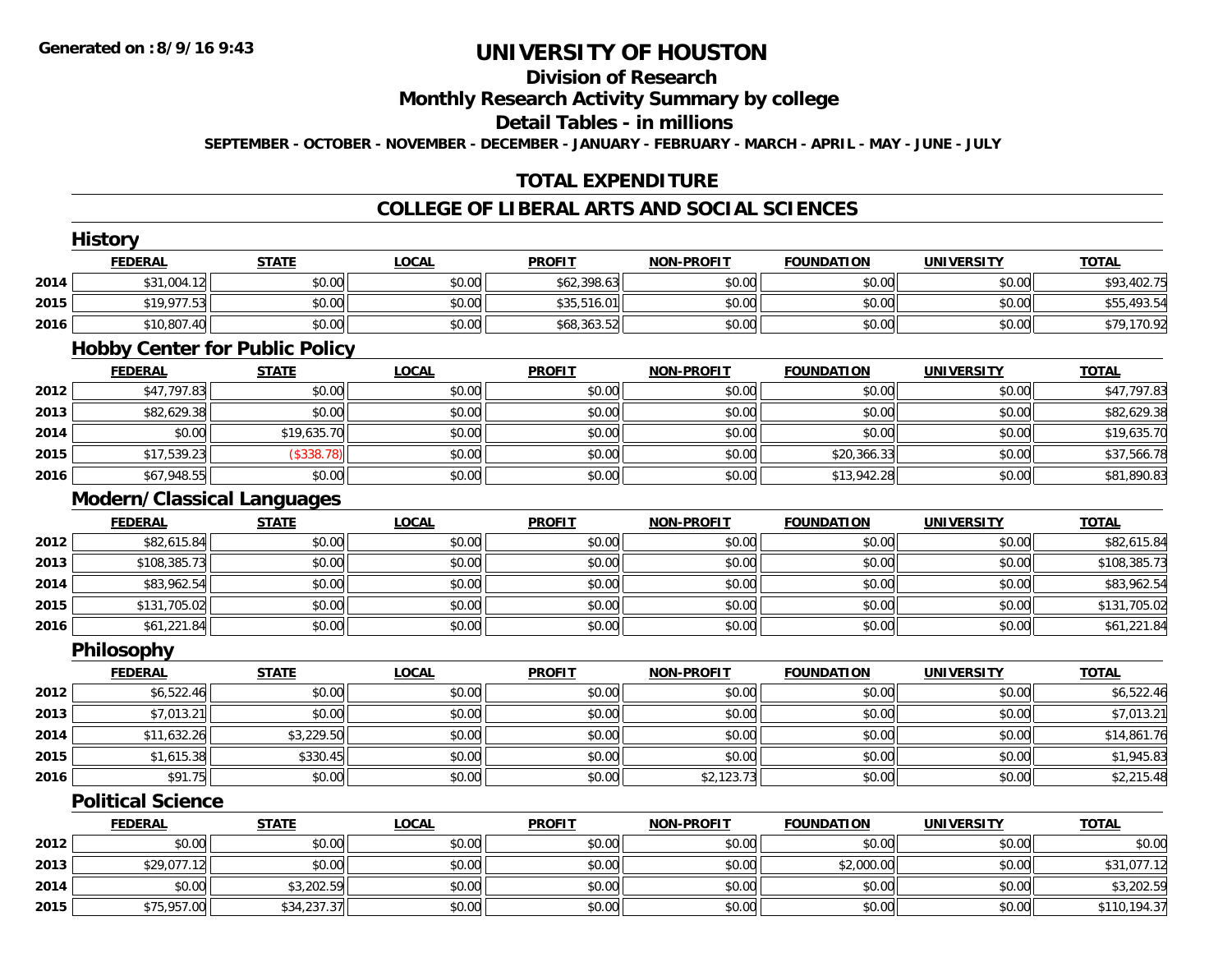## **Division of Research**

## **Monthly Research Activity Summary by college**

**Detail Tables - in millions**

**SEPTEMBER - OCTOBER - NOVEMBER - DECEMBER - JANUARY - FEBRUARY - MARCH - APRIL - MAY - JUNE - JULY**

## **TOTAL EXPENDITURE**

## **COLLEGE OF LIBERAL ARTS AND SOCIAL SCIENCES**

# **Political Science**

|              | <b>FEDERAL</b>         | <b>STATE</b>   | <b>LOCAL</b> | <b>PROFIT</b>  | <b>NON-PROFIT</b> | <b>FOUNDATION</b> | <b>UNIVERSITY</b> | <b>TOTAL</b>    |
|--------------|------------------------|----------------|--------------|----------------|-------------------|-------------------|-------------------|-----------------|
| 2016         | \$35,482.63            | \$25,202.99    | \$0.00       | \$0.00         | \$30,793.87       | \$0.00            | \$0.00            | \$91,479.49     |
|              | <b>Psychology</b>      |                |              |                |                   |                   |                   |                 |
|              | <b>FEDERAL</b>         | <b>STATE</b>   | <b>LOCAL</b> | <b>PROFIT</b>  | <b>NON-PROFIT</b> | <b>FOUNDATION</b> | <b>UNIVERSITY</b> | <b>TOTAL</b>    |
| 2012         | \$5,765,852.74         | \$82,024.02    | \$0.00       | \$92,370.95    | \$224,071.28      | \$172,790.45      | (\$9,680.69)      | \$6,327,428.75  |
| 2013         | \$5,966,474.57         | \$39,404.15    | \$0.00       | \$60,560.72    | \$258,930.46      | \$78,980.95       | \$0.00            | \$6,404,350.85  |
| 2014         | \$4,476,346.09         | \$14,221.54    | \$0.00       | \$20,353.55    | \$305,580.62      | (\$3,779.05)      | \$13,938.73       | \$4,826,661.47  |
| 2015         | \$4,725,586.10         | \$136,929.22   | \$0.00       | \$42,069.34    | \$468,480.16      | \$11,002.33       | \$17,526.92       | \$5,401,594.07  |
| 2016         | \$6,310,081.96         | \$154,883.52   | \$0.00       | \$5,906.53     | \$424,990.26      | \$1,329.49        | \$26,453.06       | \$6,923,644.82  |
|              | <b>School of Music</b> |                |              |                |                   |                   |                   |                 |
|              | <b>FEDERAL</b>         | <b>STATE</b>   | <b>LOCAL</b> | <b>PROFIT</b>  | <b>NON-PROFIT</b> | <b>FOUNDATION</b> | <b>UNIVERSITY</b> | <b>TOTAL</b>    |
| 2014         | \$0.00                 | \$8,728.12     | \$0.00       | \$0.00         | \$4,955.19        | \$0.00            | \$0.00            | \$13,683.31     |
| 2015         | \$0.00                 | \$8,971.88     | \$0.00       | \$0.00         | \$0.00            | \$17,826.76       | \$0.00            | \$26,798.64     |
| 2016         | \$0.00                 | \$0.00         | \$0.00       | \$0.00         | \$5,000.00        | \$173.24          | \$0.00            | \$5,173.24      |
|              | <b>Sociology</b>       |                |              |                |                   |                   |                   |                 |
|              | <b>FEDERAL</b>         | <b>STATE</b>   | <b>LOCAL</b> | <b>PROFIT</b>  | <b>NON-PROFIT</b> | <b>FOUNDATION</b> | <b>UNIVERSITY</b> | <b>TOTAL</b>    |
| 2012         | \$11,893.13            | \$0.00         | \$0.00       | \$0.00         | \$0.00            | \$0.00            | \$0.00            | \$11,893.13     |
| 2013         | (\$5,703.98)           | \$0.00         | \$7,554.77   | \$0.00         | \$0.00            | \$0.00            | \$0.00            | \$1,850.79      |
| 2014         | \$53,041.79            | \$0.00         | \$20,407.45  | \$0.00         | \$0.00            | \$0.00            | \$0.00            | \$73,449.24     |
| 2015         | \$21,124.32            | \$1,650.00     | (\$774.38)   | \$0.00         | \$0.00            | \$0.00            | \$0.00            | \$21,999.94     |
| 2016         | \$0.00                 | \$500.00       | \$0.00       | \$0.00         | \$0.00            | \$0.00            | \$0.00            | \$500.00        |
|              | <b>Theatre</b>         |                |              |                |                   |                   |                   |                 |
|              | <b>FEDERAL</b>         | <b>STATE</b>   | <b>LOCAL</b> | <b>PROFIT</b>  | <b>NON-PROFIT</b> | <b>FOUNDATION</b> | <b>UNIVERSITY</b> | <b>TOTAL</b>    |
| 2012         | \$0.00                 | \$0.00         | \$0.00       | \$0.00         | (\$8,884.27)      | \$0.00            | \$0.00            | (\$8,884.27)    |
| 2013         | \$0.00                 | \$0.00         | \$0.00       | \$0.00         | \$0.00            | \$0.00            | \$0.00            | \$0.00          |
| 2014         | \$0.00                 | \$0.00         | \$0.00       | \$0.00         | \$36,323.59       | \$0.00            | \$0.00            | \$36,323.59     |
| 2015         | \$0.00                 | \$0.00         | \$0.00       | \$0.00         | (\$4,209.05)      | \$0.00            | \$0.00            | (\$4,209.05)    |
| 2016         | \$0.00                 | \$0.00         | \$0.00       | \$0.00         | \$40,564.93       | \$0.00            | \$0.00            | \$40,564.93     |
| <b>Total</b> | \$38.797.505.72        | \$1.760.166.41 | \$27.187.84  | \$1.471.778.70 | \$3.549.017.71    | \$1.497.135.94    | \$67.448.32       | \$47.170.240.63 |

**\$38,797,505.72 \$1,760,166.41 \$27,187.84 \$1,471,778.70 \$3,549,017.71 \$1,497,135.94 \$67,448.32 \$47,170,240.63**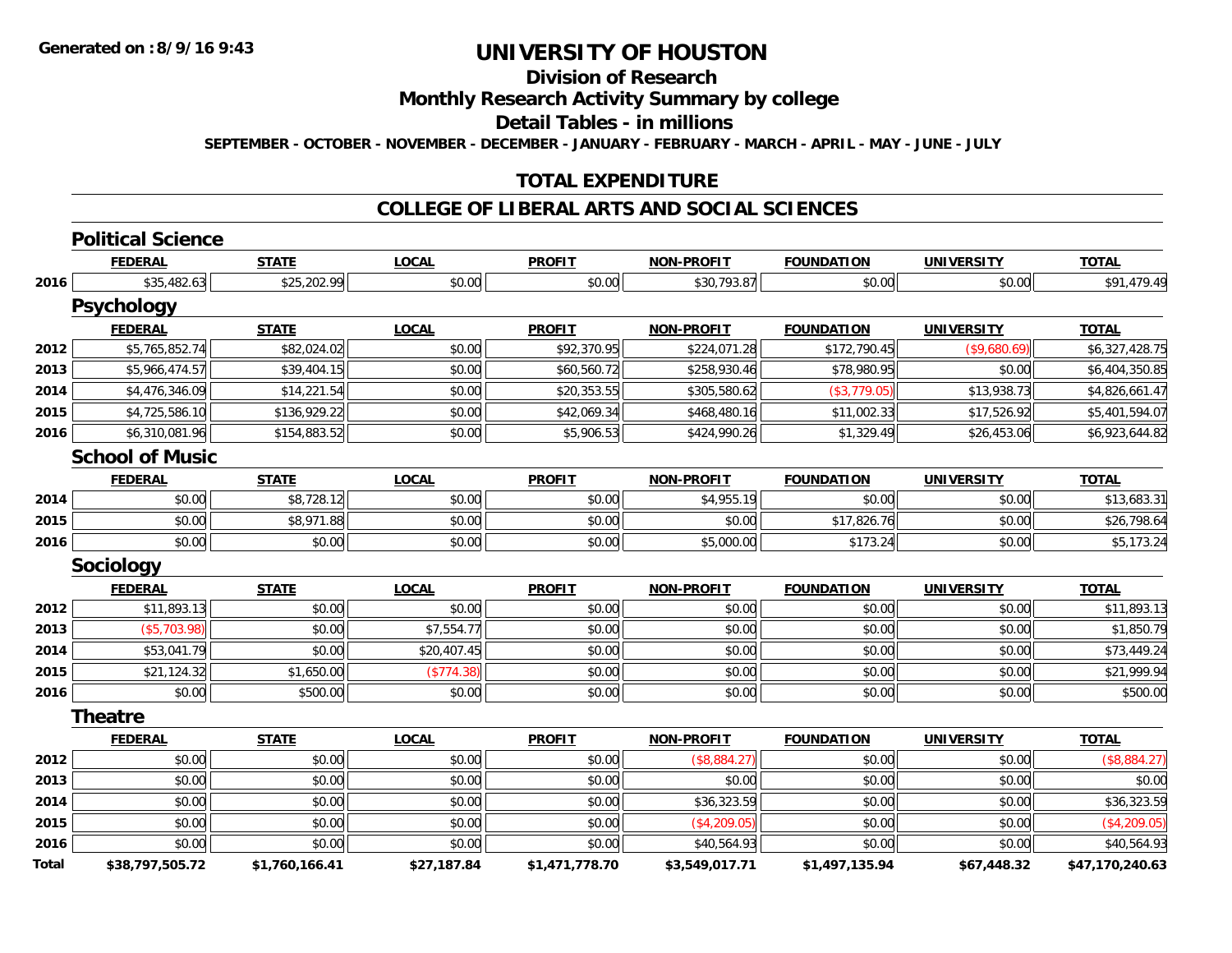## **Division of Research**

**Monthly Research Activity Summary by college**

**Detail Tables - in millions**

**SEPTEMBER - OCTOBER - NOVEMBER - DECEMBER - JANUARY - FEBRUARY - MARCH - APRIL - MAY - JUNE - JULY**

## **TOTAL EXPENDITURE**

## **COLLEGE OF NATURAL SCIENCES AND MATHEMATICS**

## **Biology/Biochemistry**

|      | <b>FEDERAL</b> | <b>STATE</b>   | <b>LOCAL</b> | <b>PROFIT</b> | <b>NON-PROFIT</b> | <b>FOUNDATION</b> | <b>UNIVERSITY</b> | <b>TOTAL</b>   |
|------|----------------|----------------|--------------|---------------|-------------------|-------------------|-------------------|----------------|
| 2012 | \$3,279,603.46 | \$1,121,052.01 | \$0.00       | \$5,568.85    | \$823,195.46      | \$216,690.95      | \$0.00            | \$5,446,110.73 |
| 2013 | \$2,719,488.66 | \$815,367.81   | \$0.00       | \$241,073.72  | \$803,738.49      | \$183,216.81      | \$0.00            | \$4,762,885.50 |
| 2014 | \$1,966,373.28 | \$698,925.35   | \$0.00       | \$262,217.12  | \$665,762.95      | \$183,751.10      | \$0.00            | \$3,777,029.80 |
| 2015 | \$2,748,355.34 | \$836,762.82   | \$0.00       | \$112,452.51  | \$383,444.73      | \$432,063.39      | \$53,535.56       | \$4,566,614.35 |
| 2016 | \$2,606,189.63 | \$1,861,031.60 | \$0.00       | \$86,539.20   | \$362,222.63      | \$285,384.08      | \$12,036.02       | \$5,213,403.17 |

<u> 1989 - Johann Stoff, amerikansk politiker (d. 1989)</u>

## **Center for Applied Geoscience Excellence**

|      | <b>FEDERAL</b>                            | <b>STATE</b> | <u>LOCAL</u> | <b>PROFIT</b> | <b>NON-PROFIT</b> | <b>FOUNDATION</b> | UNIVERSITY | <b>TOTAL</b> |
|------|-------------------------------------------|--------------|--------------|---------------|-------------------|-------------------|------------|--------------|
| 2014 | $\sim$<br>JU.UU                           | \$0.00       | \$0.00       | \$0.00        | \$0.00            | \$0.00            | \$0.00     | \$0.00       |
| 2015 | $\uparrow$ $\uparrow$ $\uparrow$<br>וטטוע | \$0.00       | \$0.00       | \$0.00        | \$0.00            | \$0.00            | \$0.00     | \$0.00       |
| 2016 | <b>↑∩</b><br>$\sim$<br>JU.UU              | \$0.00       | \$0.00       | \$0.00        | \$0.00            | \$0.00            | \$0.00     | \$0.00       |

<u> 1980 - Johann Barn, mars ar breithinn ar chuid ann an t-Alban ann an t-Alban ann an t-Alban ann an t-Alban a</u>

## **Center for Nuclear Receptors and Cell Signaling**

|      | <b>FEDERAL</b> | <u>STATE</u>   | <b>LOCAL</b> | <b>PROFIT</b> | <b>NON-PROFIT</b> | <b>FOUNDATION</b> | <b>UNIVERSITY</b> | <u>TOTAL</u>   |
|------|----------------|----------------|--------------|---------------|-------------------|-------------------|-------------------|----------------|
| 2012 | \$1,723,954.67 | \$1,391,448.24 | \$0.00       | \$232,972.54  | \$964.34          | \$317,255.42      | \$0.00            | \$3,666,595.20 |
| 2013 | \$1,385,353.55 | \$676,425.70   | \$0.00       | \$3,626.63    | \$5,939.10        | \$26,980.75       | \$0.00            | \$2,098,325.73 |
| 2014 | \$1,032,605.44 | \$1,038,784.75 | \$0.00       | \$47,990.17   | \$34,195.82       | \$127,200.04      | \$0.00            | \$2,280,776.21 |
| 2015 | \$639,771.99   | \$1,001,858.15 | \$0.00       | \$0.00        | \$294.69          | \$415,276.49      | \$0.00            | \$2,057,201.32 |
| 2016 | \$1,126,144.94 | \$700,592.44   | \$0.00       | \$0.00        | \$56,114.60       | \$184,524.43      | \$0.00            | \$2,067,376.41 |

#### **Chemistry**

|      | <b>FEDERAL</b> | <b>STATE</b> | <b>LOCAL</b> | <b>PROFIT</b> | <b>NON-PROFIT</b> | <b>FOUNDATION</b> | <b>UNIVERSITY</b> | <b>TOTAL</b>   |
|------|----------------|--------------|--------------|---------------|-------------------|-------------------|-------------------|----------------|
| 2012 | \$2,679,195.15 | \$929,069.12 | \$0.00       | \$16,484.79   | \$69,681.73       | \$1,538,548.03    | \$130,579.61      | \$5,363,558.43 |
| 2013 | \$2,389,424.75 | \$676,467.38 | \$0.00       | \$31,716.98   | \$9,945.11        | \$1,117,729.71    | $($ \$43,851.79)  | \$4,181,432.14 |
| 2014 | \$2,603,770.88 | \$530,569.51 | \$0.00       | \$400.95      | \$11,521.49       | \$2,058,136.06    | \$16,022.37       | \$5,220,421.26 |
| 2015 | \$1,966,467.54 | \$207,838.53 | \$0.00       | \$33,693.94   | \$77,847.91       | \$1,382,481.81    | \$0.00            | \$3,668,329.72 |
| 2016 | \$2,672,962.35 | \$149,285.14 | \$0.00       | \$902.14      | \$214,390.11      | \$1,011,617.91    | \$0.00            | \$4,049,157.65 |

#### **Computer Science**

|      | <b>FEDERAL</b> | <u>STATE</u> | <u>LOCAL</u> | <b>PROFIT</b> | <b>NON-PROFIT</b> | <b>FOUNDATION</b> | UNIVERSITY  | <b>TOTAL</b>   |
|------|----------------|--------------|--------------|---------------|-------------------|-------------------|-------------|----------------|
| 2012 | \$2,405,865.63 | \$46,804.60  | \$0.00       | \$332,154.98  | \$54,703.53       | \$0.00            | \$0.00      | \$2,839,528.74 |
| 2013 | \$2,462,876.47 | \$27,590.06  | \$0.00       | \$274,336.18  | \$15,834.92       | \$18,961.93       | \$31,742.81 | \$2,831,342.38 |
| 2014 | \$1,913,595.63 | \$0.00       | \$0.00       | \$590,819.96  | \$342,945.59      | \$22,894.72       | \$17,454.18 | \$2,887,710.08 |
| 2015 | \$2,324,470.42 | \$31,724.38  | \$0.00       | \$485,336.57  | \$150,827.55      | \$14,562.31       | \$20,397.41 | \$3,027,318.64 |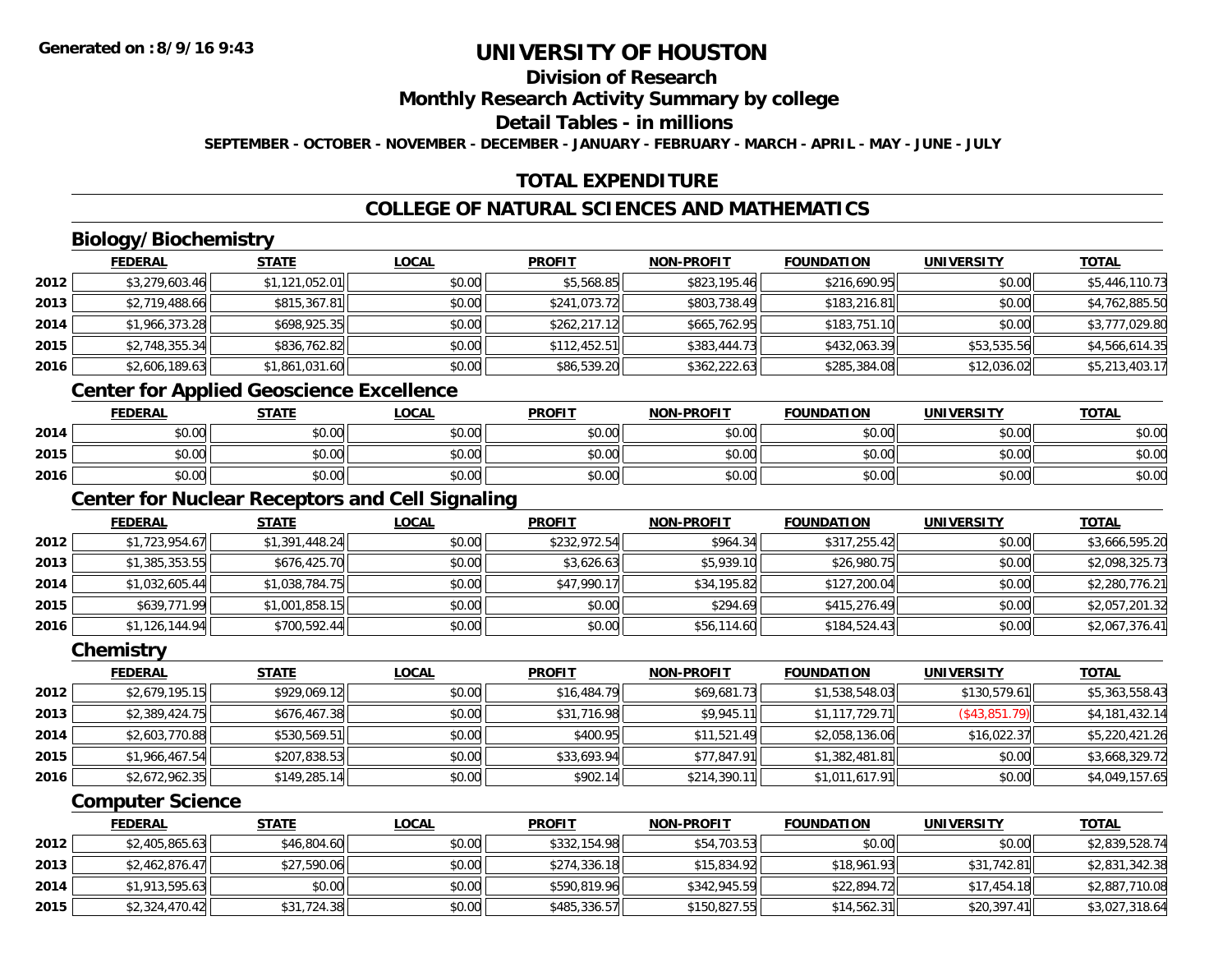## **Division of Research**

**Monthly Research Activity Summary by college**

**Detail Tables - in millions**

**SEPTEMBER - OCTOBER - NOVEMBER - DECEMBER - JANUARY - FEBRUARY - MARCH - APRIL - MAY - JUNE - JULY**

## **TOTAL EXPENDITURE**

#### **COLLEGE OF NATURAL SCIENCES AND MATHEMATICS**

## **Computer Science**

|      | <b>FEDERAL</b>                                       | <b>STATE</b> | <b>LOCAL</b> | <b>PROFIT</b>  | <b>NON-PROFIT</b> | <b>FOUNDATION</b> | <b>UNIVERSITY</b> | <b>TOTAL</b>   |
|------|------------------------------------------------------|--------------|--------------|----------------|-------------------|-------------------|-------------------|----------------|
| 2016 | \$3,848,361.97                                       | \$18,407.07  | \$0.00       | \$288,625.73   | \$165,697.19      | \$0.00            | \$21,000.00       | \$4,342,091.96 |
|      | <b>Dean, Natural Sciences and Mathematics</b>        |              |              |                |                   |                   |                   |                |
|      | <b>FEDERAL</b>                                       | <b>STATE</b> | <b>LOCAL</b> | <b>PROFIT</b>  | <b>NON-PROFIT</b> | <b>FOUNDATION</b> | <b>UNIVERSITY</b> | <b>TOTAL</b>   |
| 2012 | \$706,120.91                                         | \$0.00       | \$7,488.83   | \$0.00         | \$0.00            | \$0.00            | \$0.00            | \$713,609.74   |
| 2013 | \$940,805.29                                         | \$0.00       | \$0.00       | \$0.00         | \$0.00            | \$0.00            | \$0.00            | \$940,805.29   |
| 2014 | \$855,386.27                                         | \$83,358.85  | \$0.00       | \$0.00         | \$0.00            | \$0.00            | \$0.00            | \$938,745.12   |
| 2015 | \$215,090.46                                         | \$82,346.70  | \$0.00       | \$0.00         | \$21,177.02       | \$0.00            | \$0.00            | \$318,614.18   |
| 2016 | \$63,202.57                                          | \$23,832.39  | \$0.00       | \$11,134.81    | \$39,851.58       | \$0.00            | \$0.00            | \$138,021.35   |
|      | <b>Earth &amp; Atmospheric Sciences</b>              |              |              |                |                   |                   |                   |                |
|      | <b>FEDERAL</b>                                       | <b>STATE</b> | <b>LOCAL</b> | <b>PROFIT</b>  | <b>NON-PROFIT</b> | <b>FOUNDATION</b> | <b>UNIVERSITY</b> | <b>TOTAL</b>   |
| 2012 | \$1,568,888.83                                       | \$511,261.92 | \$0.00       | \$1,898,740.33 | \$171,879.23      | \$0.00            | \$0.00            | \$4,150,770.31 |
| 2013 | \$1,412,327.84                                       | \$308,410.58 | \$0.00       | \$2,413,103.71 | \$108,735.20      | \$2,248.22        | \$0.00            | \$4,244,825.56 |
| 2014 | \$1,051,315.44                                       | \$317,827.95 | \$0.00       | \$2,747,211.27 | \$326,647.95      | \$157,180.29      | \$0.00            | \$4,600,182.90 |
| 2015 | \$1,068,805.96                                       | \$469,109.59 | \$0.00       | \$1,491,781.98 | \$179,170.07      | \$25,404.53       | \$55,482.66       | \$3,289,754.80 |
| 2016 | \$1,031,449.35                                       | \$866,694.25 | \$0.00       | \$1,013,739.08 | \$211,609.63      | \$16,334.10       | \$88,356.20       | \$3,228,182.60 |
|      | <b>Institute for Climate and Atmospheric Science</b> |              |              |                |                   |                   |                   |                |
|      | <b>FEDERAL</b>                                       | <b>STATE</b> | <b>LOCAL</b> | <b>PROFIT</b>  | <b>NON-PROFIT</b> | <b>FOUNDATION</b> | <b>UNIVERSITY</b> | <b>TOTAL</b>   |
| 2012 | \$0.00                                               | \$0.00       | \$0.00       | \$0.00         | \$0.00            | \$0.00            | \$0.00            | \$0.00         |
| 2013 | \$0.00                                               | \$0.00       | \$0.00       | \$0.00         | \$0.00            | \$0.00            | \$0.00            | \$0.00         |
| 2014 | \$0.00                                               | \$0.00       | \$0.00       | \$0.00         | \$0.00            | \$0.00            | \$0.00            | \$0.00         |
| 2015 | \$0.00                                               | \$0.00       | \$0.00       | \$0.00         | \$0.00            | \$0.00            | \$0.00            | \$0.00         |
| 2016 | \$0.00                                               | \$0.00       | \$0.00       | \$0.00         | \$0.00            | \$0.00            | \$0.00            | \$0.00         |
|      | $l$ positrita fax Napagpagpur                        |              |              |                |                   |                   |                   |                |

#### **Institute for Nanoenergy**

|      | <b>FEDERAL</b> | <b>STATE</b> | <b>LOCAL</b> | <b>PROFIT</b> | <b>NON-PROFIT</b> | <b>FOUNDATION</b> | <b>UNIVERSITY</b> | <b>TOTAL</b> |
|------|----------------|--------------|--------------|---------------|-------------------|-------------------|-------------------|--------------|
| 2012 | \$0.00         | \$0.00       | \$0.00       | \$0.00        | \$0.00            | \$0.00            | \$0.00            | \$0.00       |
| 2013 | \$0.00         | \$0.00       | \$0.00       | \$0.00        | \$0.00            | \$0.00            | \$0.00            | \$0.00       |
| 2014 | \$0.00         | \$0.00       | \$0.00       | \$0.00        | \$0.00            | \$0.00            | \$0.00            | \$0.00       |
| 2015 | \$0.00         | \$0.00       | \$0.00       | \$0.00        | \$0.00            | \$0.00            | \$0.00            | \$0.00       |
| 2016 | \$0.00         | \$0.00       | \$0.00       | \$0.00        | \$0.00            | \$0.00            | \$0.00            | \$0.00       |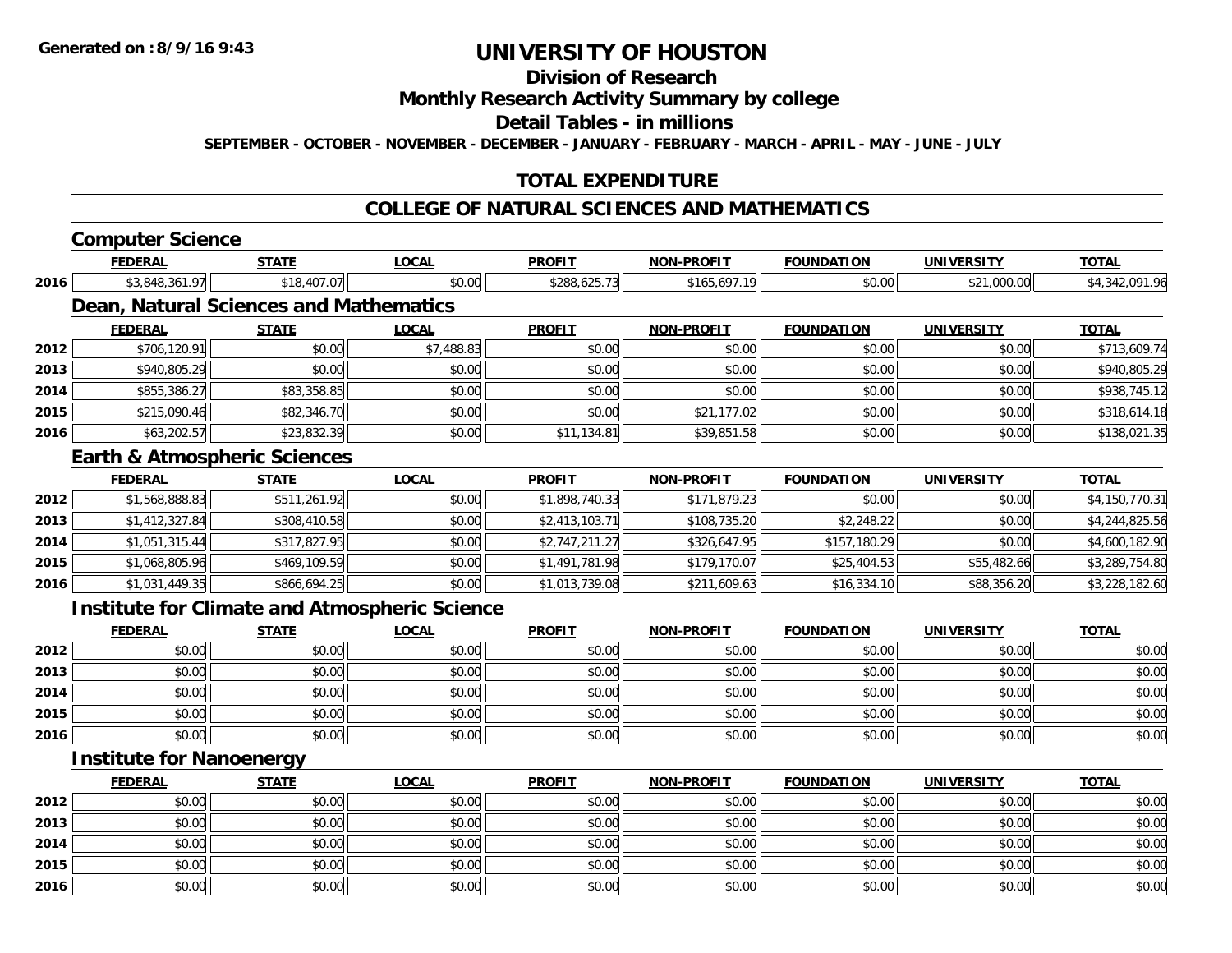## **Division of Research**

**Monthly Research Activity Summary by college**

**Detail Tables - in millions**

**SEPTEMBER - OCTOBER - NOVEMBER - DECEMBER - JANUARY - FEBRUARY - MARCH - APRIL - MAY - JUNE - JULY**

## **TOTAL EXPENDITURE**

### **COLLEGE OF NATURAL SCIENCES AND MATHEMATICS**

|       | <b>Mathematics</b> |                 |              |                 |                   |                   |                   |                  |
|-------|--------------------|-----------------|--------------|-----------------|-------------------|-------------------|-------------------|------------------|
|       | <b>FEDERAL</b>     | <b>STATE</b>    | <b>LOCAL</b> | <b>PROFIT</b>   | <b>NON-PROFIT</b> | <b>FOUNDATION</b> | <b>UNIVERSITY</b> | <b>TOTAL</b>     |
| 2012  | \$1,021,448.67     | \$304,114.46    | \$0.00       | \$215,216.26    | \$87,661.08       | \$59,866.07       | \$17,125.74       | \$1,705,432.28   |
| 2013  | \$1,489,565.95     | \$89,752.78     | \$0.00       | \$161,435.87    | \$467.88          | \$61,372.49       | \$21,338.70       | \$1,823,933.67   |
| 2014  | \$1,741,508.30     | \$1,561.96      | \$0.00       | \$100,373.92    | \$0.00            | \$73,012.56       | \$0.00            | \$1,913,332.82   |
| 2015  | \$1,490,271.92     | \$0.00          | \$0.00       | \$45,312.07     | \$21,288.78       | \$76,287.45       | \$0.00            | \$1,633,160.22   |
| 2016  | \$1,519,729.91     | \$0.00          | \$0.00       | \$84,976.07     | \$52,786.49       | \$134,703.64      | \$17,394.07       | \$1,809,590.19   |
|       | <b>Physics</b>     |                 |              |                 |                   |                   |                   |                  |
|       | <b>FEDERAL</b>     | <b>STATE</b>    | <b>LOCAL</b> | <b>PROFIT</b>   | <b>NON-PROFIT</b> | <b>FOUNDATION</b> | <b>UNIVERSITY</b> | <b>TOTAL</b>     |
| 2012  | \$3,660,147.94     | (\$2,933.99)    | \$0.00       | \$1,265,192.69  | \$46,283.58       | \$307,653.75      | \$0.00            | \$5,276,343.97   |
| 2013  | \$4,071,743.77     | \$0.00          | \$0.00       | \$1,699,082.86  | \$53,144.77       | \$197,208.39      | \$0.00            | \$6,021,179.79   |
| 2014  | \$4,874,595.96     | \$6,426.01      | \$0.00       | \$1,590,602.48  | \$48,635.13       | \$215,261.03      | \$0.00            | \$6,735,520.61   |
| 2015  | \$4,315,265.70     | \$29,094.94     | \$0.00       | \$1,538,331.06  | \$24,654.64       | \$154,644.19      | \$0.00            | \$6,061,990.53   |
| 2016  | \$3,884,066.87     | \$38,185.51     | \$0.00       | \$1,106,080.60  | \$45,730.76       | \$333,610.59      | \$0.00            | \$5,407,674.33   |
| Total | \$81,476,569.69    | \$15,885,924.59 | \$7,488.83   | \$20,429,228.02 | \$5,688,991.72    | \$11,352,063.24   | \$458,613.54      | \$135,298,879.63 |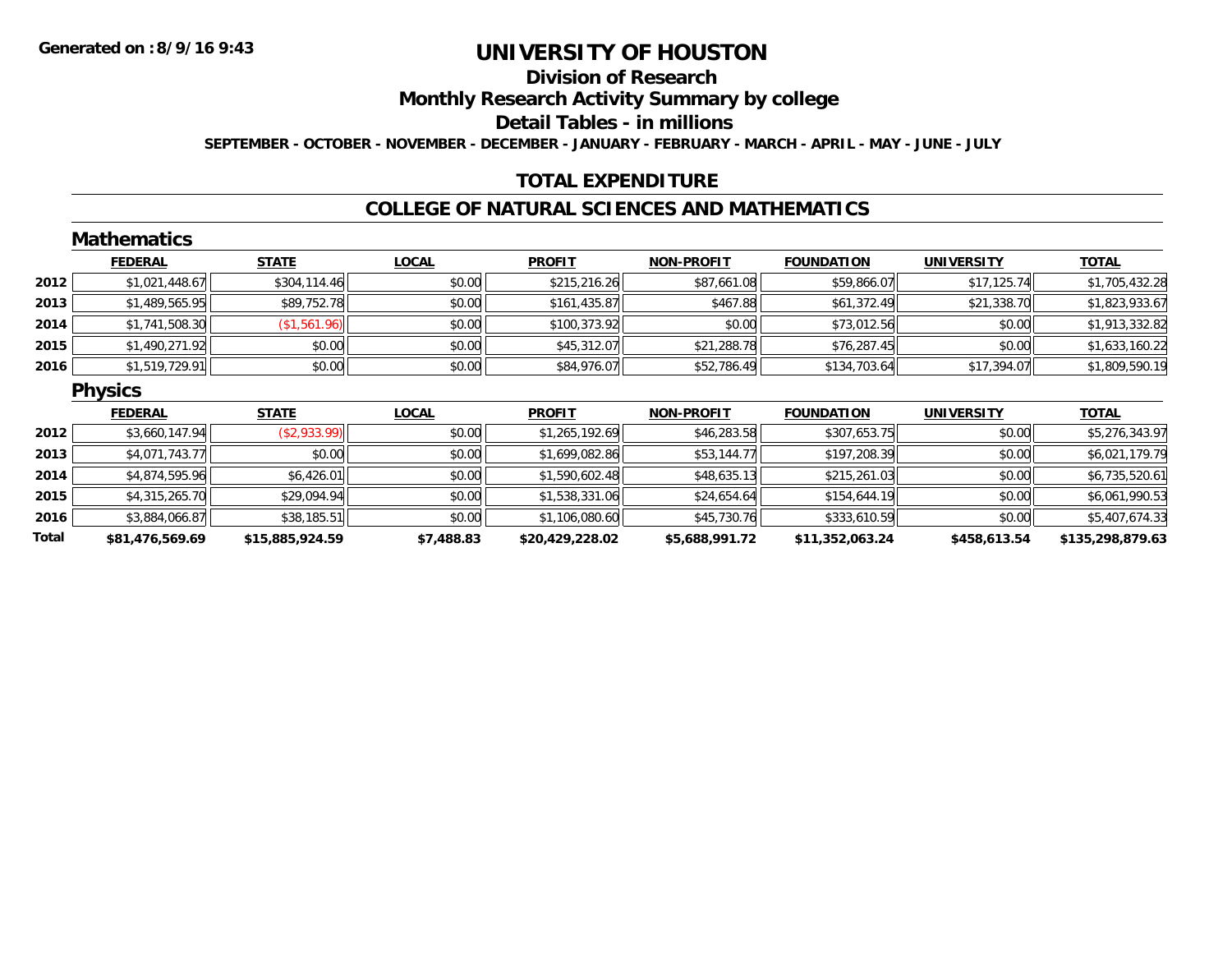## **Division of Research**

**Monthly Research Activity Summary by college**

**Detail Tables - in millions**

**SEPTEMBER - OCTOBER - NOVEMBER - DECEMBER - JANUARY - FEBRUARY - MARCH - APRIL - MAY - JUNE - JULY**

## **TOTAL EXPENDITURE**

#### **COLLEGE OF OPTOMETRY**

## **Optometry Vision Sciences**

|       | <b>FEDERAL</b>  | <b>STATE</b>  | <b>LOCAL</b> | <b>PROFIT</b>  | <b>NON-PROFIT</b> | <b>FOUNDATION</b> | <b>UNIVERSITY</b> | <b>TOTAL</b>    |
|-------|-----------------|---------------|--------------|----------------|-------------------|-------------------|-------------------|-----------------|
| 2012  | \$3,972,847.08  | (\$14,899.82) | \$0.00       | \$319,970.45   | (\$105.00)        | \$31,640.77       | \$264,309.94      | \$4,573,763.42  |
| 2013  | \$4,112,291.87  | \$0.00        | \$0.00       | \$921,162.36   | \$0.00            | \$23,632.58       | \$335,376.78      | \$5,392,463.59  |
| 2014  | \$4,675,434.29  | \$0.00        | \$0.00       | \$900,066.95   | \$6,300.00        | (\$1,392.67)      | \$263,674.38      | \$5,844,082.95  |
| 2015  | \$4,389,782.83  | \$25,374.76   | \$0.00       | \$369,352.34   | \$2,500.00        | \$0.00            | \$559,434.73      | \$5,346,444.66  |
| 2016  | \$4,823,296.16  | \$222,410.14  | \$0.00       | \$190,608.81   | \$0.00            | \$0.00            | \$262,193.90      | \$5,498,509.01  |
| Total | \$21,973,652.24 | \$232,885.08  | \$0.00       | \$2,701,160.91 | \$8,695.00        | \$53,880.68       | \$1,684,989.73    | \$26,655,263.64 |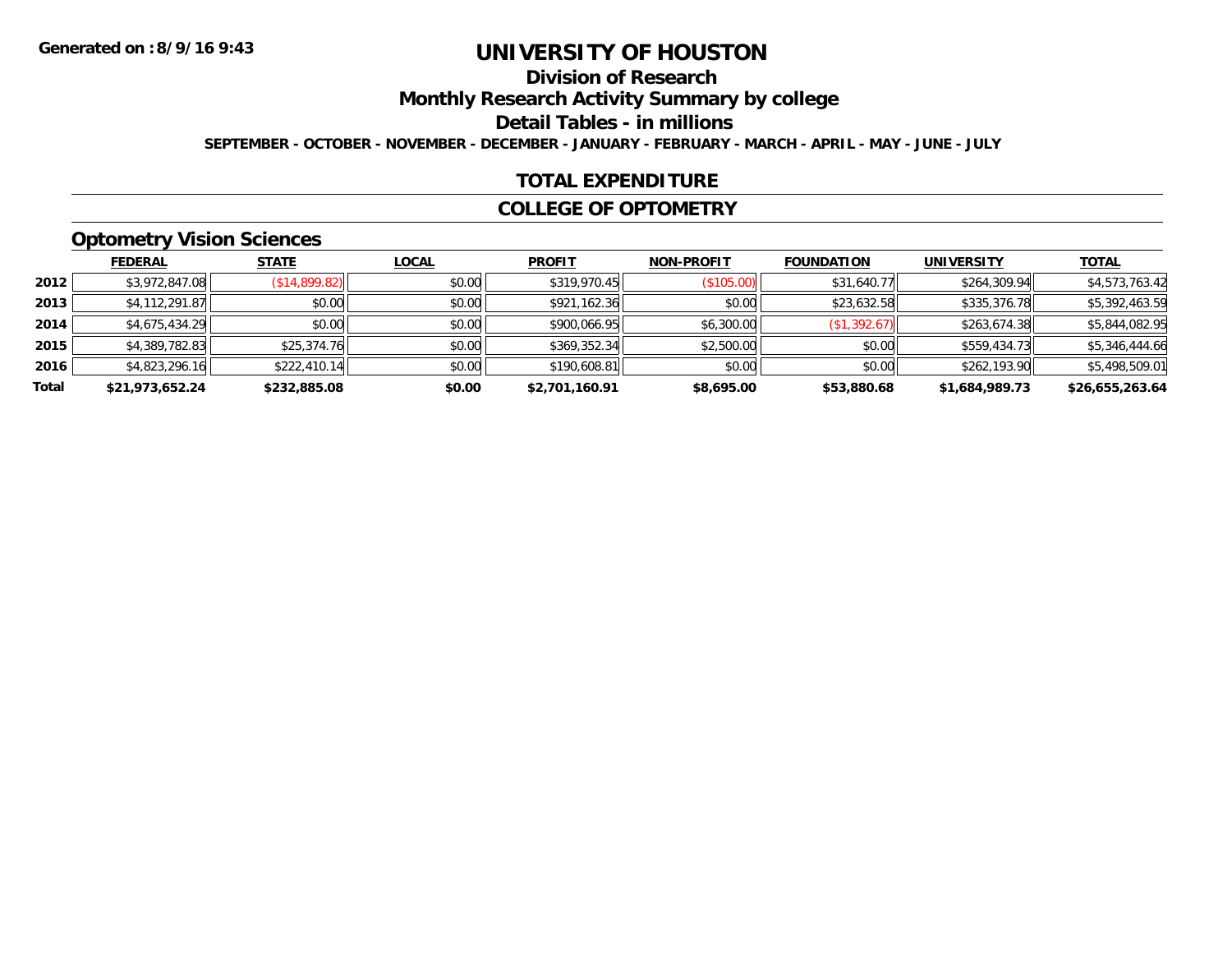## **Division of Research**

**Monthly Research Activity Summary by college**

**Detail Tables - in millions**

**SEPTEMBER - OCTOBER - NOVEMBER - DECEMBER - JANUARY - FEBRUARY - MARCH - APRIL - MAY - JUNE - JULY**

## **TOTAL EXPENDITURE**

#### **COLLEGE OF PHARMACY**

## **Center for Experimental Therapeutics and Pharmacoi**

|      | <b>FEDERAL</b> | <b>STATE</b> | <b>LOCAL</b> | <b>PROFIT</b> | <b>NON-PROFIT</b> | <b>FOUNDATION</b> | <b>UNIVERSITY</b> | <b>TOTAL</b> |
|------|----------------|--------------|--------------|---------------|-------------------|-------------------|-------------------|--------------|
| 2012 | \$0.00         | \$0.00       | \$0.00       | \$0.00        | \$0.00            | \$0.00            | \$0.00            | \$0.00       |
| 2013 | \$0.00         | \$0.00       | \$0.00       | \$0.00        | \$0.00            | \$0.00            | \$0.00            | \$0.00       |
| 2014 | \$0.00         | \$0.00       | \$0.00       | \$0.00        | \$0.00            | \$0.00            | \$0.00            | \$0.00       |
| 2015 | \$0.00         | \$0.00       | \$0.00       | \$0.00        | \$0.00            | \$0.00            | \$0.00            | \$0.00       |
| 2016 | \$0.00         | \$0.00       | \$0.00       | \$0.00        | \$0.00            | \$0.00            | \$0.00            | \$0.00       |

## **Clinical Pharmacy & Administration**

|      | <b>FEDERAL</b> | <u>STATE</u> | <u>LOCAL</u> | <b>PROFIT</b> | <b>NON-PROFIT</b> | <b>FOUNDATION</b> | <b>UNIVERSITY</b> | <b>TOTAL</b>   |
|------|----------------|--------------|--------------|---------------|-------------------|-------------------|-------------------|----------------|
| 2012 | \$220,623.11   | \$9,577.30   | \$0.00       | \$315,977.76  | \$19,247.98       | \$18,320.86       | \$0.00            | \$583,747.01   |
| 2013 | \$218,989.60   | \$0.00       | \$0.00       | \$444,488.94  | \$31,108.07       | \$4,103.00        | \$0.00            | \$698,689.61   |
| 2014 | \$18,114.04    | \$0.00       | \$0.00       | \$506,568.27  | \$133,656.20      | \$0.00            | \$0.00            | \$658,338.51   |
| 2015 | \$289,367.98   | \$303,123.69 | \$0.00       | \$243,233.84  | \$111,581.98      | \$0.00            | \$0.00            | \$947,307.48   |
| 2016 | \$286,863.00   | \$247,231.33 | \$0.00       | \$389,446.05  | \$144,806.37      | \$0.00            | \$4,376.20        | \$1,072,722.95 |

## **Dean, Pharmacy**

|      | <b>FEDERAL</b> | <b>STATE</b> | <u>LOCAL</u> | <b>PROFIT</b> | <b>NON-PROFIT</b> | <b>FOUNDATION</b> | <b>UNIVERSITY</b> | <b>TOTAL</b> |
|------|----------------|--------------|--------------|---------------|-------------------|-------------------|-------------------|--------------|
| 2012 | \$0.00         | \$0.00       | \$0.00       | \$0.00        | \$0.00            | \$0.00            | \$0.00            | \$0.00       |
| 2013 | \$0.00         | \$0.00       | \$0.00       | \$0.00        | \$0.00            | \$0.00            | \$0.00            | \$0.00       |
| 2014 | \$0.00         | \$0.00       | \$0.00       | \$0.00        | \$0.00            | \$0.00            | \$0.00            | \$0.00       |
| 2015 | \$0.00         | \$0.00       | \$0.00       | \$0.00        | \$0.00            | \$0.00            | \$0.00            | \$0.00       |
| 2016 | \$0.00         | \$0.00       | \$0.00       | \$0.00        | \$0.00            | \$0.00            | \$0.00            | \$0.00       |

#### **Pharm Health Outcomes & Policy**

|      | <b>FEDERAL</b> | <b>STATE</b> | <b>LOCAL</b> | <b>PROFIT</b> | <b>NON-PROFIT</b> | <b>FOUNDATION</b> | <b>UNIVERSITY</b> | <b>TOTAL</b> |
|------|----------------|--------------|--------------|---------------|-------------------|-------------------|-------------------|--------------|
| 2012 | \$17,994.34    | \$5,354.58   | \$0.00       | \$0.00        | \$27,920.30       | \$0.00            | \$0.00            | \$51,269.22  |
| 2013 | \$134,365.10   | \$0.00       | \$0.00       | \$313.50      | \$0.00            | \$0.00            | \$0.00            | \$134,678.60 |
| 2014 | \$159,951.05   | (\$336.65)   | \$0.00       | \$0.00        | \$0.00            | \$2,435.82        | \$0.00            | \$162,050.22 |
| 2015 | \$164,780.36   | \$12,796.96  | \$0.00       | \$26,044.78   | \$12,092.50       | \$0.00            | \$0.00            | \$215,714.60 |
| 2016 | \$64,534.35    | (\$935.28)   | \$0.00       | \$23,078.46   | \$62,568.20       | \$0.00            | \$0.00            | \$149,245.74 |

## **Pharmacological and Pharmaceutical Sciences**

|      | <b>FEDERAL</b>              | <b>STATE</b> | <b>LOCAL</b>   | <b>PROFIT</b>                                   | <b>NON-PROFIT</b>                               | <b>FOUNDATION</b> | <b>UNIVERSITY</b> | <b>TOTAL</b>                          |
|------|-----------------------------|--------------|----------------|-------------------------------------------------|-------------------------------------------------|-------------------|-------------------|---------------------------------------|
| 2012 | <sup>**</sup> 458,776.76    | \$0.01       | mn n¢<br>DU.UU | .482.80                                         | \$90,138.46                                     | \$89,973.60       | \$0.00            | .04 <sup>h</sup><br>. <i>.</i> .<br>. |
| 2013 | 175500<br>, ა,598.44<br>, J | \$0.00       | \$0.00         | 0.11<br>$1.50$ <sup><math>\text{L}</math></sup> | $1 - 0$<br>$\sim$ $\sim$ $\sim$<br>IOU.<br>ו טפ | \$60,097.15       | \$0.00            | \$2,320,457.24                        |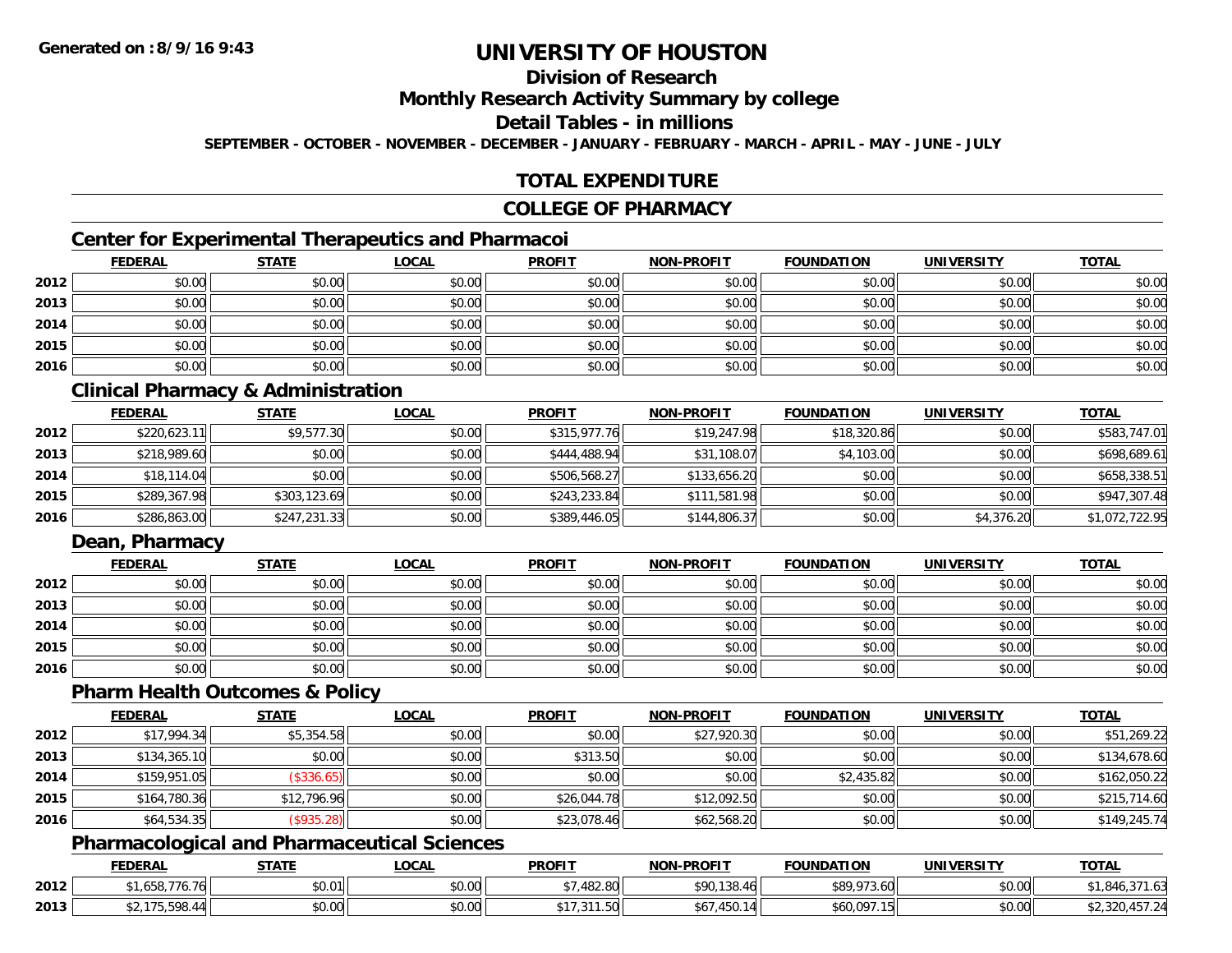## **Division of Research**

**Monthly Research Activity Summary by college**

**Detail Tables - in millions**

**SEPTEMBER - OCTOBER - NOVEMBER - DECEMBER - JANUARY - FEBRUARY - MARCH - APRIL - MAY - JUNE - JULY**

## **TOTAL EXPENDITURE**

#### **COLLEGE OF PHARMACY**

## **Pharmacological and Pharmaceutical Sciences**

|       | <b>FEDERAL</b>  | <u>STATE</u>   | <u>LOCAL</u> | <b>PROFIT</b>  | <b>NON-PROFIT</b> | <b>FOUNDATION</b> | <b>UNIVERSITY</b> | <b>TOTAL</b>    |
|-------|-----------------|----------------|--------------|----------------|-------------------|-------------------|-------------------|-----------------|
| 2014  | \$1,743,148.95  | \$0.00         | \$0.00       | \$55,092.20    | \$19.025.53       | \$56,800.72       | \$0.00            | \$1,874,067.40  |
| 2015  | \$1,957,475,41  | \$110,901.92   | \$0.00       | \$17,581.10    | \$21,650.19       | \$25,617.93       | \$0.00            | \$2,133,226.55  |
| 2016  | \$3,553,081.77  | \$372,891.00   | \$0.00       | \$0.00         | \$86,412.00       | \$1,883.52        | \$0.00            | \$4,014,268.29  |
| Total | \$12,663,664.26 | \$1,060,604.86 | \$0.00       | \$2,046,619.21 | \$827,657.92      | \$259,232.60      | \$4,376.20        | \$16,862,155.04 |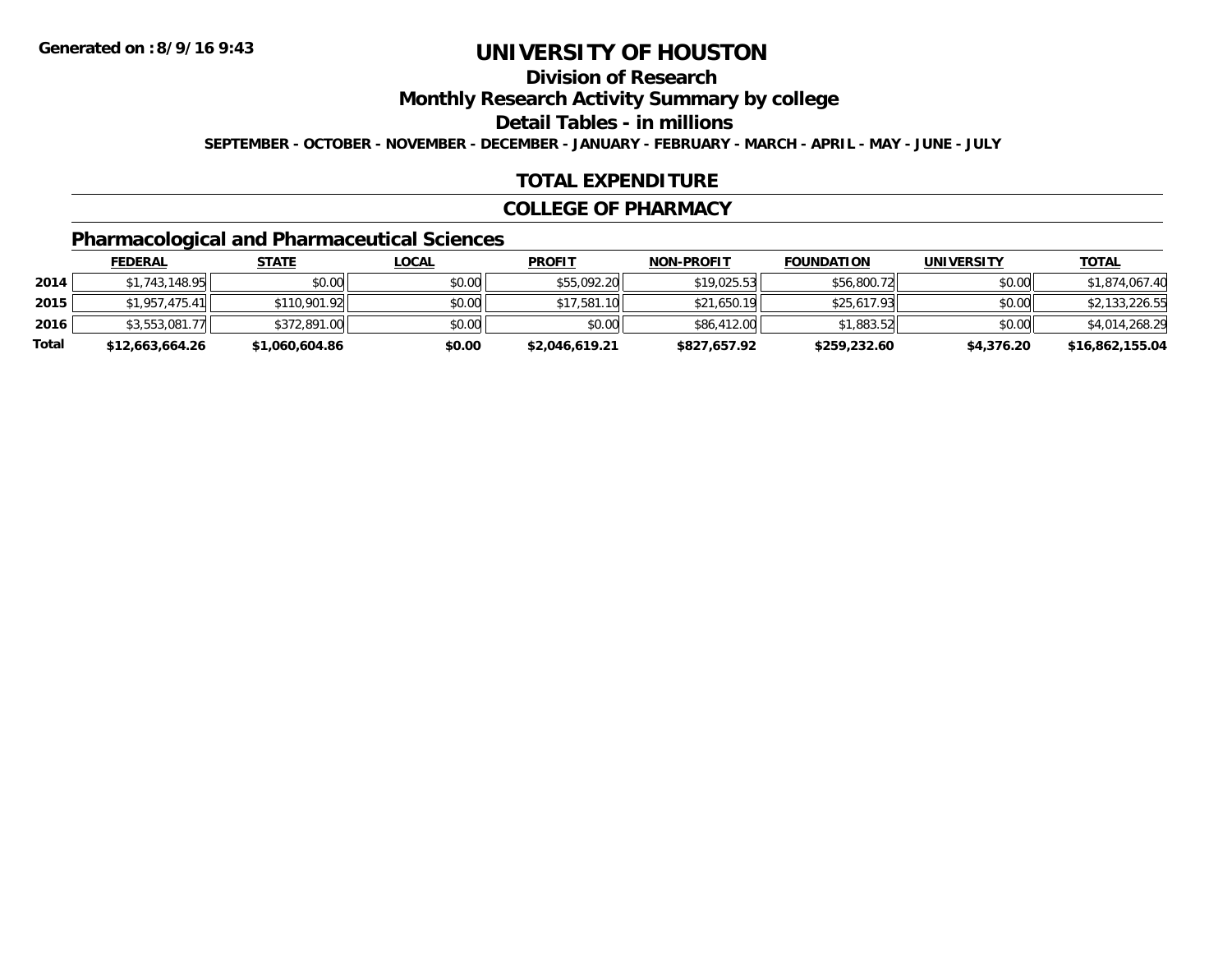## **Division of Research**

## **Monthly Research Activity Summary by college**

**Detail Tables - in millions**

**SEPTEMBER - OCTOBER - NOVEMBER - DECEMBER - JANUARY - FEBRUARY - MARCH - APRIL - MAY - JUNE - JULY**

## **TOTAL EXPENDITURE**

#### **COLLEGE OF TECHNOLOGY**

|      |                                |                                            | <b>Center for Information Security, Research and Edu</b> |               |                   |                   |                   |              |
|------|--------------------------------|--------------------------------------------|----------------------------------------------------------|---------------|-------------------|-------------------|-------------------|--------------|
|      | <b>FEDERAL</b>                 | <b>STATE</b>                               | <b>LOCAL</b>                                             | <b>PROFIT</b> | <b>NON-PROFIT</b> | <b>FOUNDATION</b> | <b>UNIVERSITY</b> | <b>TOTAL</b> |
| 2014 | \$0.00                         | \$0.00                                     | \$0.00                                                   | \$0.00        | \$0.00            | \$0.00            | \$0.00            | \$0.00       |
| 2015 | \$0.00                         | \$0.00                                     | \$0.00                                                   | \$0.00        | \$0.00            | \$0.00            | \$0.00            | \$0.00       |
|      |                                | <b>Center for Life Sciences Technology</b> |                                                          |               |                   |                   |                   |              |
|      | <b>FEDERAL</b>                 | <b>STATE</b>                               | <b>LOCAL</b>                                             | <b>PROFIT</b> | <b>NON-PROFIT</b> | <b>FOUNDATION</b> | <b>UNIVERSITY</b> | <b>TOTAL</b> |
| 2012 | \$0.00                         | \$0.00                                     | \$0.00                                                   | \$0.00        | \$0.00            | \$0.00            | \$0.00            | \$0.00       |
|      |                                | <b>Center for Technology Literacy</b>      |                                                          |               |                   |                   |                   |              |
|      | <b>FEDERAL</b>                 | <b>STATE</b>                               | <b>LOCAL</b>                                             | <b>PROFIT</b> | <b>NON-PROFIT</b> | <b>FOUNDATION</b> | <b>UNIVERSITY</b> | <b>TOTAL</b> |
| 2012 | \$750,300.98                   | \$0.00                                     | \$0.00                                                   | \$0.00        | \$0.00            | \$0.00            | \$0.00            | \$750,300.98 |
| 2013 | \$295,919.44                   | \$0.00                                     | \$0.00                                                   | \$0.00        | \$0.00            | \$0.00            | \$0.00            | \$295,919.44 |
| 2014 | \$653,822.89                   | \$0.00                                     | \$0.00                                                   | \$0.00        | \$0.00            | \$0.00            | \$0.00            | \$653,822.89 |
| 2015 | \$273,790.51                   | \$0.00                                     | \$0.00                                                   | \$111,449.84  | \$0.00            | \$0.00            | \$0.00            | \$385,240.35 |
| 2016 | \$45,503.50                    | \$0.00                                     | \$0.00                                                   | \$0.00        | \$0.00            | \$0.00            | \$0.00            | \$45,503.50  |
|      | <b>Construction Management</b> |                                            |                                                          |               |                   |                   |                   |              |
|      | <b>FEDERAL</b>                 | <b>STATE</b>                               | <b>LOCAL</b>                                             | <b>PROFIT</b> | NON-PROFIT        | <b>FOUNDATION</b> | <b>UNIVERSITY</b> | <b>TOTAL</b> |
| 2012 | \$0.00                         | \$20,354.40                                | \$0.00                                                   | \$0.00        | \$0.00            | \$0.00            | \$0.00            | \$20,354.40  |
| 2013 | \$0.00                         | \$53,040.18                                | \$0.00                                                   | \$0.00        | \$0.00            | \$27,980.82       | \$0.00            | \$81,021.00  |
| 2014 | \$0.00                         | \$35,091.79                                | \$0.00                                                   | \$0.00        | \$0.00            | \$8,945.87        | \$0.00            | \$44,037.66  |
| 2015 | \$0.00                         | \$844.62                                   | \$0.00                                                   | \$0.00        | \$0.00            | \$0.00            | \$0.00            | \$844.62     |
| 2016 | \$0.00                         | \$127,486.02                               | \$0.00                                                   | \$0.00        | \$0.00            | \$0.00            | \$0.00            | \$127,486.02 |
|      | Dean, Technology               |                                            |                                                          |               |                   |                   |                   |              |
|      | <b>FEDERAL</b>                 | <b>STATE</b>                               | <b>LOCAL</b>                                             | <b>PROFIT</b> | <b>NON-PROFIT</b> | <b>FOUNDATION</b> | <b>UNIVERSITY</b> | <b>TOTAL</b> |
| 2012 | \$166,069.68                   | \$0.00                                     | \$0.00                                                   | \$0.00        | \$0.00            | \$0.00            | \$0.00            | \$166,069.68 |
| 2013 | \$45,660.36                    | \$0.00                                     | \$0.00                                                   | \$0.00        | \$0.00            | \$0.00            | \$0.00            | \$45,660.36  |
| 2014 | \$25,294.39                    | \$0.00                                     | \$0.00                                                   | \$0.00        | \$0.00            | \$0.00            | \$0.00            | \$25,294.39  |
| 2015 | \$0.00                         | \$0.00                                     | \$0.00                                                   | \$0.00        | \$0.00            | \$0.00            | \$0.00            | \$0.00       |
| 2016 | \$0.00                         | \$0.00                                     | \$0.00                                                   | \$0.00        | \$0.00            | \$0.00            | \$0.00            | \$0.00       |
|      | <b>Engineering Technology</b>  |                                            |                                                          |               |                   |                   |                   |              |
|      | <b>FEDERAL</b>                 | <b>STATE</b>                               | <b>LOCAL</b>                                             | <b>PROFIT</b> | <b>NON-PROFIT</b> | <b>FOUNDATION</b> | <b>UNIVERSITY</b> | <b>TOTAL</b> |
| 2012 | \$514,289.09                   | \$0.00                                     | \$0.00                                                   | \$51,124.86   | \$27,044.54       | \$36,170.57       | \$0.00            | \$628,629.06 |
| 2013 | \$407,988.01                   | \$0.00                                     | \$0.00                                                   | \$89,745.48   | \$6,345.05        | \$8,222.33        | \$0.00            | \$512,300.87 |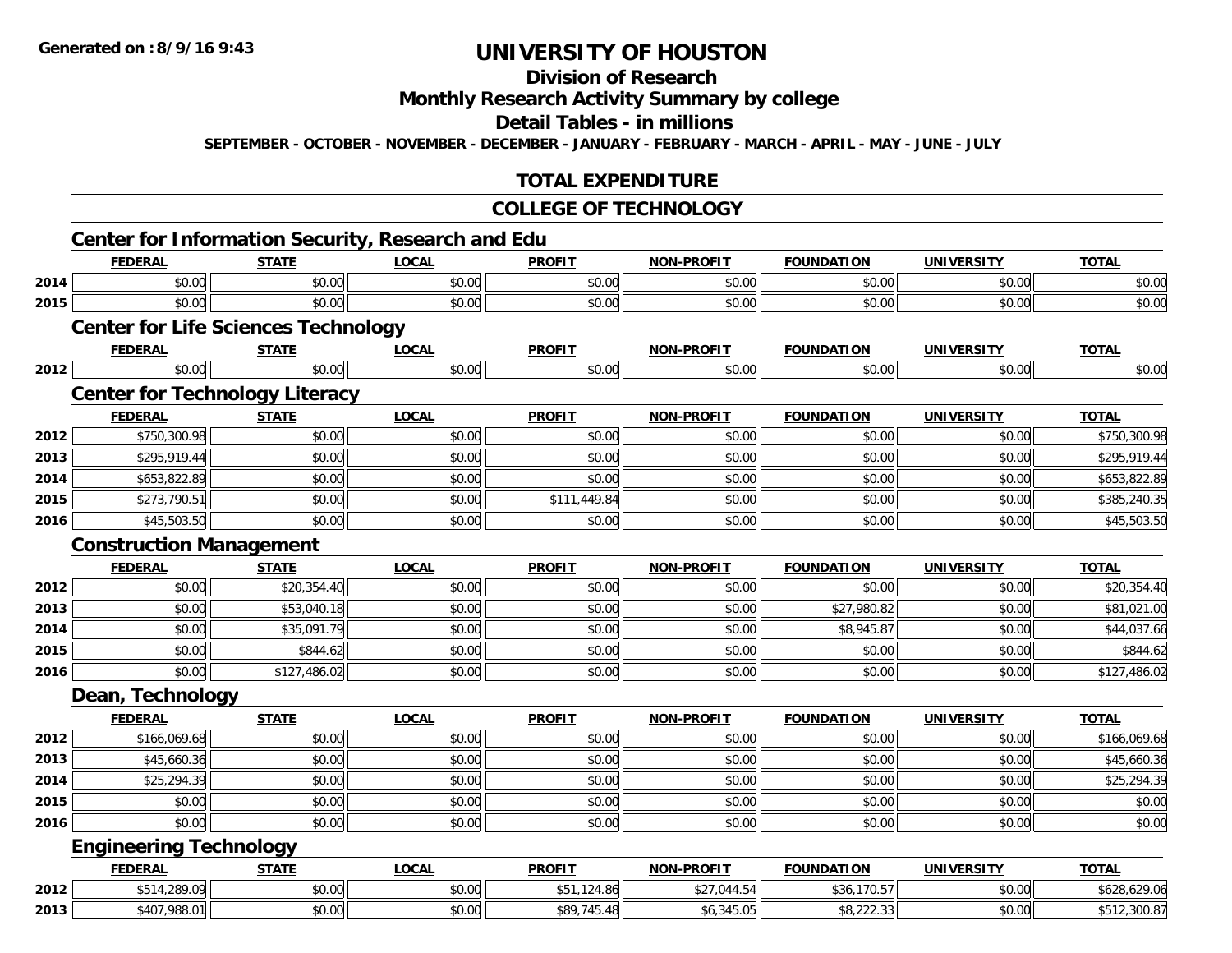## **Division of Research**

**Monthly Research Activity Summary by college**

### **Detail Tables - in millions**

**SEPTEMBER - OCTOBER - NOVEMBER - DECEMBER - JANUARY - FEBRUARY - MARCH - APRIL - MAY - JUNE - JULY**

## **TOTAL EXPENDITURE**

## **COLLEGE OF TECHNOLOGY**

## **Engineering Technology**

|      | <b>FEDERAL</b> | <u>STATE</u> | <u>LOCAL</u> | <b>PROFIT</b> | <b>NON-PROFIT</b> | <b>FOUNDATION</b> | <b>UNIVERSITY</b> | <b>TOTAL</b> |
|------|----------------|--------------|--------------|---------------|-------------------|-------------------|-------------------|--------------|
| 2014 | \$324,696.61   | \$0.00       | \$0.00       | \$112,443.94  | \$14,553.38       | \$0.00            | \$0.00            | 1.693.93     |
| 2015 | \$1,206,955.87 | \$0.03       | \$0.00       | \$53,497.44   | \$0.00            | \$0.00            | \$0.00            | 1,260,453,34 |
| 2016 | \$931,327      | \$18,964.50  | \$0.00       | \$10,188.36   | \$6,100.08        | \$0.00            | \$0.00            | \$966,580.05 |

### **Human Development and Consumer Science**

|      | <u>FEDERAL</u> | <u>STATE</u>    | <b>LOCAL</b> | <b>PROFIT</b> | <b>NON-PROFIT</b> | <b>FOUNDATION</b> | <b>UNIVERSITY</b> | <b>TOTAL</b> |
|------|----------------|-----------------|--------------|---------------|-------------------|-------------------|-------------------|--------------|
| 2012 | \$241.00       | $($ \$4,514.53) | \$0.00       | (\$2,566.74)  | \$0.00            | \$0.00            | \$0.00            | (\$6,840.27) |
| 2013 | \$460.68       | \$0.00          | \$0.00       | \$0.00        | \$0.00            | \$0.00            | \$0.00            | \$460.68     |
| 2014 | \$7,718.61     | \$0.00          | \$0.00       | \$0.00        | \$0.00            | \$125,656.63      | \$0.00            | \$133,375.24 |
| 2015 | \$118,562.80   | \$0.00          | \$0.00       | \$0.00        | \$0.00            | \$9,775.90        | \$0.00            | \$128,338.70 |
| 2016 | \$116,995.13   | \$0.00          | \$0.00       | \$0.00        | \$0.00            | \$9,000.00        | \$0.00            | \$125,995.13 |

## **Information & Logistics Technology**

|      | <b>FEDERAL</b> | <u>STATE</u> | <u>LOCAL</u> | <b>PROFIT</b> | <b>NON-PROFIT</b> | <b>FOUNDATION</b> | <b>UNIVERSITY</b> | <b>TOTAL</b>  |
|------|----------------|--------------|--------------|---------------|-------------------|-------------------|-------------------|---------------|
| 2012 | \$53,697.51    | (\$7,298.05) | \$0.00       | \$0.00        | \$0.00            | \$0.00            | \$0.00            | \$46,399.46   |
| 2013 | (\$10,735.08)  | \$0.00       | \$0.00       | \$0.00        | \$0.00            | \$0.00            | \$0.00            | (\$10,735.08) |
| 2014 | \$39,173.90    | \$829.00     | \$0.00       | \$0.00        | \$0.00            | \$0.00            | \$0.00            | \$40,002.90   |
| 2015 | \$45,399.26    | \$0.00       | \$0.00       | \$0.00        | \$0.00            | \$0.00            | \$0.00            | \$45,399.26   |
| 2016 | \$394,713.01   | \$7,236.36   | \$0.00       | \$7,857.77    | \$0.00            | \$0.00            | \$0.00            | \$409,807.14  |

#### **Texas Manufacturing Assistance Center**

|              | <b>FEDERAL</b> | <b>STATE</b> | <b>LOCAL</b> | <b>PROFIT</b> | <b>NON-PROFIT</b> | <b>FOUNDATION</b> | <b>UNIVERSITY</b> | <b>TOTAL</b>   |
|--------------|----------------|--------------|--------------|---------------|-------------------|-------------------|-------------------|----------------|
| 2012         | \$0.00         | \$0.00       | \$0.00       | \$0.00        | \$0.00            | \$0.00            | \$0.00            | \$0.00         |
| 2013         | \$0.00         | \$0.00       | \$0.00       | \$0.00        | \$0.00            | \$0.00            | \$0.00            | \$0.00         |
| 2014         | \$0.00         | \$0.00       | \$0.00       | \$0.00        | \$0.00            | \$0.00            | \$0.00            | \$0.00         |
| 2015         | \$0.00         | \$0.00       | \$0.00       | \$0.00        | \$0.00            | \$0.00            | \$0.00            | \$0.00         |
| <b>Total</b> | \$6,407,845.25 | \$252,034.32 | \$0.00       | \$433,740.95  | \$54,043.05       | \$225,752.13      | \$0.00            | \$7,373,415.70 |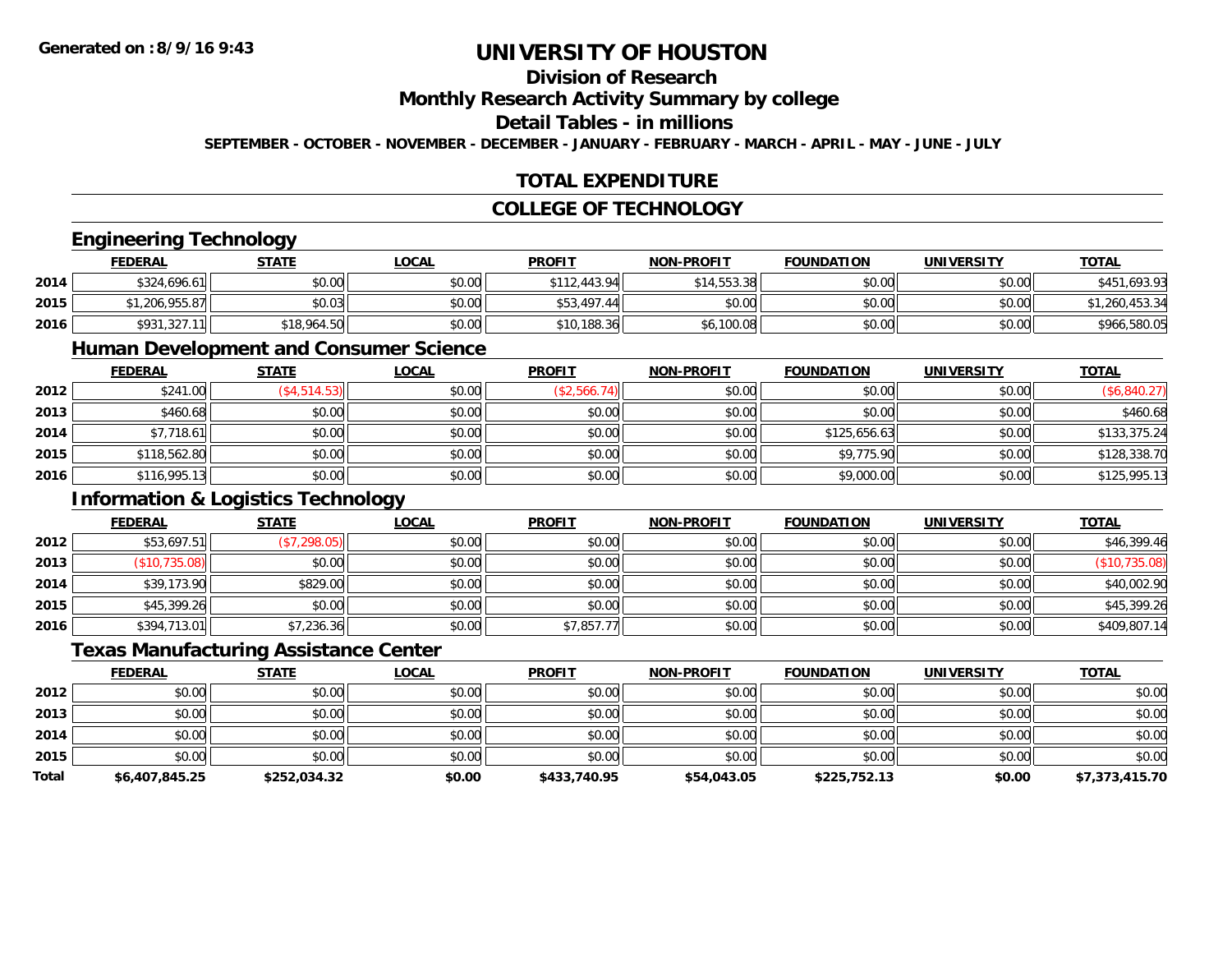## **Division of Research**

### **Monthly Research Activity Summary by college**

## **Detail Tables - in millions**

**SEPTEMBER - OCTOBER - NOVEMBER - DECEMBER - JANUARY - FEBRUARY - MARCH - APRIL - MAY - JUNE - JULY**

## **TOTAL EXPENDITURE**

## **CULLEN COLLEGE OF ENGINEERING**

## **Biomedical Engineering**

|      | <b>FEDERAL</b> | <b>STATE</b> | <b>LOCAL</b> | <b>PROFIT</b> | <b>NON-PROFIT</b> | <b>FOUNDATION</b> | <b>UNIVERSITY</b> | <b>TOTAL</b>   |
|------|----------------|--------------|--------------|---------------|-------------------|-------------------|-------------------|----------------|
| 2012 | \$421,149.24   | \$0.00       | \$0.00       | \$0.00        | \$0.00            | \$0.00            | \$0.00            | \$421,149.24   |
| 2013 | \$1,232,505.55 | \$0.00       | \$0.00       | \$0.00        | \$2,000.00        | \$0.00            | \$0.00            | \$1,234,505.55 |
| 2014 | \$2,265,993.27 | \$0.00       | \$0.00       | \$0.00        | \$72,410.37       | \$58,538.36       | \$0.00            | \$2,396,942.00 |
| 2015 | \$2,300,017.76 | \$0.00       | \$0.00       | \$0.00        | \$165,285.97      | (\$15,389.04)     | \$0.00            | \$2,449,914.69 |
| 2016 | \$1,761,320.76 | \$0.00       | \$0.00       | \$22,350.66   | \$164,179.28      | \$35,959.10       | \$51,964.67       | \$2,035,774.47 |

## **Center for Innovative Grouting Materials and Tech**

|      | <b>FEDERAL</b> | <b>STATE</b> | <u>LOCAL</u> | <b>PROFIT</b> | <b>NON-PROFIT</b> | <b>FOUNDATION</b> | <b>UNIVERSITY</b> | <b>TOTAL</b> |
|------|----------------|--------------|--------------|---------------|-------------------|-------------------|-------------------|--------------|
| 2012 | \$0.00         | \$0.00       | \$0.00       | \$0.00        | \$0.00            | \$0.00            | \$0.00            | \$0.00       |
| 2013 | \$0.00         | \$0.00       | \$0.00       | \$0.00        | \$0.00            | \$0.00            | \$0.00            | \$0.00       |
| 2014 | \$0.00         | \$0.00       | \$0.00       | \$0.00        | \$0.00            | \$0.00            | \$0.00            | \$0.00       |
| 2015 | \$0.00         | \$0.00       | \$0.00       | \$0.00        | \$0.00            | \$0.00            | \$0.00            | \$0.00       |
| 2016 | \$0.00         | \$0.00       | \$0.00       | \$0.00        | \$0.00            | \$0.00            | \$0.00            | \$0.00       |

## **Chemical Engineering**

|      | <b>FEDERAL</b> | <b>STATE</b> | <b>LOCAL</b> | <b>PROFIT</b>  | <b>NON-PROFIT</b> | <b>FOUNDATION</b> | <b>UNIVERSITY</b> | <b>TOTAL</b>   |
|------|----------------|--------------|--------------|----------------|-------------------|-------------------|-------------------|----------------|
| 2012 | \$4,219,353.33 | \$238,185.60 | \$6,322.40   | \$794,512.23   | \$0.00            | \$133,158.27      | \$1,500.42        | \$5,393,032.25 |
| 2013 | \$3,650,108.59 | \$202,668.83 | \$0.00       | \$651,157.93   | \$127,873.67      | \$204,860.60      | \$10,207.33       | \$4,846,876.95 |
| 2014 | \$3,293,099.74 | \$254,444.03 | \$0.00       | \$1,129,249.57 | \$197,141.00      | \$195,054.75      | \$22,211.40       | \$5,091,200.49 |
| 2015 | \$2,811,424.83 | \$286,342.48 | \$0.00       | \$1,325,985.36 | \$103.162.06      | \$159,270.04      | \$10,803.04       | \$4,696,987.81 |
| 2016 | \$3,371,314.91 | \$766,665.09 | \$0.00       | \$1,628,289.40 | \$108,774.49      | \$216,624.30      | (\$267.17)        | \$6,091,401.03 |

### **Civil Engineering**

|      | <b>FEDERAL</b> | <b>STATE</b> | <u>LOCAL</u> | <b>PROFIT</b> | <b>NON-PROFIT</b> | <b>FOUNDATION</b> | <b>UNIVERSITY</b> | <b>TOTAL</b>   |
|------|----------------|--------------|--------------|---------------|-------------------|-------------------|-------------------|----------------|
| 2012 | \$1,711,643.15 | \$565,504.76 | \$53,401.96  | \$113,453.95  | \$54,498.03       | \$32,681.30       | (\$490.00)        | \$2,530,693.16 |
| 2013 | \$2,571,654.02 | \$367,261.66 | \$7,961.18   | \$192,884.68  | \$121,429.35      | \$45,446.35       | \$15,139.49       | \$3,321,776.73 |
| 2014 | \$3,129,528.25 | \$310,448.57 | (\$3,925.97) | \$108,561.19  | \$122,192.71      | \$38,136.58       | \$862.50          | \$3,705,803.83 |
| 2015 | \$3,383,567.45 | \$417,520.28 | \$0.00       | \$136,913.92  | \$41,340.40       | \$90,013.90       | \$1,600.00        | \$4,070,955.95 |
| 2016 | \$2,834,025.15 | \$402,118.85 | \$0.00       | \$91,478.13   | \$76,578.14       | \$41,982.72       | \$38,469.03       | \$3,484,652.02 |

## **Composites Engineering and Applications Center**

|      | DERAI  | CTATI     | .OCAL     | <b>PROFIT</b> | <b>DDOEL1</b><br><b>ארות</b> | ΓΙΟΝ    | UNIVERSITY                                   | <b>TOTAL</b> |
|------|--------|-----------|-----------|---------------|------------------------------|---------|----------------------------------------------|--------------|
| 2012 | $\sim$ | $\sim$    | $\sim$    | $\cdots$      | 0000                         | 0.00    | $\mathsf{A} \cap \mathsf{A} \cap \mathsf{A}$ | 0000         |
|      | וט.טי  | JU.UU     | vv.vv     | vu.vu         | vu.vu                        | - JU.UU | PO.OO                                        | <b>JU.UU</b> |
|      | 0.00   | $\sim$ 00 | $\sim$ 00 | $\cdots$      | 0.00                         | 0.00    | $\sim$ $\sim$                                | $\cdots$     |
| 2013 | וט.טי  | JU.L      | JU.UU     | vv.vv         | JU.UU                        | ww.uu   | <b>JU.UU</b>                                 | <b>JU.UU</b> |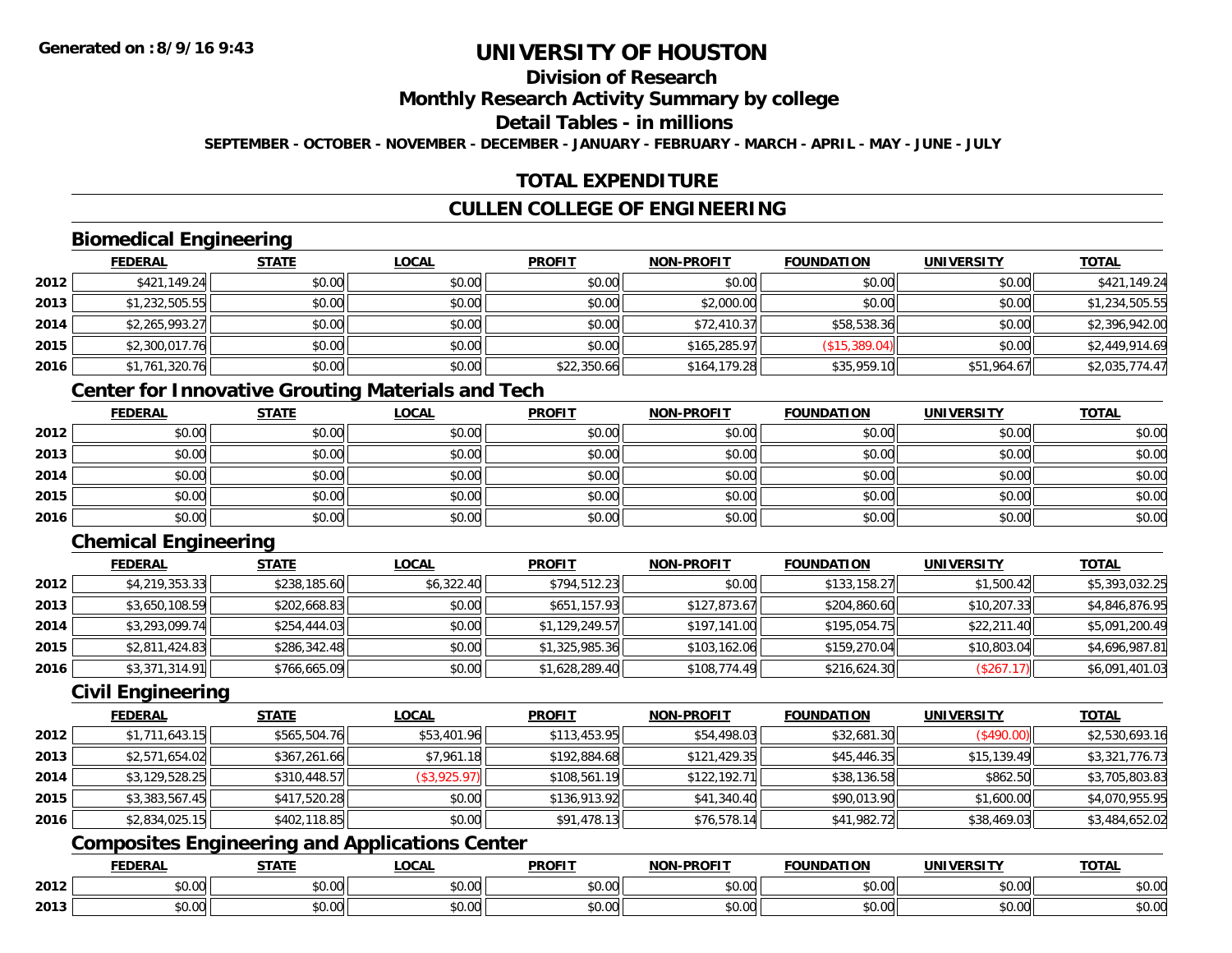## **Division of Research**

### **Monthly Research Activity Summary by college**

### **Detail Tables - in millions**

**SEPTEMBER - OCTOBER - NOVEMBER - DECEMBER - JANUARY - FEBRUARY - MARCH - APRIL - MAY - JUNE - JULY**

## **TOTAL EXPENDITURE**

#### **CULLEN COLLEGE OF ENGINEERING**

## **Composites Engineering and Applications Center**

|      | Composites Engineering and Applications Center |              |              |               |                   |                   |                   |              |  |  |  |  |
|------|------------------------------------------------|--------------|--------------|---------------|-------------------|-------------------|-------------------|--------------|--|--|--|--|
|      | <b>FEDERAL</b>                                 | <b>STATE</b> | <u>LOCAL</u> | <b>PROFIT</b> | <b>NON-PROFIT</b> | <b>FOUNDATION</b> | <b>UNIVERSITY</b> | <b>TOTAL</b> |  |  |  |  |
| 2014 | \$0.00                                         | \$0.00       | \$0.00       | \$0.00        | \$0.00            | \$0.00            | \$0.00            | \$0.00       |  |  |  |  |
| 2015 | \$0.00                                         | \$0.00       | \$0.00       | \$0.00        | \$0.00            | \$0.00            | \$0.00            | \$0.00       |  |  |  |  |
| 2016 | \$0.00                                         | \$0.00       | \$0.00       | \$0.00        | \$0.00            | \$0.00            | \$0.00            | \$0.00       |  |  |  |  |

<u> 1989 - Johann Stoff, deutscher Stoffen und der Stoffen und der Stoffen und der Stoffen und der Stoffen und der</u>

## **Dean, Engineering**

|      | <b>FEDERAL</b> | <b>STATE</b> | <b>LOCAL</b> | <b>PROFIT</b> | <b>NON-PROFIT</b> | <b>FOUNDATION</b> | <b>UNIVERSITY</b> | <b>TOTAL</b> |
|------|----------------|--------------|--------------|---------------|-------------------|-------------------|-------------------|--------------|
| 2012 | \$178,264.85   | \$0.00       | \$0.00       | \$0.00        | \$0.00            | \$0.00            | \$0.00            | \$178,264.85 |
| 2013 | \$54,459.51    | \$0.00       | \$0.00       | \$0.00        | \$0.00            | \$0.00            | \$0.00            | \$54,459.51  |
| 2014 | \$35,699.67    | \$0.00       | \$0.00       | \$0.00        | \$0.00            | \$0.00            | \$0.00            | \$35,699.67  |
| 2015 | \$21,108.91    | \$0.00       | \$0.00       | \$0.00        | \$0.00            | \$0.00            | \$0.00            | \$21,108.91  |
| 2016 | \$146,463.45   | \$0.00       | \$0.00       | \$0.00        | \$0.00            | \$0.00            | \$0.00            | \$146,463.45 |

## **Electrical & Computer Engineering**

|      | <b>FEDERAL</b> | <b>STATE</b>   | <b>LOCAL</b> | <b>PROFIT</b> | <b>NON-PROFIT</b> | <b>FOUNDATION</b> | <b>UNIVERSITY</b> | <b>TOTAL</b>   |
|------|----------------|----------------|--------------|---------------|-------------------|-------------------|-------------------|----------------|
| 2012 | \$4,335,195.86 | \$78,181.24    | \$0.00       | \$573,277.76  | (S24, 109.55)     | \$17,355.07       | \$0.21            | \$4,979,900.59 |
| 2013 | \$3,820,088.51 | \$64,672.44    | \$0.00       | \$537,743.95  | \$95,666.13       | \$122,877.96      | \$629.89          | \$4,641,678.88 |
| 2014 | \$3,783,451.73 | \$12,507.46    | \$0.00       | \$713,256.72  | \$149,686.01      | \$114,136.99      | \$3,423.86        | \$4,776,462.76 |
| 2015 | \$4,184,656.48 | \$34,103.11    | \$0.00       | \$413,161.84  | \$75,783.76       | \$274,887.84      | \$0.00            | \$4,982,593.03 |
| 2016 | \$3,825,730.82 | \$1,083,230.05 | \$0.00       | \$513,519.17  | \$281,477.79      | \$247,404.38      | \$0.00            | \$5,951,362.21 |

<u> 1980 - Johann Stoff, deutscher Stoff, der Stoff, der Stoff, der Stoff, der Stoff, der Stoff, der Stoff, der S</u>

### **Industrial Engineering**

|      | <b>FEDERAL</b> | <b>STATE</b> | <u>LOCAL</u> | <b>PROFIT</b> | <b>NON-PROFIT</b> | <b>FOUNDATION</b> | <b>UNIVERSITY</b> | <b>TOTAL</b> |
|------|----------------|--------------|--------------|---------------|-------------------|-------------------|-------------------|--------------|
| 2012 | \$182,433.08   | \$2,731.60   | \$53,812.33  | \$0.00        | \$0.00            | \$0.00            | \$0.00            | \$238,977.01 |
| 2013 | \$181,500.35   | \$63,992.35  | \$10,929.90  | \$0.00        | \$0.00            | \$28,834.46       | \$0.00            | \$285,257.06 |
| 2014 | \$221,411.18   | \$97,166.02  | \$63,851.22  | \$0.00        | \$0.00            | \$47,150.52       | \$0.00            | \$429,578.94 |
| 2015 | \$247,034.00   | \$89,105.95  | \$38,155.12  | \$6,596.45    | \$0.00            | \$81,988.24       | \$0.00            | \$462,879.76 |
| 2016 | \$86,959.67    | \$107,938.61 | \$95.99      | \$20,254.32   | \$17,374.57       | \$38,894.24       | \$0.00            | \$271,517.40 |

<u> 1989 - Johann Stein, marwolaethau a bhann an t-Amhain Aonaichte ann an t-Amhain Aonaichte ann an t-Amhain Aon</u>

#### **Mechanical Engineering**

|      | <b>FEDERAL</b> | <u>STATE</u> | <u>LOCAL</u> | <b>PROFIT</b>  | <b>NON-PROFIT</b> | <b>FOUNDATION</b> | <b>UNIVERSITY</b> | <b>TOTAL</b>   |
|------|----------------|--------------|--------------|----------------|-------------------|-------------------|-------------------|----------------|
| 2012 | \$2,901,560.31 | \$521,203.44 | \$0.00       | \$371,516.70   | \$68,044.00       | \$77,173.39       | \$0.00            | \$3,939,497.84 |
| 2013 | \$3,659,169.59 | \$534,275.32 | \$0.00       | \$365,784,71   | \$17,922.74       | \$232,542.18      | \$0.00            | \$4,809,694.54 |
| 2014 | \$3,498,569.03 | \$69,470.94  | \$0.00       | \$804,008.73   | \$7,348.43        | \$288,343.55      | \$0.00            | \$4,667,740.68 |
| 2015 | \$3,075,117.68 | \$71,183.32  | \$0.00       | \$1,155,356.81 | \$35,295.03       | \$145,862.20      | \$0.00            | \$4,482,815.03 |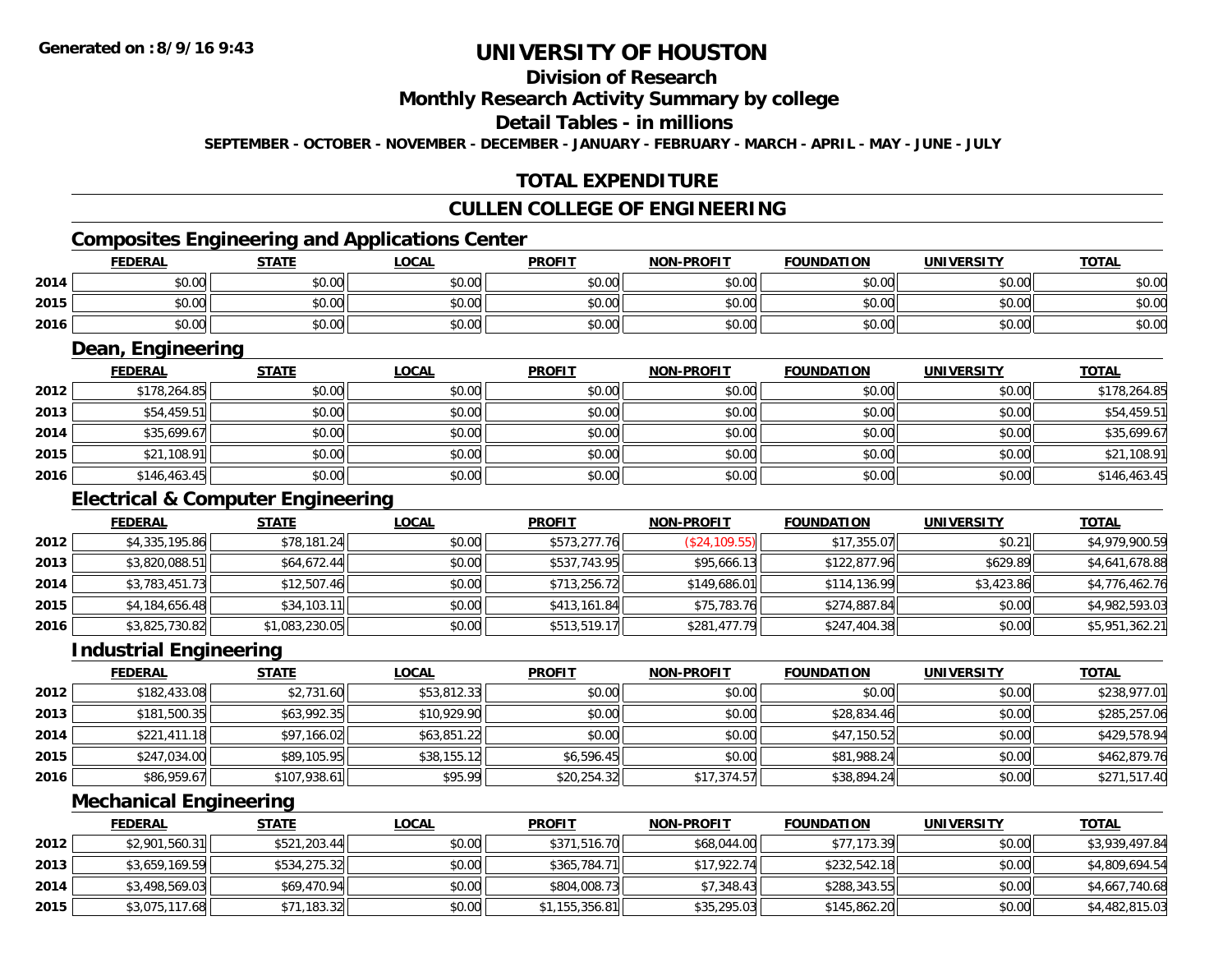#### **Division of Research**

## **Monthly Research Activity Summary by college**

#### **Detail Tables - in millions**

**SEPTEMBER - OCTOBER - NOVEMBER - DECEMBER - JANUARY - FEBRUARY - MARCH - APRIL - MAY - JUNE - JULY**

## **TOTAL EXPENDITURE**

### **CULLEN COLLEGE OF ENGINEERING**

|              | <b>Mechanical Engineering</b>                     |                |              |                 |                   |                   |                   |                  |
|--------------|---------------------------------------------------|----------------|--------------|-----------------|-------------------|-------------------|-------------------|------------------|
|              | <b>FEDERAL</b>                                    | <b>STATE</b>   | <b>LOCAL</b> | <b>PROFIT</b>   | <b>NON-PROFIT</b> | <b>FOUNDATION</b> | <b>UNIVERSITY</b> | <b>TOTAL</b>     |
| 2016         | \$2,403,144.45                                    | (\$57,627.16)  | \$0.00       | \$543,768.35    | \$66,919.30       | \$288,401.39      | \$0.00            | \$3,244,606.34   |
|              | <b>National Center for Airborne Laser Mapping</b> |                |              |                 |                   |                   |                   |                  |
|              | <b>FEDERAL</b>                                    | <b>STATE</b>   | <b>LOCAL</b> | <b>PROFIT</b>   | <b>NON-PROFIT</b> | <b>FOUNDATION</b> | <b>UNIVERSITY</b> | <b>TOTAL</b>     |
| 2012         | \$752,396.44                                      | \$0.00         | \$0.00       | \$0.00          | \$0.00            | \$0.00            | \$0.00            | \$752,396.44     |
| 2013         | \$413,875.85                                      | \$0.00         | \$0.00       | \$0.00          | \$0.00            | \$48,969.25       | \$0.00            | \$462,845.10     |
| 2014         | \$795,891.48                                      | \$0.00         | \$0.00       | \$0.00          | \$0.00            | \$17,987.96       | \$0.00            | \$813,879.44     |
| 2015         | \$994,059.37                                      | \$0.00         | \$0.00       | \$0.00          | \$0.00            | \$0.00            | \$229,795.84      | \$1,223,855.21   |
| 2016         | \$701,714.11                                      | \$0.00         | \$0.00       | \$0.00          | \$168,201.53      | \$0.00            | \$0.00            | \$869,915.64     |
|              | <b>Petroleum Engineering</b>                      |                |              |                 |                   |                   |                   |                  |
|              | <b>FEDERAL</b>                                    | <b>STATE</b>   | <b>LOCAL</b> | <b>PROFIT</b>   | <b>NON-PROFIT</b> | <b>FOUNDATION</b> | <b>UNIVERSITY</b> | <b>TOTAL</b>     |
| 2012         | \$0.00                                            | \$0.00         | \$0.00       | \$0.00          | \$0.00            | \$0.00            | \$6,303.60        | \$6,303.60       |
| 2013         | \$40,961.31                                       | \$0.00         | \$0.00       | \$16,456.33     | \$0.00            | \$0.00            | \$37,931.61       | \$95,349.25      |
| 2014         | \$54,270.78                                       | \$0.00         | \$0.00       | \$533,003.25    | \$0.00            | \$0.00            | \$2,970.64        | \$590,244.67     |
| 2015         | (\$2,348.16)                                      | \$0.00         | \$0.00       | \$637,209.70    | \$0.00            | \$0.00            | \$0.00            | \$634,861.54     |
| 2016         | ( \$43, 383.39)                                   | \$0.00         | \$0.00       | \$286,459.90    | \$0.00            | \$0.00            | \$0.00            | \$243,076.51     |
|              | <b>Wind Energy Center</b>                         |                |              |                 |                   |                   |                   |                  |
|              | <b>FEDERAL</b>                                    | <b>STATE</b>   | <b>LOCAL</b> | <b>PROFIT</b>   | <b>NON-PROFIT</b> | <b>FOUNDATION</b> | <b>UNIVERSITY</b> | <b>TOTAL</b>     |
| 2012         | \$0.00                                            | \$0.00         | \$0.00       | \$0.00          | \$0.00            | \$0.00            | \$0.00            | \$0.00           |
| 2013         | \$0.00                                            | \$0.00         | \$0.00       | \$0.00          | \$0.00            | \$0.00            | \$0.00            | \$0.00           |
| 2014         | \$0.00                                            | \$0.00         | \$0.00       | \$0.00          | \$0.00            | \$0.00            | \$0.00            | \$0.00           |
| 2015         | \$0.00                                            | \$0.00         | \$0.00       | \$0.00          | \$0.00            | \$0.00            | \$0.00            | \$0.00           |
| 2016         | \$0.00                                            | \$0.00         | \$0.00       | \$0.00          | \$0.00            | \$0.00            | \$0.00            | \$0.00           |
| <b>Total</b> | \$79,506,162.92                                   | \$6,583,294.83 | \$230,604.13 | \$13,686,211.71 | \$2,316,475.21    | \$3,309,146.85    | \$433,056.36      | \$106,064,952.01 |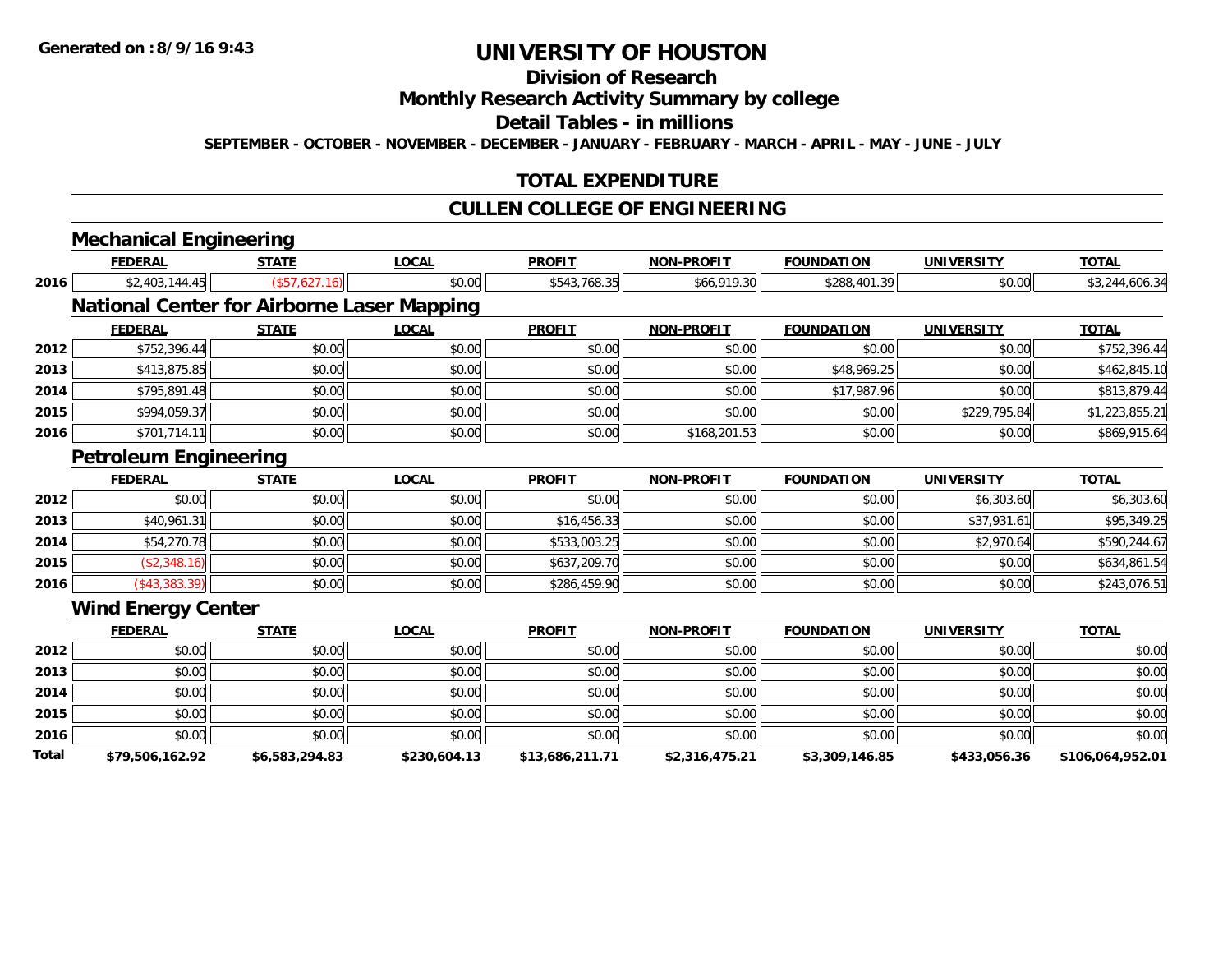**2013**

**2014**

**2015**

**2016**

## **UNIVERSITY OF HOUSTON**

### **Division of Research**

**Monthly Research Activity Summary by college**

**Detail Tables - in millions**

**SEPTEMBER - OCTOBER - NOVEMBER - DECEMBER - JANUARY - FEBRUARY - MARCH - APRIL - MAY - JUNE - JULY**

## **TOTAL EXPENDITURE**

#### **DIVISION OF RESEARCH**

#### **Allied Geophysical Laboratories FEDERAL STATE LOCAL PROFIT NON-PROFIT FOUNDATION UNIVERSITY TOTALTOTAL 2012** \$0.00 \$0.00 \$0.00 \$28,952.17 \$0.00 \$0.00 \$0.00 \$28,952.17 **2013**3 | \$0.00 \$0.00 \$0.00 \$0.00 \$0.00 \$14,909.15 \$14,909.15 \$0.00 \$0.00 \$0.00 \$0.00 \$0.00 \$14,909.15 **Center for Advanced Computing and Data Systems FEDERAL STATE LOCAL PROFIT NON-PROFIT FOUNDATION UNIVERSITY TOTAL2012**2 \$590,898.22|| \$0.00|| \$0.00|| \$89,288.00|| \$100.47|| \$0.00|| \$0.00|| \$680,286.69| **2013** \$120,625.44 \$0.00 \$0.00 \$117,439.54 \$3.57 \$0.00 \$0.00 \$238,068.55 **2014**4 (\$10,092.58)|| \$0.00|| \$0.00|| \$0.00|| \$0.00|| \$0.00|| \$0.00|| \$0.00|| \$0.00|| \$0.00|| \$0.00|| \$0 **2015**5 | \$4,151.02|| \$0.00|| \$0.00|| \$0.00|| \$0.00|| \$0.00|| \$0.00|| \$0.00|| \$4,151.02| **2016**6 \$1,766.60 \$0.00 \$0.00 \$0.00 \$0.00 \$0.00 \$0.00 \$0.00 \$0.00 \$0.00 \$0.00 \$1,766.60 **Center for Advanced MaterialsFEDERAL STATE LOCAL PROFIT NON-PROFIT FOUNDATION UNIVERSITY TOTAL2012**2 | (\$482.91)|| \$0.00|| \$0.00|| \$9,149.55|| \$0.00|| \$0.00|| \$8,666.64| **2013** \$0.00 \$0.00 \$0.00 \$0.00 \$0.00 \$0.00 \$0.00 \$0.00 **2014**4 \$0.00 \$0.00 \$0.00 \$0.00 \$0.00 \$0.00 \$0.00 \$0.00 \$0.00 \$0.00 \$0.00 \$0.00 \$0.00 \$0.00 \$0.00 \$0.00 \$0.00 **2015** \$0.00 \$0.00 \$0.00 \$73,999.81 \$0.00 \$0.00 \$0.00 \$73,999.81 **2016** \$0.00 \$0.00 \$0.00 \$0.00 \$0.00 \$0.00 \$0.00 \$0.00 **Center for Biomedical & Environmental GenomicsFEDERAL STATE LOCAL PROFIT NON-PROFIT FOUNDATION UNIVERSITY TOTALTOTAL 2012**2 | \$0.00 \$0.00 \$0.00 \$0.00 \$0.00 \$0.00 \$0.00 \$0.00 \$0.00 \$0.00 \$0.00 \$0.00 \$0.00 \$0.00 \$0.00 \$0.00 \$0.00 **2013** \$0.00 \$0.00 \$0.00 \$0.00 \$0.00 \$0.00 \$0.00 \$0.00 **2014**4 \$0.00 \$0.00 \$0.00 \$0.00 \$0.00 \$0.00 \$0.00 \$0.00 \$0.00 \$0.00 \$0.00 \$0.00 \$0.00 \$0.00 \$0.00 \$0.00 \$0.00 **2015** \$0.00 \$0.00 \$0.00 \$0.00 \$0.00 \$0.00 \$0.00 \$0.00 **2016** \$0.00 \$0.00 \$0.00 \$0.00 \$0.00 \$0.00 \$0.00 \$0.00 **Center for Industrial Partnerships FEDERAL STATE LOCAL PROFIT NON-PROFIT FOUNDATION UNIVERSITY TOTAL2012**2 | \$64,686.16|| \$0.00| \$0.00|| \$0.00|| \$24,860.65|| \$0.00|| \$0.00|| \$0.00|| \$0.00|| \$89,546.81

\$9,110.33 \$0.00 \$0.00 \$19,622.47 \$0.00 \$0.00 \$0.00 \$28,732.80

\$9,310.08 \$0.00 \$0.00 \$33,557.07 \$0.00 \$0.00 \$0.00 \$42,867.15

\$4,078.77 \$0.00 \$0.00 \$10,297.51 \$0.00 \$0.00 \$0.00 \$14,376.28

\$65,958.58 \$0.00 \$0.00 \$0.00 \$0.00 \$0.00 \$0.00 \$65,958.58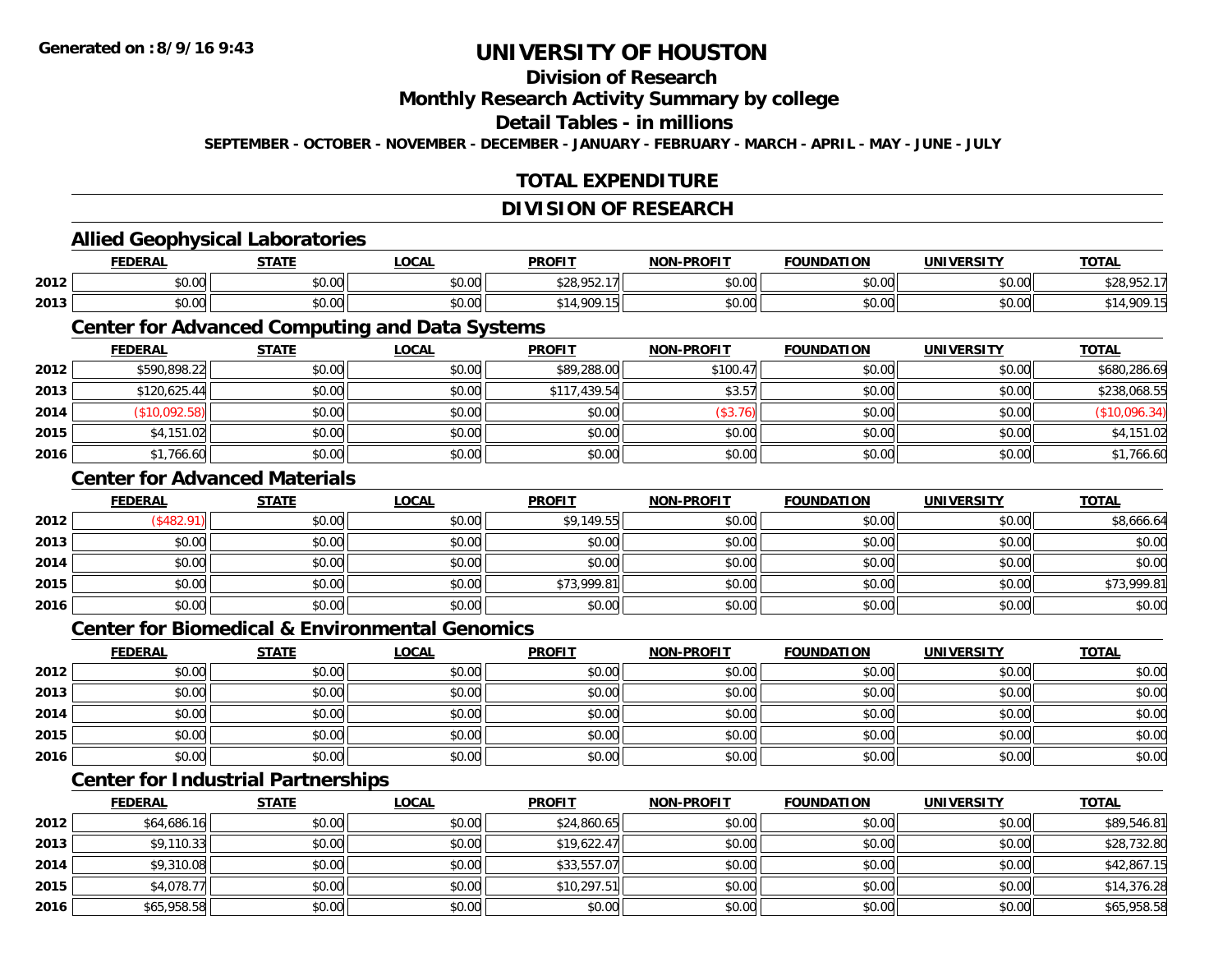**2015**

**2016**

## **UNIVERSITY OF HOUSTON**

## **Division of Research**

**Monthly Research Activity Summary by college**

**Detail Tables - in millions**

**SEPTEMBER - OCTOBER - NOVEMBER - DECEMBER - JANUARY - FEBRUARY - MARCH - APRIL - MAY - JUNE - JULY**

## **TOTAL EXPENDITURE**

## **DIVISION OF RESEARCH**

|      | <b>Division of Research</b> |                                       |              |               |                   |                   |                   |                |
|------|-----------------------------|---------------------------------------|--------------|---------------|-------------------|-------------------|-------------------|----------------|
|      | <b>FEDERAL</b>              | <b>STATE</b>                          | <b>LOCAL</b> | <b>PROFIT</b> | <b>NON-PROFIT</b> | <b>FOUNDATION</b> | <b>UNIVERSITY</b> | <b>TOTAL</b>   |
| 2012 | (\$0.00)                    | \$0.00                                | \$0.00       | \$0.00        | \$0.00            | \$0.00            | \$0.00            | (\$0.00)       |
| 2013 | (\$206.22)                  | \$0.00                                | \$0.00       | \$0.00        | \$0.00            | \$0.00            | \$0.00            | (\$206.22)     |
| 2014 | \$0.00                      | \$3,393,506.34                        | \$0.00       | \$0.00        | \$0.00            | \$0.00            | \$0.00            | \$3,393,506.34 |
| 2015 | \$500.00                    | \$69.12                               | \$0.00       | \$0.00        | \$0.00            | \$0.00            | \$0.00            | \$569.12       |
| 2016 | \$0.00                      | \$2,241,952.55                        | \$0.00       | \$0.00        | \$0.00            | \$0.00            | \$0.00            | \$2,241,952.55 |
|      |                             | <b>Institute for Molecular Design</b> |              |               |                   |                   |                   |                |
|      | <b>FEDERAL</b>              | <b>STATE</b>                          | <b>LOCAL</b> | <b>PROFIT</b> | <b>NON-PROFIT</b> | <b>FOUNDATION</b> | <b>UNIVERSITY</b> | <b>TOTAL</b>   |
| 2012 | \$0.00                      | \$0.00                                | \$0.00       | \$0.00        | \$0.00            | \$0.00            | \$0.00            | \$0.00         |
|      |                             | <b>Office of Contracts and Grants</b> |              |               |                   |                   |                   |                |
|      | <b>FEDERAL</b>              | <b>STATE</b>                          | <b>LOCAL</b> | <b>PROFIT</b> | <b>NON-PROFIT</b> | <b>FOUNDATION</b> | <b>UNIVERSITY</b> | <b>TOTAL</b>   |
| 2012 | \$0.00                      | \$0.00                                | \$0.00       | \$0.00        | \$0.00            | \$0.00            | \$0.00            | \$0.00         |
| 2013 | \$0.00                      | \$0.00                                | \$0.00       | \$0.00        | \$0.00            | \$0.00            | \$0.00            | \$0.00         |
| 2014 | \$0.00                      | \$0.00                                | \$0.00       | \$0.00        | \$0.00            | \$0.00            | \$0.00            | \$0.00         |
|      | <b>TcSAM</b>                |                                       |              |               |                   |                   |                   |                |
|      | <b>FEDERAL</b>              | <b>STATE</b>                          | <b>LOCAL</b> | <b>PROFIT</b> | <b>NON-PROFIT</b> | <b>FOUNDATION</b> | <b>UNIVERSITY</b> | <b>TOTAL</b>   |
| 2012 | \$0.00                      | \$0.00                                | \$0.00       | \$0.00        | \$0.00            | \$0.00            | \$0.00            | \$0.00         |
|      | <b>TcSUH</b>                |                                       |              |               |                   |                   |                   |                |
|      | <b>FEDERAL</b>              | <b>STATE</b>                          | <b>LOCAL</b> | <b>PROFIT</b> | <b>NON-PROFIT</b> | <b>FOUNDATION</b> | <b>UNIVERSITY</b> | <b>TOTAL</b>   |
| 2012 | \$82,421.94                 | \$63,968.26                           | \$0.00       | \$85,963.44   | \$0.00            | \$0.00            | \$0.00            | \$232,353.64   |
| 2013 | \$84,001.07                 | \$30,765.35                           | \$0.00       | \$63,196.99   | \$0.00            | \$0.00            | \$0.00            | \$177,963.41   |
| 2014 | \$214,694.12                | \$9,551.59                            | \$0.00       | \$55,266.06   | \$0.00            | \$0.00            | \$0.00            | \$279,511.77   |
| 2015 | \$246,356.29                | \$0.00                                | \$0.00       | \$17,108.82   | \$0.00            | \$0.00            | \$0.00            | \$263,465.11   |
| 2016 | \$227,595.04                | \$0.00                                | \$0.00       | \$84,034.47   | \$0.00            | \$0.00            | \$0.00            | \$311,629.51   |
|      |                             | <b>Texas Obesity Research Center</b>  |              |               |                   |                   |                   |                |
|      | <b>FEDERAL</b>              | <b>STATE</b>                          | <b>LOCAL</b> | <b>PROFIT</b> | <b>NON-PROFIT</b> | <b>FOUNDATION</b> | <b>UNIVERSITY</b> | <b>TOTAL</b>   |
| 2012 | \$0.00                      | \$0.00                                | \$0.00       | \$0.00        | \$0.00            | \$0.00            | \$0.00            | \$0.00         |
| 2013 | \$0.00                      | \$0.00                                | \$0.00       | \$0.00        | \$0.00            | \$0.00            | \$0.00            | \$0.00         |
| 2014 | \$0.00                      | \$0.00                                | \$0.00       | \$0.00        | \$0.00            | \$0.00            | \$0.00            | \$0.00         |

\$0.00 \$0.00 \$0.00 \$0.00 \$0.00 \$0.00 \$0.00 \$0.00

6 \$0.00 \$0.00 \$0.00 \$0.00 \$0.00 \$0.00 \$0.00 \$0.00 \$0.00 \$0.00 \$224,353.19 \$0.00 \$0.00 \$224,353.19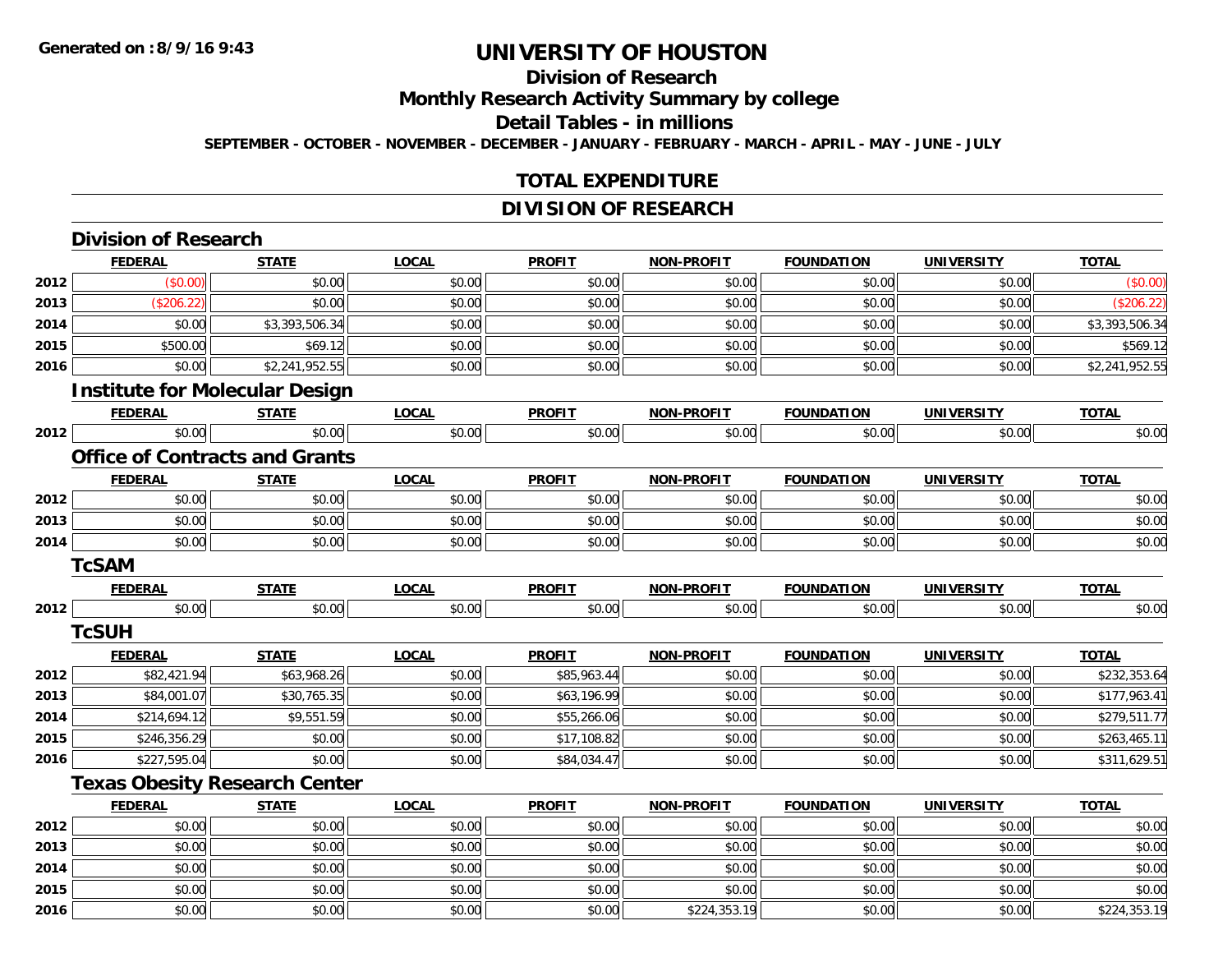#### **Division of Research**

**Monthly Research Activity Summary by college**

**Detail Tables - in millions**

**SEPTEMBER - OCTOBER - NOVEMBER - DECEMBER - JANUARY - FEBRUARY - MARCH - APRIL - MAY - JUNE - JULY**

### **TOTAL EXPENDITURE**

## **DIVISION OF RESEARCH**

|       | <b>TIMES</b>    |                |              |               |                   |                   |                   |                 |  |  |  |
|-------|-----------------|----------------|--------------|---------------|-------------------|-------------------|-------------------|-----------------|--|--|--|
|       | <b>FEDERAL</b>  | <b>STATE</b>   | <b>LOCAL</b> | <b>PROFIT</b> | <b>NON-PROFIT</b> | <b>FOUNDATION</b> | <b>UNIVERSITY</b> | <b>TOTAL</b>    |  |  |  |
| 2012  | \$1,781,513.86  | \$0.01         | \$0.00       | \$0.00        | \$0.00            | \$0.00            | \$0.00            | \$1,781,513.87  |  |  |  |
| 2013  | \$2,168,535.14  | \$19,480.65    | \$0.00       | \$0.00        | \$0.00            | \$0.00            | \$0.00            | \$2,188,015.79  |  |  |  |
| 2014  | \$1,881,638.70  | \$62,495.34    | \$0.00       | \$0.00        | \$3,542.84        | \$0.00            | \$0.00            | \$1,947,676.88  |  |  |  |
| 2015  | \$1,546,859.90  | \$88,096.79    | \$0.00       | \$0.00        | \$3,324.86        | \$0.00            | \$0.00            | \$1,638,281.55  |  |  |  |
| 2016  | \$1,315,793.97  | \$76,688.96    | \$0.00       | \$0.00        | \$1,974.90        | \$0.00            | \$0.00            | \$1,394,457.83  |  |  |  |
| Total | \$10,409,713.52 | \$5,986,574.96 | \$0.00       | \$727,645.70  | \$233,296.07      | \$0.00            | \$0.00            | \$17,357,230.26 |  |  |  |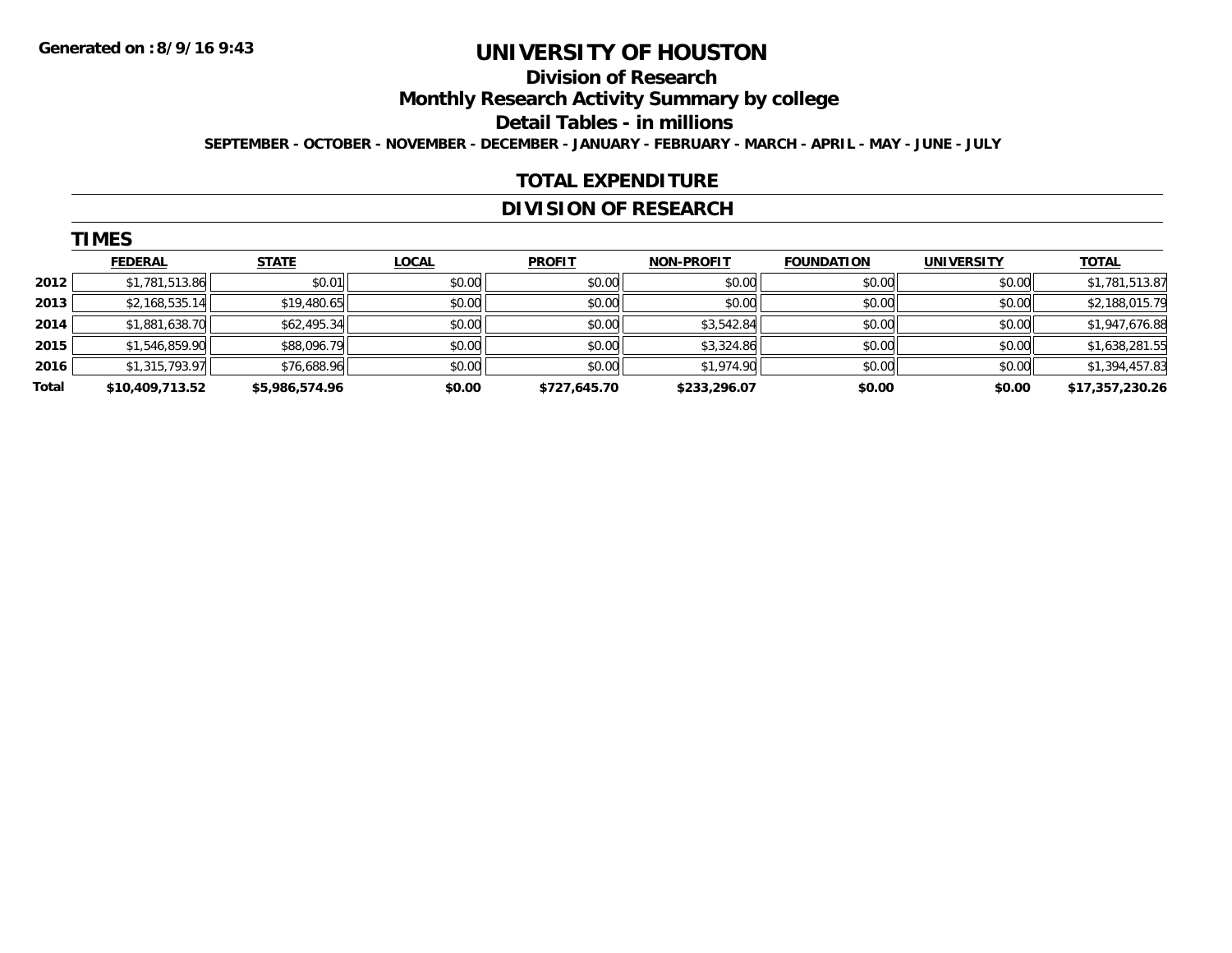## **Division of Research**

### **Monthly Research Activity Summary by college**

### **Detail Tables - in millions**

**SEPTEMBER - OCTOBER - NOVEMBER - DECEMBER - JANUARY - FEBRUARY - MARCH - APRIL - MAY - JUNE - JULY**

## **TOTAL EXPENDITURE**

### **GRADUATE COLLEGE OF SOCIAL WORK**

## **Center for Drug and Social Policy Research**

|      | <b>FEDERAL</b> | <b>STATE</b> | <u>LOCAL</u> | <b>PROFIT</b> | <b>NON-PROFIT</b> | <b>FOUNDATION</b> | <b>UNIVERSITY</b> | <b>TOTAL</b> |
|------|----------------|--------------|--------------|---------------|-------------------|-------------------|-------------------|--------------|
| 2012 | \$118,343.79   | \$0.00       | \$0.00       | \$0.00        | \$0.00            | \$0.00            | \$0.00            | \$118,343.79 |
| 2013 | \$35,150.20    | \$0.00       | \$0.00       | \$0.00        | \$0.00            | \$0.00            | \$0.00            | \$35,150.20  |
| 2014 | \$251,675.52   | \$0.00       | \$0.00       | \$0.00        | \$0.00            | \$0.00            | \$0.00            | \$251,675.52 |
| 2015 | \$376,444.58   | \$0.00       | \$0.00       | \$0.00        | \$0.00            | \$0.00            | \$0.00            | \$376,444.58 |
| 2016 | \$625,467.50   | \$0.00       | \$0.00       | \$0.00        | \$0.00            | \$0.00            | \$0.00            | \$625,467.50 |

### **Center for Health Equities & Evaluation Research**

|      | <b>FEDERAL</b> | <u>STATE</u> | <u>LOCAL</u> | <b>PROFIT</b> | <b>NON-PROFIT</b> | <b>FOUNDATION</b> | <b>UNIVERSITY</b> | <b>TOTAL</b> |
|------|----------------|--------------|--------------|---------------|-------------------|-------------------|-------------------|--------------|
| 2012 | \$173,642.39   | \$0.00       | \$0.00       | \$0.00        | \$0.00            | \$0.00            | \$0.00            | \$173,642.39 |
| 2013 | \$281,835.41   | \$0.00       | \$0.00       | \$0.00        | \$0.00            | \$0.00            | \$42,000.00       | \$323,835.41 |
| 2014 | \$170,940.24   | \$0.00       | \$0.00       | \$0.00        | \$0.00            | \$0.00            | \$0.00            | \$170,940.24 |
| 2015 | \$121,240.99   | \$0.00       | \$0.00       | \$0.00        | \$0.00            | \$0.00            | \$0.00            | \$121,240.99 |
| 2016 | \$87,331.60    | \$0.00       | \$0.00       | \$0.00        | \$0.00            | \$0.00            | \$0.00            | \$87,331.60  |

## **Child & Family for Innovative Research**

|      | <b>FEDERAL</b> | <b>STATE</b> | <u>LOCAL</u> | <b>PROFIT</b> | <b>NON-PROFIT</b> | <b>FOUNDATION</b> | <b>UNIVERSITY</b> | <b>TOTAL</b>   |
|------|----------------|--------------|--------------|---------------|-------------------|-------------------|-------------------|----------------|
| 2012 | \$1,183,375.65 | \$107.66     | \$0.00       | \$38,698.54   | \$0.00            | \$50,455.87       | \$2,978.52        | \$1,275,400.92 |
| 2013 | \$1,139,962.10 | \$114,150.81 | \$35,649.89  | \$8,388.60    | \$9.17            | \$9,643.34        | \$1,021.48        | \$1,308,825.39 |
| 2014 | \$932,018.09   | \$68,270.87  | \$14,136.06  | \$52,030.71   | \$18,204.37       | \$49,029.27       | \$0.00            | \$1,133,689.37 |
| 2015 | \$1.651.637.56 | \$21,483.92  | \$0.00       | \$7,873.84    | (\$5,073.66)      | \$114.141.23      | \$0.00            | \$1,790,062.89 |
| 2016 | \$1,081,507.81 | \$28,181.14  | \$0.00       | \$0.00        | \$0.00            | \$61,836.60       | \$1,094.31        | \$1,172,619.86 |

## **Community Projects - Social Work**

|      | <b>FEDERAL</b> | <b>STATE</b> | <u>LOCAL</u> | <b>PROFIT</b> | <b>NON-PROFIT</b> | <b>FOUNDATION</b> | <b>UNIVERSITY</b> | <b>TOTAL</b> |
|------|----------------|--------------|--------------|---------------|-------------------|-------------------|-------------------|--------------|
| 2012 | \$3,088.42     | \$0.00       | \$0.00       | \$0.00        | \$0.00            | \$0.00            | \$0.00            | \$3,088.42   |
| 2013 | (\$0.01)       | \$0.00       | \$0.00       | \$0.00        | \$0.00            | \$0.00            | \$0.00            | (\$0.01)     |
| 2014 | \$0.00         | \$0.00       | \$0.00       | \$0.00        | \$0.00            | \$0.00            | \$0.00            | \$0.00       |
| 2015 | \$0.00         | \$0.00       | \$0.00       | \$0.00        | \$0.00            | \$0.00            | \$0.00            | \$0.00       |
| 2016 | \$0.00         | \$0.00       | \$0.00       | \$0.00        | \$0.00            | \$0.00            | \$0.00            | \$0.00       |

#### **Dean, Social Work**

|      | <b>FEDERAL</b>         | <b>CTATI</b>                                          | .OCAL              | <b>PROFIT</b>  | <b>LDDOFIT</b><br><b>NION</b> | $\sim$<br><b>INDA</b> | `INIVF                    | <b>TOTAL</b> |
|------|------------------------|-------------------------------------------------------|--------------------|----------------|-------------------------------|-----------------------|---------------------------|--------------|
| 2012 |                        | $\mathsf{A} \cap \mathsf{A} \cap \mathsf{A}$<br>vv.vv | $\sim$ 00<br>vu.vu | 0.00<br>ູນບ.ບບ | \$0.00                        | vu.vu                 | $\sim$ $\sim$<br>vu.vu    |              |
| 2013 | $-2-$<br>$\sim$<br>، ت | $\sim$ 00<br>vv.vv                                    | $\sim$ 00<br>vu.uu | 0000<br>JU.UU  | \$0.00                        | JU.UU                 | $\sim$ 00<br><b>DU.UU</b> | 707<br>. / 0 |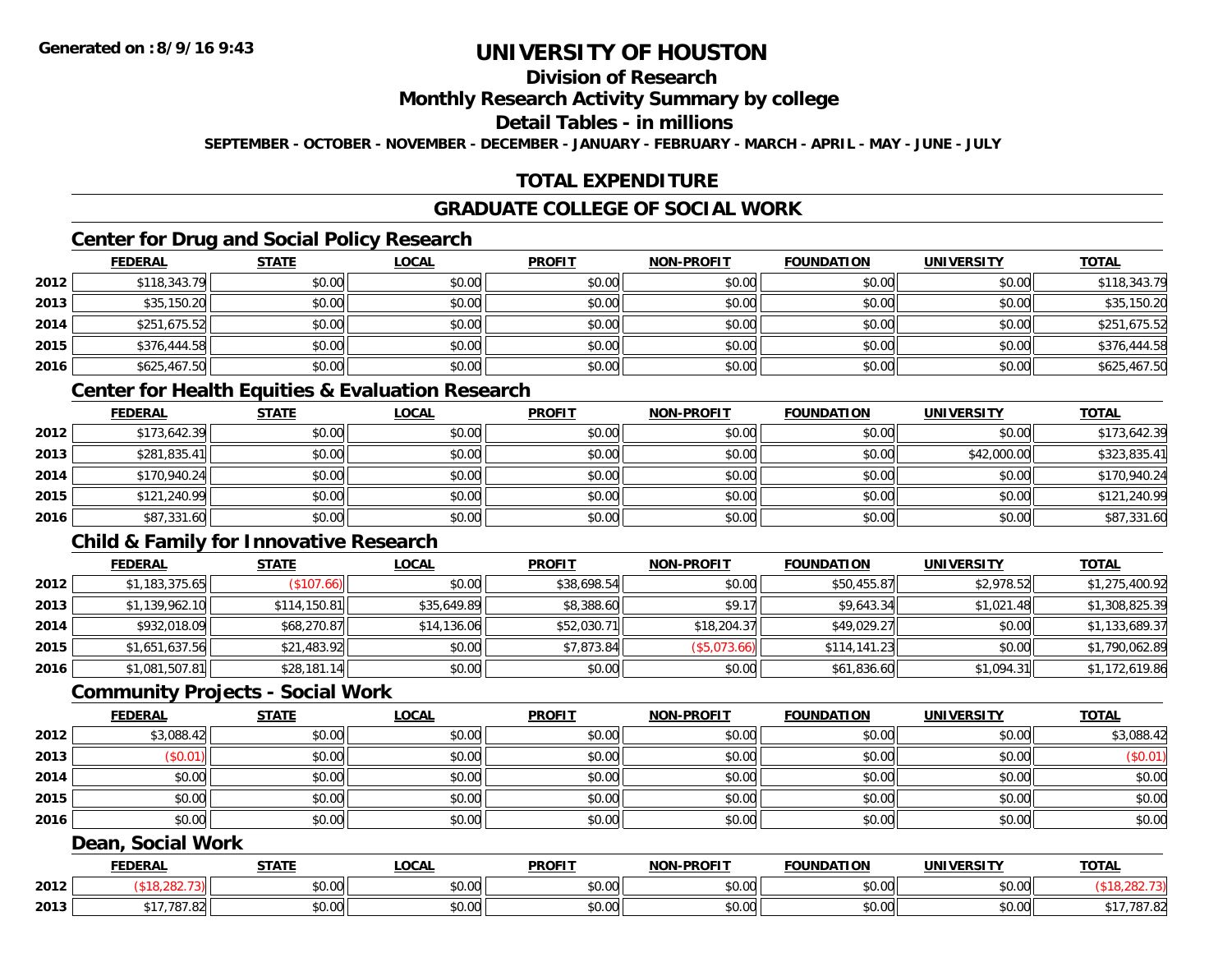## **Division of Research**

**Monthly Research Activity Summary by college**

**Detail Tables - in millions**

**SEPTEMBER - OCTOBER - NOVEMBER - DECEMBER - JANUARY - FEBRUARY - MARCH - APRIL - MAY - JUNE - JULY**

## **TOTAL EXPENDITURE**

### **GRADUATE COLLEGE OF SOCIAL WORK**

## **Dean, Social Work**

|      | <b>FEDERAL</b> | <b>STATE</b> | <u>_OCAL</u> | <b>PROFIT</b>     | <b>NON-PROFIT</b> | <b>FOUNDATION</b> | <b>UNIVERSITY</b> | <b>TOTAL</b>              |
|------|----------------|--------------|--------------|-------------------|-------------------|-------------------|-------------------|---------------------------|
| 2014 | ተ በ<br>PU.UU   | \$0.00       | \$0.00       | \$0.00            | \$0.00            | \$0.00            | \$0.00            | \$0.00                    |
| 2015 | \$4,402.11     | \$0.00       | \$0.00       | \$0.00            | \$0.00            | \$0.00            | \$0.00            | 1001<br>→+,402.+*         |
| 2016 | ∫56,144.69,    | \$0.00       | \$0.00       | \$58,011.<br>1.58 | \$32,879.25       | \$84,452.74       | \$0.00            | ,488.26<br>ሐ へ へ ィ<br>כ∠⊄ |

#### **Office for Drug SPR**

|       | <b>FEDERAL</b> | <b>STATE</b> | <b>LOCAL</b> | <b>PROFIT</b> | <b>NON-PROFIT</b> | <b>FOUNDATION</b> | <b>UNIVERSITY</b> | <b>TOTAL</b>   |
|-------|----------------|--------------|--------------|---------------|-------------------|-------------------|-------------------|----------------|
| 2012  | \$0.00         | \$0.00       | \$0.00       | \$0.00        | \$0.00            | \$0.00            | \$0.00            | \$0.00         |
| 2013  | \$0.00         | \$0.00       | \$0.00       | \$0.00        | \$0.00            | \$0.00            | \$0.00            | \$0.00         |
| 2014  | \$0.00         | \$0.00       | \$0.00       | \$0.00        | \$0.00            | \$0.00            | \$0.00            | \$0.00         |
| 2015  | \$0.00         | \$0.00       | \$0.00       | \$0.00        | \$0.00            | \$0.00            | \$0.00            | \$0.00         |
| Total | \$8,293,713.74 | \$231,979.08 | \$49,785.95  | \$165,003.27  | \$46,019.13       | \$369,559.05      | \$47,094.31       | \$9,203,154.53 |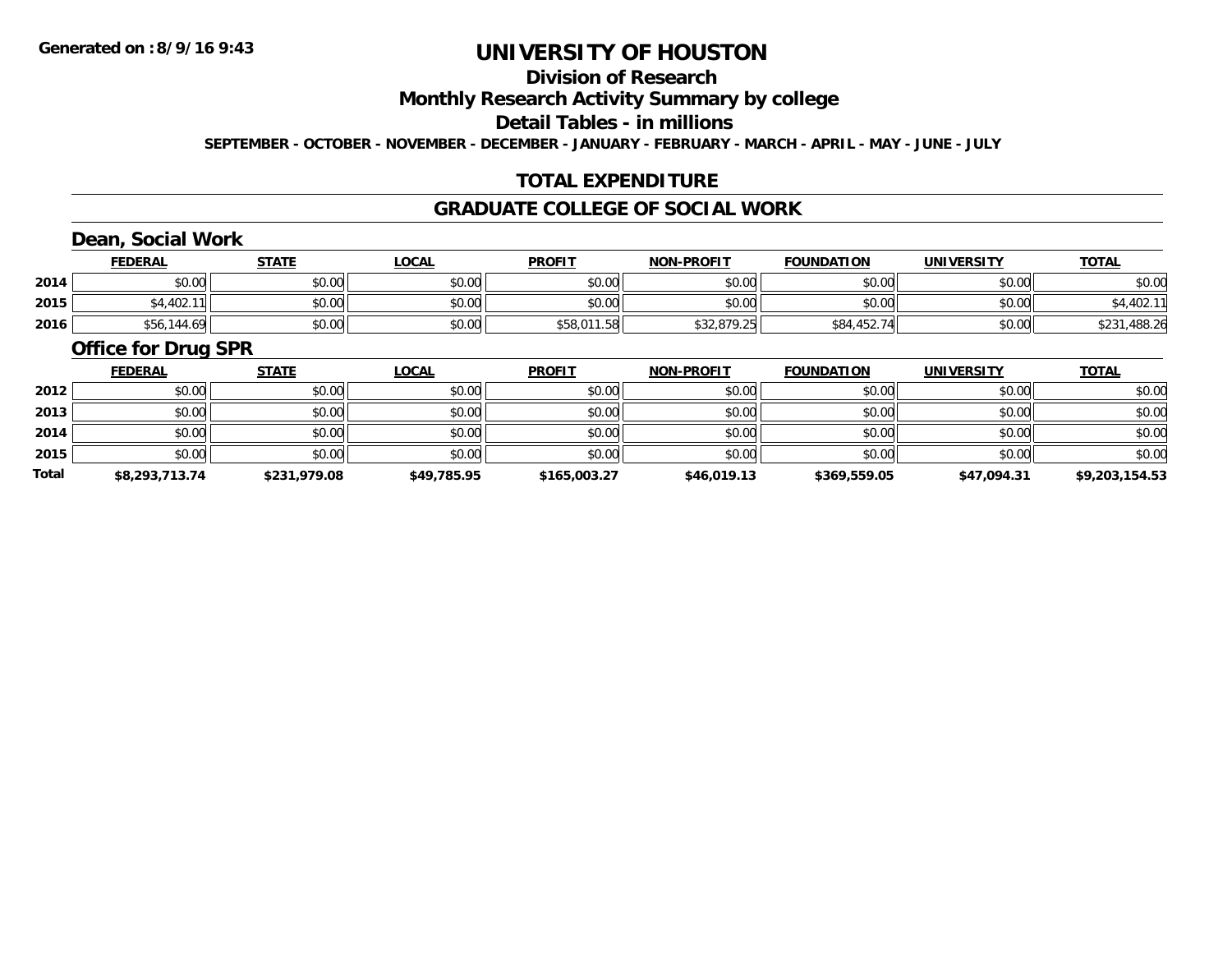## **Division of Research**

**Monthly Research Activity Summary by college**

**Detail Tables - in millions**

**SEPTEMBER - OCTOBER - NOVEMBER - DECEMBER - JANUARY - FEBRUARY - MARCH - APRIL - MAY - JUNE - JULY**

## **TOTAL EXPENDITURE**

## **HILTON COLLEGE OF HOTEL AND RESTAURANT MANAGEMENT**

### **Hotel and Restaurant Management**

|       | <b>FEDERAL</b> | <b>STATE</b> | <u>LOCAL</u> | <b>PROFIT</b> | <b>NON-PROFIT</b> | <b>FOUNDATION</b> | <b>UNIVERSITY</b> | <b>TOTAL</b> |
|-------|----------------|--------------|--------------|---------------|-------------------|-------------------|-------------------|--------------|
| 2012  | \$48,737.54    | \$170,971.27 | \$0.00       | \$25.76       | \$8,813.27        | \$0.00            | \$0.00            | \$228,547.84 |
| 2013  | \$60,327.05    | \$39,662.68  | \$0.00       | \$0.00        | \$0.00            | \$0.00            | \$0.00            | \$99,989.73  |
| 2014  | \$143,846.60   | (\$278.26)   | \$0.00       | \$0.00        | \$0.00            | \$32,373.45       | \$0.00            | \$175,941.79 |
| 2015  | \$149,458.01   | (\$287.27)   | \$0.00       | \$0.00        | \$0.00            | \$10,306.74       | \$0.00            | \$159,477.48 |
| 2016  | \$159,053.36   | \$0.00       | \$0.00       | \$0.00        | \$13,111.41       | \$0.00            | \$0.00            | \$172,164.77 |
| Total | \$561,422.56   | \$210,068.42 | \$0.00       | \$25.76       | \$21,924.68       | \$42,680.19       | \$0.00            | \$836,121.61 |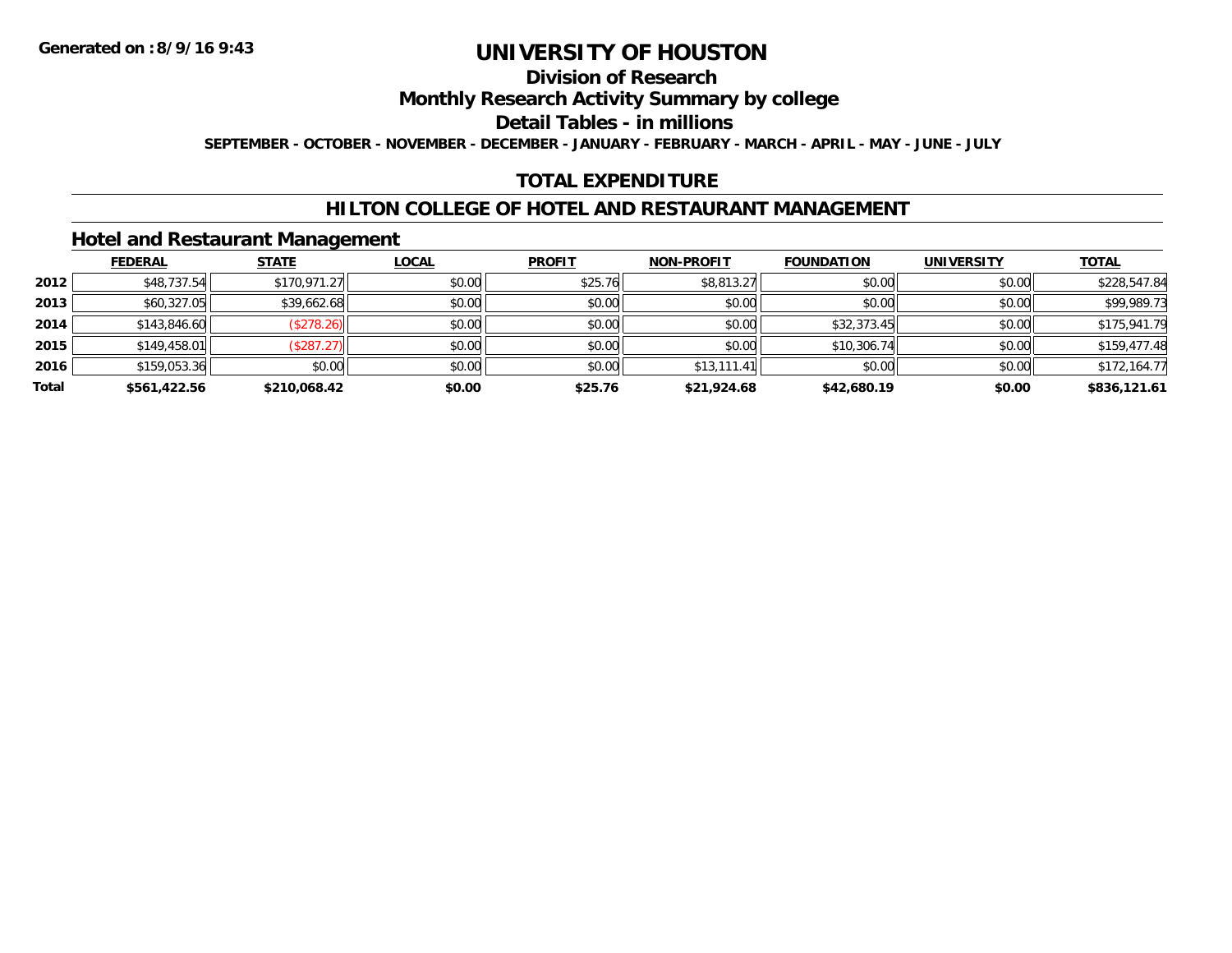## **Division of Research**

**Monthly Research Activity Summary by college**

**Detail Tables - in millions**

**SEPTEMBER - OCTOBER - NOVEMBER - DECEMBER - JANUARY - FEBRUARY - MARCH - APRIL - MAY - JUNE - JULY**

### **TOTAL EXPENDITURE**

#### **HONORS COLLEGE**

## **Dean, Honors College**

|       |                | $\sim$       |              |               |                   |                   |                   |              |
|-------|----------------|--------------|--------------|---------------|-------------------|-------------------|-------------------|--------------|
|       | <b>FEDERAL</b> | <b>STATE</b> | <b>LOCAL</b> | <b>PROFIT</b> | <b>NON-PROFIT</b> | <b>FOUNDATION</b> | <b>UNIVERSITY</b> | <b>TOTAL</b> |
| 2012  | \$28,337.53    | \$0.00       | \$0.00       | \$0.00        | \$21,212.15       | \$0.00            | \$0.00            | \$49,549.67  |
| 2013  | \$17,124.08    | \$0.00       | \$0.00       | \$0.00        | \$9,481.67        | \$93.68           | \$0.00            | \$26,699.42  |
| 2014  | \$2,694.74     | \$0.00       | \$0.00       | \$0.00        | \$8,956.69        | \$6,549.18        | \$0.00            | \$18,200.61  |
| 2015  | \$0.00         | \$0.00       | \$0.00       | \$0.00        | \$17.71           | \$1,058.52        | \$0.00            | \$1,040.81   |
| 2016  | \$0.00         | \$0.00       | \$0.00       | \$0.00        | \$6.19            | \$315.27          | \$0.00            | \$321.46     |
| Total | \$48,156.34    | \$0.00       | \$0.00       | \$0.00        | \$39,638.98       | \$8,016.65        | \$0.00            | \$95,811.97  |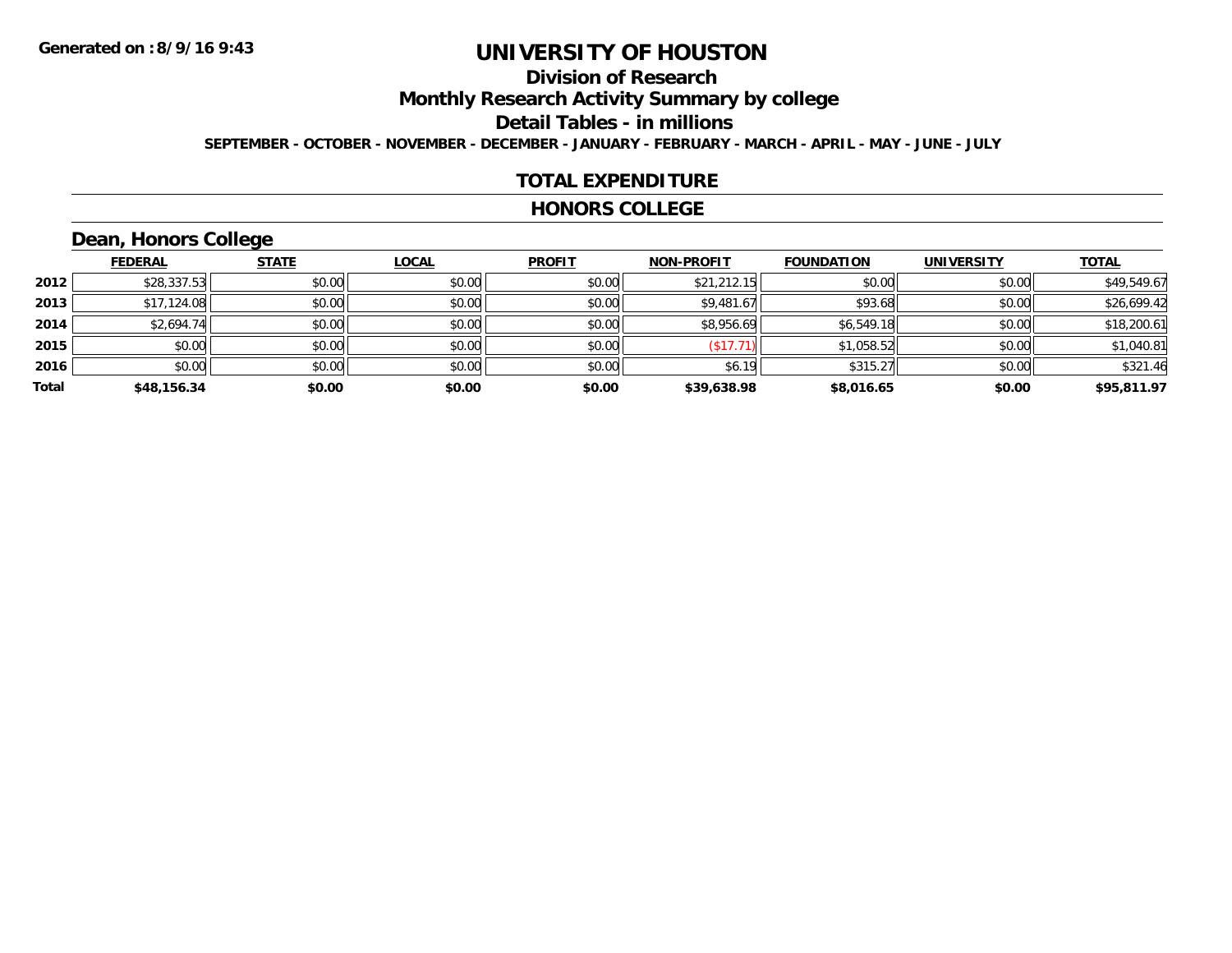## **Division of Research**

**Monthly Research Activity Summary by college**

**Detail Tables - in millions**

**SEPTEMBER - OCTOBER - NOVEMBER - DECEMBER - JANUARY - FEBRUARY - MARCH - APRIL - MAY - JUNE - JULY**

#### **TOTAL EXPENDITURE**

#### **LIBRARY**

## **Administration, Library**

|       | <b>FEDERAL</b> | <b>STATE</b> | <u>LOCAL</u> | <b>PROFIT</b> | <b>NON-PROFIT</b> | <b>FOUNDATION</b> | <b>UNIVERSITY</b> | <b>TOTAL</b> |
|-------|----------------|--------------|--------------|---------------|-------------------|-------------------|-------------------|--------------|
| 2012  | \$43.40        | \$0.00       | \$0.00       | \$0.00        | \$0.00            | \$0.00            | \$0.00            | \$43.40      |
| 2013  | \$0.00         | \$0.00       | \$0.00       | \$0.00        | \$0.00            | \$0.00            | \$0.00            | \$0.00       |
| 2014  | \$0.00         | \$0.00       | \$0.00       | \$0.00        | \$0.00            | \$0.00            | \$0.00            | \$0.00       |
| 2016  | \$0.00         | \$0.00       | \$0.00       | \$0.00        | \$0.00            | \$0.00            | \$0.00            | \$0.00       |
| Total | \$43.40        | \$0.00       | \$0.00       | \$0.00        | \$0.00            | \$0.00            | \$0.00            | \$43.40      |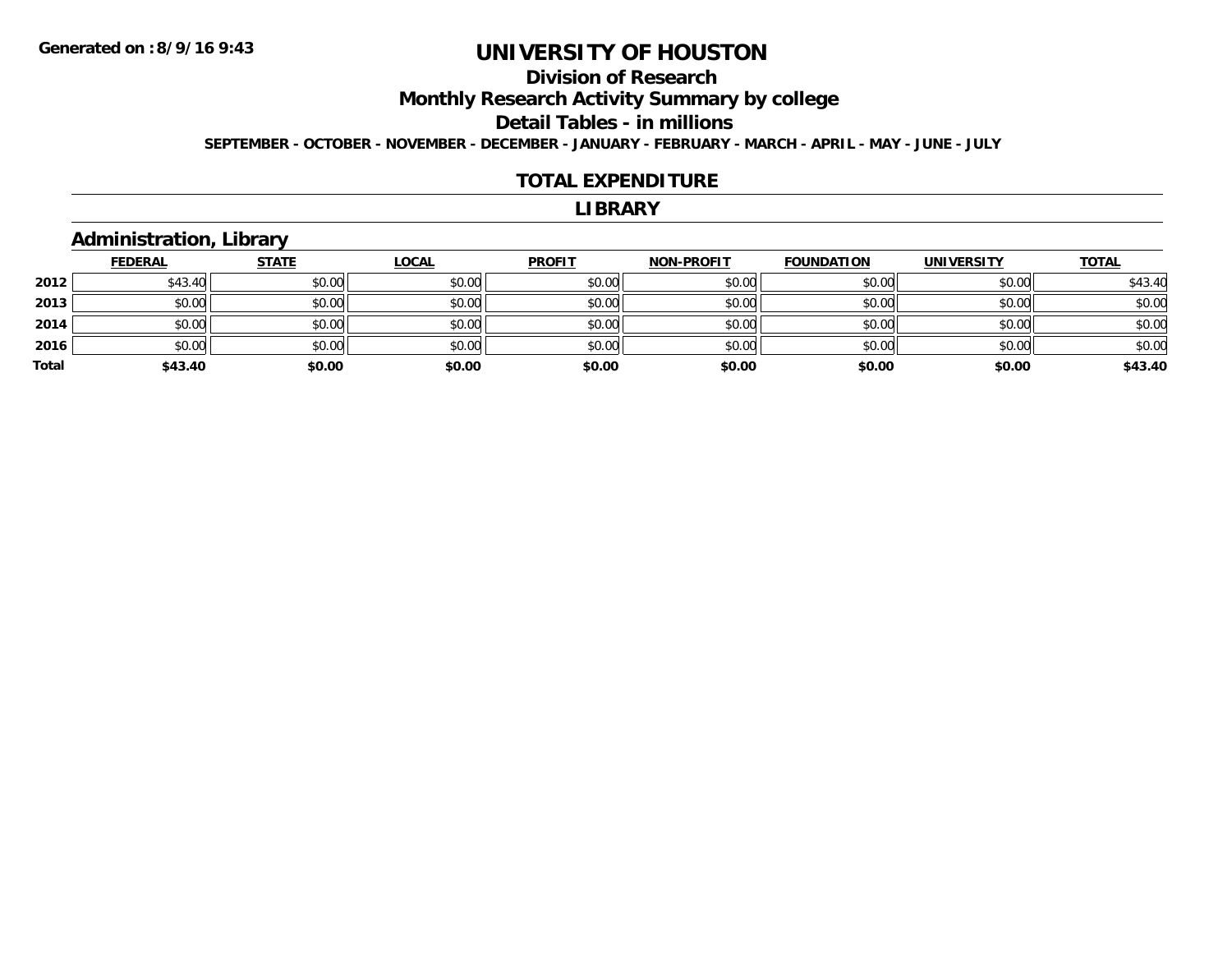**Division of Research**

**Monthly Research Activity Summary by college**

**Detail Tables - in millions**

**SEPTEMBER - OCTOBER - NOVEMBER - DECEMBER - JANUARY - FEBRUARY - MARCH - APRIL - MAY - JUNE - JULY**

## **TOTAL EXPENDITURE**

## **OTHER OUTSIDE ORGANIZATIONS USED FOR CPHS LOGINS**

|       | $\overline{a}$ dealth $\overline{a}$<br>Center |        |        |               |                   |                   |                   |              |  |  |  |  |
|-------|------------------------------------------------|--------|--------|---------------|-------------------|-------------------|-------------------|--------------|--|--|--|--|
|       | <b>FEDERAL</b>                                 | STATE  | LOCAL  | <b>PROFIT</b> | <b>NON-PROFIT</b> | <b>FOUNDATION</b> | <b>UNIVERSITY</b> | <b>TOTAL</b> |  |  |  |  |
| 2015  | \$0.00                                         | \$0.00 | \$0.00 | \$0.00        | \$0.00            | \$0.00            | \$0.00            | \$0.00       |  |  |  |  |
| Total | \$0.00                                         | \$0.00 | \$0.00 | \$0.00        | \$0.00            | \$0.00            | \$0.00            | \$0.00       |  |  |  |  |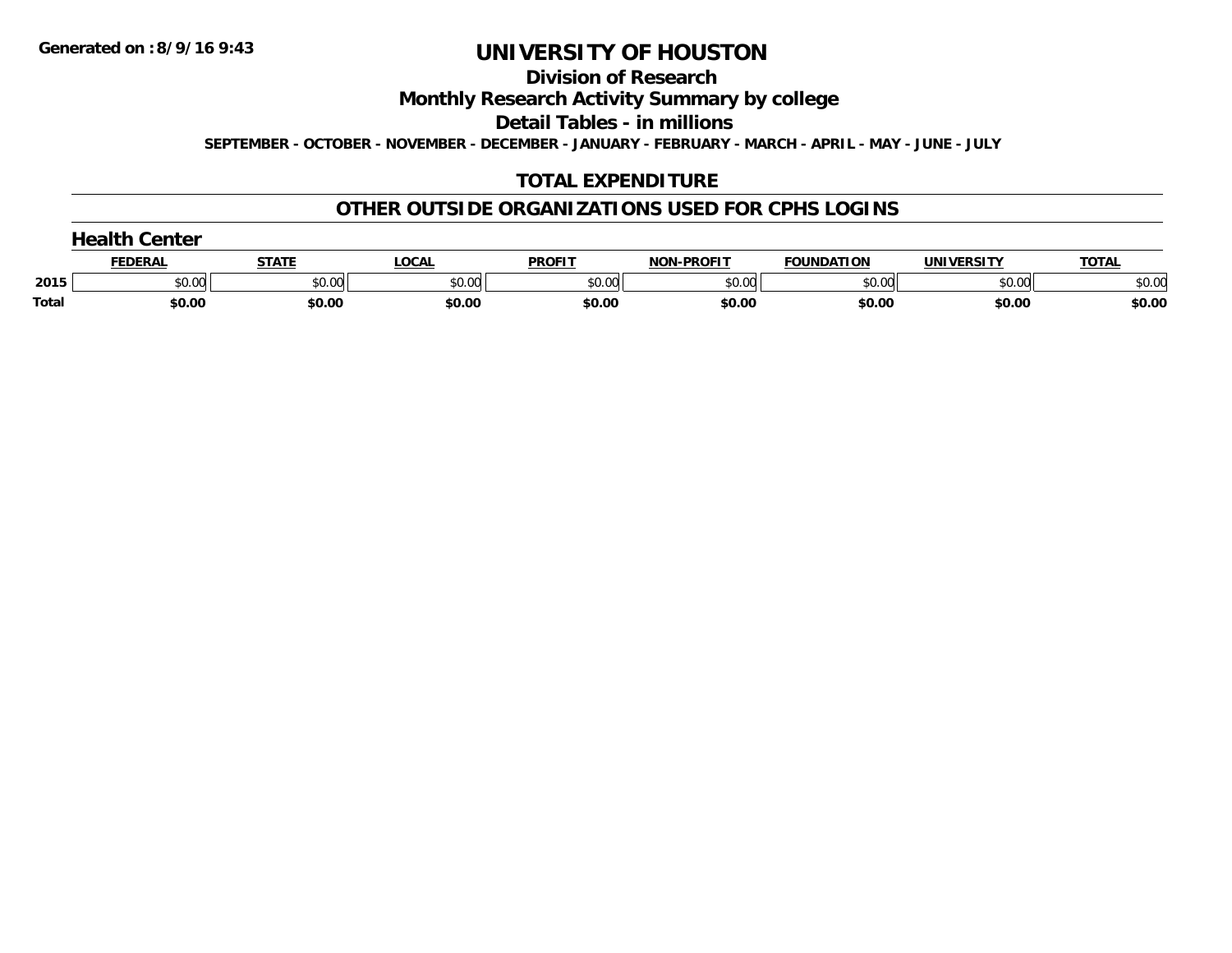## **Division of Research**

**Monthly Research Activity Summary by college**

**Detail Tables - in millions**

**SEPTEMBER - OCTOBER - NOVEMBER - DECEMBER - JANUARY - FEBRUARY - MARCH - APRIL - MAY - JUNE - JULY**

### **TOTAL EXPENDITURE**

#### **PRESIDENT**

### **Office of the President**

|       | <b>FEDERAL</b> | <b>STATE</b> | <b>LOCAL</b> | <b>PROFIT</b> | <b>NON-PROFIT</b> | <b>FOUNDATION</b> | <b>UNIVERSITY</b> | <b>TOTAL</b> |
|-------|----------------|--------------|--------------|---------------|-------------------|-------------------|-------------------|--------------|
| 2012  | \$0.00         | \$0.00       | \$0.00       | \$0.00        | \$0.00            | \$0.00            | \$0.00            | \$0.00       |
| 2013  | \$0.00         | \$0.00       | \$0.00       | \$0.00        | \$0.00            | \$0.00            | \$0.00            | \$0.00       |
| 2014  | \$0.00         | \$0.00       | \$0.00       | \$0.00        | \$0.00            | \$0.00            | \$0.00            | \$0.00       |
| 2015  | \$0.00         | \$0.00       | \$0.00       | \$0.00        | \$0.00            | \$0.00            | \$0.00            | \$0.00       |
| 2016  | \$0.00         | \$0.00       | \$0.00       | \$0.00        | \$0.00            | \$0.00            | \$0.00            | \$0.00       |
| Total | \$0.00         | \$0.00       | \$0.00       | \$0.00        | \$0.00            | \$0.00            | \$0.00            | \$0.00       |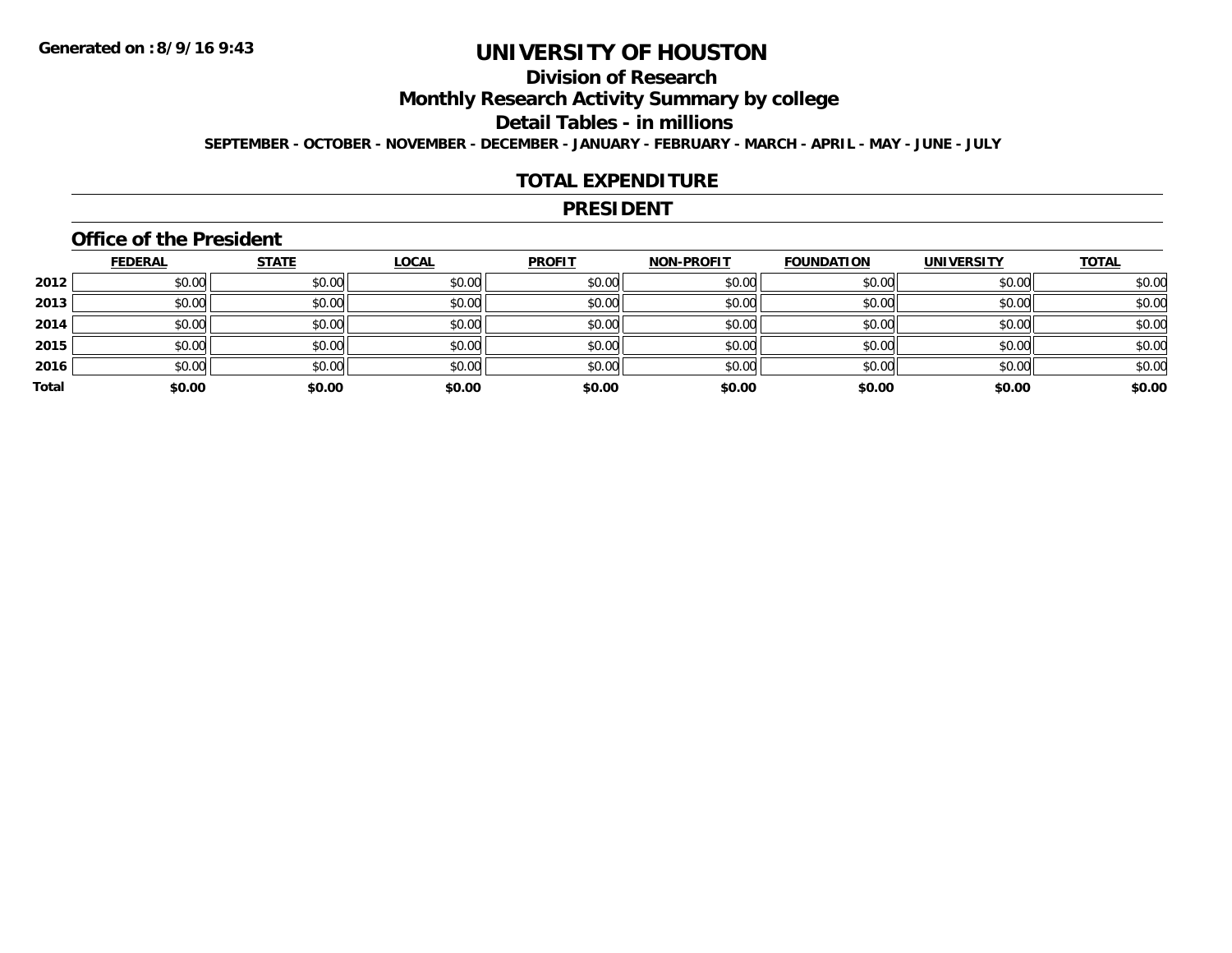**Division of Research**

**Monthly Research Activity Summary by college**

**Detail Tables - in millions**

**SEPTEMBER - OCTOBER - NOVEMBER - DECEMBER - JANUARY - FEBRUARY - MARCH - APRIL - MAY - JUNE - JULY**

## **TOTAL EXPENDITURE**

## **SCHOOL OF NURSING**

## **Dean, School of Nursing**

|              | <b>FEDERAL</b> | <b>STATE</b>  | <b>.OCAL</b> | <b>PROFIT</b> | <b>I-PROFIT</b><br><b>NION'</b> | <b>FOUNDATION</b>                                                                                      | UNIVERSITY | TOTA.      |
|--------------|----------------|---------------|--------------|---------------|---------------------------------|--------------------------------------------------------------------------------------------------------|------------|------------|
| 2016         | \$0.00         | 0.00<br>vu.vu | \$0.00       | \$0.00        | \$0.00                          | $\begin{array}{c} \hline \text{A} & \text{A} & \text{A} & \text{A} \\ \hline \end{array}$<br>1.ZC<br>. | \$0.00     | 13,379.28  |
| <b>Total</b> | \$0.00         | \$0.00        | \$0.00       | \$0.00        | \$0.00                          | 379.28<br>A                                                                                            | \$0.00     | 13,379.28ء |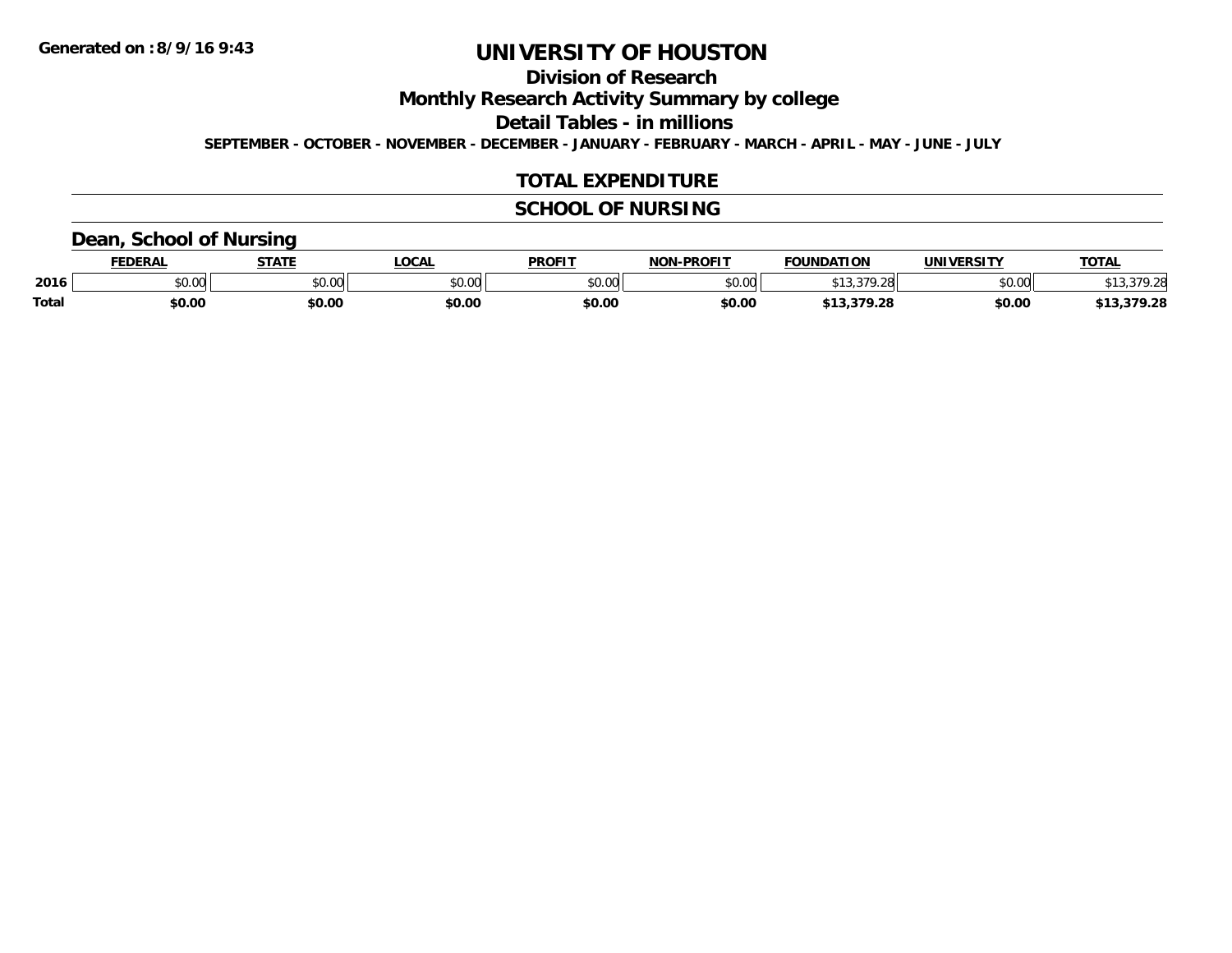### **Division of Research**

**Monthly Research Activity Summary by college**

**Detail Tables - in millions**

**SEPTEMBER - OCTOBER - NOVEMBER - DECEMBER - JANUARY - FEBRUARY - MARCH - APRIL - MAY - JUNE - JULY**

## **TOTAL EXPENDITURE**

### **SENIOR V.P. FOR ACADEMIC AFFAIRS AND PROVOST**

**TOTAL** 

**TOTAL** 

#### **Challenger Program FEDERAL STATE LOCAL PROFIT NON-PROFIT FOUNDATION UNIVERSITY TOTAL2012**2 | \$0.00 \$0.00 \$0.00 \$0.00 \$0.00 \$0.00 \$0.00 \$0.00 \$0.00 \$0.00 \$0.00 \$0.00 \$0.00 \$0.00 \$0.00 \$0.00 \$0.00 **2013** \$0.00 \$0.00 \$0.00 \$0.00 \$0.00 \$0.00 \$0.00 \$0.00 **2014**4 \$0.00 \$0.00 \$0.00 \$0.00 \$0.00 \$0.00 \$0.00 \$0.00 \$0.00 \$0.00 \$0.00 \$0.00 \$0.00 \$0.00 \$0.00 \$0.00 \$0.00 **2015** \$0.00 \$0.00 \$0.00 \$0.00 \$0.00 \$0.00 \$0.00 \$0.00 **2016** \$0.00 \$0.00 \$0.00 \$0.00 \$0.00 \$0.00 \$0.00 \$0.00 **Learning Support Services FEDERAL STATE LOCAL PROFIT NON-PROFIT FOUNDATION UNIVERSITY TOTAL2012**2 | \$0.00 \$0.00 \$0.00 \$0.00 \$0.00 \$0.00 \$0.00 \$0.00 \$0.00 \$0.00 \$0.00 \$0.00 \$0.00 \$0.00 \$0.00 \$0.00 \$0.00 **2013** \$0.00 \$0.00 \$0.00 \$0.00 \$0.00 \$0.00 \$0.00 \$0.00 **Office of AdmissionsFEDERAL STATE LOCAL PROFIT NON-PROFIT FOUNDATION UNIVERSITY TOTAL2012**2 | \$0.00 \$0.00 \$0.00 \$0.00 \$0.00 \$0.00 \$0.00 \$0.00 \$0.00 \$0.00 \$0.00 \$0.00 \$0.00 \$0.00 \$0.00 \$0.00 \$0.00 **2013** \$0.00 \$0.00 \$0.00 \$0.00 \$0.00 \$0.00 \$0.00 \$0.00 **2014**4 \$0.00 \$0.00 \$0.00 \$0.00 \$0.00 \$0.00 \$0.00 \$0.00 \$0.00 \$0.00 \$0.00 \$0.00 \$0.00 \$0.00 \$0.00 \$0.00 \$0.00 **2015** \$0.00 \$0.00 \$0.00 \$0.00 \$0.00 \$0.00 \$0.00 \$0.00 **Pre-Health Advising FEDERAL STATE LOCAL PROFIT NON-PROFIT FOUNDATION UNIVERSITY TOTAL2015** \$0.00 \$0.00 \$0.00 \$0.00 \$0.00 \$0.00 \$0.00 \$0.00 **2016** \$0.00 \$0.00 \$0.00 \$0.00 \$0.00 \$0.00 \$0.00 \$0.00 **Senior V.P. for Academic Affairs and ProvostFEDERAL STATE LOCAL PROFIT NON-PROFIT FOUNDATION UNIVERSITY TOTAL2012**2 | \$0.00| \$0.00| \$0.00| \$36,232.62 | \$0.00 | \$0.00 | \$36,232.62 **2013** \$0.00 \$0.00 \$0.00 \$0.00 \$0.00 \$0.00 \$0.00 \$0.00 **2014**4 \$0.00 \$0.00 \$0.00 \$0.00 \$0.00 \$0.00 \$38,767.38 \$0.00 \$0.00 \$0.00 \$0.00 \$0.00 \$0.00 \$38,767.38 **2015** \$0.00 \$0.00 \$0.00 \$0.00 \$0.00 \$0.00 \$0.00 \$0.00 **2016**\$0.00 \$0.00 \$0.00 \$0.00 \$0.00 \$0.00 \$0.00 \$0.00

### **Student Support Services**

|      | <b>FEDERAL</b>               | <b>CTATE</b><br>JIAII | <b>LOCAL</b>                 | <b>PROFIT</b>  | $-DDOEIT$<br><b>MAN</b>             | <b>FOUNDATION</b> | <b>UNIVERSITY</b>      | <b>TOTAL</b>           |
|------|------------------------------|-----------------------|------------------------------|----------------|-------------------------------------|-------------------|------------------------|------------------------|
| 2014 | 0 <sup>n</sup><br>v.vu       | 0000<br>DU.UU         | ት ヘ<br>$\sim$<br>JU.UU       | ტი იი<br>JU.UU | $\sim$ $\sim$<br>pu.uu              | \$0.00            | $\sim$ $\sim$<br>vv.vv | $\sim$ $\sim$<br>JU.UU |
| 2015 | $\uparrow$ $\uparrow$<br>,uu | 0000<br>DU.UU         | ሖጣ<br>$\sim$ $\sim$<br>vv.vv | ტი იი<br>JU.UU | $\uparrow$ $\land$ $\land$<br>pv.uu | \$0.00            | $\sim$ $\sim$<br>vv.vv | $\cdots$<br>JU.UU      |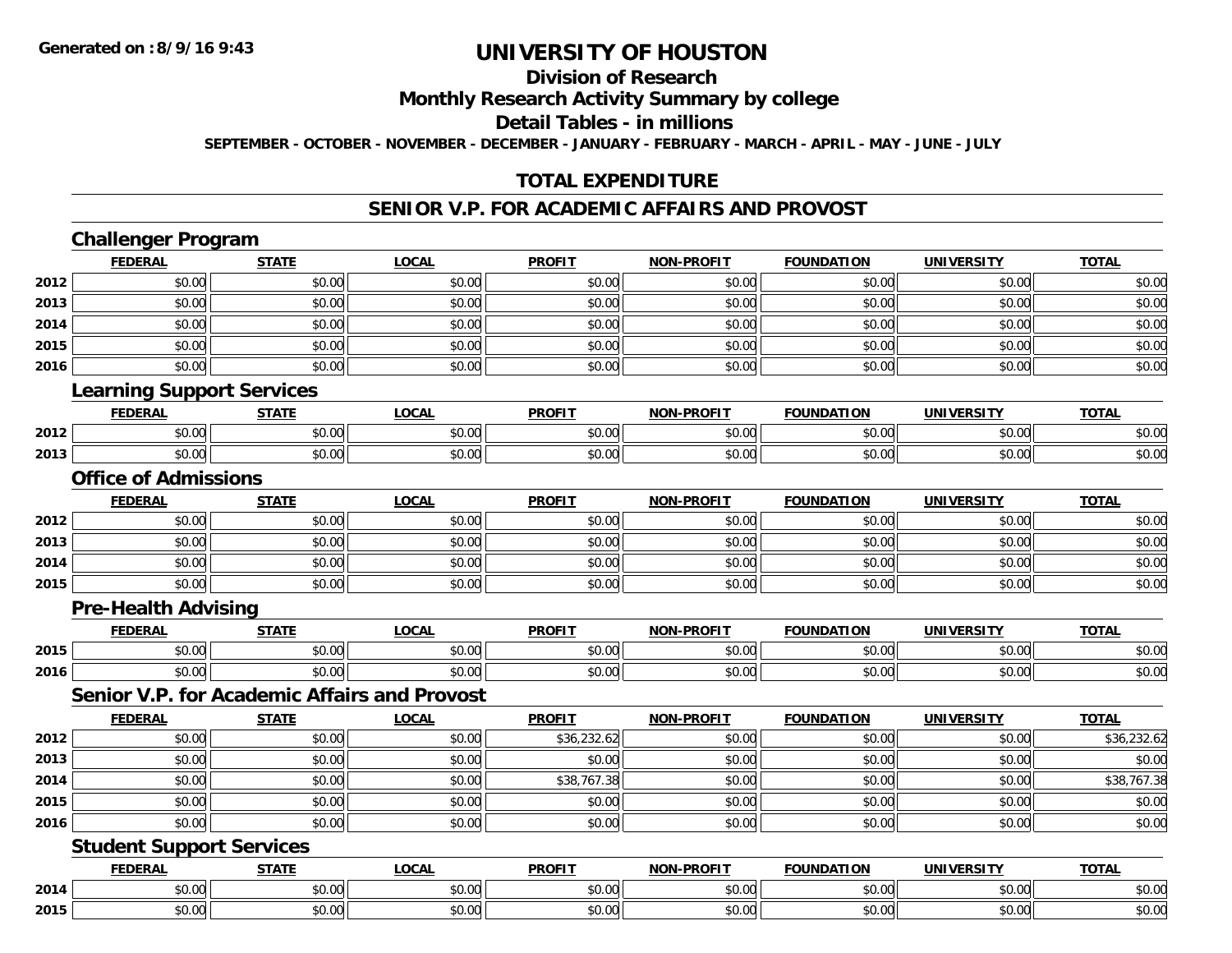## **Division of Research**

## **Monthly Research Activity Summary by college**

#### **Detail Tables - in millions**

**SEPTEMBER - OCTOBER - NOVEMBER - DECEMBER - JANUARY - FEBRUARY - MARCH - APRIL - MAY - JUNE - JULY**

## **TOTAL EXPENDITURE**

#### **SENIOR V.P. FOR ACADEMIC AFFAIRS AND PROVOST**

|       | <b>Student Support Services</b> |                                             |              |               |                   |                   |                   |                |
|-------|---------------------------------|---------------------------------------------|--------------|---------------|-------------------|-------------------|-------------------|----------------|
|       | <b>FEDERAL</b>                  | <b>STATE</b>                                | <b>LOCAL</b> | <b>PROFIT</b> | <b>NON-PROFIT</b> | <b>FOUNDATION</b> | <b>UNIVERSITY</b> | <b>TOTAL</b>   |
| 2016  | \$0.00                          | \$0.00                                      | \$0.00       | \$0.00        | \$0.00            | \$0.00            | \$0.00            | \$0.00         |
|       | <b>UH Energy</b>                |                                             |              |               |                   |                   |                   |                |
|       | <b>FEDERAL</b>                  | <b>STATE</b>                                | <b>LOCAL</b> | <b>PROFIT</b> | <b>NON-PROFIT</b> | <b>FOUNDATION</b> | <b>UNIVERSITY</b> | <b>TOTAL</b>   |
| 2015  | \$0.00                          | \$0.00                                      | \$0.00       | \$0.00        | \$0.00            | \$0.00            | \$0.00            | \$0.00         |
| 2016  | \$0.00                          | \$0.00                                      | \$0.00       | \$0.00        | \$0.00            | \$0.00            | \$0.00            | \$0.00         |
|       | <b>Undergraduate Scholars</b>   |                                             |              |               |                   |                   |                   |                |
|       | <b>FEDERAL</b>                  | <b>STATE</b>                                | <b>LOCAL</b> | <b>PROFIT</b> | <b>NON-PROFIT</b> | <b>FOUNDATION</b> | <b>UNIVERSITY</b> | <b>TOTAL</b>   |
| 2012  | \$0.00                          | \$18,807.12                                 | \$0.00       | \$0.00        | \$0.00            | \$0.00            | \$0.00            | \$18,807.12    |
| 2013  | \$0.00                          | \$13,567.75                                 | \$0.00       | \$0.00        | \$0.00            | \$0.00            | \$0.00            | \$13,567.75    |
| 2014  | \$0.00                          | \$11,463.81                                 | \$0.00       | \$0.00        | \$0.00            | \$0.00            | \$0.00            | \$11,463.81    |
|       |                                 | <b>Undergraduate Student Success</b>        |              |               |                   |                   |                   |                |
|       | <b>FEDERAL</b>                  | <b>STATE</b>                                | <b>LOCAL</b> | <b>PROFIT</b> | <b>NON-PROFIT</b> | <b>FOUNDATION</b> | <b>UNIVERSITY</b> | <b>TOTAL</b>   |
| 2012  | \$0.00                          | \$66,672.79                                 | \$0.00       | \$0.00        | \$0.00            | \$0.00            | \$0.00            | \$66,672.79    |
| 2013  | \$0.00                          | \$36,471.01                                 | \$0.00       | \$0.00        | \$0.00            | \$0.00            | \$0.00            | \$36,471.01    |
| 2014  | \$0.00                          | \$95,281.55                                 | \$0.00       | \$0.00        | \$0.00            | \$0.00            | \$0.00            | \$95,281.55    |
| 2015  | \$244,468.72                    | \$77,078.38                                 | \$0.00       | \$0.00        | \$0.00            | \$0.00            | \$0.00            | \$321,547.10   |
| 2016  | \$15,333.80                     | \$46,429.26                                 | \$0.00       | \$0.00        | \$0.00            | \$0.00            | \$0.00            | \$61,763.06    |
|       |                                 | <b>Undergraduate Student Success Center</b> |              |               |                   |                   |                   |                |
|       | <b>FEDERAL</b>                  | <b>STATE</b>                                | <b>LOCAL</b> | <b>PROFIT</b> | <b>NON-PROFIT</b> | <b>FOUNDATION</b> | <b>UNIVERSITY</b> | <b>TOTAL</b>   |
| 2012  | \$274,177.67                    | \$117,251.95                                | \$0.00       | \$0.00        | \$67,687.50       | \$0.00            | \$0.00            | \$459,117.12   |
| 2013  | \$297,459.83                    | \$157.25                                    | \$0.00       | \$0.00        | (\$534.53)        | \$0.00            | \$0.00            | \$297,082.55   |
| 2014  | \$311,454.39                    | (\$157.25)                                  | \$0.00       | \$0.00        | \$0.00            | \$0.00            | \$0.00            | \$311,297.14   |
| 2015  | \$0.00                          | (\$157.39)                                  | \$0.00       | \$0.00        | \$35,412.46       | \$0.00            | \$0.00            | \$35,255.07    |
| 2016  | (\$7,630.02)                    | \$0.00                                      | \$0.00       | \$0.00        | \$323.67          | \$0.00            | \$0.00            | (\$7,306.35)   |
| Total | \$1,135,264.38                  | \$482,866.23                                | \$0.00       | \$75,000.00   | \$102,889.10      | \$0.00            | \$0.00            | \$1,796,019.71 |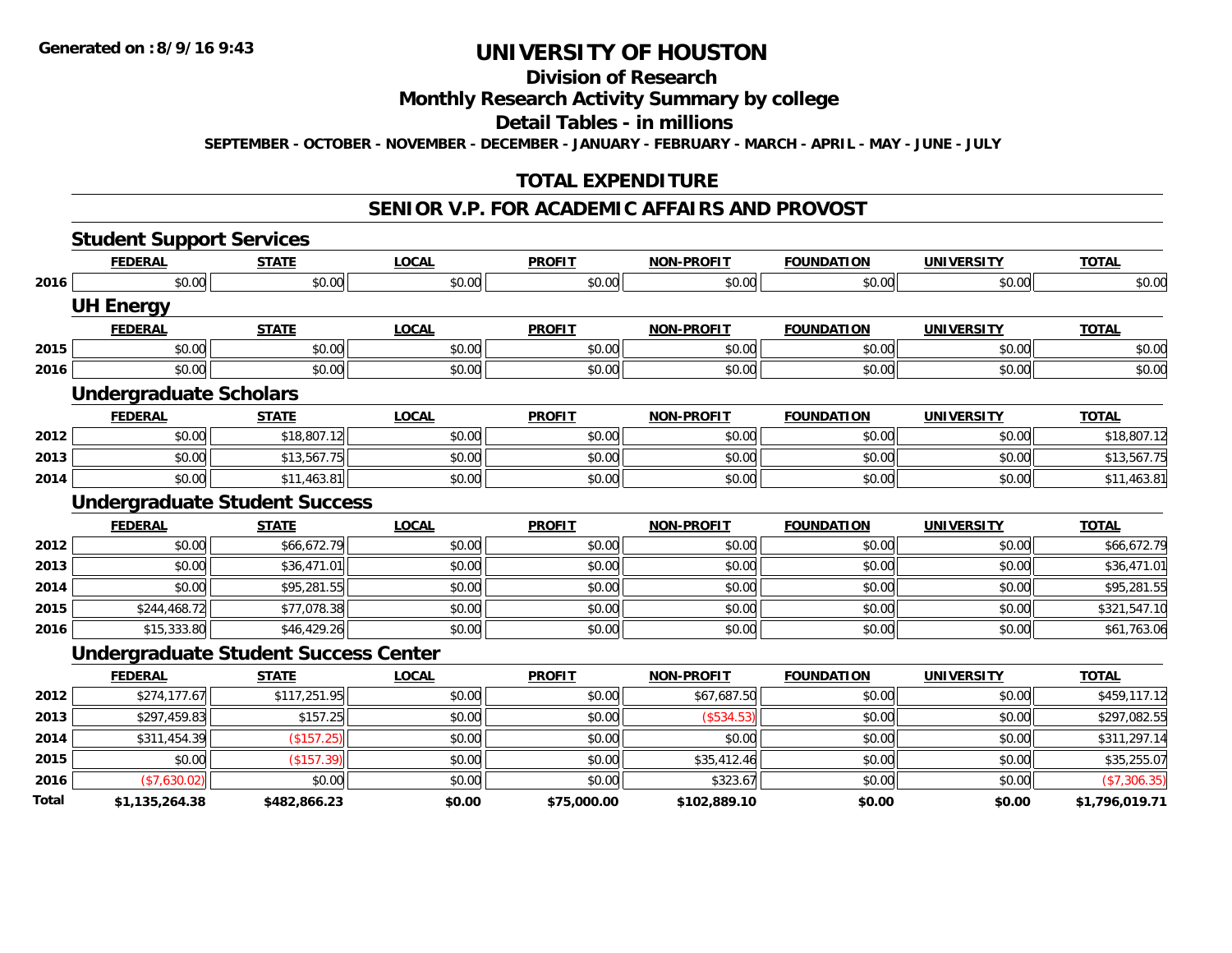## **Division of Research**

**Monthly Research Activity Summary by college**

**Detail Tables - in millions**

**SEPTEMBER - OCTOBER - NOVEMBER - DECEMBER - JANUARY - FEBRUARY - MARCH - APRIL - MAY - JUNE - JULY**

### **TOTAL EXPENDITURE**

#### **UH LAW CENTER**

|       | Dean, Law      |              |              |               |                   |                   |                   |                |
|-------|----------------|--------------|--------------|---------------|-------------------|-------------------|-------------------|----------------|
|       | <b>FEDERAL</b> | <b>STATE</b> | <b>LOCAL</b> | <b>PROFIT</b> | <b>NON-PROFIT</b> | <b>FOUNDATION</b> | <b>UNIVERSITY</b> | <b>TOTAL</b>   |
| 2012  | (\$221,005.68) | \$0.00       | \$0.00       | \$0.00        | \$0.00            | \$0.00            | \$0.00            | (\$221,005.68) |
| 2013  | \$0.00         | \$0.00       | \$0.00       | \$0.00        | \$0.00            | \$0.00            | \$0.00            | \$0.00         |
| 2016  | \$0.00         | \$124,001.09 | \$0.00       | \$0.00        | \$0.00            | \$0.00            | \$0.00            | \$124,001.09   |
|       | Law-UH         |              |              |               |                   |                   |                   |                |
|       | <b>FEDERAL</b> | <b>STATE</b> | <b>LOCAL</b> | <b>PROFIT</b> | <b>NON-PROFIT</b> | <b>FOUNDATION</b> | <b>UNIVERSITY</b> | <b>TOTAL</b>   |
| 2012  | \$8,749.01     | \$127,221.62 | \$0.00       | \$0.00        | \$0.00            | \$71,099.96       | \$0.00            | \$207,070.59   |
| 2013  | \$143,307.81   | \$173,667.58 | \$0.00       | \$0.00        | \$0.00            | \$54,691.24       | \$0.00            | \$371,666.63   |
| 2014  | \$22,287.75    | \$178,242.59 | \$0.00       | \$0.00        | \$0.00            | \$14,100.66       | \$0.00            | \$214,631.00   |
| 2015  | \$69,439.51    | \$182,726.08 | \$0.00       | \$0.00        | \$0.00            | \$4,479.35        | \$0.00            | \$256,644.94   |
| 2016  | \$42,538.76    | \$80,502.23  | \$0.00       | \$0.00        | \$579.38          | \$128,824.43      | \$0.00            | \$252,444.80   |
| Total | \$65,317.16    | \$866,361.19 | \$0.00       | \$0.00        | \$579.38          | \$273,195.64      | \$0.00            | \$1,205,453.37 |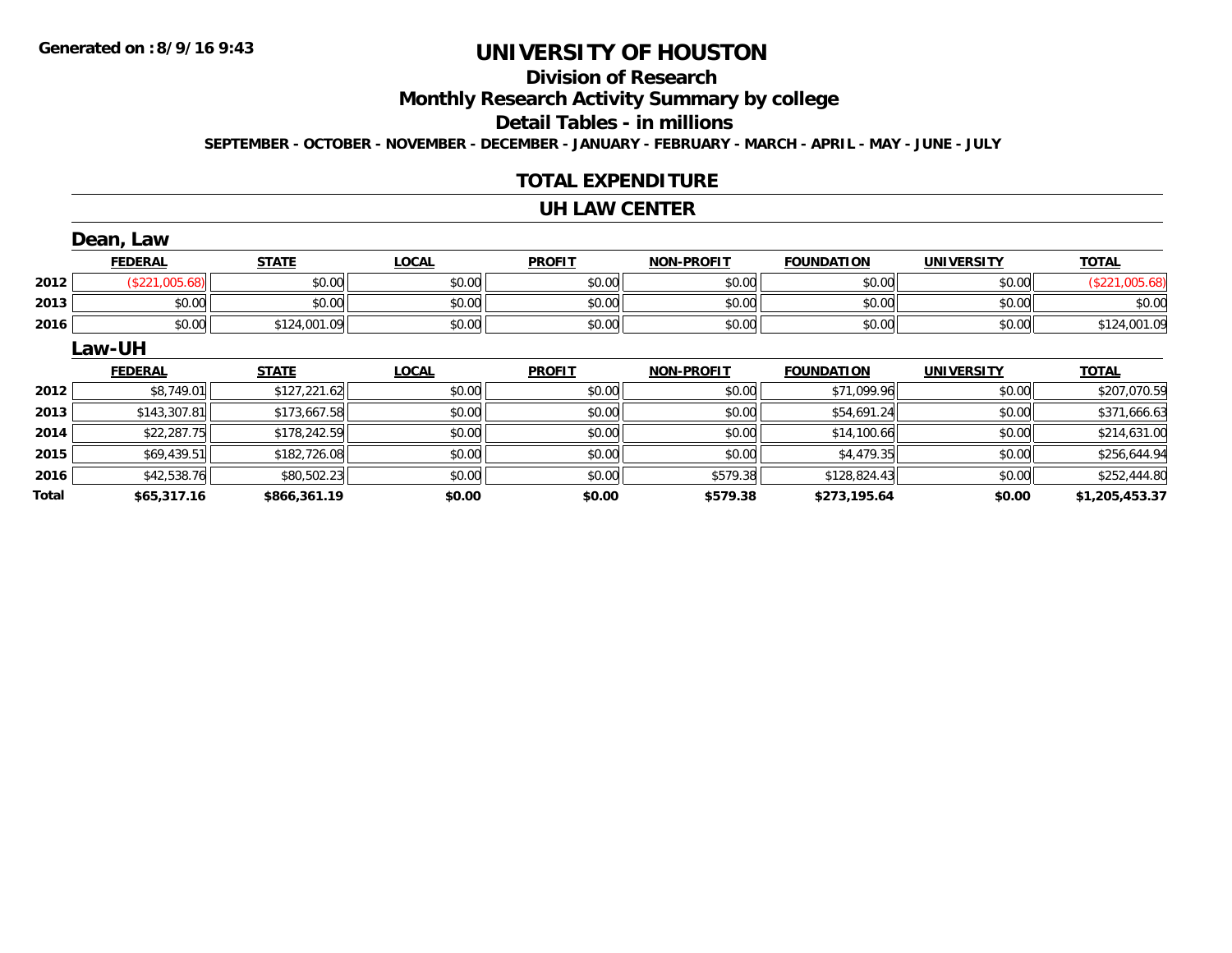## **Division of Research**

**Monthly Research Activity Summary by college**

**Detail Tables - in millions**

**SEPTEMBER - OCTOBER - NOVEMBER - DECEMBER - JANUARY - FEBRUARY - MARCH - APRIL - MAY - JUNE - JULY**

## **TOTAL EXPENDITURE**

#### **UKNOWN COLLEGE**

### **Unknown Department**

|      | <b>FEDERAI</b>                       | <b>CTATE</b>  | 00 <sub>n</sub>        | <b>PROFIT</b> | <b>DDOEL1</b><br><b>MAR</b> | ΓΙΟΝ<br>IΊΔ   | UNIVERSITY | <b>TOTAL</b> |
|------|--------------------------------------|---------------|------------------------|---------------|-----------------------------|---------------|------------|--------------|
| 2015 | ሶስ ሰሰ<br>JU.UU                       | 0.00<br>JU.UU | $\sim$ $\sim$<br>JU.UU | 0000<br>JU.UU | 0.00<br>וטטוע               | 0000<br>DU.UU | \$0.00     | \$0.00       |
| 2016 | $*$ $\circ$ $\circ$ $\circ$<br>JU.UU | 0000<br>JU.UU | JU.UU                  | 0000<br>JU.UU | $\sim$ 00<br>DU.UU          | \$0.00        | \$0.00     | \$0.00       |

## **Wrong Department - Please Dont Select It**

|              | <b>FEDERAL</b> | <b>STATE</b> | <b>LOCAL</b> | <b>PROFIT</b> | <b>NON-PROFIT</b> | <b>FOUNDATION</b> | <b>UNIVERSITY</b> | <b>TOTAL</b> |
|--------------|----------------|--------------|--------------|---------------|-------------------|-------------------|-------------------|--------------|
| 2012         | \$0.00         | \$0.00       | \$0.00       | \$0.00        | \$0.00            | \$0.00            | \$0.00            | \$0.00       |
| 2013         | \$15,518.75    | \$0.00       | \$0.00       | \$0.00        | \$0.00            | \$0.00            | \$0.00            | \$15,518.75  |
| 2014         | \$0.00         | \$0.00       | \$0.00       | \$0.00        | \$0.00            | \$0.00            | \$0.00            | \$0.00       |
| 2015         | \$0.00         | \$0.00       | \$0.00       | \$0.00        | \$0.00            | \$0.00            | \$0.00            | \$0.00       |
| 2016         | \$0.00         | \$0.00       | \$0.00       | \$0.00        | \$0.00            | \$0.00            | \$0.00            | \$0.00       |
| <b>Total</b> | \$15,518.75    | \$0.00       | \$0.00       | \$0.00        | \$0.00            | \$0.00            | \$0.00            | \$15,518.75  |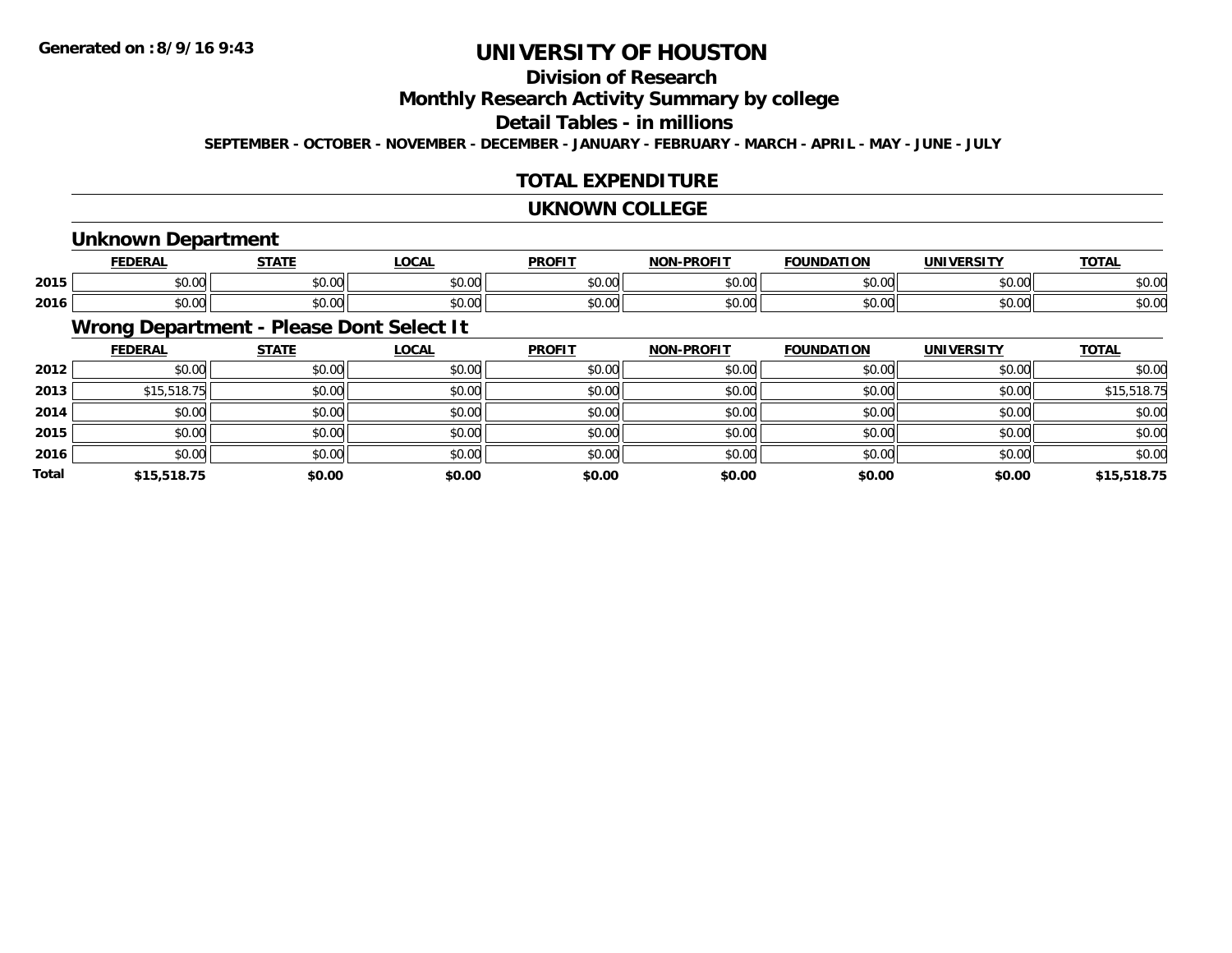## **Division of Research**

**Monthly Research Activity Summary by college**

**Detail Tables - in millions**

**SEPTEMBER - OCTOBER - NOVEMBER - DECEMBER - JANUARY - FEBRUARY - MARCH - APRIL - MAY - JUNE - JULY**

## **TOTAL EXPENDITURE**

### **VICE PRESIDENT FOR ADMINISTRATION**

| <b>FEDERAL</b> | <b>STATE</b>                                                   | <b>LOCAL</b>                                                                                                                                 | <b>PROFIT</b>    | <b>NON-PROFIT</b> | <b>FOUNDATION</b> | <b>UNIVERSITY</b> | <b>TOTAL</b>    |
|----------------|----------------------------------------------------------------|----------------------------------------------------------------------------------------------------------------------------------------------|------------------|-------------------|-------------------|-------------------|-----------------|
|                | \$10,153.66                                                    | \$0.00                                                                                                                                       | \$0.00           | \$2,261,362.61    | \$0.00            | \$0.00            | \$2,270,757.95  |
| \$0.00         | (\$153.66)                                                     | \$0.00                                                                                                                                       | \$0.00           | \$2,123,324.28    | \$0.00            | \$0.00            | \$2,123,170.62  |
|                | \$0.00                                                         | \$0.00                                                                                                                                       | \$0.00           | \$2,269,553.00    | \$0.00            | \$0.00            | \$2,296,378.30  |
|                | \$0.00                                                         | \$0.00                                                                                                                                       | \$0.00           | \$2,362,061.99    | \$0.00            | \$0.00            | \$2,526,725.69  |
|                |                                                                | \$0.00                                                                                                                                       | \$0.00           | \$2,338,322.00    | \$0.00            | \$0.00            | \$2,338,322.00  |
|                |                                                                |                                                                                                                                              |                  |                   |                   |                   |                 |
| <b>FEDERAL</b> | <b>STATE</b>                                                   | <b>LOCAL</b>                                                                                                                                 | <b>PROFIT</b>    | <b>NON-PROFIT</b> | <b>FOUNDATION</b> | <b>UNIVERSITY</b> | <b>TOTAL</b>    |
|                |                                                                | \$0.00                                                                                                                                       | \$0.00           | \$0.02            | \$0.00            | \$0.00            | \$0.02          |
|                |                                                                |                                                                                                                                              |                  |                   |                   |                   |                 |
| <b>FEDERAL</b> | <b>STATE</b>                                                   | <b>LOCAL</b>                                                                                                                                 | <b>PROFIT</b>    | <b>NON-PROFIT</b> | <b>FOUNDATION</b> | <b>UNIVERSITY</b> | <b>TOTAL</b>    |
|                | \$0.00                                                         | \$0.00                                                                                                                                       | \$0.00           | \$0.00            | \$0.00            | \$0.00            | \$0.00          |
|                | \$0.00                                                         | \$0.00                                                                                                                                       | \$0.00           | \$0.00            | \$0.00            | \$0.00            | \$0.00          |
| \$0.00         | \$0.00                                                         | \$0.00                                                                                                                                       | \$0.00           | \$0.00            | \$0.00            | \$0.00            | \$0.00          |
| \$0.00         | \$0.00                                                         | \$0.00                                                                                                                                       | \$0.00           | \$0.00            | \$0.00            | \$0.00            | \$0.00          |
|                |                                                                |                                                                                                                                              |                  |                   |                   |                   |                 |
| <b>FEDERAL</b> | <b>STATE</b>                                                   | <b>LOCAL</b>                                                                                                                                 | <b>PROFIT</b>    | <b>NON-PROFIT</b> | <b>FOUNDATION</b> | <b>UNIVERSITY</b> | <b>TOTAL</b>    |
|                | \$0.00                                                         | \$0.00                                                                                                                                       | \$0.00           | \$0.00            | \$0.00            | \$0.00            | \$3,000.00      |
|                | \$0.00                                                         | \$0.00                                                                                                                                       | \$0.00           | \$0.00            | \$0.00            | \$0.00            | \$2,994.00      |
| \$196,724.68   | \$10,000.00                                                    | \$0.00                                                                                                                                       | \$0.00           | \$11,354,623.90   | \$0.00            | \$0.00            | \$11,561,348.58 |
|                | <b>KUHF - Radio</b><br><b>KUHT-TV</b><br><b>Physical Plant</b> | (\$758.32)<br>\$26,825.30<br>\$164,663.70<br>\$0.00<br>\$0.00<br>\$0.00<br>\$0.00<br><b>UH Police Department</b><br>\$3,000.00<br>\$2,994.00 | \$0.00<br>\$0.00 |                   |                   |                   |                 |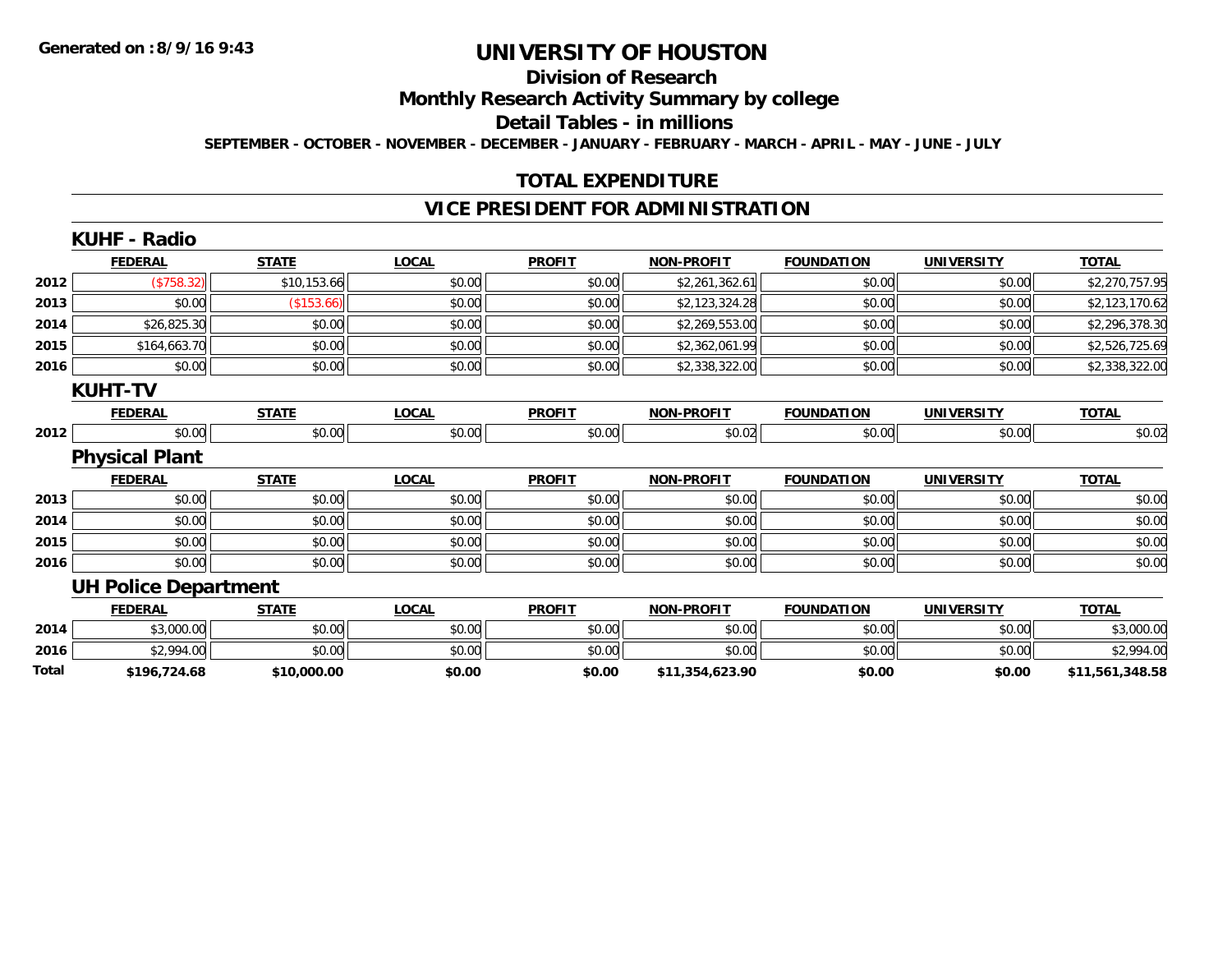## **Division of Research**

## **Monthly Research Activity Summary by college**

### **Detail Tables - in millions**

**SEPTEMBER - OCTOBER - NOVEMBER - DECEMBER - JANUARY - FEBRUARY - MARCH - APRIL - MAY - JUNE - JULY**

## **TOTAL EXPENDITURE**

## **VICE PRESIDENT FOR STUDENT AFFAIRS**

### **Childrens Learning Centers**

|      | <b>FEDERAL</b>   | <b>STATE</b> | <u>LOCAL</u> | <b>PROFIT</b> | <b>NON-PROFIT</b> | <b>FOUNDATION</b> | UNIVERSITY | <b>TOTAL</b>     |
|------|------------------|--------------|--------------|---------------|-------------------|-------------------|------------|------------------|
| 2014 | \$250,332.20     | \$0.00       | \$0.00       | \$0.00        | \$0.00            | \$0.00            | \$0.00     | 332.20           |
| 2015 | \$357<br>,708.88 | \$0.00       | \$0.00       | \$0.00        | \$0.00            | \$0.00            | \$0.00     | 708.88<br>\$357  |
| 2016 | \$339,208.53     | \$0.00       | \$0.00       | \$0.00        | \$0.00            | \$0.00            | \$0.00     | ,208.53<br>\$339 |

#### **Dean, Student Affairs**

|      | <b>FEDERAL</b>                                | <b>CTATE</b><br>,,,, | <b>LOCAL</b> | <b>PROFIT</b>           | -PROFIT<br>NON- | <b>FOUNDATION</b>       | UNIVERSITY | <b>TOTAL</b> |
|------|-----------------------------------------------|----------------------|--------------|-------------------------|-----------------|-------------------------|------------|--------------|
| 2012 | $\sim$ $\sim$ $\sim$<br>$\sim$<br>,,,,,,,,,,, | 0000<br>vu.vu        | \$0.00       | 0 <sub>n</sub><br>JU.UL | 0000<br>vv.vv   | $n \cap \Omega$<br>u.uu | \$0.00     | PUU,JJZ.UJ   |
| 2013 | $\sim$ $\sim$ $\sim$                          | 0000<br>JU.UU        | \$0.00       | 0000<br>JU.UL           | 0000<br>vu.vu   | to oo                   | \$0.00     |              |

### **Vice President, Student Affairs**

|              | <b>FEDERAL</b> | <b>STATE</b> | <u>LOCAL</u> | <b>PROFIT</b> | <b>NON-PROFIT</b> | <b>FOUNDATION</b> | <b>UNIVERSITY</b> | <b>TOTAL</b>   |
|--------------|----------------|--------------|--------------|---------------|-------------------|-------------------|-------------------|----------------|
| 2012         | \$158,190.18   | \$0.00       | \$0.00       | \$0.00        | \$0.00            | \$0.00            | \$0.00            | \$158,190.18   |
| 2013         | \$210,082.81   | \$0.00       | \$0.00       | \$0.00        | \$0.00            | \$0.00            | \$0.00            | \$210,082.81   |
| 2014         | \$11,109.39    | \$0.00       | \$0.00       | \$0.00        | \$0.00            | \$0.00            | \$0.00            | \$11,109.39    |
| 2015         | \$0.00         | \$0.00       | \$0.00       | \$0.00        | \$0.00            | \$10,000.00       | \$0.00            | \$10,000.00    |
| <b>Total</b> | \$1,398,706.33 | \$0.00       | \$0.00       | \$0.00        | \$0.00            | \$10,000.00       | \$0.00            | \$1,408,706.33 |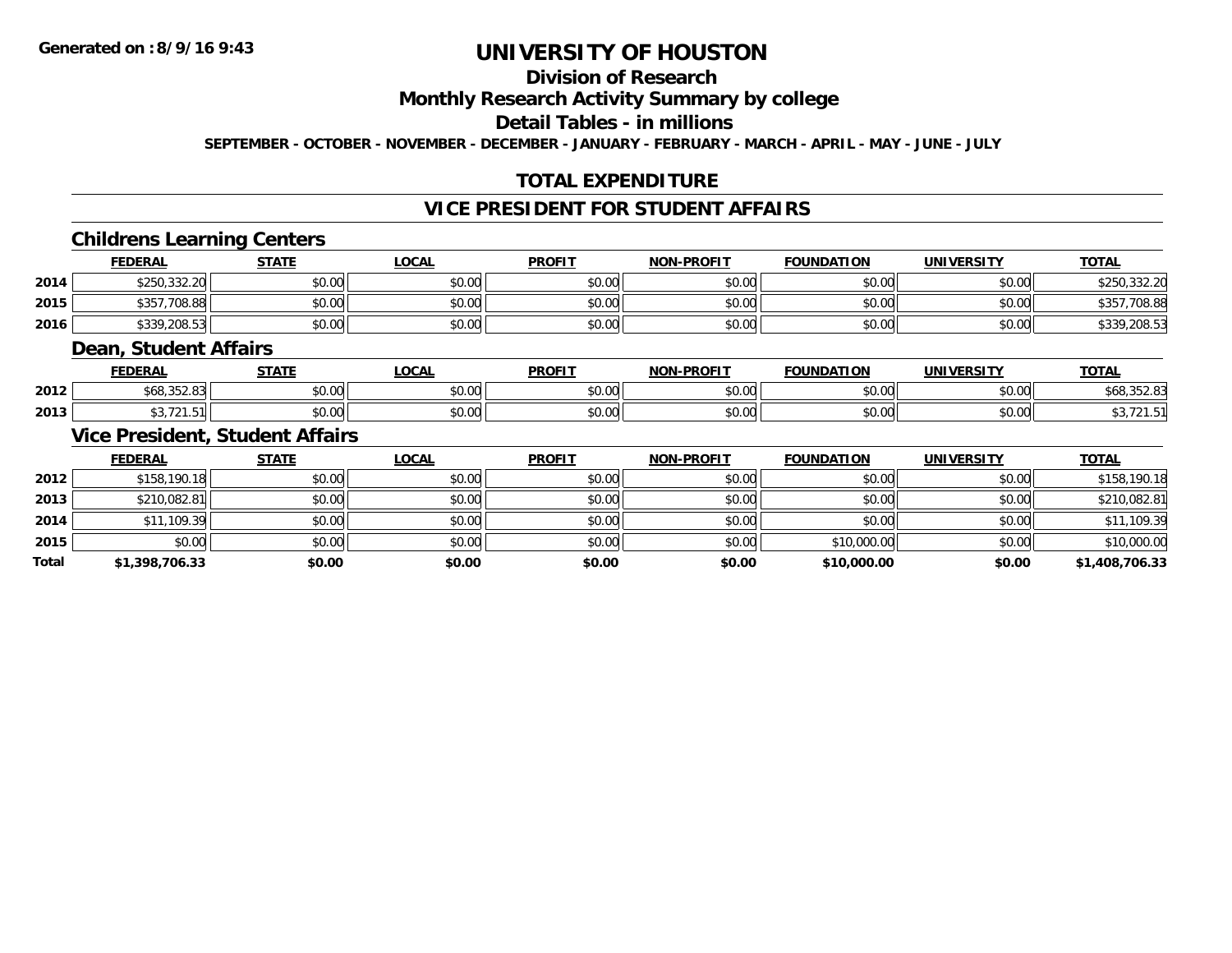## **Division of Research**

## **Monthly Research Activity Summary by college**

#### **Detail Tables - in millions**

**SEPTEMBER - OCTOBER - NOVEMBER - DECEMBER - JANUARY - FEBRUARY - MARCH - APRIL - MAY - JUNE - JULY**

### **IDC RECOVERY**

#### **C.T. BAUER COLLEGE OF BUSINESS**

|      | <b>Accountancy &amp; Taxation</b>        |              |              |               |                   |                   |                   |              |
|------|------------------------------------------|--------------|--------------|---------------|-------------------|-------------------|-------------------|--------------|
|      | <b>FEDERAL</b>                           | <b>STATE</b> | <b>LOCAL</b> | <b>PROFIT</b> | <b>NON-PROFIT</b> | <b>FOUNDATION</b> | <b>UNIVERSITY</b> | <b>TOTAL</b> |
| 2014 | \$0.00                                   | \$0.00       | \$0.00       | \$0.00        | \$0.00            | \$0.00            | \$0.00            | \$0.00       |
| 2015 | \$0.00                                   | \$0.00       | \$0.00       | \$0.00        | \$0.00            | \$0.00            | \$0.00            | \$0.00       |
|      | <b>Dean, Business Administration</b>     |              |              |               |                   |                   |                   |              |
|      | <b>FEDERAL</b>                           | <b>STATE</b> | <b>LOCAL</b> | <b>PROFIT</b> | <b>NON-PROFIT</b> | <b>FOUNDATION</b> | <b>UNIVERSITY</b> | <b>TOTAL</b> |
| 2012 | \$0.00                                   | \$0.00       | \$0.00       | \$0.00        | \$0.00            | \$0.00            | \$0.00            | \$0.00       |
|      | <b>Finance</b>                           |              |              |               |                   |                   |                   |              |
|      | <b>FEDERAL</b>                           | <b>STATE</b> | <b>LOCAL</b> | <b>PROFIT</b> | <b>NON-PROFIT</b> | <b>FOUNDATION</b> | <b>UNIVERSITY</b> | <b>TOTAL</b> |
| 2012 | \$9,417.09                               | \$0.00       | \$0.00       | \$0.00        | \$0.00            | \$0.00            | \$0.00            | \$9,417.09   |
| 2013 | \$0.00                                   | \$0.00       | \$0.00       | \$0.00        | \$0.00            | \$0.00            | \$0.00            | \$0.00       |
| 2014 | \$0.00                                   | \$0.00       | \$0.00       | \$0.00        | \$0.00            | \$0.00            | \$0.00            | \$0.00       |
| 2015 | \$0.00                                   | \$0.00       | \$0.00       | \$0.00        | \$0.00            | \$0.00            | \$0.00            | \$0.00       |
|      | Management                               |              |              |               |                   |                   |                   |              |
|      | <b>FEDERAL</b>                           | <b>STATE</b> | <b>LOCAL</b> | <b>PROFIT</b> | <b>NON-PROFIT</b> | <b>FOUNDATION</b> | <b>UNIVERSITY</b> | <b>TOTAL</b> |
| 2012 | (\$1,980.84)                             | \$0.00       | \$0.00       | \$0.00        | \$0.00            | \$0.00            | \$0.00            | (\$1,980.84) |
| 2013 | \$2,100.00                               | \$0.00       | \$0.00       | \$0.00        | \$0.00            | \$0.00            | \$0.00            | \$2,100.00   |
| 2014 | \$5,700.00                               | \$0.00       | \$0.00       | \$0.00        | \$0.00            | \$0.00            | \$0.00            | \$5,700.00   |
| 2015 | \$3,600.00                               | \$0.00       | \$0.00       | \$0.00        | \$0.00            | \$0.00            | \$0.00            | \$3,600.00   |
|      | <b>Marketing</b>                         |              |              |               |                   |                   |                   |              |
|      | <b>FEDERAL</b>                           | <b>STATE</b> | <b>LOCAL</b> | <b>PROFIT</b> | <b>NON-PROFIT</b> | <b>FOUNDATION</b> | <b>UNIVERSITY</b> | <b>TOTAL</b> |
| 2012 | \$0.00                                   | \$0.00       | \$0.00       | \$0.00        | \$0.00            | \$0.00            | \$0.00            | \$0.00       |
| 2013 | \$0.00                                   | \$0.00       | \$0.00       | \$0.00        | \$0.00            | \$0.00            | \$0.00            | \$0.00       |
| 2014 | \$0.00                                   | \$0.00       | \$0.00       | \$0.00        | \$0.00            | \$0.00            | \$0.00            | \$0.00       |
| 2015 | \$0.00                                   | \$0.00       | \$0.00       | \$0.00        | \$0.00            | \$0.00            | \$0.00            | \$0.00       |
| 2016 | \$0.00                                   | \$0.00       | \$0.00       | \$0.00        | \$0.00            | \$0.00            | \$0.00            | \$0.00       |
|      | <b>Small Business Development Center</b> |              |              |               |                   |                   |                   |              |
|      | <b>FEDERAL</b>                           | <b>STATE</b> | <b>LOCAL</b> | <b>PROFIT</b> | <b>NON-PROFIT</b> | <b>FOUNDATION</b> | <b>UNIVERSITY</b> | <b>TOTAL</b> |
| 2012 | \$848,865.36                             | \$0.00       | \$0.00       | \$0.00        | \$0.00            | \$537.52          | \$0.00            | \$849,402.88 |
| 2013 | \$389,243.83                             | \$0.00       | \$0.00       | \$0.00        | \$0.00            | \$10,099.65       | \$0.00            | \$399,343.48 |
| 2014 | \$164,384.02                             | \$0.00       | \$0.00       | \$0.00        | \$0.00            | \$17,440.83       | \$0.00            | \$181,824.85 |
| 2015 | \$127,161.51                             | \$0.00       | \$0.00       | \$0.00        | \$0.00            | \$139.05          | \$0.00            | \$127,300.56 |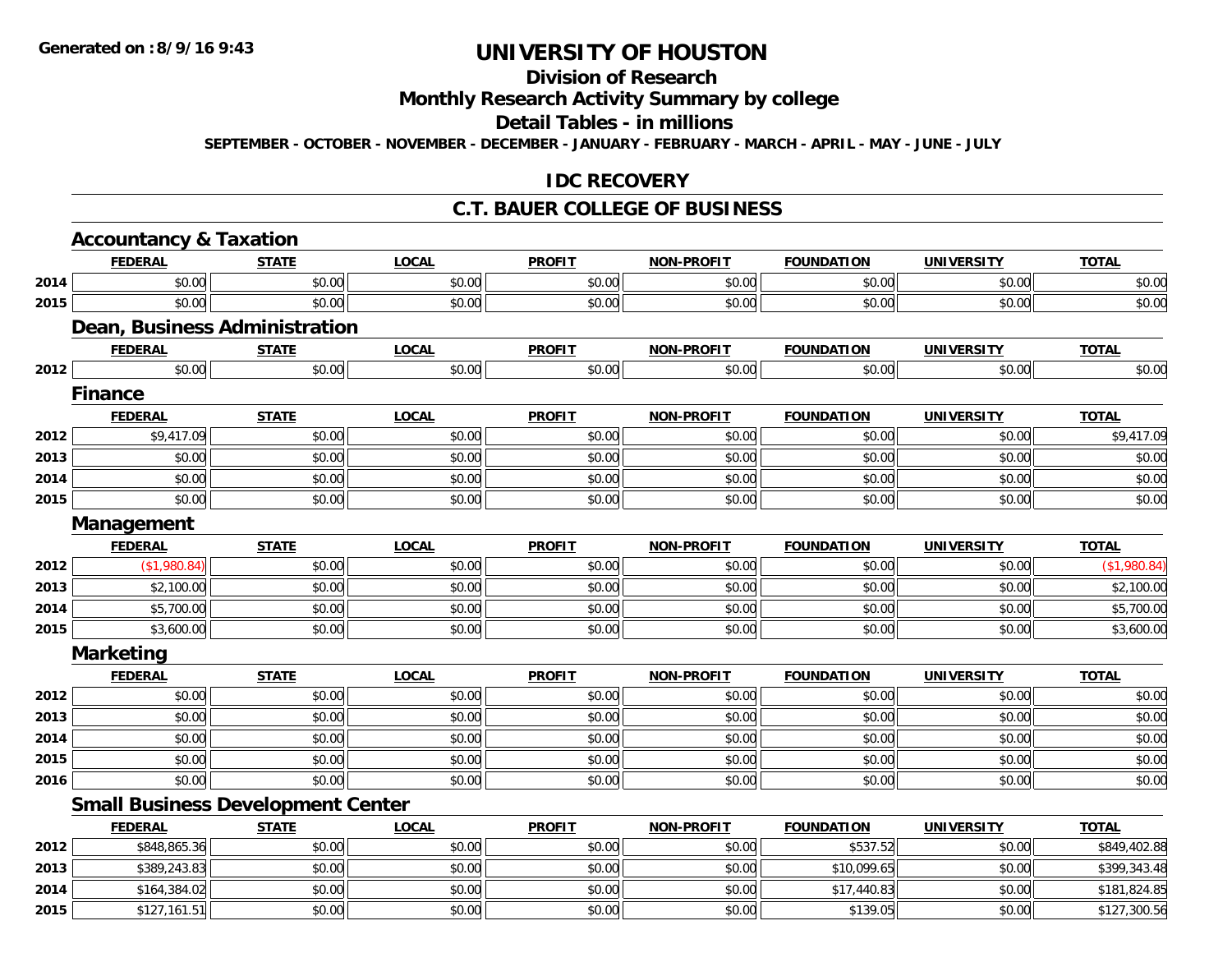## **Division of Research**

**Monthly Research Activity Summary by college**

**Detail Tables - in millions**

**SEPTEMBER - OCTOBER - NOVEMBER - DECEMBER - JANUARY - FEBRUARY - MARCH - APRIL - MAY - JUNE - JULY**

## **IDC RECOVERY**

### **C.T. BAUER COLLEGE OF BUSINESS**

## **Small Business Development Center**

|       | <b>FEDERAL</b>                      | <b>STATE</b>             | <b>LOCAL</b> | <b>PROFIT</b> | <b>NON-PROFIT</b> | <b>FOUNDATION</b> | UNIVERSITY | <b>TOTAL</b>   |
|-------|-------------------------------------|--------------------------|--------------|---------------|-------------------|-------------------|------------|----------------|
| 2016  | $\sim$ $\sim$<br>$\cap$<br>, 200، د | $n \cap \Omega$<br>vv.vv | \$0.00       | 0000<br>JU.UU | \$0.00            | \$0.00            | \$0.00     | 105,356.IU     |
| Total | 847.07.ء<br>.653                    | \$0.00                   | \$0.00       | \$0.00        | \$0.00            | \$28.217.05       | \$0.00     | \$1.682.064.12 |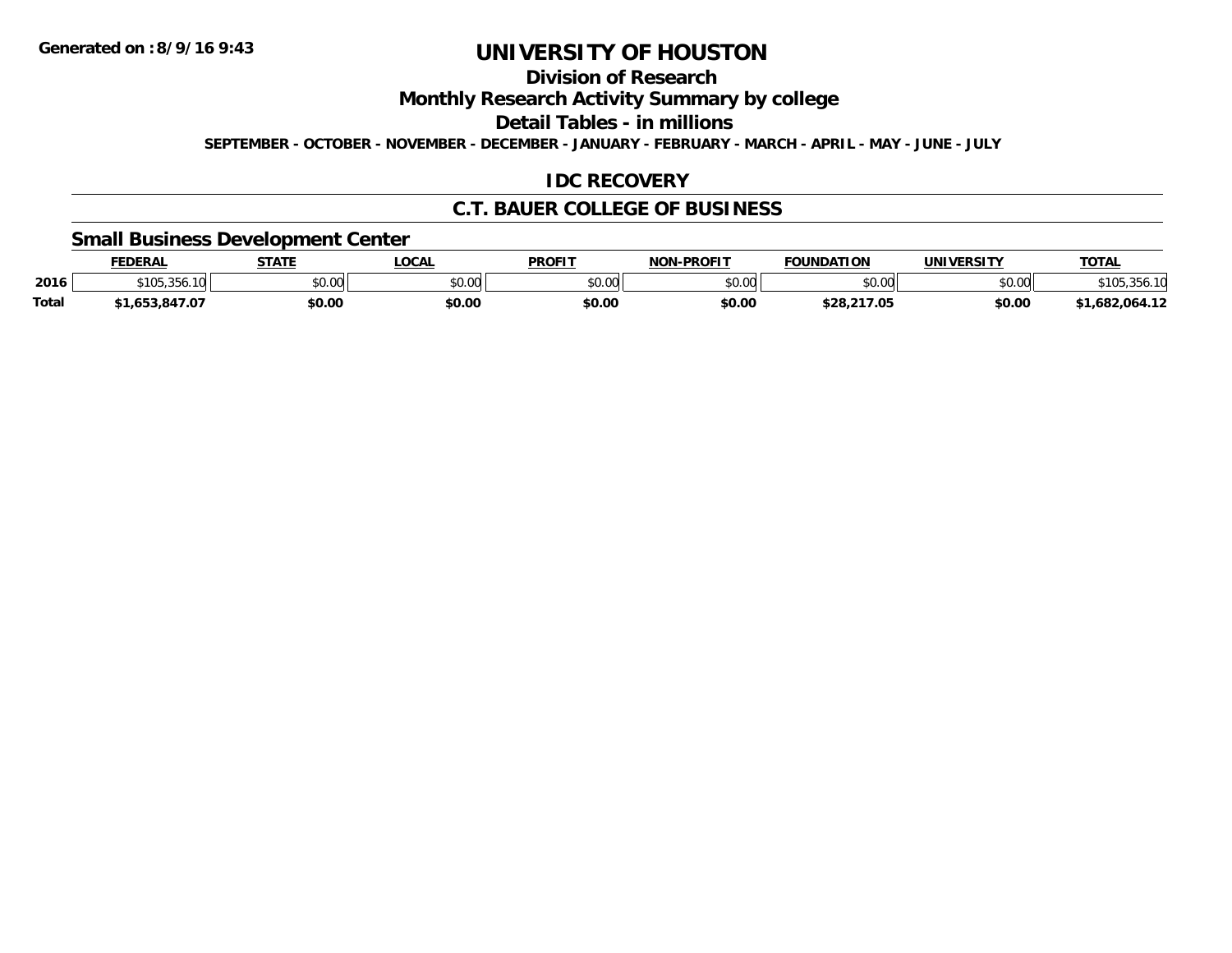## **Division of Research**

**Monthly Research Activity Summary by college**

**Detail Tables - in millions**

**SEPTEMBER - OCTOBER - NOVEMBER - DECEMBER - JANUARY - FEBRUARY - MARCH - APRIL - MAY - JUNE - JULY**

### **IDC RECOVERY**

#### **COLLEGE OF ARCHITECTURE**

#### **Architecture**

|      | <b>FEDERAL</b> | <b>STATE</b> | <u>LOCAL</u> | <b>PROFIT</b> | <b>NON-PROFIT</b> | <b>FOUNDATION</b> | <b>UNIVERSITY</b> | <b>TOTAL</b> |
|------|----------------|--------------|--------------|---------------|-------------------|-------------------|-------------------|--------------|
| 2012 | \$0.00         | \$0.00       | \$0.00       | \$0.00        | \$0.00            | \$0.00            | \$0.00            | \$0.00       |
| 2013 | \$0.00         | \$0.00       | \$0.00       | \$0.00        | \$0.00            | \$0.00            | \$0.00            | \$0.00       |
| 2014 | \$0.00         | \$0.00       | \$0.00       | \$0.00        | \$0.00            | \$0.00            | \$0.00            | \$0.00       |
| 2015 | \$0.00         | \$0.00       | \$0.00       | \$0.00        | \$0.00            | \$0.00            | \$0.00            | \$0.00       |
| 2016 | \$3,431.63     | \$0.00       | \$0.00       | \$0.00        | \$0.00            | \$0.00            | \$0.00            | \$3,431.63   |

### **Dean, Architecture**

|       | <b>FEDERAL</b> | <b>STATE</b>   | OCM<br>·∪∪h⊾ | <b>PROFIT</b>   | <b>-PROFIT</b><br><b>NON</b> | <b>FOUNDATION</b> | <b>UNIVERSITY</b><br>ЕКЭН | <b>TOTAL</b> |
|-------|----------------|----------------|--------------|-----------------|------------------------------|-------------------|---------------------------|--------------|
| 2015  | ሶስ ሰሰ<br>PU.UU | 40.00<br>DU.UU | vv.vv        | \$0.00<br>JU.UU | 0000<br>pu.uu                | \$943             | \$0.00                    | \$943.       |
| Total | .<br>1 J I .O  | \$0.00         | \$0.00       | \$0.00          | \$0.00                       | \$943.4           | \$0.00                    | 275.10       |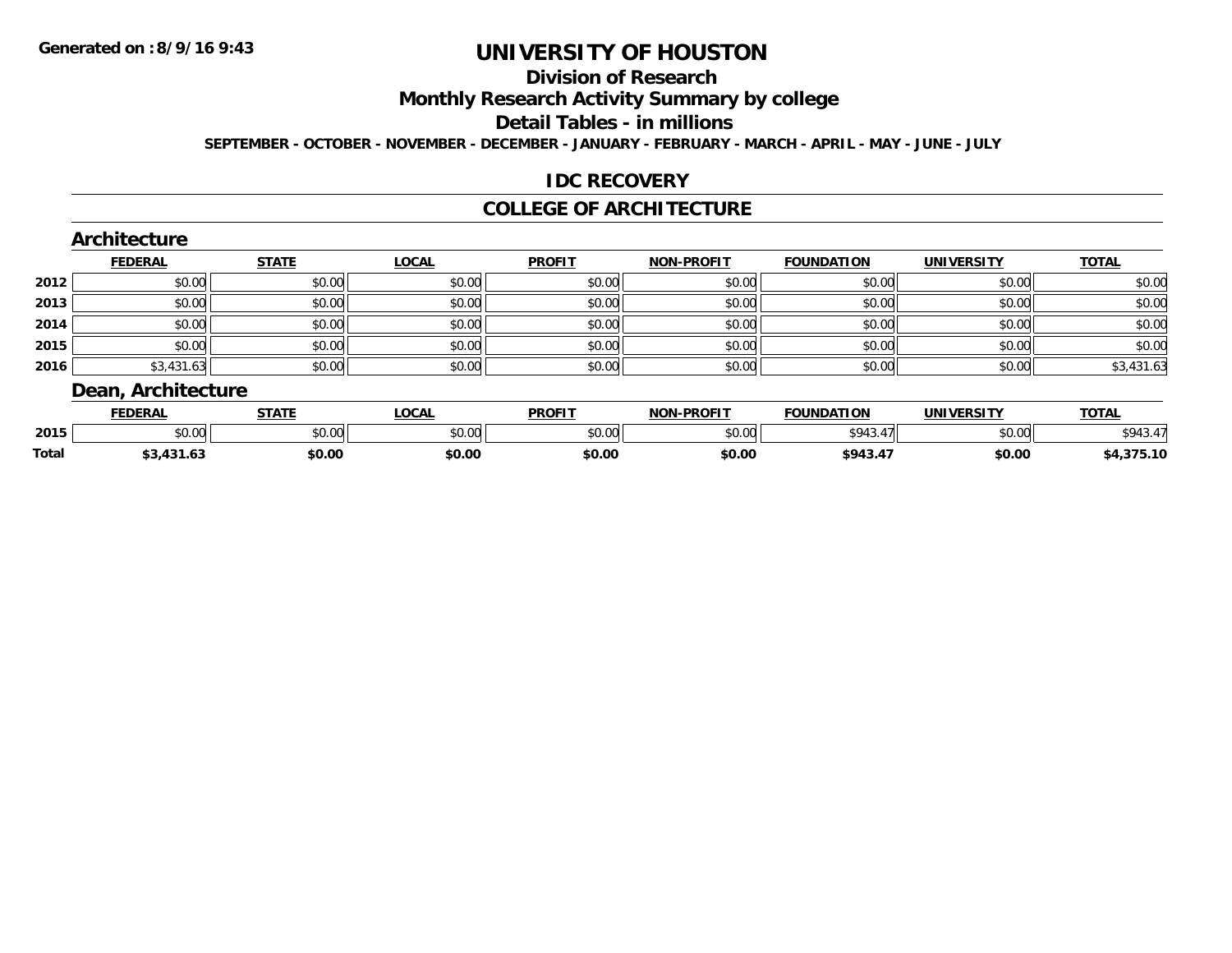### **Division of Research**

**Monthly Research Activity Summary by college**

**Detail Tables - in millions**

**SEPTEMBER - OCTOBER - NOVEMBER - DECEMBER - JANUARY - FEBRUARY - MARCH - APRIL - MAY - JUNE - JULY**

### **IDC RECOVERY**

### **COLLEGE OF EDUCATION**

### **Consistency Mgmt and Coop Disc**

|      | <b>FEDERAL</b> | <b>STATE</b> | <b>LOCAL</b> | <b>PROFIT</b> | <b>NON-PROFIT</b> | <b>FOUNDATION</b> | <b>UNIVERSITY</b> | <b>TOTAL</b> |
|------|----------------|--------------|--------------|---------------|-------------------|-------------------|-------------------|--------------|
| 2012 | \$190.63       | \$0.00       | \$0.00       | \$0.00        | \$5,837.76        | \$0.00            | \$0.00            | \$6,028.39   |
| 2013 | \$0.00         | \$0.00       | \$0.00       | \$0.00        | \$3,438.44        | \$0.00            | \$0.00            | \$3,438.44   |
| 2014 | \$3,376.92     | \$0.00       | \$12,046.17  | \$0.00        | \$246.15          | \$0.00            | \$0.00            | \$15,669.24  |
| 2015 | \$52,230.47    | \$0.00       | \$8,472.54   | \$0.00        | (\$161.33)        | \$0.00            | \$0.00            | \$60,541.68  |
| 2016 | \$79,818.61    | \$0.00       | \$11,934.44  | \$0.00        | \$0.00            | \$0.00            | \$0.00            | \$91,753.05  |

#### **Curriculum and Instruction**

|      | <b>FEDERAL</b> | <b>STATE</b> | <u>LOCAL</u> | <b>PROFIT</b> | <b>NON-PROFIT</b> | <b>FOUNDATION</b> | <b>UNIVERSITY</b> | <b>TOTAL</b> |
|------|----------------|--------------|--------------|---------------|-------------------|-------------------|-------------------|--------------|
| 2012 | \$77,734.27    | \$26,158.71  | \$0.00       | \$0.00        | \$0.00            | \$3,816.58        | \$0.00            | \$107.709.56 |
| 2013 | \$65,240.19    | \$6,808.72   | \$0.00       | \$0.00        | \$0.00            | \$3,657.23        | \$0.00            | \$75,706.13  |
| 2014 | \$86,687.55    | \$0.00       | \$0.00       | \$0.00        | \$0.00            | \$12,868.77       | \$0.00            | \$99,556.32  |
| 2015 | \$86,090.78    | \$0.00       | \$0.00       | \$0.00        | \$0.00            | \$7,268.18        | \$0.00            | \$93,358.97  |
| 2016 | \$70.114.71    | \$0.00       | \$0.00       | \$0.00        | \$0.00            | \$2,128.66        | \$0.00            | \$72,243.37  |

### **Dean, Education**

|      | <b>FEDERAL</b> | <b>STATE</b> | <u>LOCAL</u> | <b>PROFIT</b> | <b>NON-PROFIT</b> | <b>FOUNDATION</b> | <b>UNIVERSITY</b> | <b>TOTAL</b> |
|------|----------------|--------------|--------------|---------------|-------------------|-------------------|-------------------|--------------|
| 2012 | \$0.00         | \$0.00       | \$0.00       | \$0.00        | \$0.00            | \$0.00            | \$0.00            | \$0.00       |
| 2013 | \$0.00         | \$0.00       | \$0.00       | \$0.00        | \$0.00            | \$0.00            | \$0.00            | \$0.00       |
| 2014 | \$0.00         | \$0.00       | \$0.00       | \$0.00        | \$0.00            | \$0.00            | \$0.00            | \$0.00       |
| 2015 | \$0.00         | \$0.00       | \$0.00       | \$0.00        | \$0.00            | \$0.00            | \$0.00            | \$0.00       |
| 2016 | \$0.00         | \$0.00       | \$0.00       | \$0.00        | \$0.00            | \$0.00            | \$0.00            | \$0.00       |

#### **Educational Leadership & Policy Studies**

|      | <b>FEDERAL</b> | <b>STATE</b> | <u>LOCAL</u> | <b>PROFIT</b> | <b>NON-PROFIT</b> | <b>FOUNDATION</b> | <b>UNIVERSITY</b> | <b>TOTAL</b> |
|------|----------------|--------------|--------------|---------------|-------------------|-------------------|-------------------|--------------|
| 2012 | \$228.77       | \$0.00       | \$0.00       | \$0.00        | \$0.00            | \$15,266.33       | \$0.00            | \$15,495.10  |
| 2013 | \$67.25        | \$0.00       | \$0.00       | \$0.00        | \$4,049.31        | \$14,628.91       | \$0.00            | \$18,745.47  |
| 2014 | \$7,392.27     | \$0.00       | \$0.00       | \$0.00        | \$756.28          | \$3,120.34        | \$0.00            | \$11,268.88  |
| 2015 | \$24,457.90    | \$0.00       | \$0.00       | \$0.00        | \$0.00            | \$4,931.98        | \$0.00            | \$29,389.88  |
| 2016 | \$24,323.55    | \$0.00       | \$0.00       | \$0.00        | \$0.00            | \$4,460.42        | \$0.00            | \$28,783.96  |

### **Institute for Urban Education**

|      | <b>FEDERAL</b>      | <b>CTATE</b>             | <b>LOCAL</b>          | <b>PROFIT</b>                     | <b>J-PROFIT</b><br><b>BIABI</b> | <b>FOUNDATION</b> | <b>UNIVERSITY</b>    | <b>TOTAL</b>        |
|------|---------------------|--------------------------|-----------------------|-----------------------------------|---------------------------------|-------------------|----------------------|---------------------|
| 2012 | $\sim$<br>1.Uŏ<br>. | $n \cap \Omega$<br>DU.UU | $\sim$<br>0 t<br>שט.⊽ | nn nn<br>DU.UU                    | 0.00<br>JU.UU                   | \$0.00            | 0.00<br><b>DU.UU</b> | $\sim$<br>12,661.08 |
| 2013 | $\sim$ $\sim$       | 0000<br>,u.uu            | $\sim$ 00<br>vv.vv    | $*$ $\cap$ $\cap$ $\cap$<br>DU.UU | 0.00<br>JU.UU                   | \$0.00            | $\sim$ 00<br>JU.UU   | ,4,204.0            |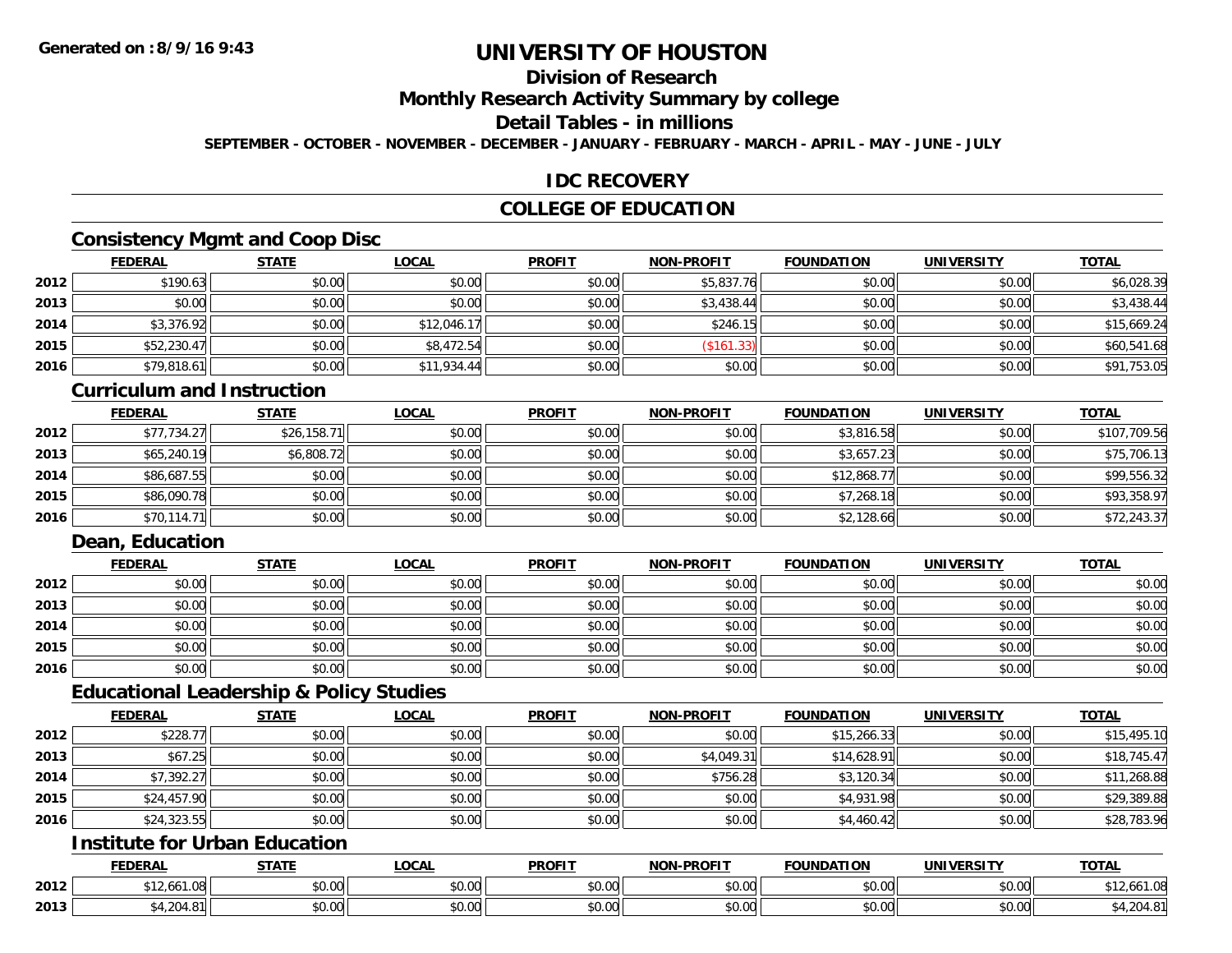## **Division of Research**

**Monthly Research Activity Summary by college**

**Detail Tables - in millions**

**SEPTEMBER - OCTOBER - NOVEMBER - DECEMBER - JANUARY - FEBRUARY - MARCH - APRIL - MAY - JUNE - JULY**

### **IDC RECOVERY**

### **COLLEGE OF EDUCATION**

|       |                          | <b>Institute for Urban Education</b> |                                              |               |                   |                   |                   |                |
|-------|--------------------------|--------------------------------------|----------------------------------------------|---------------|-------------------|-------------------|-------------------|----------------|
|       | <b>FEDERAL</b>           | <b>STATE</b>                         | <b>LOCAL</b>                                 | <b>PROFIT</b> | <b>NON-PROFIT</b> | <b>FOUNDATION</b> | <b>UNIVERSITY</b> | <b>TOTAL</b>   |
| 2014  | \$1,179.96               | \$0.00                               | \$0.00                                       | \$0.00        | \$0.00            | \$0.00            | \$0.00            | \$1,179.96     |
|       |                          |                                      | Psychological, Health, and Learning Sciences |               |                   |                   |                   |                |
|       | <b>FEDERAL</b>           | <b>STATE</b>                         | <b>LOCAL</b>                                 | <b>PROFIT</b> | <b>NON-PROFIT</b> | <b>FOUNDATION</b> | <b>UNIVERSITY</b> | <b>TOTAL</b>   |
| 2012  | \$42,032.93              | \$1,367.16                           | \$0.00                                       | \$0.00        | \$0.00            | \$0.00            | \$0.00            | \$43,400.09    |
| 2013  | \$53,083.10              | \$9,114.89                           | \$0.00                                       | \$0.00        | \$0.00            | (\$23.00)         | \$0.00            | \$62,174.99    |
| 2014  | \$192,223.24             | \$7,976.48                           | \$0.00                                       | \$0.00        | \$548.77          | (\$3,294.60)      | \$0.00            | \$197,453.89   |
| 2015  | \$298,111.15             | \$8,684.53                           | \$0.00                                       | \$0.00        | \$139.00          | \$0.00            | \$0.00            | \$306,934.68   |
| 2016  | \$390,158.74             | \$11,941.07                          | \$0.00                                       | \$0.00        | \$5,075.67        | \$1,935.96        | \$0.00            | \$409,111.44   |
|       | <b>UH Charter School</b> |                                      |                                              |               |                   |                   |                   |                |
|       | <b>FEDERAL</b>           | <b>STATE</b>                         | <b>LOCAL</b>                                 | <b>PROFIT</b> | <b>NON-PROFIT</b> | <b>FOUNDATION</b> | <b>UNIVERSITY</b> | <b>TOTAL</b>   |
| 2015  | \$0.00                   | \$0.00                               | \$0.00                                       | \$0.00        | \$0.00            | \$0.00            | \$0.00            | \$0.00         |
| Total | \$1,571,608.87           | \$72,051.56                          | \$32,453.15                                  | \$0.00        | \$19,930.04       | \$70,765.76       | \$0.00            | \$1,766,809.38 |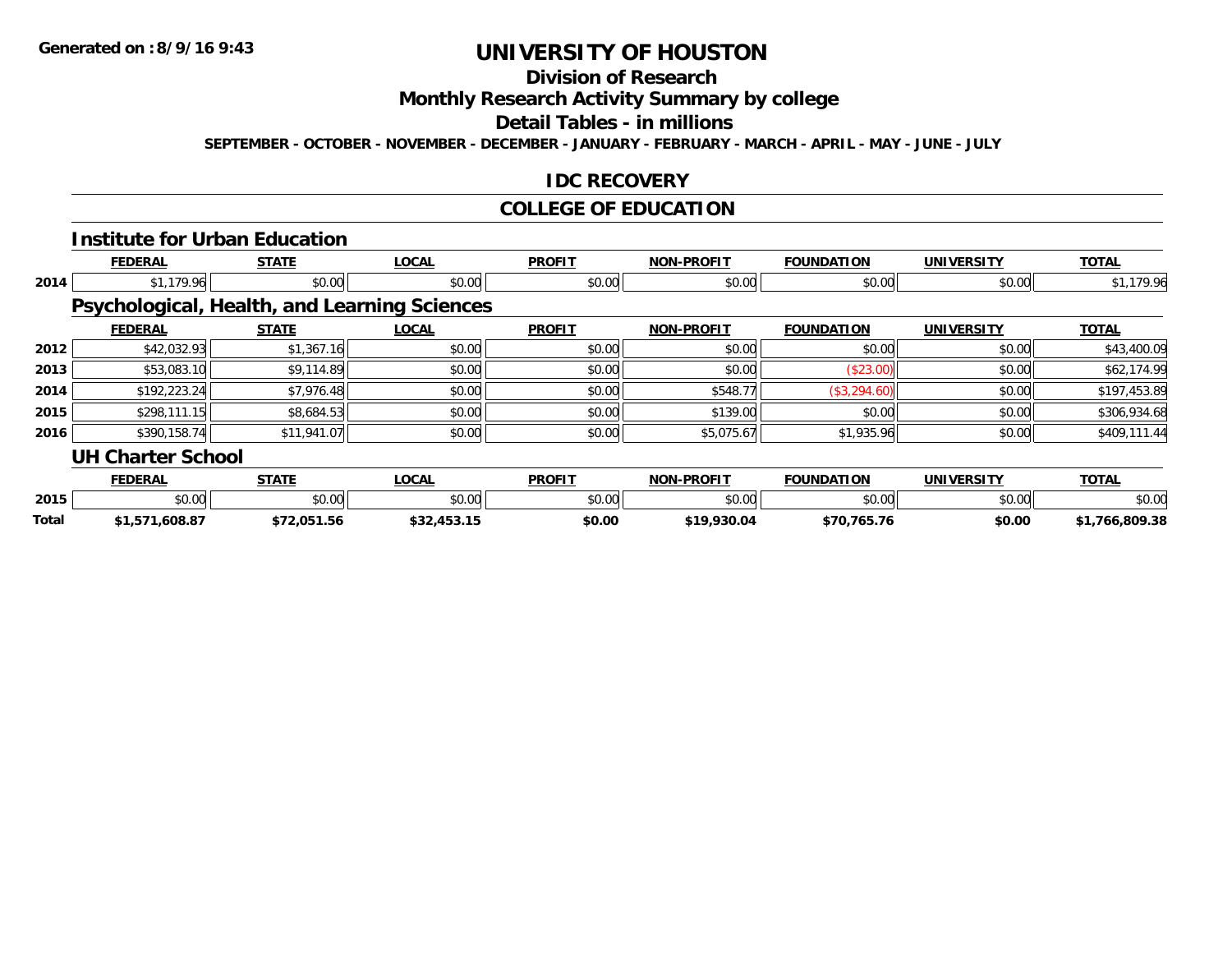#### **Division of Research**

## **Monthly Research Activity Summary by college**

#### **Detail Tables - in millions**

**SEPTEMBER - OCTOBER - NOVEMBER - DECEMBER - JANUARY - FEBRUARY - MARCH - APRIL - MAY - JUNE - JULY**

### **IDC RECOVERY**

#### **COLLEGE OF LIBERAL ARTS AND SOCIAL SCIENCES**

|      | Art                              |                                             |              |               |                   |                   |                   |              |
|------|----------------------------------|---------------------------------------------|--------------|---------------|-------------------|-------------------|-------------------|--------------|
|      | <b>FEDERAL</b>                   | <b>STATE</b>                                | <b>LOCAL</b> | <b>PROFIT</b> | <b>NON-PROFIT</b> | <b>FOUNDATION</b> | <b>UNIVERSITY</b> | <b>TOTAL</b> |
| 2012 | \$950.65                         | \$0.00                                      | \$0.00       | \$0.00        | \$0.00            | \$0.00            | \$0.00            | \$950.65     |
| 2013 | \$2,454.83                       | \$0.00                                      | \$0.00       | \$0.00        | \$0.00            | \$0.00            | \$0.00            | \$2,454.83   |
| 2014 | \$382.39                         | \$0.00                                      | \$0.00       | \$0.00        | \$0.00            | \$0.00            | \$0.00            | \$382.39     |
|      | <b>Arte Publico Press</b>        |                                             |              |               |                   |                   |                   |              |
|      | <b>FEDERAL</b>                   | <b>STATE</b>                                | <b>LOCAL</b> | <b>PROFIT</b> | <b>NON-PROFIT</b> | <b>FOUNDATION</b> | <b>UNIVERSITY</b> | <b>TOTAL</b> |
| 2012 | \$0.00                           | \$0.00                                      | \$0.00       | \$0.00        | \$0.00            | \$2,315.48        | \$0.00            | \$2,315.48   |
| 2013 | \$0.00                           | \$0.00                                      | \$0.00       | \$0.00        | \$0.00            | \$38,546.04       | \$0.00            | \$38,546.04  |
| 2014 | \$0.00                           | \$0.00                                      | \$0.00       | \$0.00        | \$0.00            | \$13,211.13       | \$0.00            | \$13,211.13  |
| 2015 | \$4,807.21                       | \$0.00                                      | \$0.00       | \$0.00        | \$0.00            | \$4,444.50        | \$0.00            | \$9,251.71   |
| 2016 | \$0.00                           | \$0.00                                      | \$0.00       | \$0.00        | \$0.00            | \$3,759.53        | \$0.00            | \$3,759.53   |
|      | <b>Blaffer Gallery</b>           |                                             |              |               |                   |                   |                   |              |
|      | <b>FEDERAL</b>                   | <b>STATE</b>                                | <b>LOCAL</b> | <b>PROFIT</b> | <b>NON-PROFIT</b> | <b>FOUNDATION</b> | <b>UNIVERSITY</b> | <b>TOTAL</b> |
| 2014 | \$10,317.58                      | \$0.00                                      | \$0.00       | \$0.00        | \$0.00            | \$0.00            | \$0.00            | \$10,317.58  |
| 2016 | \$5,158.73                       | \$0.00                                      | \$0.00       | \$0.00        | \$0.00            | \$0.00            | \$0.00            | \$5,158.73   |
|      | <b>Center for Public History</b> |                                             |              |               |                   |                   |                   |              |
|      | <b>FEDERAL</b>                   | <b>STATE</b>                                | <b>LOCAL</b> | <b>PROFIT</b> | <b>NON-PROFIT</b> | <b>FOUNDATION</b> | <b>UNIVERSITY</b> | <b>TOTAL</b> |
| 2012 | \$9,323.16                       | \$0.00                                      | \$0.00       | \$0.00        | \$0.00            | \$0.00            | \$0.00            | \$9,323.16   |
| 2013 | \$9,708.50                       | \$0.00                                      | \$0.00       | \$0.00        | \$0.00            | \$0.00            | \$0.00            | \$9,708.50   |
| 2014 | \$223.45                         | \$0.00                                      | \$0.00       | \$0.00        | \$0.00            | \$0.00            | \$0.00            | \$223.45     |
| 2015 | \$136.35                         | \$0.00                                      | \$0.00       | \$0.00        | \$0.00            | \$0.00            | \$0.00            | \$136.35     |
|      | Communication                    |                                             |              |               |                   |                   |                   |              |
|      | <b>FEDERAL</b>                   | <b>STATE</b>                                | <b>LOCAL</b> | <b>PROFIT</b> | NON-PROFIT        | <b>FOUNDATION</b> | <b>UNIVERSITY</b> | <b>TOTAL</b> |
| 2012 | \$0.00                           | \$0.00                                      | \$0.00       | \$0.00        | \$0.00            | \$0.00            | \$0.00            | \$0.00       |
| 2013 | \$0.00                           | \$0.00                                      | \$0.00       | \$0.00        | \$0.00            | \$0.00            | \$0.00            | \$0.00       |
| 2014 | \$0.00                           | \$21,813.37                                 | \$0.00       | \$0.00        | \$0.00            | \$0.00            | \$0.00            | \$21,813.37  |
| 2015 | \$0.00                           | \$3,706.70                                  | \$0.00       | \$0.00        | \$0.00            | \$0.00            | \$0.00            | \$3,706.70   |
| 2016 | \$0.00                           | \$0.00                                      | \$0.00       | \$0.00        | \$0.00            | \$0.00            | \$0.00            | \$0.00       |
|      |                                  | <b>Communication Sciences and Disorders</b> |              |               |                   |                   |                   |              |
|      | <b>FEDERAL</b>                   | <b>STATE</b>                                | <b>LOCAL</b> | <b>PROFIT</b> | <b>NON-PROFIT</b> | <b>FOUNDATION</b> | <b>UNIVERSITY</b> | <b>TOTAL</b> |
| 2012 | \$1,910.34                       | \$0.00                                      | \$0.00       | \$0.00        | \$0.00            | \$0.00            | \$0.00            | \$1,910.34   |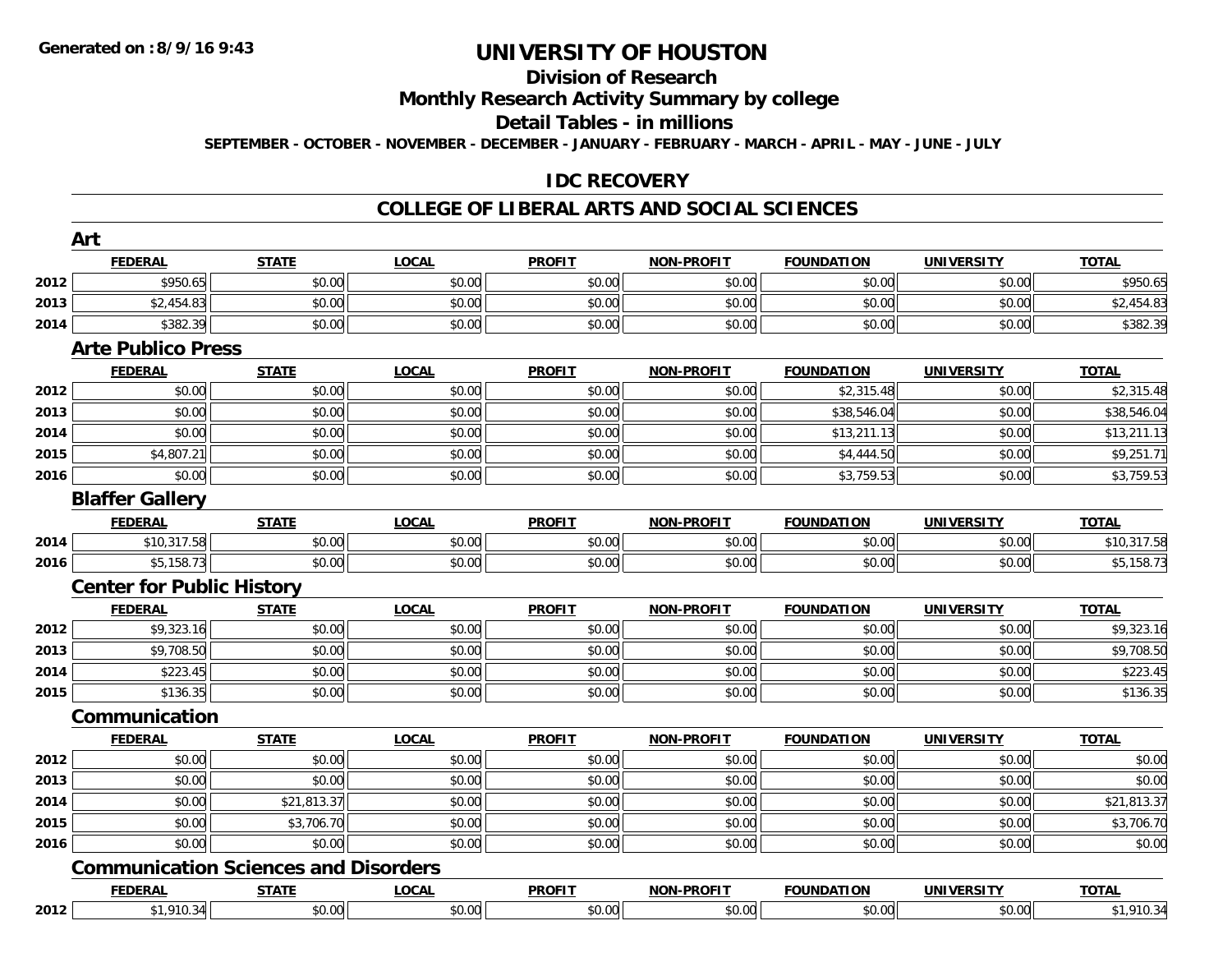## **Division of Research**

### **Monthly Research Activity Summary by college**

#### **Detail Tables - in millions**

**SEPTEMBER - OCTOBER - NOVEMBER - DECEMBER - JANUARY - FEBRUARY - MARCH - APRIL - MAY - JUNE - JULY**

### **IDC RECOVERY**

#### **COLLEGE OF LIBERAL ARTS AND SOCIAL SCIENCES**

|      | <b>Communication Sciences and Disorders</b>       |              |              |               |                   |                   |                   |              |
|------|---------------------------------------------------|--------------|--------------|---------------|-------------------|-------------------|-------------------|--------------|
|      | <b>FEDERAL</b>                                    | <b>STATE</b> | <b>LOCAL</b> | <b>PROFIT</b> | <b>NON-PROFIT</b> | <b>FOUNDATION</b> | <b>UNIVERSITY</b> | <b>TOTAL</b> |
| 2013 | \$168.14                                          | \$0.00       | \$0.00       | \$0.00        | \$0.00            | \$0.00            | \$0.00            | \$168.14     |
| 2014 | \$34,158.66                                       | \$0.00       | \$0.00       | \$0.00        | \$0.00            | \$0.00            | \$0.00            | \$34,158.66  |
| 2015 | \$32,930.57                                       | \$0.00       | \$0.00       | \$0.00        | \$0.00            | \$0.00            | \$0.00            | \$32,930.57  |
| 2016 | \$42,562.27                                       | \$0.00       | \$0.00       | \$0.00        | \$0.00            | \$0.00            | \$0.00            | \$42,562.27  |
|      | <b>Comparative Cultural Studies</b>               |              |              |               |                   |                   |                   |              |
|      | <b>FEDERAL</b>                                    | <b>STATE</b> | <b>LOCAL</b> | <b>PROFIT</b> | <b>NON-PROFIT</b> | <b>FOUNDATION</b> | <b>UNIVERSITY</b> | <b>TOTAL</b> |
| 2012 | \$0.00                                            | \$32.21      | \$0.00       | \$0.00        | \$0.00            | \$0.00            | \$0.00            | \$32.21      |
|      | <b>Cynthia Woods Mitchell Center for the Arts</b> |              |              |               |                   |                   |                   |              |
|      | <b>FEDERAL</b>                                    | <b>STATE</b> | <b>LOCAL</b> | <b>PROFIT</b> | <b>NON-PROFIT</b> | <b>FOUNDATION</b> | <b>UNIVERSITY</b> | <b>TOTAL</b> |
| 2015 | \$0.00                                            | \$0.00       | \$0.00       | \$2,968.97    | \$0.00            | \$0.00            | \$0.00            | \$2,968.97   |
| 2016 | \$3,181.80                                        | \$0.00       | \$0.00       | \$13,295.13   | \$0.00            | \$0.00            | \$0.00            | \$16,476.93  |
|      | Dean, Liberal Arts and Social Sciences            |              |              |               |                   |                   |                   |              |
|      | <b>FEDERAL</b>                                    | <b>STATE</b> | <b>LOCAL</b> | <b>PROFIT</b> | <b>NON-PROFIT</b> | <b>FOUNDATION</b> | <b>UNIVERSITY</b> | <b>TOTAL</b> |
| 2012 | \$0.00                                            | \$0.00       | \$0.00       | \$0.00        | \$0.00            | \$0.00            | \$0.00            | \$0.00       |
| 2013 | \$0.00                                            | \$0.00       | \$0.00       | \$0.00        | \$0.00            | \$0.00            | \$0.00            | \$0.00       |
| 2014 | \$0.00                                            | \$0.00       | \$0.00       | \$0.00        | \$0.00            | \$0.00            | \$0.00            | \$0.00       |
| 2015 | \$0.00                                            | \$0.00       | \$0.00       | \$0.00        | \$0.00            | \$0.00            | \$0.00            | \$0.00       |
| 2016 | \$0.00                                            | \$0.00       | \$0.00       | \$0.00        | \$0.00            | \$0.00            | \$0.00            | \$0.00       |
|      | <b>Economics</b>                                  |              |              |               |                   |                   |                   |              |
|      | <b>FEDERAL</b>                                    | <b>STATE</b> | <b>LOCAL</b> | <b>PROFIT</b> | <b>NON-PROFIT</b> | <b>FOUNDATION</b> | <b>UNIVERSITY</b> | <b>TOTAL</b> |
| 2012 | \$0.00                                            | \$0.00       | \$0.00       | \$2,774.44    | \$0.00            | \$0.00            | \$0.00            | \$2,774.44   |
| 2013 | \$0.00                                            | \$0.00       | \$0.00       | \$0.00        | \$12,728.95       | \$0.00            | \$0.00            | \$12,728.95  |
| 2014 | \$1,684.19                                        | \$0.00       | \$0.00       | \$0.00        | \$0.00            | \$0.00            | \$0.00            | \$1,684.19   |
| 2015 | \$568.61                                          | \$0.00       | \$0.00       | \$0.00        | \$1,366.53        | \$0.00            | \$0.00            | \$1,935.14   |
| 2016 | \$0.00                                            | \$0.00       | \$0.00       | \$0.00        | \$0.00            | \$0.00            | \$0.00            | \$0.00       |
|      | <b>English</b>                                    |              |              |               |                   |                   |                   |              |
|      | <b>FEDERAL</b>                                    | <b>STATE</b> | <b>LOCAL</b> | <b>PROFIT</b> | <b>NON-PROFIT</b> | <b>FOUNDATION</b> | <b>UNIVERSITY</b> | <b>TOTAL</b> |
| 2012 | \$0.00                                            | \$0.00       | \$0.00       | \$0.00        | \$0.00            | \$0.00            | \$0.00            | \$0.00       |
| 2013 | \$7,672.51                                        | \$0.00       | \$0.00       | \$0.00        | \$0.00            | \$0.00            | \$0.00            | \$7,672.51   |
| 2014 | \$2,474.99                                        | \$0.00       | \$0.00       | \$0.00        | \$0.00            | \$0.00            | \$0.00            | \$2,474.99   |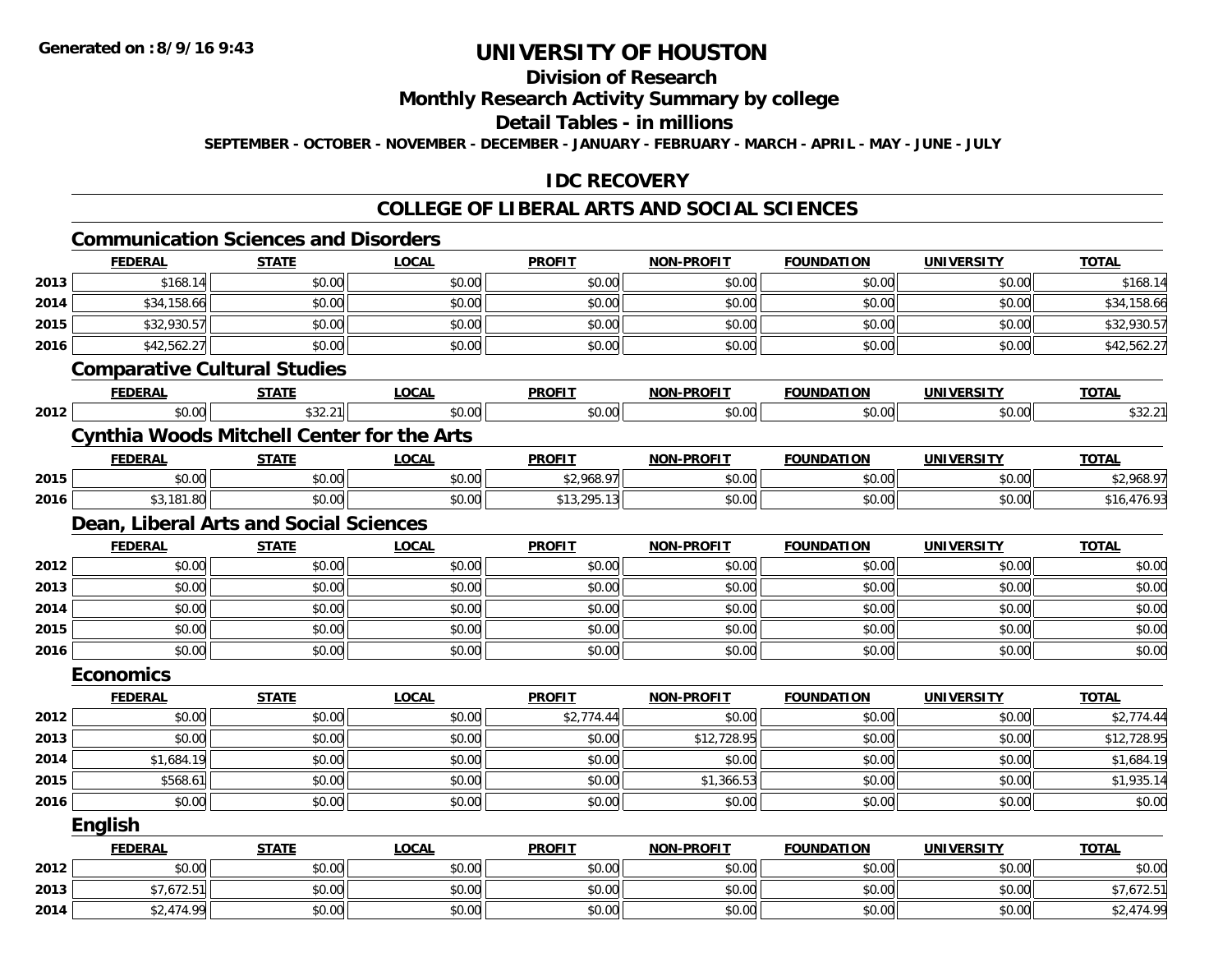**2016**

# **UNIVERSITY OF HOUSTON**

### **Division of Research**

### **Monthly Research Activity Summary by college**

#### **Detail Tables - in millions**

**SEPTEMBER - OCTOBER - NOVEMBER - DECEMBER - JANUARY - FEBRUARY - MARCH - APRIL - MAY - JUNE - JULY**

### **IDC RECOVERY**

#### **COLLEGE OF LIBERAL ARTS AND SOCIAL SCIENCES**

|      | English                 |                                       |              |               |                   |                   |                   |              |
|------|-------------------------|---------------------------------------|--------------|---------------|-------------------|-------------------|-------------------|--------------|
|      | <b>FEDERAL</b>          | <b>STATE</b>                          | <b>LOCAL</b> | <b>PROFIT</b> | <b>NON-PROFIT</b> | <b>FOUNDATION</b> | <b>UNIVERSITY</b> | <b>TOTAL</b> |
| 2015 | \$13,579.58             | \$0.00                                | \$0.00       | \$0.00        | \$0.00            | \$0.00            | \$0.00            | \$13,579.58  |
| 2016 | \$16,488.15             | \$0.00                                | \$0.00       | \$0.00        | \$0.00            | \$0.00            | \$0.00            | \$16,488.15  |
|      |                         | <b>Health and Human Performance</b>   |              |               |                   |                   |                   |              |
|      | <b>FEDERAL</b>          | <b>STATE</b>                          | <b>LOCAL</b> | <b>PROFIT</b> | <b>NON-PROFIT</b> | <b>FOUNDATION</b> | <b>UNIVERSITY</b> | <b>TOTAL</b> |
| 2012 | \$312,477.71            | \$0.00                                | \$0.00       | \$51,802.67   | \$0.00            | \$0.00            | \$0.00            | \$364,280.38 |
| 2013 | \$816,092.41            | \$0.00                                | \$0.00       | \$19,318.32   | \$0.00            | (\$7.67)          | \$0.00            | \$835,403.06 |
| 2014 | \$529,593.80            | \$0.00                                | \$0.00       | \$33,182.65   | \$0.00            | \$2,659.92        | \$0.00            | \$565,436.37 |
| 2015 | \$545,930.31            | \$0.00                                | \$0.00       | \$53,136.62   | \$2,633.47        | \$1,790.59        | \$0.00            | \$603,490.98 |
| 2016 | \$288,246.88            | \$0.00                                | \$0.00       | \$58,812.81   | \$1,355.58        | \$8,042.40        | \$0.00            | \$356,457.67 |
|      | <b>Hispanic Studies</b> |                                       |              |               |                   |                   |                   |              |
|      | <b>FEDERAL</b>          | <b>STATE</b>                          | <b>LOCAL</b> | <b>PROFIT</b> | <b>NON-PROFIT</b> | <b>FOUNDATION</b> | <b>UNIVERSITY</b> | <b>TOTAL</b> |
| 2012 | \$0.00                  | \$0.00                                | \$0.00       | \$0.00        | \$0.00            | \$0.00            | \$0.00            | \$0.00       |
| 2013 | \$0.00                  | \$0.00                                | \$0.00       | \$0.00        | \$0.00            | \$0.00            | \$0.00            | \$0.00       |
| 2014 | \$0.00                  | \$0.00                                | \$0.00       | \$0.00        | \$0.00            | \$0.00            | \$0.00            | \$0.00       |
| 2015 | \$0.00                  | \$0.00                                | \$0.00       | \$0.00        | \$0.00            | \$0.00            | \$0.00            | \$0.00       |
| 2016 | \$0.00                  | \$0.00                                | \$0.00       | \$0.00        | \$0.00            | \$0.00            | \$0.00            | \$0.00       |
|      | <b>History</b>          |                                       |              |               |                   |                   |                   |              |
|      | <b>FEDERAL</b>          | <b>STATE</b>                          | <b>LOCAL</b> | <b>PROFIT</b> | <b>NON-PROFIT</b> | <b>FOUNDATION</b> | <b>UNIVERSITY</b> | <b>TOTAL</b> |
| 2012 | \$0.00                  | \$0.00                                | \$0.00       | \$0.00        | \$0.00            | \$0.00            | \$0.00            | \$0.00       |
| 2013 | (\$2,206.75)            | \$0.00                                | \$0.00       | \$0.00        | (\$2,600.45)      | \$0.00            | \$0.00            | (\$4,807.20) |
| 2014 | \$10,403.37             | \$0.00                                | \$0.00       | \$0.00        | \$0.00            | \$0.00            | \$0.00            | \$10,403.37  |
| 2015 | \$6,931.59              | \$0.00                                | \$0.00       | \$0.00        | \$0.00            | \$0.00            | \$0.00            | \$6,931.59   |
| 2016 | \$3,626.40              | \$0.00                                | \$0.00       | \$0.00        | \$0.00            | \$0.00            | \$0.00            | \$3,626.40   |
|      |                         | <b>Hobby Center for Public Policy</b> |              |               |                   |                   |                   |              |
|      | <b>FEDERAL</b>          | <b>STATE</b>                          | <b>LOCAL</b> | <b>PROFIT</b> | <b>NON-PROFIT</b> | <b>FOUNDATION</b> | <b>UNIVERSITY</b> | <b>TOTAL</b> |
| 2014 | \$0.00                  | \$1,785.06                            | \$0.00       | \$0.00        | \$0.00            | \$0.00            | \$0.00            | \$1,785.06   |
| 2015 | \$1,858.68              | (\$30.80)                             | \$0.00       | \$0.00        | \$0.00            | \$1,500.00        | \$0.00            | \$3,327.88   |
|      |                         |                                       |              |               |                   |                   |                   |              |

\$18,773.43 \$0.00 \$0.00 \$0.00 \$0.00 \$479.56 \$0.00 \$19,252.99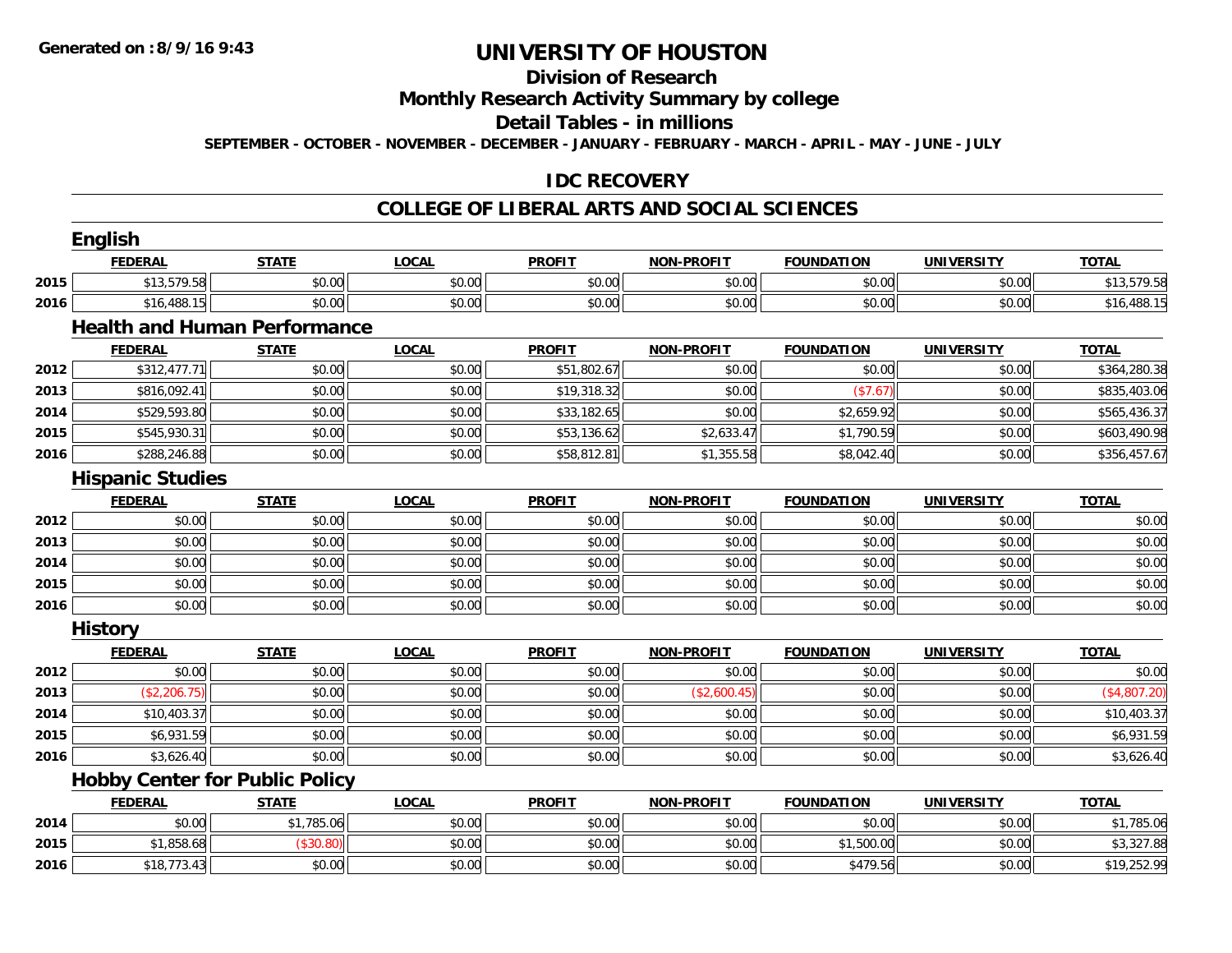### **Division of Research**

### **Monthly Research Activity Summary by college**

#### **Detail Tables - in millions**

**SEPTEMBER - OCTOBER - NOVEMBER - DECEMBER - JANUARY - FEBRUARY - MARCH - APRIL - MAY - JUNE - JULY**

### **IDC RECOVERY**

### **COLLEGE OF LIBERAL ARTS AND SOCIAL SCIENCES**

### **Modern/Classical Languages**

|      | <b>FEDERAL</b> | <b>STATE</b> | <b>LOCAL</b> | <b>PROFIT</b> | <b>NON-PROFIT</b> | <b>FOUNDATION</b> | <b>UNIVERSITY</b> | <u>TOTAL</u> |
|------|----------------|--------------|--------------|---------------|-------------------|-------------------|-------------------|--------------|
| 2012 | \$27,393.06    | \$0.00       | \$0.00       | \$0.00        | \$0.00            | \$0.00            | \$0.00            | \$27,393.06  |
| 2013 | \$12,060.40    | \$0.00       | \$0.00       | \$0.00        | \$0.00            | \$0.00            | \$0.00            | \$12,060.40  |
| 2014 | \$21,390.85    | \$0.00       | \$0.00       | \$0.00        | \$0.00            | \$0.00            | \$0.00            | \$21,390.85  |
| 2015 | \$21,280.81    | \$0.00       | \$0.00       | \$0.00        | \$0.00            | \$0.00            | \$0.00            | \$21,280.81  |
| 2016 | \$7,458.00     | \$0.00       | \$0.00       | \$0.00        | \$0.00            | \$0.00            | \$0.00            | \$7,458.00   |

#### **Philosophy**

|      | <u>FEDERAL</u> | <b>STATE</b> | <u>LOCAL</u> | <b>PROFIT</b> | <b>NON-PROFIT</b> | <b>FOUNDATION</b> | <b>UNIVERSITY</b> | <b>TOTAL</b> |
|------|----------------|--------------|--------------|---------------|-------------------|-------------------|-------------------|--------------|
| 2012 | \$2,161.39     | \$0.00       | \$0.00       | \$0.00        | \$0.00            | \$0.00            | \$0.00            | \$2,161.39   |
| 2013 | \$2,265.07     | \$0.00       | \$0.00       | \$0.00        | \$0.00            | \$0.00            | \$0.00            | \$2,265.07   |
| 2014 | \$3,908.52     | \$0.00       | \$0.00       | \$0.00        | \$0.00            | \$0.00            | \$0.00            | \$3,908.52   |
| 2015 | (S185.18)      | \$0.00       | \$0.00       | \$0.00        | \$0.00            | \$0.00            | \$0.00            | (\$185.18)   |
| 2016 | \$30.38        | \$0.00       | \$0.00       | \$0.00        | \$0.00            | \$0.00            | \$0.00            | \$30.38      |

#### **Political Science**

|      | <b>FEDERAL</b> | <b>STATE</b> | <b>LOCAL</b> | <b>PROFIT</b> | <b>NON-PROFIT</b> | <b>FOUNDATION</b> | <b>UNIVERSITY</b> | <b>TOTAL</b> |
|------|----------------|--------------|--------------|---------------|-------------------|-------------------|-------------------|--------------|
| 2012 | \$0.00         | \$0.00       | \$0.00       | \$0.00        | \$0.00            | \$0.00            | \$0.00            | \$0.00       |
| 2013 | \$10,203.12    | \$0.00       | \$0.00       | \$0.00        | \$0.00            | \$0.00            | \$0.00            | \$10,203.12  |
| 2014 | \$0.00         | \$0.00       | \$0.00       | \$0.00        | \$0.00            | \$0.00            | \$0.00            | \$0.00       |
| 2015 | \$25,487.24    | \$0.00       | \$0.00       | \$0.00        | \$0.00            | \$0.00            | \$0.00            | \$25,487.24  |
| 2016 | \$11,906.13    | \$0.00       | \$0.00       | \$0.00        | \$2,108.53        | \$0.00            | \$0.00            | \$14,014.66  |

#### **Psychology**

|      | <b>FEDERAL</b> | <b>STATE</b> | <b>LOCAL</b> | <b>PROFIT</b> | <b>NON-PROFIT</b> | <b>FOUNDATION</b> | <b>UNIVERSITY</b> | <b>TOTAL</b>   |
|------|----------------|--------------|--------------|---------------|-------------------|-------------------|-------------------|----------------|
| 2012 | \$1,223,409.01 | \$772.52     | \$0.00       | \$6,137.59    | \$13,386.68       | \$21,511.01       | (\$3, 117.51)     | \$1,262,099.30 |
| 2013 | \$1,183,430.36 | \$17,550.20  | \$0.00       | \$1,871.97    | \$14,288.08       | \$4,146.10        | \$0.00            | \$1,221,286.71 |
| 2014 | \$858,934.14   | \$14.16      | \$0.00       | \$1,256.36    | \$17,743.34       | (\$4.57)          | \$0.00            | \$877,943.43   |
| 2015 | \$1,083,344.39 | \$4,139.69   | \$0.00       | \$0.00        | \$35,021.01       | \$0.00            | \$0.00            | \$1,122,505.09 |
| 2016 | \$1,346,963.55 | \$2,825.53   | \$0.00       | \$0.00        | \$19,596.58       | \$0.00            | \$0.00            | \$1,369,385.67 |

### **Sociology**

|      | <b>FEDERAL</b>        | STATE              | <b>OCAL</b>        | <b>PROFIT</b> | <b>NIONI</b><br><b>DDOFIT</b> | <b>FOUNDAT</b><br>ΓΙΟΝ | <b>IINIVERSITY</b>                                  | <b>TOTAL</b> |
|------|-----------------------|--------------------|--------------------|---------------|-------------------------------|------------------------|-----------------------------------------------------|--------------|
| 2012 | <b>¢2026</b><br>$- -$ | 0.00<br>JU.UU      | $\sim$ 00<br>JU.UU | 0000<br>JU.UU | \$0.00                        | JU.UU                  | $\triangle$ $\triangle$ $\triangle$<br><b>DU.UG</b> | \$3,936.7!   |
| 2013 |                       | $\sim$ 00<br>JU.UU | \$559.6            | 0000<br>JU.UU | \$0.00                        | JU.UU                  | $\sim$ 00<br><b>DU.UG</b>                           |              |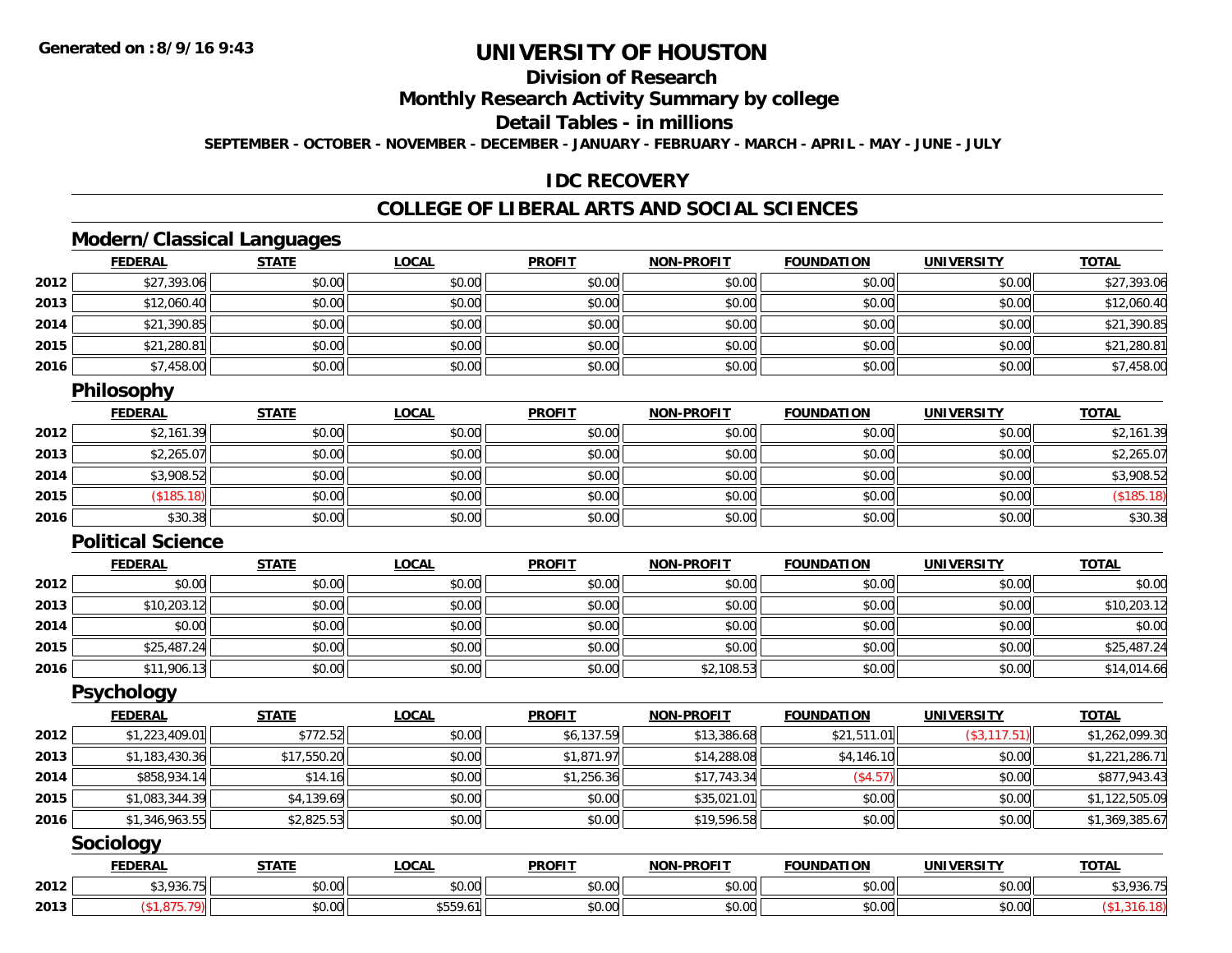#### **Division of Research**

**Monthly Research Activity Summary by college**

**Detail Tables - in millions**

**SEPTEMBER - OCTOBER - NOVEMBER - DECEMBER - JANUARY - FEBRUARY - MARCH - APRIL - MAY - JUNE - JULY**

### **IDC RECOVERY**

#### **COLLEGE OF LIBERAL ARTS AND SOCIAL SCIENCES**

|       | <b>Sociology</b> |             |                 |               |                   |                   |                   |                |
|-------|------------------|-------------|-----------------|---------------|-------------------|-------------------|-------------------|----------------|
|       | <b>FEDERAL</b>   | STATE       | <u>LOCAL</u>    | <b>PROFIT</b> | <b>NON-PROFIT</b> | <b>FOUNDATION</b> | <b>UNIVERSITY</b> | <b>TOTAL</b>   |
| 2014  | \$15,010.35      | \$0.00      | \$1.511.66      | \$0.00        | \$0.00            | \$0.00            | \$0.00            | \$16,522.01    |
| 2015  | \$7,041.39       | \$0.00      | $^{\circ}$ .36) | \$0.00        | \$0.00            | \$0.00            | \$0.00            | \$6,984.03     |
| Total | \$8,598,124.42   | \$52,608.64 | \$2,013.91      | \$244,557.52  | \$117,628.30      | \$102,394.02      | (\$3,117.51)      | \$9,114,209.30 |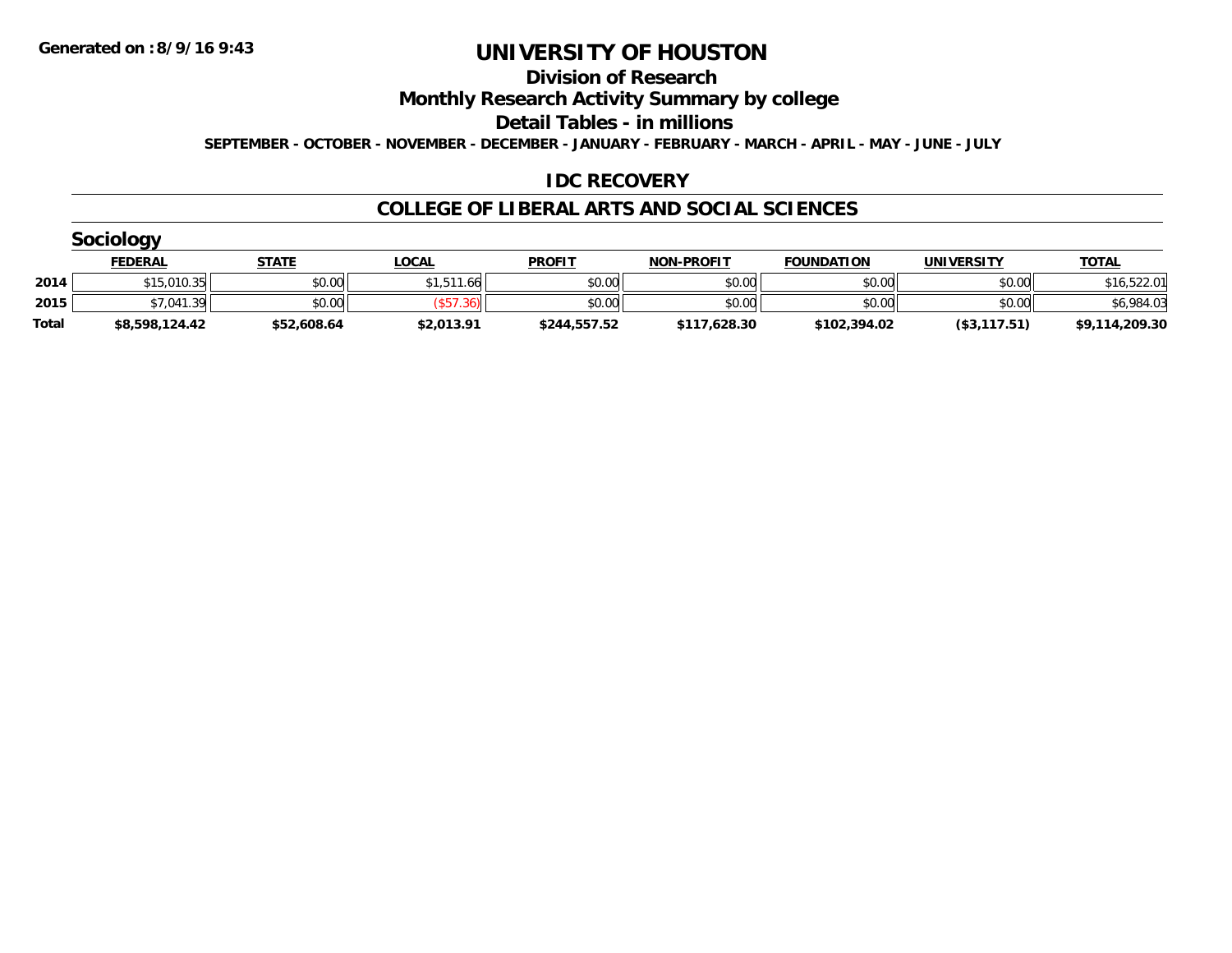### **Division of Research**

**Monthly Research Activity Summary by college**

**Detail Tables - in millions**

**SEPTEMBER - OCTOBER - NOVEMBER - DECEMBER - JANUARY - FEBRUARY - MARCH - APRIL - MAY - JUNE - JULY**

### **IDC RECOVERY**

### **COLLEGE OF NATURAL SCIENCES AND MATHEMATICS**

## **Biology/Biochemistry**

|      | <b>FEDERAL</b> | <u>STATE</u>  | <b>LOCAL</b> | <b>PROFIT</b> | <b>NON-PROFIT</b> | <b>FOUNDATION</b> | <b>UNIVERSITY</b> | <b>TOTAL</b>   |
|------|----------------|---------------|--------------|---------------|-------------------|-------------------|-------------------|----------------|
| 2012 | \$930,222.57   | \$51,283.28   | \$0.00       | \$0.01        | \$43,393.10       | \$3,185.09        | \$0.00            | \$1,028,084.05 |
| 2013 | \$643,403.86   | \$33,839.94   | \$0.00       | \$43,093.63   | \$44,154.59       | \$8,673.79        | \$0.00            | \$773,165.81   |
| 2014 | \$551,981.43   | (\$23,712.57) | \$0.00       | \$39,159.46   | \$29,693.05       | \$7,510.06        | \$0.00            | \$604,631.43   |
| 2015 | \$841,248.30   | \$10,666.79]  | \$0.00       | \$11,609.97   | \$17,199.88       | \$28,853.98       | \$8,922.60        | \$897,167.94   |
| 2016 | \$765,523.33   | \$63,309.19   | \$0.00       | \$7,881.03    | \$4,703.29        | \$17,880.52       | \$2,006.00        | \$861,303.36   |

### **Center for Applied Geoscience Excellence**

|      | <b>FEDERAL</b> | <u>STATE</u> | <u>LOCAL</u> | <b>PROFIT</b> | <b>NON-PROFIT</b> | <b>FOUNDATION</b> | <b>UNIVERSITY</b> | <b>TOTAL</b> |
|------|----------------|--------------|--------------|---------------|-------------------|-------------------|-------------------|--------------|
| 2014 | ልስ ስስ<br>PU.UU | \$0.00       | \$0.00       | \$0.00        | \$0.00            | \$0.00            | \$0.00            | \$0.00       |
| 2015 | ደስ ሰሰ<br>JU.UU | \$0.00       | \$0.00       | \$0.00        | \$0.00            | \$0.00            | \$0.00            | \$0.00       |
| 2016 | \$0.00         | \$0.00       | \$0.00       | \$0.00        | \$0.00            | \$0.00            | \$0.00            | \$0.00       |

<u> 1980 - Johann Barn, mars ar breithinn ar chuid ann an t-Alban ann an t-Alban ann an t-Alban ann an t-Alban a</u>

### **Center for Nuclear Receptors and Cell Signaling**

|      | <b>FEDERAL</b> | <b>STATE</b> | <u>LOCAL</u> | <b>PROFIT</b> | <b>NON-PROFIT</b> | <b>FOUNDATION</b> | <b>UNIVERSITY</b> | <b>TOTAL</b> |
|------|----------------|--------------|--------------|---------------|-------------------|-------------------|-------------------|--------------|
| 2012 | \$379,270.09   | \$29,663.89  | \$0.00       | \$77,657.54   | \$0.00            | \$0.00            | \$0.00            | \$486,591.52 |
| 2013 | \$341,036.91   | \$36,273.78  | \$0.00       | \$1,208.88    | \$0.00            | \$0.00            | \$0.00            | \$378,519.57 |
| 2014 | \$366,699.82   | \$2,590.11   | \$0.00       | \$15,996.73   | \$0.00            | \$0.00            | \$0.00            | \$385,286.67 |
| 2015 | \$214,117.91   | \$48,331.77  | \$0.00       | \$0.00        | \$0.00            | \$0.00            | \$0.00            | \$262,449.68 |
| 2016 | \$350,956.94   | \$35,010.10  | \$0.00       | \$0.00        | \$1,589.47        | \$0.00            | \$0.00            | \$387,556.51 |

#### **Chemistry**

|      | <b>FEDERAL</b> | <b>STATE</b> | <u>LOCAL</u> | <b>PROFIT</b> | <b>NON-PROFIT</b> | <b>FOUNDATION</b> | <b>UNIVERSITY</b> | <b>TOTAL</b> |
|------|----------------|--------------|--------------|---------------|-------------------|-------------------|-------------------|--------------|
| 2012 | \$705,920.35   | \$821.98     | \$0.00       | \$5,494.95    | \$0.00            | \$0.00            | \$40,793.05       | \$753,030.33 |
| 2013 | \$681,123.06   | (\$64.32)    | \$0.00       | \$10,572.34   | \$0.00            | \$0.00            | (\$14,421.06)     | \$677,210.02 |
| 2014 | \$716,830.60   | \$0.00       | \$0.00       | \$130.95      | \$0.00            | \$0.00            | \$0.00            | \$716,961.55 |
| 2015 | \$644,357.76   | \$3,758.04   | \$0.00       | \$11,288.30   | \$0.00            | \$0.00            | \$0.00            | \$659,404.10 |
| 2016 | \$778,353.49   | \$7,447.16   | \$0.00       | \$294.64      | \$0.00            | \$0.00            | \$0.00            | \$786,095.29 |

#### **Computer Science**

|      | <b>FEDERAL</b> | <u>STATE</u> | <u>LOCAL</u> | <b>PROFIT</b> | <b>NON-PROFIT</b> | <b>FOUNDATION</b> | UNIVERSITY | <b>TOTAL</b> |
|------|----------------|--------------|--------------|---------------|-------------------|-------------------|------------|--------------|
| 2012 | \$605,276.12   | \$4,483.34   | \$0.00       | \$74,198.19   | \$17.933.11       | \$0.00            | \$0.00     | \$701,890.76 |
| 2013 | \$678,846.90   | \$3,598.70   | \$0.00       | \$78,592.31   | \$5,267.60        | \$0.00            | \$0.00     | \$766,305.51 |
| 2014 | \$534,475.74   | \$0.00       | \$0.00       | \$87,185.60   | \$114,326.50      | \$0.00            | \$0.00     | \$735,987.84 |
| 2015 | \$670,417.55   | \$530.81     | \$0.00       | \$100,504.41  | \$50,275.88       | \$1.941.47        | \$0.00     | \$823,670.12 |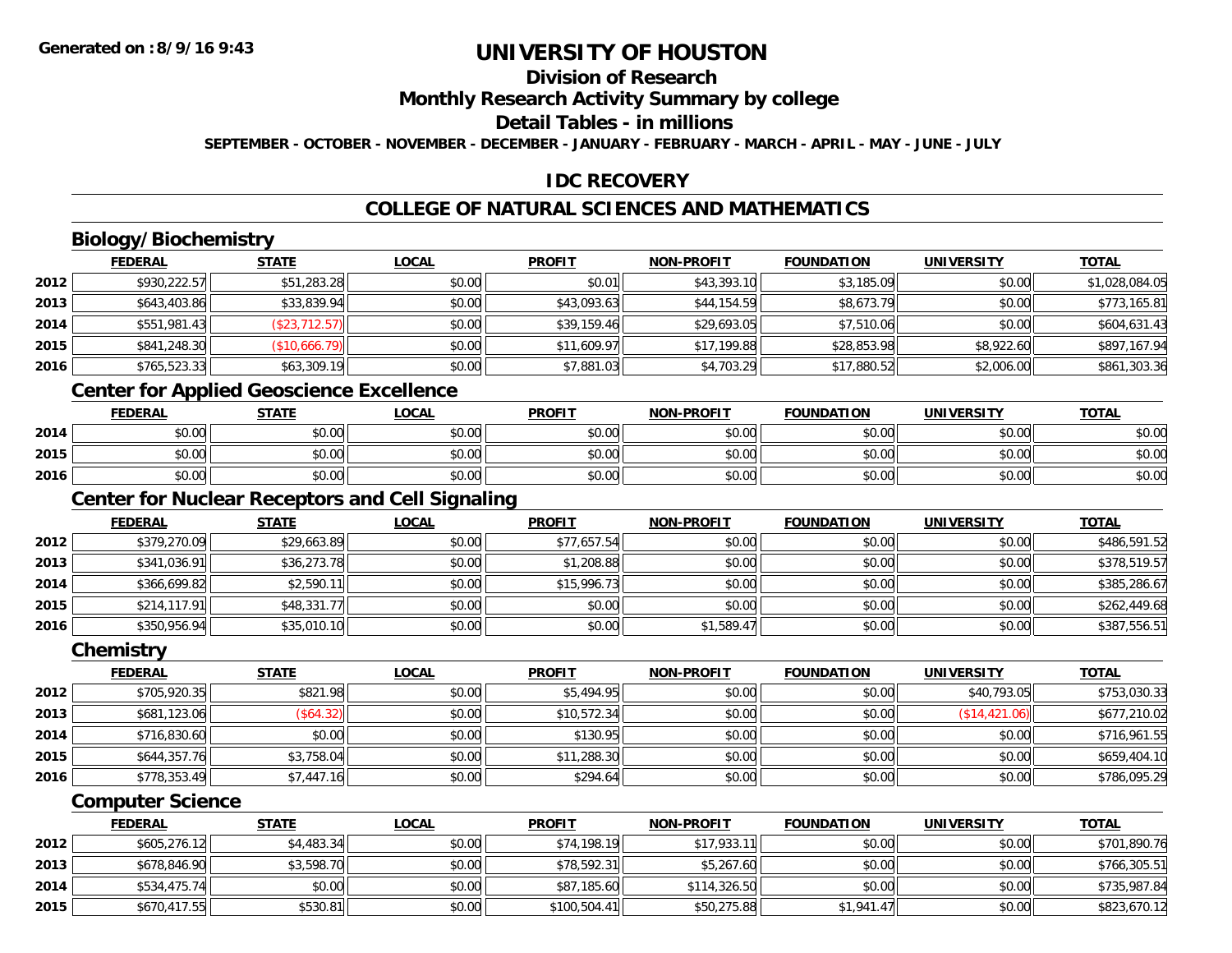## **Division of Research**

### **Monthly Research Activity Summary by college**

#### **Detail Tables - in millions**

**SEPTEMBER - OCTOBER - NOVEMBER - DECEMBER - JANUARY - FEBRUARY - MARCH - APRIL - MAY - JUNE - JULY**

### **IDC RECOVERY**

#### **COLLEGE OF NATURAL SCIENCES AND MATHEMATICS**

# **Computer Science**

|      | <b>FEDERAL</b>                  | <b>STATE</b>                            | <b>LOCAL</b>                                         | <b>PROFIT</b> | <b>NON-PROFIT</b> | <b>FOUNDATION</b> | <b>UNIVERSITY</b> | <b>TOTAL</b>   |
|------|---------------------------------|-----------------------------------------|------------------------------------------------------|---------------|-------------------|-------------------|-------------------|----------------|
| 2016 | \$1,005,496.32                  | \$919.84                                | \$0.00                                               | \$65,315.30   | \$13,253.18       | \$0.00            | \$7,046.52        | \$1,092,031.15 |
|      |                                 | Dean, Natural Sciences and Mathematics  |                                                      |               |                   |                   |                   |                |
|      | <b>FEDERAL</b>                  | <b>STATE</b>                            | <b>LOCAL</b>                                         | <b>PROFIT</b> | <b>NON-PROFIT</b> | <b>FOUNDATION</b> | <b>UNIVERSITY</b> | <b>TOTAL</b>   |
| 2012 | \$0.00                          | \$0.00                                  | \$0.00                                               | \$0.00        | \$0.00            | \$0.00            | \$0.00            | \$0.00         |
| 2013 | \$35,872.64                     | \$0.00                                  | \$0.00                                               | \$0.00        | \$0.00            | \$0.00            | \$0.00            | \$35,872.64    |
| 2014 | (\$42.44)                       | \$0.00                                  | \$0.00                                               | \$0.00        | \$0.00            | \$0.00            | \$0.00            | (\$42.44)      |
| 2015 | \$4,924.38                      | \$0.00                                  | \$0.00                                               | \$0.00        | \$0.00            | \$0.00            | \$0.00            | \$4,924.38     |
| 2016 | \$17,013.15                     | \$0.00                                  | \$0.00                                               | \$2,973.13    | \$0.00            | \$0.00            | \$0.00            | \$19,986.28    |
|      |                                 | <b>Earth &amp; Atmospheric Sciences</b> |                                                      |               |                   |                   |                   |                |
|      | <b>FEDERAL</b>                  | <b>STATE</b>                            | <b>LOCAL</b>                                         | <b>PROFIT</b> | <b>NON-PROFIT</b> | <b>FOUNDATION</b> | <b>UNIVERSITY</b> | <b>TOTAL</b>   |
| 2012 | \$440,795.61                    | \$53,621.84                             | \$0.00                                               | \$293,538.01  | \$32,358.69       | \$0.00            | \$0.00            | \$820,314.15   |
| 2013 | \$358,880.88                    | \$32,482.11                             | \$0.00                                               | \$272,094.65  | \$19,322.41       | \$69.72           | \$0.00            | \$682,849.76   |
| 2014 | \$286,049.53                    | \$37,441.38                             | \$0.00                                               | \$373,197.55  | \$58,346.85       | \$2,553.43        | \$0.00            | \$757,588.74   |
| 2015 | \$273,000.40                    | \$55,142.85                             | \$0.00                                               | \$223,804.93  | \$32,136.15       | \$727.42          | \$18,494.23       | \$603,305.99   |
| 2016 | \$264,580.15                    | \$82,673.47                             | \$0.00                                               | \$18,407.05   | \$22,542.90       | \$321.44          | \$18,366.00       | \$406,891.02   |
|      |                                 |                                         | <b>Institute for Climate and Atmospheric Science</b> |               |                   |                   |                   |                |
|      | <b>FEDERAL</b>                  | <b>STATE</b>                            | <b>LOCAL</b>                                         | <b>PROFIT</b> | <b>NON-PROFIT</b> | <b>FOUNDATION</b> | <b>UNIVERSITY</b> | <b>TOTAL</b>   |
| 2012 | \$0.00                          | \$0.00                                  | \$0.00                                               | \$0.00        | \$0.00            | \$0.00            | \$0.00            | \$0.00         |
| 2013 | \$0.00                          | \$0.00                                  | \$0.00                                               | \$0.00        | \$0.00            | \$0.00            | \$0.00            | \$0.00         |
| 2014 | \$0.00                          | \$0.00                                  | \$0.00                                               | \$0.00        | \$0.00            | \$0.00            | \$0.00            | \$0.00         |
| 2015 | \$0.00                          | \$0.00                                  | \$0.00                                               | \$0.00        | \$0.00            | \$0.00            | \$0.00            | \$0.00         |
| 2016 | \$0.00                          | \$0.00                                  | \$0.00                                               | \$0.00        | \$0.00            | \$0.00            | \$0.00            | \$0.00         |
|      | <b>Institute for Nanoenergy</b> |                                         |                                                      |               |                   |                   |                   |                |
|      | <b>FEDERAL</b>                  | <b>STATE</b>                            | <b>LOCAL</b>                                         | <b>PROFIT</b> | <b>NON-PROFIT</b> | <b>FOUNDATION</b> | <b>UNIVERSITY</b> | <b>TOTAL</b>   |
| 2012 | \$0.00                          | \$0.00                                  | \$0.00                                               | \$0.00        | \$0.00            | \$0.00            | \$0.00            | \$0.00         |

|      | <u>.</u> | <u>.</u> | $-000 - 100$ | <u>.</u> |        |        |        | <u>.</u> |
|------|----------|----------|--------------|----------|--------|--------|--------|----------|
| 2012 | \$0.00   | \$0.00   | \$0.00       | \$0.00   | \$0.00 | \$0.00 | \$0.00 | \$0.00   |
| 2013 | \$0.00   | \$0.00   | \$0.00       | \$0.00   | \$0.00 | \$0.00 | \$0.00 | \$0.00   |
| 2014 | \$0.00   | \$0.00   | \$0.00       | \$0.00   | \$0.00 | \$0.00 | \$0.00 | \$0.00   |
| 2015 | \$0.00   | \$0.00   | \$0.00       | \$0.00   | \$0.00 | \$0.00 | \$0.00 | \$0.00   |
| 2016 | \$0.00   | \$0.00   | \$0.00       | \$0.00   | \$0.00 | \$0.00 | \$0.00 | \$0.00   |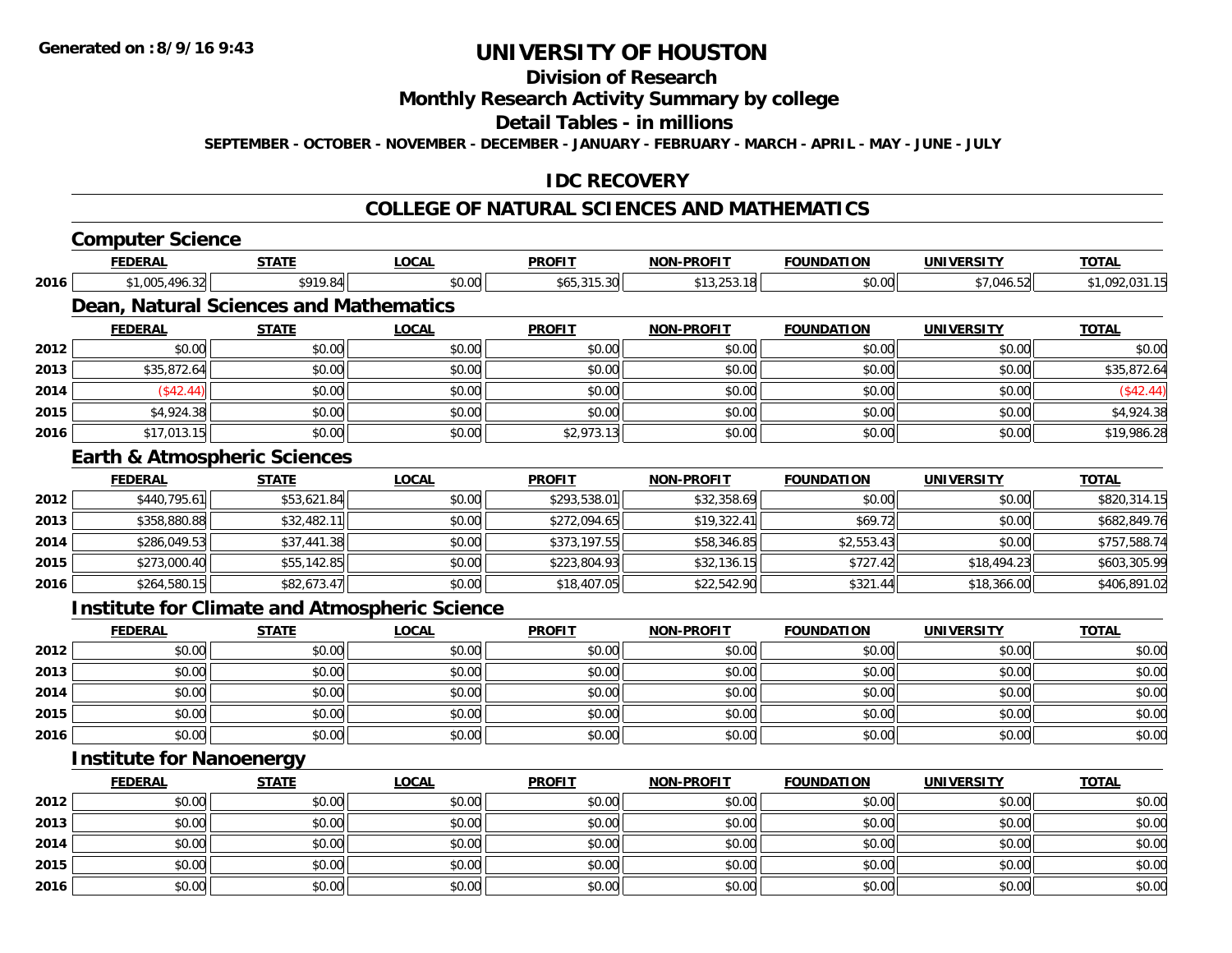## **Division of Research**

**Monthly Research Activity Summary by college**

**Detail Tables - in millions**

**SEPTEMBER - OCTOBER - NOVEMBER - DECEMBER - JANUARY - FEBRUARY - MARCH - APRIL - MAY - JUNE - JULY**

### **IDC RECOVERY**

#### **COLLEGE OF NATURAL SCIENCES AND MATHEMATICS**

|       | <b>Mathematics</b> |              |              |                |                   |                   |                   |                 |
|-------|--------------------|--------------|--------------|----------------|-------------------|-------------------|-------------------|-----------------|
|       | <b>FEDERAL</b>     | <b>STATE</b> | <b>LOCAL</b> | <b>PROFIT</b>  | <b>NON-PROFIT</b> | <b>FOUNDATION</b> | <b>UNIVERSITY</b> | <b>TOTAL</b>    |
| 2012  | \$282,512.18       | \$17,613.53  | \$0.00       | \$67,104.00    | \$11,249.62       | \$442.99          | \$0.00            | \$378,922.31    |
| 2013  | \$457,859.09       | (\$145.36)   | \$0.00       | \$53,727.01    | \$0.00            | \$1,858.46        | \$0.00            | \$513,299.19    |
| 2014  | \$526,670.07       | \$0.00       | \$0.00       | \$33,619.41    | \$0.00            | \$2,210.67        | \$0.00            | \$562,500.15    |
| 2015  | \$475,557.97       | \$0.00       | \$0.00       | \$15,204.37    | \$0.00            | \$1,185.90        | \$0.00            | \$491,948.24    |
| 2016  | \$482,896.82       | \$0.00       | \$0.00       | \$28,513.57    | \$0.00            | \$14,687.10       | \$0.00            | \$526,097.49    |
|       | <b>Physics</b>     |              |              |                |                   |                   |                   |                 |
|       | <b>FEDERAL</b>     | <b>STATE</b> | <b>LOCAL</b> | <b>PROFIT</b>  | <b>NON-PROFIT</b> | <b>FOUNDATION</b> | <b>UNIVERSITY</b> | <b>TOTAL</b>    |
| 2012  | \$922,073.89       | (\$61.33)    | \$0.00       | \$130,744.73   | \$394.22          | \$0.00            | \$0.00            | \$1,053,151.51  |
| 2013  | \$1,009,027.73     | \$0.00       | \$0.00       | \$273,114.53   | \$0.00            | \$0.00            | \$0.00            | \$1,282,142.26  |
| 2014  | \$1,375,290.89     | \$0.00       | \$0.00       | \$266,960.40   | \$4,424.71        | \$0.00            | \$0.00            | \$1,646,676.00  |
| 2015  | \$998,222.19       | \$0.00       | \$0.00       | \$279,844.54   | \$6,046.63        | \$0.00            | \$0.00            | \$1,284,113.36  |
| 2016  | \$943,929.93       | \$0.00       | \$0.00       | \$241,613.11   | \$0.00            | \$0.00            | \$0.00            | \$1,185,543.04  |
| Total | \$21,560,674.12    | \$566,186.73 | \$0.00       | \$3,204,645.22 | \$528,611.83      | \$92,102.04       | \$81,207.34       | \$26,033,427.28 |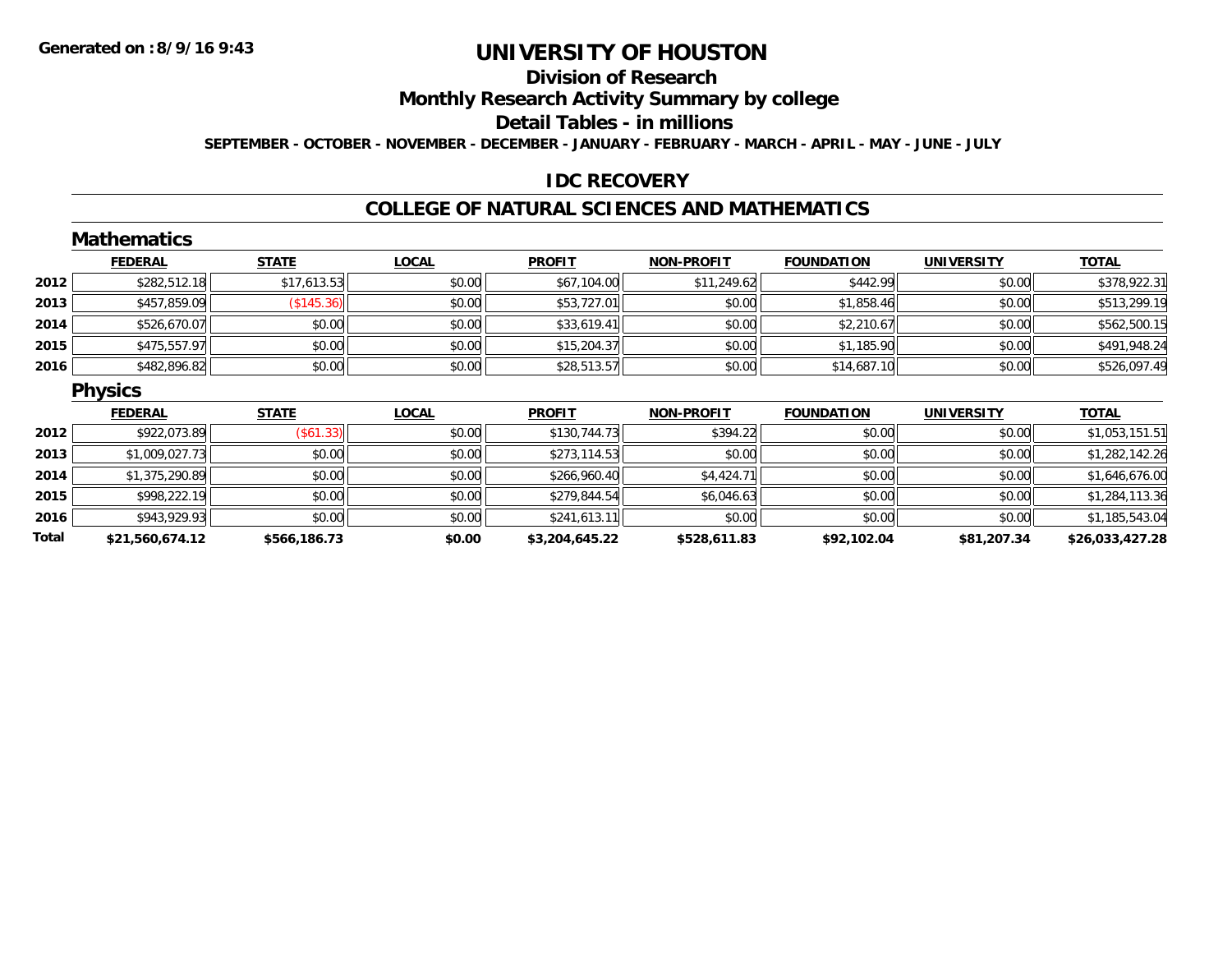## **Division of Research**

**Monthly Research Activity Summary by college**

**Detail Tables - in millions**

**SEPTEMBER - OCTOBER - NOVEMBER - DECEMBER - JANUARY - FEBRUARY - MARCH - APRIL - MAY - JUNE - JULY**

### **IDC RECOVERY**

#### **COLLEGE OF OPTOMETRY**

## **Optometry Vision Sciences**

|       | <b>FEDERAL</b> | <b>STATE</b> | <b>LOCAL</b> | <b>PROFIT</b> | <b>NON-PROFIT</b> | <b>FOUNDATION</b> | <b>UNIVERSITY</b> | <b>TOTAL</b>   |
|-------|----------------|--------------|--------------|---------------|-------------------|-------------------|-------------------|----------------|
| 2012  | \$1,116,850.42 | (\$0.03)     | \$0.00       | \$68,165.55   | \$0.00            | \$0.00            | \$51,156.77       | \$1,236,172.71 |
| 2013  | \$1,180,006.26 | \$0.00       | \$0.00       | \$210,056.13  | \$0.00            | \$0.00            | \$64,911.63       | \$1,454,974.02 |
| 2014  | \$1,355,895.22 | \$0.00       | \$0.00       | \$191,246.63  | \$0.00            | \$0.00            | \$46,742.78       | \$1,593,884.63 |
| 2015  | \$1,236,190.32 | \$0.00       | \$0.00       | \$86,751.82   | \$0.00            | \$0.00            | \$95,697.03       | \$1,418,639.17 |
| 2016  | \$1,416,207.02 | \$0.00       | \$0.00       | \$37,179.02   | \$0.00            | \$0.00            | \$49,688.72       | \$1,503,074.76 |
| Total | \$6,305,149.24 | (\$0.03)     | \$0.00       | \$593,399.15  | \$0.00            | \$0.00            | \$308,196.93      | \$7,206,745.29 |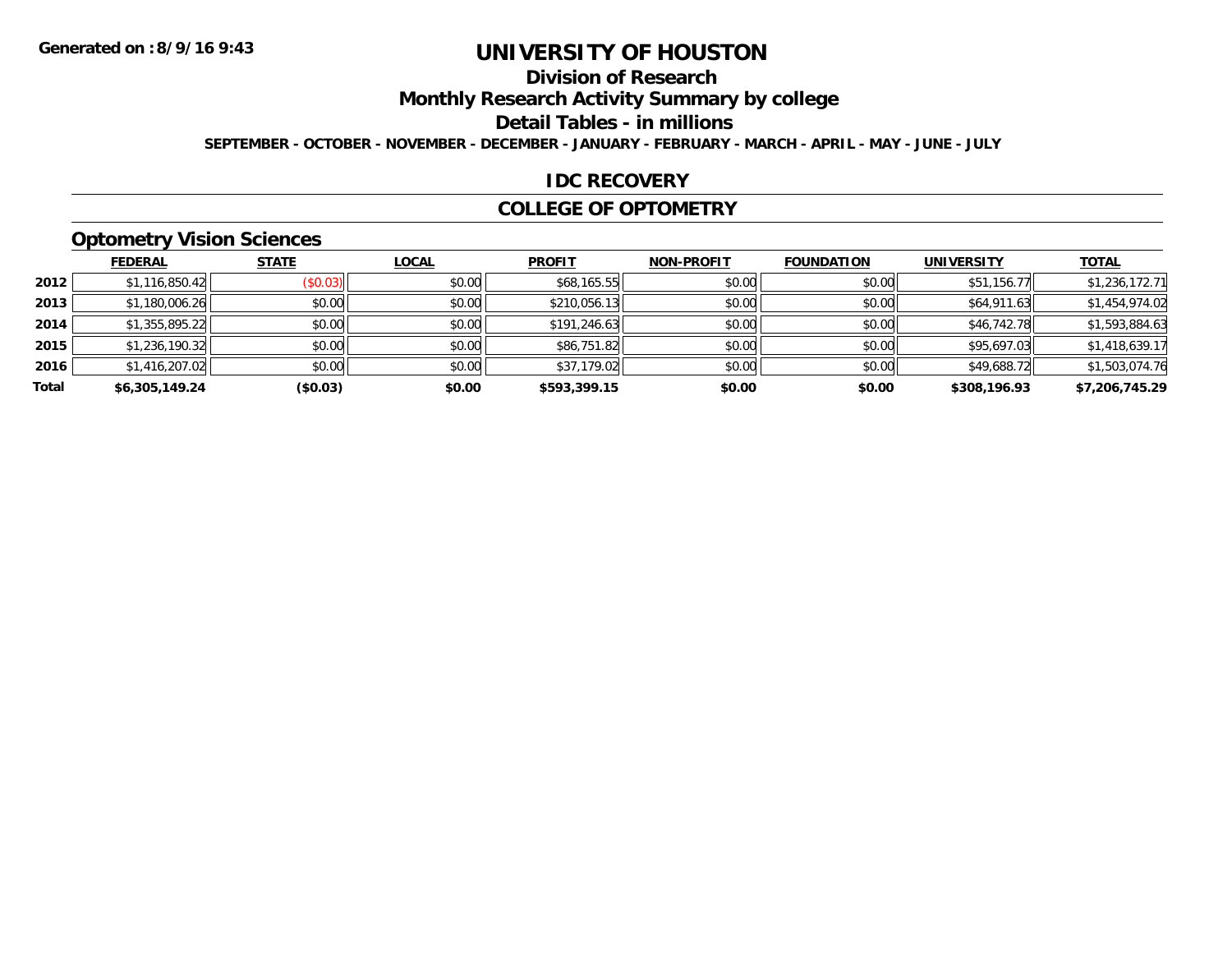## **Division of Research**

### **Monthly Research Activity Summary by college**

#### **Detail Tables - in millions**

**SEPTEMBER - OCTOBER - NOVEMBER - DECEMBER - JANUARY - FEBRUARY - MARCH - APRIL - MAY - JUNE - JULY**

### **IDC RECOVERY**

### **COLLEGE OF PHARMACY**

### **Center for Experimental Therapeutics and Pharmacoi**

|      | <b>FEDERAL</b> | <b>STATE</b> | <b>LOCAL</b> | <b>PROFIT</b> | <b>NON-PROFIT</b> | <u>FOUNDATION</u> | <b>UNIVERSITY</b> | <b>TOTAL</b> |
|------|----------------|--------------|--------------|---------------|-------------------|-------------------|-------------------|--------------|
| 2012 | \$0.00         | \$0.00       | \$0.00       | \$0.00        | \$0.00            | \$0.00            | \$0.00            | \$0.00       |
| 2013 | \$0.00         | \$0.00       | \$0.00       | \$0.00        | \$0.00            | \$0.00            | \$0.00            | \$0.00       |
| 2014 | \$0.00         | \$0.00       | \$0.00       | \$0.00        | \$0.00            | \$0.00            | \$0.00            | \$0.00       |
| 2015 | \$0.00         | \$0.00       | \$0.00       | \$0.00        | \$0.00            | \$0.00            | \$0.00            | \$0.00       |
| 2016 | \$0.00         | \$0.00       | \$0.00       | \$0.00        | \$0.00            | \$0.00            | \$0.00            | \$0.00       |

### **Clinical Pharmacy & Administration**

|      | <b>FEDERAL</b> | <b>STATE</b> | <u>LOCAL</u> | <b>PROFIT</b> | <b>NON-PROFIT</b> | <b>FOUNDATION</b> | <b>UNIVERSITY</b> | <b>TOTAL</b> |
|------|----------------|--------------|--------------|---------------|-------------------|-------------------|-------------------|--------------|
| 2012 | \$54,960.49    | \$0.00       | \$0.00       | \$53,868.98   | \$11.27           | \$0.00            | \$0.00            | \$108,818.20 |
| 2013 | \$55,673.46    | \$0.00       | \$0.00       | \$87,390.84   | \$0.00            | \$0.00            | \$0.00            | \$143,064.30 |
| 2014 | \$5,957.55     | \$0.00       | \$0.00       | \$105,017.49  | \$28,872.39       | \$0.00            | \$0.00            | \$139,847.43 |
| 2015 | \$97,096.89    | \$69,951.62  | \$0.00       | \$46,155.30   | \$10,513.83       | \$0.00            | \$0.00            | \$223,717.64 |
| 2016 | \$90,119.86    | \$44,864.04  | \$0.00       | \$87,024.56   | \$18,790.41       | \$0.00            | \$0.00            | \$240,798.88 |

### **Dean, Pharmacy**

|      | <b>FEDERAL</b> | <u>STATE</u> | <u>LOCAL</u> | <b>PROFIT</b> | <b>NON-PROFIT</b> | <b>FOUNDATION</b> | <b>UNIVERSITY</b> | <b>TOTAL</b> |
|------|----------------|--------------|--------------|---------------|-------------------|-------------------|-------------------|--------------|
| 2012 | \$0.00         | \$0.00       | \$0.00       | \$0.00        | \$0.00            | \$0.00            | \$0.00            | \$0.00       |
| 2013 | \$0.00         | \$0.00       | \$0.00       | \$0.00        | \$0.00            | \$0.00            | \$0.00            | \$0.00       |
| 2014 | \$0.00         | \$0.00       | \$0.00       | \$0.00        | \$0.00            | \$0.00            | \$0.00            | \$0.00       |
| 2015 | \$0.00         | \$0.00       | \$0.00       | \$0.00        | \$0.00            | \$0.00            | \$0.00            | \$0.00       |
| 2016 | \$0.00         | \$0.00       | \$0.00       | \$0.00        | \$0.00            | \$0.00            | \$0.00            | \$0.00       |

#### **Pharm Health Outcomes & Policy**

|      | <b>FEDERAL</b> | <b>STATE</b> | <u>LOCAL</u> | <b>PROFIT</b> | <b>NON-PROFIT</b> | <b>FOUNDATION</b> | <b>UNIVERSITY</b> | <b>TOTAL</b> |
|------|----------------|--------------|--------------|---------------|-------------------|-------------------|-------------------|--------------|
| 2012 | \$5,917.60     | \$0.00       | \$0.00       | \$0.00        | \$13.76           | \$0.00            | \$0.00            | \$5,903.84   |
| 2013 | \$44,788.39    | \$0.00       | \$0.00       | \$0.00        | \$0.00            | \$0.00            | \$0.00            | \$44,788.39  |
| 2014 | \$53,317.03    | \$0.00       | \$0.00       | \$0.00        | \$0.00            | \$0.00            | \$0.00            | \$53,317.03  |
| 2015 | \$49,396.45    | \$2,953.15   | \$0.00       | \$5,064.62    | \$0.00            | \$0.00            | \$0.00            | \$57,414.22  |
| 2016 | \$15,326.7     | \$215.83     | \$0.00       | \$5,889.45    | \$0.00            | \$0.00            | \$0.00            | \$21,000.32  |

### **Pharmacological and Pharmaceutical Sciences**

|      | <b>FEDERAL</b>                     | <b>STATE</b>         | .OCAL              | <b>PROFIT</b>                                   | <b>NON-PROFIT</b> | <b>FOUNDATION</b>      | UNIVERSITY           | <b>TOTAL</b>      |
|------|------------------------------------|----------------------|--------------------|-------------------------------------------------|-------------------|------------------------|----------------------|-------------------|
| 2012 | \$498,130.<br>$\sim$ 1<br>∣ JU.∠0I | \$0.01               | $\sim$ 00<br>JU.UU | 0000<br>JU.UU                                   | \$8.160.86        | <b>CA1200</b><br>564Z. | 0000<br><b>DU.UQ</b> | \$506.93<br>0.211 |
| 2013 | ററ<br>oo                           | $\triangle$<br>JU.UU | $\sim$<br>vv.vv    | $\begin{array}{c} \hline \end{array}$<br>DZO I. |                   | $\sim$                 | 0000<br><b>DU.UG</b> | \$070.347.U3      |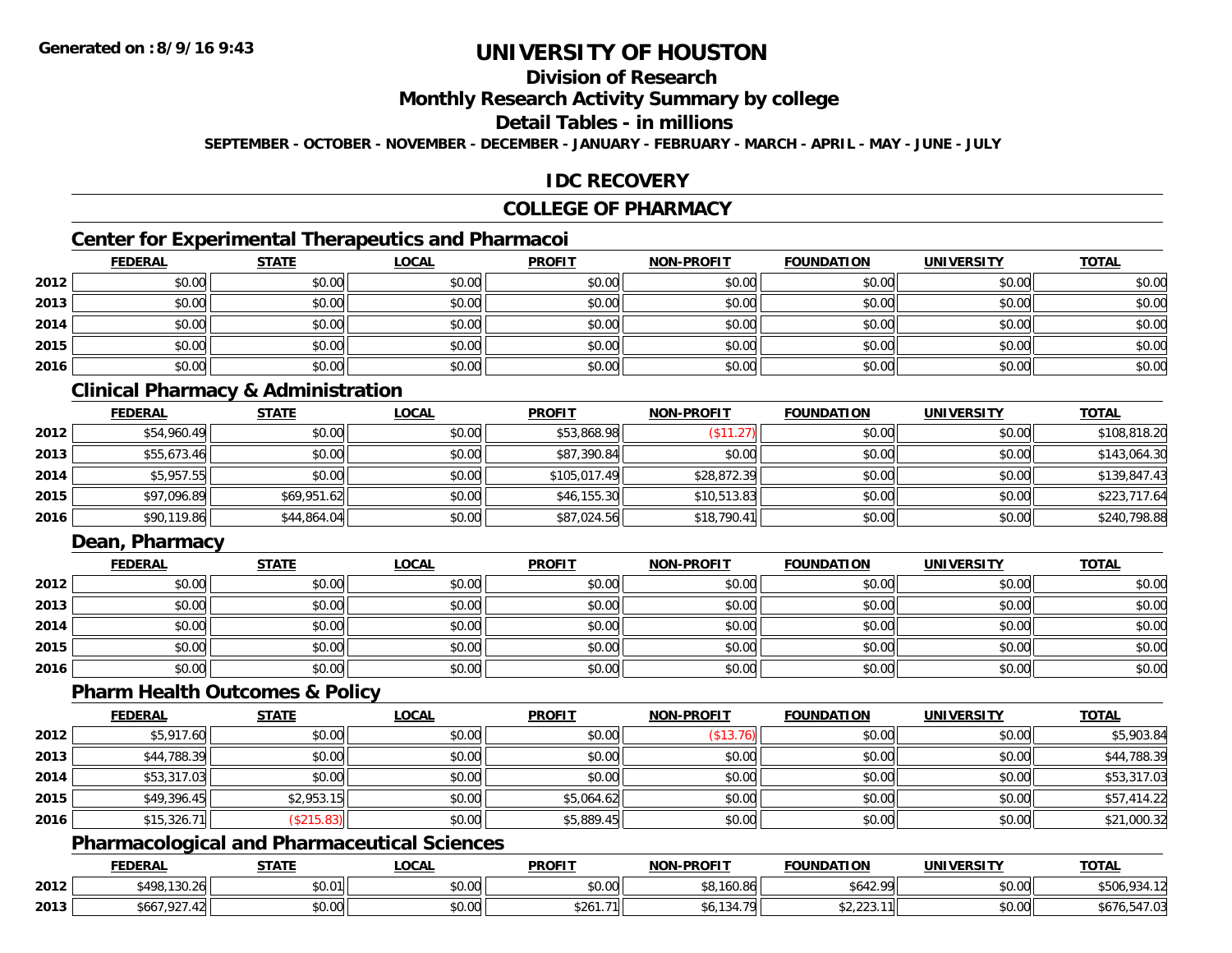## **Division of Research**

**Monthly Research Activity Summary by college**

**Detail Tables - in millions**

**SEPTEMBER - OCTOBER - NOVEMBER - DECEMBER - JANUARY - FEBRUARY - MARCH - APRIL - MAY - JUNE - JULY**

#### **IDC RECOVERY**

#### **COLLEGE OF PHARMACY**

## **Pharmacological and Pharmaceutical Sciences**

|       | <b>FEDERAL</b> | <u>STATE</u> | <u>LOCAL</u> | <b>PROFIT</b> | <b>NON-PROFIT</b> | <b>FOUNDATION</b> | <b>UNIVERSITY</b> | <b>TOTAL</b>   |
|-------|----------------|--------------|--------------|---------------|-------------------|-------------------|-------------------|----------------|
| 2014  | \$553,440.93   | \$0.00       | \$0.00       | \$11,018.45   | \$0.00            | \$1,912.04        | \$0.00            | \$566,371.42   |
| 2015  | \$619,594.06   | \$4,717.87   | \$0.00       | \$2,746.03    | \$1,968.20        | \$0.00            | \$0.00            | \$629,026.16   |
| 2016  | \$971,876.71   | \$15,074.47  | \$0.00       | \$0.00        | \$7,855.66        | \$0.00            | \$0.00            | \$994,806.84   |
| Total | \$3,783,523.82 | \$137,345.33 | \$0.00       | \$404,437.43  | \$82,271.11       | \$4,778.14        | \$0.00            | \$4,412,355.83 |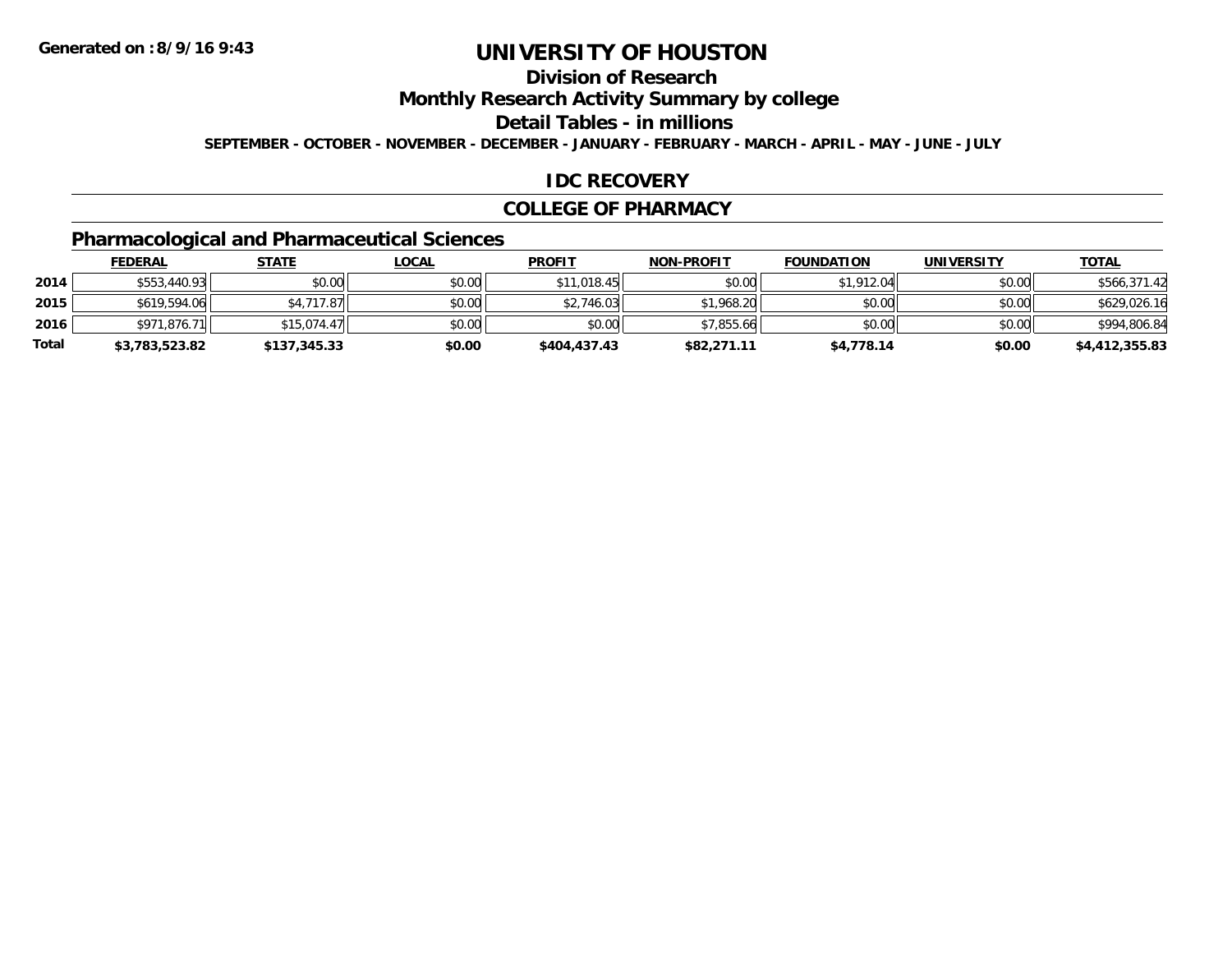## **Division of Research**

**Monthly Research Activity Summary by college**

**Detail Tables - in millions**

**SEPTEMBER - OCTOBER - NOVEMBER - DECEMBER - JANUARY - FEBRUARY - MARCH - APRIL - MAY - JUNE - JULY**

#### **IDC RECOVERY**

### **COLLEGE OF TECHNOLOGY**

### **Center for Technology Literacy**

|      | <b>FEDERAL</b> | <b>STATE</b> | <b>LOCAL</b> | <b>PROFIT</b> | <b>NON-PROFIT</b> | <b>FOUNDATION</b> | <b>UNIVERSITY</b> | <u>TOTAL</u> |
|------|----------------|--------------|--------------|---------------|-------------------|-------------------|-------------------|--------------|
| 2012 | \$132,772.48   | \$0.00       | \$0.00       | \$0.00        | \$0.00            | \$0.00            | \$0.00            | \$132,772.48 |
| 2013 | \$98,164.66    | \$0.00       | \$0.00       | \$0.00        | \$0.00            | \$0.00            | \$0.00            | \$98,164.66  |
| 2014 | \$144,506.23   | \$0.00       | \$0.00       | \$0.00        | \$0.00            | \$0.00            | \$0.00            | \$144,506.23 |
| 2015 | \$82,317.30    | \$0.00       | \$0.00       | \$0.00        | \$0.00            | \$0.00            | \$0.00            | \$82,317.30  |
| 2016 | \$14,782.07    | \$0.00       | \$0.00       | \$0.00        | \$0.00            | \$0.00            | \$0.00            | \$14,782.07  |

### **Construction Management**

|      | <u>FEDERAL</u> | <b>STATE</b> | <u>LOCAL</u> | <b>PROFIT</b> | <b>NON-PROFIT</b> | <b>FOUNDATION</b> | <b>UNIVERSITY</b> | <b>TOTAL</b> |
|------|----------------|--------------|--------------|---------------|-------------------|-------------------|-------------------|--------------|
| 2012 | \$0.00         | \$1,850.40   | \$0.00       | \$0.00        | \$0.00            | \$0.00            | \$0.00            | \$1,850.40   |
| 2013 | \$0.00         | \$4,821.84   | \$0.00       | \$0.00        | \$0.00            | \$2,543.72        | \$0.00            | \$7,365.56   |
| 2014 | \$0.00         | \$3,190.16   | \$0.00       | \$0.00        | \$0.00            | \$813.26          | \$0.00            | \$4,003.42   |
| 2015 | \$0.00         | \$76.78      | \$0.00       | \$0.00        | \$0.00            | \$0.00            | \$0.00            | \$76.78      |
| 2016 | \$0.00         | \$9,385.06   | \$0.00       | \$0.00        | \$0.00            | \$0.00            | \$0.00            | \$9,385.06   |

### **Dean, Technology**

|      | <b>FEDERAL</b> | <u>STATE</u> | <u>LOCAL</u> | <b>PROFIT</b> | <b>NON-PROFIT</b> | <b>FOUNDATION</b> | <b>UNIVERSITY</b> | <b>TOTAL</b> |
|------|----------------|--------------|--------------|---------------|-------------------|-------------------|-------------------|--------------|
| 2012 | \$43,824.24    | \$0.00       | \$0.00       | \$0.00        | \$0.00            | \$0.00            | \$0.00            | \$43,824.24  |
| 2013 | \$25,774.16    | \$0.00       | \$0.00       | \$0.00        | \$0.00            | \$0.00            | \$0.00            | \$25,774.16  |
| 2014 | \$14,909.12    | \$0.00       | \$0.00       | \$0.00        | \$0.00            | \$0.00            | \$0.00            | \$14,909.12  |
| 2015 | \$0.00         | \$0.00       | \$0.00       | \$0.00        | \$0.00            | \$0.00            | \$0.00            | \$0.00       |
| 2016 | \$0.00         | \$0.00       | \$0.00       | \$0.00        | \$0.00            | \$0.00            | \$0.00            | \$0.00       |

#### **Engineering Technology**

|      | <u>FEDERAL</u> | <b>STATE</b> | <b>LOCAL</b> | <b>PROFIT</b> | <b>NON-PROFIT</b> | <b>FOUNDATION</b> | <b>UNIVERSITY</b> | <b>TOTAL</b> |
|------|----------------|--------------|--------------|---------------|-------------------|-------------------|-------------------|--------------|
| 2012 | \$127,062.53   | \$0.00       | \$0.00       | \$7,961.29    | \$0.00            | \$0.00            | \$0.00            | \$135,023.82 |
| 2013 | \$118,608.00   | \$0.00       | \$0.00       | \$17,821.16   | \$0.00            | \$1,567.70        | \$0.00            | \$137,996.86 |
| 2014 | \$103,325.02   | \$0.00       | \$0.00       | \$22,812.63   | \$0.00            | \$0.00            | \$0.00            | \$126,137.65 |
| 2015 | \$256,788.63   | \$0.00       | \$0.00       | \$11,098.76   | \$0.00            | \$0.00            | \$0.00            | \$267,887.39 |
| 2016 | \$220,350.28   | \$0.00       | \$0.00       | \$0.00        | \$554.56          | \$0.00            | \$0.00            | \$220,904.84 |

### **Human Development and Consumer Science**

|      | <b>FEDERAL</b>                | CFTATF<br>,,,,,    | .OCAI         | <b>PROFIT</b>        | <b>J-PROFIT</b><br><b>NON</b> | <b>FOUNDATION</b> | <b>UNIVERSIT</b>   | <b>TOTAL</b>           |
|------|-------------------------------|--------------------|---------------|----------------------|-------------------------------|-------------------|--------------------|------------------------|
| 2012 | \$127.81                      |                    | 0000<br>vv.vv |                      | 0000<br><b>JU.UU</b>          | \$0.00            | $\sim$ 00<br>vu.vu |                        |
| 2013 | $A = A + A$<br><b>JIJJ.JU</b> | $\sim$ 00<br>JU.UU | 0.00<br>PO.OO | 0000<br><b>DU.UU</b> | 0.00<br><b>JU.UU</b>          | \$0.00            | 0000<br>vu.vu      | $-0$<br><b>PIJJ.JI</b> |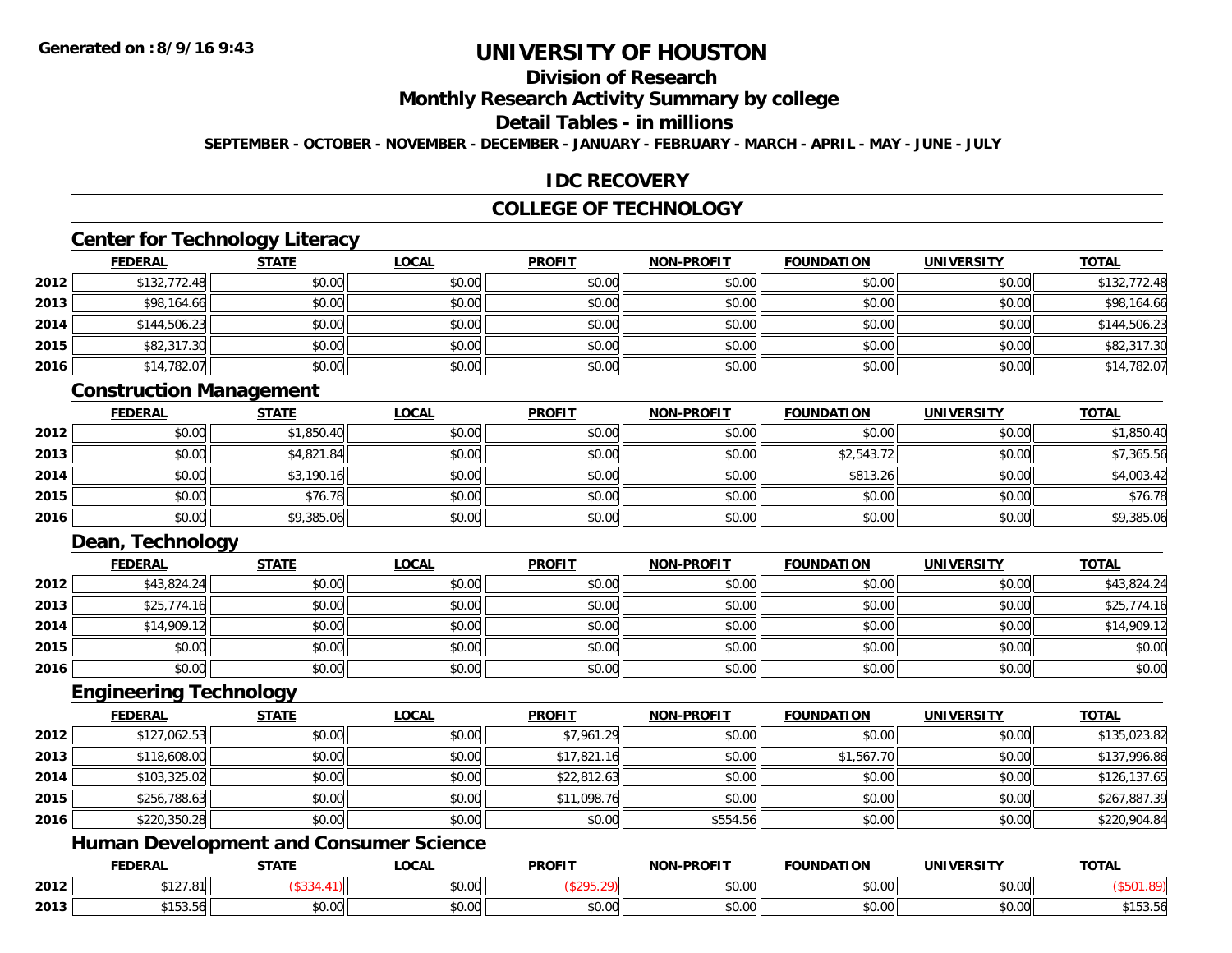## **Division of Research**

**Monthly Research Activity Summary by college**

### **Detail Tables - in millions**

**SEPTEMBER - OCTOBER - NOVEMBER - DECEMBER - JANUARY - FEBRUARY - MARCH - APRIL - MAY - JUNE - JULY**

### **IDC RECOVERY**

### **COLLEGE OF TECHNOLOGY**

### **Human Development and Consumer Science**

|      | <b>FEDERAL</b> | <b>STATE</b> | <u>LOCAL</u> | <b>PROFIT</b> | <b>NON-PROFIT</b> | <b>FOUNDATION</b>    | UNIVERSITY | <b>TOTAL</b>         |
|------|----------------|--------------|--------------|---------------|-------------------|----------------------|------------|----------------------|
| 2014 | \$2,572.87     | \$0.00       | \$0.00       | \$0.00        | \$0.00            | \$32,577.<br>.64     | \$0.00     | 150.51<br>$A \cap F$ |
| 2015 | \$36,914.54    | \$0.00       | \$0.00       | <b>SU.UU</b>  | \$0.00            | \$2,534.49           | \$0.00     | \$39.449.03          |
| 2016 | \$39,257.50    | \$0.00       | \$0.00       | \$0.00        | \$0.00            | 423331<br>\$2,333.34 | \$0.00     | 590.84               |

<u> 1989 - Johann Stoff, deutscher Stoffen und der Stoffen und der Stoffen und der Stoffen und der Stoffen und de</u>

### **Information & Logistics Technology**

|      | <u>FEDERAL</u> | <b>STATE</b> | <b>LOCAL</b> | <b>PROFIT</b> | <b>NON-PROFIT</b> | <b>FOUNDATION</b> | <b>UNIVERSITY</b> | <b>TOTAL</b> |
|------|----------------|--------------|--------------|---------------|-------------------|-------------------|-------------------|--------------|
| 2012 | \$14,958.63    | (\$540.60)   | \$0.00       | \$0.00        | \$0.00            | \$0.00            | \$0.00            | \$14,418.03  |
| 2013 | \$0.00         | \$0.00       | \$0.00       | \$0.00        | \$0.00            | \$0.00            | \$0.00            | \$0.00       |
| 2014 | (\$79.30)      | \$0.00       | \$0.00       | \$0.00        | \$0.00            | \$0.00            | \$0.00            | (\$79.30)    |
| 2015 | \$14,406.26    | \$0.00       | \$0.00       | \$0.00        | \$0.00            | \$0.00            | \$0.00            | \$14,406.26  |
| 2016 | \$114,388.60   | \$0.00       | \$0.00       | \$2,636.66    | \$0.00            | \$0.00            | \$0.00            | \$117,025.26 |

### **Texas Manufacturing Assistance Center**

|       | <b>FEDERAL</b> | <u>STATE</u> | <b>LOCAL</b> | <b>PROFIT</b> | <b>NON-PROFIT</b> | <b>FOUNDATION</b> | <b>UNIVERSITY</b> | <b>TOTAL</b>   |
|-------|----------------|--------------|--------------|---------------|-------------------|-------------------|-------------------|----------------|
| 2012  | \$0.00         | \$0.00       | \$0.00       | \$0.00        | \$0.00            | \$0.00            | \$0.00            | \$0.00         |
| 2013  | \$0.00         | \$0.00       | \$0.00       | \$0.00        | \$0.00            | \$0.00            | \$0.00            | \$0.00         |
| 2014  | \$0.00         | \$0.00       | \$0.00       | \$0.00        | \$0.00            | \$0.00            | \$0.00            | \$0.00         |
| 2015  | \$0.00         | \$0.00       | \$0.00       | \$0.00        | \$0.00            | \$0.00            | \$0.00            | \$0.00         |
| Total | \$1,605,885.19 | \$18,449.23  | \$0.00       | \$62,035.21   | \$554.56          | \$42,370.15       | \$0.00            | \$1,729,294.33 |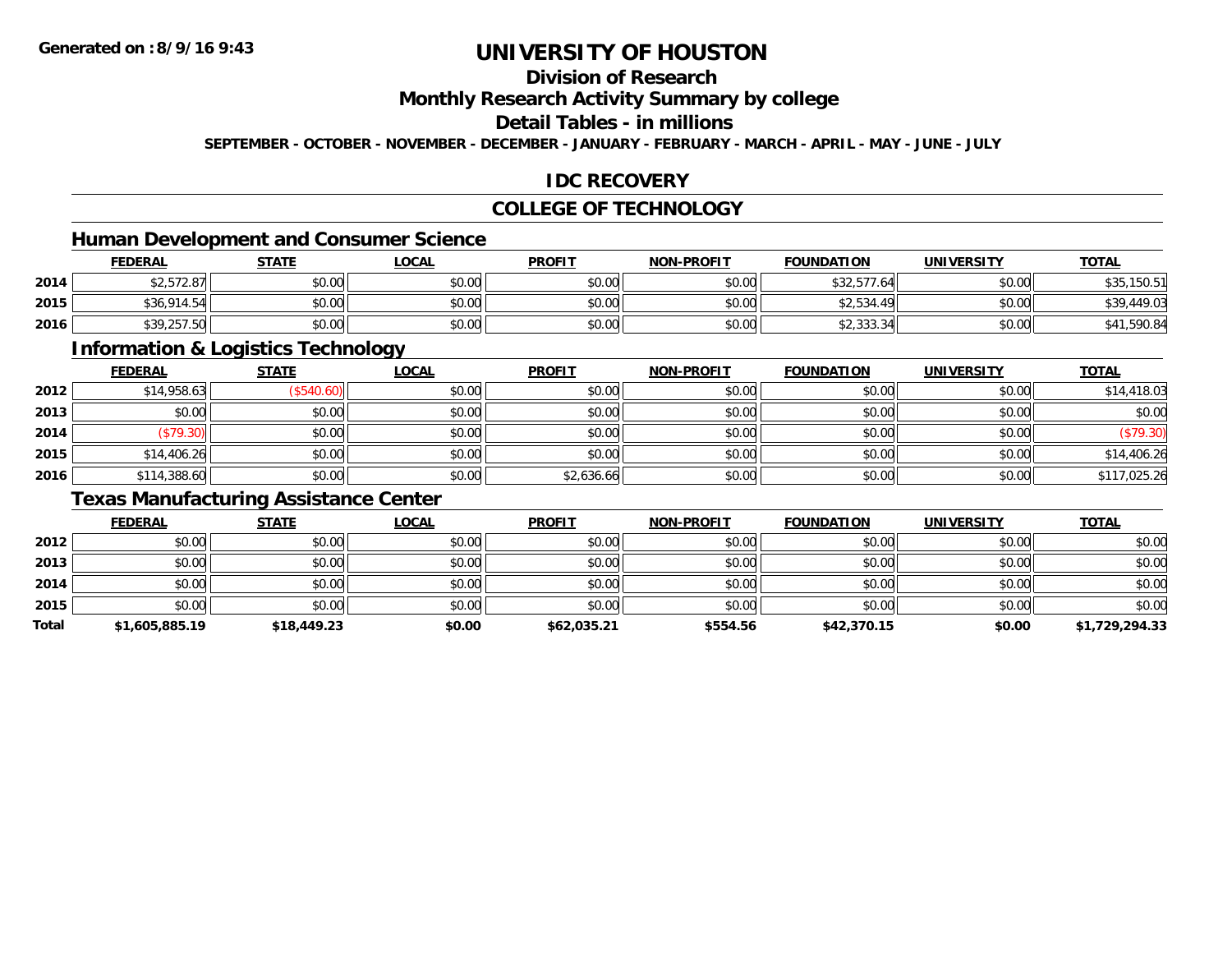## **Division of Research**

### **Monthly Research Activity Summary by college**

### **Detail Tables - in millions**

**SEPTEMBER - OCTOBER - NOVEMBER - DECEMBER - JANUARY - FEBRUARY - MARCH - APRIL - MAY - JUNE - JULY**

### **IDC RECOVERY**

### **CULLEN COLLEGE OF ENGINEERING**

### **Biomedical Engineering**

|      | <b>FEDERAL</b> | <b>STATE</b> | <b>LOCAL</b> | <b>PROFIT</b> | <b>NON-PROFIT</b> | <b>FOUNDATION</b> | <b>UNIVERSITY</b> | <b>TOTAL</b> |
|------|----------------|--------------|--------------|---------------|-------------------|-------------------|-------------------|--------------|
| 2012 | \$132,605.12   | \$0.00       | \$0.00       | \$0.00        | \$0.00            | \$0.00            | \$0.00            | \$132,605.12 |
| 2013 | \$333,761.58   | \$0.00       | \$0.00       | \$0.00        | \$0.00            | \$0.00            | \$0.00            | \$333,761.58 |
| 2014 | \$674,361.22   | \$0.00       | \$0.00       | \$0.00        | \$668.54          | \$0.00            | \$0.00            | \$675,029.76 |
| 2015 | \$710,636.80   | \$0.00       | \$0.00       | \$0.00        | \$11,180.89       | \$0.00            | \$0.00            | \$721,817.69 |
| 2016 | \$558,108.36   | \$0.00       | \$0.00       | \$4,470.13    | \$2,299.10        | \$0.00            | \$0.00            | \$564,877.59 |

### **Center for Innovative Grouting Materials and Tech**

|      | <u>FEDERAL</u> | <u>STATE</u> | <u>LOCAL</u> | <b>PROFIT</b> | <b>NON-PROFIT</b> | <b>FOUNDATION</b> | <b>UNIVERSITY</b> | <b>TOTAL</b> |
|------|----------------|--------------|--------------|---------------|-------------------|-------------------|-------------------|--------------|
| 2012 | \$0.00         | \$0.00       | \$0.00       | \$0.00        | \$0.00            | \$0.00            | \$0.00            | \$0.00       |
| 2013 | \$0.00         | \$0.00       | \$0.00       | \$0.00        | \$0.00            | \$0.00            | \$0.00            | \$0.00       |
| 2014 | \$0.00         | \$0.00       | \$0.00       | \$0.00        | \$0.00            | \$0.00            | \$0.00            | \$0.00       |
| 2015 | \$0.00         | \$0.00       | \$0.00       | \$0.00        | \$0.00            | \$0.00            | \$0.00            | \$0.00       |
| 2016 | \$0.00         | \$0.00       | \$0.00       | \$0.00        | \$0.00            | \$0.00            | \$0.00            | \$0.00       |

### **Chemical Engineering**

|      | <b>FEDERAL</b> | <b>STATE</b> | <b>LOCAL</b> | <b>PROFIT</b> | <b>NON-PROFIT</b> | <b>FOUNDATION</b> | <b>UNIVERSITY</b> | <b>TOTAL</b>   |
|------|----------------|--------------|--------------|---------------|-------------------|-------------------|-------------------|----------------|
| 2012 | \$827,438.23   | \$5,713.27   | \$1,304.62   | \$258,742.66  | \$0.00            | \$132.37          | \$0.02            | \$1,093,331.17 |
| 2013 | \$986,190.43   | \$6,871.12   | \$0.00       | \$173,264.78  | \$0.00            | \$940.94          | \$3,231.21        | \$1,170,498.48 |
| 2014 | \$966,616.66   | \$2,948.64   | \$0.00       | \$382,938.30  | \$0.00            | \$2,590.53        | \$7,439.46        | \$1,362,533.59 |
| 2015 | \$885,781.14   | \$10,754.92  | \$0.00       | \$400.152.67  | \$0.00            | \$4,016.81        | \$3,624.94        | \$1,304,330.47 |
| 2016 | \$970,011.72   | \$28,436.17  | \$0.00       | \$534,522.16  | \$13,502.18       | \$3,308.79        | (\$89.06)         | \$1,549,691.96 |

### **Civil Engineering**

|      | <b>FEDERAL</b> | <b>STATE</b> | <u>LOCAL</u> | <b>PROFIT</b> | <b>NON-PROFIT</b> | <b>FOUNDATION</b> | UNIVERSITY | <b>TOTAL</b>   |
|------|----------------|--------------|--------------|---------------|-------------------|-------------------|------------|----------------|
| 2012 | \$256,978.79   | \$37,860.91  | \$26,339.96  | \$37,347.85   | \$17.477.43       | \$0.00            | (\$490.00) | \$375,514.94   |
| 2013 | \$594,119.93   | \$18,701.92  | \$2,653.74   | \$62,838.45   | \$25,337.19       | \$10,882.06       | \$1,974.72 | \$716,508.00   |
| 2014 | \$802,245.02   | \$21,080.90  | (\$1,308.66) | \$36,200.72   | \$30,909.77       | \$4,694.82        | \$112.50   | \$893,935.07   |
| 2015 | \$924,315.01   | \$29,259.93  | \$0.00       | \$42,432.53   | \$11,292.42       | \$12,493.33       | \$0.00     | \$1,019,793.22 |
| 2016 | \$669,166.72   | \$34,786.65  | \$0.00       | \$26,079.45   | \$22,019.94       | \$4,982.57        | \$6,278.35 | \$763,313.68   |

### **Composites Engineering and Applications Center**

|      | <b>FEDERAL</b> | <b>STATE</b><br>,,,,,, | <b>_OCAL</b>       | <b>PROFIT</b>           | -PROFIT<br><b>NIONI</b> | <b>FOUNDATION</b>                                 | <b>UNIVERSITY</b>     | <b>TOTAL</b> |
|------|----------------|------------------------|--------------------|-------------------------|-------------------------|---------------------------------------------------|-----------------------|--------------|
| 2012 | \$0.00         | Ψυ<br>יש.טע            | ሶስ ሰሰ<br>JU.UU     | 0 <sub>n</sub><br>JU.UU | 0000<br><b>DU.UU</b>    | $\mathsf{A}\cap\mathsf{A}\cap\mathsf{A}$<br>JU.UU | 0.001<br><b>JU.UU</b> | \$0.00       |
| 2013 | \$0.00         | ¢∩<br>JU.UU            | $\sim$ 00<br>JU.UU | 0000<br>JU.UU           | \$0.00                  | JU.UU                                             | 0.00<br>PO.OO         | \$0.00       |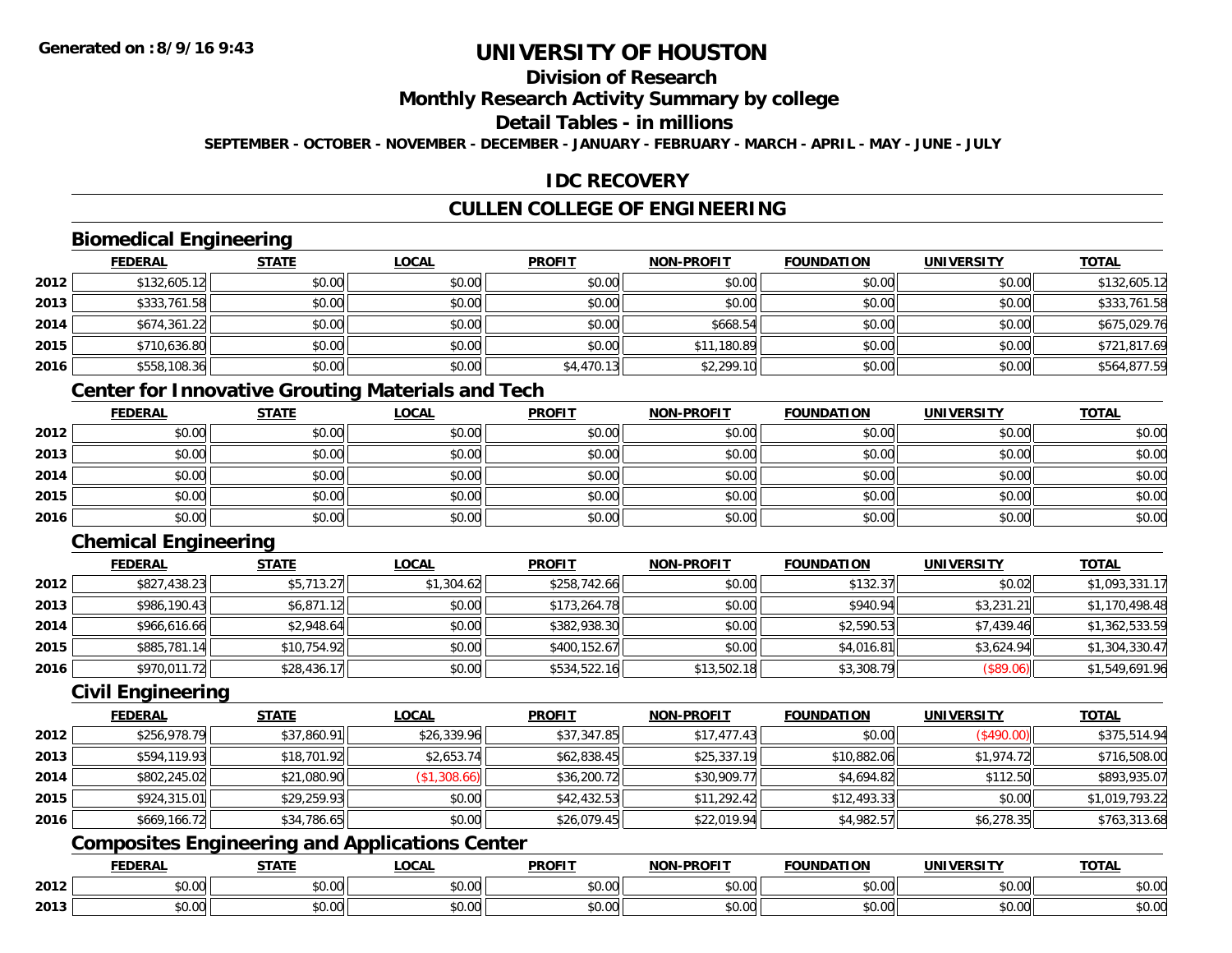## **Division of Research**

### **Monthly Research Activity Summary by college**

#### **Detail Tables - in millions**

**SEPTEMBER - OCTOBER - NOVEMBER - DECEMBER - JANUARY - FEBRUARY - MARCH - APRIL - MAY - JUNE - JULY**

### **IDC RECOVERY**

## **CULLEN COLLEGE OF ENGINEERING**

# **Composites Engineering and Applications Center**

|      | <b>FEDERAL</b>     | <b>CTATE</b>                                          | .OCAL  | <b>PROFIT</b>          | <b>DDAFIT</b><br>NON | <b>FOUNDATION</b>          | UNIVERSITY | <b>TOTAL</b> |
|------|--------------------|-------------------------------------------------------|--------|------------------------|----------------------|----------------------------|------------|--------------|
| 2014 | $\sim$<br>טט.טע    | 0000<br>JU.UU                                         | \$0.00 | 0 <sub>n</sub><br>JU.U | 0000<br>vv.vv        | $\sim$ $\sim$<br>nn.<br>wu | \$0.00     | 0 n<br>DU.UU |
| 2015 | , n<br>--<br>טט.טע | $\mathsf{A} \cap \mathsf{A} \cap \mathsf{A}$<br>JU.UU | \$0.00 | 0 <sub>n</sub><br>JU.U | 0000<br>JU.UU        | $n \cap \Omega$<br>וט.טי   | \$0.00     | \$0.00       |

<u> 1989 - Johann Stoff, Amerikaansk politiker (\* 1958)</u>

#### **Dean, Engineering**

|      | <b>FEDERAL</b> | <b>STATE</b> | <b>LOCAL</b> | <b>PROFIT</b> | <b>NON-PROFIT</b> | <b>FOUNDATION</b> | <b>UNIVERSITY</b> | <b>TOTAL</b> |
|------|----------------|--------------|--------------|---------------|-------------------|-------------------|-------------------|--------------|
| 2012 | \$6,433.78     | \$0.00       | \$0.00       | \$0.00        | \$0.00            | \$0.00            | \$0.00            | \$6,433.78   |
| 2013 | \$7,727.36     | \$0.00       | \$0.00       | \$0.00        | \$0.00            | \$0.00            | \$0.00            | \$7,727.36   |
| 2014 | \$6,627.90     | \$0.00       | \$0.00       | \$0.00        | \$0.00            | \$0.00            | \$0.00            | \$6,627.90   |
| 2015 | \$5,541.27     | \$0.00       | \$0.00       | \$0.00        | \$0.00            | \$0.00            | \$0.00            | \$5,541.27   |
| 2016 | \$47,218.52    | \$0.00       | \$0.00       | \$0.00        | \$0.00            | \$0.00            | \$0.00            | \$47,218.52  |

### **Electrical & Computer Engineering**

|      | <b>FEDERAL</b> | <b>STATE</b> | <u>LOCAL</u> | <b>PROFIT</b> | <b>NON-PROFIT</b> | <b>FOUNDATION</b> | <b>UNIVERSITY</b> | <b>TOTAL</b>   |
|------|----------------|--------------|--------------|---------------|-------------------|-------------------|-------------------|----------------|
| 2012 | \$747,727.15   | (\$314.22)   | \$0.00       | \$112,604.92  | (\$3,375.31)      | (\$16, 163.66)    | \$0.21            | \$840,479.08   |
| 2013 | \$802,013.76   | \$975.60     | \$0.00       | \$99,550.62   | \$15,400.69       | \$532.40          | \$0.00            | \$918,473.06   |
| 2014 | \$820,600.86   | \$669.83     | \$0.00       | \$156,272.01  | \$49,895.35       | \$7,084.58        | \$0.00            | \$1,034,522.63 |
| 2015 | \$1,186,351.40 | \$1,704.20   | \$0.00       | \$88,242.67   | \$25,261.26       | \$15,241.15       | \$0.00            | \$1,316,800.68 |
| 2016 | \$873,434.68   | \$52,943.06  | \$0.00       | \$55,710.33   | \$93,818.46       | (\$2,824.03)      | \$0.00            | \$1,073,082.49 |

### **Industrial Engineering**

|      | <u>FEDERAL</u> | <b>STATE</b> | <u>LOCAL</u> | <b>PROFIT</b> | <b>NON-PROFIT</b> | <b>FOUNDATION</b> | <b>UNIVERSITY</b> | <b>TOTAL</b> |
|------|----------------|--------------|--------------|---------------|-------------------|-------------------|-------------------|--------------|
| 2012 | \$46,696.91    | (\$105.07)   | \$17,937.46  | \$0.00        | \$0.00            | \$0.00            | \$0.00            | \$64,529.30  |
| 2013 | \$43,797.71    | \$5,666.35   | \$3,643.31   | \$0.00        | \$0.00            | \$4,805.75        | \$0.00            | \$57,913.12  |
| 2014 | \$54,743.52    | \$8,204.22   | \$17,014.53  | \$0.00        | \$0.00            | \$7,858.42        | \$0.00            | \$87,820.69  |
| 2015 | \$56,215.35    | \$8,239.30   | \$12,718.38  | \$2,213.43    | \$0.00            | \$13,664.71       | \$0.00            | \$93.051.17  |
| 2016 | \$25,915.74    | \$7,562.68   | \$32.00      | \$476.08      | \$0.00            | \$6,482.37        | \$0.00            | \$40,468.87  |

### **Mechanical Engineering**

|      | <b>FEDERAL</b> | <b>STATE</b>  | <b>LOCAL</b> | <b>PROFIT</b> | <b>NON-PROFIT</b> | <b>FOUNDATION</b> | <b>UNIVERSITY</b> | <b>TOTAL</b>   |
|------|----------------|---------------|--------------|---------------|-------------------|-------------------|-------------------|----------------|
| 2012 | \$683,629.73   | \$12,942.03   | \$0.00       | \$117,283.87  | \$17,534.68       | \$15,660.12       | \$0.00            | \$847,050.43   |
| 2013 | \$917,411.85   | \$21,477.85   | \$0.00       | \$94,439.99   | \$0.00            | \$37,810.69       | \$0.00            | \$1,071,140.39 |
| 2014 | \$939,293.93   | \$9,881.37    | \$0.00       | \$281,863.16  | \$0.00            | \$48,057.22       | \$0.00            | \$1,279,095.68 |
| 2015 | \$847,753.61   | (\$4,786.79)  | \$0.00       | \$369,746.88  | \$0.00            | \$24,310.37       | \$0.00            | \$1,237,024.07 |
| 2016 | \$500,540.09   | (\$10,310.03) | \$0.00       | \$163,764.49  | \$0.00            | \$39,992.31       | \$0.00            | \$693,986.86   |

<u> 1980 - Andrea Station Barbara, actor a component de la componentación de la componentación de la componentaci</u>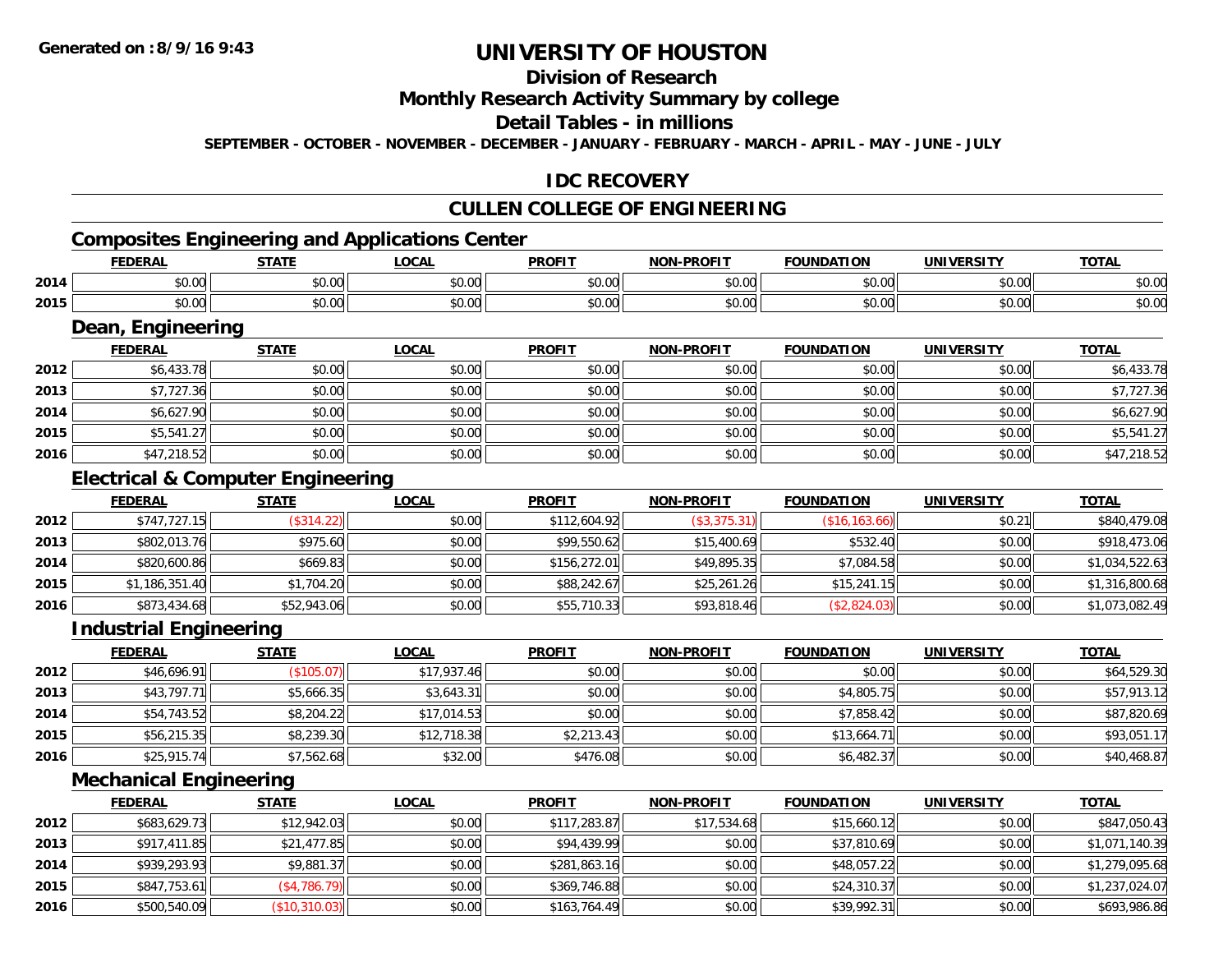## **Division of Research**

#### **Monthly Research Activity Summary by college**

### **Detail Tables - in millions**

**SEPTEMBER - OCTOBER - NOVEMBER - DECEMBER - JANUARY - FEBRUARY - MARCH - APRIL - MAY - JUNE - JULY**

### **IDC RECOVERY**

### **CULLEN COLLEGE OF ENGINEERING**

### **National Center for Airborne Laser Mapping**

|      | <b>FEDERAL</b> | <b>STATE</b> | <u>LOCAL</u> | <b>PROFIT</b> | <b>NON-PROFIT</b> | <b>FOUNDATION</b> | <b>UNIVERSITY</b> | <b>TOTAL</b> |
|------|----------------|--------------|--------------|---------------|-------------------|-------------------|-------------------|--------------|
| 2012 | \$128,484.01   | \$0.00       | \$0.00       | \$0.00        | \$0.00            | \$0.00            | \$0.00            | \$128,484.01 |
| 2013 | \$125,012.33   | \$0.00       | \$0.00       | \$0.00        | \$0.00            | \$16,323.08       | \$0.00            | \$141,335.41 |
| 2014 | \$239,978.16   | \$0.00       | \$0.00       | \$0.00        | \$0.00            | \$5,995.99        | \$0.00            | \$245,974.15 |
| 2015 | \$331,999.06   | \$0.00       | \$0.00       | \$0.00        | \$0.00            | \$0.00            | \$77,107.57       | \$409,106.63 |
| 2016 | \$228,590.17   | \$0.00       | \$0.00       | \$0.00        | \$56,439.72       | \$0.00            | \$0.00            | \$285,029.89 |

### **Petroleum Engineering**

|      | <b>FEDERAL</b> | <b>STATE</b> | <u>LOCAL</u> | <b>PROFIT</b> | <b>NON-PROFIT</b> | <b>FOUNDATION</b> | <b>UNIVERSITY</b> | <b>TOTAL</b> |
|------|----------------|--------------|--------------|---------------|-------------------|-------------------|-------------------|--------------|
| 2013 | \$13,653.78    | \$0.00       | \$0.00       | \$0.00        | \$0.00            | \$0.00            | \$0.00            | \$13,653.78  |
| 2014 | \$18,090.28    | \$0.00       | \$0.00       | \$77,667.78   | \$0.00            | \$0.00            | \$0.00            | \$95,758.06  |
| 2015 | \$782.72       | \$0.00       | \$0.00       | \$216,668.52  | \$0.00            | \$0.00            | \$0.00            | \$215,885.80 |
| 2016 | \$14,461.13]   | \$0.00       | \$0.00       | \$79,306.34   | \$0.00            | \$0.00            | \$0.00            | \$64,845.21  |

## **Wind Energy Center**

|       | <b>FEDERAL</b>  | <b>STATE</b> | <b>LOCAL</b> | <b>PROFIT</b>  | <b>NON-PROFIT</b> | <b>FOUNDATION</b> | <b>UNIVERSITY</b> | <b>TOTAL</b>    |
|-------|-----------------|--------------|--------------|----------------|-------------------|-------------------|-------------------|-----------------|
| 2012  | \$0.00          | \$0.00       | \$0.00       | \$0.00         | \$0.00            | \$0.00            | \$0.00            | \$0.00          |
| 2013  | \$0.00          | \$0.00       | \$0.00       | \$0.00         | \$0.00            | \$0.00            | \$0.00            | \$0.00          |
| 2014  | \$0.00          | \$0.00       | \$0.00       | \$0.00         | \$0.00            | \$0.00            | \$0.00            | \$0.00          |
| 2015  | \$0.00          | \$0.00       | \$0.00       | \$0.00         | \$0.00            | \$0.00            | \$0.00            | \$0.00          |
| 2016  | \$0.00          | \$0.00       | \$0.00       | \$0.00         | \$0.00            | \$0.00            | \$0.00            | \$0.00          |
| Total | \$19,982,575.80 | \$311,164.79 | \$80,335.34  | \$3,874,800.77 | \$389,662.31      | \$268,873.69      | \$99,189.92       | \$25,006,602.63 |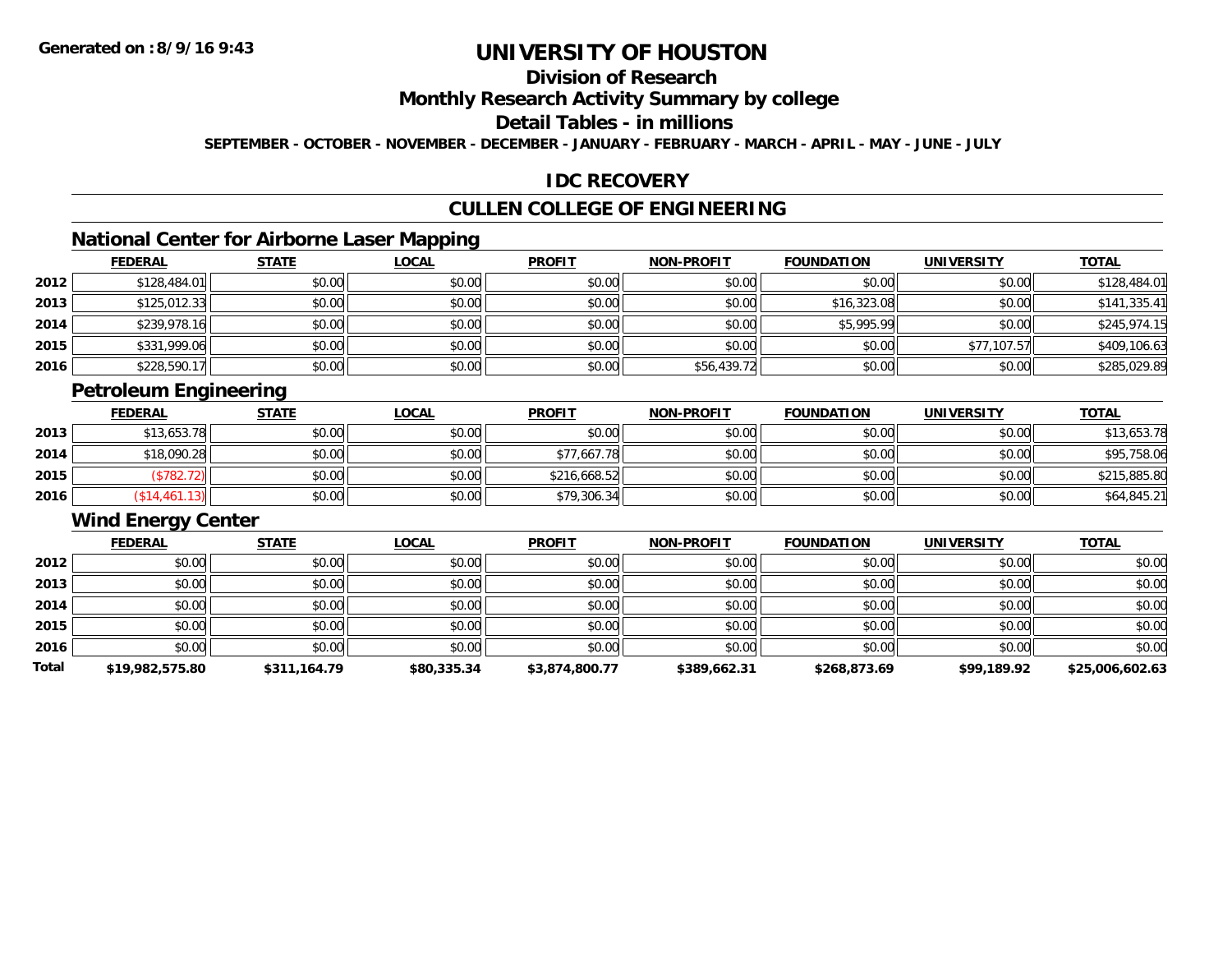**2013**

**2014**

**2015**

**2016**

# **UNIVERSITY OF HOUSTON**

### **Division of Research**

**Monthly Research Activity Summary by college**

**Detail Tables - in millions**

**SEPTEMBER - OCTOBER - NOVEMBER - DECEMBER - JANUARY - FEBRUARY - MARCH - APRIL - MAY - JUNE - JULY**

### **IDC RECOVERY**

#### **DIVISION OF RESEARCH**

#### **Allied Geophysical Laboratories FEDERAL STATE LOCAL PROFIT NON-PROFIT FOUNDATION UNIVERSITY TOTALTOTAL 2012** \$0.00 \$0.00 \$0.00 \$5,974.26 \$0.00 \$0.00 \$0.00 \$5,974.26 **2013** \$0.00 \$0.00 \$0.00 \$3,076.49 \$0.00 \$0.00 \$0.00 \$3,076.49 **Center for Advanced Computing and Data Systems FEDERAL STATE LOCAL PROFIT NON-PROFIT FOUNDATION UNIVERSITY TOTAL2012** \$151,468.78 \$0.00 \$0.00 \$22,337.22 \$0.00 \$0.00 \$0.00 \$173,806.00 **2013** \$39,966.29 \$0.00 \$0.00 \$57,912.86 \$0.00 \$0.00 \$0.00 \$97,879.15 **2014** (\$3,331.79) \$0.00 \$0.00 \$0.00 \$0.00 \$0.00 \$0.00 (\$3,331.79) **2015** \$1,392.87 \$0.00 \$0.00 \$0.00 \$0.00 \$0.00 \$0.00 \$1,392.87 **2016**6 \$592.78 \$592.78 \$0.00 \$0.00 \$0.00 \$0.00 \$0.00 \$0.00 \$0.00 \$0.00 \$0.00 \$0.00 \$0.00 \$592.78 **Center for Advanced MaterialsFEDERAL STATE LOCAL PROFIT NON-PROFIT FOUNDATION UNIVERSITY TOTAL2012**2 | (\$160.97)|| \$0.00|| \$0.00|| \$0.00|| \$0.00|| \$0.00|| (\$160.97) **2013** $\textbf{3} \quad \textbf{\textcolor{blue}{\textbf{50.00}}} \quad \textbf{\textcolor{blue}{\textbf{50.00}}} \quad \textbf{\textcolor{blue}{\textbf{50.00}}} \quad \textbf{\textcolor{blue}{\textbf{50.00}}} \quad \textbf{\textcolor{blue}{\textbf{50.00}}} \quad \textbf{\textcolor{blue}{\textbf{50.00}}} \quad \textbf{\textcolor{blue}{\textbf{50.00}}} \quad \textbf{\textcolor{blue}{\textbf{50.00}}} \quad \textbf{\textcolor{blue}{\textbf{50.00}}} \quad \textbf{\textcolor{blue}{\textbf{50.00}}} \quad \text$ **2014**4 \$0.00 \$0.00 \$0.00 \$0.00 \$0.00 \$0.00 \$0.00 \$0.00 \$0.00 \$0.00 \$0.00 \$0.00 \$0.00 \$0.00 \$0.00 \$0.00 \$0.00 **2015** \$0.00 \$0.00 \$0.00 \$15,269.81 \$0.00 \$0.00 \$0.00 \$15,269.81 **2016** \$0.00 \$0.00 \$0.00 \$0.00 \$0.00 \$0.00 \$0.00 \$0.00 **Center for Biomedical & Environmental GenomicsFEDERAL STATE LOCAL PROFIT NON-PROFIT FOUNDATION UNIVERSITY TOTALTOTAL 2012**2 | \$0.00 \$0.00 \$0.00 \$0.00 \$0.00 \$0.00 \$0.00 \$0.00 \$0.00 \$0.00 \$0.00 \$0.00 \$0.00 \$0.00 \$0.00 \$0.00 \$0.00 \$0.0 **2013** \$0.00 \$0.00 \$0.00 \$0.00 \$0.00 \$0.00 \$0.00 \$0.00 **2014**4 \$0.00 \$0.00 \$0.00 \$0.00 \$0.00 \$0.00 \$0.00 \$0.00 \$0.00 \$0.00 \$0.00 \$0.00 \$0.00 \$0.00 \$0.00 \$0.00 \$0.00 **2015** \$0.00 \$0.00 \$0.00 \$0.00 \$0.00 \$0.00 \$0.00 \$0.00 **2016**6 \$0.00 \$0.00 \$0.00 \$0.00 \$0.00 \$0.00 \$0.00 \$0.00 \$0.00 \$0.00 \$0.00 \$0.00 \$0.00 \$0.00 \$0.00 \$0.00 \$0.00 **Center for Industrial Partnerships FEDERAL STATE LOCAL PROFIT NON-PROFIT FOUNDATION UNIVERSITY TOTAL2012**2 \$21,286.32 \$0.00 \$0.00 \$0.00 \$0.00 \$0.00 \$1,849.80 \$7,849.80 \$0.00 \$0.00 \$0.00 \$0.00 \$29,136.11

\$3,016.46 \$0.00 \$0.00 \$6,497.07 \$0.00 \$0.00 \$0.00 \$9,513.54

4 \$3,082.60 \\$11,193.47 \$0.00 \$0.00 \$0.00 \$11,110.87 \$11,110.87 \$0.00 \$0.00 \$0.00 \$0.00 \$14,193.47

5 | \$1,350.50|| \$0.00|| \$0.00|| \$0.00|| \$3,409.54|| \$0.00|| \$0.00|| \$0.00|| \$0.00|| \$4,760.04

6 \$20,486.99 \$0.00 \$0.00 \$0.00 \$0.00 \$0.00 \$0.00 \$0.00 \$0.00 \$0.00 \$0.00 \$20,486.99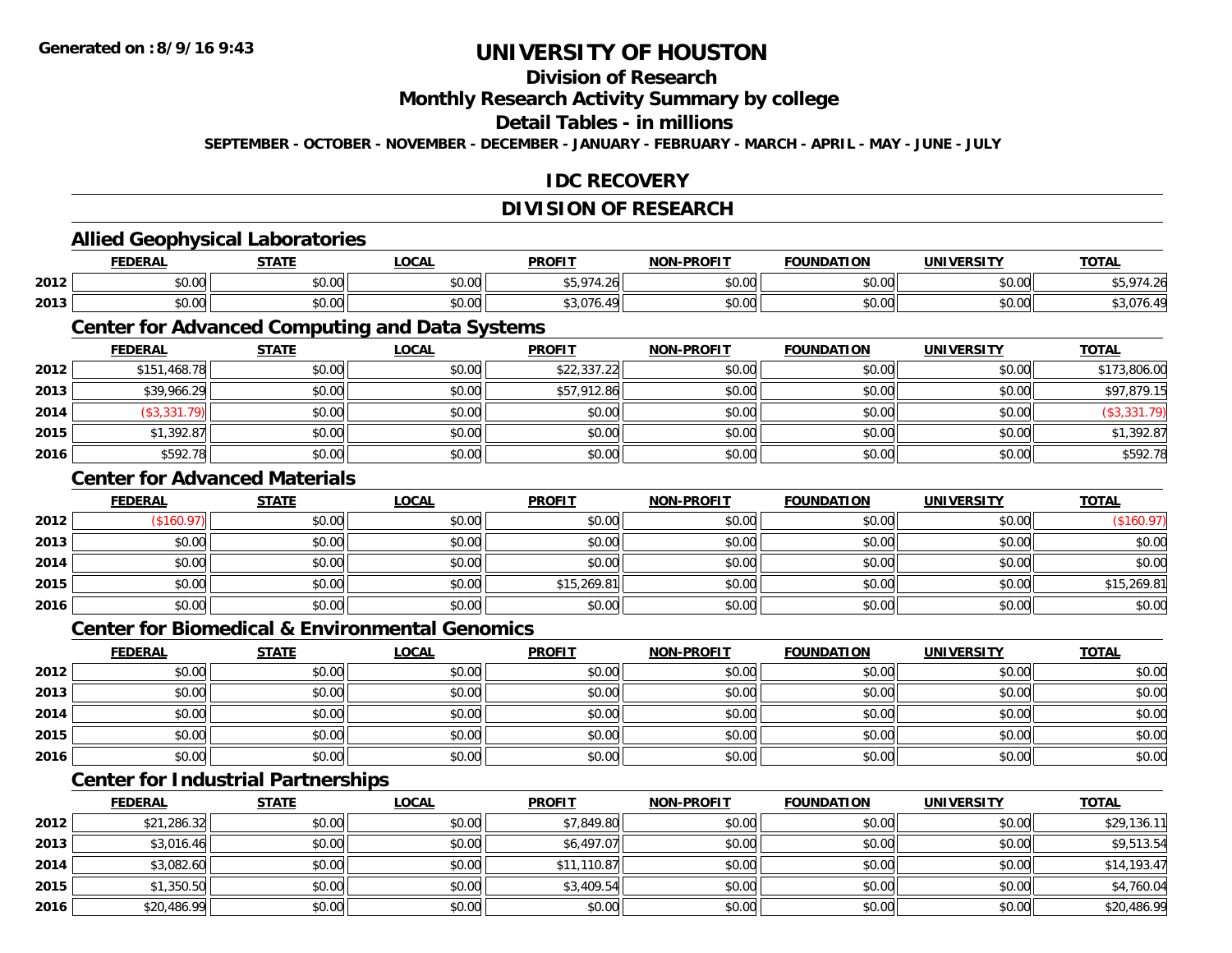**2015**

# **UNIVERSITY OF HOUSTON**

## **Division of Research**

**Monthly Research Activity Summary by college**

**Detail Tables - in millions**

**SEPTEMBER - OCTOBER - NOVEMBER - DECEMBER - JANUARY - FEBRUARY - MARCH - APRIL - MAY - JUNE - JULY**

#### **IDC RECOVERY**

### **DIVISION OF RESEARCH**

|      | <b>Division of Research</b>           |              |              |               |                   |                   |                   |              |
|------|---------------------------------------|--------------|--------------|---------------|-------------------|-------------------|-------------------|--------------|
|      | <b>FEDERAL</b>                        | <b>STATE</b> | <b>LOCAL</b> | <b>PROFIT</b> | <b>NON-PROFIT</b> | <b>FOUNDATION</b> | <b>UNIVERSITY</b> | <b>TOTAL</b> |
| 2012 | (\$0.00)                              | \$0.00       | \$0.00       | \$0.00        | \$0.00            | \$0.00            | \$0.00            | (\$0.00)     |
| 2013 | (\$67.82)                             | \$0.00       | \$0.00       | \$0.00        | \$0.00            | \$0.00            | \$0.00            | (\$67.82)    |
| 2014 | \$0.00                                | \$0.00       | \$0.00       | \$0.00        | \$0.00            | \$0.00            | \$0.00            | \$0.00       |
| 2015 | \$0.00                                | \$0.00       | \$0.00       | \$0.00        | \$0.00            | \$0.00            | \$0.00            | \$0.00       |
| 2016 | \$0.00                                | \$0.00       | \$0.00       | \$0.00        | \$0.00            | \$0.00            | \$0.00            | \$0.00       |
|      | <b>Office of Contracts and Grants</b> |              |              |               |                   |                   |                   |              |
|      | <b>FEDERAL</b>                        | <b>STATE</b> | <b>LOCAL</b> | <b>PROFIT</b> | <b>NON-PROFIT</b> | <b>FOUNDATION</b> | <b>UNIVERSITY</b> | <b>TOTAL</b> |
| 2012 | \$0.00                                | \$0.00       | \$0.00       | \$0.00        | \$0.00            | \$0.00            | \$0.00            | \$0.00       |
| 2013 | \$0.00                                | \$0.00       | \$0.00       | \$0.00        | \$0.00            | \$0.00            | \$0.00            | \$0.00       |
| 2014 | \$0.00                                | \$0.00       | \$0.00       | \$0.00        | \$0.00            | \$0.00            | \$0.00            | \$0.00       |
|      | <b>TcSUH</b>                          |              |              |               |                   |                   |                   |              |
|      | <b>FEDERAL</b>                        | <b>STATE</b> | <b>LOCAL</b> | <b>PROFIT</b> | NON-PROFIT        | <b>FOUNDATION</b> | <b>UNIVERSITY</b> | <b>TOTAL</b> |
| 2012 | \$27,343.67                           | \$2,347.93   | \$0.00       | \$28,654.51   | \$0.00            | \$0.00            | \$0.00            | \$58,346.11  |
| 2013 | \$27,983.30                           | \$1,463.39   | \$0.00       | \$21,065.69   | \$0.00            | \$0.00            | \$0.00            | \$50,512.38  |
| 2014 | \$70,524.77                           | \$454.83     | \$0.00       | \$18,422.03   | \$0.00            | \$0.00            | \$0.00            | \$89,401.63  |
| 2015 | \$28,816.52                           | \$0.00       | \$0.00       | \$5,702.94    | \$0.00            | \$0.00            | \$0.00            | \$34,519.46  |
| 2016 | \$70,695.52                           | \$0.00       | \$0.00       | \$28,064.05   | \$0.00            | \$0.00            | \$0.00            | \$98,759.57  |
|      | <b>Texas Obesity Research Center</b>  |              |              |               |                   |                   |                   |              |
|      | <b>FEDERAL</b>                        | <b>STATE</b> | <b>LOCAL</b> | <b>PROFIT</b> | <b>NON-PROFIT</b> | <b>FOUNDATION</b> | <b>UNIVERSITY</b> | <b>TOTAL</b> |
| 2012 | \$0.00                                | \$0.00       | \$0.00       | \$0.00        | \$0.00            | \$0.00            | \$0.00            | \$0.00       |
| 2013 | \$0.00                                | \$0.00       | \$0.00       | \$0.00        | \$0.00            | \$0.00            | \$0.00            | \$0.00       |
| 2014 | \$0.00                                | \$0.00       | \$0.00       | \$0.00        | \$0.00            | \$0.00            | \$0.00            | \$0.00       |
| 2015 | \$0.00                                | \$0.00       | \$0.00       | \$0.00        | \$0.00            | \$0.00            | \$0.00            | \$0.00       |
| 2016 | \$0.00                                | \$0.00       | \$0.00       | \$0.00        | \$29,263.46       | \$0.00            | \$0.00            | \$29,263.46  |
|      | <b>TIMES</b>                          |              |              |               |                   |                   |                   |              |
|      | <b>FEDERAL</b>                        | <b>STATE</b> | <b>LOCAL</b> | <b>PROFIT</b> | NON-PROFIT        | <b>FOUNDATION</b> | <b>UNIVERSITY</b> | <b>TOTAL</b> |
| 2012 | \$462,400.90                          | \$0.01       | \$0.00       | \$0.00        | \$0.00            | \$0.00            | \$0.00            | \$462,400.91 |
| 2013 | \$557,583.56                          | \$2,540.95   | \$0.00       | \$0.00        | \$0.00            | \$0.00            | \$0.00            | \$560,124.51 |
| 2014 | \$444,872.11                          | \$8,151.56   | \$0.00       | \$0.00        | \$1,188.80        | \$0.00            | \$0.00            | \$454,212.46 |

\$326,931.39 \$11,490.88 \$0.00 \$0.00 \$1,115.65 \$0.00 \$0.00 \$339,537.92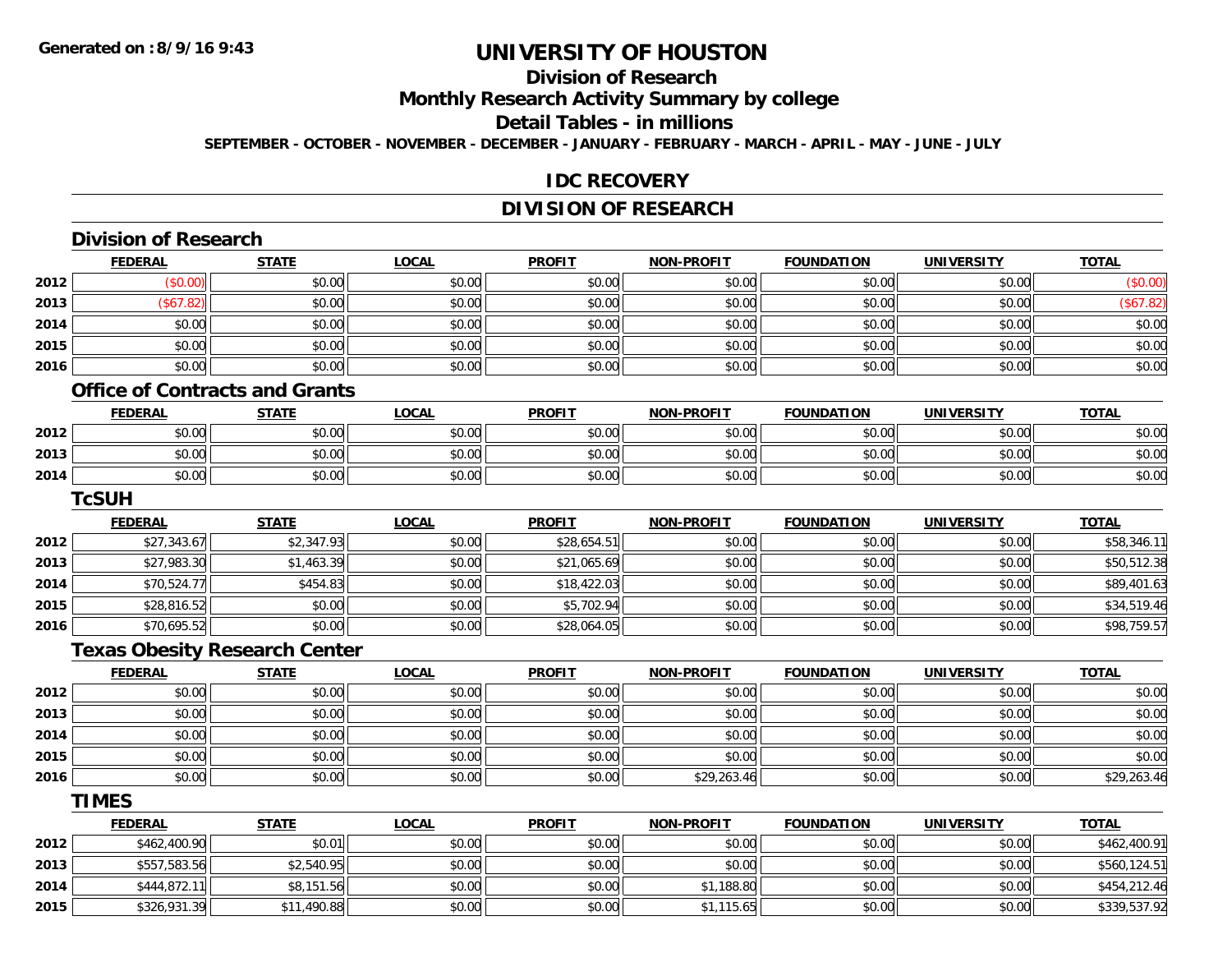**Division of Research**

**Monthly Research Activity Summary by college**

**Detail Tables - in millions**

**SEPTEMBER - OCTOBER - NOVEMBER - DECEMBER - JANUARY - FEBRUARY - MARCH - APRIL - MAY - JUNE - JULY**

#### **IDC RECOVERY**

### **DIVISION OF RESEARCH**

| MI |  |
|----|--|
|----|--|

|       | FEDERAL              | <b>STATE</b> | <b>OCAL</b> | <b>PROFIT</b>                  | -PROFIT<br>ש∩ו | <b>FOUNDATION</b> | <b>UNIVERSITY</b> | <u>TOTAL</u>                  |
|-------|----------------------|--------------|-------------|--------------------------------|----------------|-------------------|-------------------|-------------------------------|
| 2016  | \$281<br>$\sqrt{ }$  | \$10,002.71  | \$0.00      | \$0.00                         | \$662.67       | mn na<br>טט.טע    | \$0.00            | $^{\ast}$ רס<br>701<br>$\sim$ |
| Total | <b>12,537,276.20</b> | \$36,452.27  | \$0.00      | <b>¢ ? ? E ? 4 7 1</b><br>⊅∠ວວ | \$32,230.58    | \$0.00            | \$0.00            | \$2,841,306.19                |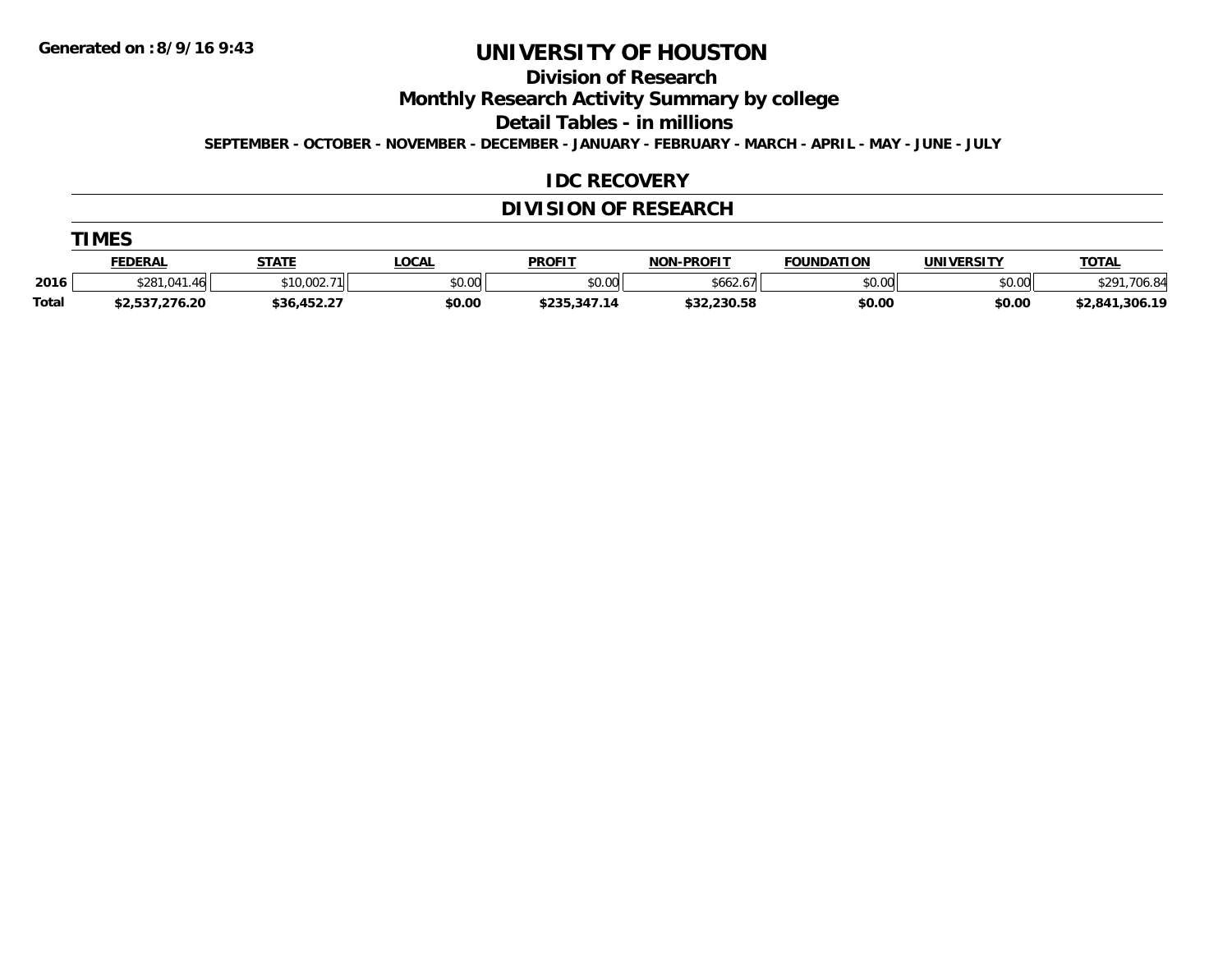## **Division of Research**

### **Monthly Research Activity Summary by college**

#### **Detail Tables - in millions**

**SEPTEMBER - OCTOBER - NOVEMBER - DECEMBER - JANUARY - FEBRUARY - MARCH - APRIL - MAY - JUNE - JULY**

### **IDC RECOVERY**

### **GRADUATE COLLEGE OF SOCIAL WORK**

### **Center for Drug and Social Policy Research**

|      | <b>FEDERAL</b> | <b>STATE</b> | <b>LOCAL</b> | <b>PROFIT</b> | <b>NON-PROFIT</b> | <b>FOUNDATION</b> | <b>UNIVERSITY</b> | <b>TOTAL</b> |
|------|----------------|--------------|--------------|---------------|-------------------|-------------------|-------------------|--------------|
| 2012 | \$39,447.94    | \$0.00       | \$0.00       | \$0.00        | \$0.00            | \$0.00            | \$0.00            | \$39,447.94  |
| 2013 | \$7,878.72     | \$0.00       | \$0.00       | \$0.00        | \$0.00            | \$0.00            | \$0.00            | \$7,878.72   |
| 2014 | \$57,604.90    | \$0.00       | \$0.00       | \$0.00        | \$0.00            | \$0.00            | \$0.00            | \$57,604.90  |
| 2015 | \$71,291.59    | \$0.00       | \$0.00       | \$0.00        | \$0.00            | \$0.00            | \$0.00            | \$71,291.59  |
| 2016 | \$139,025.63   | \$0.00       | \$0.00       | \$0.00        | \$0.00            | \$0.00            | \$0.00            | \$139,025.63 |

### **Center for Health Equities & Evaluation Research**

|      | <u>FEDERAL</u> | <b>STATE</b> | <b>LOCAL</b> | <b>PROFIT</b> | <b>NON-PROFIT</b> | <b>FOUNDATION</b> | <b>UNIVERSITY</b> | <b>TOTAL</b> |
|------|----------------|--------------|--------------|---------------|-------------------|-------------------|-------------------|--------------|
| 2012 | \$16,296.25    | \$0.00       | \$0.00       | \$0.00        | \$0.00            | \$0.00            | \$0.00            | \$16,296.25  |
| 2013 | \$14,707.10    | \$0.00       | \$0.00       | \$0.00        | \$0.00            | \$0.00            | \$0.00            | \$14,707.10  |
| 2014 | \$11,654.62    | \$0.00       | \$0.00       | \$0.00        | \$0.00            | \$0.00            | \$0.00            | \$11,654.62  |
| 2015 | \$8,980.82     | \$0.00       | \$0.00       | \$0.00        | \$0.00            | \$0.00            | \$0.00            | \$8,980.82   |
| 2016 | \$21,563.82    | \$0.00       | \$0.00       | \$0.00        | \$0.00            | \$0.00            | \$0.00            | \$21,563.82  |

### **Child & Family for Innovative Research**

|      | <b>FEDERAL</b> | <b>STATE</b> | <b>LOCAL</b> | <b>PROFIT</b> | <b>NON-PROFIT</b> | <b>FOUNDATION</b> | <b>UNIVERSITY</b> | <b>TOTAL</b> |
|------|----------------|--------------|--------------|---------------|-------------------|-------------------|-------------------|--------------|
| 2012 | \$203,459.25   | \$0.00       | \$0.00       | \$7,985.40    | \$0.00            | \$0.00            | \$0.00            | \$211,444.65 |
| 2013 | \$151,947.12   | \$669.60     | \$3,240.91   | $(*367.56)$   | \$0.83            | \$0.00            | \$0.00            | \$155,490.90 |
| 2014 | \$59,659.53    | \$1,326.58   | \$1,285.09   | \$0.00        | \$395.40          | \$1,470.54        | \$0.00            | \$64,137.14  |
| 2015 | \$145,379.65   | \$354.74     | \$0.00       | \$0.00        | \$0.00            | \$9,568.84        | \$0.00            | \$155,303.23 |
| 2016 | (\$7,168.18)   | \$3,606.98   | \$0.00       | \$0.00        | \$0.00            | \$5,982.98        | \$0.00            | \$2,421.78   |

#### **Community Projects - Social Work**

|      | <b>FEDERAL</b>              | 27.77              | 00 <sub>n</sub><br>UUA | <b>PROFIT</b>                                     | <b>NON-PROFIT</b> | <b>FOUNDATION</b> | <b>UNIVERSITY</b> | <b>TOTAL</b>                             |
|------|-----------------------------|--------------------|------------------------|---------------------------------------------------|-------------------|-------------------|-------------------|------------------------------------------|
| 2012 | 422077<br>$\prime$<br>JZZU. | $\sim$ 00<br>טט.טע | 0.00<br>JU.UU          | $\mathsf{A}\cap\mathsf{A}\cap\mathsf{A}$<br>JU.UU | 0000<br>JU.UU     | \$0.00            | \$0.00            | $\land$ $\land$ $\land$ $\land$<br>YZZU. |
| 2013 |                             | ሶስ ስስ<br>JU.UU     | 0.00<br>pu.uu          | $\sim$ $\sim$<br>JU.UU                            | 0000<br>ง∪.∪บ     | \$0.00            | \$0.00            |                                          |

#### **Dean, Social Work**

|      | <b>FEDERAL</b> | <b>STATE</b> | <b>LOCAL</b> | <b>PROFIT</b> | <b>NON-PROFIT</b> | <b>FOUNDATION</b> | <b>UNIVERSITY</b> | <b>TOTAL</b>     |
|------|----------------|--------------|--------------|---------------|-------------------|-------------------|-------------------|------------------|
| 2012 | (\$13,414.93)  | \$0.00       | \$0.00       | \$0.00        | \$0.00            | \$0.00            | \$0.00            | $($ \$13,414.93) |
| 2013 | \$5,849.75     | \$0.00       | \$0.00       | \$0.00        | \$0.00            | \$0.00            | \$0.00            | \$5,849.75       |
| 2014 | \$0.00         | \$0.00       | \$0.00       | \$0.00        | \$0.00            | \$0.00            | \$0.00            | \$0.00           |
| 2015 | \$1,477.12     | \$0.00       | \$0.00       | \$0.00        | \$0.00            | \$0.00            | \$0.00            | \$1,477.12       |
| 2016 | \$17,211.43    | \$0.00       | \$0.00       | \$4,789.96    | \$4,288.59        | \$11,015.57       | \$0.00            | \$37,305.55      |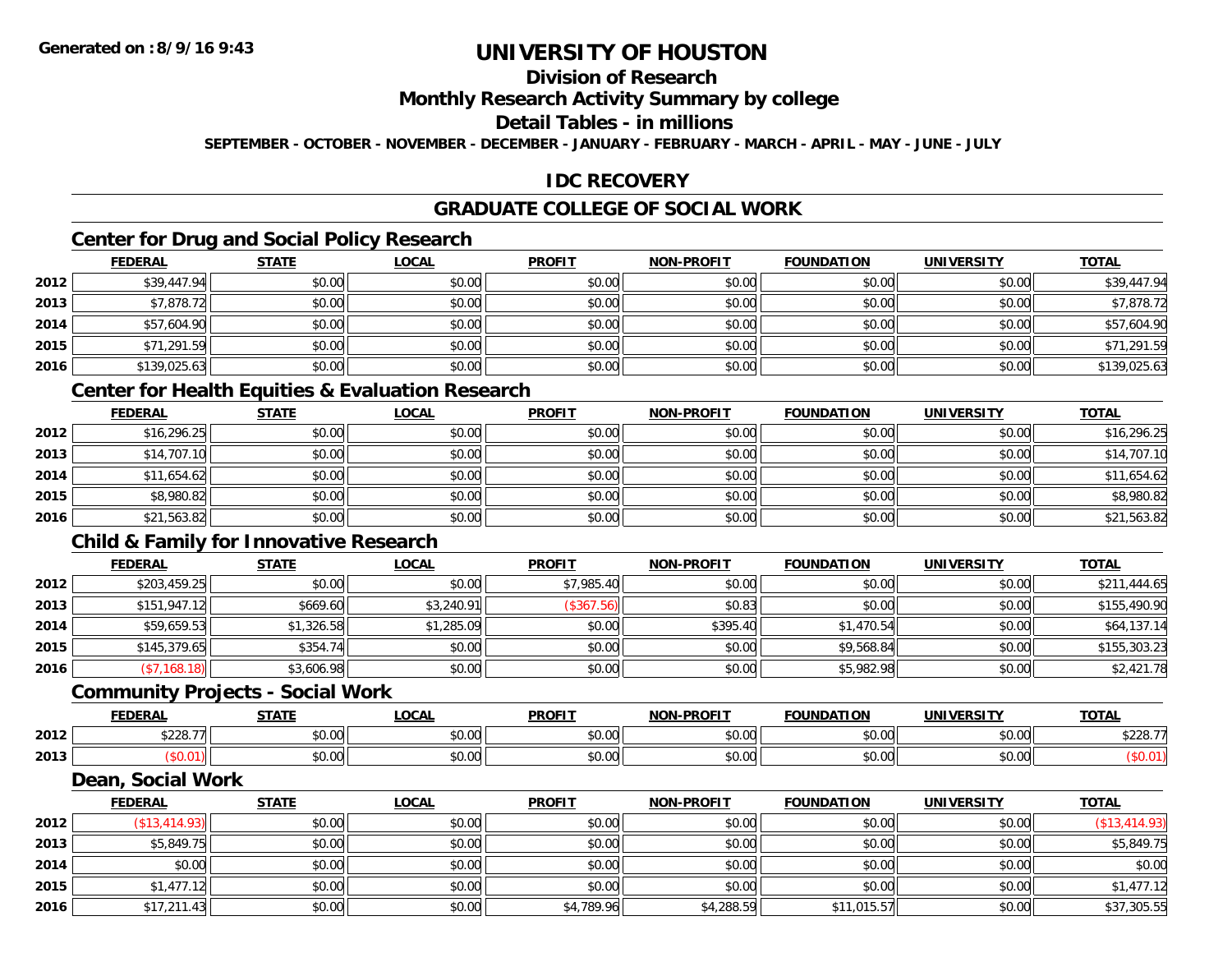## **Division of Research**

**Monthly Research Activity Summary by college**

**Detail Tables - in millions**

**SEPTEMBER - OCTOBER - NOVEMBER - DECEMBER - JANUARY - FEBRUARY - MARCH - APRIL - MAY - JUNE - JULY**

### **IDC RECOVERY**

#### **GRADUATE COLLEGE OF SOCIAL WORK**

## **Office for Drug SPR**

|              | <b>FEDERAL</b> | <b>STATE</b> | <u>LOCAL</u> | <b>PROFIT</b> | <b>NON-PROFIT</b> | <b>FOUNDATION</b> | <b>UNIVERSITY</b> | <b>TOTAL</b>   |
|--------------|----------------|--------------|--------------|---------------|-------------------|-------------------|-------------------|----------------|
| 2012         | \$0.00         | \$0.00       | \$0.00       | \$0.00        | \$0.00            | \$0.00            | \$0.00            | \$0.00         |
| 2013         | \$0.00         | \$0.00       | \$0.00       | \$0.00        | \$0.00            | \$0.00            | \$0.00            | \$0.00         |
| 2015         | \$0.00         | \$0.00       | \$0.00       | \$0.00        | \$0.00            | \$0.00            | \$0.00            | \$0.00         |
| <b>Total</b> | \$953,080.90   | \$5,957.90   | \$4,526.00   | \$12,407.80   | \$4,684.82        | \$28,037.93       | \$0.00            | \$1,008,695.35 |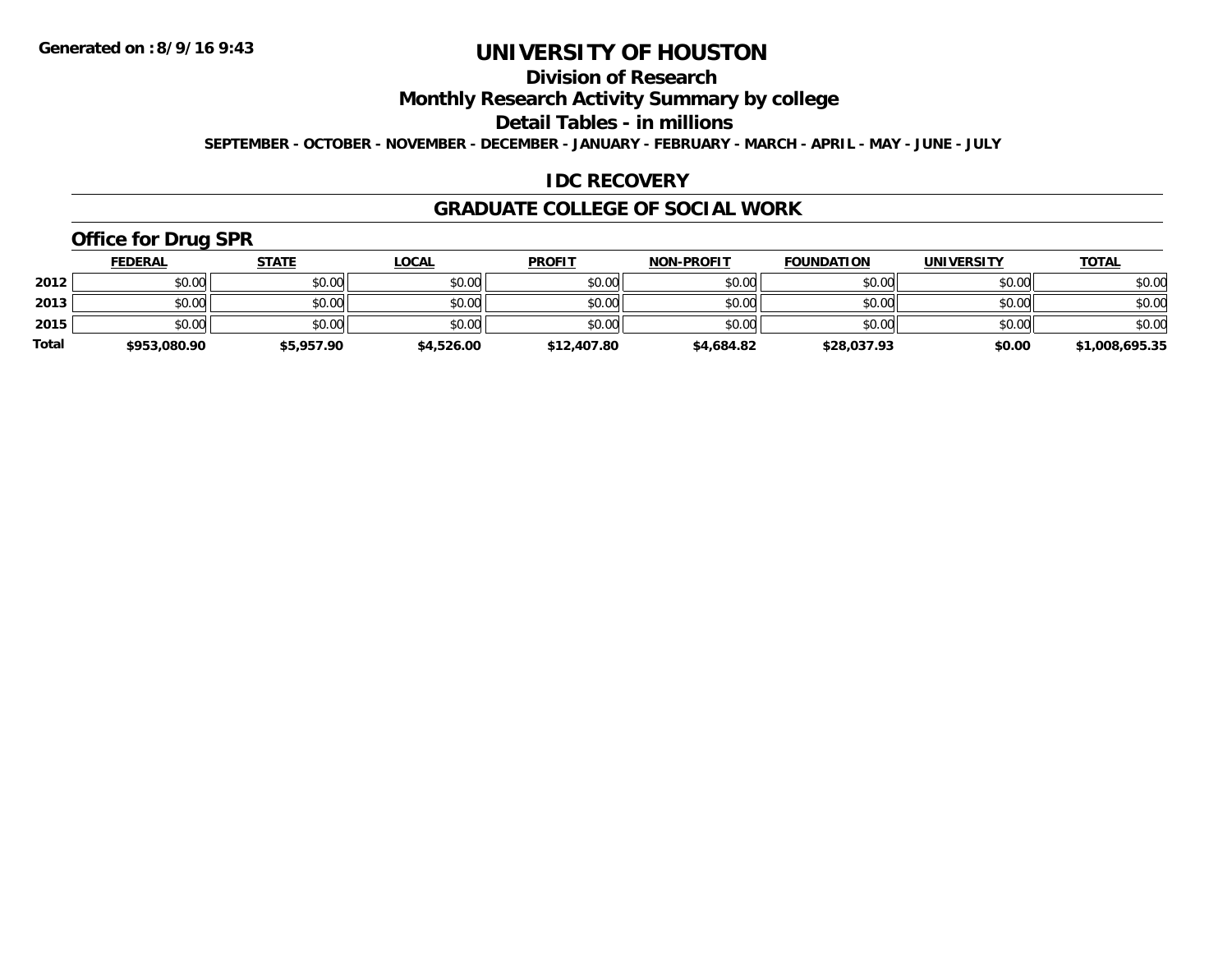## **Division of Research**

**Monthly Research Activity Summary by college**

**Detail Tables - in millions**

**SEPTEMBER - OCTOBER - NOVEMBER - DECEMBER - JANUARY - FEBRUARY - MARCH - APRIL - MAY - JUNE - JULY**

### **IDC RECOVERY**

### **HILTON COLLEGE OF HOTEL AND RESTAURANT MANAGEMENT**

### **Hotel and Restaurant Management**

|       | <b>FEDERAL</b> | <b>STATE</b> | <b>LOCAL</b> | <b>PROFIT</b> | <b>NON-PROFIT</b> | <b>FOUNDATION</b> | <b>UNIVERSITY</b> | <b>TOTAL</b> |
|-------|----------------|--------------|--------------|---------------|-------------------|-------------------|-------------------|--------------|
| 2012  | \$9,151.78     | \$33,030.68  | \$0.00       | \$8.59        | \$2,918.11        | \$0.00            | \$0.00            | \$45,109.16  |
| 2013  | \$9,606.43     | \$804.38     | \$0.00       | \$0.00        | \$0.00            | \$0.00            | \$0.00            | \$10,410.81  |
| 2014  | \$30,131.96    | (\$28.73)    | \$0.00       | \$0.00        | \$0.00            | \$5,395.56        | \$0.00            | \$35,498.79  |
| 2015  | \$40,201.54    | \$0.00       | \$0.00       | \$0.00        | \$0.00            | \$1,717.80        | \$0.00            | \$41,919.34  |
| 2016  | \$27,874.41    | \$0.00       | \$0.00       | \$0.00        | \$4,399.51        | \$0.00            | \$0.00            | \$32,273.92  |
| Total | \$116,966.12   | \$33,806.33  | \$0.00       | \$8.59        | \$7,317.62        | \$7,113.36        | \$0.00            | \$165,212.02 |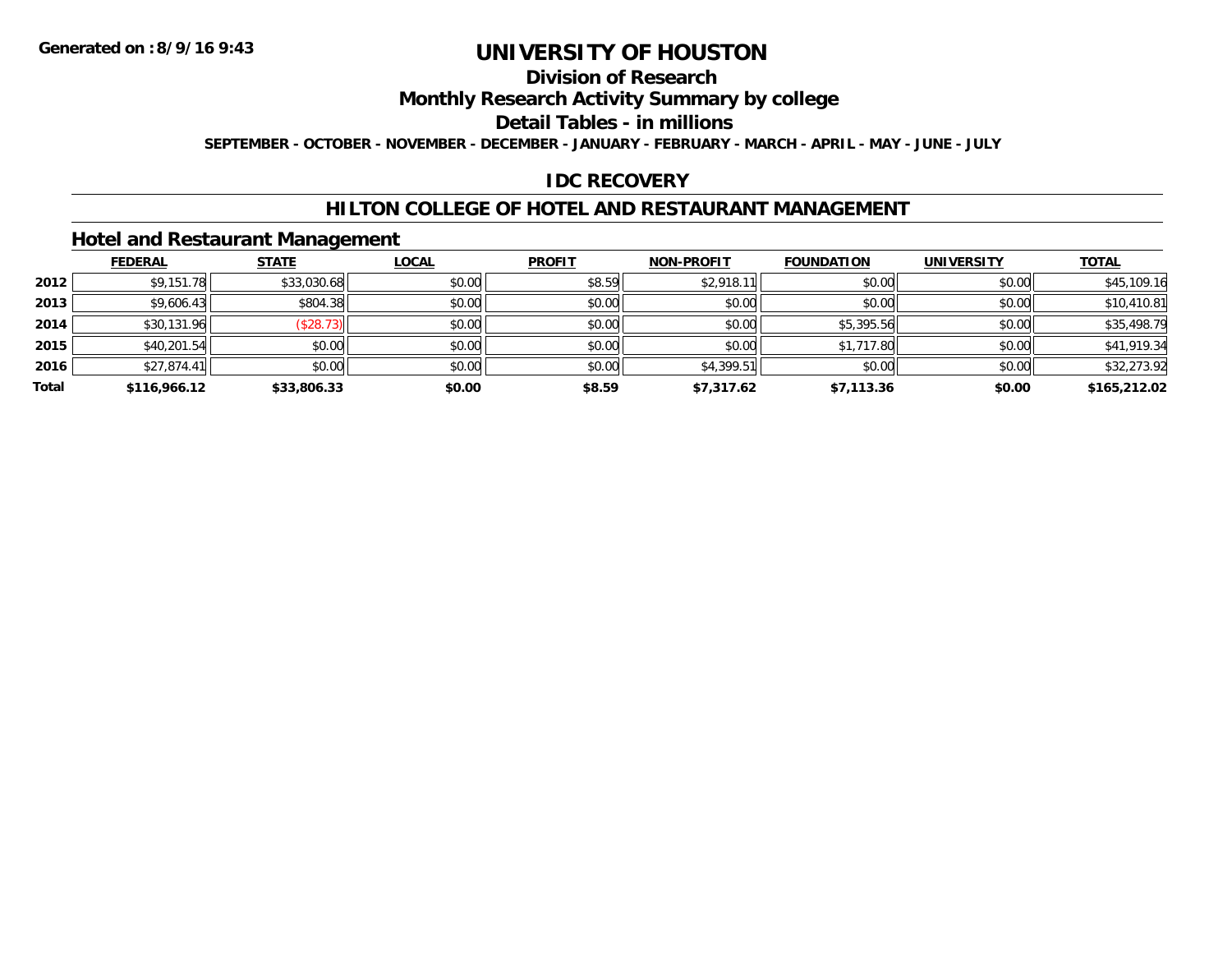## **Division of Research**

**Monthly Research Activity Summary by college**

**Detail Tables - in millions**

**SEPTEMBER - OCTOBER - NOVEMBER - DECEMBER - JANUARY - FEBRUARY - MARCH - APRIL - MAY - JUNE - JULY**

#### **IDC RECOVERY**

#### **HONORS COLLEGE**

## **Dean, Honors College**

|       | <b>FEDERAL</b> | <b>STATE</b> | <b>LOCAL</b> | <b>PROFIT</b> | <b>NON-PROFIT</b> | <b>FOUNDATION</b> | <b>UNIVERSITY</b> | <b>TOTAL</b> |
|-------|----------------|--------------|--------------|---------------|-------------------|-------------------|-------------------|--------------|
| 2012  | \$9,334.09     | \$0.00       | \$0.00       | \$0.00        | \$7,070.72        | \$0.00            | \$0.00            | \$16,404.81  |
| 2013  | \$5,670.24     | \$0.00       | \$0.00       | \$0.00        | \$3,160.56        | \$2.90            | \$0.00            | \$8,833.70   |
| 2014  | \$892.24       | \$0.00       | \$0.00       | \$0.00        | \$2,985.57        | \$106.39          | \$0.00            | \$3,984.20   |
| 2015  | \$0.00         | \$0.00       | \$0.00       | \$0.00        | (\$5.90)          | \$30.31           | \$0.00            | \$24.41      |
| 2016  | \$0.00         | \$0.00       | \$0.00       | \$0.00        | \$2.06            | \$9.78            | \$0.00            | \$11.84      |
| Total | \$15,896.57    | \$0.00       | \$0.00       | \$0.00        | \$13,213.00       | \$149.38          | \$0.00            | \$29,258.96  |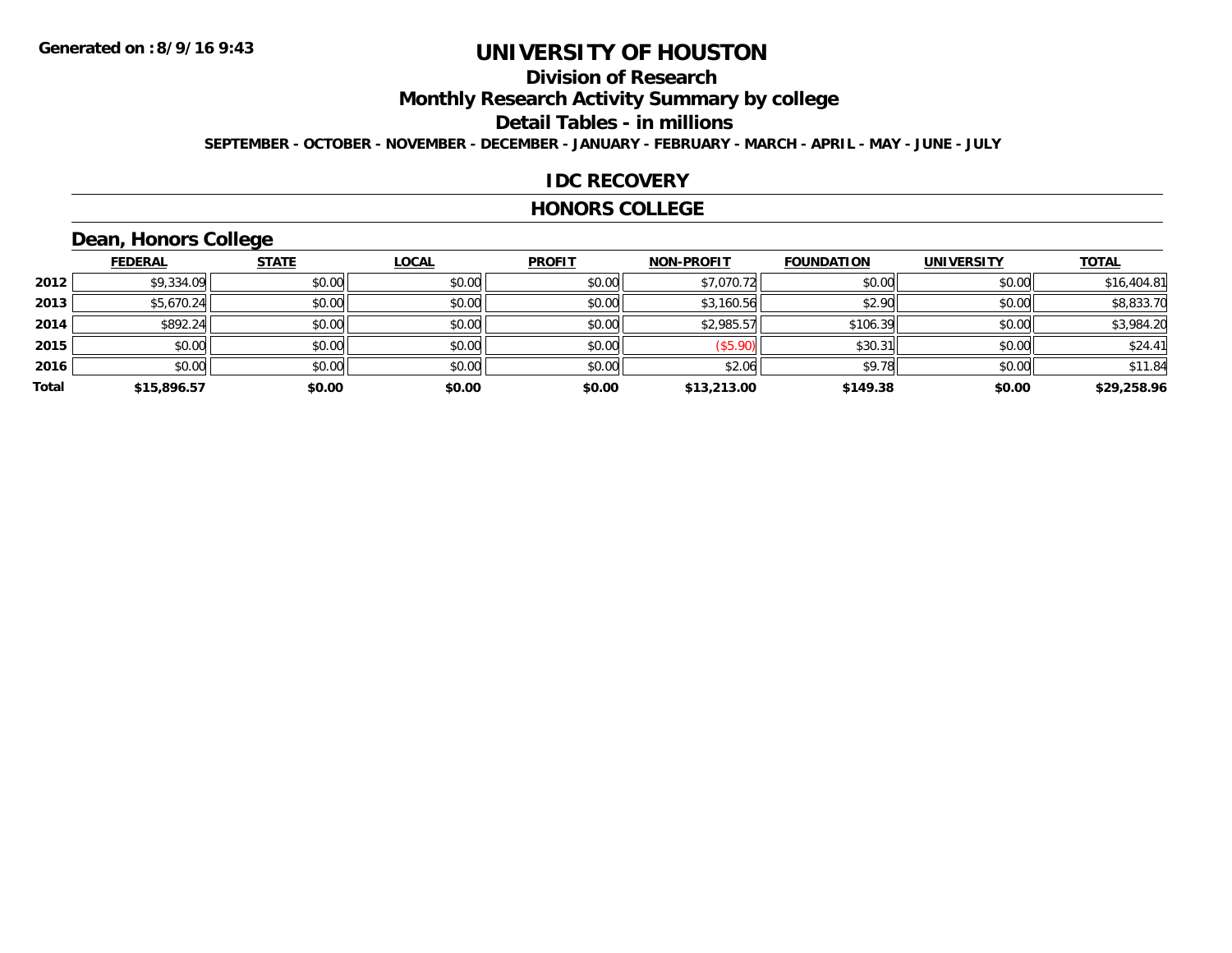## **Division of Research**

**Monthly Research Activity Summary by college**

**Detail Tables - in millions**

**SEPTEMBER - OCTOBER - NOVEMBER - DECEMBER - JANUARY - FEBRUARY - MARCH - APRIL - MAY - JUNE - JULY**

#### **IDC RECOVERY**

#### **LIBRARY**

### **Administration, Library**

|       | <u>FEDERAL</u> | <b>STATE</b> | <b>LOCAL</b> | <b>PROFIT</b> | <b>NON-PROFIT</b> | <b>FOUNDATION</b> | <b>UNIVERSITY</b> | <b>TOTAL</b> |
|-------|----------------|--------------|--------------|---------------|-------------------|-------------------|-------------------|--------------|
| 2012  | \$0.00         | \$0.00       | \$0.00       | \$0.00        | \$0.00            | \$0.00            | \$0.00            | \$0.00       |
| 2013  | \$0.00         | \$0.00       | \$0.00       | \$0.00        | \$0.00            | \$0.00            | \$0.00            | \$0.00       |
| 2014  | \$0.00         | \$0.00       | \$0.00       | \$0.00        | \$0.00            | \$0.00            | \$0.00            | \$0.00       |
| 2016  | \$0.00         | \$0.00       | \$0.00       | \$0.00        | \$0.00            | \$0.00            | \$0.00            | \$0.00       |
| Total | \$0.00         | \$0.00       | \$0.00       | \$0.00        | \$0.00            | \$0.00            | \$0.00            | \$0.00       |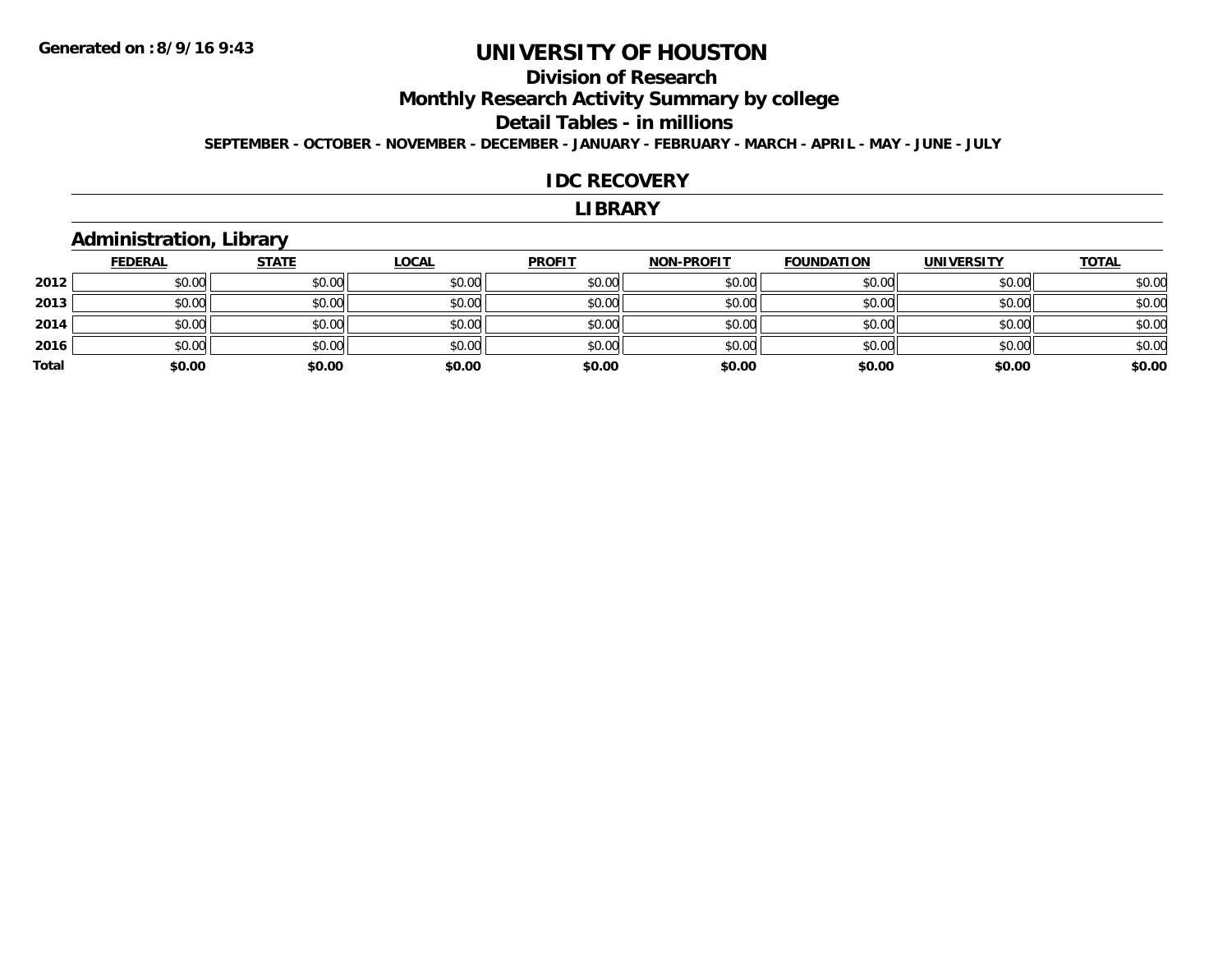### **Division of Research**

**Monthly Research Activity Summary by college**

**Detail Tables - in millions**

**SEPTEMBER - OCTOBER - NOVEMBER - DECEMBER - JANUARY - FEBRUARY - MARCH - APRIL - MAY - JUNE - JULY**

#### **IDC RECOVERY**

#### **PRESIDENT**

#### **Office of the President**

|              | <b>FEDERAL</b> | <b>STATE</b> | LOCAL  | <b>PROFIT</b> | <b>NON-PROFIT</b> | <b>FOUNDATION</b> | UNIVERSITY | <b>TOTAL</b> |
|--------------|----------------|--------------|--------|---------------|-------------------|-------------------|------------|--------------|
| 2015         | \$0.00         | \$0.00       | \$0.00 | \$0.00        | \$0.00            | \$0.00            | \$0.00     | \$0.00       |
| 2016         | \$0.00         | \$0.00       | \$0.00 | \$0.00        | \$0.00            | \$0.00            | \$0.00     | \$0.00       |
| <b>Total</b> | \$0.00         | \$0.00       | \$0.00 | \$0.00        | \$0.00            | \$0.00            | \$0.00     | \$0.00       |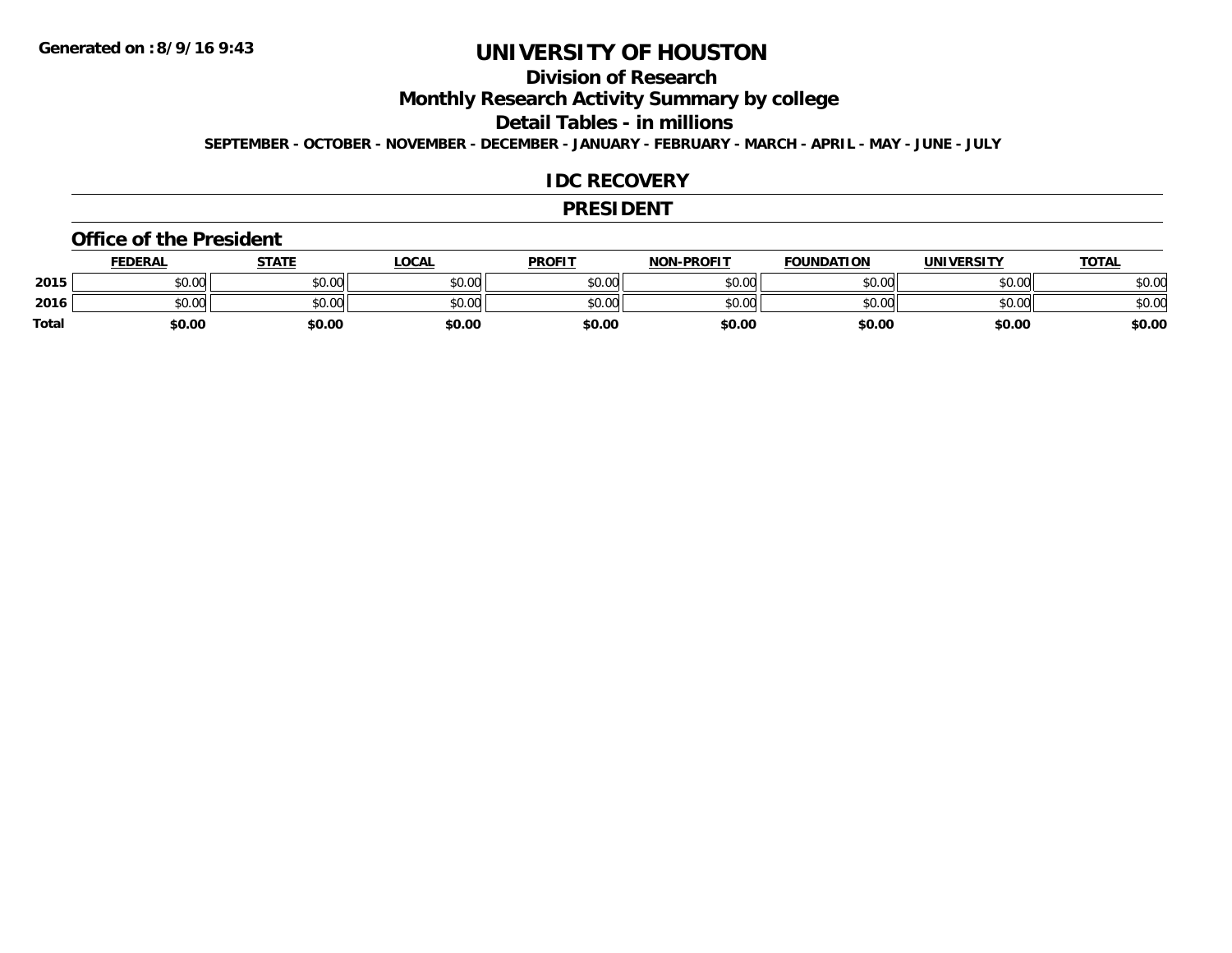#### **Division of Research**

**Monthly Research Activity Summary by college**

**Detail Tables - in millions**

**SEPTEMBER - OCTOBER - NOVEMBER - DECEMBER - JANUARY - FEBRUARY - MARCH - APRIL - MAY - JUNE - JULY**

### **IDC RECOVERY**

#### **SENIOR V.P. FOR ACADEMIC AFFAIRS AND PROVOST**

|      | <b>Challenger Program</b>                           |              |              |               |                   |                   |                   |              |
|------|-----------------------------------------------------|--------------|--------------|---------------|-------------------|-------------------|-------------------|--------------|
|      | <b>FEDERAL</b>                                      | <b>STATE</b> | <b>LOCAL</b> | <b>PROFIT</b> | <b>NON-PROFIT</b> | <b>FOUNDATION</b> | <b>UNIVERSITY</b> | <b>TOTAL</b> |
| 2012 | \$0.00                                              | \$0.00       | \$0.00       | \$0.00        | \$0.00            | \$0.00            | \$0.00            | \$0.00       |
| 2013 | \$0.00                                              | \$0.00       | \$0.00       | \$0.00        | \$0.00            | \$0.00            | \$0.00            | \$0.00       |
| 2014 | \$0.00                                              | \$0.00       | \$0.00       | \$0.00        | \$0.00            | \$0.00            | \$0.00            | \$0.00       |
| 2015 | \$0.00                                              | \$0.00       | \$0.00       | \$0.00        | \$0.00            | \$0.00            | \$0.00            | \$0.00       |
| 2016 | \$0.00                                              | \$0.00       | \$0.00       | \$0.00        | \$0.00            | \$0.00            | \$0.00            | \$0.00       |
|      | <b>Learning Support Services</b>                    |              |              |               |                   |                   |                   |              |
|      | <b>FEDERAL</b>                                      | <b>STATE</b> | <b>LOCAL</b> | <b>PROFIT</b> | <b>NON-PROFIT</b> | <b>FOUNDATION</b> | <b>UNIVERSITY</b> | <b>TOTAL</b> |
| 2012 | \$0.00                                              | \$0.00       | \$0.00       | \$0.00        | \$0.00            | \$0.00            | \$0.00            | \$0.00       |
| 2013 | \$0.00                                              | \$0.00       | \$0.00       | \$0.00        | \$0.00            | \$0.00            | \$0.00            | \$0.00       |
|      | <b>Senior V.P. for Academic Affairs and Provost</b> |              |              |               |                   |                   |                   |              |
|      | <b>FEDERAL</b>                                      | <b>STATE</b> | <b>LOCAL</b> | <b>PROFIT</b> | <b>NON-PROFIT</b> | <b>FOUNDATION</b> | <b>UNIVERSITY</b> | <b>TOTAL</b> |
| 2015 | \$0.00                                              | \$0.00       | \$0.00       | \$0.00        | \$0.00            | \$0.00            | \$0.00            | \$0.00       |
| 2016 | \$0.00                                              | \$0.00       | \$0.00       | \$0.00        | \$0.00            | \$0.00            | \$0.00            | \$0.00       |
|      | <b>Student Support Services</b>                     |              |              |               |                   |                   |                   |              |
|      | <b>FEDERAL</b>                                      | <b>STATE</b> | <b>LOCAL</b> | <b>PROFIT</b> | <b>NON-PROFIT</b> | <b>FOUNDATION</b> | <b>UNIVERSITY</b> | <b>TOTAL</b> |
| 2014 | \$0.00                                              | \$0.00       | \$0.00       | \$0.00        | \$0.00            | \$0.00            | \$0.00            | \$0.00       |
| 2015 | \$0.00                                              | \$0.00       | \$0.00       | \$0.00        | \$0.00            | \$0.00            | \$0.00            | \$0.00       |
| 2016 | \$0.00                                              | \$0.00       | \$0.00       | \$0.00        | \$0.00            | \$0.00            | \$0.00            | \$0.00       |
|      | <b>UH Energy</b>                                    |              |              |               |                   |                   |                   |              |
|      | <b>FEDERAL</b>                                      | <b>STATE</b> | <b>LOCAL</b> | <b>PROFIT</b> | <b>NON-PROFIT</b> | <b>FOUNDATION</b> | <b>UNIVERSITY</b> | <b>TOTAL</b> |
| 2015 | \$0.00                                              | \$0.00       | \$0.00       | \$0.00        | \$0.00            | \$0.00            | \$0.00            | \$0.00       |
| 2016 | \$0.00                                              | \$0.00       | \$0.00       | \$0.00        | \$0.00            | \$0.00            | \$0.00            | \$0.00       |
|      | <b>Undergraduate Student Success</b>                |              |              |               |                   |                   |                   |              |
|      | <b>FEDERAL</b>                                      | <b>STATE</b> | <b>LOCAL</b> | <b>PROFIT</b> | <b>NON-PROFIT</b> | <b>FOUNDATION</b> | <b>UNIVERSITY</b> | <b>TOTAL</b> |
| 2014 | \$0.00                                              | \$0.00       | \$0.00       | \$0.00        | \$0.00            | \$0.00            | \$0.00            | \$0.00       |
| 2015 | \$18,108.80                                         | \$0.00       | \$0.00       | \$0.00        | \$0.00            | \$0.00            | \$0.00            | \$18,108.80  |
| 2016 | (\$998.23)                                          | \$0.00       | \$0.00       | \$0.00        | \$0.00            | \$0.00            | \$0.00            | (\$998.23)   |
|      | <b>Undergraduate Student Success Center</b>         |              |              |               |                   |                   |                   |              |
|      | <b>FEDERAL</b>                                      | <b>STATE</b> | <b>LOCAL</b> | <b>PROFIT</b> | <b>NON-PROFIT</b> | <b>FOUNDATION</b> | <b>UNIVERSITY</b> | <b>TOTAL</b> |
| 2012 | \$20,309.46                                         | (\$125.73)   | \$0.00       | \$0.00        | \$0.00            | \$0.00            | \$0.00            | \$20,183.73  |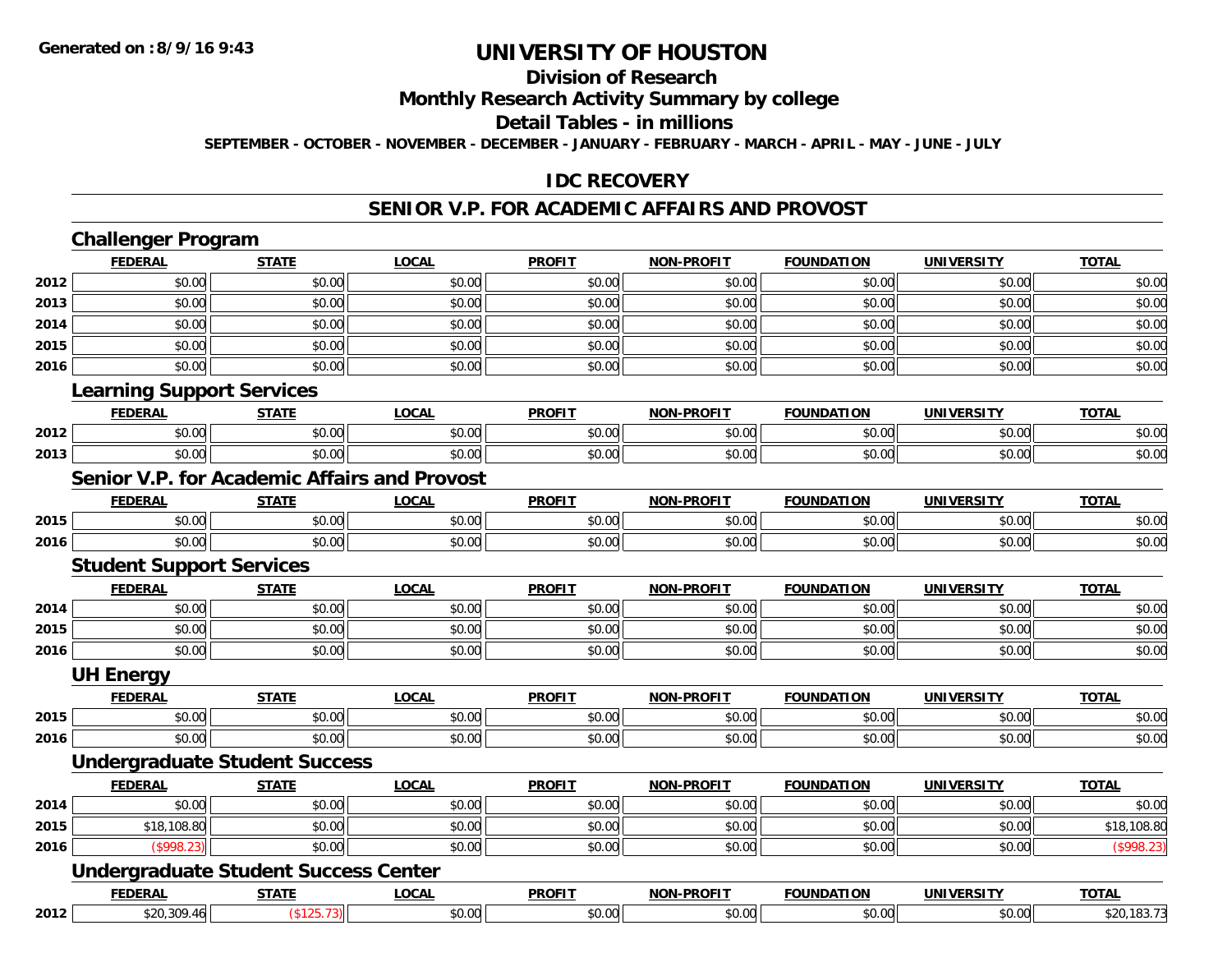## **Division of Research**

### **Monthly Research Activity Summary by college**

#### **Detail Tables - in millions**

**SEPTEMBER - OCTOBER - NOVEMBER - DECEMBER - JANUARY - FEBRUARY - MARCH - APRIL - MAY - JUNE - JULY**

### **IDC RECOVERY**

#### **SENIOR V.P. FOR ACADEMIC AFFAIRS AND PROVOST**

#### **Undergraduate Student Success Center**

|       | <b>FEDERAL</b> | <b>STATE</b> | <u>LOCAL</u> | <b>PROFIT</b> | <b>NON-PROFIT</b> | <b>FOUNDATION</b> | <b>UNIVERSITY</b> | <b>TOTAL</b> |
|-------|----------------|--------------|--------------|---------------|-------------------|-------------------|-------------------|--------------|
| 2013  | \$19,491.56    | \$0.00       | \$0.00       | \$0.00        | \$0.00            | \$0.00            | \$0.00            | \$19,491.56  |
| 2014  | \$20,444.82    | \$0.00       | \$0.00       | \$0.00        | \$0.00            | \$0.00            | \$0.00            | \$20,444.82  |
| 2015  | \$0.00         | \$0.00       | \$0.00       | \$0.00        | \$0.00            | \$0.00            | \$0.00            | \$0.00       |
| 2016  | (\$7,630.02)   | \$0.00       | \$0.00       | \$0.00        | \$0.00            | \$0.00            | \$0.00            | (\$7,630.02) |
| Total | \$69,726.39    | (\$125.73)   | \$0.00       | \$0.00        | \$0.00            | \$0.00            | \$0.00            | \$69,600.66  |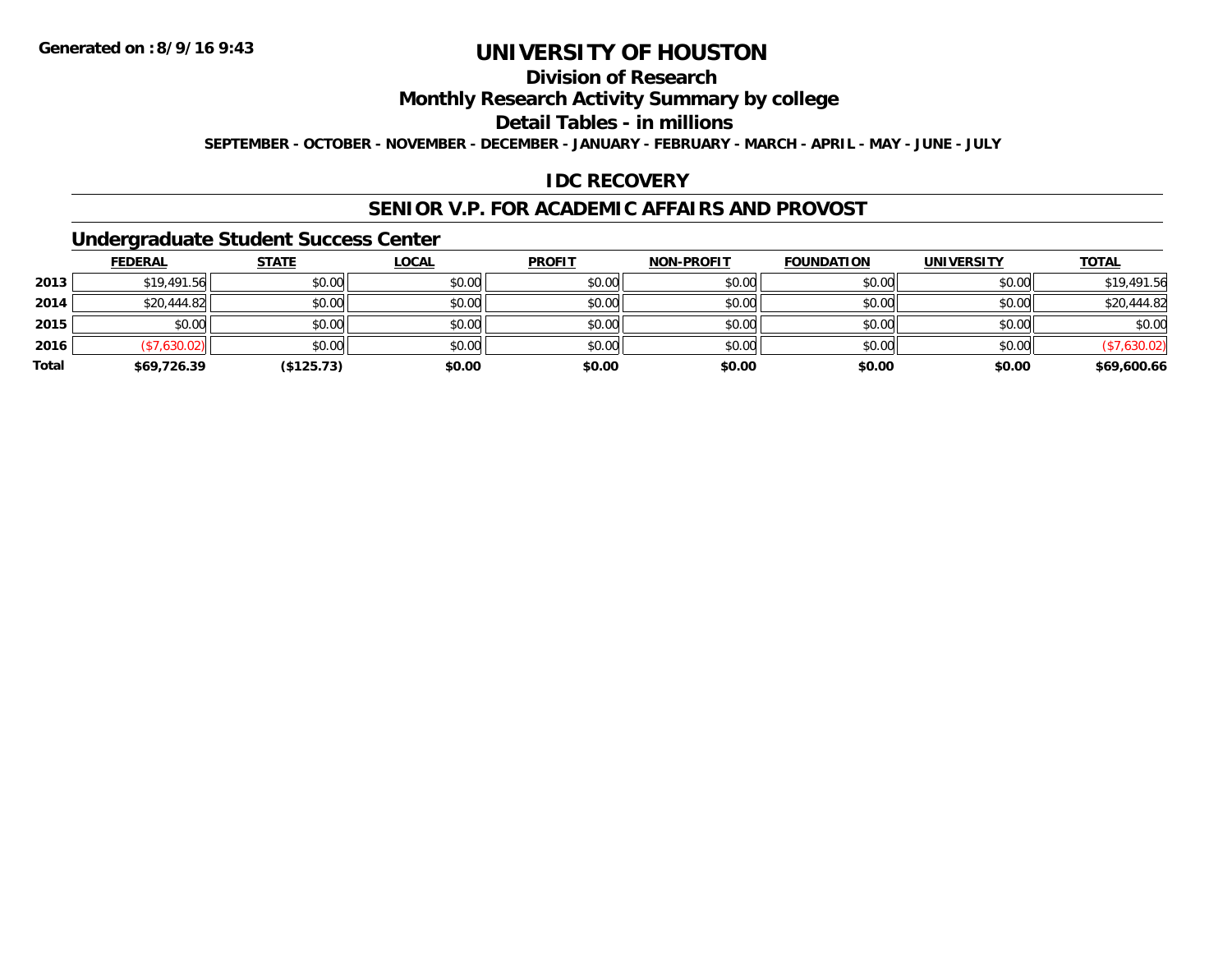## **Division of Research**

**Monthly Research Activity Summary by college**

#### **Detail Tables - in millions**

**SEPTEMBER - OCTOBER - NOVEMBER - DECEMBER - JANUARY - FEBRUARY - MARCH - APRIL - MAY - JUNE - JULY**

#### **IDC RECOVERY**

#### **UH LAW CENTER**

|              | Dean, Law      |              |              |               |                   |                   |                   |               |  |  |  |
|--------------|----------------|--------------|--------------|---------------|-------------------|-------------------|-------------------|---------------|--|--|--|
|              | <b>FEDERAL</b> | <b>STATE</b> | <b>LOCAL</b> | <b>PROFIT</b> | <b>NON-PROFIT</b> | <b>FOUNDATION</b> | <b>UNIVERSITY</b> | <b>TOTAL</b>  |  |  |  |
| 2012         | (\$70,357.49)  | \$0.00       | \$0.00       | \$0.00        | \$0.00            | \$0.00            | \$0.00            | (\$70,357.49) |  |  |  |
| 2013         | \$0.00         | \$0.00       | \$0.00       | \$0.00        | \$0.00            | \$0.00            | \$0.00            | \$0.00        |  |  |  |
| 2016         | \$0.00         | \$41,608.34  | \$0.00       | \$0.00        | \$0.00            | \$0.00            | \$0.00            | \$41,608.34   |  |  |  |
|              | Law-UH         |              |              |               |                   |                   |                   |               |  |  |  |
|              | <b>FEDERAL</b> | <b>STATE</b> | <b>LOCAL</b> | <b>PROFIT</b> | <b>NON-PROFIT</b> | <b>FOUNDATION</b> | <b>UNIVERSITY</b> | <b>TOTAL</b>  |  |  |  |
| 2012         | \$1,421.01     | \$0.00       | \$0.00       | \$0.00        | \$0.00            | \$6,203.81        | \$0.00            | \$7,624.82    |  |  |  |
| 2013         | \$47,216.35    | \$30,975.70  | \$0.00       | \$0.00        | \$0.00            | \$4,786.56        | \$0.00            | \$82,978.61   |  |  |  |
| 2014         | \$9,837.63     | \$29,575.24  | \$0.00       | \$0.00        | \$0.00            | \$769.44          | \$0.00            | \$40,182.31   |  |  |  |
| 2015         | \$20,016.96    | \$28,264.82  | \$0.00       | \$0.00        | \$0.00            | \$0.00            | \$0.00            | \$48,281.78   |  |  |  |
| 2016         | \$7,002.51     | \$3,030.00   | \$0.00       | \$0.00        | \$0.00            | \$11,498.15       | \$0.00            | \$21,530.66   |  |  |  |
| <b>Total</b> | \$15,136.96    | \$133,454.10 | \$0.00       | \$0.00        | \$0.00            | \$23,257.96       | \$0.00            | \$171,849.02  |  |  |  |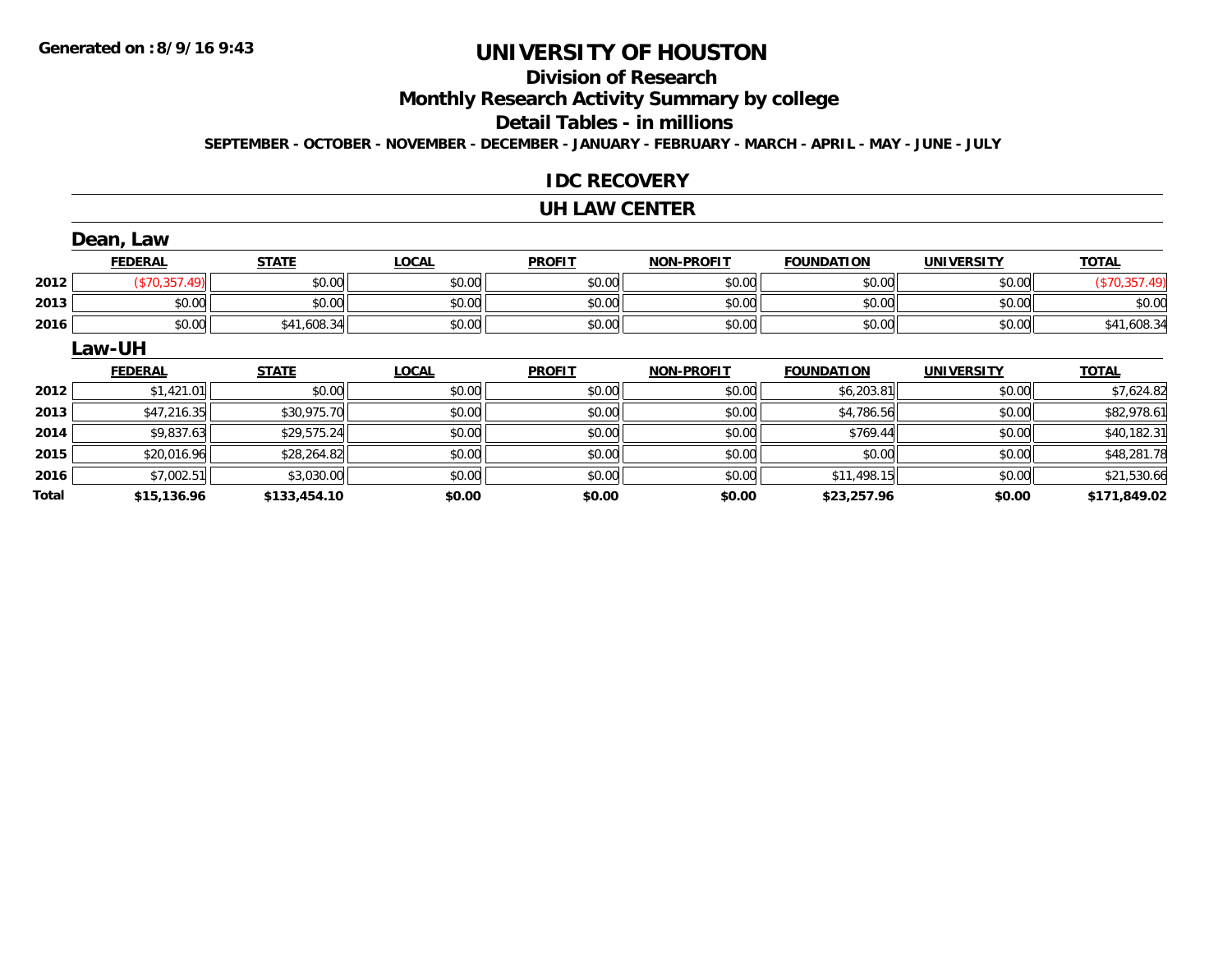## **Division of Research**

**Monthly Research Activity Summary by college**

#### **Detail Tables - in millions**

**SEPTEMBER - OCTOBER - NOVEMBER - DECEMBER - JANUARY - FEBRUARY - MARCH - APRIL - MAY - JUNE - JULY**

### **IDC RECOVERY**

#### **UKNOWN COLLEGE**

#### **Unknown Department**

|      | <b>FEDERAI</b>                       | <b>CTATE</b>  | 00 <sub>n</sub>        | <b>PROFIT</b> | <b>DDOEL1</b><br><b>MAR</b> | ΓΙΟΝ<br>IΊΔ   | UNIVERSITY | <b>TOTAL</b> |
|------|--------------------------------------|---------------|------------------------|---------------|-----------------------------|---------------|------------|--------------|
| 2015 | ሶስ ስስ<br>JU.UU                       | 0000<br>JU.UU | $\sim$ $\sim$<br>JU.UU | 0000<br>JU.UU | 0.00<br>וטטוע               | 0000<br>DU.UU | \$0.00     | \$0.00       |
| 2016 | $*$ $\circ$ $\circ$ $\circ$<br>JU.UU | 0000<br>JU.UU | JU.UU                  | 0000<br>JU.UU | $\sim$ 00<br>DU.UU          | \$0.00        | \$0.00     | \$0.00       |

## **Wrong Department - Please Dont Select It**

|              | <b>FEDERAL</b> | <b>STATE</b> | <u>LOCAL</u> | <b>PROFIT</b> | <b>NON-PROFIT</b> | <b>FOUNDATION</b> | <b>UNIVERSITY</b> | <b>TOTAL</b> |
|--------------|----------------|--------------|--------------|---------------|-------------------|-------------------|-------------------|--------------|
| 2012         | \$0.00         | \$0.00       | \$0.00       | \$0.00        | \$0.00            | \$0.00            | \$0.00            | \$0.00       |
| 2013         | \$5,172.92     | \$0.00       | \$0.00       | \$0.00        | \$0.00            | \$0.00            | \$0.00            | \$5,172.92   |
| 2014         | \$0.00         | \$0.00       | \$0.00       | \$0.00        | \$0.00            | \$0.00            | \$0.00            | \$0.00       |
| 2015         | \$0.00         | \$0.00       | \$0.00       | \$0.00        | \$0.00            | \$0.00            | \$0.00            | \$0.00       |
| 2016         | \$0.00         | \$0.00       | \$0.00       | \$0.00        | \$0.00            | \$0.00            | \$0.00            | \$0.00       |
| <b>Total</b> | \$5,172.92     | \$0.00       | \$0.00       | \$0.00        | \$0.00            | \$0.00            | \$0.00            | \$5,172.92   |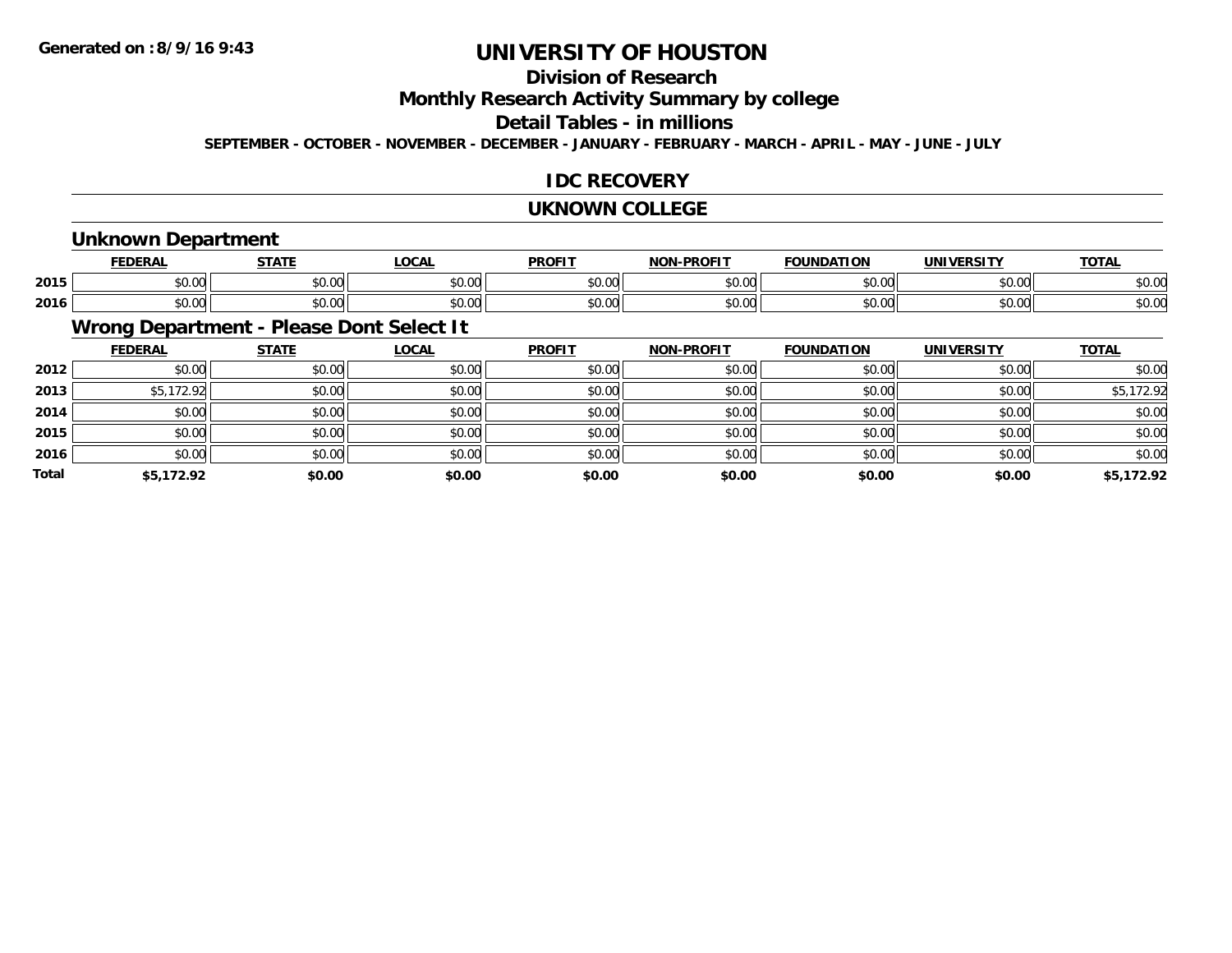## **Division of Research**

**Monthly Research Activity Summary by college**

**Detail Tables - in millions**

**SEPTEMBER - OCTOBER - NOVEMBER - DECEMBER - JANUARY - FEBRUARY - MARCH - APRIL - MAY - JUNE - JULY**

#### **IDC RECOVERY**

### **VICE PRESIDENT FOR ADMINISTRATION**

## **Physical Plant**

|       | <b>FEDERAL</b> | <b>STATE</b> | <b>LOCAL</b> | <b>PROFIT</b> | <b>NON-PROFIT</b> | <b>FOUNDATION</b> | <b>UNIVERSITY</b> | <b>TOTAL</b> |
|-------|----------------|--------------|--------------|---------------|-------------------|-------------------|-------------------|--------------|
| 2013  | \$0.00         | \$0.00       | \$0.00       | \$0.00        | \$0.00            | \$0.00            | \$0.00            | \$0.00       |
| 2014  | \$0.00         | \$0.00       | \$0.00       | \$0.00        | \$0.00            | \$0.00            | \$0.00            | \$0.00       |
| 2015  | \$0.00         | \$0.00       | \$0.00       | \$0.00        | \$0.00            | \$0.00            | \$0.00            | \$0.00       |
| 2016  | \$0.00         | \$0.00       | \$0.00       | \$0.00        | \$0.00            | \$0.00            | \$0.00            | \$0.00       |
| Total | \$0.00         | \$0.00       | \$0.00       | \$0.00        | \$0.00            | \$0.00            | \$0.00            | \$0.00       |